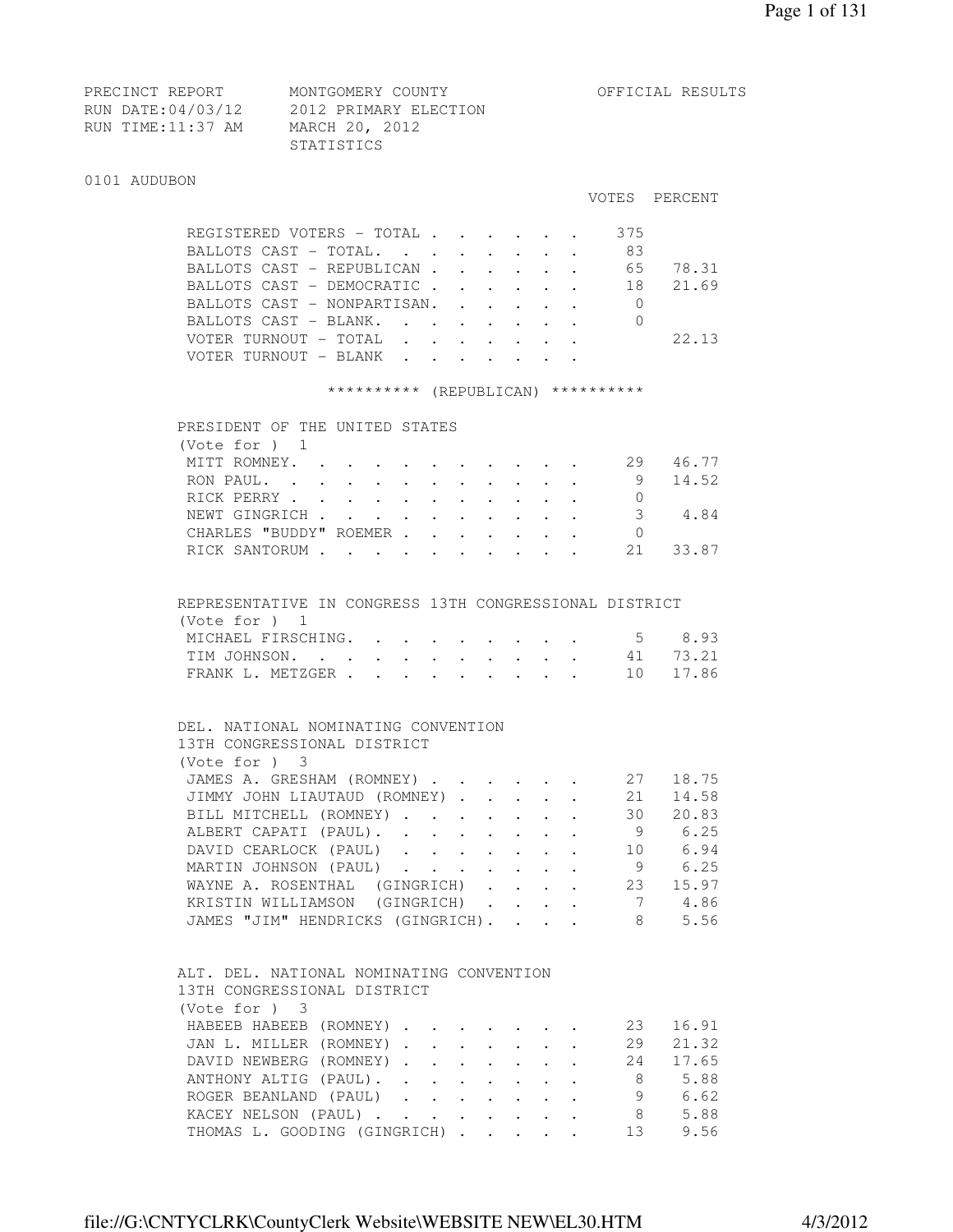```
THOMAS STOECKER (GINGRICH). . . . . 12 8.82
MICHAEL ALLWAY (GINGRICH) . . . . . . 10 7.35
 STATE SENATOR 48TH DISTRICT 
 (Vote for ) 1 
MIKE MCELROY . . . . . . . . . . . 52 100.00
 REPRESENTATIVE IN THE GENERAL ASSEMBLY 
 95TH REPRESENTATIVE DISTRICT 
 (Vote for ) 1 
WAYNE ARTHUR ROSENTHAL . . . . . . . 59 100.00
 REGIONAL SUPERINTENDENT OF SCHOOLS CHRISTIAN AND 
 MONTGOMERY COUNTIES 
 (Vote for ) 1 
MARCHELLE KASSEBAUM . . . . . . . . 47 100.00
 REGIONAL SUPERINTENDENT OF SCHOOLS BOND, EFFINGHAM AND 
 FAYETTE COUNTIES 
 (Vote for ) 1 
NO CANDIDATE FILED . . . . . . . . 0
 CIRCUIT CLERK 
 (Vote for ) 1 
 HOLLY LEMONS . . . . . . . . . . 60 100.00 
 STATE'S ATTORNEY 
 (Vote for ) 1 
NO CANDIDATE FILED . . . . . . . . 0
 CORONER 
 (Vote for ) 1 
TOBIN GUNN . . . . . . . . . . . . 50 100.00
 COUNTY BOARD MEMBER DIST 2 
 (Vote for ) 3 
CHARLES E. GRADEN. . . . . . . . . 57 38.26
JOSEPH V. GASPARICH . . . . . . . . 46 30.87<br>GENE MILES . . . . . . . . . . . 46 30.87
GENE MILES . . . . .
 JUDGE OF THE APPELLATE COURT 5TH 
 JUDICIAL DISTRICT (DONOVAN VACANCY) 
 (Vote for ) 1 
STEPHEN MCGLYNN . . . . . . . . . 51 100.00
 PRECINCT COMMITTEEMAN AUDUBON 
 (Vote for ) 1 
NO CANDIDATE FILED . . . . . . . . 0
                ********** (DEMOCRATIC) **********
```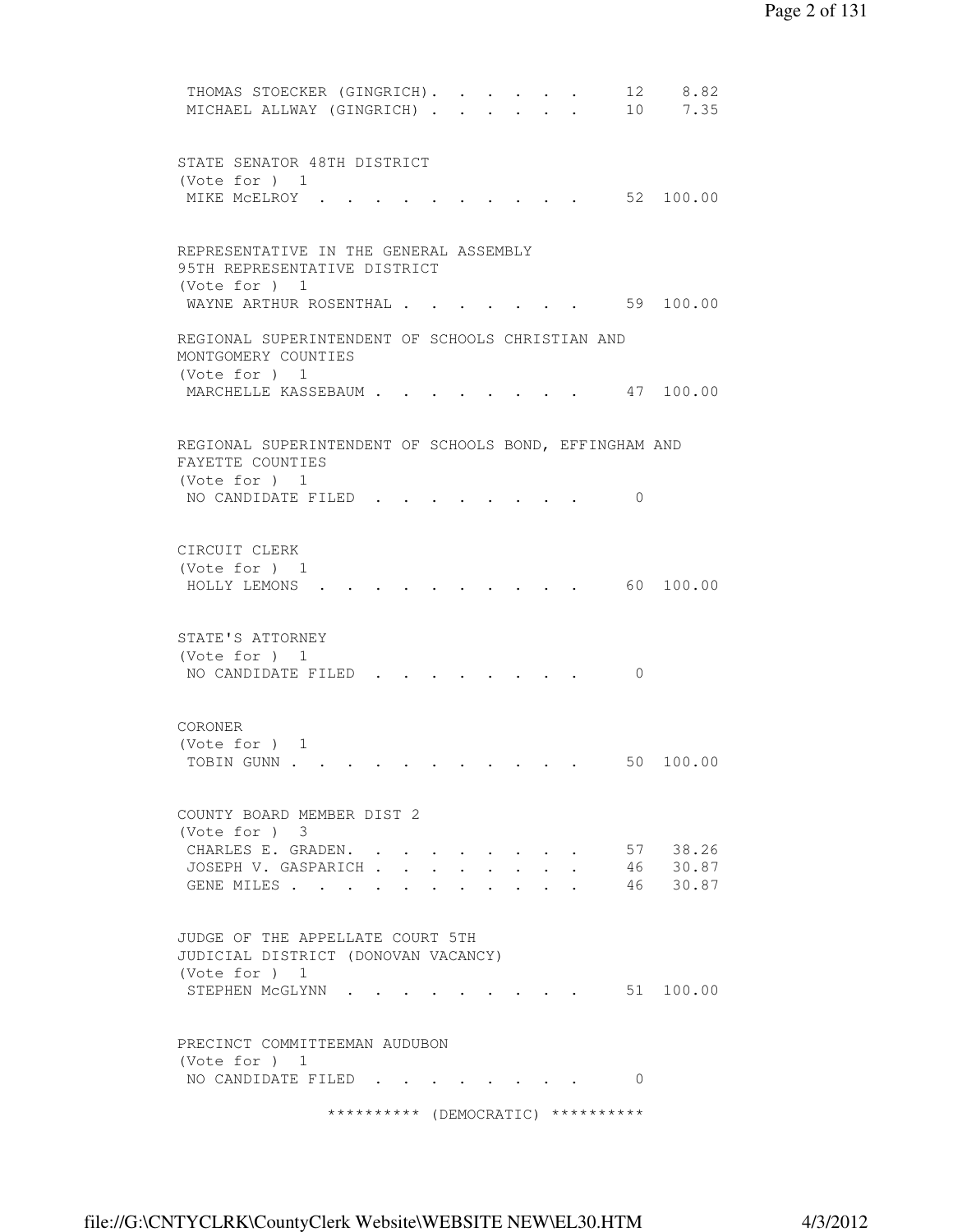PRESIDENT OF THE UNITED STATES (Vote for ) 1 BARACK OBAMA . . . . . . . . . . 13 100.00 REPRESENTATIVE IN CONGRESS 13TH CONGRESSIONAL DISTRICT (Vote for ) 1 DAVID M. GILL . . . . . . . . . . 7 43.75 MATTHEW J. GOETTEN . . . . . . . . 9 56.25 DEL. NATIONAL NOMINATING CONVENTION CONGRESSIONAL DIST 13TH (Vote for ) 6 ROSS BRECKENRIDGE (OBAMA) . . . . . . 10 17.86 JAYNE MAZZOTTI (OBAMA) . . . . . . . 8 14.29 DEANNA DEMUZIO (OBAMA) . . . . . . 13 23.21 JENNIFER DOUGLAS-JOINER (OBAMA) . . . . 9 16.07 JAMAR BROWN (OBAMA) . . . . . . . . 9 16.07 RICK TERVEN, JR. (OBAMA) . . . . . . 7 12.50 STATE SENATOR IN THE 48TH DISTRICT (Vote for ) 1 ANDY MANAR . . . . . . . . . . . . 14 100.00 REPRESENTATIVE IN THE GENERAL ASSEMBLY 95TH DISTRICT (Vote for ) 1 BRAD GILLESPIE. . . . . . . . . . 14 100.00 REGIONAL SUPERINTENDENT OF SCHOOLS CHRISTIAN AND MONTGOMERY COUNTIES (Vote for ) 1 NO CANDIDATE FILED . . . . . . . . 0 REGIONAL SUPERINTENDENT OF SCHOOLS BOND, EFFINGHAM AND FAYETTE COUNTIES (Vote for ) 1 JULIE WOLLERMAN . . . . . . . . . 1 100.00 CIRCUIT CLERK (Vote for ) 1 NO CANDIDATE FILED . . . . . . . 0 STATE'S ATTORNEY (Vote for ) 1 CHRIS MATOUSH . . . . . . . . . . 17 100.00 CORONER (Vote for ) 1 RICKEY L. BROADDUS . . . . . . . . 15 100.00 COUNTY BOARD MEMBER DIST 2

(Vote for ) 3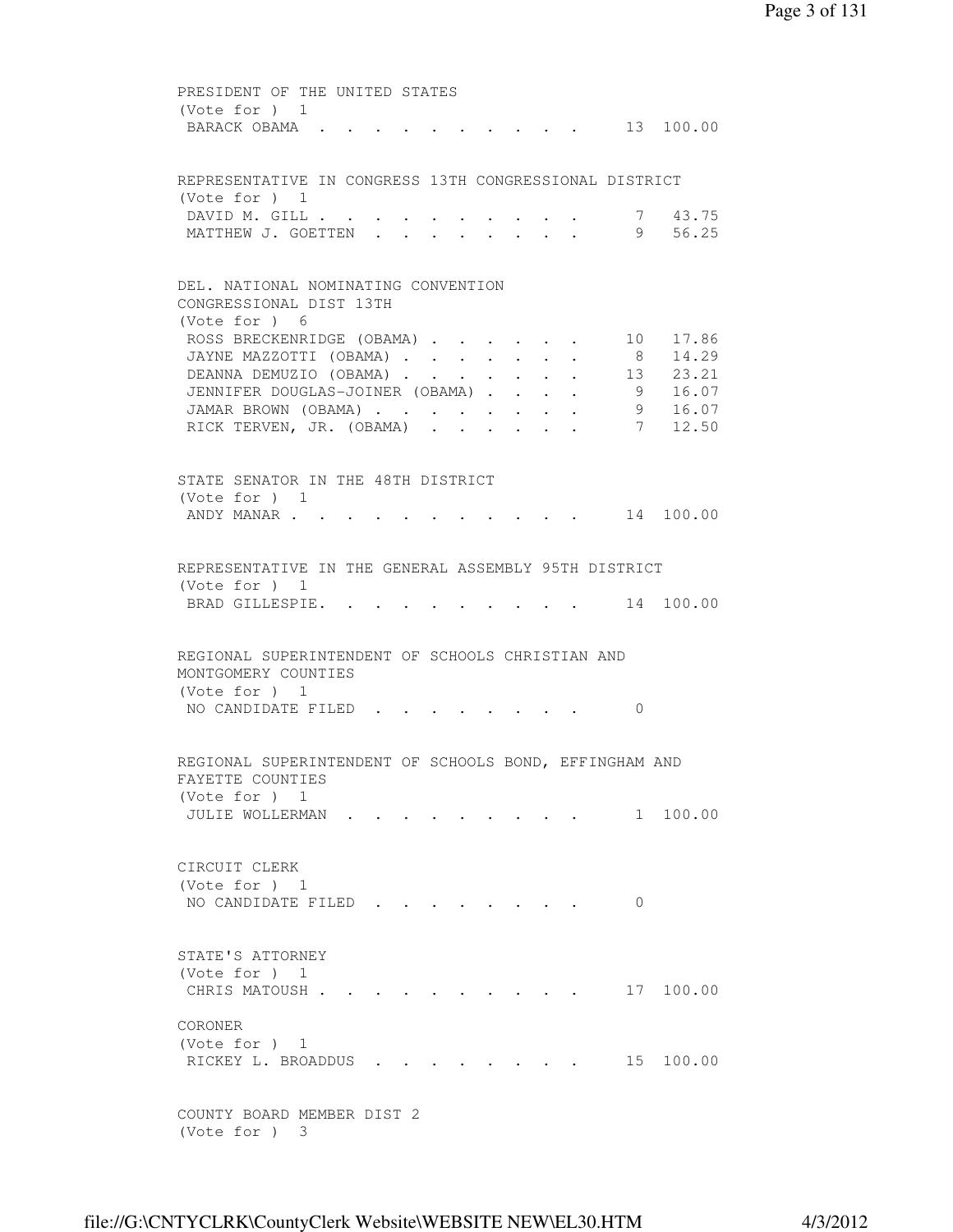NO CANDIDATE FILED . . . . . . . . 0 JUDGE OF THE APPELLATE COURT 5TH JUDICIAL DISTRICT (DONOVAN VACANCY) (Vote for ) 1 JUDY CATES . . . . . . . . . . . . 14 100.00 PRECINCT COMMITTEEMAN AUDUBON (Vote for ) 1 NO CANDIDATE FILED . . . . . . . . 0 PRECINCT REPORT MONTGOMERY COUNTY WORTFICIAL RESULTS RUN DATE:04/03/12 2012 PRIMARY ELECTION RUN TIME:11:37 AM MARCH 20, 2012 STATISTICS 0201 BOIS D'ARC VOTES PERCENT REGISTERED VOTERS - TOTAL . . . . . . 647 BALLOTS CAST - TOTAL. . . . . . . . 194 BALLOTS CAST - REPUBLICAN . . . . . . 89 45.88 BALLOTS CAST - DEMOCRATIC . . . . . . 79 40.72 BALLOTS CAST - NONPARTISAN. . . . . . 26 13.40 BALLOTS CAST - BLANK. . . . . . . . 0 VOTER TURNOUT - TOTAL . . . . . . . 29.98 VOTER TURNOUT - BLANK . . . . . . . \*\*\*\*\*\*\*\*\*\* (REPUBLICAN) \*\*\*\*\*\*\*\*\*\* PRESIDENT OF THE UNITED STATES (Vote for ) 1 MITT ROMNEY. . . . . . . . . . . 27 30.34 RON PAUL. . . . . . . . . . . . 6 6.74 RICK PERRY . . . . . . . . . . . 1 1.12 RICK PERRY . . . . . . . . . . . . 8 8.99<br>NEWT GINGRICH . . . . . . . . . . 8 8.99<br>2 2.25 CHARLES "BUDDY" ROEMER . . . . . . 2 2.25 RICK SANTORUM . . . . . . . . . . . 45 50.56 REPRESENTATIVE IN CONGRESS 13TH CONGRESSIONAL DISTRICT (Vote for ) 1 MICHAEL FIRSCHING. . . . . . . . . 19 24.68<br>TIM JOHNSON. . . . . . . . . . . 43 55.84<br>FRANK L. METZGER . . . . . . . . . 15 19.48 TIM JOHNSON. . . . . . . . . FRANK L. METZGER . . . . . . . DEL. NATIONAL NOMINATING CONVENTION 13TH CONGRESSIONAL DISTRICT (Vote for ) 3 JAMES A. GRESHAM (ROMNEY) . . . . . . 27 14.44 JIMMY JOHN LIAUTAUD (ROMNEY) . . . . . 17 9.09 BILL MITCHELL (ROMNEY) . . . . . . . 22 11.76 ALBERT CAPATI (PAUL). . . . . . . . 8 4.28 DAVID CEARLOCK (PAUL) . . . . . . 12 6.42 MARTIN JOHNSON (PAUL) . . . . . . . 9 4.81 WAYNE A. ROSENTHAL (GINGRICH) . . . . 44 23.53 KRISTIN WILLIAMSON (GINGRICH) . . . . 24 12.83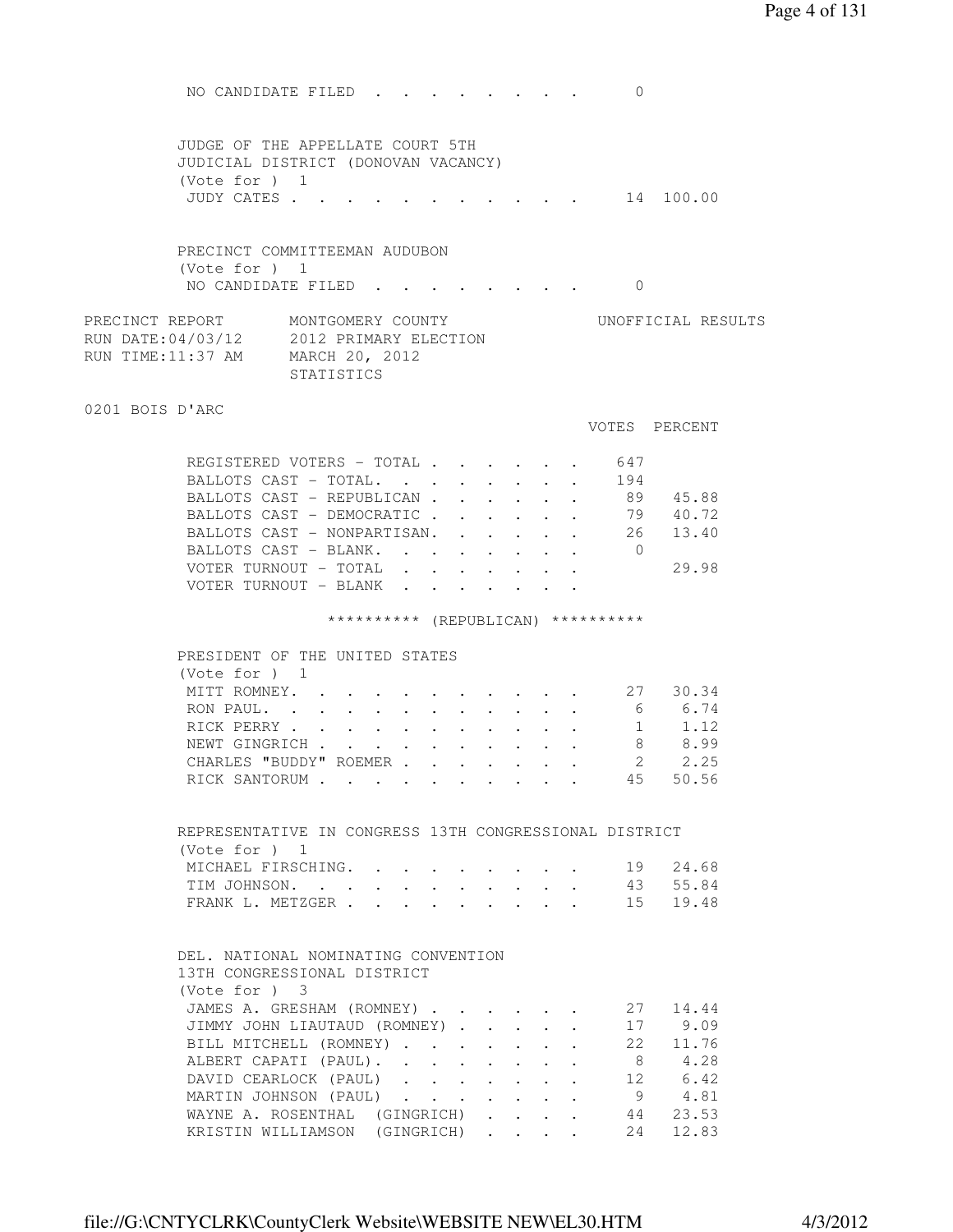JAMES "JIM" HENDRICKS (GINGRICH). . . . 24 12.83 ALT. DEL. NATIONAL NOMINATING CONVENTION 13TH CONGRESSIONAL DISTRICT (Vote for ) 3 HABEEB HABEEB (ROMNEY) . . . . . . 19 10.80 JAN L. MILLER (ROMNEY) . . . . . . . 26 14.77 DAVID NEWBERG (ROMNEY) . . . . . . . . 22 12.50<br>
ANTHONY ALTIG (PAUL) . . . . . . . . . 11 6.25<br>
ROGER BEANLAND (PAUL) . . . . . . . . 11 6.25<br>
KACEY NELSON (PAUL) . . . . . . . . 14 7.95<br>
THOMAS L. GOODING (GINGRICH) . . ANTHONY ALTIG (PAUL). . . . . . . . . ROGER BEANLAND (PAUL) . . . . . . . KACEY NELSON (PAUL) . . . . . . . . THOMAS L. GOODING (GINGRICH) . . . . . 30 17.05<br>THOMAS STOECKER (GINGRICH). . . . . 20 11.36 THOMAS STOECKER (GINGRICH). . . . . . MICHAEL ALLWAY (GINGRICH) . . . . . 23 13.07 STATE SENATOR 48TH DISTRICT (Vote for ) 1 MIKE MCELROY . . . . . . . . . . 73 100.00 REPRESENTATIVE IN THE GENERAL ASSEMBLY 95TH REPRESENTATIVE DISTRICT (Vote for ) 1 WAYNE ARTHUR ROSENTHAL . . . . . . . 86 100.00 REGIONAL SUPERINTENDENT OF SCHOOLS CHRISTIAN AND MONTGOMERY COUNTIES (Vote for ) 1 MARCHELLE KASSEBAUM . . . . . . . . 63 100.00 CIRCUIT CLERK (Vote for ) 1 HOLLY LEMONS . . . . . . . . . . 78 100.00 STATE'S ATTORNEY (Vote for ) 1 NO CANDIDATE FILED . . . . . . . . 0 CORONER (Vote for ) 1 TOBIN GUNN . . . . . . . . . . . . 75 100.00 COUNTY BOARD MEMBER DIST 1 (Vote for ) 3 CONNIE TAYLOR BECK . . . . . . . . 53 45.69 MEGAN BEELER . . . . . . . . . . 63 54.31 JUDGE OF THE APPELLATE COURT 5TH JUDICIAL DISTRICT (DONOVAN VACANCY) (Vote for ) 1 STEPHEN MCGLYNN . . . . . . . . . 72 100.00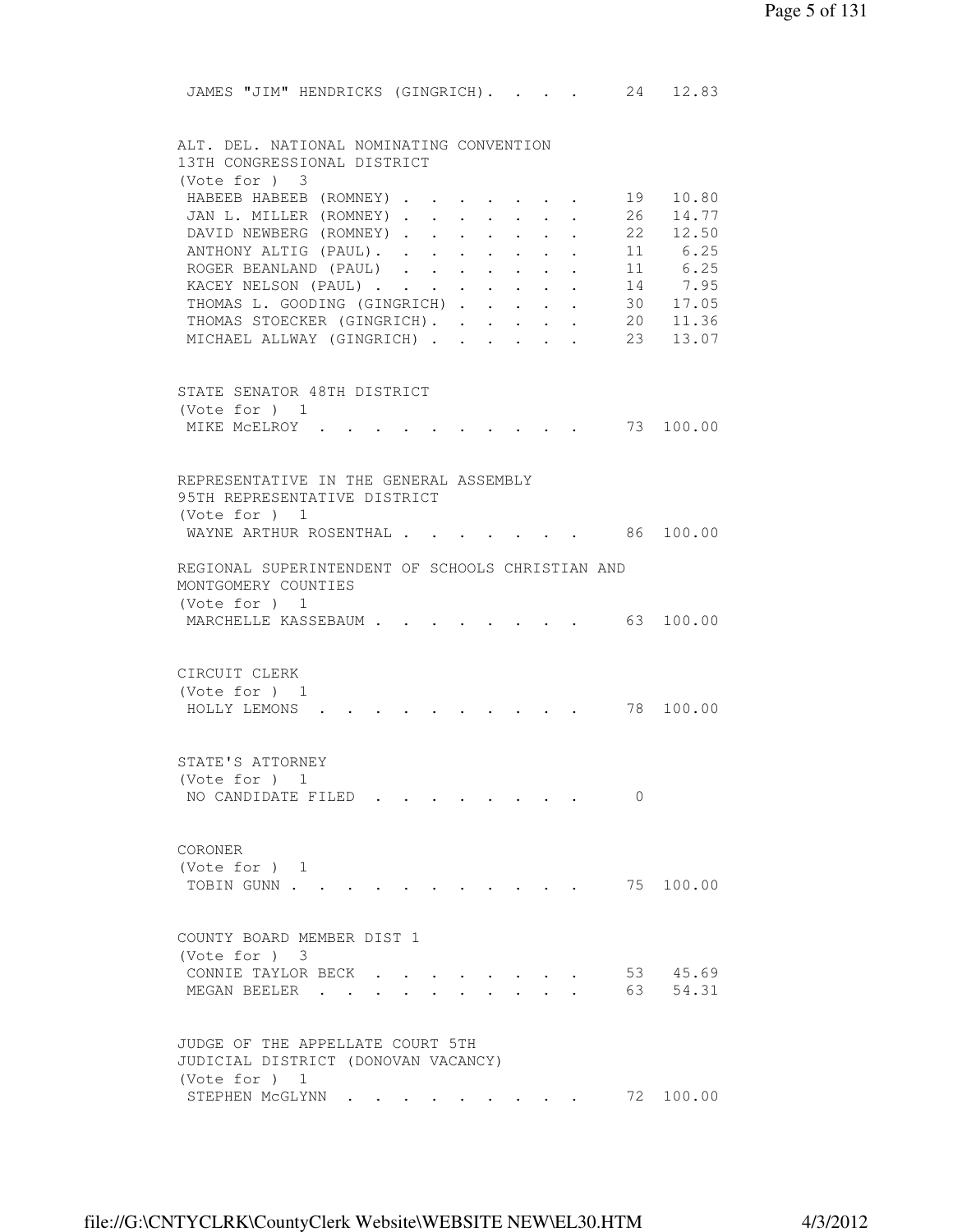PRECINCT COMMITTEEMAN BOIS D'ARC (Vote for ) 1 JIM ALLEN . . . . . . . . . . . 83 100.00 \*\*\*\*\*\*\*\*\*\* (DEMOCRATIC) \*\*\*\*\*\*\*\*\*\* PRESIDENT OF THE UNITED STATES (Vote for ) 1 BARACK OBAMA . . . . . . . . . . . 65 100.00 REPRESENTATIVE IN CONGRESS 13TH CONGRESSIONAL DISTRICT (Vote for ) 1 DAVID M. GILL . . . . . . . . . . . 30 42.25 MATTHEW J. GOETTEN . . . . . . . . 41 57.75 DEL. NATIONAL NOMINATING CONVENTION CONGRESSIONAL DIST 13TH (Vote for ) 6 ROSS BRECKENRIDGE (OBAMA) . . . . . . 50 16.45 JAYNE MAZZOTTI (OBAMA) . . . . . . . 53 17.43 DEANNA DEMUZIO (OBAMA) . . . . . . 61 20.07 JENNIFER DOUGLAS-JOINER (OBAMA) . . . . 48 15.79 JAMAR BROWN (OBAMA) . . . . . . . . 45 14.80 RICK TERVEN, JR. (OBAMA) . . . . . . 47 15.46 STATE SENATOR IN THE 48TH DISTRICT (Vote for ) 1 ANDY MANAR . . . . . . . . . . . . 65 100.00 REPRESENTATIVE IN THE GENERAL ASSEMBLY 95TH DISTRICT (Vote for ) 1 BRAD GILLESPIE. . . . . . . . . . 65 100.00 REGIONAL SUPERINTENDENT OF SCHOOLS CHRISTIAN AND MONTGOMERY COUNTIES (Vote for ) 1 NO CANDIDATE FILED . . . . . . . . 0 CIRCUIT CLERK (Vote for ) 1 NO CANDIDATE FILED . . . . . . . 0 STATE'S ATTORNEY (Vote for ) 1 CHRIS MATOUSH . . . . . . . . . . . 69 100.00 CORONER (Vote for ) 1 RICKEY L. BROADDUS . . . . . . . . 73 100.00 COUNTY BOARD MEMBER DIST 1 (Vote for ) 3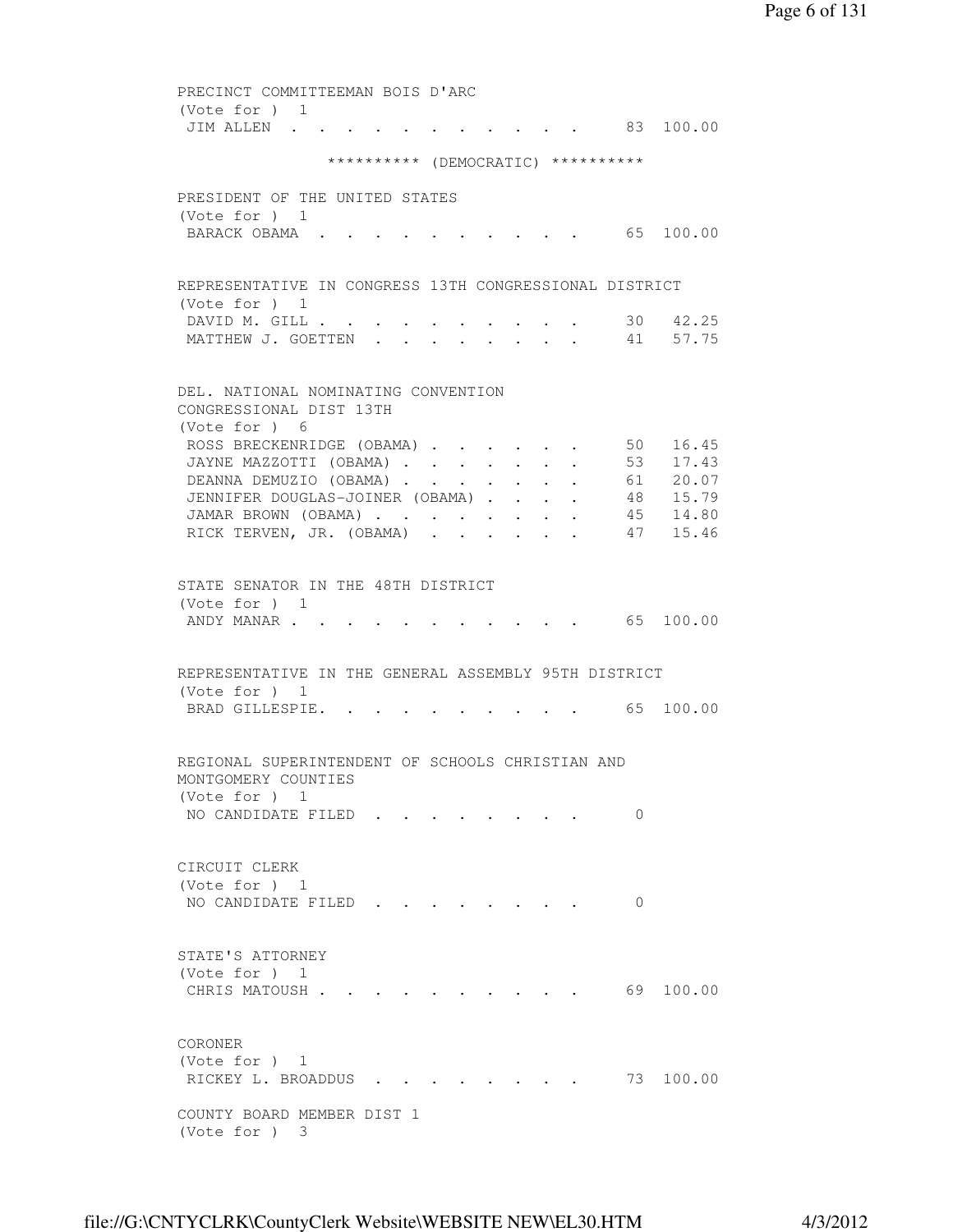```
DENNIS WILLIAMS . . . . . . . . . 60 46.15
        MICHAEL D. WEBB . . . . . . . . . 70 53.85
         JUDGE OF THE APPELLATE COURT 5TH 
         JUDICIAL DISTRICT (DONOVAN VACANCY) 
         (Vote for ) 1 
        JUDY CATES . . . . . . . . . . . . 63 100.00
        PRECINCT COMMITTEEMAN BOIS D'ARC 
         (Vote for ) 1 
        JAROD HITCHINGS . . . . . . . . . 73 100.00
                      ********** (NONPARTISAN) ********** 
        AUBURN SCHOOL QUESTION 
         (Vote for ) 1 
 YES . . . . . . . . . . . . . 0 
 NO. . . . . . . . . . . . . . 1 100.00 
        FARMERSVILLE QUESTION 
         (Vote for ) 1 
        YES . . . . . . . . . . . . . 115 76.67
        NO. . . . . . . . . . . . . . 35 23.33
PRECINCT REPORT MONTGOMERY COUNTY WORTFICIAL RESULTS
RUN DATE:04/03/12 2012 PRIMARY ELECTION 
RUN TIME:11:37 AM MARCH 20, 2012 
STATISTICS
0301 BUTLER GROVE 
                                            VOTES PERCENT 
        REGISTERED VOTERS - TOTAL . . . . . . 570
        BALLOTS CAST - TOTAL. . . . . . . . 125
BALLOTS CAST - REPUBLICAN . . . . . . 75 60.00
BALLOTS CAST - DEMOCRATIC . . . . . . 44 35.20
BALLOTS CAST - NONPARTISAN. . . . . . 6 4.80
        BALLOTS CAST - BLANK. . . . . . . . 0
        VOTER TURNOUT - TOTAL . . . . . . . 21.93
        VOTER TURNOUT - BLANK . . . . . . .
                      ********** (REPUBLICAN) ********** 
        PRESIDENT OF THE UNITED STATES 
         (Vote for ) 1 
 MITT ROMNEY. . . . . . . . . . . 21 29.17 
 RON PAUL. . . . . . . . . . . . 10 13.89 
RICK PERRY . . . . . . . . . . . 1 1.39
        NEWT GINGRICH . . . . . . . . . . . 5 6.94<br>CHARLES "BUDDY" ROEMER . . . . . . . 0
        CHARLES "BUDDY" ROEMER . . . . . . . 0<br>RICK SANTORUM . . . . . . . . . . 35 48.61
        RICK SANTORUM . . . . .
         REPRESENTATIVE IN CONGRESS 13TH CONGRESSIONAL DISTRICT 
         (Vote for ) 1 
 MICHAEL FIRSCHING. . . . . . . . . 4 6.45 
 TIM JOHNSON. . . . . . . . . . . 44 70.97
```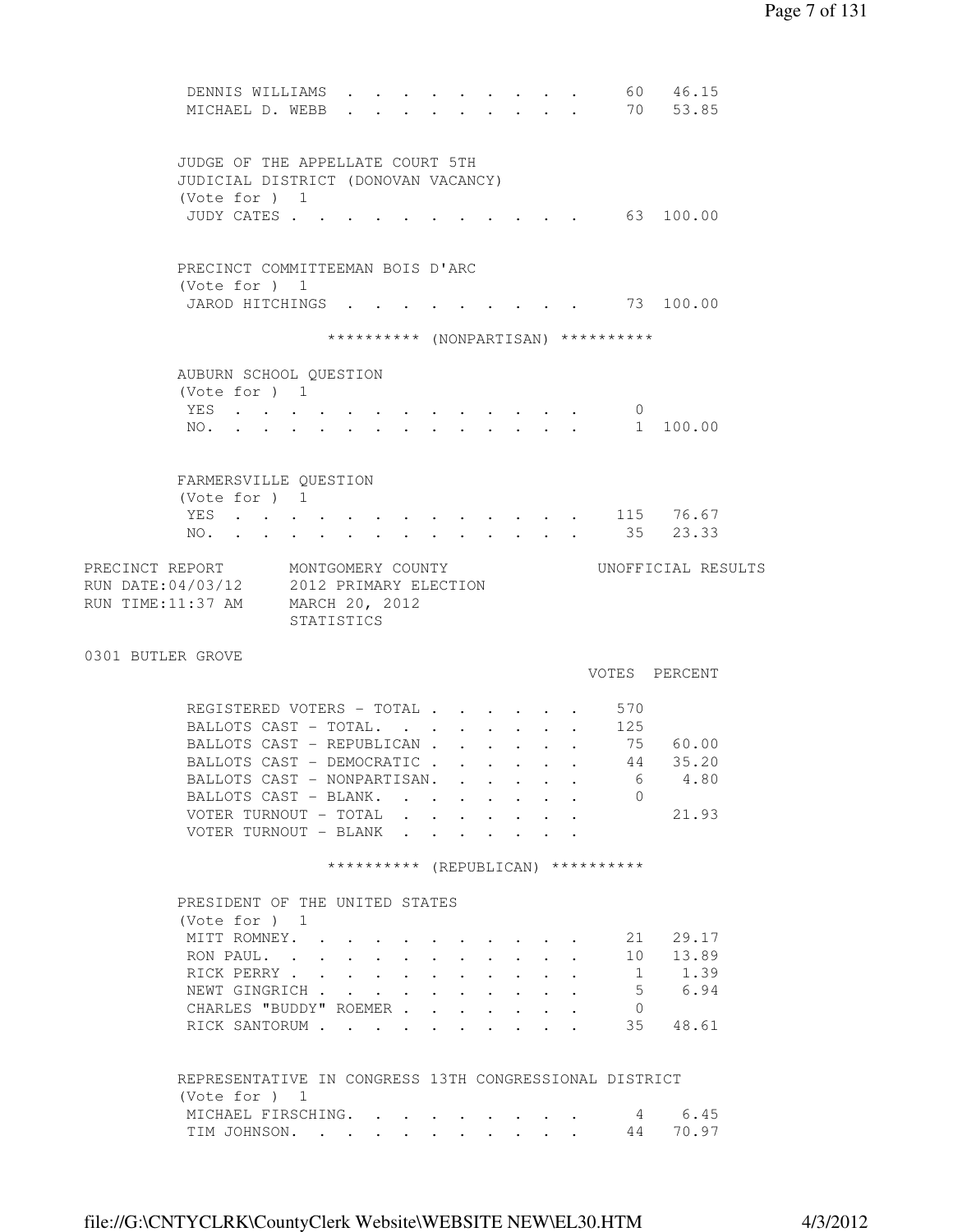| FRANK L. METZGER                                 |            |                                                                     |                                                                          |                | 14 22.58                                                          |  |
|--------------------------------------------------|------------|---------------------------------------------------------------------|--------------------------------------------------------------------------|----------------|-------------------------------------------------------------------|--|
| DEL. NATIONAL NOMINATING CONVENTION              |            |                                                                     |                                                                          |                |                                                                   |  |
| 13TH CONGRESSIONAL DISTRICT<br>(Vote for ) 3     |            |                                                                     |                                                                          |                |                                                                   |  |
| JAMES A. GRESHAM (ROMNEY)                        |            |                                                                     |                                                                          | 23             | 14.65                                                             |  |
| JIMMY JOHN LIAUTAUD (ROMNEY)                     |            |                                                                     |                                                                          | 23             | 14.65                                                             |  |
| BILL MITCHELL (ROMNEY)                           |            |                                                                     |                                                                          | 24             | 15.29                                                             |  |
| ALBERT CAPATI (PAUL).                            | $\sim$ $-$ | $\mathbf{r} = \mathbf{r} + \mathbf{r} + \mathbf{r} + \mathbf{r}$    |                                                                          | 7              | 4.46                                                              |  |
| DAVID CEARLOCK (PAUL)                            |            |                                                                     |                                                                          |                | 13 8.28                                                           |  |
| MARTIN JOHNSON (PAUL)                            |            |                                                                     |                                                                          |                | 10 6.37                                                           |  |
| WAYNE A. ROSENTHAL (GINGRICH)                    |            |                                                                     |                                                                          |                | 27 17.20                                                          |  |
| KRISTIN WILLIAMSON (GINGRICH)                    |            |                                                                     |                                                                          |                | 16 10.19                                                          |  |
| JAMES "JIM" HENDRICKS (GINGRICH).                |            |                                                                     |                                                                          |                | 14 8.92                                                           |  |
| ALT. DEL. NATIONAL NOMINATING CONVENTION         |            |                                                                     |                                                                          |                |                                                                   |  |
| 13TH CONGRESSIONAL DISTRICT<br>(Note for ) 3     |            |                                                                     |                                                                          |                |                                                                   |  |
| HABEEB HABEEB (ROMNEY)                           |            |                                                                     |                                                                          | 19             | 12.58                                                             |  |
| JAN L. MILLER (ROMNEY) 27                        |            |                                                                     |                                                                          |                | 17.88                                                             |  |
| DAVID NEWBERG (ROMNEY) 23 15.23                  |            |                                                                     |                                                                          |                |                                                                   |  |
| ANTHONY ALTIG (PAUL). 9 5.96                     |            |                                                                     |                                                                          |                |                                                                   |  |
| ROGER BEANLAND (PAUL)                            |            |                                                                     |                                                                          | $\overline{7}$ | 4.64                                                              |  |
| KACEY NELSON (PAUL)                              |            |                                                                     |                                                                          |                |                                                                   |  |
| THOMAS L. GOODING (GINGRICH)                     |            |                                                                     | $\mathbf{r} = \mathbf{r} + \mathbf{r}$ , where $\mathbf{r} = \mathbf{r}$ |                | 12 7.95<br>23 15.23                                               |  |
| THOMAS STOECKER (GINGRICH).                      |            | $\bullet$ .<br><br><br><br><br><br><br><br><br><br><br><br><br><br> | $\sim 100$                                                               |                | 16 10.60                                                          |  |
| MICHAEL ALLWAY (GINGRICH)                        |            |                                                                     | $\ddot{\bullet}$ $\ddot{\bullet}$ $\ddot{\bullet}$                       |                | 15 9.93                                                           |  |
| STATE SENATOR 48TH DISTRICT                      |            |                                                                     |                                                                          |                |                                                                   |  |
| (Vote for ) 1                                    |            |                                                                     |                                                                          |                |                                                                   |  |
| MIKE MCELROY                                     |            |                                                                     |                                                                          |                | $\cdot$ $\cdot$ $\cdot$ $\cdot$ $\cdot$ $\cdot$ $\cdot$ 60 100.00 |  |
|                                                  |            |                                                                     |                                                                          |                |                                                                   |  |
| REPRESENTATIVE IN THE GENERAL ASSEMBLY           |            |                                                                     |                                                                          |                |                                                                   |  |
| 95TH REPRESENTATIVE DISTRICT                     |            |                                                                     |                                                                          |                |                                                                   |  |
| (Vote for ) 1                                    |            |                                                                     |                                                                          |                |                                                                   |  |
| WAYNE ARTHUR ROSENTHAL 67 100.00                 |            |                                                                     |                                                                          |                |                                                                   |  |
| REGIONAL SUPERINTENDENT OF SCHOOLS CHRISTIAN AND |            |                                                                     |                                                                          |                |                                                                   |  |
| MONTGOMERY COUNTIES                              |            |                                                                     |                                                                          |                |                                                                   |  |
| (Vote for ) 1                                    |            |                                                                     |                                                                          |                |                                                                   |  |
| MARCHELLE KASSEBAUM                              |            |                                                                     |                                                                          |                | 52 100.00                                                         |  |
| CIRCUIT CLERK                                    |            |                                                                     |                                                                          |                |                                                                   |  |
| (Vote for $)$ 1                                  |            |                                                                     |                                                                          |                |                                                                   |  |
| HOLLY LEMONS                                     |            |                                                                     |                                                                          |                | 62 100.00                                                         |  |
|                                                  |            |                                                                     |                                                                          |                |                                                                   |  |
| STATE'S ATTORNEY                                 |            |                                                                     |                                                                          |                |                                                                   |  |
| (Vote for ) 1                                    |            |                                                                     |                                                                          |                |                                                                   |  |
| NO CANDIDATE FILED                               |            |                                                                     |                                                                          | $\Omega$       |                                                                   |  |
|                                                  |            |                                                                     |                                                                          |                |                                                                   |  |
| CORONER<br>(Vote for $)$ 1                       |            |                                                                     |                                                                          |                |                                                                   |  |
| TOBIN GUNN                                       |            |                                                                     |                                                                          |                | 53 100.00                                                         |  |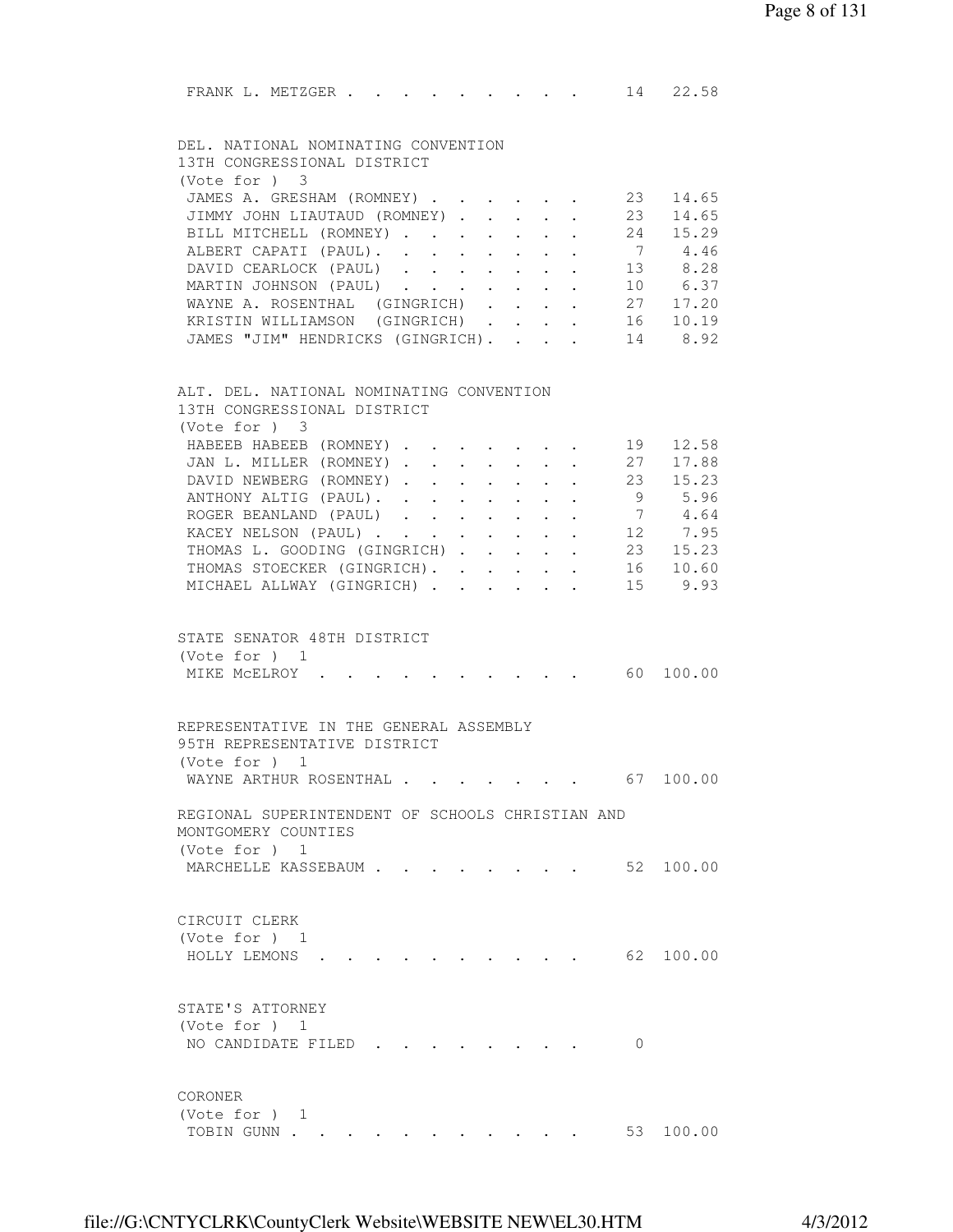```
 COUNTY BOARD MEMBER DIST 1 
         (Vote for ) 3 
        CONNIE TAYLOR BECK . . . . . . . . 20 46.51
        MEGAN BEELER . . . . . . . . . . 23 53.49
         COUNTY BOARD MEMBER DIST 6 
         (Vote for ) 3 
ROY L. HERTEL . . . . . . . . . . 31 51.67
 SCOTT MERANO . . . . . . . . . . 29 48.33 
         JUDGE OF THE APPELLATE COURT 5TH 
         JUDICIAL DISTRICT (DONOVAN VACANCY) 
         (Vote for ) 1 
        STEPHEN McGLYNN . . . . . . . . . 50 100.00
         PRECINCT COMMITTEEMAN BUTLER GROVE 
         (Vote for ) 1 
        MARY C. FUCHS . . . . . . . . . . . 61 100.00
                      ********** (DEMOCRATIC) ********** 
         PRESIDENT OF THE UNITED STATES 
         (Vote for ) 1 
        BARACK OBAMA . . . . . . . . . . 40 100.00
         REPRESENTATIVE IN CONGRESS 13TH CONGRESSIONAL DISTRICT 
 (Vote for ) 1 
 DAVID M. GILL . . . . . . . . . . 6 15.79 
MATTHEW J. GOETTEN . . . . . . . . 32 84.21
         DEL. NATIONAL NOMINATING CONVENTION 
         CONGRESSIONAL DIST 13TH 
         (Vote for ) 6 
        ROSS BRECKENRIDGE (OBAMA) . . . . . 27 15.98
        JAYNE MAZZOTTI (OBAMA) . . . . . . . 29 17.16
        DEANNA DEMUZIO (OBAMA) . . . . . . . 33 19.53
        JENNIFER DOUGLAS-JOINER (OBAMA) . . . . 27 15.98
 JAMAR BROWN (OBAMA) . . . . . . . . 26 15.38 
RICK TERVEN, JR. (OBAMA) . . . . . . 27 15.98
         STATE SENATOR IN THE 48TH DISTRICT 
         (Vote for ) 1 
        ANDY MANAR . . . . . . . . . . . . 38 100.00
         REPRESENTATIVE IN THE GENERAL ASSEMBLY 95TH DISTRICT 
         (Vote for ) 1 
        BRAD GILLESPIE. . . . . . . . . . 38 100.00
         REGIONAL SUPERINTENDENT OF SCHOOLS CHRISTIAN AND 
         MONTGOMERY COUNTIES
```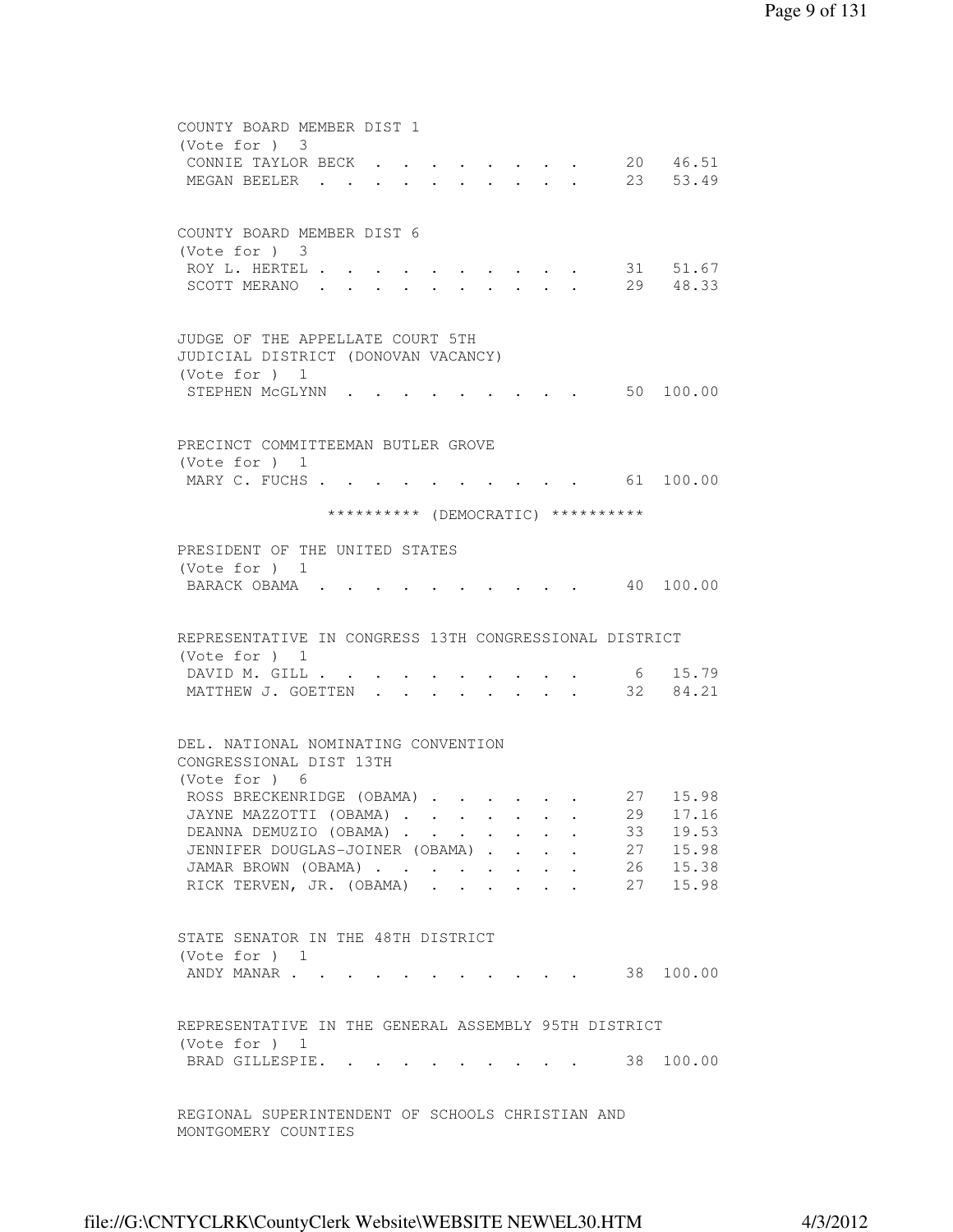```
 (Vote for ) 1 
        NO CANDIDATE FILED . . . . . . . . 0
         CIRCUIT CLERK 
         (Vote for ) 1 
        NO CANDIDATE FILED . . . . . . . . 0
         STATE'S ATTORNEY 
         (Vote for ) 1 
        CHRIS MATOUSH . . . . . . . . . . . 39 100.00
         CORONER 
         (Vote for ) 1 
        RICKEY L. BROADDUS . . . . . . . . 43 100.00
         COUNTY BOARD MEMBER DIST 1 
         (Vote for ) 3 
 DENNIS WILLIAMS . . . . . . . . . 13 50.00 
 MICHAEL D. WEBB . . . . . . . . . 13 50.00 
         COUNTY BOARD MEMBER DIST 6 
         (Vote for ) 3 
        DAVID ANDREW RONEN . . . . . . . . 17 36.17
        RONALD E. DEABENDERFER . . . . . . . 18 38.30
        RICHARD B. BAX. . . . . . . . . . 12 25.53
         JUDGE OF THE APPELLATE COURT 5TH 
         JUDICIAL DISTRICT (DONOVAN VACANCY) 
         (Vote for ) 1 
        JUDY CATES . . . . . . . . . . . . 34 100.00
         PRECINCT COMMITTEEMAN BUTLER GROVE 
         (Vote for ) 1 
        GREGORY J. SPRINGER . . . . . . . . 38 100.00
                      ********** (NONPARTISAN) ********** 
         HILLSBORO QUESTION 
         (Vote for ) 1 
 YES . . . . . . . . . . . . . 20 45.45 
 NO. . . . . . . . . . . . . . 24 54.55 
PRECINCT REPORT MONTGOMERY COUNTY WORTFICIAL RESULTS
RUN DATE:04/03/12 2012 PRIMARY ELECTION 
RUN TIME:11:37 AM MARCH 20, 2012 
                  STATISTICS 
0401 EAST FORK 1 
                                            VOTES PERCENT 
         REGISTERED VOTERS - TOTAL . . . . . . 600
        BALLOTS CAST - TOTAL. . . . . . . . 153
BALLOTS CAST - REPUBLICAN . . . . . . 88 57.52
BALLOTS CAST - DEMOCRATIC . . . . . . 60 39.22
```
file://G:\CNTYCLRK\CountyClerk Website\WEBSITE NEW\EL30.HTM 4/3/2012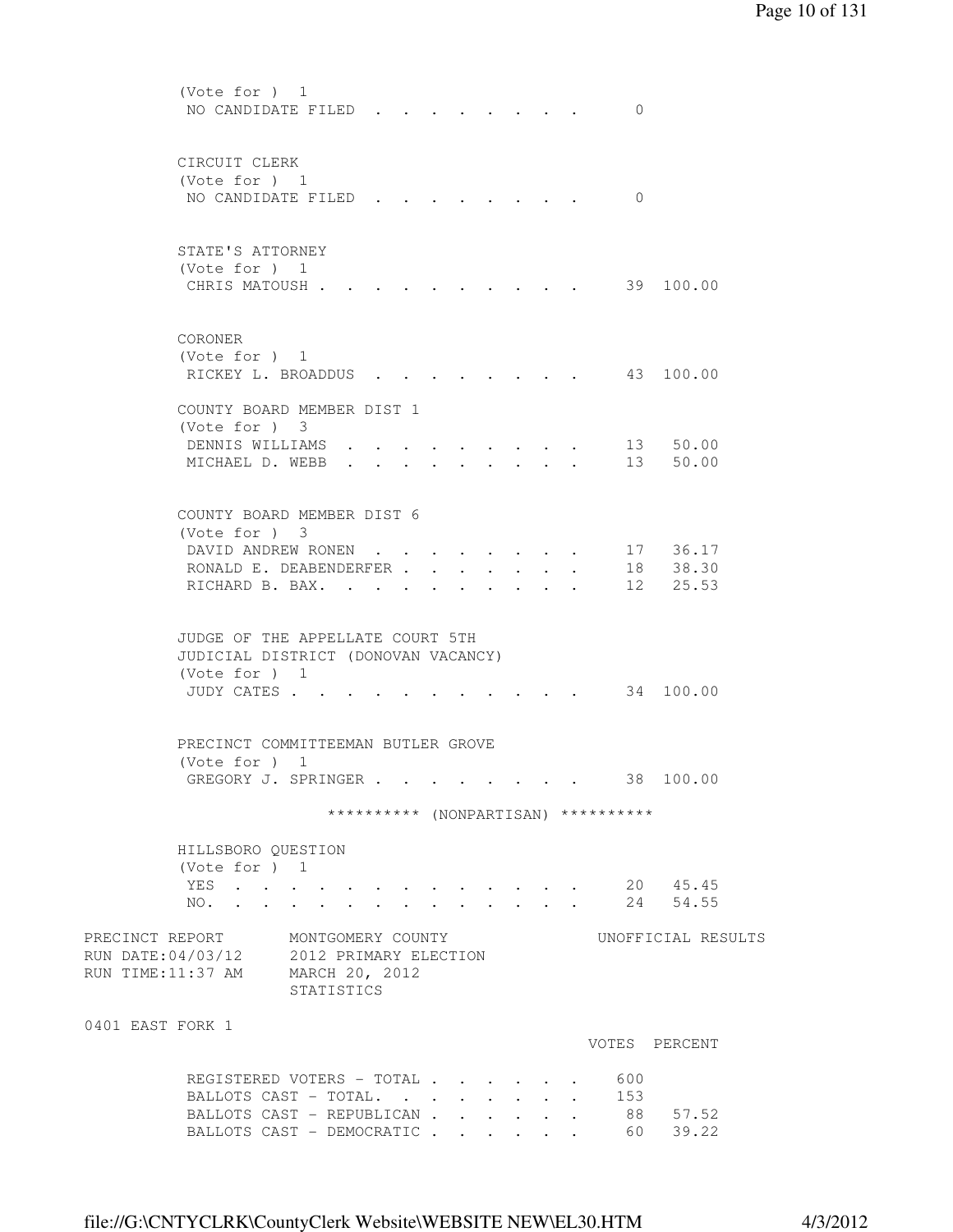| BALLOTS CAST - NONPARTISAN.                                             |  |               |                                                           |        |                                                                           |                | $5 \t3.27$         |
|-------------------------------------------------------------------------|--|---------------|-----------------------------------------------------------|--------|---------------------------------------------------------------------------|----------------|--------------------|
| BALLOTS CAST - BLANK.                                                   |  |               |                                                           |        |                                                                           | $\bigcirc$     |                    |
| VOTER TURNOUT - TOTAL                                                   |  |               |                                                           |        |                                                                           |                | 25.50              |
| VOTER TURNOUT - BLANK                                                   |  |               |                                                           |        |                                                                           |                |                    |
| ********** (REPUBLICAN) **********                                      |  |               |                                                           |        |                                                                           |                |                    |
|                                                                         |  |               |                                                           |        |                                                                           |                |                    |
| PRESIDENT OF THE UNITED STATES<br>(Vote for ) 1                         |  |               |                                                           |        |                                                                           |                |                    |
|                                                                         |  |               |                                                           |        |                                                                           |                |                    |
| MITT ROMNEY. 30 34.09                                                   |  |               |                                                           |        |                                                                           |                |                    |
| RON PAUL.                                                               |  |               |                                                           |        |                                                                           |                | 11 12.50           |
| RICK PERRY 1 1.14                                                       |  |               |                                                           |        |                                                                           |                |                    |
| NEWT GINGRICH 4 4.55                                                    |  |               |                                                           |        |                                                                           |                |                    |
| CHARLES "BUDDY" ROEMER                                                  |  |               |                                                           |        |                                                                           | $\overline{0}$ |                    |
| RICK SANTORUM 42 47.73                                                  |  |               |                                                           |        |                                                                           |                |                    |
|                                                                         |  |               |                                                           |        |                                                                           |                |                    |
| REPRESENTATIVE IN CONGRESS 13TH CONGRESSIONAL DISTRICT<br>(Vote for ) 1 |  |               |                                                           |        |                                                                           |                |                    |
| MICHAEL FIRSCHING. 6 8.57                                               |  |               |                                                           |        |                                                                           |                |                    |
| TIM JOHNSON. 46 65.71                                                   |  |               |                                                           |        |                                                                           |                |                    |
| FRANK L. METZGER 18 25.71                                               |  |               |                                                           |        |                                                                           |                |                    |
|                                                                         |  |               |                                                           |        |                                                                           |                |                    |
|                                                                         |  |               |                                                           |        |                                                                           |                |                    |
| DEL. NATIONAL NOMINATING CONVENTION                                     |  |               |                                                           |        |                                                                           |                |                    |
| 13TH CONGRESSIONAL DISTRICT                                             |  |               |                                                           |        |                                                                           |                |                    |
| $(Vote for )$ 3                                                         |  |               |                                                           |        |                                                                           |                |                    |
| JAMES A. GRESHAM (ROMNEY) 21 12.57                                      |  |               |                                                           |        |                                                                           |                |                    |
| JIMMY JOHN LIAUTAUD (ROMNEY) 13 7.78                                    |  |               |                                                           |        |                                                                           |                |                    |
| BILL MITCHELL (ROMNEY)                                                  |  |               |                                                           |        |                                                                           |                | 19 11.38           |
| ALBERT CAPATI (PAUL).                                                   |  |               | $\mathbf{L}^{\text{max}}$                                 |        | $\mathbf{r} = \mathbf{r}$ and $\mathbf{r} = \mathbf{r}$                   |                | 15 8.98            |
| DAVID CEARLOCK (PAUL)                                                   |  |               | $\mathbf{L}^{\text{max}}$                                 |        | $\mathbf{A}=\mathbf{A}+\mathbf{A}$ and $\mathbf{A}=\mathbf{A}+\mathbf{A}$ |                | 19 11.38           |
| MARTIN JOHNSON (PAUL)                                                   |  |               |                                                           |        |                                                                           |                | 17 10.18           |
| WAYNE A. ROSENTHAL (GINGRICH)                                           |  |               |                                                           |        |                                                                           |                | 36 21.56           |
| KRISTIN WILLIAMSON (GINGRICH).                                          |  |               |                                                           | $\sim$ |                                                                           |                |                    |
| JAMES "JIM" HENDRICKS (GINGRICH).                                       |  |               |                                                           |        | $\mathbf{r} = \mathbf{r} + \mathbf{r}$                                    |                | 14 8.38<br>13 7.78 |
| ALT. DEL. NATIONAL NOMINATING CONVENTION                                |  |               |                                                           |        |                                                                           |                |                    |
| 13TH CONGRESSIONAL DISTRICT                                             |  |               |                                                           |        |                                                                           |                |                    |
| (Note for ) 3                                                           |  |               |                                                           |        |                                                                           |                |                    |
| HABEEB HABEEB (ROMNEY)                                                  |  |               |                                                           |        |                                                                           |                | 14 9.09            |
| JAN L. MILLER (ROMNEY)                                                  |  |               |                                                           |        |                                                                           | 21             | 13.64              |
| DAVID NEWBERG (ROMNEY)                                                  |  |               |                                                           |        |                                                                           | 19             | 12.34              |
| ANTHONY ALTIG (PAUL).                                                   |  | $\sim$ $\sim$ | $\mathbf{L}^{\text{max}}$ , and $\mathbf{L}^{\text{max}}$ |        | $\ddot{\phantom{0}}$                                                      | 12             | 7.79               |
| ROGER BEANLAND (PAUL)                                                   |  |               |                                                           | $\sim$ | $\mathbf{r}$                                                              | 16             | 10.39              |
| KACEY NELSON (PAUL)                                                     |  |               |                                                           |        |                                                                           |                | 18 11.69           |
| THOMAS L. GOODING (GINGRICH)                                            |  |               |                                                           |        |                                                                           |                | 23 14.94           |
| THOMAS STOECKER (GINGRICH).                                             |  |               |                                                           |        |                                                                           |                | 14 9.09            |
| MICHAEL ALLWAY (GINGRICH)                                               |  |               |                                                           |        |                                                                           |                | 17 11.04           |
|                                                                         |  |               |                                                           |        |                                                                           |                |                    |
| STATE SENATOR 48TH DISTRICT                                             |  |               |                                                           |        |                                                                           |                |                    |
| (Vote for $)$ 1                                                         |  |               |                                                           |        |                                                                           |                |                    |
| MIKE MCELROY                                                            |  |               |                                                           |        |                                                                           |                | 100.00             |
|                                                                         |  |               |                                                           |        |                                                                           |                |                    |
| REPRESENTATIVE IN THE GENERAL ASSEMBLY                                  |  |               |                                                           |        |                                                                           |                |                    |
| 95TH REPRESENTATIVE DISTRICT<br>(Vote for ) 1                           |  |               |                                                           |        |                                                                           |                |                    |

file://G:\CNTYCLRK\CountyClerk Website\WEBSITE NEW\EL30.HTM 4/3/2012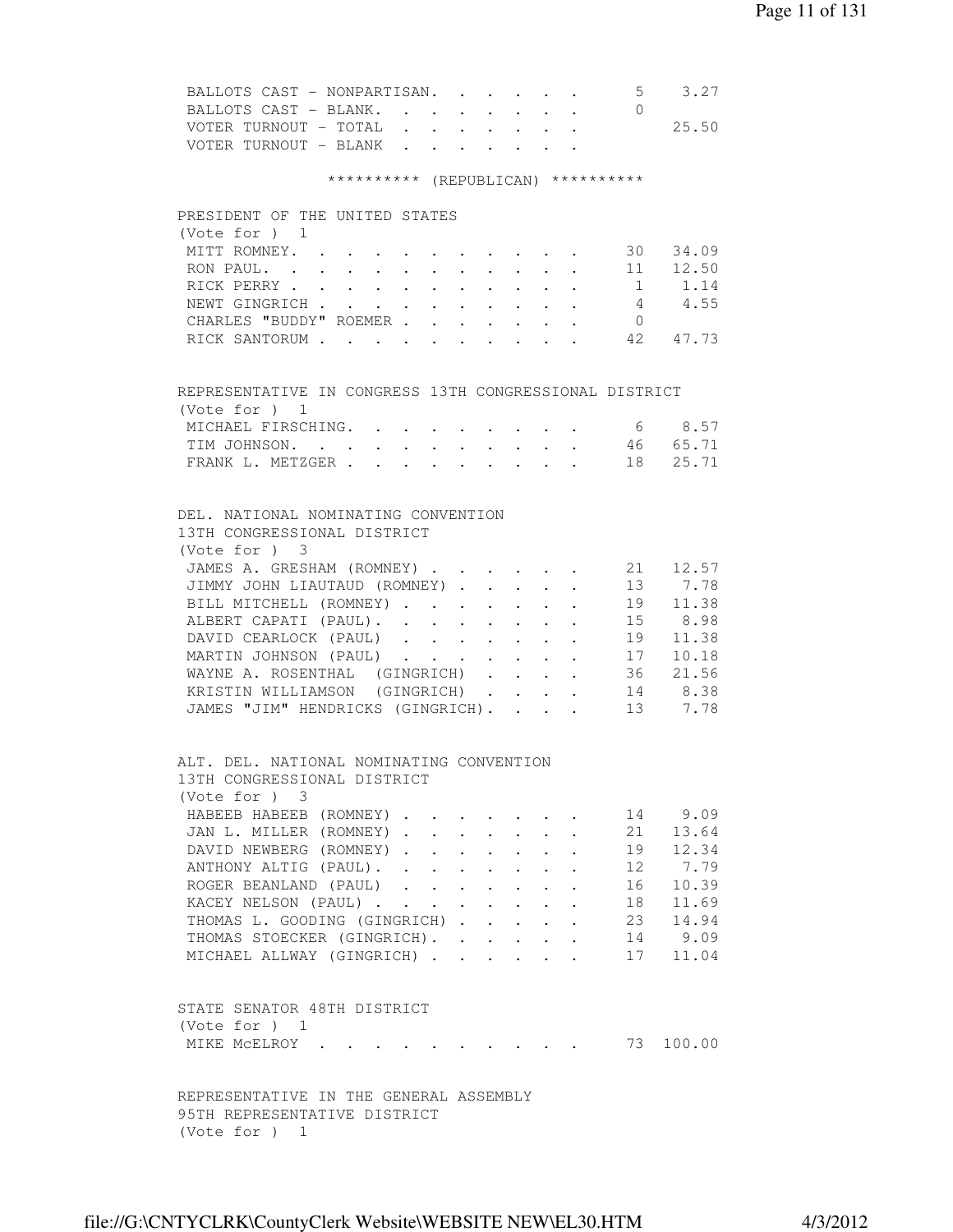```
WAYNE ARTHUR ROSENTHAL . . . . . . . 75 100.00
 REGIONAL SUPERINTENDENT OF SCHOOLS CHRISTIAN AND 
 MONTGOMERY COUNTIES 
 (Vote for ) 1 
MARCHELLE KASSEBAUM . . . . . . . . 64 100.00
 CIRCUIT CLERK 
 (Vote for ) 1 
 HOLLY LEMONS . . . . . . . . . . 75 100.00 
 STATE'S ATTORNEY 
 (Vote for ) 1 
NO CANDIDATE FILED . . . . . . . . 0
 CORONER 
 (Vote for ) 1 
 TOBIN GUNN . . . . . . . . . . . . 64 100.00
 COUNTY BOARD MEMBER DIST 4 
 (Vote for ) 3 
EARLENE BLACKBURN-ROBINSON. . . . . 74 100.00
 JUDGE OF THE APPELLATE COURT 5TH 
 JUDICIAL DISTRICT (DONOVAN VACANCY) 
 (Vote for ) 1 
STEPHEN MCGLYNN . . . . . . . . . 58 100.00
 PRECINCT COMMITTEEMAN EAST FORK 1 
 (Vote for ) 1 
JIMMY RICKE. . . . . . . . . . . 74 100.00
                ********** (DEMOCRATIC) ********** 
 PRESIDENT OF THE UNITED STATES 
 (Vote for ) 1 
BARACK OBAMA . . . . . . . . . . 45 100.00
 REPRESENTATIVE IN CONGRESS 13TH CONGRESSIONAL DISTRICT 
 (Vote for ) 1 
DAVID M. GILL . . . . . . . . . . 22 43.14
MATTHEW J. GOETTEN . . . . . . . . 29 56.86
 DEL. NATIONAL NOMINATING CONVENTION 
 CONGRESSIONAL DIST 13TH 
 (Vote for ) 6 
ROSS BRECKENRIDGE (OBAMA) . . . . . . 33 16.67
JAYNE MAZZOTTI (OBAMA) . . . . . . . 35 17.68
DEANNA DEMUZIO (OBAMA) . . . . . . . 43 21.72
JENNIFER DOUGLAS-JOINER (OBAMA) . . . . 31 15.66<br>JAMAR BROWN (OBAMA) . . . . . . . 29 14.65<br>RICK TERVEN, JR. (OBAMA) . . . . . 27 13.64
 JAMAR BROWN (OBAMA) . . . . . . . .
 RICK TERVEN, JR. (OBAMA) . . . . . .
```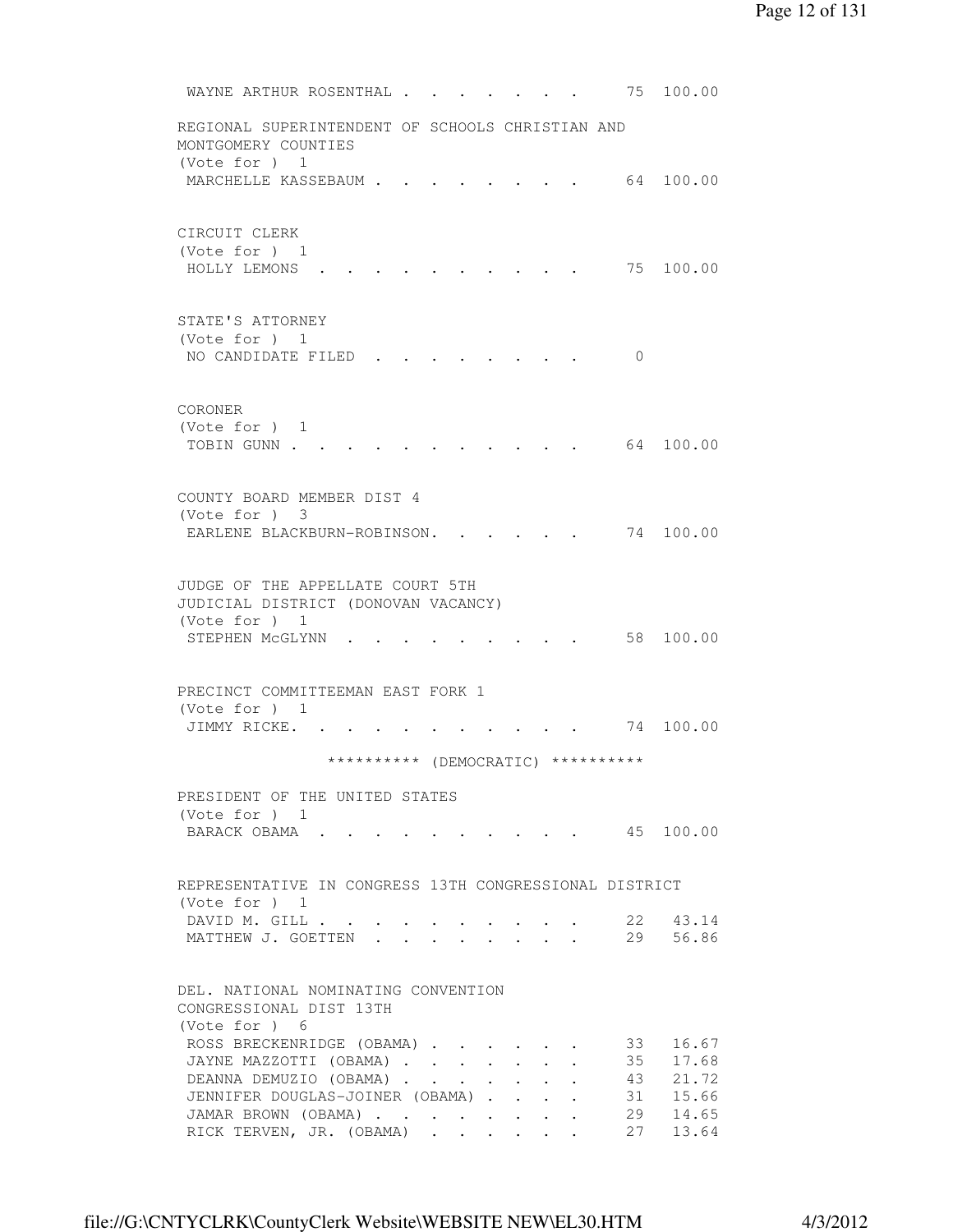|                 | STATE SENATOR IN THE 48TH DISTRICT                   |                   |  |  |  |                                    |                                     |                    |  |
|-----------------|------------------------------------------------------|-------------------|--|--|--|------------------------------------|-------------------------------------|--------------------|--|
|                 | (Vote for ) $1$                                      |                   |  |  |  |                                    |                                     |                    |  |
|                 | ANDY MANAR                                           |                   |  |  |  |                                    | 48 100.00                           |                    |  |
|                 |                                                      |                   |  |  |  |                                    |                                     |                    |  |
|                 |                                                      |                   |  |  |  |                                    |                                     |                    |  |
|                 | REPRESENTATIVE IN THE GENERAL ASSEMBLY 95TH DISTRICT |                   |  |  |  |                                    |                                     |                    |  |
|                 | (Vote for $)$ 1                                      |                   |  |  |  |                                    |                                     |                    |  |
|                 | BRAD GILLESPIE. .                                    |                   |  |  |  |                                    |                                     | 48 100.00          |  |
|                 |                                                      |                   |  |  |  |                                    |                                     |                    |  |
|                 |                                                      |                   |  |  |  |                                    |                                     |                    |  |
|                 | REGIONAL SUPERINTENDENT OF SCHOOLS CHRISTIAN AND     |                   |  |  |  |                                    |                                     |                    |  |
|                 | MONTGOMERY COUNTIES                                  |                   |  |  |  |                                    |                                     |                    |  |
|                 | (Vote for $)$ 1                                      |                   |  |  |  |                                    |                                     |                    |  |
|                 | NO CANDIDATE FILED.                                  |                   |  |  |  |                                    | 0                                   |                    |  |
|                 |                                                      |                   |  |  |  |                                    |                                     |                    |  |
|                 |                                                      |                   |  |  |  |                                    |                                     |                    |  |
|                 | CIRCUIT CLERK                                        |                   |  |  |  |                                    |                                     |                    |  |
|                 | (Vote for ) 1                                        |                   |  |  |  |                                    |                                     |                    |  |
|                 | NO CANDIDATE FILED                                   |                   |  |  |  |                                    | $\mathbf{0}$                        |                    |  |
|                 |                                                      |                   |  |  |  |                                    |                                     |                    |  |
|                 |                                                      |                   |  |  |  |                                    |                                     |                    |  |
|                 | STATE'S ATTORNEY                                     |                   |  |  |  |                                    |                                     |                    |  |
|                 | (Vote for ) 1                                        |                   |  |  |  |                                    |                                     |                    |  |
|                 | CHRIS MATOUSH                                        |                   |  |  |  | $\sim$ $\sim$ $\sim$ $\sim$ $\sim$ |                                     | 52 100.00          |  |
|                 |                                                      |                   |  |  |  |                                    |                                     |                    |  |
|                 |                                                      |                   |  |  |  |                                    |                                     |                    |  |
|                 | CORONER                                              |                   |  |  |  |                                    |                                     |                    |  |
|                 | (Vote for ) 1                                        |                   |  |  |  |                                    |                                     |                    |  |
|                 | RICKEY L. BROADDUS                                   |                   |  |  |  |                                    |                                     | 50 100.00          |  |
|                 |                                                      |                   |  |  |  |                                    |                                     |                    |  |
|                 | COUNTY BOARD MEMBER DIST 4                           |                   |  |  |  |                                    |                                     |                    |  |
|                 | $(Vote for )$ 3                                      |                   |  |  |  |                                    |                                     |                    |  |
|                 | JIM MOORE                                            |                   |  |  |  |                                    |                                     | 38 26.57           |  |
|                 | MIKE PLUNKETT                                        |                   |  |  |  |                                    |                                     | 39 27.27           |  |
|                 | BEN HEMKEN                                           |                   |  |  |  |                                    |                                     | 24 16.78           |  |
|                 | PAMELA K. THACKER.                                   |                   |  |  |  |                                    | 42                                  | 29.37              |  |
|                 |                                                      |                   |  |  |  |                                    |                                     |                    |  |
|                 | JUDGE OF THE APPELLATE COURT 5TH                     |                   |  |  |  |                                    |                                     |                    |  |
|                 | JUDICIAL DISTRICT (DONOVAN VACANCY)                  |                   |  |  |  |                                    |                                     |                    |  |
|                 | (Vote for ) 1                                        |                   |  |  |  |                                    |                                     |                    |  |
|                 | JUDY CATES                                           |                   |  |  |  |                                    | 46 100.00                           |                    |  |
|                 |                                                      |                   |  |  |  |                                    |                                     |                    |  |
|                 |                                                      |                   |  |  |  |                                    |                                     |                    |  |
|                 | PRECINCT COMMITTEEMAN EAST FORK 1                    |                   |  |  |  |                                    |                                     |                    |  |
|                 | (Vote for ) 1                                        |                   |  |  |  |                                    |                                     |                    |  |
|                 | NO CANDIDATE FILED.                                  |                   |  |  |  |                                    | $\mathbf{0}$                        |                    |  |
|                 |                                                      |                   |  |  |  |                                    |                                     |                    |  |
|                 |                                                      |                   |  |  |  |                                    | ********** (NONPARTISAN) ********** |                    |  |
|                 |                                                      |                   |  |  |  |                                    |                                     |                    |  |
|                 | COFFEEN QUESTION                                     |                   |  |  |  |                                    |                                     |                    |  |
|                 | (Vote for ) 1                                        |                   |  |  |  |                                    |                                     |                    |  |
|                 | YES                                                  |                   |  |  |  |                                    | 25                                  | 26.04              |  |
|                 | NO.                                                  |                   |  |  |  |                                    | 71                                  | 73.96              |  |
|                 |                                                      |                   |  |  |  |                                    |                                     |                    |  |
| PRECINCT REPORT |                                                      | MONTGOMERY COUNTY |  |  |  |                                    |                                     | UNOFFICIAL RESULTS |  |
|                 | RUN DATE: 04/03/12 2012 PRIMARY ELECTION             |                   |  |  |  |                                    |                                     |                    |  |
|                 | RUN TIME: 11:37 AM MARCH 20, 2012                    |                   |  |  |  |                                    |                                     |                    |  |
|                 |                                                      |                   |  |  |  |                                    |                                     |                    |  |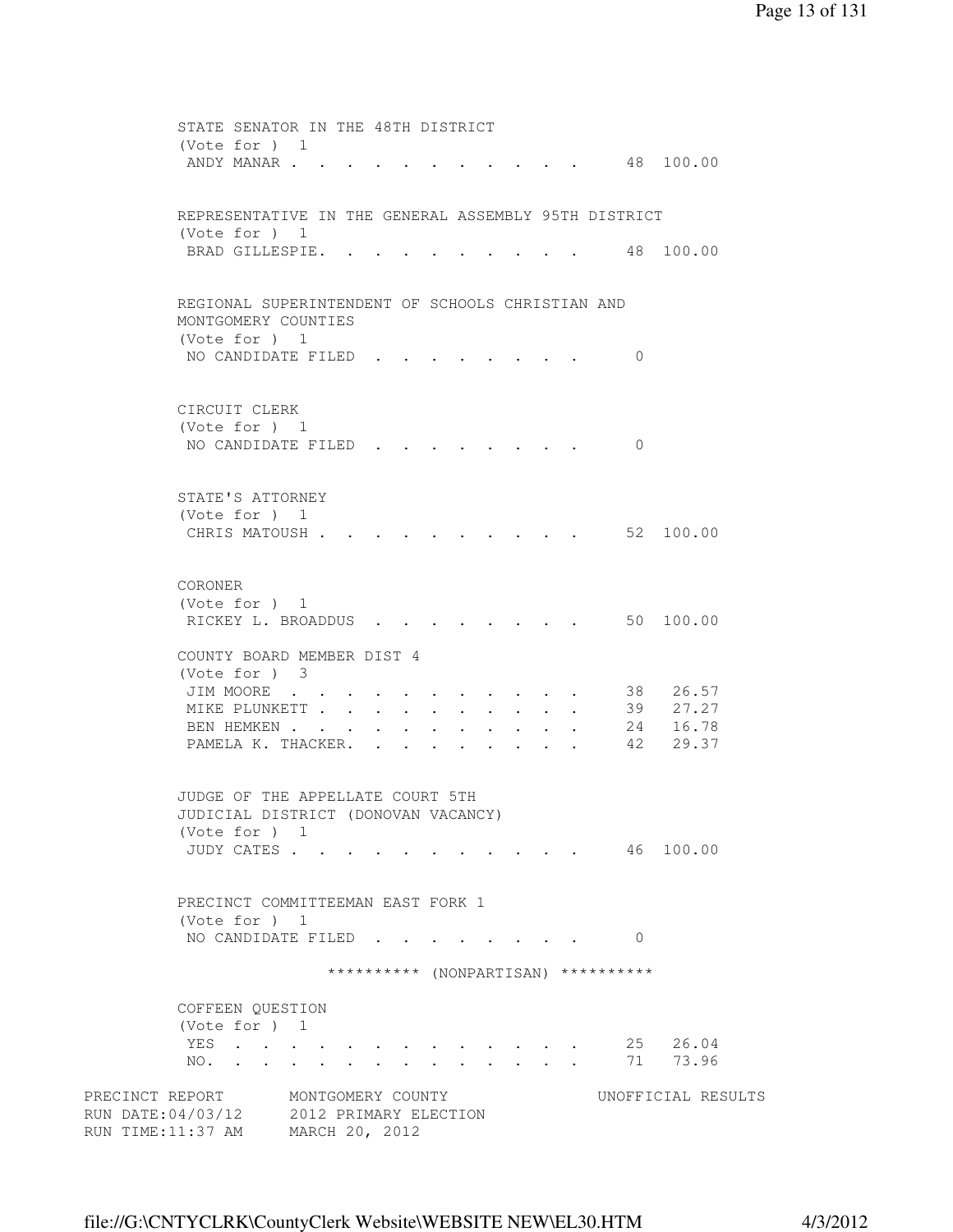### STATISTICS

#### 0402 EAST FORK 2

```
 VOTES PERCENT
```

|  | REGISTERED VOTERS - TOTAL         |  |  |  | 138 |       |
|--|-----------------------------------|--|--|--|-----|-------|
|  | BALLOTS CAST - TOTAL.             |  |  |  | 21  |       |
|  | BALLOTS CAST - REPUBLICAN         |  |  |  | ାର  | 76.19 |
|  | BALLOTS CAST - DEMOCRATIC 5 23.81 |  |  |  |     |       |
|  | BALLOTS CAST - NONPARTISAN.       |  |  |  |     |       |
|  | BALLOTS CAST - BLANK.             |  |  |  |     |       |
|  |                                   |  |  |  |     | 15.22 |
|  | TER TURNOUT – BLANK               |  |  |  |     |       |

#### \*\*\*\*\*\*\*\*\*\*\* (REPUBLICAN) \*\*\*\*\*\*\*\*\*\*

| PRESIDENT OF THE UNITED STATES |  |  |  |  |  |   |       |
|--------------------------------|--|--|--|--|--|---|-------|
| (Vote for $)$ 1                |  |  |  |  |  |   |       |
| MITT ROMNEY.                   |  |  |  |  |  | 6 | 37.50 |
| RON PAUL.                      |  |  |  |  |  |   |       |
| RICK PERRY                     |  |  |  |  |  |   |       |
| NEWT GINGRICH                  |  |  |  |  |  |   | 6.25  |
| CHARLES "BUDDY" ROEMER         |  |  |  |  |  |   |       |
| RICK SANTORUM                  |  |  |  |  |  | 9 | 56.25 |
|                                |  |  |  |  |  |   |       |

| REPRESENTATIVE IN CONGRESS 13TH CONGRESSIONAL DISTRICT |  |  |  |  |  |         |
|--------------------------------------------------------|--|--|--|--|--|---------|
| (Vote for ) 1                                          |  |  |  |  |  |         |
| MICHAEL FIRSCHING. 1 7.14                              |  |  |  |  |  |         |
| TIM JOHNSON.                                           |  |  |  |  |  | 8 57.14 |
| FRANK L. METZGER 5 35.71                               |  |  |  |  |  |         |

# DEL. NATIONAL NOMINATING CONVENTION 13TH CONGRESSIONAL DISTRICT (Vote for ) 3 JAMES A. GRESHAM (ROMNEY) . . . . . . 7 16.67 JIMMY JOHN LIAUTAUD (ROMNEY) . . . . . 3 7.14 BILL MITCHELL (ROMNEY) . . . . . . . 6 14.29 BILL MITCHELL (ROMNEY) . . . . . . . . 6 14.29<br>ALBERT CAPATI (PAUL) . . . . . . . . 4 9.52<br>DAVID CEARLOCK (PAUL) . . . . . . . 4 9.52 DAVID CEARLOCK (PAUL) . . . . . . . 4 9.52<br>MARTIN JOHNSON (PAUL) . . . . . . . 5 11.90<br>WAYNE A. ROSENTHAL (GINGRICH) . . . . 9 21.43 MARTIN JOHNSON (PAUL) . . . . . . . WAYNE A. ROSENTHAL (GINGRICH) . . . . 9 21.43 KRISTIN WILLIAMSON (GINGRICH) . . . . 1 2.38 JAMES "JIM" HENDRICKS (GINGRICH). . . . . 1 2.38

| ALT. DEL. NATIONAL NOMINATING CONVENTION<br>13TH CONGRESSIONAL DISTRICT |  |          |  |               |        |
|-------------------------------------------------------------------------|--|----------|--|---------------|--------|
| (Vote for ) 3                                                           |  |          |  |               |        |
| HABEEB HABEEB (ROMNEY)                                                  |  |          |  |               | 9.76   |
| JAN L. MILLER (ROMNEY)                                                  |  |          |  | 8             | 19.51  |
| DAVID NEWBERG (ROMNEY)                                                  |  |          |  | 6             | 14.63  |
| ANTHONY ALTIG (PAUL).                                                   |  |          |  |               | 9.76   |
| ROGER BEANLAND (PAUL)                                                   |  |          |  | 5.            | 12.20  |
| KACEY NELSON (PAUL)                                                     |  |          |  | 6             | 14.63  |
| THOMAS L. GOODING (GINGRICH).                                           |  | $\cdots$ |  |               | 4 9.76 |
| THOMAS STOECKER (GINGRICH).                                             |  |          |  | $2^{\circ}$   | 4.88   |
| MICHAEL ALLWAY (GINGRICH)                                               |  |          |  | $\mathcal{L}$ | 4.88   |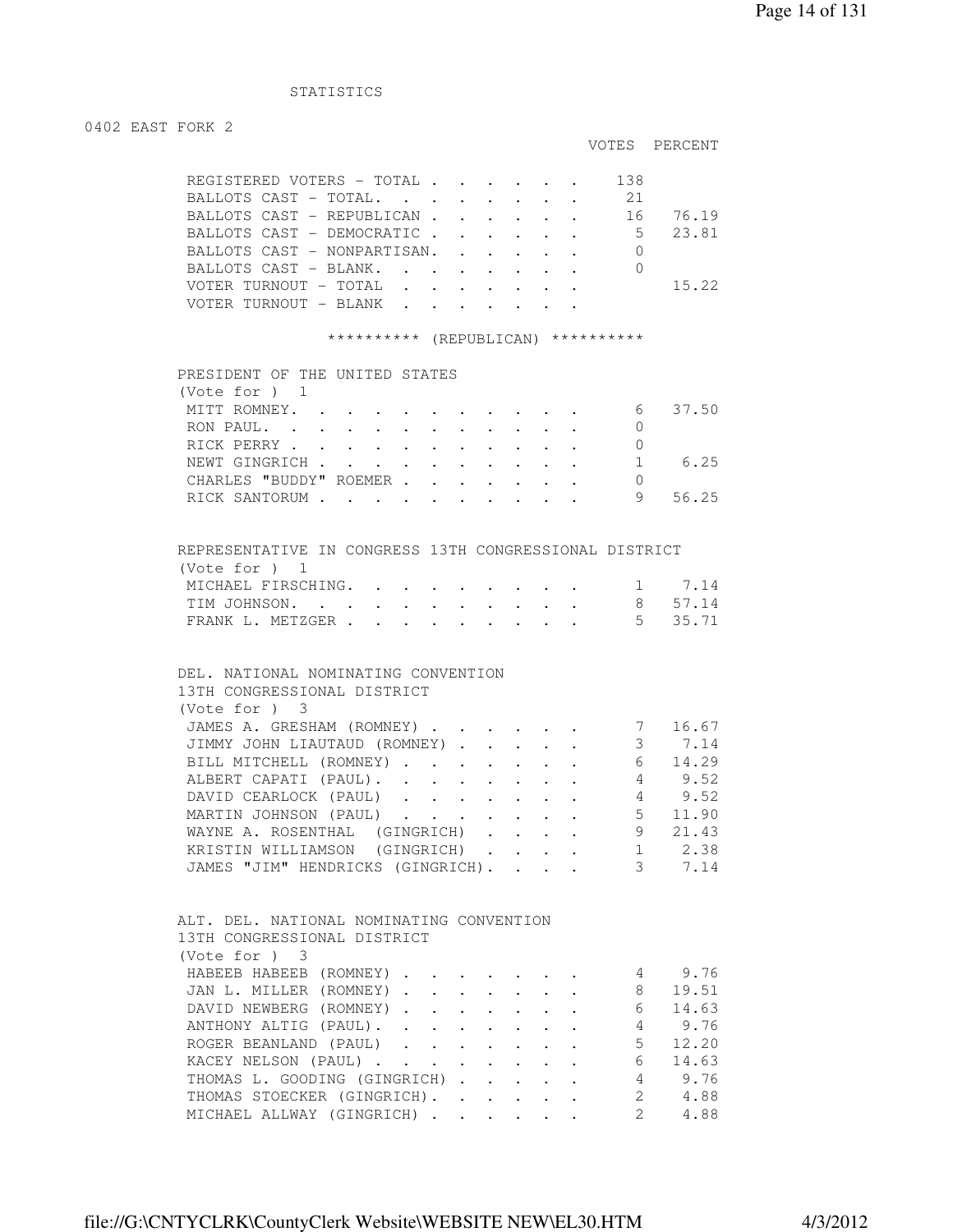```
 STATE SENATOR 48TH DISTRICT 
 (Vote for ) 1 
MIKE MCELROY . . . . . . . . . . 12 100.00
 REPRESENTATIVE IN THE GENERAL ASSEMBLY 
 95TH REPRESENTATIVE DISTRICT 
 (Vote for ) 1 
WAYNE ARTHUR ROSENTHAL . . . . . . . 12 100.00
 REGIONAL SUPERINTENDENT OF SCHOOLS CHRISTIAN AND 
 MONTGOMERY COUNTIES 
 (Vote for ) 1 
MARCHELLE KASSEBAUM . . . . . . . . 11 100.00
 CIRCUIT CLERK 
 (Vote for ) 1 
 HOLLY LEMONS . . . . . . . . . . 13 100.00 
 STATE'S ATTORNEY 
 (Vote for ) 1 
NO CANDIDATE FILED . . . . . . . . 0
 CORONER 
 (Vote for ) 1 
TOBIN GUNN . . . . . . . . . . . . 13 100.00
 COUNTY BOARD MEMBER DIST 4 
 (Vote for ) 3 
EARLENE BLACKBURN-ROBINSON. . . . . 13 100.00
 JUDGE OF THE APPELLATE COURT 5TH 
 JUDICIAL DISTRICT (DONOVAN VACANCY) 
 (Vote for ) 1 
STEPHEN MCGLYNN . . . . . . . . . 10 100.00
 PRECINCT COMMITTEEMAN EAST FORK 2 
 (Vote for ) 1 
NO CANDIDATE FILED . . . . . . . . 0
               ********** (DEMOCRATIC) ********** 
 PRESIDENT OF THE UNITED STATES 
 (Vote for ) 1 
BARACK OBAMA . . . . . . . . . . 4 100.00
 REPRESENTATIVE IN CONGRESS 13TH CONGRESSIONAL DISTRICT 
 (Vote for ) 1 
DAVID M. GILL . . . . . . . . . . . 3 100.00
MATTHEW J. GOETTEN . . . . . . . . 0
```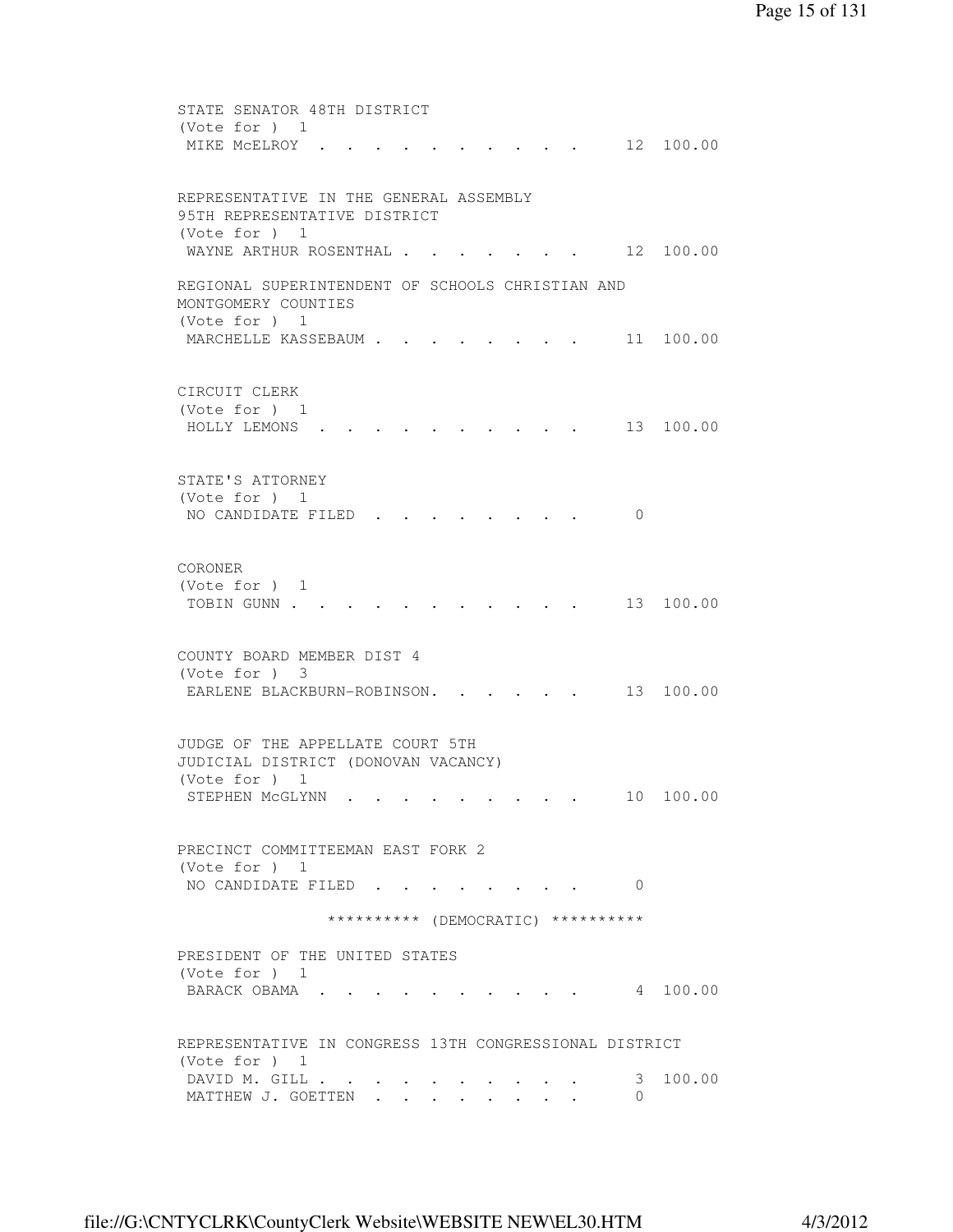```
 DEL. NATIONAL NOMINATING CONVENTION 
         CONGRESSIONAL DIST 13TH 
         (Vote for ) 6 
         ROSS BRECKENRIDGE (OBAMA) . . . . . . 3 17.65
 JAYNE MAZZOTTI (OBAMA) . . . . . . . 3 17.65 
DEANNA DEMUZIO (OBAMA) . . . . . . . 3 17.65
 JENNIFER DOUGLAS-JOINER (OBAMA) . . . . 3 17.65 
 JAMAR BROWN (OBAMA) . . . . . . . . 2 11.76 
RICK TERVEN, JR. (OBAMA) . . . . . . 3 17.65
         STATE SENATOR IN THE 48TH DISTRICT 
          (Vote for ) 1 
         ANDY MANAR . . . . . . . . . . . . 3 100.00
         REPRESENTATIVE IN THE GENERAL ASSEMBLY 95TH DISTRICT 
         (Vote for ) 1 
         BRAD GILLESPIE. . . . . . . . . . 3 100.00
         REGIONAL SUPERINTENDENT OF SCHOOLS CHRISTIAN AND 
         MONTGOMERY COUNTIES 
         (Vote for ) 1 
         NO CANDIDATE FILED . . . . . . . . 0
         CIRCUIT CLERK 
         (Vote for ) 1 
         NO CANDIDATE FILED . . . . . . . 0
         STATE'S ATTORNEY 
         (Vote for ) 1 
         CHRIS MATOUSH . . . . . . . . . . 4 100.00
         CORONER 
         (Vote for ) 1 
         RICKEY L. BROADDUS . . . . . . . . 4 100.00
         COUNTY BOARD MEMBER DIST 4 
         (Vote for ) 3 
         JIM MOORE . . . . . . . . . . . . 4 44.44
         MIKE PLUNKETT . . . . . . . . . . . 1 11.11
         MIKE PLUNKETT . . . . . . . . . . . . 2 22.22<br>BEN HEMKEN . . . . . . . . . . . . 2 22.22<br>PAMELA K. THACKER. . . . . . . . . 2 22.22
         PAMELA K. THACKER. . . .
         JUDGE OF THE APPELLATE COURT 5TH 
         JUDICIAL DISTRICT (DONOVAN VACANCY) 
         (Vote for ) 1 
          JUDY CATES . . . . . . . . . . . 3 100.00 
         PRECINCT COMMITTEEMAN EAST FORK 2 
         (Vote for ) 1 
         NO CANDIDATE FILED . . . . . . . . 0
PRECINCT REPORT MONTGOMERY COUNTY UNOFFICIAL RESULTS
```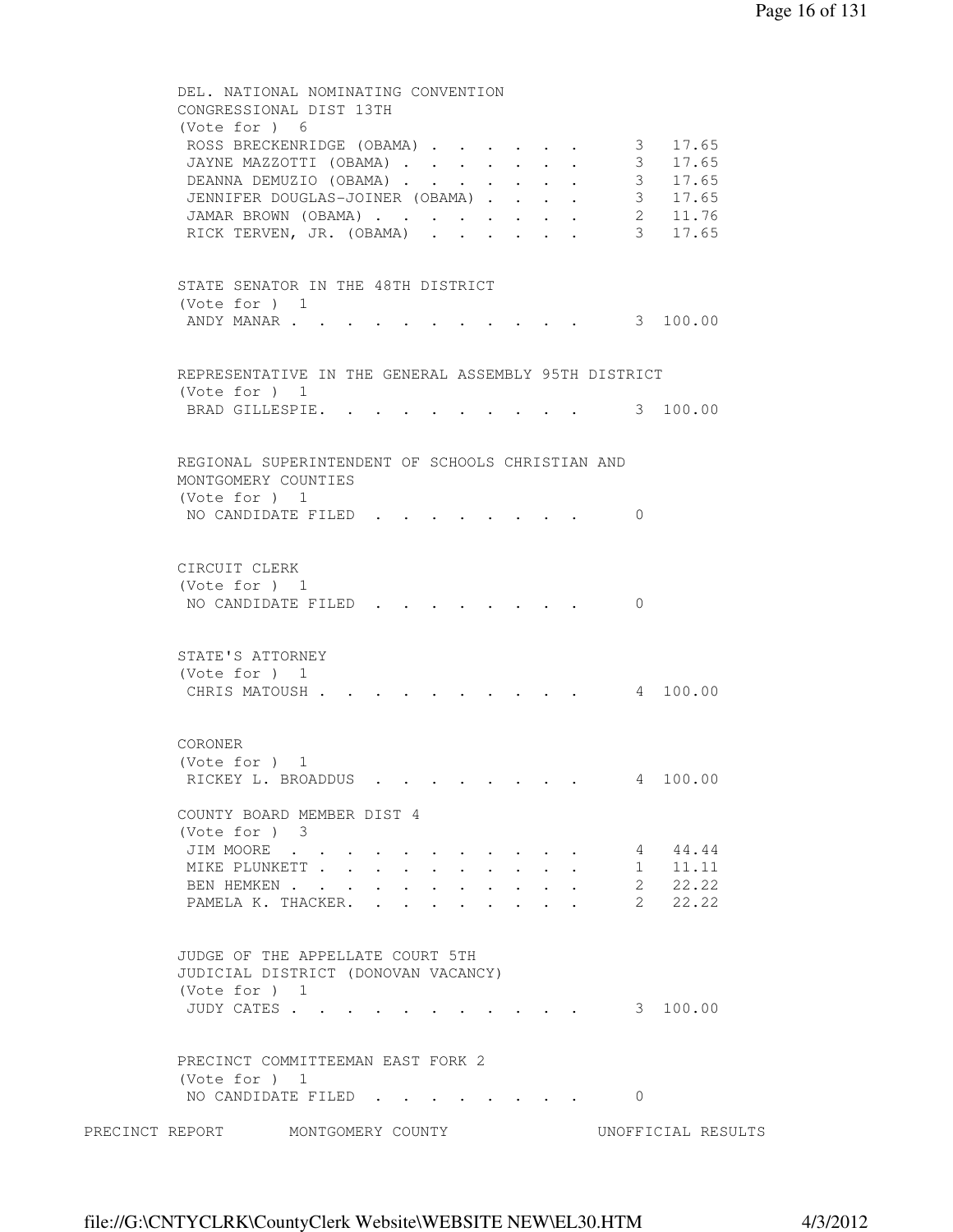| RUN DATE:04/03/12 | 2012 PRIMARY ELECTION |
|-------------------|-----------------------|
| RUN TIME:11:37 AM | MARCH 20, 2012        |
|                   | STATISTICS            |

|  |  | 0403 EAST FORK 3 |  |  |  |
|--|--|------------------|--|--|--|
|--|--|------------------|--|--|--|

| u4u3 Ladi Fukk 3 |                                                                                                                                                                                                                                                                                                                                                                |                           |           |                                                                                               |                                                                          |                                    | VOTES PERCENT                                                                                   |
|------------------|----------------------------------------------------------------------------------------------------------------------------------------------------------------------------------------------------------------------------------------------------------------------------------------------------------------------------------------------------------------|---------------------------|-----------|-----------------------------------------------------------------------------------------------|--------------------------------------------------------------------------|------------------------------------|-------------------------------------------------------------------------------------------------|
|                  | REGISTERED VOTERS - TOTAL 609                                                                                                                                                                                                                                                                                                                                  |                           |           |                                                                                               |                                                                          |                                    |                                                                                                 |
|                  | BALLOTS CAST - TOTAL.                                                                                                                                                                                                                                                                                                                                          |                           |           |                                                                                               | $\mathbf{r} = \mathbf{r} + \mathbf{r}$                                   | 108                                |                                                                                                 |
|                  | BALLOTS CAST - REPUBLICAN 61 56.48                                                                                                                                                                                                                                                                                                                             |                           |           |                                                                                               |                                                                          |                                    |                                                                                                 |
|                  | BALLOTS CAST - DEMOCRATIC 42 38.89                                                                                                                                                                                                                                                                                                                             |                           |           |                                                                                               |                                                                          |                                    |                                                                                                 |
|                  | BALLOTS CAST - NONPARTISAN. .                                                                                                                                                                                                                                                                                                                                  |                           |           |                                                                                               |                                                                          |                                    | $\cdot$ 5 4.63                                                                                  |
|                  | BALLOTS CAST - BLANK.                                                                                                                                                                                                                                                                                                                                          |                           |           |                                                                                               |                                                                          | $\cdot$ $\cdot$ $\cdot$ $\cdot$ 0  |                                                                                                 |
|                  | VOTER TURNOUT - TOTAL                                                                                                                                                                                                                                                                                                                                          |                           |           |                                                                                               |                                                                          |                                    | 17.73                                                                                           |
|                  | VOTER TURNOUT - BLANK                                                                                                                                                                                                                                                                                                                                          |                           |           |                                                                                               |                                                                          |                                    |                                                                                                 |
|                  | ********** (REPUBLICAN) **********                                                                                                                                                                                                                                                                                                                             |                           |           |                                                                                               |                                                                          |                                    |                                                                                                 |
|                  | PRESIDENT OF THE UNITED STATES                                                                                                                                                                                                                                                                                                                                 |                           |           |                                                                                               |                                                                          |                                    |                                                                                                 |
|                  | (Vote for $)$ 1                                                                                                                                                                                                                                                                                                                                                |                           |           |                                                                                               |                                                                          |                                    |                                                                                                 |
|                  | MITT ROMNEY.                                                                                                                                                                                                                                                                                                                                                   |                           |           |                                                                                               |                                                                          |                                    | $\cdot$ 27 45.00                                                                                |
|                  | RON PAUL.                                                                                                                                                                                                                                                                                                                                                      | $\bullet$ .               |           |                                                                                               |                                                                          | $\cdot$ $\cdot$ 3                  | 5.00                                                                                            |
|                  | RICK PERRY                                                                                                                                                                                                                                                                                                                                                     |                           |           |                                                                                               |                                                                          |                                    |                                                                                                 |
|                  | NEWT GINGRICH                                                                                                                                                                                                                                                                                                                                                  |                           |           |                                                                                               |                                                                          |                                    | $\begin{array}{cc} 3 & 5.00 \\ 1 & 1.67 \end{array}$                                            |
|                  | CHARLES "BUDDY" ROEMER.                                                                                                                                                                                                                                                                                                                                        | $\mathbf{r}$              |           |                                                                                               |                                                                          |                                    |                                                                                                 |
|                  | RICK SANTORUM                                                                                                                                                                                                                                                                                                                                                  |                           |           |                                                                                               |                                                                          |                                    | 26 43.33                                                                                        |
|                  |                                                                                                                                                                                                                                                                                                                                                                |                           |           |                                                                                               |                                                                          |                                    |                                                                                                 |
|                  | REPRESENTATIVE IN CONGRESS 13TH CONGRESSIONAL DISTRICT<br>(Vote for $)$ 1                                                                                                                                                                                                                                                                                      |                           |           |                                                                                               |                                                                          |                                    |                                                                                                 |
|                  | MICHAEL FIRSCHING.                                                                                                                                                                                                                                                                                                                                             |                           |           |                                                                                               |                                                                          |                                    | $\cdot$ 5 10.87                                                                                 |
|                  | TIM JOHNSON.                                                                                                                                                                                                                                                                                                                                                   |                           |           |                                                                                               |                                                                          |                                    | 35 76.09                                                                                        |
|                  | FRANK L. METZGER                                                                                                                                                                                                                                                                                                                                               |                           |           |                                                                                               |                                                                          |                                    | 6 13.04                                                                                         |
|                  | DEL. NATIONAL NOMINATING CONVENTION<br>13TH CONGRESSIONAL DISTRICT<br>(Vote for ) 3<br>JAMES A. GRESHAM (ROMNEY)<br>JIMMY JOHN LIAUTAUD (ROMNEY)<br>BILL MITCHELL (ROMNEY)<br>ALBERT CAPATI (PAUL). .<br>DAVID CEARLOCK (PAUL)<br>MARTIN JOHNSON (PAUL)<br>WAYNE A. ROSENTHAL (GINGRICH)<br>KRISTIN WILLIAMSON (GINGRICH)<br>JAMES "JIM" HENDRICKS (GINGRICH). | $\sim 10^{-11}$           |           | $\mathbf{r}$ , $\mathbf{r}$                                                                   | $\mathbf{r} = \mathbf{r} + \mathbf{r}$ , where $\mathbf{r} = \mathbf{r}$ | $6\overline{6}$<br>- 6<br>27<br>10 | 22 16.79<br>18  13.74<br>25 19.08<br>4.58<br>$5 \t 3.82$<br>4.58<br>20.61<br>7.63<br>9.16<br>12 |
|                  | ALT. DEL. NATIONAL NOMINATING CONVENTION<br>13TH CONGRESSIONAL DISTRICT<br>(Vote for ) 3<br>HABEEB HABEEB (ROMNEY).<br>JAN L. MILLER (ROMNEY).                                                                                                                                                                                                                 | $\mathbf{r} = \mathbf{r}$ |           | $\ddotsc$                                                                                     |                                                                          | 18<br>24                           | 14.40<br>19.20                                                                                  |
|                  | DAVID NEWBERG (ROMNEY).                                                                                                                                                                                                                                                                                                                                        | $\ddot{\phantom{a}}$      |           | $\cdot$ $\cdot$ $\cdot$ $\cdot$                                                               |                                                                          | 24                                 | 19.20                                                                                           |
|                  | ANTHONY ALTIG (PAUL).                                                                                                                                                                                                                                                                                                                                          |                           | $\ddotsc$ | $\mathbf{r} = \mathbf{r} + \mathbf{r}$ .                                                      |                                                                          | 5                                  | 4.00                                                                                            |
|                  | ROGER BEANLAND (PAUL)                                                                                                                                                                                                                                                                                                                                          |                           |           | $\mathbf{r} = \mathbf{r} \cdot \mathbf{r}$ , where $\mathbf{r} = \mathbf{r} \cdot \mathbf{r}$ |                                                                          | 5                                  | 4.00                                                                                            |
|                  | KACEY NELSON (PAUL)                                                                                                                                                                                                                                                                                                                                            |                           |           |                                                                                               |                                                                          | 6                                  | 4.80                                                                                            |
|                  | THOMAS L. GOODING (GINGRICH)                                                                                                                                                                                                                                                                                                                                   |                           |           |                                                                                               |                                                                          | 20                                 | 16.00                                                                                           |
|                  | THOMAS STOECKER (GINGRICH).                                                                                                                                                                                                                                                                                                                                    |                           |           |                                                                                               |                                                                          | 13                                 | 10.40                                                                                           |
|                  |                                                                                                                                                                                                                                                                                                                                                                |                           |           |                                                                                               |                                                                          |                                    |                                                                                                 |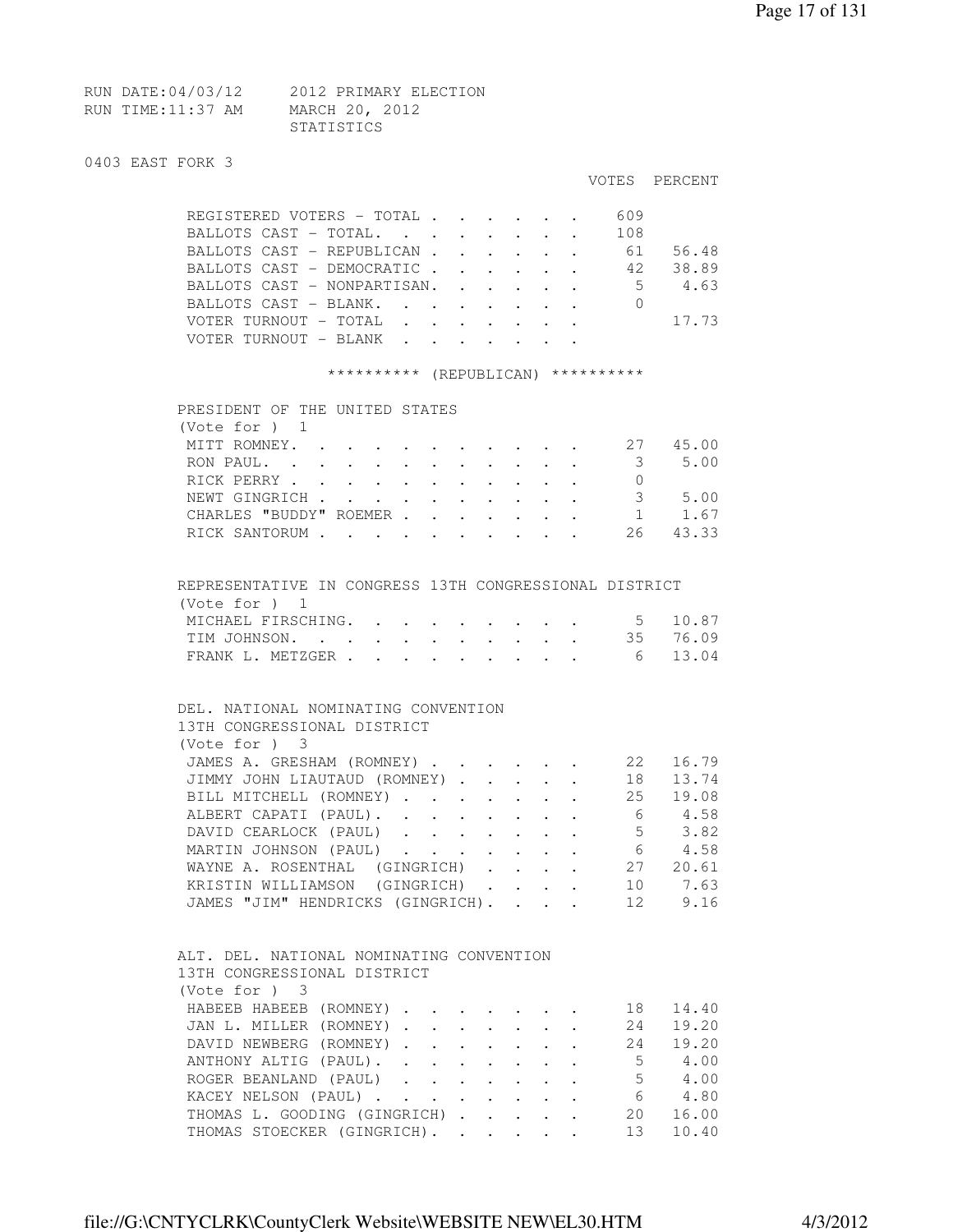```
MICHAEL ALLWAY (GINGRICH) . . . . . . 10 8.00
 STATE SENATOR 48TH DISTRICT 
 (Vote for ) 1 
MIKE MCELROY . . . . . . . . . . 47 100.00
 REPRESENTATIVE IN THE GENERAL ASSEMBLY 
 95TH REPRESENTATIVE DISTRICT 
 (Vote for ) 1 
WAYNE ARTHUR ROSENTHAL . . . . . . . 55 100.00
 REGIONAL SUPERINTENDENT OF SCHOOLS CHRISTIAN AND 
 MONTGOMERY COUNTIES 
 (Vote for ) 1 
MARCHELLE KASSEBAUM . . . . . . . . 42 100.00
 CIRCUIT CLERK 
 (Vote for ) 1 
 HOLLY LEMONS . . . . . . . . . . 50 100.00 
 STATE'S ATTORNEY 
 (Vote for ) 1 
NO CANDIDATE FILED . . . . . . . . 0
 CORONER 
 (Vote for ) 1 
TOBIN GUNN . . . . . . . . . . . . 40 100.00
 COUNTY BOARD MEMBER DIST 3 
 (Vote for ) 3 
JAY L. MARTIN . . . . . . . . . . 45 100.00
 JUDGE OF THE APPELLATE COURT 5TH 
 JUDICIAL DISTRICT (DONOVAN VACANCY) 
 (Vote for ) 1 
STEPHEN MCGLYNN . . . . . . . . . 37 100.00
 PRECINCT COMMITTEEMAN EAST FORK 3 
 (Vote for ) 1 
NO CANDIDATE FILED . . . . . . . . 0
                ********** (DEMOCRATIC) ********** 
 PRESIDENT OF THE UNITED STATES 
 (Vote for ) 1 
BARACK OBAMA . . . . . . . . . . 40 100.00
 REPRESENTATIVE IN CONGRESS 13TH CONGRESSIONAL DISTRICT 
 (Vote for ) 1 
DAVID M. GILL . . . . . . . . . . . 14 42.42<br>
. . . . . . . . . . . . . 19 57.58
MATTHEW J. GOETTEN . . . . . .
```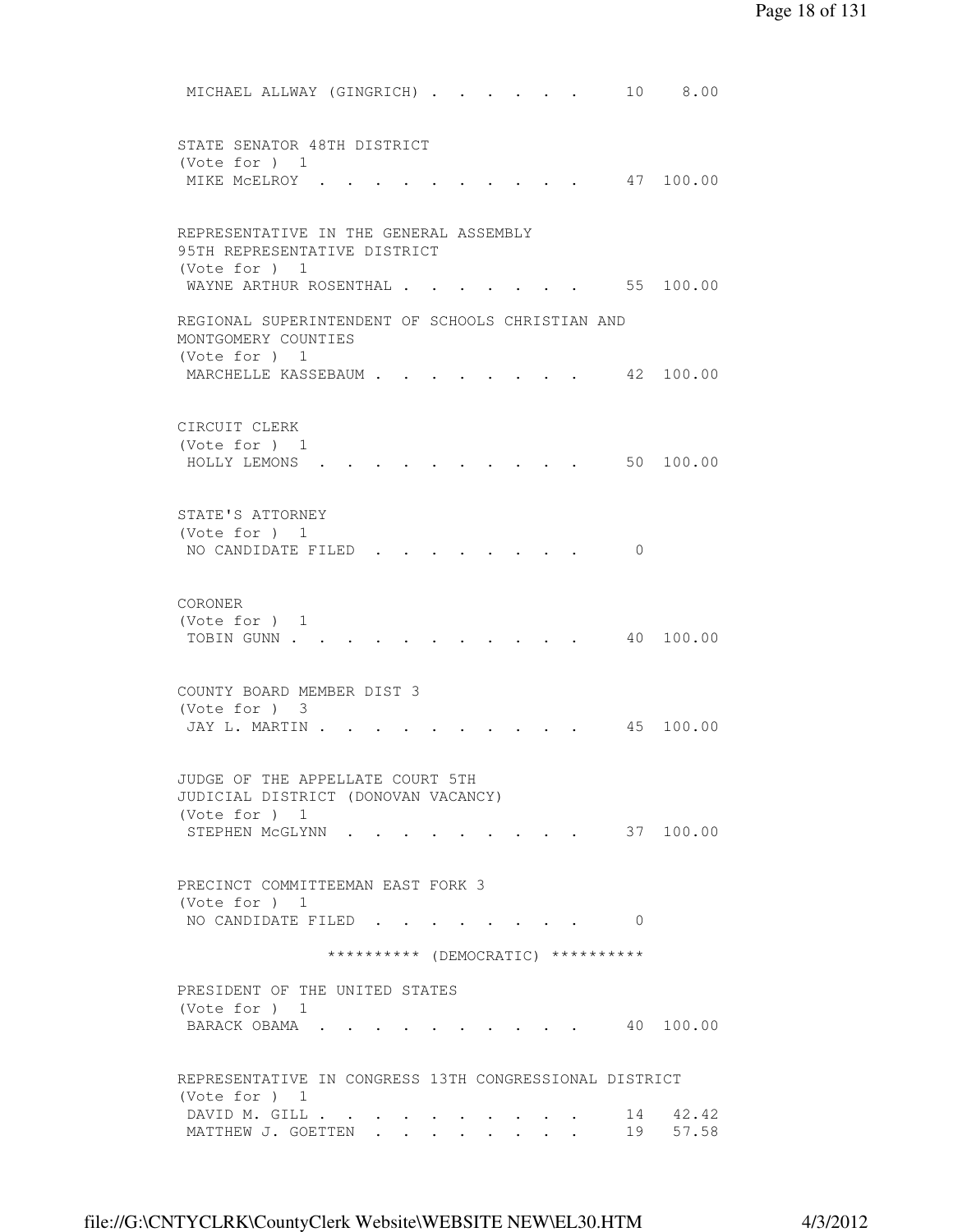```
 DEL. NATIONAL NOMINATING CONVENTION 
         CONGRESSIONAL DIST 13TH 
         (Vote for ) 6 
         ROSS BRECKENRIDGE (OBAMA) . . . . . 25 16.03
 JAYNE MAZZOTTI (OBAMA) . . . . . . . 23 14.74 
DEANNA DEMUZIO (OBAMA) . . . . . . 36 23.08
 JENNIFER DOUGLAS-JOINER (OBAMA) . . . . 25 16.03 
 JAMAR BROWN (OBAMA) . . . . . . . . 23 14.74 
RICK TERVEN, JR. (OBAMA) . . . . . . 24 15.38
         STATE SENATOR IN THE 48TH DISTRICT 
         (Vote for ) 1 
         ANDY MANAR . . . . . . . . . . . . 31 100.00
         REPRESENTATIVE IN THE GENERAL ASSEMBLY 95TH DISTRICT 
         (Vote for ) 1 
         BRAD GILLESPIE. . . . . . . . . . 28 100.00
         REGIONAL SUPERINTENDENT OF SCHOOLS CHRISTIAN AND 
         MONTGOMERY COUNTIES 
         (Vote for ) 1 
         NO CANDIDATE FILED . . . . . . . . 0
         CIRCUIT CLERK 
         (Vote for ) 1 
         NO CANDIDATE FILED . . . . . . . . 0
         STATE'S ATTORNEY 
         (Vote for ) 1 
         CHRIS MATOUSH . . . . . . . . . . 34 100.00
         CORONER 
         (Vote for ) 1 
         RICKEY L. BROADDUS . . . . . . . . 38 100.00
         COUNTY BOARD MEMBER DIST 3 
         (Vote for ) 3 
         ROBERT L. DURBIN . . . . . . . . . 25 30.12<br>BONNIE L. BRANUM . . . . . . . . . 28 33.73
         BONNIE L. BRANUM . . . . . . . . . .
         GEORGE L. BLANKENSHIP . . . . . . . 30 36.14
         JUDGE OF THE APPELLATE COURT 5TH 
         JUDICIAL DISTRICT (DONOVAN VACANCY) 
         (Vote for ) 1 
         JUDY CATES . . . . . . . . . . . 24 100.00
         PRECINCT COMMITTEEMAN EAST FORK 3 
         (Vote for ) 1 
         STEVEN WHITE . . . . . . . . . . 36 100.00
```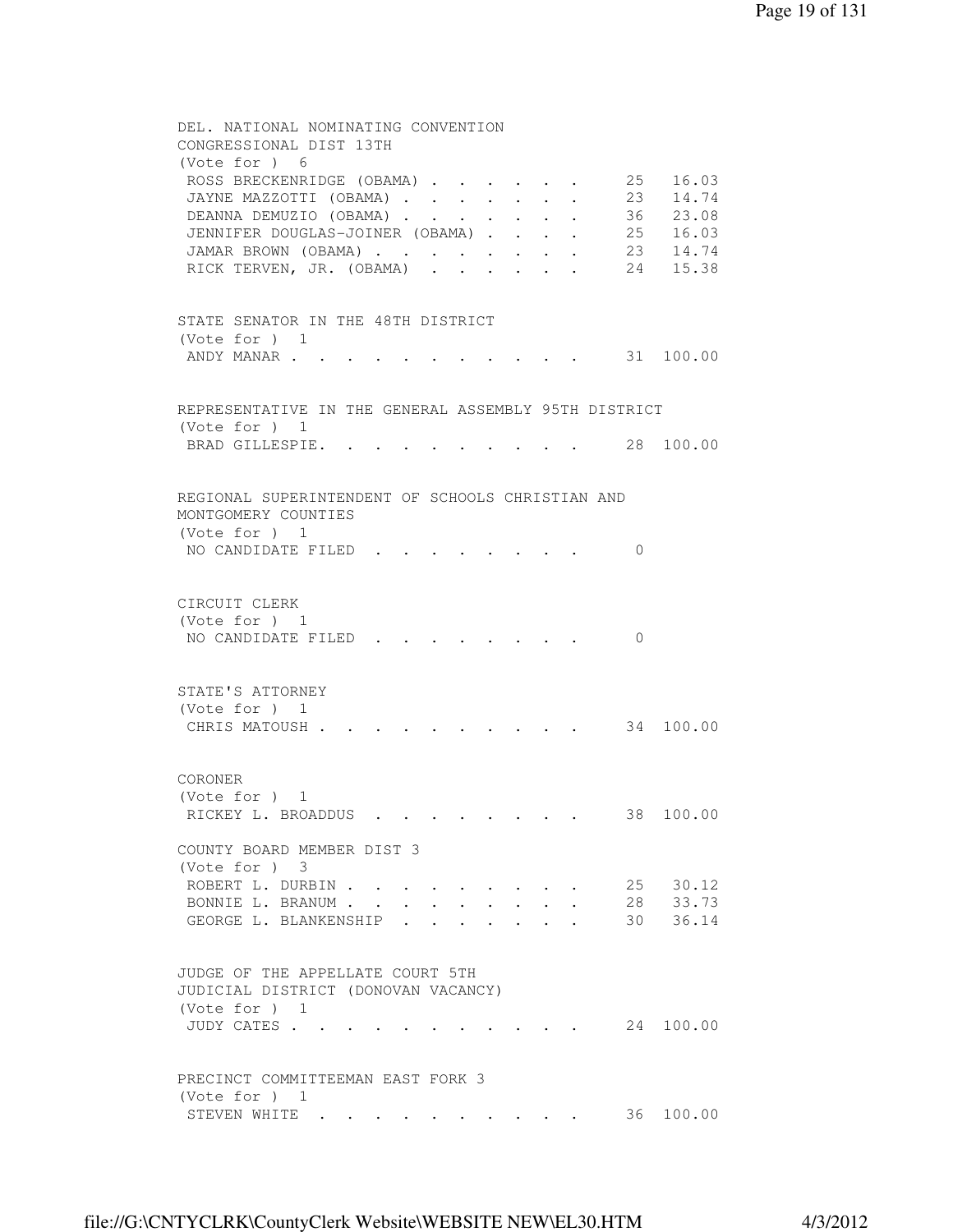# \*\*\*\*\*\*\*\*\*\* (NONPARTISAN) \*\*\*\*\*\*\*\*\*\*

| HILLSBORO QUESTION                                                                                                                    |                                                                                                                                                             |        |        |            |                                                                          |                                      |                           |                                    |                    |  |
|---------------------------------------------------------------------------------------------------------------------------------------|-------------------------------------------------------------------------------------------------------------------------------------------------------------|--------|--------|------------|--------------------------------------------------------------------------|--------------------------------------|---------------------------|------------------------------------|--------------------|--|
| (Vote for $)$ 1                                                                                                                       |                                                                                                                                                             |        |        |            |                                                                          |                                      |                           |                                    |                    |  |
| YES 14 50.00                                                                                                                          |                                                                                                                                                             |        |        |            |                                                                          |                                      |                           |                                    |                    |  |
| NO.                                                                                                                                   | $\mathbf{r} = \mathbf{r} - \mathbf{r} = \mathbf{r} - \mathbf{r} = \mathbf{r} - \mathbf{r} = \mathbf{r} - \mathbf{r} = \mathbf{r} - \mathbf{r} = \mathbf{r}$ |        |        |            |                                                                          |                                      |                           |                                    | 14 50.00           |  |
| MONTGOMERY COUNTY<br>PRECINCT REPORT<br>RUN DATE: 04/03/12 2012 PRIMARY ELECTION<br>RUN TIME:11:37 AM<br>MARCH 20, 2012<br>STATISTICS |                                                                                                                                                             |        |        |            |                                                                          |                                      |                           |                                    | UNOFFICIAL RESULTS |  |
| 0404 EAST FORK 4                                                                                                                      |                                                                                                                                                             |        |        |            |                                                                          |                                      |                           |                                    |                    |  |
|                                                                                                                                       |                                                                                                                                                             |        |        |            |                                                                          |                                      |                           |                                    | VOTES PERCENT      |  |
| REGISTERED VOTERS - TOTAL                                                                                                             |                                                                                                                                                             |        |        |            |                                                                          |                                      |                           | 106                                |                    |  |
| BALLOTS CAST - TOTAL.                                                                                                                 |                                                                                                                                                             |        |        |            |                                                                          | $\sim$ 100 $\pm$                     |                           | $\cdot$ 18                         |                    |  |
| BALLOTS CAST - REPUBLICAN.                                                                                                            |                                                                                                                                                             |        |        |            | $\mathbf{r} = \mathbf{r} + \mathbf{r}$ , where $\mathbf{r} = \mathbf{r}$ |                                      |                           | 6                                  | 33.33              |  |
| BALLOTS CAST - DEMOCRATIC                                                                                                             |                                                                                                                                                             |        |        |            |                                                                          | $\mathbf{L} = \mathbf{L} \mathbf{L}$ |                           |                                    | 12 66.67           |  |
| BALLOTS CAST - NONPARTISAN.                                                                                                           |                                                                                                                                                             |        |        | $\sim$     | $\mathcal{L}^{\text{max}}$                                               |                                      |                           | $\overline{0}$                     |                    |  |
| BALLOTS CAST - BLANK.                                                                                                                 |                                                                                                                                                             |        |        | $\sim$ $-$ | $\sim$ 100 $\pm$                                                         |                                      |                           | $\Omega$                           |                    |  |
| VOTER TURNOUT - TOTAL                                                                                                                 |                                                                                                                                                             |        |        |            |                                                                          |                                      | $\mathbf{r} = \mathbf{r}$ |                                    | 16.98              |  |
| VOTER TURNOUT - BLANK                                                                                                                 |                                                                                                                                                             |        |        |            |                                                                          |                                      |                           |                                    |                    |  |
|                                                                                                                                       |                                                                                                                                                             |        |        |            |                                                                          |                                      |                           |                                    |                    |  |
|                                                                                                                                       |                                                                                                                                                             |        |        |            |                                                                          |                                      |                           | ********** (REPUBLICAN) ********** |                    |  |
| PRESIDENT OF THE UNITED STATES                                                                                                        |                                                                                                                                                             |        |        |            |                                                                          |                                      |                           |                                    |                    |  |
| (Vote for ) 1                                                                                                                         |                                                                                                                                                             |        |        |            |                                                                          |                                      |                           |                                    |                    |  |
| MITT ROMNEY.                                                                                                                          |                                                                                                                                                             |        |        |            |                                                                          |                                      |                           | 3                                  | 50.00              |  |
| RON PAUL. .<br>$\sim$                                                                                                                 | $\mathbf{L}$ . The set of $\mathbf{L}$                                                                                                                      | $\sim$ | $\sim$ |            |                                                                          |                                      |                           | 0                                  |                    |  |
| RICK PERRY                                                                                                                            |                                                                                                                                                             |        |        |            |                                                                          |                                      |                           | 0                                  |                    |  |
| NEWT GINGRICH                                                                                                                         |                                                                                                                                                             |        |        |            |                                                                          |                                      |                           | 2                                  | 33.33              |  |
| CHARLES "BUDDY" ROEMER                                                                                                                |                                                                                                                                                             |        |        |            |                                                                          |                                      |                           | $\mathbf{0}$                       |                    |  |
| RICK SANTORUM                                                                                                                         |                                                                                                                                                             |        |        |            |                                                                          |                                      |                           |                                    | $1 \quad$<br>16.67 |  |
|                                                                                                                                       |                                                                                                                                                             |        |        |            |                                                                          |                                      |                           |                                    |                    |  |
| REPRESENTATIVE IN CONGRESS 13TH CONGRESSIONAL DISTRICT                                                                                |                                                                                                                                                             |        |        |            |                                                                          |                                      |                           |                                    |                    |  |
| (Vote for $)$ 1                                                                                                                       |                                                                                                                                                             |        |        |            |                                                                          |                                      |                           |                                    |                    |  |
| MICHAEL FIRSCHING.                                                                                                                    |                                                                                                                                                             |        |        |            |                                                                          |                                      |                           |                                    | 1 16.67            |  |
| TIM JOHNSON.                                                                                                                          |                                                                                                                                                             |        |        |            |                                                                          |                                      |                           |                                    | $5 -$<br>83.33     |  |
| FRANK L. METZGER                                                                                                                      |                                                                                                                                                             |        |        |            |                                                                          |                                      |                           | $\Omega$                           |                    |  |
|                                                                                                                                       |                                                                                                                                                             |        |        |            |                                                                          |                                      |                           |                                    |                    |  |
|                                                                                                                                       |                                                                                                                                                             |        |        |            |                                                                          |                                      |                           |                                    |                    |  |
| DEL, NATIONAL NOMINATING CONVENTION                                                                                                   |                                                                                                                                                             |        |        |            |                                                                          |                                      |                           |                                    |                    |  |
| 13TH CONGRESSIONAL DISTRICT                                                                                                           |                                                                                                                                                             |        |        |            |                                                                          |                                      |                           |                                    |                    |  |
| (Vote for ) 3                                                                                                                         |                                                                                                                                                             |        |        |            |                                                                          |                                      |                           |                                    |                    |  |
| JAMES A. GRESHAM (ROMNEY)                                                                                                             |                                                                                                                                                             |        |        |            |                                                                          |                                      |                           |                                    | 2<br>20.00         |  |
| JIMMY JOHN LIAUTAUD (ROMNEY).                                                                                                         |                                                                                                                                                             |        |        |            | $\mathbf{r}$                                                             |                                      |                           |                                    | 2 20.00            |  |
| BILL MITCHELL (ROMNEY)                                                                                                                |                                                                                                                                                             |        |        |            | $\sim$                                                                   | $\mathbf{r}$                         | $\sim$                    | $\overline{2}$                     | 20.00              |  |
| ALBERT CAPATI (PAUL).                                                                                                                 |                                                                                                                                                             |        |        |            |                                                                          |                                      |                           | $\mathbf{0}$                       |                    |  |
| DAVID CEARLOCK (PAUL)                                                                                                                 |                                                                                                                                                             |        |        |            | $\ddot{\phantom{0}}$                                                     |                                      |                           | $\Omega$                           |                    |  |
| MARTIN JOHNSON (PAUL)                                                                                                                 |                                                                                                                                                             |        |        |            | $\bullet$ .<br><br><br><br><br><br><br><br><br><br><br><br>              |                                      |                           | 0                                  |                    |  |
| WAYNE A. ROSENTHAL (GINGRICH).                                                                                                        |                                                                                                                                                             |        |        |            |                                                                          |                                      |                           | 4                                  | 40.00              |  |
| KRISTIN WILLIAMSON (GINGRICH).                                                                                                        |                                                                                                                                                             |        |        |            |                                                                          |                                      |                           | 0                                  |                    |  |
| JAMES "JIM" HENDRICKS (GINGRICH).                                                                                                     |                                                                                                                                                             |        |        |            |                                                                          | $\mathbf{L}^{\text{max}}$            |                           | $\Omega$                           |                    |  |
|                                                                                                                                       |                                                                                                                                                             |        |        |            |                                                                          |                                      |                           |                                    |                    |  |
|                                                                                                                                       |                                                                                                                                                             |        |        |            |                                                                          |                                      |                           |                                    |                    |  |
| ALT. DEL. NATIONAL NOMINATING CONVENTION                                                                                              |                                                                                                                                                             |        |        |            |                                                                          |                                      |                           |                                    |                    |  |
| 13TH CONGRESSIONAL DISTRICT                                                                                                           |                                                                                                                                                             |        |        |            |                                                                          |                                      |                           |                                    |                    |  |
| (Vote for ) 3                                                                                                                         |                                                                                                                                                             |        |        |            |                                                                          |                                      |                           |                                    |                    |  |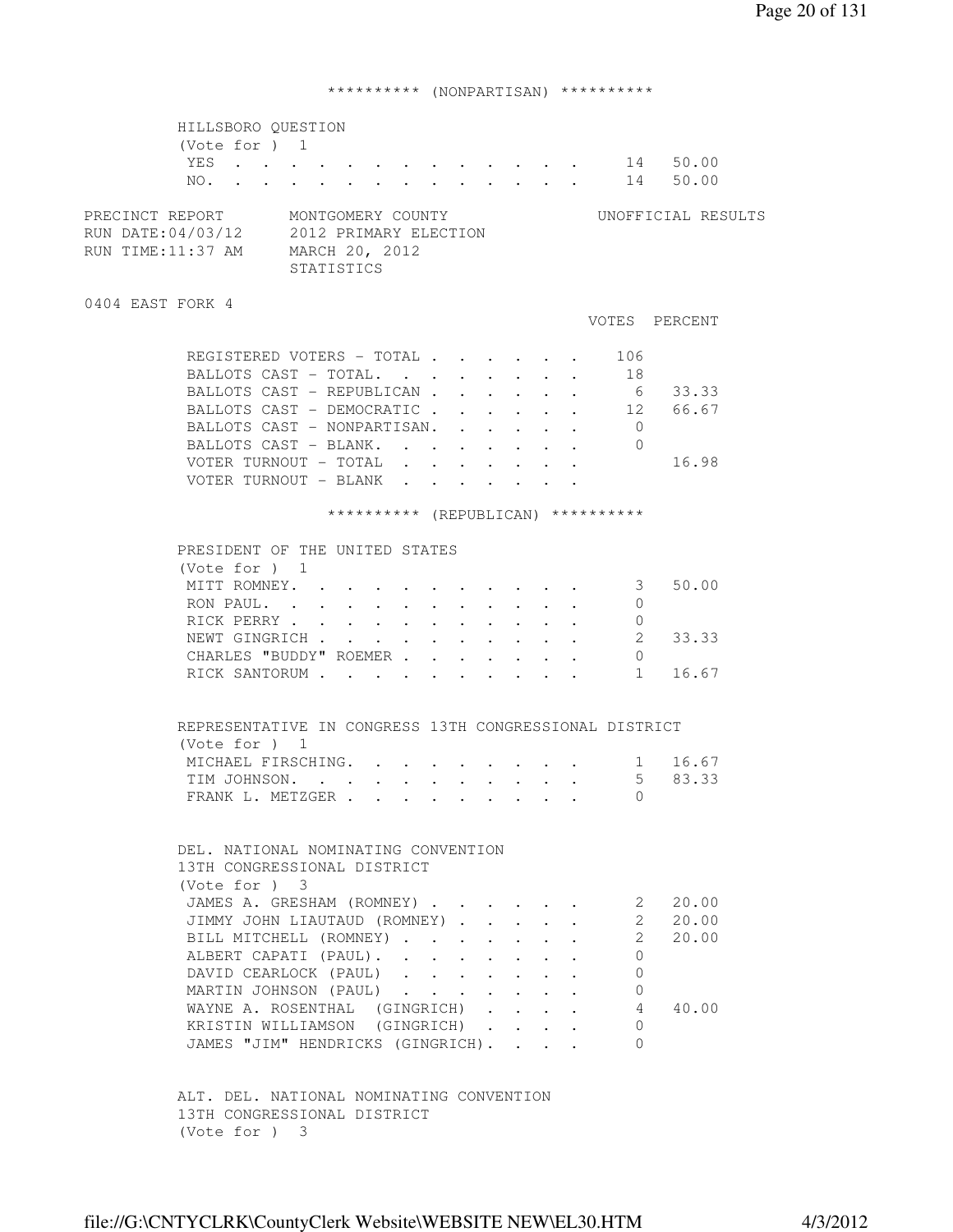```
HABEEB HABEEB (ROMNEY) . . . . . . . 2 22.22
 JAN L. MILLER (ROMNEY) . . . . . . . 3 33.33
DAVID NEWBERG (ROMNEY) . . . . . . . 2 22.22
ANTHONY ALTIG (PAUL). . . . . . . . 0
 ROGER BEANLAND (PAUL) . . . . . . . 0
 KACEY NELSON (PAUL) . . . . . . . . 0<br>THOMAS L. GOODING (GINGRICH) . . . . . 2
 THOMAS L. GOODING (GINGRICH) . . . . . 2 22.22
THOMAS STOECKER (GINGRICH). . . . . . 0
MICHAEL ALLWAY (GINGRICH) . . . . . 0
 STATE SENATOR 48TH DISTRICT 
 (Vote for ) 1 
MIKE MCELROY . . . . . . . . . . . 5 100.00
 REPRESENTATIVE IN THE GENERAL ASSEMBLY 
 95TH REPRESENTATIVE DISTRICT 
 (Vote for ) 1 
WAYNE ARTHUR ROSENTHAL . . . . . . . 5 100.00
 REGIONAL SUPERINTENDENT OF SCHOOLS CHRISTIAN AND 
 MONTGOMERY COUNTIES 
 (Vote for ) 1 
MARCHELLE KASSEBAUM . . . . . . . . 4 100.00
 CIRCUIT CLERK 
 (Vote for ) 1 
 HOLLY LEMONS . . . . . . . . . . 6 100.00 
 STATE'S ATTORNEY 
 (Vote for ) 1 
NO CANDIDATE FILED . . . . . . . . 0
 CORONER 
 (Vote for ) 1 
TOBIN GUNN . . . . . . . . . . . . 4 100.00
 COUNTY BOARD MEMBER DIST 3 
 (Vote for ) 3 
JAY L. MARTIN . . . . . . . . . . . 4 100.00
 JUDGE OF THE APPELLATE COURT 5TH 
 JUDICIAL DISTRICT (DONOVAN VACANCY) 
 (Vote for ) 1 
STEPHEN MCGLYNN . . . . . . . . . 3 100.00
 PRECINCT COMMITTEEMAN EAST FORK 4 
 (Vote for ) 1 
NO CANDIDATE FILED . . . . . . . . 0
WRITE-IN. . . . . . . . . . . . 3 100.00
               ********** (DEMOCRATIC) **********
```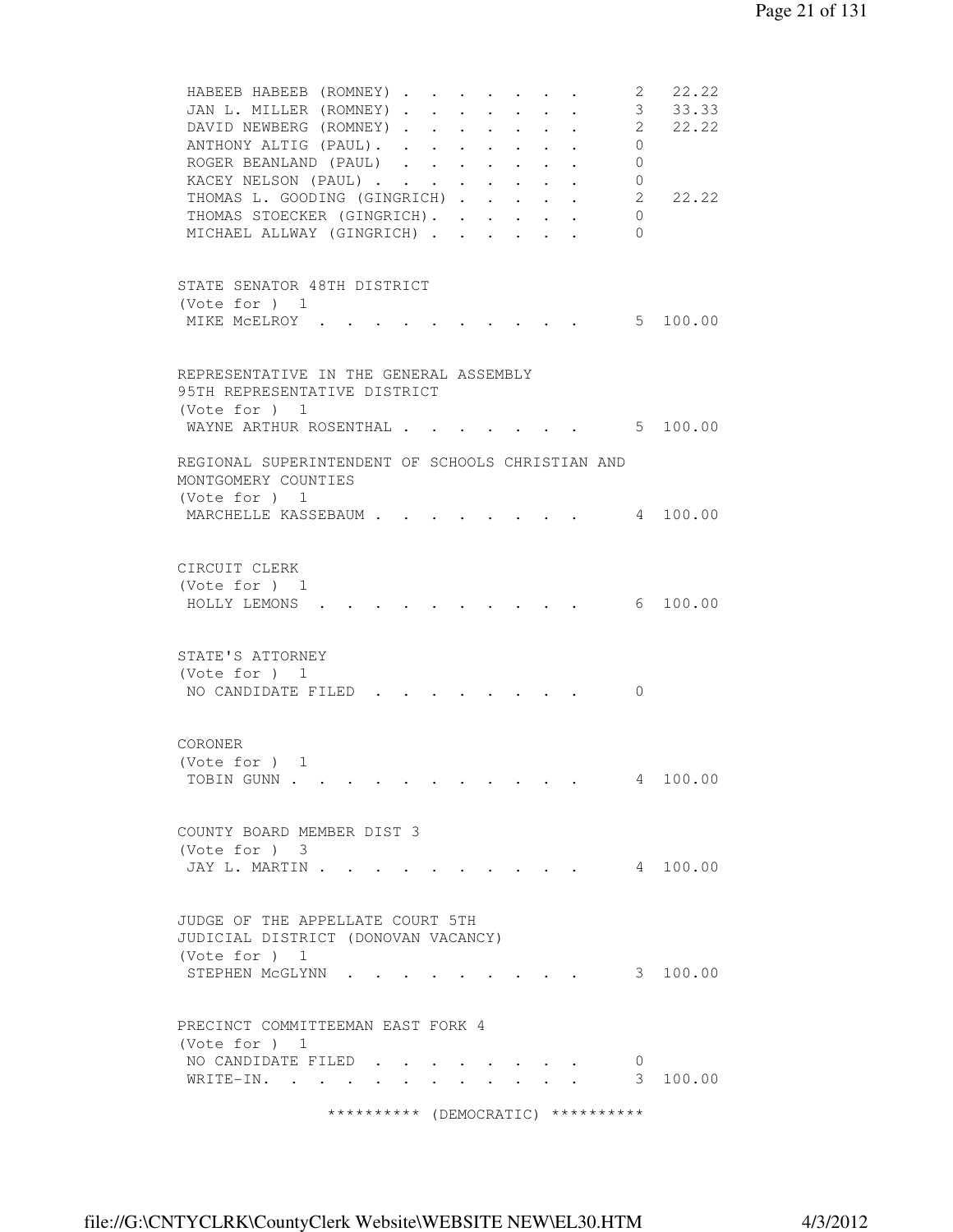PRESIDENT OF THE UNITED STATES (Vote for ) 1 BARACK OBAMA . . . . . . . . . . 11 100.00 REPRESENTATIVE IN CONGRESS 13TH CONGRESSIONAL DISTRICT (Vote for ) 1 DAVID M. GILL . . . . . . . . . . . 3 30.00 MATTHEW J. GOETTEN . . . . . . . . 7 70.00 DEL. NATIONAL NOMINATING CONVENTION CONGRESSIONAL DIST 13TH (Vote for ) 6 ROSS BRECKENRIDGE (OBAMA) . . . . . 5 12.50 JAYNE MAZZOTTI (OBAMA) . . . . . . . 6 15.00 DEANNA DEMUZIO (OBAMA) . . . . . . 9 22.50 JENNIFER DOUGLAS-JOINER (OBAMA) . . . . 7 17.50 JAMAR BROWN (OBAMA) . . . . . . . . 6 15.00 RICK TERVEN, JR. (OBAMA) . . . . . . 7 17.50 STATE SENATOR IN THE 48TH DISTRICT (Vote for ) 1 ANDY MANAR . . . . . . . . . . . . 9 100.00 REPRESENTATIVE IN THE GENERAL ASSEMBLY 95TH DISTRICT (Vote for ) 1 BRAD GILLESPIE. . . . . . . . . . 9 100.00 REGIONAL SUPERINTENDENT OF SCHOOLS CHRISTIAN AND MONTGOMERY COUNTIES (Vote for ) 1 NO CANDIDATE FILED . . . . . . . . 0 CIRCUIT CLERK (Vote for ) 1 NO CANDIDATE FILED . . . . . . . . 0 STATE'S ATTORNEY (Vote for ) 1 CHRIS MATOUSH . . . . . . . . . . 10 100.00 CORONER (Vote for ) 1 RICKEY L. BROADDUS . . . . . . . . 9 100.00 COUNTY BOARD MEMBER DIST 3 (Vote for ) 3 ROBERT L. DURBIN . . . . . . . . . . 7 36.84 BONNIE L. BRANUM . . . . . . . . . 5 26.32 GEORGE L. BLANKENSHIP . . . . . . . 7 36.84

JUDGE OF THE APPELLATE COURT 5TH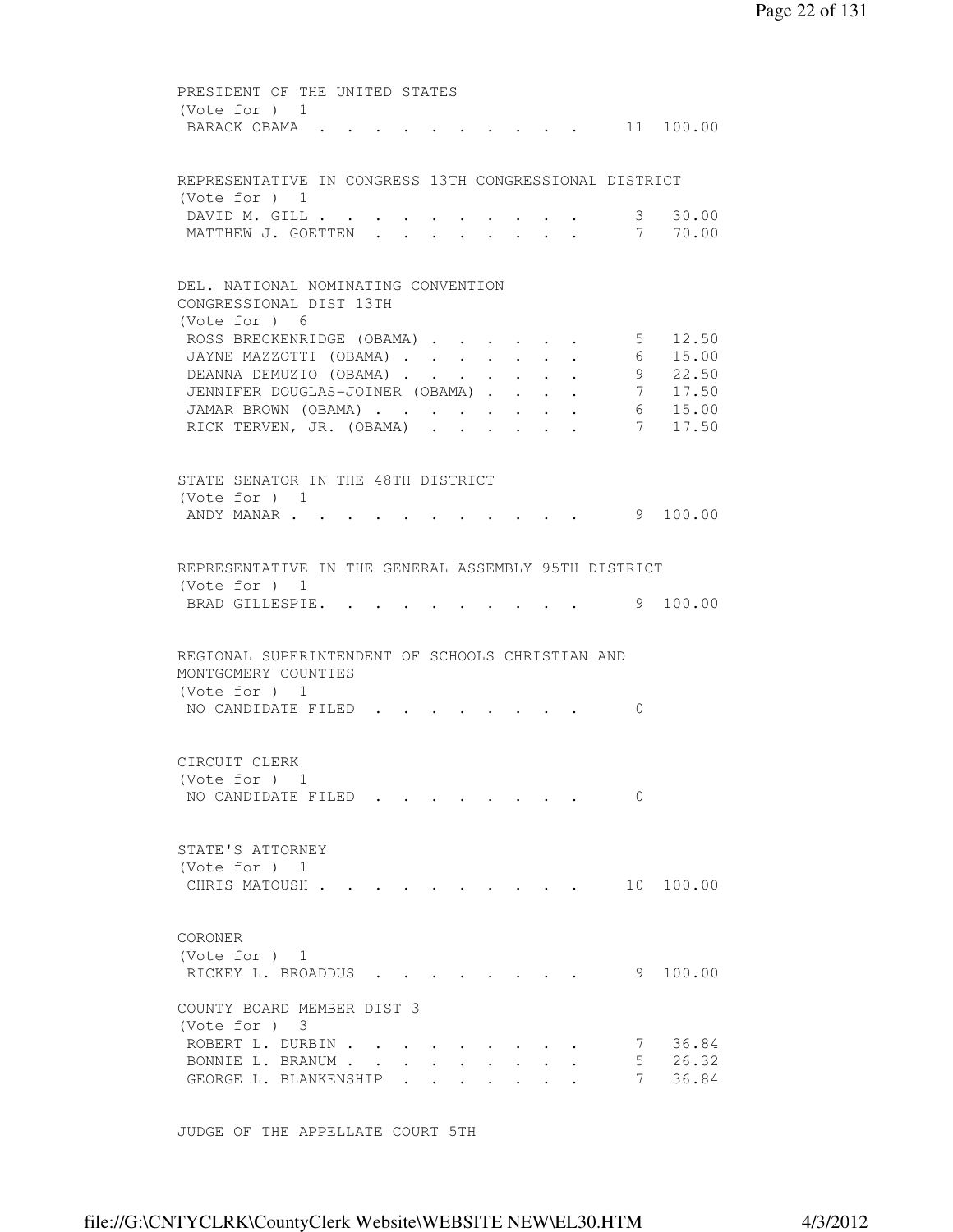Page 23 of 131

 JUDICIAL DISTRICT (DONOVAN VACANCY) (Vote for ) 1 JUDY CATES . . . . . . . . . . . 8 100.00 PRECINCT COMMITTEEMAN EAST FORK 4 (Vote for ) 1 TED L. KOONCE . . . . . . . . . . . 10 100.00 PRECINCT REPORT MONTGOMERY COUNTY WORTFICIAL RESULTS RUN DATE:04/03/12 2012 PRIMARY ELECTION RUN TIME:11:37 AM MARCH 20, 2012 STATISTICS 0501 FILLMORE VOTES PERCENT REGISTERED VOTERS - TOTAL . . . . . . 431 BALLOTS CAST - TOTAL. . . . . . . . 81 BALLOTS CAST - REPUBLICAN . . . . . . 49 60.49 BALLOTS CAST - DEMOCRATIC . . . . . . 32 39.51 BALLOTS CAST - NONPARTISAN. . . . . . 0 BALLOTS CAST - BLANK. . . . . . . . 0 VOTER TURNOUT - TOTAL . . . . . . . 18.79 VOTER TURNOUT - BLANK . . . . . . . \*\*\*\*\*\*\*\*\*\* (REPUBLICAN) \*\*\*\*\*\*\*\*\*\* PRESIDENT OF THE UNITED STATES (Vote for ) 1 MITT ROMNEY. . . . . . . . . . . 13 26.53 RON PAUL. . . . . . . . . . . . . 2 4.08<br>RICK PERRY . . . . . . . . . . . 1 2.04 RON PAUL. . . . . . . . . . . . . 2 4.08<br>RICK PERRY . . . . . . . . . . . 1 2.04<br>NEWT GINGRICH . . . . . . . . . . 6 12.24<br>CHARLES "BUDDY" ROEMER . . . . . . 0 NEWT GINGRICH . . . . . . . . . . 6 12.24 CHARLES "BUDDY" ROEMER . . . . . . . RICK SANTORUM . . . . . . . . . . 27 55.10 REPRESENTATIVE IN CONGRESS 13TH CONGRESSIONAL DISTRICT (Vote for ) 1 MICHAEL FIRSCHING. . . . . . . . . 2 5.71 TIM JOHNSON. . . . . . . . . . . 25 71.43 FRANK L. METZGER . . . . . . . . . 8 22.86 DEL. NATIONAL NOMINATING CONVENTION 13TH CONGRESSIONAL DISTRICT (Vote for ) 3 JAMES A. GRESHAM (ROMNEY) . . . . . . 13 12.50 JIMMY JOHN LIAUTAUD (ROMNEY) . . . . . 10 9.62 BILL MITCHELL (ROMNEY) . . . . . . . 12 11.54 ALBERT CAPATI (PAUL). . . . . . . . 3 2.88 DAVID CEARLOCK (PAUL) . . . . . . 9 8.65 MARTIN JOHNSON (PAUL) . . . . . . . 5 4.81 WAYNE A. ROSENTHAL (GINGRICH) . . . . 22 21.15 KRISTIN WILLIAMSON (GINGRICH) . . . . 14 13.46 JAMES "JIM" HENDRICKS (GINGRICH). . . . 16 15.38

ALT. DEL. NATIONAL NOMINATING CONVENTION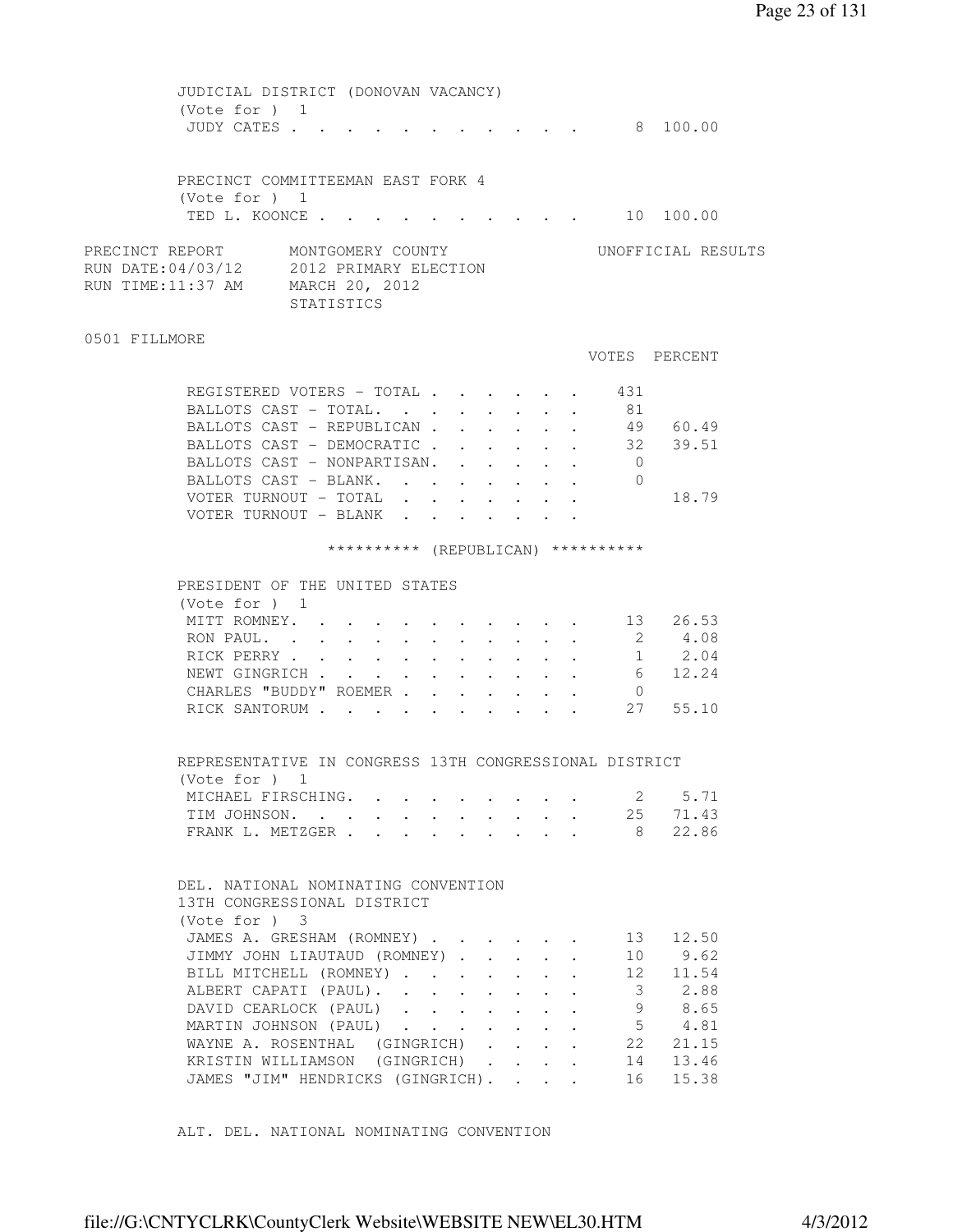```
 13TH CONGRESSIONAL DISTRICT 
         (Vote for ) 3 
         HABEEB HABEEB (ROMNEY) . . . . . . . 12 12.63
         JAN L. MILLER (ROMNEY) . . . . . . . 15 15.79<br>DAVID NEWBERG (ROMNEY) . . . . . . 11 11.58
         DAVID NEWBERG (ROMNEY) . . . . . . . 11<br>ANTHONY ALTIG (PAUL). . . . . . . . 4<br>POGER BEANTAND (PAUL).
         ANTHONY ALTIG (PAUL). . . . . . . . 4 4.21
ROGER BEANLAND (PAUL) . . . . . . 7 7.37
KACEY NELSON (PAUL) . . . . . . . . 5 5.26
THOMAS L. GOODING (GINGRICH) . . . . . 16 16.84
THOMAS STOECKER (GINGRICH). . . . . . 13 13.68
MICHAEL ALLWAY (GINGRICH) . . . . . 12 12.63
         STATE SENATOR 48TH DISTRICT 
         (Vote for ) 1 
         MIKE MCELROY . . . . . . . . . . 41 100.00
         REPRESENTATIVE IN THE GENERAL ASSEMBLY 
         95TH REPRESENTATIVE DISTRICT 
         (Vote for ) 1 
         WAYNE ARTHUR ROSENTHAL . . . . . . . 41 100.00
         REGIONAL SUPERINTENDENT OF SCHOOLS CHRISTIAN AND 
         MONTGOMERY COUNTIES 
         (Vote for ) 1 
         MARCHELLE KASSEBAUM . . . . . . . . 35 100.00
         REGIONAL SUPERINTENDENT OF SCHOOLS BOND, EFFINGHAM AND 
         FAYETTE COUNTIES 
         (Vote for ) 1 
         NO CANDIDATE FILED . . . . . . . . 0
         CIRCUIT CLERK 
          (Vote for ) 1 
          HOLLY LEMONS . . . . . . . . . . 43 100.00 
         STATE'S ATTORNEY 
         (Vote for ) 1 
         NO CANDIDATE FILED . . . . . . . 0
         CORONER 
         (Vote for ) 1 
         TOBIN GUNN . . . . . . . . . . . . 37 100.00
         COUNTY BOARD MEMBER DIST 3 
         (Vote for ) 3 
         JAY L. MARTIN . . . . . . . . . . . 38 100.00
         JUDGE OF THE APPELLATE COURT 5TH 
         JUDICIAL DISTRICT (DONOVAN VACANCY) 
         (Vote for ) 1 
         STEPHEN MCGLYNN . . . . . . . . . 35 100.00
```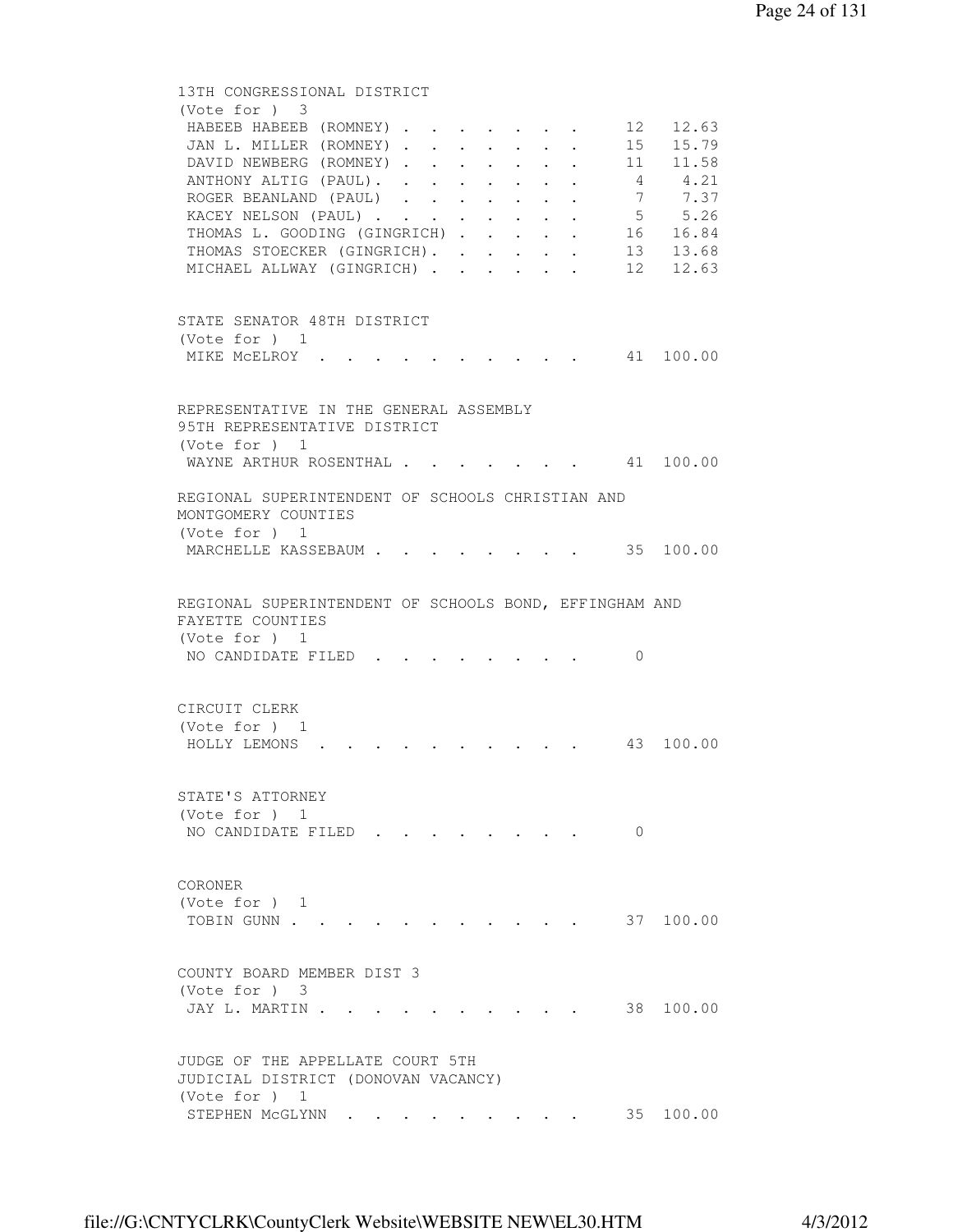PRECINCT COMMITTEEMAN FILLMORE (Vote for ) 1 NO CANDIDATE FILED . . . . . . . . 0 \*\*\*\*\*\*\*\*\*\* (DEMOCRATIC) \*\*\*\*\*\*\*\*\*\* PRESIDENT OF THE UNITED STATES (Vote for ) 1 BARACK OBAMA . . . . . . . . . . 30 100.00 REPRESENTATIVE IN CONGRESS 13TH CONGRESSIONAL DISTRICT (Vote for ) 1 DAVID M. GILL . . . . . . . . . . 10 40.00 MATTHEW J. GOETTEN . . . . . . . . 15 60.00 DEL. NATIONAL NOMINATING CONVENTION CONGRESSIONAL DIST 13TH (Vote for ) 6 ROSS BRECKENRIDGE (OBAMA) . . . . . 14 12.73 JAYNE MAZZOTTI (OBAMA) . . . . . . . 20 18.18 DEANNA DEMUZIO (OBAMA) . . . . . . . 27 24.55 JENNIFER DOUGLAS-JOINER (OBAMA) . . . . 17 15.45 JAMAR BROWN (OBAMA) . . . . . . . . 15 13.64 RICK TERVEN, JR. (OBAMA) . . . . . . 17 15.45 STATE SENATOR IN THE 48TH DISTRICT (Vote for ) 1 ANDY MANAR . . . . . . . . . . . . 26 100.00 REPRESENTATIVE IN THE GENERAL ASSEMBLY 95TH DISTRICT (Vote for ) 1 BRAD GILLESPIE. . . . . . . . . 25 100.00 REGIONAL SUPERINTENDENT OF SCHOOLS CHRISTIAN AND MONTGOMERY COUNTIES (Vote for ) 1 NO CANDIDATE FILED . . . . . . . . 0 REGIONAL SUPERINTENDENT OF SCHOOLS BOND, EFFINGHAM AND FAYETTE COUNTIES (Vote for ) 1 JULIE WOLLERMAN . . . . . . . . . 0 CIRCUIT CLERK (Vote for ) 1 NO CANDIDATE FILED . . . . . . . . 0 STATE'S ATTORNEY (Vote for ) 1 CHRIS MATOUSH . . . . . . . . . . 29 100.00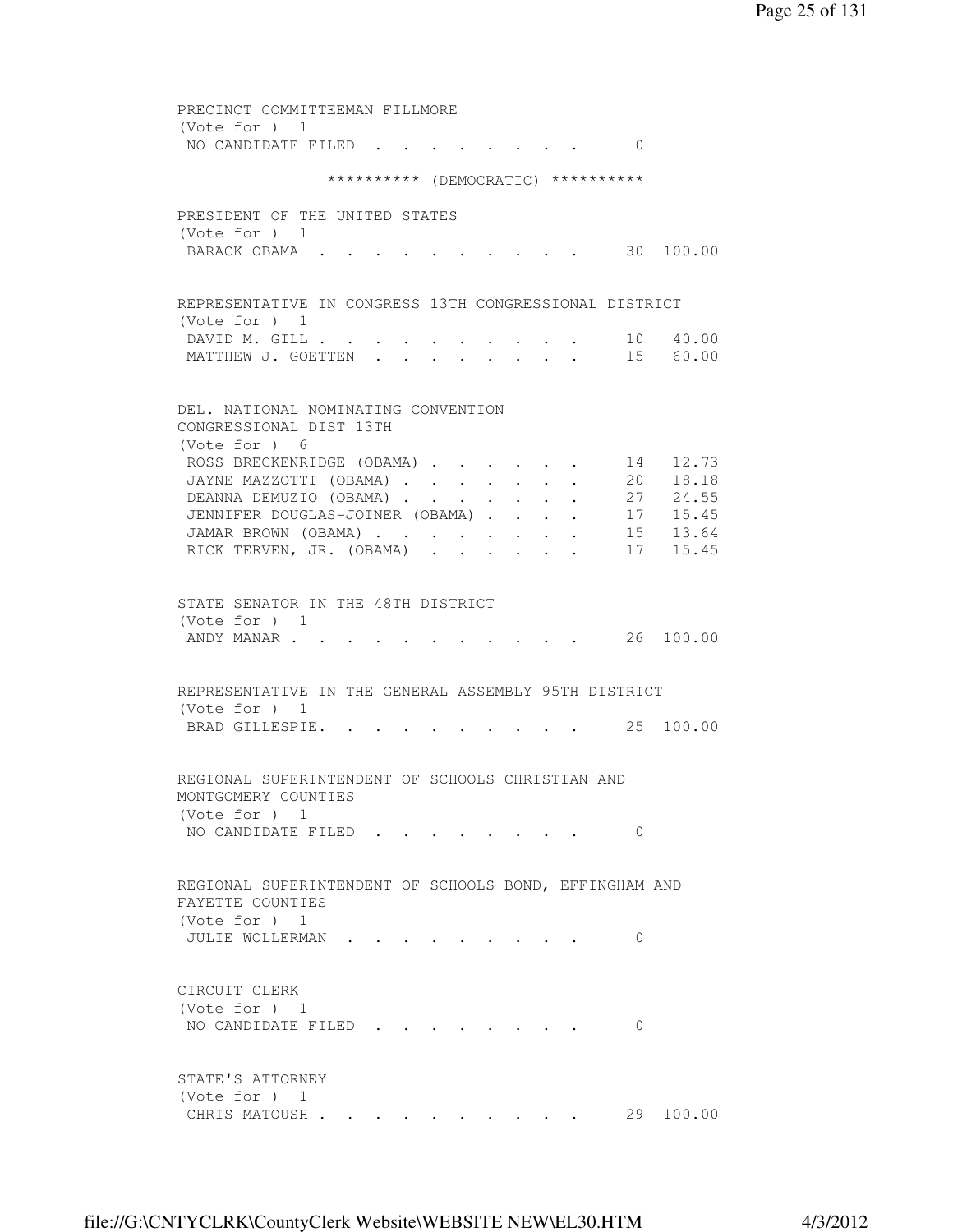CORONER (Vote for ) 1 RICKEY L. BROADDUS . . . . . . . . 29 100.00 COUNTY BOARD MEMBER DIST 3 (Vote for ) 3 ROBERT L. DURBIN . . . . . . . . . 20 29.41 BONNIE L. BRANUM . . . . . . . . . 27 39.71 GEORGE L. BLANKENSHIP . . . . . . . 21 30.88 JUDGE OF THE APPELLATE COURT 5TH JUDICIAL DISTRICT (DONOVAN VACANCY) (Vote for ) 1 JUDY CATES . . . . . . . . . . . 24 100.00 PRECINCT COMMITTEEMAN FILLMORE (Vote for ) 1 JAMES M. EVANS. . . . . . . . . . 30 100.00 PRECINCT REPORT MONTGOMERY COUNTY WORTFICIAL RESULTS RUN DATE:04/03/12 2012 PRIMARY ELECTION RUN TIME:11:37 AM MARCH 20, 2012 STATISTICS 0601 GRISHAM 1 VOTES PERCENT REGISTERED VOTERS - TOTAL . . . . . . 245 BALLOTS CAST - TOTAL. . . . . . . . 52<br>BALLOTS CAST - REPUBLICAN . . . . . . 28 53.85<br>BALLOTS CAST - DEMOCRATIC . . . . . 24 46.15 BALLOTS CAST - REPUBLICAN . . . . . . BALLOTS CAST - DEMOCRATIC . . . . . . 24<br>BALLOTS CAST - NONPARTISAN. . . . . . 0 BALLOTS CAST - NONPARTISAN. . . . . . BALLOTS CAST - BLANK. . . . . . . . 0 VOTER TURNOUT - TOTAL . . . . . . . 21.22 VOTER TURNOUT - BLANK . . . . . . \*\*\*\*\*\*\*\*\*\* (REPUBLICAN) \*\*\*\*\*\*\*\*\*\* PRESIDENT OF THE UNITED STATES (Vote for ) 1 MITT ROMNEY. . . . . . . . . . . 9 32.14 RON PAUL. . . . . . . . . . . . . . 2 7.14<br>RICK PERRY . . . . . . . . . . . . 1 3.57<br>NEWT GINGRICH . . . . . . . . . . . 2 7.14<br>CHARLES "BUDDY" ROEMER . . . . . . 0 RICK PERRY . . . . . . . . . . . 1 3.57 NEWT GINGRICH . . . . . . . . . . 2 7.14 CHARLES "BUDDY" ROEMER . . . . . . . RICK SANTORUM . . . . . . . . . . 14 50.00 REPRESENTATIVE IN CONGRESS 13TH CONGRESSIONAL DISTRICT (Vote for ) 1 MICHAEL FIRSCHING. . . . . . . . . 4 14.81 TIM JOHNSON. . . . . . . . . . . 17 62.96 FRANK L. METZGER . . . . . . . . . . 6 22.22 DEL. NATIONAL NOMINATING CONVENTION

13TH CONGRESSIONAL DISTRICT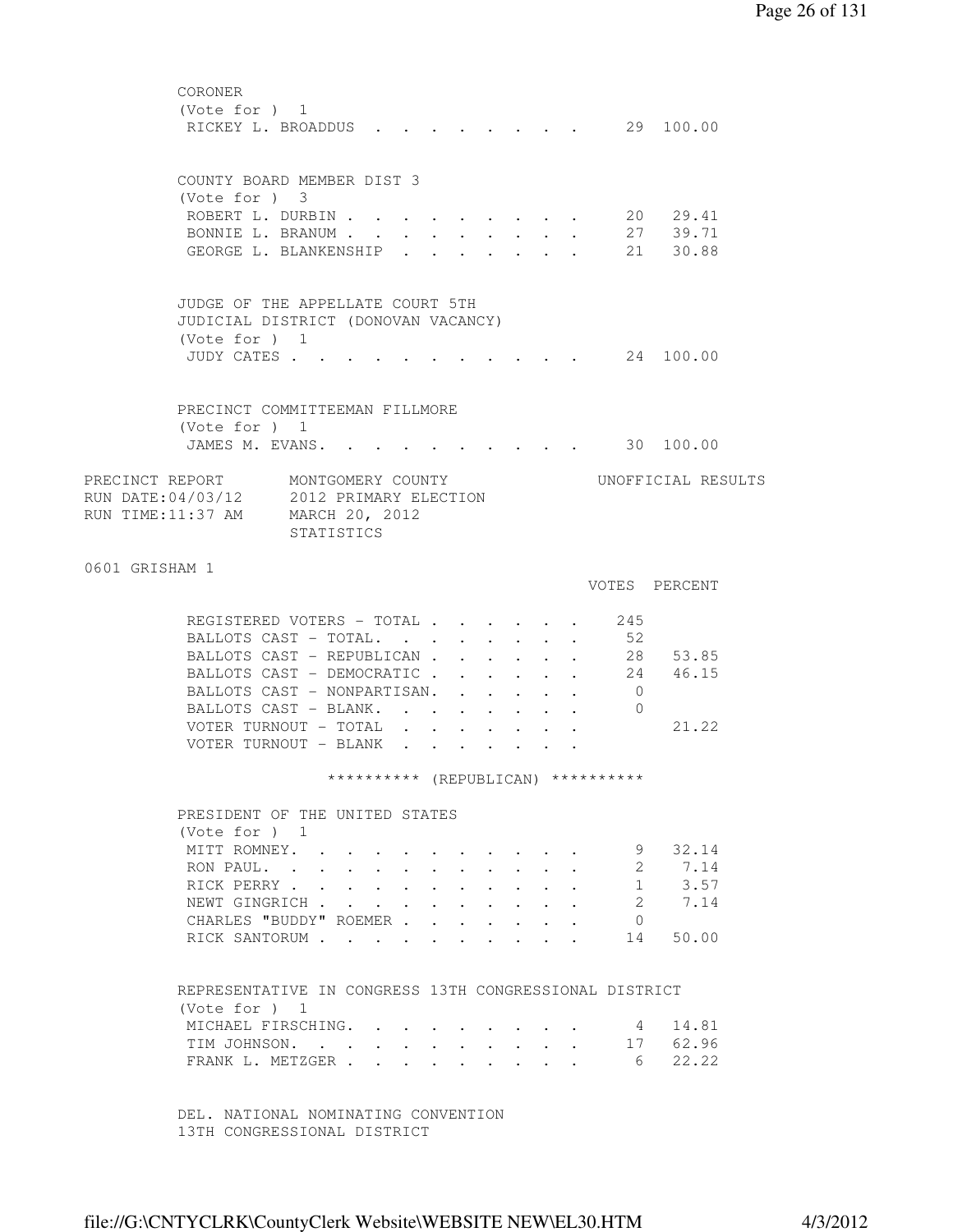```
 (Vote for ) 3 
        JAMES A. GRESHAM (ROMNEY) . . . . . . 11 16.67
        JIMMY JOHN LIAUTAUD (ROMNEY) . . . . . 9 13.64
        BILL MITCHELL (ROMNEY) . . . . . . . 12 18.18
ALBERT CAPATI (PAUL). . . . . . . . 3 4.55
DAVID CEARLOCK (PAUL) . . . . . . . 5 7.58
 MARTIN JOHNSON (PAUL) . . . . . . . 4 6.06 
WAYNE A. ROSENTHAL (GINGRICH) . . . . 10 15.15
 KRISTIN WILLIAMSON (GINGRICH) . . . . 6 9.09 
 JAMES "JIM" HENDRICKS (GINGRICH). . . . 6 9.09 
        ALT. DEL. NATIONAL NOMINATING CONVENTION 
        13TH CONGRESSIONAL DISTRICT 
         (Vote for ) 3 
        HABEEB HABEEB (ROMNEY) . . . . . . . 10 14.71
        JAN L. MILLER (ROMNEY) . . . . . . . 12 17.65<br>DAVID NEWBERG (ROMNEY) . . . . . . . 11 16.18
        DAVID NEWBERG (ROMNEY) . . . . . . .
ANTHONY ALTIG (PAUL). . . . . . . . 3 4.41
ROGER BEANLAND (PAUL) . . . . . . . 5 7.35
KACEY NELSON (PAUL) . . . . . . . . 5 7.35
THOMAS L. GOODING (GINGRICH) . . . . . 8 11.76
THOMAS STOECKER (GINGRICH). . . . . . 8 11.76
MICHAEL ALLWAY (GINGRICH) . . . . . . 6 8.82
         STATE SENATOR 48TH DISTRICT 
         (Vote for ) 1 
        MIKE MCELROY . . . . . . . . . . 26 100.00
        REPRESENTATIVE IN THE GENERAL ASSEMBLY 
        95TH REPRESENTATIVE DISTRICT 
         (Vote for ) 1 
        WAYNE ARTHUR ROSENTHAL . . . . . . . 28 100.00
        REGIONAL SUPERINTENDENT OF SCHOOLS CHRISTIAN AND 
        MONTGOMERY COUNTIES 
         (Vote for ) 1 
        MARCHELLE KASSEBAUM . . . . . . . . 26 100.00
        REGIONAL SUPERINTENDENT OF SCHOOLS BOND, EFFINGHAM AND 
        FAYETTE COUNTIES 
         (Vote for ) 1 
        NO CANDIDATE FILED . . . . . . . . 0
        CIRCUIT CLERK 
         (Vote for ) 1 
         HOLLY LEMONS . . . . . . . . . . 24 100.00 
        STATE'S ATTORNEY 
         (Vote for ) 1 
        NO CANDIDATE FILED . . . . . . . . 0
        CORONER 
         (Vote for ) 1
```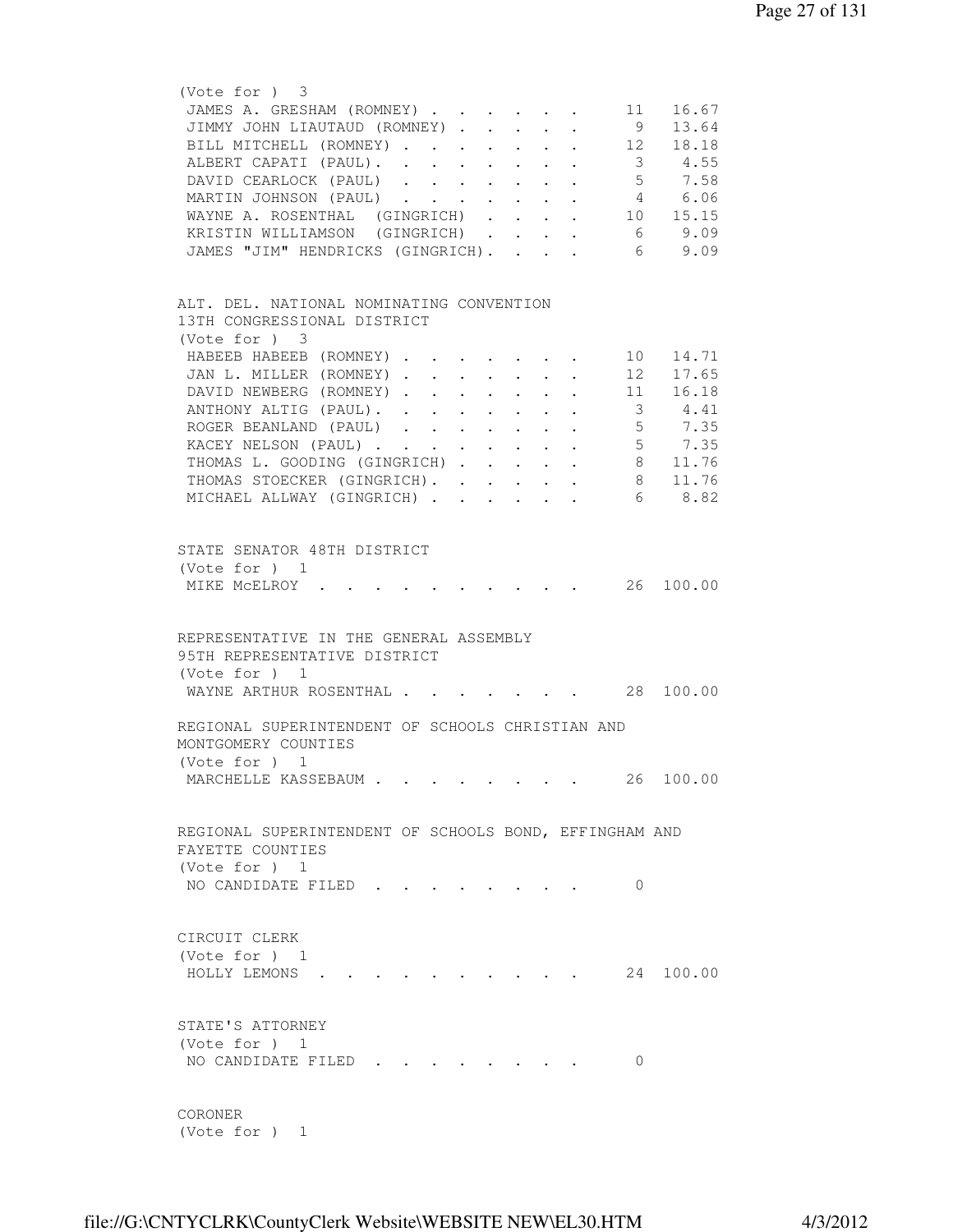```
TOBIN GUNN . . . . . . . . . . . . 24 100.00
          COUNTY BOARD MEMBER DIST 4 
          (Vote for ) 3 
          EARLENE BLACKBURN-ROBINSON. . . . . 26 100.00
          JUDGE OF THE APPELLATE COURT 5TH 
          JUDICIAL DISTRICT (DONOVAN VACANCY) 
          (Vote for ) 1 
          STEPHEN MCGLYNN . . . . . . . . . 26 100.00
          PRECINCT COMMITTEEMAN GRISHAM 1 
          (Vote for ) 1 
          DOUGLAS W. MARTIN. . . . . . . . . 26 100.00
                          ********** (DEMOCRATIC) ********** 
          PRESIDENT OF THE UNITED STATES 
          (Vote for ) 1 
          BARACK OBAMA . . . . . . . . . . 23 100.00
          REPRESENTATIVE IN CONGRESS 13TH CONGRESSIONAL DISTRICT 
          (Vote for ) 1 
 DAVID M. GILL . . . . . . . . . . 11 47.83 
MATTHEW J. GOETTEN . . . . . . . . 12 52.17
          DEL. NATIONAL NOMINATING CONVENTION 
          CONGRESSIONAL DIST 13TH 
          (Vote for ) 6 
          ROSS BRECKENRIDGE (OBAMA) . . . . . 16 15.38
          JAYNE MAZZOTTI (OBAMA) . . . . . . . 17 16.35
          DEANNA DEMUZIO (OBAMA) . . . . . . . 20 19.23<br>JENNIFER DOUGLAS-JOINER (OBAMA) . . . . . 18 17.31<br>JAMAR BROWN (OBAMA) . . . . . . . 16 15.38<br>RICK TERVEN, JR. (OBAMA) . . . . . . 17 16.35
          JENNIFER DOUGLAS-JOINER (OBAMA) . . . .
          JAMAR BROWN (OBAMA) . . . . . . . .
          RICK TERVEN, JR. (OBAMA) . . . . . .
          STATE SENATOR IN THE 48TH DISTRICT 
          (Vote for ) 1 
          ANDY MANAR . . . . . . . . . . . 20 100.00
          REPRESENTATIVE IN THE GENERAL ASSEMBLY 95TH DISTRICT 
          (Vote for ) 1 
          BRAD GILLESPIE. . . . . . . . . . 20 100.00
          REGIONAL SUPERINTENDENT OF SCHOOLS CHRISTIAN AND 
          MONTGOMERY COUNTIES 
          (Vote for ) 1 
          NO CANDIDATE FILED . . . . . . . . 0
          REGIONAL SUPERINTENDENT OF SCHOOLS BOND, EFFINGHAM AND
```
FAYETTE COUNTIES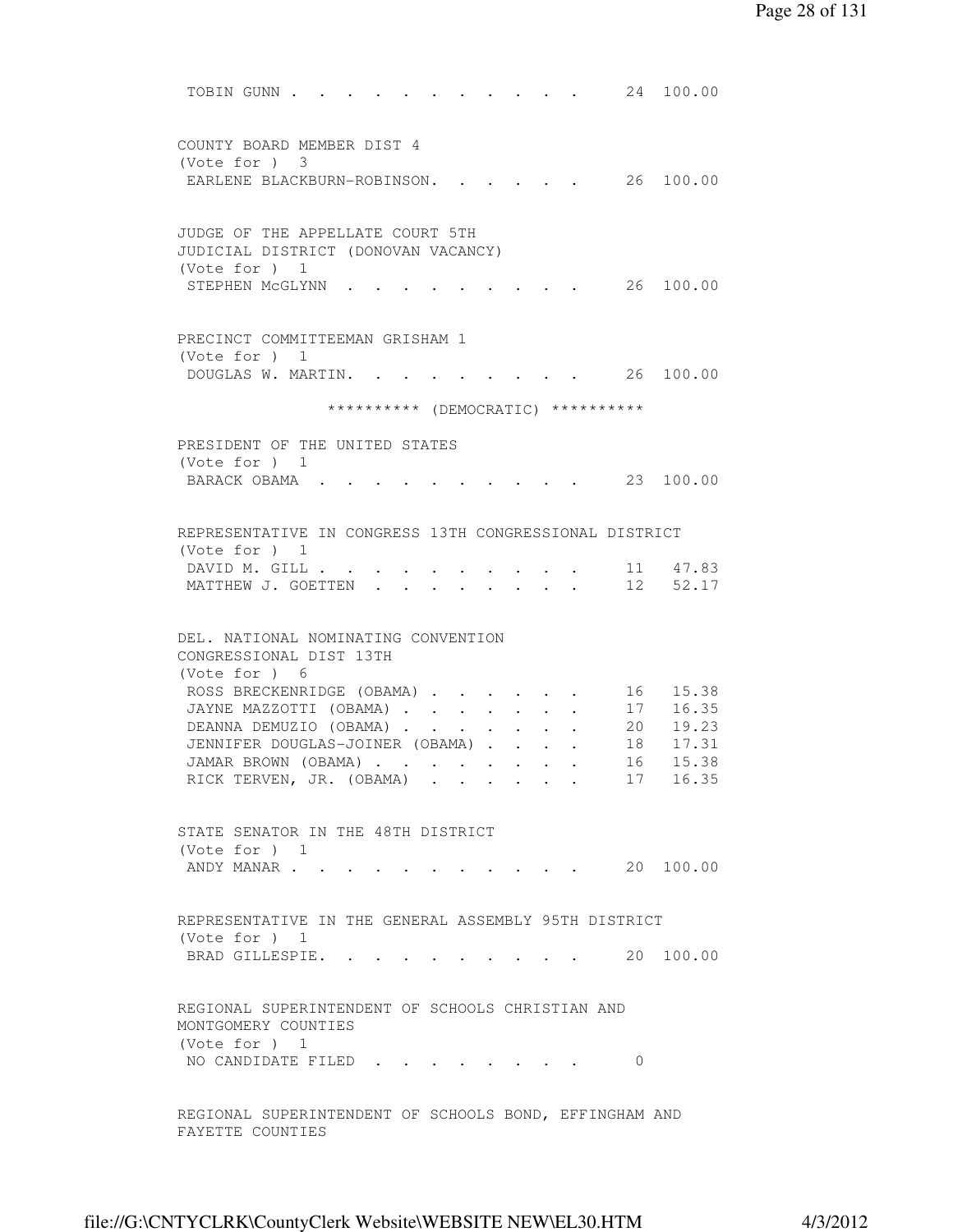| (Vote for ) 1<br>JULIE WOLLERMAN                                                                                                                                                                                                                  |                                                                            |  |                                                                 |                                                                 |              |                      | $\Omega$                           |                                                |  |
|---------------------------------------------------------------------------------------------------------------------------------------------------------------------------------------------------------------------------------------------------|----------------------------------------------------------------------------|--|-----------------------------------------------------------------|-----------------------------------------------------------------|--------------|----------------------|------------------------------------|------------------------------------------------|--|
| CIRCUIT CLERK<br>(Vote for $)$ 1<br>NO CANDIDATE FILED                                                                                                                                                                                            |                                                                            |  |                                                                 |                                                                 |              |                      | $\Omega$                           |                                                |  |
| STATE'S ATTORNEY<br>(Vote for ) 1<br>CHRIS MATOUSH .                                                                                                                                                                                              |                                                                            |  |                                                                 |                                                                 |              |                      |                                    | 19 100.00                                      |  |
| CORONER<br>(Vote for $)$ 1<br>RICKEY L. BROADDUS                                                                                                                                                                                                  |                                                                            |  |                                                                 |                                                                 |              |                      |                                    | 21 100.00                                      |  |
| COUNTY BOARD MEMBER DIST 4<br>(Vote for ) 3                                                                                                                                                                                                       |                                                                            |  |                                                                 |                                                                 |              |                      |                                    |                                                |  |
| JIM MOORE                                                                                                                                                                                                                                         |                                                                            |  |                                                                 |                                                                 |              |                      |                                    | 17 30.36                                       |  |
| MIKE PLUNKETT                                                                                                                                                                                                                                     |                                                                            |  |                                                                 | $\cdot$ $\cdot$ $\cdot$ $\cdot$                                 |              |                      |                                    | 15 26.79                                       |  |
| BEN HEMKEN                                                                                                                                                                                                                                        |                                                                            |  |                                                                 |                                                                 |              |                      | 11                                 | 19.64                                          |  |
| PAMELA K. THACKER.                                                                                                                                                                                                                                |                                                                            |  | $\bullet$ .<br><br><br><br><br><br><br><br><br><br><br><br><br> | $\bullet$ .<br><br><br><br><br><br><br><br><br><br><br><br><br> | $\bullet$    |                      | 13                                 | 23.21                                          |  |
| JUDGE OF THE APPELLATE COURT 5TH<br>JUDICIAL DISTRICT (DONOVAN VACANCY)<br>(Vote for $)$ 1<br>JUDY CATES .<br>PRECINCT COMMITTEEMAN GRISHAM 1<br>(Vote for ) 1<br>STANLEY L. CASEY<br>PRECINCT REPORT<br>RUN DATE: 04/03/12<br>RUN TIME: 11:37 AM | MONTGOMERY COUNTY<br>2012 PRIMARY ELECTION<br>MARCH 20, 2012<br>STATISTICS |  |                                                                 |                                                                 |              |                      |                                    | 17 100.00<br>. 17 100.00<br>UNOFFICIAL RESULTS |  |
| 0602 GRISHAM 2                                                                                                                                                                                                                                    |                                                                            |  |                                                                 |                                                                 |              |                      |                                    | VOTES PERCENT                                  |  |
|                                                                                                                                                                                                                                                   |                                                                            |  |                                                                 |                                                                 |              |                      |                                    |                                                |  |
| REGISTERED VOTERS - TOTAL                                                                                                                                                                                                                         |                                                                            |  |                                                                 |                                                                 |              |                      | 178                                |                                                |  |
| BALLOTS CAST - TOTAL.                                                                                                                                                                                                                             |                                                                            |  | $\sim$                                                          | $\mathbf{L}$                                                    |              |                      | 29                                 |                                                |  |
| BALLOTS CAST - REPUBLICAN                                                                                                                                                                                                                         |                                                                            |  |                                                                 |                                                                 | $\mathbf{r}$ | $\ddot{\phantom{0}}$ | 16                                 | 55.17                                          |  |
| BALLOTS CAST - DEMOCRATIC                                                                                                                                                                                                                         |                                                                            |  |                                                                 |                                                                 |              |                      | 13                                 | 44.83                                          |  |
| BALLOTS CAST - NONPARTISAN.                                                                                                                                                                                                                       |                                                                            |  |                                                                 |                                                                 |              |                      | $\overline{0}$                     |                                                |  |
| BALLOTS CAST - BLANK.                                                                                                                                                                                                                             |                                                                            |  |                                                                 |                                                                 |              |                      | $\overline{0}$                     |                                                |  |
| VOTER TURNOUT - TOTAL $\cdot \cdot \cdot \cdot \cdot \cdot$                                                                                                                                                                                       |                                                                            |  |                                                                 |                                                                 |              |                      |                                    | 16.29                                          |  |
| VOTER TURNOUT - BLANK                                                                                                                                                                                                                             |                                                                            |  |                                                                 |                                                                 |              |                      |                                    |                                                |  |
|                                                                                                                                                                                                                                                   |                                                                            |  |                                                                 |                                                                 |              |                      | ********** (REPUBLICAN) ********** |                                                |  |
| PRESIDENT OF THE UNITED STATES                                                                                                                                                                                                                    |                                                                            |  |                                                                 |                                                                 |              |                      |                                    |                                                |  |
| (Note for ) 1                                                                                                                                                                                                                                     |                                                                            |  |                                                                 |                                                                 |              |                      |                                    |                                                |  |
| MITT ROMNEY.                                                                                                                                                                                                                                      |                                                                            |  |                                                                 |                                                                 |              |                      |                                    | 12.50<br>2                                     |  |
| RON PAUL.                                                                                                                                                                                                                                         |                                                                            |  |                                                                 |                                                                 |              |                      |                                    | 12.50<br>2                                     |  |
| RICK PERRY                                                                                                                                                                                                                                        |                                                                            |  |                                                                 |                                                                 |              |                      | 0                                  |                                                |  |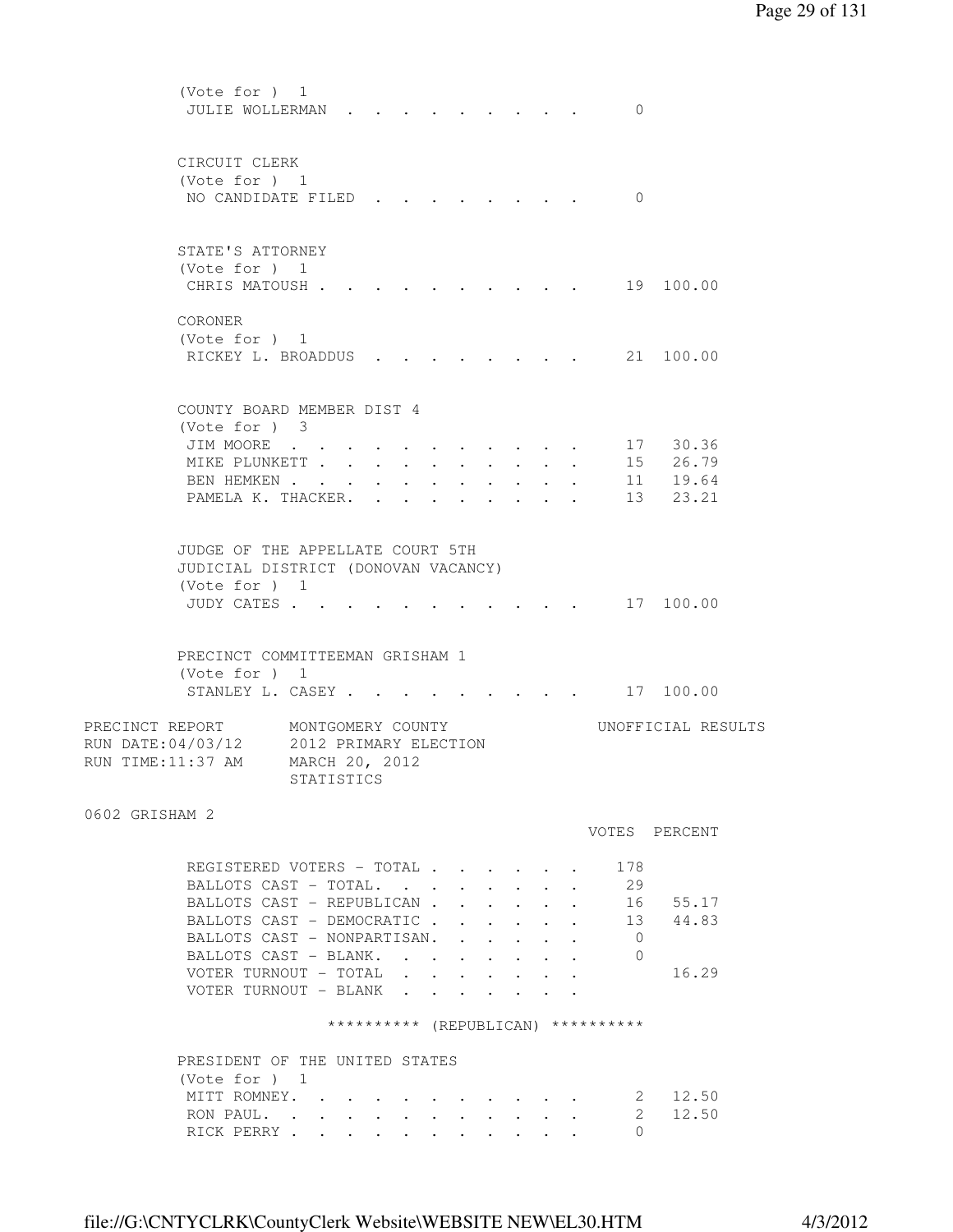| NEWT GINGRICH 3<br>18.75<br>CHARLES "BUDDY" ROEMER 0                                                                                                                                                                                                                                                                                                                                                           |  |
|----------------------------------------------------------------------------------------------------------------------------------------------------------------------------------------------------------------------------------------------------------------------------------------------------------------------------------------------------------------------------------------------------------------|--|
| RICK SANTORUM 9<br>56.25                                                                                                                                                                                                                                                                                                                                                                                       |  |
| REPRESENTATIVE IN CONGRESS 13TH CONGRESSIONAL DISTRICT<br>(Vote for $)$ 1                                                                                                                                                                                                                                                                                                                                      |  |
| MICHAEL FIRSCHING. 2 15.38                                                                                                                                                                                                                                                                                                                                                                                     |  |
| TIM JOHNSON. 10 76.92                                                                                                                                                                                                                                                                                                                                                                                          |  |
| FRANK L. METZGER 1 7.69                                                                                                                                                                                                                                                                                                                                                                                        |  |
|                                                                                                                                                                                                                                                                                                                                                                                                                |  |
| DEL. NATIONAL NOMINATING CONVENTION<br>13TH CONGRESSIONAL DISTRICT<br>(Vote for ) 3                                                                                                                                                                                                                                                                                                                            |  |
| JAMES A. GRESHAM (ROMNEY) 1 3.23                                                                                                                                                                                                                                                                                                                                                                               |  |
| JIMMY JOHN LIAUTAUD (ROMNEY)<br>$1 \quad 3.23$                                                                                                                                                                                                                                                                                                                                                                 |  |
| BILL MITCHELL (ROMNEY)<br>$\overline{0}$                                                                                                                                                                                                                                                                                                                                                                       |  |
| 2 6.45<br>ALBERT CAPATI (PAUL).                                                                                                                                                                                                                                                                                                                                                                                |  |
| DAVID CEARLOCK (PAUL) 4 12.90                                                                                                                                                                                                                                                                                                                                                                                  |  |
| MARTIN JOHNSON (PAUL)                                                                                                                                                                                                                                                                                                                                                                                          |  |
| $\begin{array}{@{}c@{\hspace{1em}}c@{\hspace{1em}}c@{\hspace{1em}}c@{\hspace{1em}}c@{\hspace{1em}}c@{\hspace{1em}}c@{\hspace{1em}}c@{\hspace{1em}}c@{\hspace{1em}}c@{\hspace{1em}}c@{\hspace{1em}}c@{\hspace{1em}}c@{\hspace{1em}}c@{\hspace{1em}}c@{\hspace{1em}}c@{\hspace{1em}}c@{\hspace{1em}}c@{\hspace{1em}}c@{\hspace{1em}}c@{\hspace{1em}}c@{\hspace{1em}}c@{\hspace{1em}}c@{\hspace{1em}}c@{\hspace{$ |  |
| WAYNE A. ROSENTHAL (GINGRICH).<br>$\mathbf{L} = \mathbf{L} \mathbf{L}$                                                                                                                                                                                                                                                                                                                                         |  |
| $\frac{7}{7}$ 22.58<br>KRISTIN WILLIAMSON (GINGRICH).<br>$\mathbf{L}^{\text{max}}$ , and $\mathbf{L}^{\text{max}}$<br>$\sim$                                                                                                                                                                                                                                                                                   |  |
| $6\overline{}$<br>JAMES "JIM" HENDRICKS (GINGRICH).<br>19.35                                                                                                                                                                                                                                                                                                                                                   |  |
| ALT. DEL. NATIONAL NOMINATING CONVENTION<br>13TH CONGRESSIONAL DISTRICT<br>$(Vote for )$ 3<br>HABEEB HABEEB (ROMNEY)<br>$\overline{0}$                                                                                                                                                                                                                                                                         |  |
| $\overline{\mathbf{c}}$<br>6.90<br>JAN L. MILLER (ROMNEY)<br>$\sim$<br>$\sim$<br>$\cdot$ $\cdot$ $\cdot$                                                                                                                                                                                                                                                                                                       |  |
| DAVID NEWBERG (ROMNEY)<br>$\circ$                                                                                                                                                                                                                                                                                                                                                                              |  |
| $\cdot$ $\cdot$ $\cdot$<br>2 6.90                                                                                                                                                                                                                                                                                                                                                                              |  |
| $\mathcal{L}_{\mathcal{A}}$<br>ANTHONY ALTIG (PAUL).                                                                                                                                                                                                                                                                                                                                                           |  |
| ROGER BEANLAND (PAUL)<br>2 6.90                                                                                                                                                                                                                                                                                                                                                                                |  |
| KACEY NELSON (PAUL) 4 13.79                                                                                                                                                                                                                                                                                                                                                                                    |  |
| THOMAS L. GOODING (GINGRICH)<br>7 24.14                                                                                                                                                                                                                                                                                                                                                                        |  |
| 7 24.14<br>THOMAS STOECKER (GINGRICH).                                                                                                                                                                                                                                                                                                                                                                         |  |
| 5 <sub>5</sub><br>MICHAEL ALLWAY (GINGRICH)<br>17.24                                                                                                                                                                                                                                                                                                                                                           |  |
| STATE SENATOR 48TH DISTRICT<br>(Vote for $)$ 1<br>13 100.00<br>MIKE MCELROY .                                                                                                                                                                                                                                                                                                                                  |  |
|                                                                                                                                                                                                                                                                                                                                                                                                                |  |
| REPRESENTATIVE IN THE GENERAL ASSEMBLY<br>95TH REPRESENTATIVE DISTRICT<br>(Vote for ) 1                                                                                                                                                                                                                                                                                                                        |  |
| WAYNE ARTHUR ROSENTHAL 15 100.00                                                                                                                                                                                                                                                                                                                                                                               |  |
| REGIONAL SUPERINTENDENT OF SCHOOLS CHRISTIAN AND<br>MONTGOMERY COUNTIES<br>(Vote for $)$ 1                                                                                                                                                                                                                                                                                                                     |  |
| MARCHELLE KASSEBAUM<br>13 100.00                                                                                                                                                                                                                                                                                                                                                                               |  |
| CIRCUIT CLERK<br>(Vote for $)$ 1                                                                                                                                                                                                                                                                                                                                                                               |  |
| 15 100.00<br>HOLLY LEMONS.                                                                                                                                                                                                                                                                                                                                                                                     |  |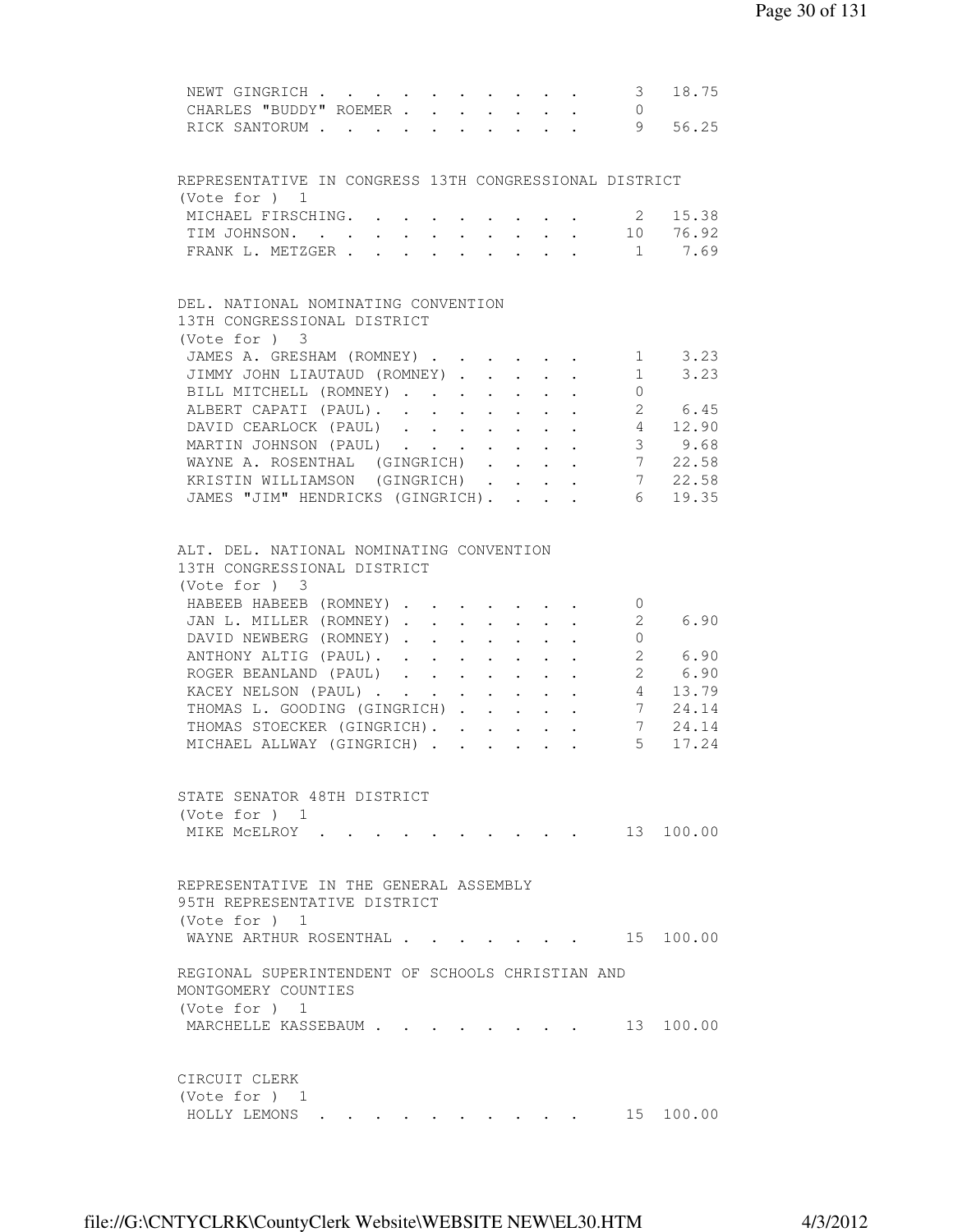| STATE'S ATTORNEY<br>(Vote for ) 1<br>NO CANDIDATE FILED.<br>$\Omega$                                                       |
|----------------------------------------------------------------------------------------------------------------------------|
|                                                                                                                            |
| CORONER<br>(Vote for $)$ 1<br>12 100.00<br>TOBIN GUNN                                                                      |
|                                                                                                                            |
| COUNTY BOARD MEMBER DIST 4<br>$(Vote for )$ 3                                                                              |
| EARLENE BLACKBURN-ROBINSON.<br>14 100.00                                                                                   |
| JUDGE OF THE APPELLATE COURT 5TH<br>JUDICIAL DISTRICT (DONOVAN VACANCY)<br>(Vote for $)$ 1<br>STEPHEN MCGLYNN<br>12 100.00 |
|                                                                                                                            |
| PRECINCT COMMITTEEMAN GRISHAM 2                                                                                            |
| (Vote for $)$ 1<br>RICHARD D. REINCKE.<br>14 100.00                                                                        |
| ********** (DEMOCRATIC) **********                                                                                         |
| PRESIDENT OF THE UNITED STATES<br>(Vote for ) 1                                                                            |
| BARACK OBAMA.<br>10 100.00                                                                                                 |
| REPRESENTATIVE IN CONGRESS 13TH CONGRESSIONAL DISTRICT<br>(Vote for ) 1                                                    |
| 2 18.18<br>DAVID M. GILL<br>9<br>81.82<br>MATTHEW J. GOETTEN                                                               |
| $\cdot$ $\cdot$ $\cdot$ $\cdot$                                                                                            |
| DEL. NATIONAL NOMINATING CONVENTION<br>CONGRESSIONAL DIST 13TH<br>(Vote for ) 6                                            |
| 15.56<br>ROSS BRECKENRIDGE (OBAMA)<br>$\overline{7}$                                                                       |
| JAYNE MAZZOTTI (OBAMA)<br>$7\overline{ }$<br>15.56                                                                         |
| 10 22.22<br>DEANNA DEMUZIO (OBAMA)<br>JENNIFER DOUGLAS-JOINER (OBAMA)                                                      |
| 7 15.56<br>7 15.56<br>JAMAR BROWN (OBAMA)                                                                                  |
| 15.56<br>RICK TERVEN, JR. (OBAMA)<br>7                                                                                     |
| STATE SENATOR IN THE 48TH DISTRICT<br>(Vote for $)$ 1                                                                      |
| 12 100.00<br>ANDY MANAR<br>$\mathbf{r}$ , and $\mathbf{r}$ , and $\mathbf{r}$ , and $\mathbf{r}$                           |
| REPRESENTATIVE IN THE GENERAL ASSEMBLY 95TH DISTRICT<br>(Vote for $)$ 1                                                    |
| BRAD GILLESPIE. 12 100.00                                                                                                  |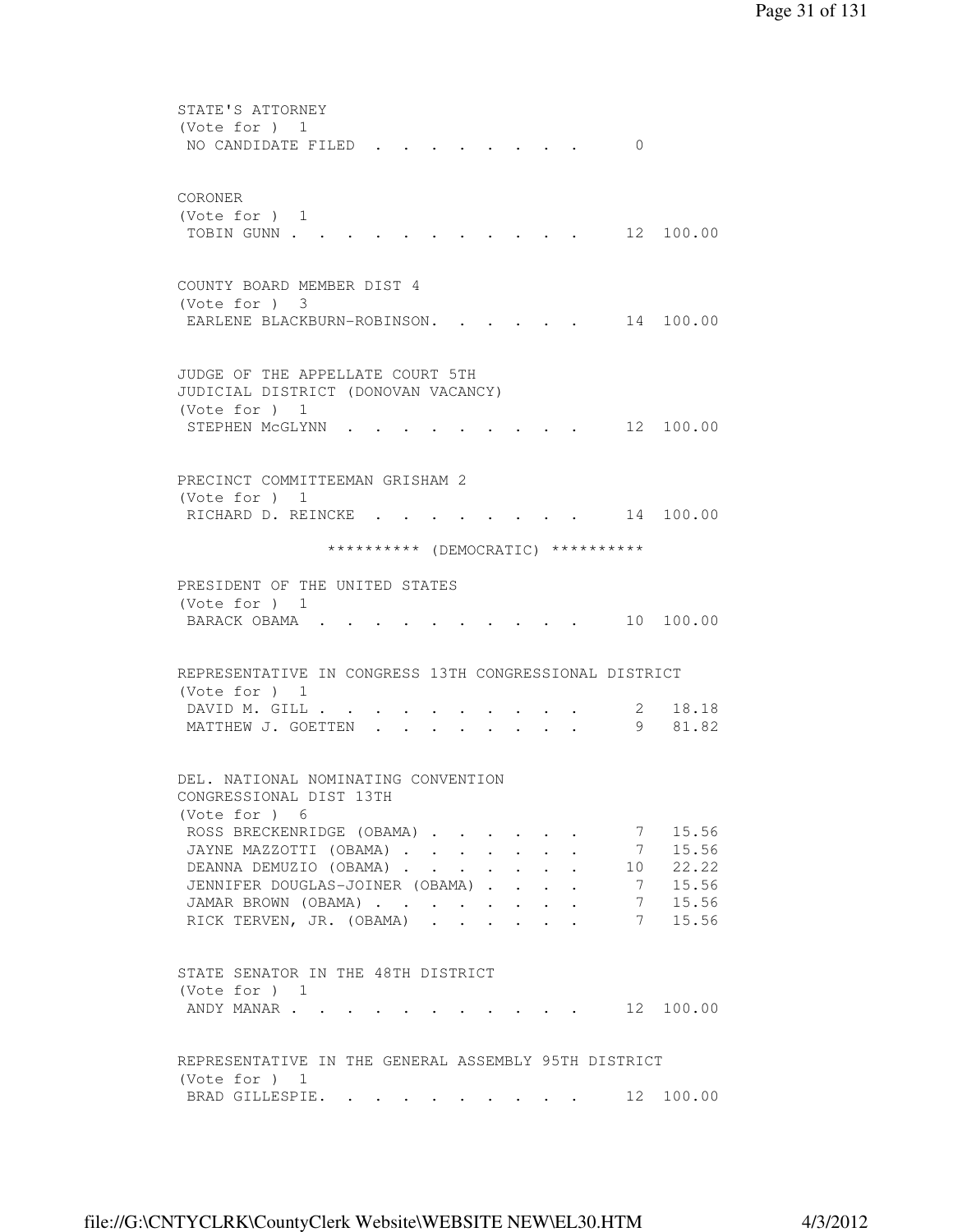```
 REGIONAL SUPERINTENDENT OF SCHOOLS CHRISTIAN AND 
         MONTGOMERY COUNTIES 
         (Vote for ) 1 
        NO CANDIDATE FILED . . . . . . . . 0
         CIRCUIT CLERK 
         (Vote for ) 1 
        NO CANDIDATE FILED . . . . . . . . 0
         STATE'S ATTORNEY 
         (Vote for ) 1 
        CHRIS MATOUSH . . . . . . . . . . 10 100.00
         CORONER 
         (Vote for ) 1 
        RICKEY L. BROADDUS . . . . . . . . 10 100.00
         COUNTY BOARD MEMBER DIST 4 
         (Vote for ) 3 
 JIM MOORE . . . . . . . . . . . 6 22.22 
 MIKE PLUNKETT . . . . . . . . . . 6 22.22 
BEN HEMKEN . . . . . . . . . . . 9 33.33
        PAMELA K. THACKER. . . . . . . . . . 6 22.22
         JUDGE OF THE APPELLATE COURT 5TH 
         JUDICIAL DISTRICT (DONOVAN VACANCY) 
         (Vote for ) 1 
        JUDY CATES . . . . . . . . . . . . 11 100.00
         PRECINCT COMMITTEEMAN GRISHAM 2 
         (Vote for ) 1 
        NO CANDIDATE FILED . . . . . . . . 0
PRECINCT REPORT MONTGOMERY COUNTY WORTFICIAL RESULTS
RUN DATE:04/03/12 2012 PRIMARY ELECTION 
RUN TIME:11:37 AM MARCH 20, 2012 
                  STATISTICS 
0701 HARVEL 
                                             VOTES PERCENT 
         REGISTERED VOTERS - TOTAL . . . . . 149
         BALLOTS CAST - TOTAL. . . . . . . . 28
         BALLOTS CAST - REPUBLICAN . . . . . 17 60.71
         BALLOTS CAST - DEMOCRATIC . . . . . . 11 39.29
         BALLOTS CAST - NONPARTISAN. . . . . . 0
        BALLOTS CAST - BLANK. . . . . . . . 0
         VOTER TURNOUT - TOTAL . . . . . . . 18.79
         VOTER TURNOUT - BLANK . . . .
                      ********** (REPUBLICAN) ********** 
         PRESIDENT OF THE UNITED STATES 
         (Vote for ) 1 
        MITT ROMNEY. . . . . . . . . . . . 3 18.75
```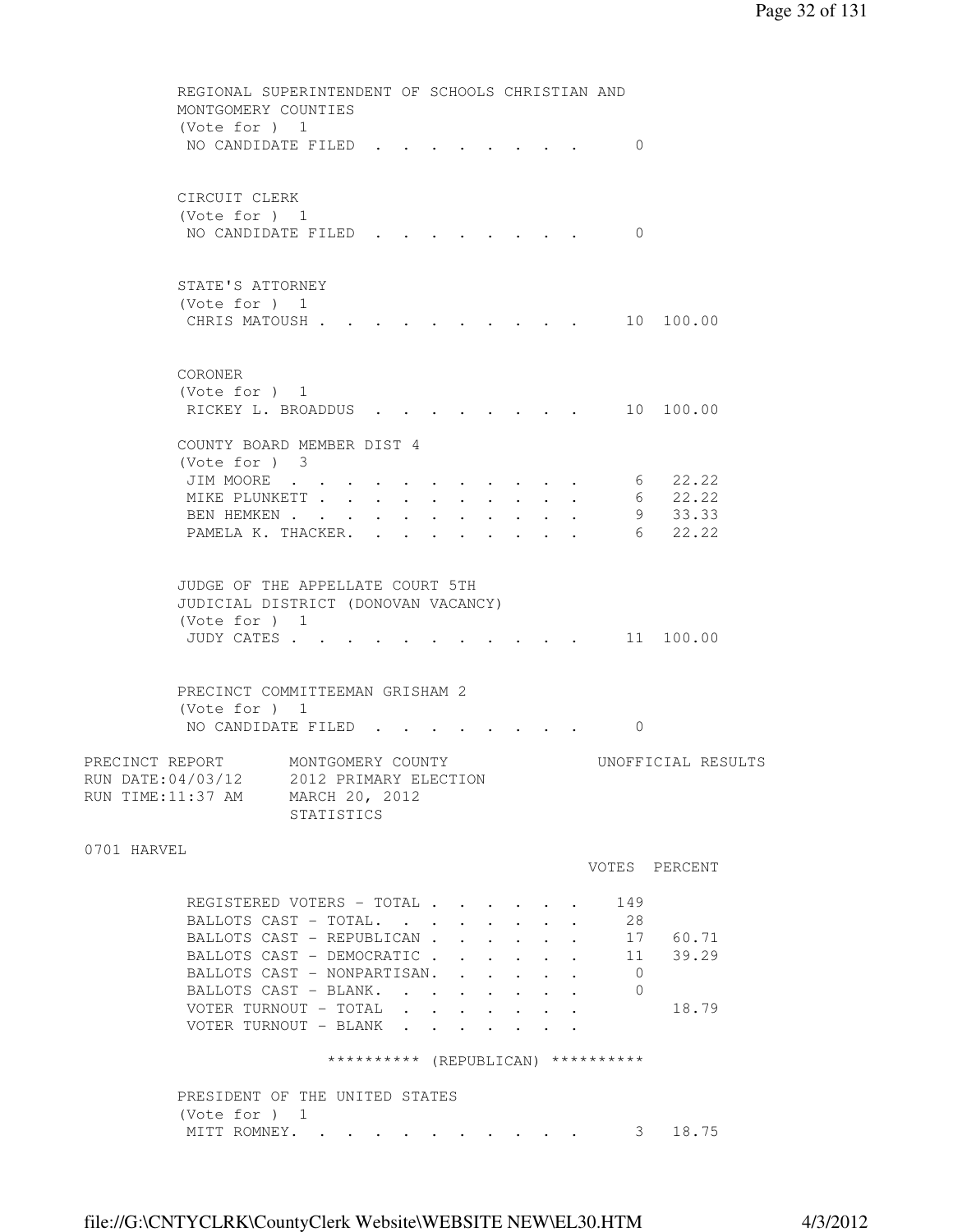| RON PAUL. 1 6.25                                                                                                          |                |                                                                   |
|---------------------------------------------------------------------------------------------------------------------------|----------------|-------------------------------------------------------------------|
| RICK PERRY<br>$\sim$ $-$<br>$\sim$ $-$<br>$\mathbf{L}$ and $\mathbf{L}$                                                   | $\overline{0}$ |                                                                   |
| $\mathcal{L}^{\text{max}}$<br>NEWT GINGRICH<br>$\sim 10^{-11}$<br>$\mathcal{L}^{\text{max}}$                              |                | 2 12.50                                                           |
| CHARLES "BUDDY" ROEMER                                                                                                    | $\overline{0}$ |                                                                   |
| RICK SANTORUM 10 62.50                                                                                                    |                |                                                                   |
|                                                                                                                           |                |                                                                   |
| REPRESENTATIVE IN CONGRESS 13TH CONGRESSIONAL DISTRICT                                                                    |                |                                                                   |
| (Vote for ) 1                                                                                                             |                |                                                                   |
|                                                                                                                           |                | 2 15.38                                                           |
| MICHAEL FIRSCHING.                                                                                                        |                |                                                                   |
| TIM JOHNSON.<br>$\sim$<br>$\sim$<br>$\sim$ $-$<br>$\sim 100$<br>$\sim$<br>$\sim$ 100 $\pm$<br>$\sim$                      |                | 6 46.15                                                           |
| FRANK L. METZGER                                                                                                          |                | 5 38.46                                                           |
|                                                                                                                           |                |                                                                   |
| DEL. NATIONAL NOMINATING CONVENTION<br>13TH CONGRESSIONAL DISTRICT                                                        |                |                                                                   |
|                                                                                                                           |                |                                                                   |
| (Vote for ) 3                                                                                                             |                |                                                                   |
| JAMES A. GRESHAM (ROMNEY)                                                                                                 |                | $\begin{array}{ccc} 2 & 5.88 \\ 2 & 5.88 \\ 2 & 5.88 \end{array}$ |
| JIMMY JOHN LIAUTAUD (ROMNEY)<br>$\sim$ $-$                                                                                |                |                                                                   |
| BILL MITCHELL (ROMNEY)<br>$\sim 10^{-11}$<br>$\mathbf{L}$<br>$\sim$<br>$\sim$                                             |                |                                                                   |
| ALBERT CAPATI (PAUL).                                                                                                     |                | 38.82                                                             |
| DAVID CEARLOCK (PAUL) 3 8.82                                                                                              |                |                                                                   |
| MARTIN JOHNSON (PAUL) 4 11.76                                                                                             |                |                                                                   |
|                                                                                                                           |                |                                                                   |
| WAYNE A. ROSENTHAL (GINGRICH) 10 29.41                                                                                    |                |                                                                   |
| KRISTIN WILLIAMSON (GINGRICH) 5 14.71                                                                                     |                |                                                                   |
| JAMES "JIM" HENDRICKS (GINGRICH). 3 8.82                                                                                  |                |                                                                   |
| ALT. DEL. NATIONAL NOMINATING CONVENTION<br>13TH CONGRESSIONAL DISTRICT<br>(Vote for ) 3<br>HABEEB HABEEB (ROMNEY) 1 3.33 |                |                                                                   |
| JAN L. MILLER (ROMNEY)                                                                                                    |                | 3 10.00                                                           |
|                                                                                                                           |                |                                                                   |
| DAVID NEWBERG (ROMNEY)                                                                                                    |                | 3 10.00                                                           |
| ANTHONY ALTIG (PAUL) 2 6.67<br>ROGER BEANLAND (PAUL) 2 6.67<br>KACEY NELSON (PAUL) 2 6.67                                 |                |                                                                   |
|                                                                                                                           |                |                                                                   |
|                                                                                                                           |                |                                                                   |
| THOMAS L. GOODING (GINGRICH)<br>$\mathbf{L}^{\text{max}}$ , and $\mathbf{L}^{\text{max}}$                                 |                | $\frac{2}{7}$ 23.33                                               |
| THOMAS STOECKER (GINGRICH).                                                                                               |                | 6 20.00                                                           |
| MICHAEL ALLWAY (GINGRICH) 4 13.33                                                                                         |                |                                                                   |
|                                                                                                                           |                |                                                                   |
| STATE SENATOR 48TH DISTRICT<br>(Vote for $)$ 1                                                                            |                |                                                                   |
| $\cdot$ 12 100.00<br>MIKE MCELROY .                                                                                       |                |                                                                   |
| REPRESENTATIVE IN THE GENERAL ASSEMBLY<br>95TH REPRESENTATIVE DISTRICT<br>(Vote for $)$ 1                                 |                |                                                                   |
| WAYNE ARTHUR ROSENTHAL<br>$\mathbf{r}$ , and $\mathbf{r}$ , and $\mathbf{r}$ , and $\mathbf{r}$                           | 16             | 100.00                                                            |
| REGIONAL SUPERINTENDENT OF SCHOOLS CHRISTIAN AND<br>MONTGOMERY COUNTIES<br>(Vote for ) 1                                  |                |                                                                   |
| MARCHELLE KASSEBAUM                                                                                                       |                |                                                                   |
| CIRCUIT CLERK                                                                                                             |                |                                                                   |

```
 (Vote for ) 1
```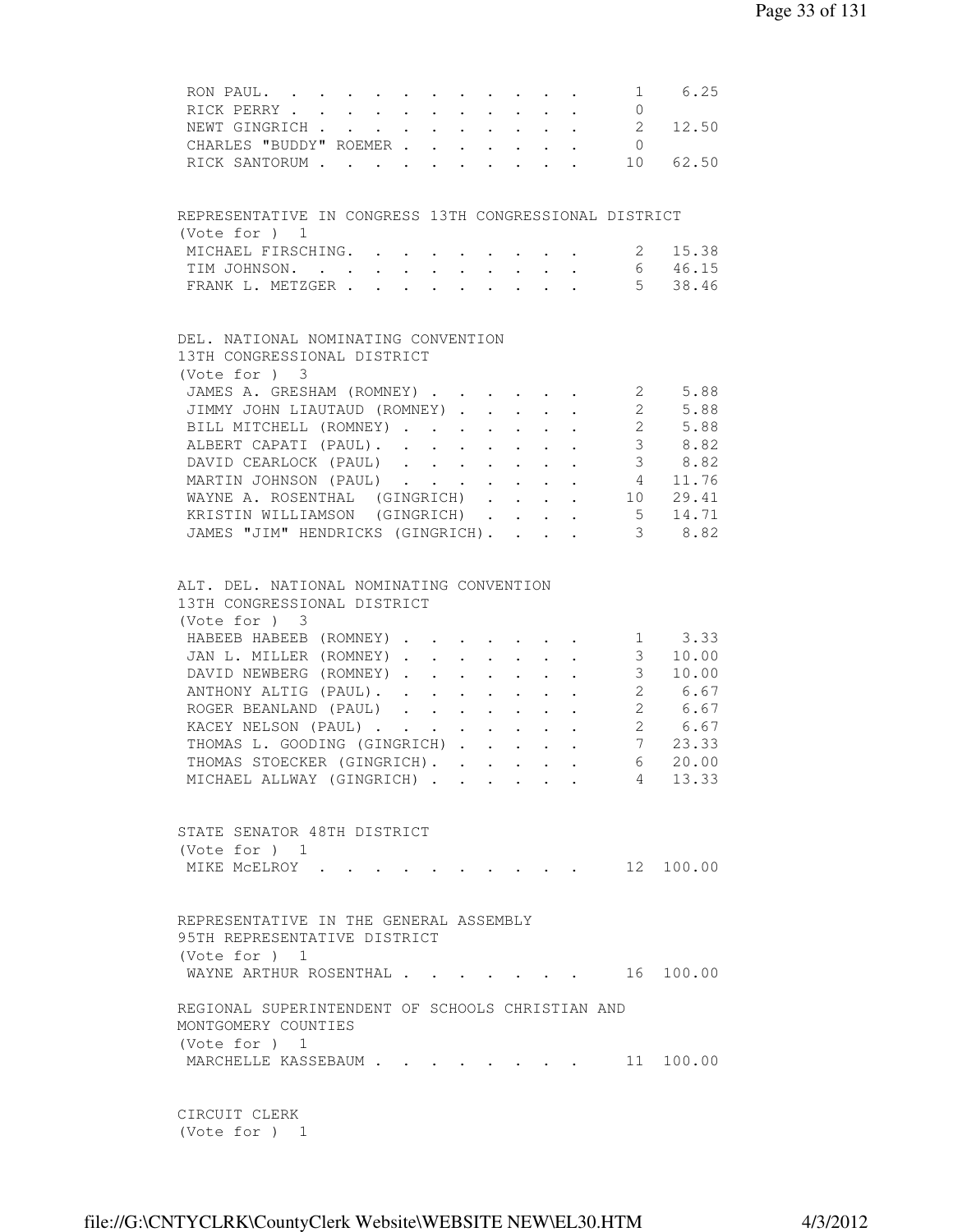|         | HOLLY LEMONS                                        |  |  |  |  |              | 15                                                     | 100.00                |  |
|---------|-----------------------------------------------------|--|--|--|--|--------------|--------------------------------------------------------|-----------------------|--|
|         | STATE'S ATTORNEY                                    |  |  |  |  |              |                                                        |                       |  |
|         | (Vote for ) 1                                       |  |  |  |  |              | $\Omega$                                               |                       |  |
|         | NO CANDIDATE FILED                                  |  |  |  |  |              |                                                        |                       |  |
| CORONER |                                                     |  |  |  |  |              |                                                        |                       |  |
|         | (Vote for $)$ 1                                     |  |  |  |  |              |                                                        |                       |  |
|         | TOBIN GUNN .                                        |  |  |  |  |              |                                                        | 11 100.00             |  |
|         | COUNTY BOARD MEMBER DIST 1                          |  |  |  |  |              |                                                        |                       |  |
|         | (Vote for ) 3                                       |  |  |  |  |              |                                                        |                       |  |
|         | CONNIE TAYLOR BECK                                  |  |  |  |  |              | 14                                                     | 10 41.67<br>58.33     |  |
|         | MEGAN BEELER .                                      |  |  |  |  |              |                                                        |                       |  |
|         | JUDGE OF THE APPELLATE COURT 5TH                    |  |  |  |  |              |                                                        |                       |  |
|         | JUDICIAL DISTRICT (DONOVAN VACANCY)                 |  |  |  |  |              |                                                        |                       |  |
|         | (Vote for $)$ 1                                     |  |  |  |  |              |                                                        | 8 100.00              |  |
|         | STEPHEN MCGLYNN                                     |  |  |  |  |              |                                                        |                       |  |
|         | PRECINCT COMMITTEEMAN HARVEL                        |  |  |  |  |              |                                                        |                       |  |
|         | (Vote for ) 1                                       |  |  |  |  |              |                                                        |                       |  |
|         | BONNIE BLOOME.                                      |  |  |  |  |              |                                                        | 14 100.00             |  |
|         |                                                     |  |  |  |  |              | ********** (DEMOCRATIC) **********                     |                       |  |
|         | PRESIDENT OF THE UNITED STATES                      |  |  |  |  |              |                                                        |                       |  |
|         | (Vote for $)$ 1                                     |  |  |  |  |              |                                                        |                       |  |
|         | BARACK OBAMA.                                       |  |  |  |  |              |                                                        | 9 100.00              |  |
|         |                                                     |  |  |  |  |              | REPRESENTATIVE IN CONGRESS 13TH CONGRESSIONAL DISTRICT |                       |  |
|         | (Vote for ) 1                                       |  |  |  |  |              |                                                        |                       |  |
|         | DAVID M. GILL .<br>MATTHEW J. GOETTEN               |  |  |  |  |              | 3                                                      | 27.27<br>72.73        |  |
|         |                                                     |  |  |  |  |              | 8                                                      |                       |  |
|         | DEL. NATIONAL NOMINATING CONVENTION                 |  |  |  |  |              |                                                        |                       |  |
|         | CONGRESSIONAL DIST 13TH                             |  |  |  |  |              |                                                        |                       |  |
|         | (Vote for ) 6                                       |  |  |  |  |              |                                                        |                       |  |
|         | ROSS BRECKENRIDGE (OBAMA)<br>JAYNE MAZZOTTI (OBAMA) |  |  |  |  | $\mathbf{L}$ |                                                        | 7 14.89<br>8 17.02    |  |
|         | DEANNA DEMUZIO (OBAMA)                              |  |  |  |  |              |                                                        | 10 21.28              |  |
|         | JENNIFER DOUGLAS-JOINER (OBAMA)                     |  |  |  |  |              |                                                        | 8 17.02               |  |
|         | JAMAR BROWN (OBAMA)                                 |  |  |  |  |              |                                                        | 7 14.89               |  |
|         | RICK TERVEN, JR. (OBAMA)                            |  |  |  |  |              |                                                        | 7 14.89               |  |
|         | STATE SENATOR IN THE 48TH DISTRICT                  |  |  |  |  |              |                                                        |                       |  |
|         | (Vote for ) 1                                       |  |  |  |  |              |                                                        |                       |  |
|         | ANDY MANAR                                          |  |  |  |  |              |                                                        | $\cdot$ , , 11 100.00 |  |
|         |                                                     |  |  |  |  |              |                                                        |                       |  |
|         |                                                     |  |  |  |  |              | REPRESENTATIVE IN THE GENERAL ASSEMBLY 95TH DISTRICT   |                       |  |

(Vote for ) 1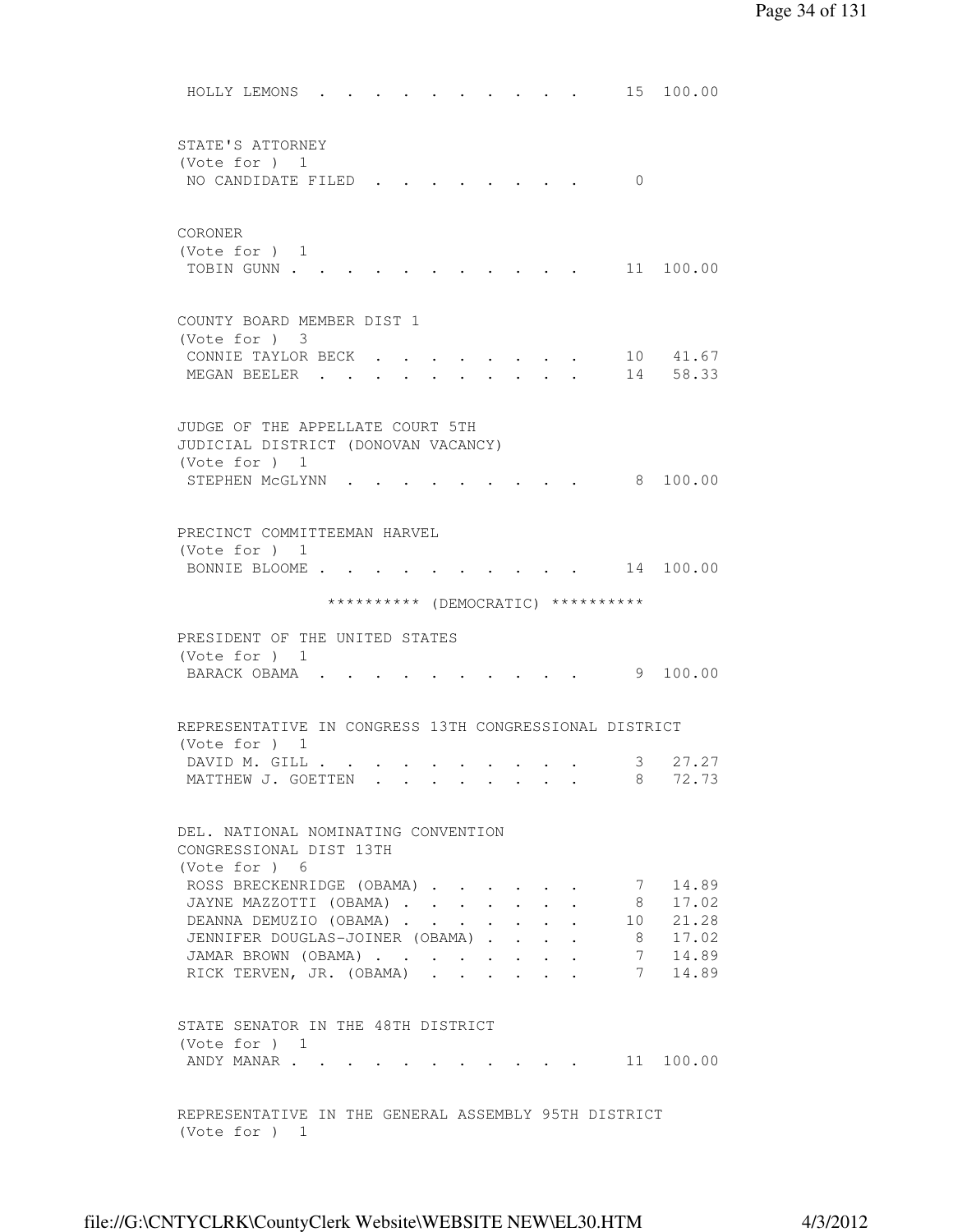BRAD GILLESPIE. . . . . . . . . . 11 100.00 REGIONAL SUPERINTENDENT OF SCHOOLS CHRISTIAN AND MONTGOMERY COUNTIES (Vote for ) 1 NO CANDIDATE FILED . . . . . . . . 0 CIRCUIT CLERK (Vote for ) 1 NO CANDIDATE FILED . . . . . . . . 0 STATE'S ATTORNEY (Vote for ) 1 CHRIS MATOUSH . . . . . . . . . . 10 100.00 CORONER (Vote for ) 1 RICKEY L. BROADDUS . . . . . . . . 9 100.00 COUNTY BOARD MEMBER DIST 1 (Vote for ) 3 DENNIS WILLIAMS  $\cdots$   $\cdots$   $\cdots$   $\cdots$  8 66.67 MICHAEL D. WEBB . . . . . . . . . 4 33.33 JUDGE OF THE APPELLATE COURT 5TH JUDICIAL DISTRICT (DONOVAN VACANCY) (Vote for ) 1 JUDY CATES . . . . . . . . . . . 7 100.00 PRECINCT COMMITTEEMAN HARVEL (Vote for ) 1 JOHN RICHARD LYONS . . . . . . . . 9 100.00 PRECINCT REPORT MONTGOMERY COUNTY WORTFICIAL RESULTS RUN DATE:04/03/12 2012 PRIMARY ELECTION RUN TIME:11:37 AM MARCH 20, 2012 STATISTICS 0801 HILLSBORO 1 VOTES PERCENT REGISTERED VOTERS - TOTAL . . . . . . 558 BALLOTS CAST - TOTAL. . . . . . . . 107 BALLOTS CAST - REPUBLICAN . . . . . . 58 54.21 BALLOTS CAST - DEMOCRATIC . . . . . . 43 40.19 BALLOTS CAST - NONPARTISAN. . . . . . 6 5.61 BALLOTS CAST - BLANK. . . . . . . . 0 VOTER TURNOUT - TOTAL . . . . . . . 19.18 VOTER TURNOUT - BLANK . . . . . \*\*\*\*\*\*\*\*\*\* (REPUBLICAN) \*\*\*\*\*\*\*\*\*\* PRESIDENT OF THE UNITED STATES (Vote for ) 1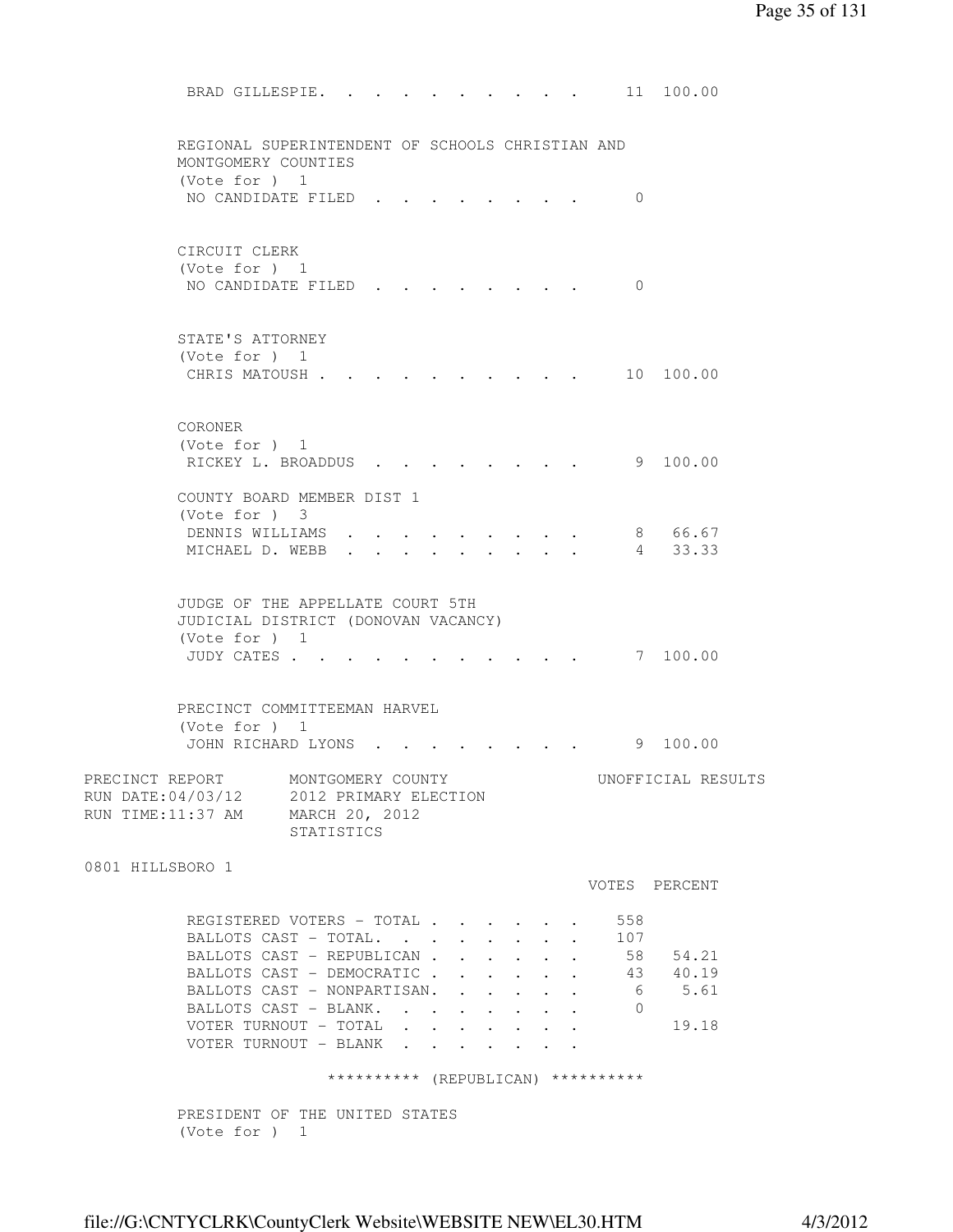| MITT ROMNEY.                                                            |  |  |                      |                                            |                                                                                                                                                                                                                                    | 13             | 23.21                                                    |
|-------------------------------------------------------------------------|--|--|----------------------|--------------------------------------------|------------------------------------------------------------------------------------------------------------------------------------------------------------------------------------------------------------------------------------|----------------|----------------------------------------------------------|
| RON PAUL.                                                               |  |  |                      | $\mathbf{r}$ , $\mathbf{r}$ , $\mathbf{r}$ |                                                                                                                                                                                                                                    |                | 10 17.86                                                 |
| RICK PERRY 1 1.79                                                       |  |  |                      |                                            |                                                                                                                                                                                                                                    |                |                                                          |
| NEWT GINGRICH 7 12.50                                                   |  |  |                      |                                            |                                                                                                                                                                                                                                    |                |                                                          |
| CHARLES "BUDDY" ROEMER                                                  |  |  |                      |                                            |                                                                                                                                                                                                                                    | $\overline{0}$ |                                                          |
| RICK SANTORUM                                                           |  |  |                      |                                            |                                                                                                                                                                                                                                    |                | 25 44.64                                                 |
|                                                                         |  |  |                      |                                            |                                                                                                                                                                                                                                    |                |                                                          |
|                                                                         |  |  |                      |                                            |                                                                                                                                                                                                                                    |                |                                                          |
| REPRESENTATIVE IN CONGRESS 13TH CONGRESSIONAL DISTRICT<br>(Vote for ) 1 |  |  |                      |                                            |                                                                                                                                                                                                                                    |                |                                                          |
| MICHAEL FIRSCHING. 6 13.04                                              |  |  |                      |                                            |                                                                                                                                                                                                                                    |                |                                                          |
| TIM JOHNSON. 31 67.39                                                   |  |  |                      |                                            |                                                                                                                                                                                                                                    |                |                                                          |
| FRANK L. METZGER 9 19.57                                                |  |  |                      |                                            |                                                                                                                                                                                                                                    |                |                                                          |
|                                                                         |  |  |                      |                                            |                                                                                                                                                                                                                                    |                |                                                          |
| DEL. NATIONAL NOMINATING CONVENTION                                     |  |  |                      |                                            |                                                                                                                                                                                                                                    |                |                                                          |
| 13TH CONGRESSIONAL DISTRICT<br>(Vote for ) 3                            |  |  |                      |                                            |                                                                                                                                                                                                                                    |                |                                                          |
| JAMES A. GRESHAM (ROMNEY)                                               |  |  |                      |                                            |                                                                                                                                                                                                                                    |                | 14 11.11                                                 |
|                                                                         |  |  |                      |                                            |                                                                                                                                                                                                                                    |                | 12 9.52                                                  |
| JIMMY JOHN LIAUTAUD (ROMNEY)                                            |  |  |                      |                                            |                                                                                                                                                                                                                                    |                |                                                          |
| BILL MITCHELL (ROMNEY)                                                  |  |  |                      |                                            |                                                                                                                                                                                                                                    |                | 11 8.73                                                  |
| ALBERT CAPATI (PAUL).                                                   |  |  |                      |                                            |                                                                                                                                                                                                                                    |                | 12 9.52                                                  |
| DAVID CEARLOCK (PAUL)                                                   |  |  |                      |                                            |                                                                                                                                                                                                                                    |                | 18 14.29                                                 |
| MARTIN JOHNSON (PAUL)                                                   |  |  |                      |                                            |                                                                                                                                                                                                                                    |                | 14 11.11                                                 |
| WAYNE A. ROSENTHAL (GINGRICH)                                           |  |  |                      |                                            |                                                                                                                                                                                                                                    |                | 25 19.84                                                 |
| KRISTIN WILLIAMSON (GINGRICH)                                           |  |  |                      |                                            |                                                                                                                                                                                                                                    |                | 11 8.73                                                  |
| JAMES "JIM" HENDRICKS (GINGRICH).                                       |  |  |                      |                                            |                                                                                                                                                                                                                                    | 9              | 7.14                                                     |
|                                                                         |  |  |                      |                                            |                                                                                                                                                                                                                                    |                |                                                          |
| ALT. DEL. NATIONAL NOMINATING CONVENTION<br>13TH CONGRESSIONAL DISTRICT |  |  |                      |                                            |                                                                                                                                                                                                                                    |                |                                                          |
| (Vote for ) 3                                                           |  |  |                      |                                            |                                                                                                                                                                                                                                    |                |                                                          |
|                                                                         |  |  |                      |                                            |                                                                                                                                                                                                                                    |                |                                                          |
| HABEEB HABEEB (ROMNEY)                                                  |  |  |                      |                                            |                                                                                                                                                                                                                                    |                | 11 9.40                                                  |
| JAN L. MILLER (ROMNEY)                                                  |  |  |                      |                                            |                                                                                                                                                                                                                                    |                | 16 13.68                                                 |
| DAVID NEWBERG (ROMNEY)                                                  |  |  |                      |                                            |                                                                                                                                                                                                                                    |                | $\begin{array}{rr} 13 & 11.11 \\ 15 & 12.82 \end{array}$ |
| ANTHONY ALTIG (PAUL).                                                   |  |  | $\sim$               | $\cdot$ $\cdot$ $\cdot$ $\cdot$            |                                                                                                                                                                                                                                    |                |                                                          |
| ROGER BEANLAND (PAUL)                                                   |  |  | $\ddot{\phantom{0}}$ | $\cdot$ $\cdot$ $\cdot$                    |                                                                                                                                                                                                                                    |                | $13$ $11.11$                                             |
| KACEY NELSON (PAUL)                                                     |  |  |                      |                                            |                                                                                                                                                                                                                                    |                | 17 14.53                                                 |
| THOMAS L. GOODING (GINGRICH)                                            |  |  |                      |                                            |                                                                                                                                                                                                                                    | 14             | 11.97                                                    |
| THOMAS STOECKER (GINGRICH).                                             |  |  |                      |                                            |                                                                                                                                                                                                                                    | $\overline{9}$ | 7.69                                                     |
| MICHAEL ALLWAY (GINGRICH)                                               |  |  |                      |                                            |                                                                                                                                                                                                                                    | 9              | 7.69                                                     |
|                                                                         |  |  |                      |                                            |                                                                                                                                                                                                                                    |                |                                                          |
| STATE SENATOR 48TH DISTRICT                                             |  |  |                      |                                            |                                                                                                                                                                                                                                    |                |                                                          |
|                                                                         |  |  |                      |                                            |                                                                                                                                                                                                                                    |                |                                                          |
| (Vote for $)$ 1                                                         |  |  |                      |                                            |                                                                                                                                                                                                                                    |                |                                                          |
| MIKE MCELROY.                                                           |  |  |                      |                                            | $\bullet$ . The second contract of the second contract of the second contract of the second contract of the second contract of the second contract of the second contract of the second contract of the second contract of the sec |                | 50 100.00                                                |
|                                                                         |  |  |                      |                                            |                                                                                                                                                                                                                                    |                |                                                          |
| REPRESENTATIVE IN THE GENERAL ASSEMBLY                                  |  |  |                      |                                            |                                                                                                                                                                                                                                    |                |                                                          |
| 95TH REPRESENTATIVE DISTRICT                                            |  |  |                      |                                            |                                                                                                                                                                                                                                    |                |                                                          |
| (Vote for $)$ 1                                                         |  |  |                      |                                            |                                                                                                                                                                                                                                    |                |                                                          |
| WAYNE ARTHUR ROSENTHAL                                                  |  |  |                      |                                            |                                                                                                                                                                                                                                    |                | 48 100.00                                                |
|                                                                         |  |  |                      |                                            |                                                                                                                                                                                                                                    |                |                                                          |
| REGIONAL SUPERINTENDENT OF SCHOOLS CHRISTIAN AND                        |  |  |                      |                                            |                                                                                                                                                                                                                                    |                |                                                          |
| MONTGOMERY COUNTIES                                                     |  |  |                      |                                            |                                                                                                                                                                                                                                    |                |                                                          |
| (Vote for ) 1                                                           |  |  |                      |                                            |                                                                                                                                                                                                                                    |                |                                                          |
| MARCHELLE KASSEBAUM                                                     |  |  |                      |                                            |                                                                                                                                                                                                                                    |                | 45 100.00                                                |
|                                                                         |  |  |                      |                                            |                                                                                                                                                                                                                                    |                |                                                          |
|                                                                         |  |  |                      |                                            |                                                                                                                                                                                                                                    |                |                                                          |

CIRCUIT CLERK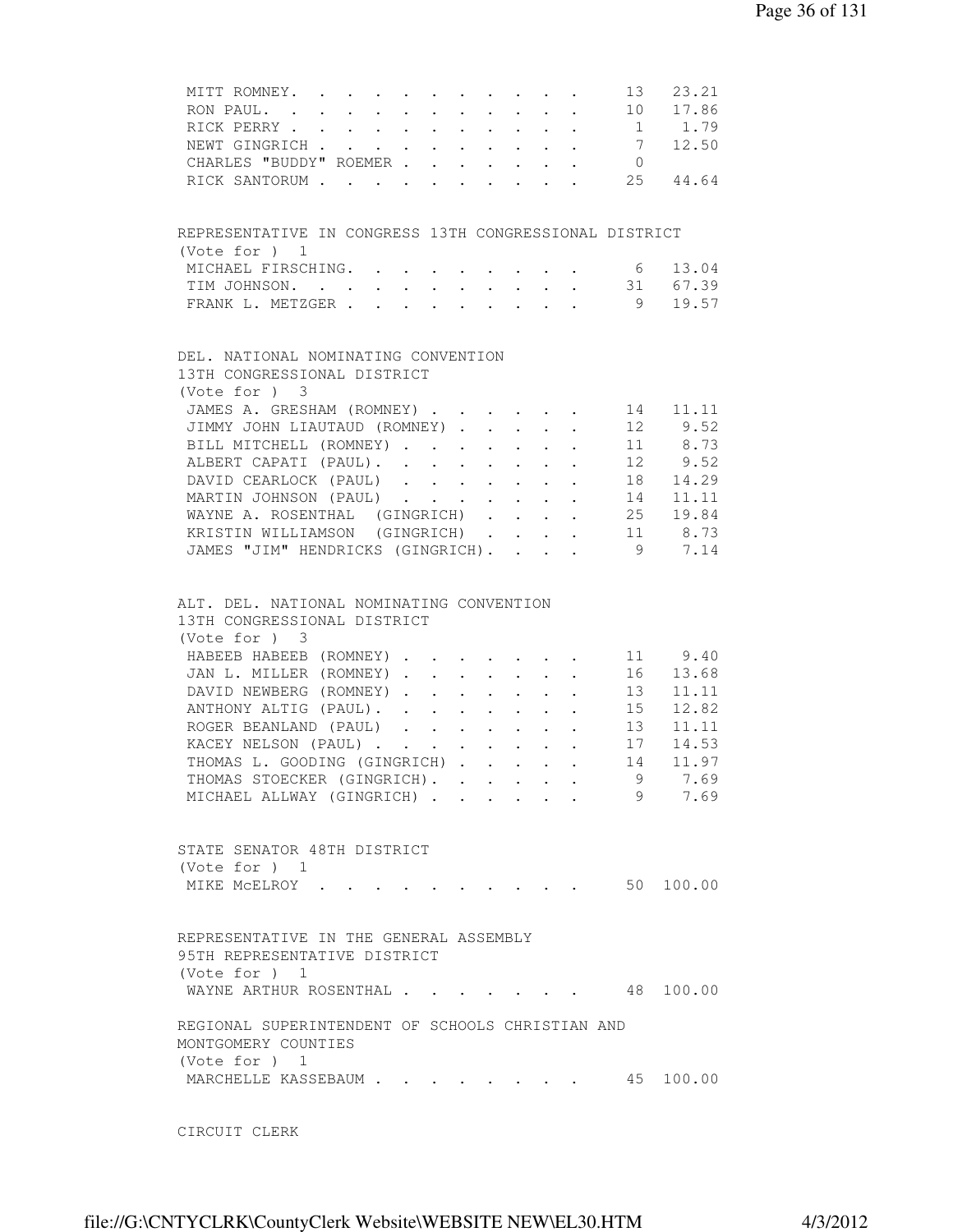| (Vote for ) 1<br>HOLLY LEMONS                                                                                                                                                          |  |  |  |                                         |                         |                      |                                    | 47 100.00                                          |
|----------------------------------------------------------------------------------------------------------------------------------------------------------------------------------------|--|--|--|-----------------------------------------|-------------------------|----------------------|------------------------------------|----------------------------------------------------|
| STATE'S ATTORNEY<br>(Vote for ) 1<br>NO CANDIDATE FILED                                                                                                                                |  |  |  |                                         |                         |                      | $\Omega$                           |                                                    |
| CORONER<br>(Vote for $)$ 1<br>TOBIN GUNN                                                                                                                                               |  |  |  |                                         |                         |                      |                                    | 42 100.00                                          |
| COUNTY BOARD MEMBER DIST 6<br>(Vote for ) 3<br>ROY L. HERTEL .<br>SCOTT MERANO.                                                                                                        |  |  |  |                                         |                         |                      | 28                                 | 44 61.11<br>38.89                                  |
| JUDGE OF THE APPELLATE COURT 5TH<br>JUDICIAL DISTRICT (DONOVAN VACANCY)<br>(Vote for $)$ 1<br>STEPHEN MCGLYNN                                                                          |  |  |  |                                         |                         |                      | 40                                 | 100.00                                             |
| PRECINCT COMMITTEEMAN HILLSBORO 1<br>(Vote for $)$ 1<br>TERRY L. RICHMOND. .                                                                                                           |  |  |  |                                         |                         |                      |                                    | 40 100.00                                          |
|                                                                                                                                                                                        |  |  |  |                                         |                         |                      | ********** (DEMOCRATIC) ********** |                                                    |
|                                                                                                                                                                                        |  |  |  |                                         |                         |                      |                                    |                                                    |
| PRESIDENT OF THE UNITED STATES<br>(Vote for $)$ 1<br>BARACK OBAMA.                                                                                                                     |  |  |  |                                         |                         |                      |                                    | 36 100.00                                          |
| REPRESENTATIVE IN CONGRESS 13TH CONGRESSIONAL DISTRICT<br>(Vote for ) 1                                                                                                                |  |  |  |                                         |                         |                      |                                    |                                                    |
| DAVID M. GILL<br>MATTHEW J. GOETTEN                                                                                                                                                    |  |  |  | and the contract of the contract of the |                         |                      | 20<br>20                           | 50.00<br>50.00                                     |
| DEL. NATIONAL NOMINATING CONVENTION<br>CONGRESSIONAL DIST 13TH                                                                                                                         |  |  |  |                                         |                         |                      |                                    |                                                    |
| (Vote for $)$ 6<br>ROSS BRECKENRIDGE (OBAMA)<br>JAYNE MAZZOTTI (OBAMA)<br>DEANNA DEMUZIO (OBAMA)<br>JENNIFER DOUGLAS-JOINER (OBAMA)<br>JAMAR BROWN (OBAMA)<br>RICK TERVEN, JR. (OBAMA) |  |  |  |                                         | $\cdot$ $\cdot$ $\cdot$ | $\ddot{\phantom{a}}$ | 27<br>27<br>36<br>28<br>25<br>25   | 16.07<br>16.07<br>21.43<br>16.67<br>14.88<br>14.88 |

REPRESENTATIVE IN THE GENERAL ASSEMBLY 95TH DISTRICT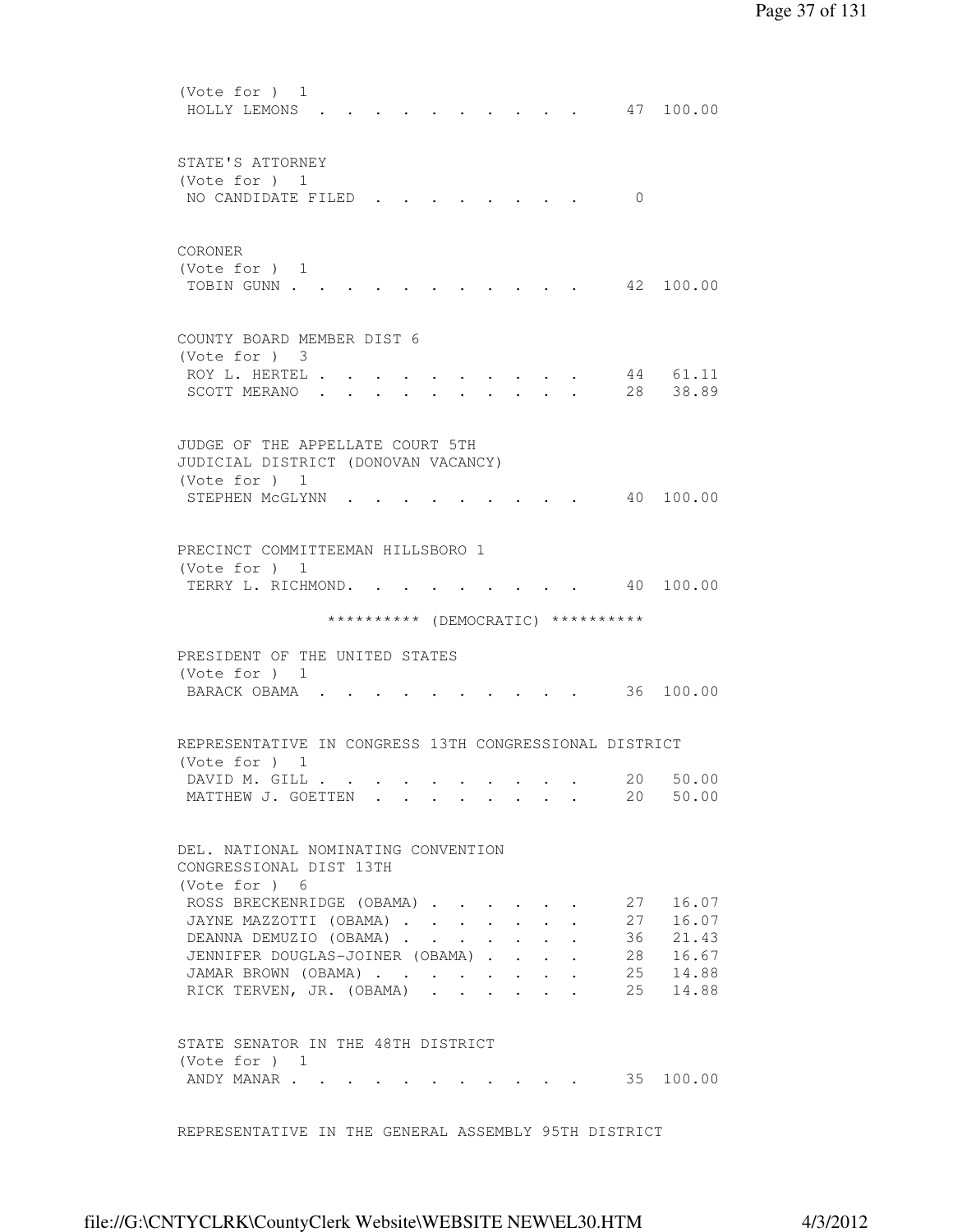(Vote for ) 1 BRAD GILLESPIE. . . . . . . . . . 35 100.00 REGIONAL SUPERINTENDENT OF SCHOOLS CHRISTIAN AND MONTGOMERY COUNTIES (Vote for ) 1 NO CANDIDATE FILED . . . . . . . . 0 CIRCUIT CLERK (Vote for ) 1 NO CANDIDATE FILED . . . . . . . 0 STATE'S ATTORNEY (Vote for ) 1 CHRIS MATOUSH . . . . . . . . . . 38 100.00 CORONER (Vote for ) 1 RICKEY L. BROADDUS . . . . . . . . 39 100.00 COUNTY BOARD MEMBER DIST 6 (Vote for ) 3 DAVID ANDREW RONEN . . . . . . . . 29 34.12 RONALD E. DEABENDERFER . . . . . . . 34 40.00 RICHARD B. BAX. . . . . . . . . . 22 25.88 JUDGE OF THE APPELLATE COURT 5TH JUDICIAL DISTRICT (DONOVAN VACANCY) (Vote for ) 1 JUDY CATES . . . . . . . . . . . . 37 100.00 PRECINCT COMMITTEEMAN HILLSBORO 1 (Vote for ) 1 NO CANDIDATE FILED . . . . . . . . 0 \*\*\*\*\*\*\*\*\*\* (NONPARTISAN) \*\*\*\*\*\*\*\*\*\* HILLSBORO QUESTION (Vote for ) 1 YES . . . . . . . . . . . . . 24 33.33 NO. . . . . . . . . . . . . 48 66.67 PRECINCT REPORT MONTGOMERY COUNTY WORTFICIAL RESULTS RUN DATE:04/03/12 2012 PRIMARY ELECTION RUN TIME:11:37 AM MARCH 20, 2012 STATISTICS 0802 HILLSBORO 2 VOTES PERCENT REGISTERED VOTERS - TOTAL . . . . . . 399 BALLOTS CAST - TOTAL. . . . . . . . 94<br>BALLOTS CAST - REPUBLICAN . . . . . . 61 64.89<br>BALLOTS CAST - DEMOCRATIC . . . . . 29 30.85 BALLOTS CAST - REPUBLICAN . . . . . . BALLOTS CAST - DEMOCRATIC . . . . . .

file://G:\CNTYCLRK\CountyClerk Website\WEBSITE NEW\EL30.HTM 4/3/2012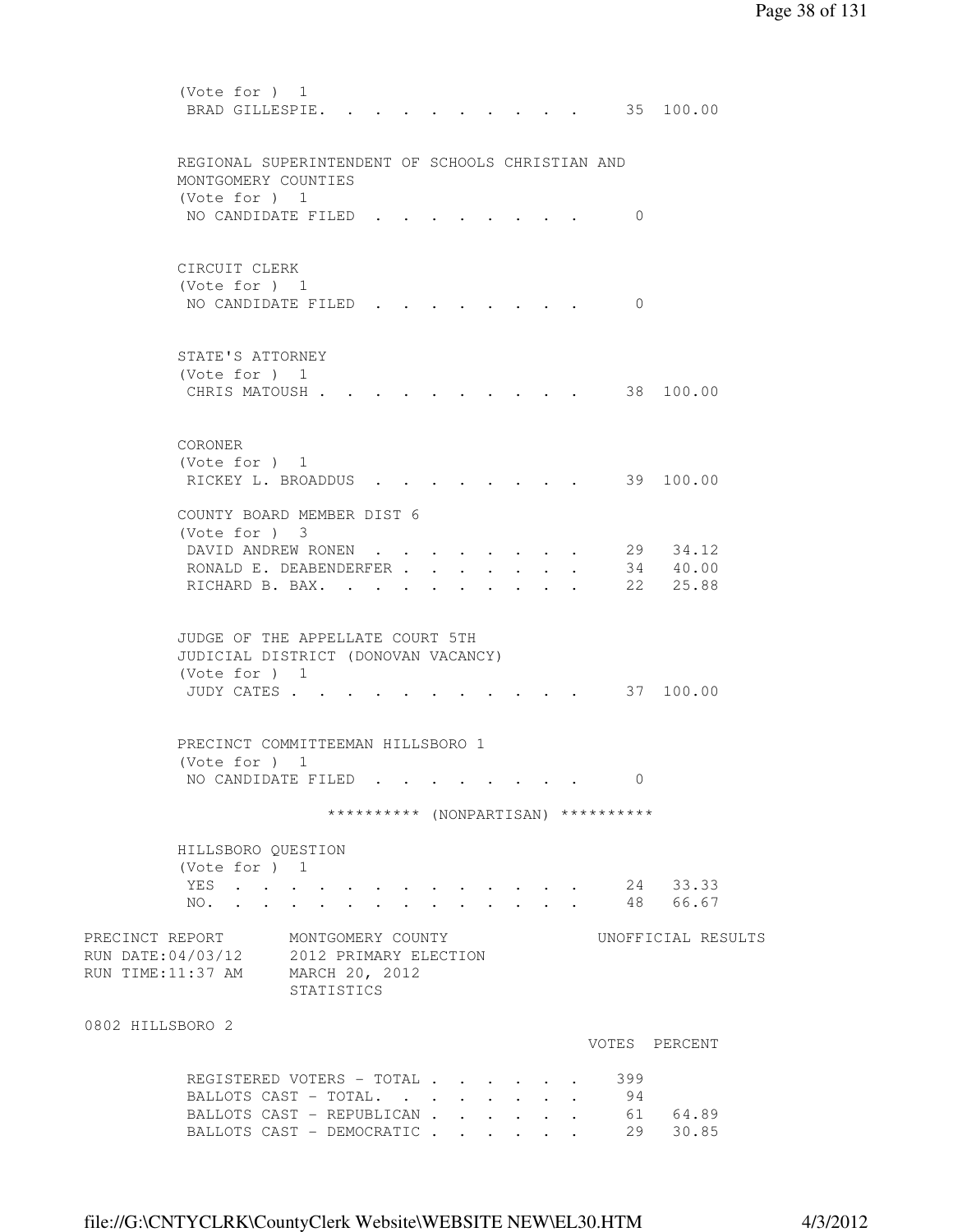| BALLOTS CAST - NONPARTISAN. 4 4.26<br>BALLOTS CAST - BLANK.                                                                                                          |  |                                            |                      |        |                                            | $\bigcirc$     |                        |
|----------------------------------------------------------------------------------------------------------------------------------------------------------------------|--|--------------------------------------------|----------------------|--------|--------------------------------------------|----------------|------------------------|
|                                                                                                                                                                      |  |                                            |                      |        |                                            |                |                        |
| VOTER TURNOUT - TOTAL 23.56                                                                                                                                          |  |                                            |                      |        |                                            |                |                        |
| VOTER TURNOUT - BLANK                                                                                                                                                |  |                                            |                      |        |                                            |                |                        |
| ********** (REPUBLICAN) **********                                                                                                                                   |  |                                            |                      |        |                                            |                |                        |
| PRESIDENT OF THE UNITED STATES                                                                                                                                       |  |                                            |                      |        |                                            |                |                        |
| (Vote for ) $1$                                                                                                                                                      |  |                                            |                      |        |                                            |                |                        |
| MITT ROMNEY. 18 29.51                                                                                                                                                |  |                                            |                      |        |                                            |                |                        |
|                                                                                                                                                                      |  |                                            |                      |        |                                            |                |                        |
| RON PAUL. 3 4.92                                                                                                                                                     |  |                                            |                      |        |                                            |                |                        |
| RICK PERRY 1 1.64                                                                                                                                                    |  |                                            |                      |        |                                            |                |                        |
| NEWT GINGRICH 8 13.11                                                                                                                                                |  |                                            |                      |        |                                            |                |                        |
| CHARLES "BUDDY" ROEMER                                                                                                                                               |  |                                            |                      |        |                                            | $\overline{0}$ |                        |
| RICK SANTORUM 31 50.82                                                                                                                                               |  |                                            |                      |        |                                            |                |                        |
|                                                                                                                                                                      |  |                                            |                      |        |                                            |                |                        |
| REPRESENTATIVE IN CONGRESS 13TH CONGRESSIONAL DISTRICT<br>(Vote for ) 1                                                                                              |  |                                            |                      |        |                                            |                |                        |
| MICHAEL FIRSCHING. 2 4.00                                                                                                                                            |  |                                            |                      |        |                                            |                |                        |
| TIM JOHNSON. 38 76.00                                                                                                                                                |  |                                            |                      |        |                                            |                |                        |
| FRANK L. METZGER 10 20.00                                                                                                                                            |  |                                            |                      |        |                                            |                |                        |
|                                                                                                                                                                      |  |                                            |                      |        |                                            |                |                        |
|                                                                                                                                                                      |  |                                            |                      |        |                                            |                |                        |
| DEL. NATIONAL NOMINATING CONVENTION                                                                                                                                  |  |                                            |                      |        |                                            |                |                        |
| 13TH CONGRESSIONAL DISTRICT                                                                                                                                          |  |                                            |                      |        |                                            |                |                        |
| (Vote for ) 3                                                                                                                                                        |  |                                            |                      |        |                                            |                |                        |
| JAMES A. GRESHAM (ROMNEY) 15 13.51                                                                                                                                   |  |                                            |                      |        |                                            |                |                        |
| JIMMY JOHN LIAUTAUD (ROMNEY) 10 9.01                                                                                                                                 |  |                                            |                      |        |                                            |                |                        |
| BILL MITCHELL (ROMNEY) 16 14.41                                                                                                                                      |  |                                            |                      |        |                                            |                |                        |
| ALBERT CAPATI (PAUL). 6 5.41                                                                                                                                         |  |                                            |                      |        |                                            |                |                        |
| DAVID CEARLOCK (PAUL)                                                                                                                                                |  |                                            |                      |        |                                            |                | $\cdot$ $\cdot$ 8 7.21 |
|                                                                                                                                                                      |  |                                            |                      |        |                                            |                |                        |
| MARTIN JOHNSON (PAUL) $\cdot \cdot \cdot \cdot \cdot \cdot \cdot \cdot \cdot$ 4 3.60<br>WAYNE A. ROSENTHAL (GINGRICH) $\cdot \cdot \cdot \cdot \cdot \cdot$ 28 25.23 |  |                                            |                      |        |                                            |                |                        |
| KRISTIN WILLIAMSON (GINGRICH).                                                                                                                                       |  |                                            | $\sim$               | $\sim$ | $\ddot{\phantom{0}}$                       | 11             | 9.91                   |
| JAMES "JIM" HENDRICKS (GINGRICH).                                                                                                                                    |  |                                            |                      |        | $\mathbf{r} = \mathbf{r} \cdot \mathbf{r}$ |                | $13 \quad 11.71$       |
|                                                                                                                                                                      |  |                                            |                      |        |                                            |                |                        |
| ALT. DEL. NATIONAL NOMINATING CONVENTION                                                                                                                             |  |                                            |                      |        |                                            |                |                        |
| 13TH CONGRESSIONAL DISTRICT                                                                                                                                          |  |                                            |                      |        |                                            |                |                        |
| (Vote for $)$ 3                                                                                                                                                      |  |                                            |                      |        |                                            |                |                        |
| HABEEB HABEEB (ROMNEY)                                                                                                                                               |  |                                            |                      |        |                                            |                | 13 12.04               |
| JAN L. MILLER (ROMNEY)                                                                                                                                               |  |                                            |                      |        |                                            | 15             | 13.89                  |
| DAVID NEWBERG (ROMNEY).                                                                                                                                              |  | $\mathbf{r}$ , $\mathbf{r}$ , $\mathbf{r}$ |                      |        |                                            | 18             | 16.67                  |
| ANTHONY ALTIG (PAUL).                                                                                                                                                |  |                                            | $\ddot{\phantom{0}}$ |        |                                            | - 8            | 7.41                   |
| ROGER BEANLAND (PAUL)                                                                                                                                                |  |                                            |                      |        |                                            |                | 7 6.48                 |
| KACEY NELSON (PAUL)                                                                                                                                                  |  |                                            |                      |        |                                            |                | 7 6.48                 |
| THOMAS L. GOODING (GINGRICH)                                                                                                                                         |  |                                            |                      |        |                                            |                | 19 17.59               |
|                                                                                                                                                                      |  |                                            |                      |        |                                            |                | 10 9.26                |
| THOMAS STOECKER (GINGRICH).                                                                                                                                          |  |                                            |                      |        |                                            |                |                        |
| MICHAEL ALLWAY (GINGRICH)                                                                                                                                            |  |                                            |                      |        |                                            |                | 11 10.19               |
|                                                                                                                                                                      |  |                                            |                      |        |                                            |                |                        |
| STATE SENATOR 48TH DISTRICT                                                                                                                                          |  |                                            |                      |        |                                            |                |                        |
| (Vote for ) $1$                                                                                                                                                      |  |                                            |                      |        |                                            |                |                        |
| MIKE MCELROY                                                                                                                                                         |  |                                            |                      |        |                                            | 45             | 100.00                 |
|                                                                                                                                                                      |  |                                            |                      |        |                                            |                |                        |
| REPRESENTATIVE IN THE GENERAL ASSEMBLY<br>95TH REPRESENTATIVE DISTRICT                                                                                               |  |                                            |                      |        |                                            |                |                        |
| (Vote for ) 1                                                                                                                                                        |  |                                            |                      |        |                                            |                |                        |
|                                                                                                                                                                      |  |                                            |                      |        |                                            |                |                        |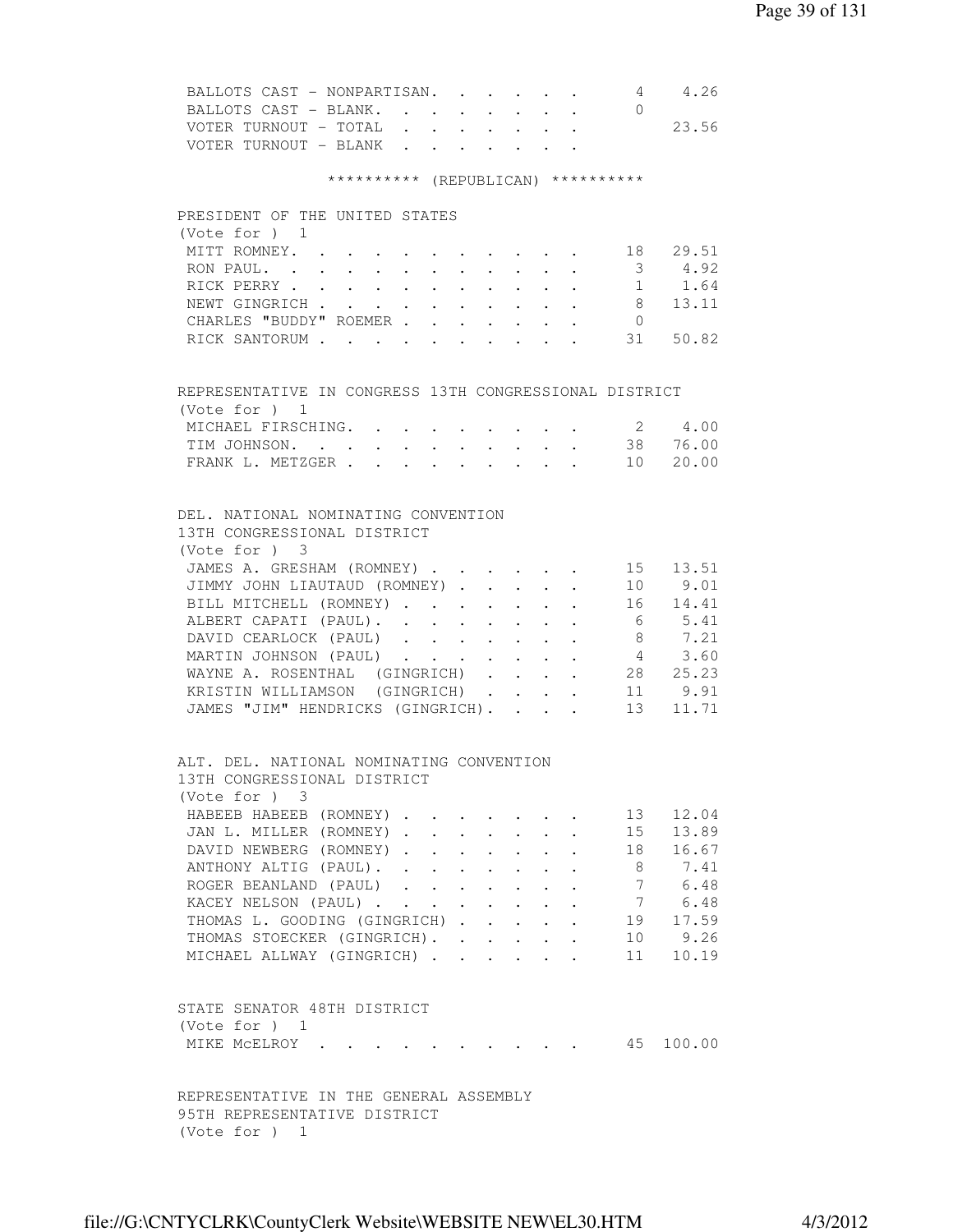```
WAYNE ARTHUR ROSENTHAL . . . . . . . 47 100.00
         REGIONAL SUPERINTENDENT OF SCHOOLS CHRISTIAN AND 
         MONTGOMERY COUNTIES 
         (Vote for ) 1 
         MARCHELLE KASSEBAUM . . . . . . . . 42 100.00
         CIRCUIT CLERK 
         (Vote for ) 1 
          HOLLY LEMONS . . . . . . . . . . 45 100.00 
         STATE'S ATTORNEY 
         (Vote for ) 1 
         NO CANDIDATE FILED . . . . . . . . 0
         CORONER 
         (Vote for ) 1 
         TOBIN GUNN . . . . . . . . . . . . 40 100.00
         COUNTY BOARD MEMBER DIST 6 
         (Vote for ) 3 
         ROY L. HERTEL . . . . . . . . . . . 46 63.89<br>SCOTT MERANO . . . . . . . . . . . 26 36.11
         SCOTT MERANO . . . . . . . . . .
         JUDGE OF THE APPELLATE COURT 5TH 
         JUDICIAL DISTRICT (DONOVAN VACANCY) 
         (Vote for ) 1 
         STEPHEN MCGLYNN . . . . . . . . . 33 100.00
         PRECINCT COMMITTEEMAN HILLSBORO 2 
         (Vote for ) 1 
         DARYL HODGES . . . . . . . . . . 46 100.00
                       ********** (DEMOCRATIC) ********** 
         PRESIDENT OF THE UNITED STATES 
         (Vote for ) 1 
         BARACK OBAMA . . . . . . . . . . 21 100.00
         REPRESENTATIVE IN CONGRESS 13TH CONGRESSIONAL DISTRICT 
         (Vote for ) 1 
         DAVID M. GILL . . . . . . . . . . . 13 50.00
         MATTHEW J. GOETTEN . . . . . . . . . 13 50.00
         DEL. NATIONAL NOMINATING CONVENTION 
         CONGRESSIONAL DIST 13TH 
         (Vote for ) 6 
         ROSS BRECKENRIDGE (OBAMA) . . . . . 12 17.65
         JAYNE MAZZOTTI (OBAMA) . . . . . . . 8 11.76
DEANNA DEMUZIO (OBAMA) . . . . . . 18 26.47
 JENNIFER DOUGLAS-JOINER (OBAMA) . . . . 11 16.18 
 JAMAR BROWN (OBAMA) . . . . . . . . 9 13.24
```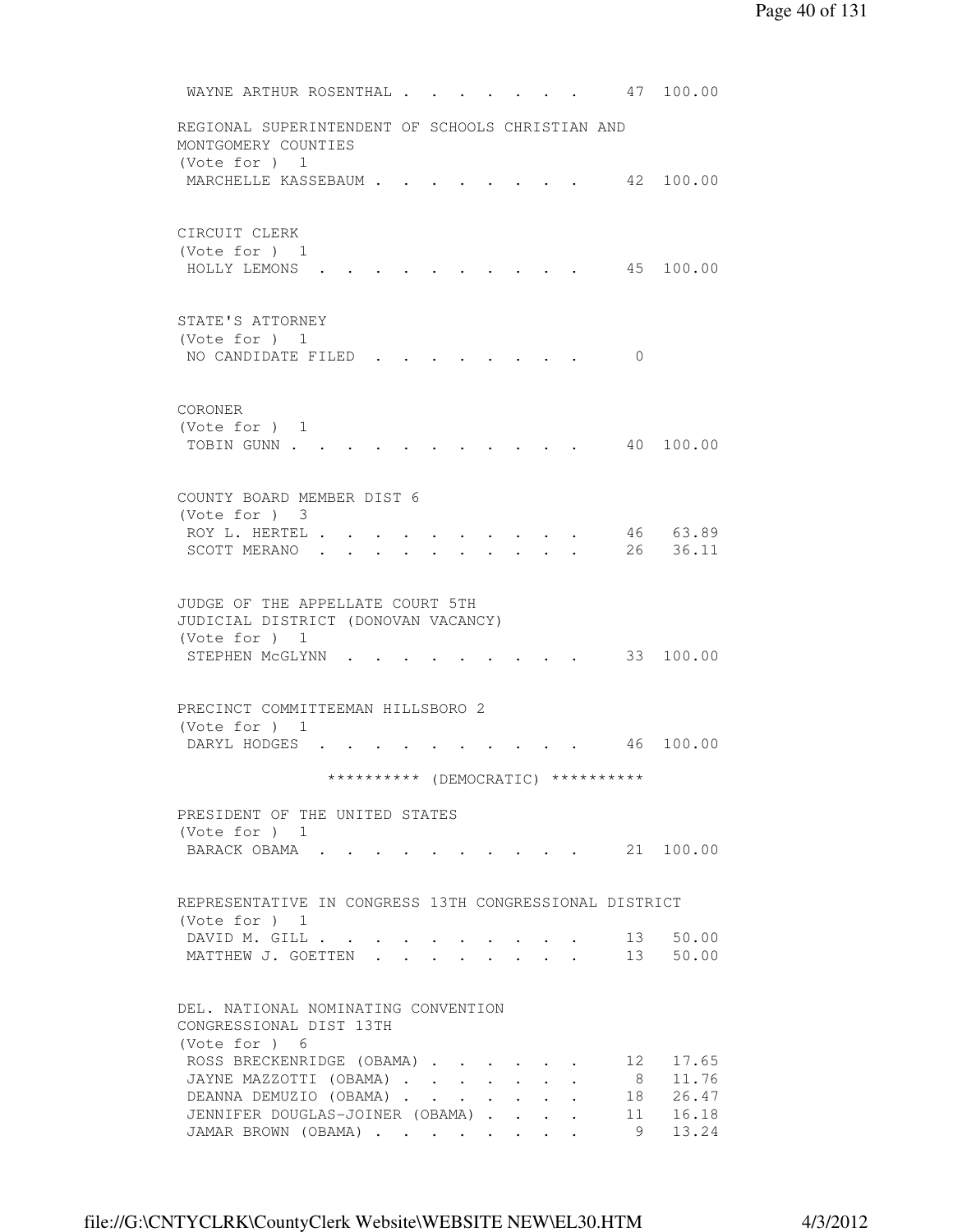```
RICK TERVEN, JR. (OBAMA) . . . . . . 10 14.71
         STATE SENATOR IN THE 48TH DISTRICT 
         (Vote for ) 1 
         ANDY MANAR . . . . . . . . . . . 20 100.00
         REPRESENTATIVE IN THE GENERAL ASSEMBLY 95TH DISTRICT 
         (Vote for ) 1 
         BRAD GILLESPIE. . . . . . . . . . 19 100.00
         REGIONAL SUPERINTENDENT OF SCHOOLS CHRISTIAN AND 
         MONTGOMERY COUNTIES 
         (Vote for ) 1 
         NO CANDIDATE FILED . . . . . . . . 0
         CIRCUIT CLERK 
         (Vote for ) 1 
         NO CANDIDATE FILED . . . . . . . . 0
         STATE'S ATTORNEY 
         (Vote for ) 1 
         CHRIS MATOUSH . . . . . . . . . . 25 100.00
         CORONER 
         (Vote for ) 1 
         RICKEY L. BROADDUS . . . . . . . . 25 100.00
         COUNTY BOARD MEMBER DIST 6 
         (Vote for ) 3 
DAVID ANDREW RONEN . . . . . . . 16 35.56
RONALD E. DEABENDERFER . . . . . . 21 46.67
         RONALD E. DEABENDERFER . . . . . . . 21 46.67<br>RICHARD B. BAX. . . . . . . . . . . 8 17.78
         JUDGE OF THE APPELLATE COURT 5TH 
         JUDICIAL DISTRICT (DONOVAN VACANCY) 
         (Vote for ) 1 
          JUDY CATES . . . . . . . . . . . 21 100.00 
         PRECINCT COMMITTEEMAN HILLSBORO 2 
         (Vote for ) 1 
         NO CANDIDATE FILED . . . . . . . . 0
                       ********** (NONPARTISAN) ********** 
         HILLSBORO QUESTION 
         (Vote for ) 1 
         YES . . . . . . . . . . . . . 31 47.69
         NO. . . . . . . . . . . . . . 34 52.31
PRECINCT REPORT MONTGOMERY COUNTY WORTFICIAL RESULTS
RUN DATE:04/03/12 2012 PRIMARY ELECTION 
RUN TIME:11:37 AM MARCH 20, 2012
```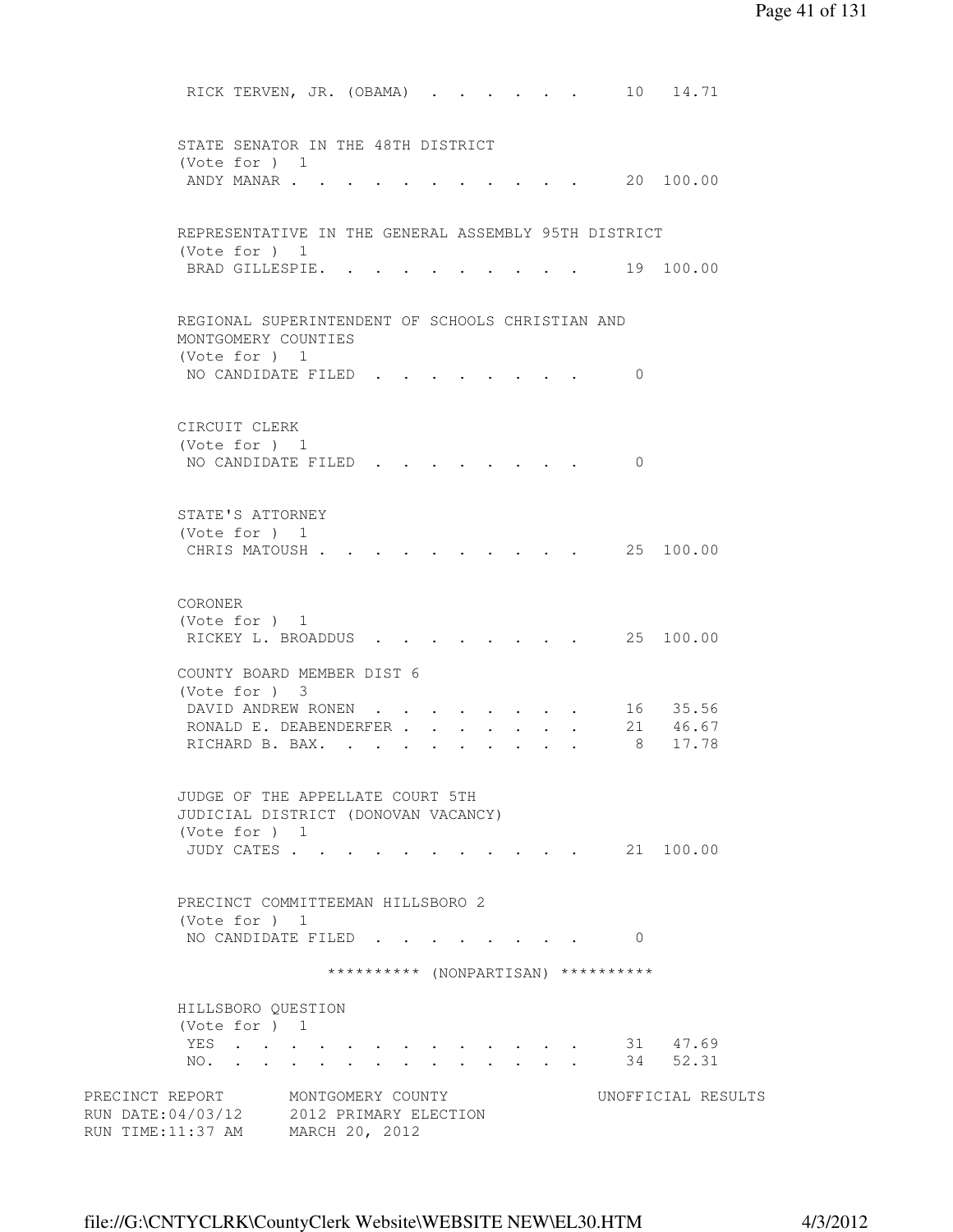# STATISTICS

#### 0803 HILLSBORO 3

## VOTES PERCENT

|  | REGISTERED VOTERS - TOTAL   |  |  |  | 755 |       |
|--|-----------------------------|--|--|--|-----|-------|
|  | BALLOTS CAST - TOTAL.       |  |  |  | 220 |       |
|  | BALLOTS CAST - REPUBLICAN   |  |  |  | 123 | 55.91 |
|  | BALLOTS CAST - DEMOCRATIC   |  |  |  | 69  | 31.36 |
|  | BALLOTS CAST - NONPARTISAN. |  |  |  | 28  | 12.73 |
|  | BALLOTS CAST - BLANK.       |  |  |  |     | .45   |
|  | VOTER TURNOUT - TOTAL       |  |  |  |     | 29.14 |
|  | VOTER TURNOUT - BLANK       |  |  |  |     | .13   |
|  |                             |  |  |  |     |       |

#### \*\*\*\*\*\*\*\*\*\* (REPUBLICAN) \*\*\*\*\*\*\*\*\*\*

| PRESIDENT OF THE UNITED STATES<br>(Vote for ) 1 |                                                                       |  |  |  |  |    |       |
|-------------------------------------------------|-----------------------------------------------------------------------|--|--|--|--|----|-------|
|                                                 |                                                                       |  |  |  |  |    |       |
| MITT ROMNEY.                                    |                                                                       |  |  |  |  | 48 | 39.67 |
| RON PAUL.                                       |                                                                       |  |  |  |  | 12 | 9.92  |
| RICK PERRY                                      |                                                                       |  |  |  |  |    |       |
| NEWT GINGRICH                                   |                                                                       |  |  |  |  |    | 7.44  |
| CHARLES "BUDDY" ROEMER                          |                                                                       |  |  |  |  |    |       |
| RICK SANTORUM                                   | $\mathbf{r}$ , and $\mathbf{r}$ , and $\mathbf{r}$ , and $\mathbf{r}$ |  |  |  |  | 52 | 42.98 |

| REPRESENTATIVE IN CONGRESS 13TH CONGRESSIONAL DISTRICT |  |  |  |  |          |
|--------------------------------------------------------|--|--|--|--|----------|
| (Vote for ) 1                                          |  |  |  |  |          |
| MICHAEL FIRSCHING. 6 6.25                              |  |  |  |  |          |
| TIM JOHNSON.                                           |  |  |  |  | 68 70.83 |
| FRANK L. METZGER 22 22.92                              |  |  |  |  |          |

# DEL. NATIONAL NOMINATING CONVENTION 13TH CONGRESSIONAL DISTRICT (Vote for ) 3 JAMES A. GRESHAM (ROMNEY) . . . . . . 45 16.98 JIMMY JOHN LIAUTAUD (ROMNEY) . . . . . 38 14.34 BILL MITCHELL (ROMNEY) . . . . . . . 42 15.85 ALBERT CAPATI (PAUL). . . . . . . . 17 6.42 DAVID CEARLOCK (PAUL) . . . . . . 18 6.79 MARTIN JOHNSON (PAUL) . . . . . . . 16 6.04 WAYNE A. ROSENTHAL (GINGRICH) . . . . 46 17.36 KRISTIN WILLIAMSON (GINGRICH) . . . . 21 7.92<br>JAMES "JIM" HENDRICKS (GINGRICH). . . . 22 8.30 JAMES "JIM" HENDRICKS (GINGRICH). . . .

| ALT. DEL. NATIONAL NOMINATING CONVENTION |  |  |  |     |         |
|------------------------------------------|--|--|--|-----|---------|
| 13TH CONGRESSIONAL DISTRICT              |  |  |  |     |         |
| (Note for ) 3                            |  |  |  |     |         |
| HABEEB HABEEB (ROMNEY)                   |  |  |  | 30. | 12.05   |
| JAN L. MILLER (ROMNEY)                   |  |  |  | 45  | 18.07   |
| DAVID NEWBERG (ROMNEY)                   |  |  |  | 41  | 16.47   |
| ANTHONY ALTIG (PAUL).                    |  |  |  |     | 18 7.23 |
| ROGER BEANLAND (PAUL)                    |  |  |  |     | 18 7.23 |
| KACEY NELSON (PAUL)                      |  |  |  | 19  | 7.63    |
| THOMAS L. GOODING (GINGRICH).            |  |  |  | 38  | 15.26   |
| THOMAS STOECKER (GINGRICH).              |  |  |  | 20  | 8.03    |
| MICHAEL ALLWAY (GINGRICH)                |  |  |  | 20  | 8.03    |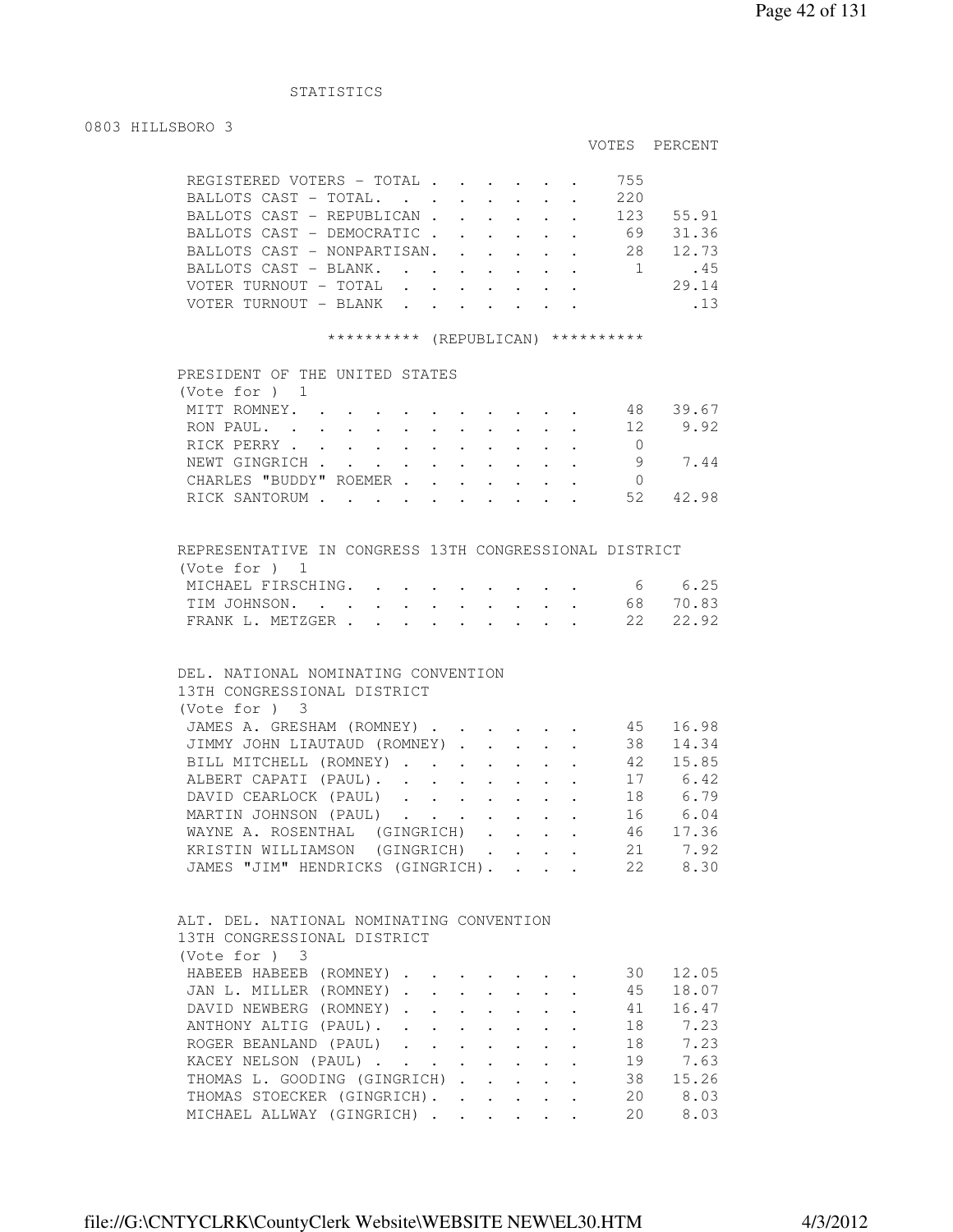```
 STATE SENATOR 48TH DISTRICT 
         (Vote for ) 1 
         MIKE MCELROY . . . . . . . . . . 101 100.00
         REPRESENTATIVE IN THE GENERAL ASSEMBLY 
         95TH REPRESENTATIVE DISTRICT 
         (Vote for ) 1 
         WAYNE ARTHUR ROSENTHAL . . . . . . 109 100.00
         REGIONAL SUPERINTENDENT OF SCHOOLS CHRISTIAN AND 
         MONTGOMERY COUNTIES 
         (Vote for ) 1 
         MARCHELLE KASSEBAUM . . . . . . . . 93 100.00
         CIRCUIT CLERK 
         (Vote for ) 1 
          HOLLY LEMONS . . . . . . . . . . 110 100.00 
         STATE'S ATTORNEY 
         (Vote for ) 1 
         NO CANDIDATE FILED . . . . . . . . 0
         CORONER 
         (Vote for ) 1 
         TOBIN GUNN . . . . . . . . . . . . 91 100.00
         COUNTY BOARD MEMBER DIST 6 
         (Vote for ) 3 
         ROY L. HERTEL . . . . . . . . . . 102 60.71
         SCOTT MERANO . . . . . . . . . . . 66 39.29
         JUDGE OF THE APPELLATE COURT 5TH 
         JUDICIAL DISTRICT (DONOVAN VACANCY) 
         (Vote for ) 1 
         STEPHEN MCGLYNN . . . . . . . . . 87 100.00
         PRECINCT COMMITTEEMAN HILLSBORO 3 
         (Vote for ) 1 
         L.R. "DICK" JAMES. . . . . . . . 105 100.00
                       ********** (DEMOCRATIC) ********** 
         PRESIDENT OF THE UNITED STATES 
         (Vote for ) 1 
         BARACK OBAMA . . . . . . . . . . . 63 100.00
         REPRESENTATIVE IN CONGRESS 13TH CONGRESSIONAL DISTRICT 
         (Vote for ) 1 
DAVID M. GILL . . . . . . . . . . 25 42.37
MATTHEW J. GOETTEN . . . . . . . . 34 57.63
```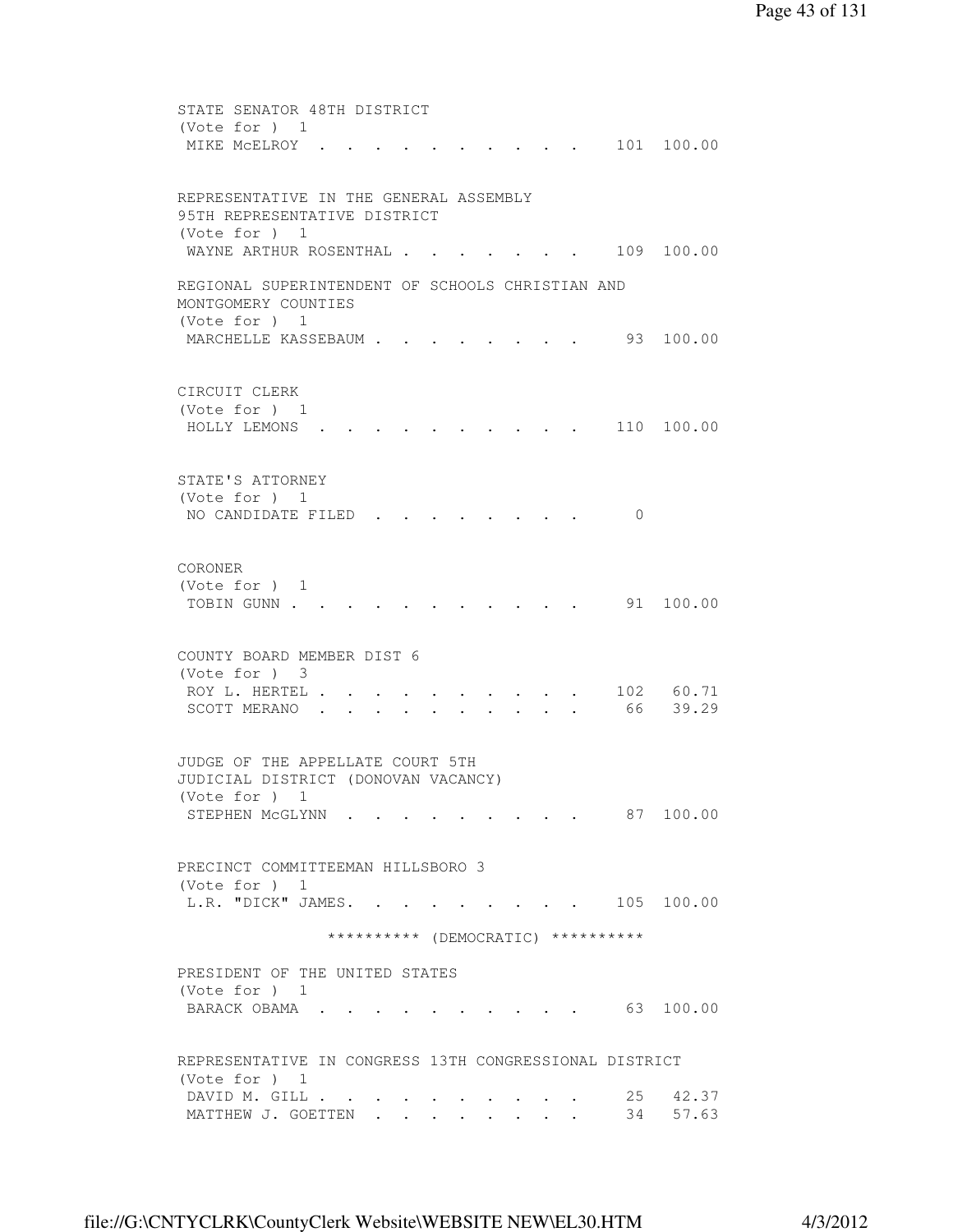DEL. NATIONAL NOMINATING CONVENTION CONGRESSIONAL DIST 13TH (Vote for ) 6 ROSS BRECKENRIDGE (OBAMA) . . . . . 46 17.42 JAYNE MAZZOTTI (OBAMA) . . . . . . . 48 18.18 DEANNA DEMUZIO (OBAMA) . . . . . . . 53 20.08 JENNIFER DOUGLAS-JOINER (OBAMA) . . . . 42 15.91 JAMAR BROWN (OBAMA) . . . . . . . . 36 13.64 RICK TERVEN, JR. (OBAMA) . . . . . . 39 14.77 STATE SENATOR IN THE 48TH DISTRICT (Vote for ) 1 ANDY MANAR . . . . . . . . . . . . 58 100.00 REPRESENTATIVE IN THE GENERAL ASSEMBLY 95TH DISTRICT (Vote for ) 1 BRAD GILLESPIE. . . . . . . . . . 56 100.00 REGIONAL SUPERINTENDENT OF SCHOOLS CHRISTIAN AND MONTGOMERY COUNTIES (Vote for ) 1 NO CANDIDATE FILED . . . . . . . 0 CIRCUIT CLERK (Vote for ) 1 NO CANDIDATE FILED . . . . . . . . 0 STATE'S ATTORNEY (Vote for ) 1 CHRIS MATOUSH . . . . . . . . . . 61 100.00 CORONER (Vote for ) 1 RICKEY L. BROADDUS . . . . . . . . 60 100.00 COUNTY BOARD MEMBER DIST 6 (Vote for ) 3 DAVID ANDREW RONEN . . . . . . . . 48 34.29 RONALD E. DEABENDERFER . . . . . . . 56  $40.00$ RICHARD B. BAX. . . . . . . . . . 36 25.71 JUDGE OF THE APPELLATE COURT 5TH JUDICIAL DISTRICT (DONOVAN VACANCY) (Vote for ) 1 JUDY CATES . . . . . . . . . . . 48 100.00 PRECINCT COMMITTEEMAN HILLSBORO 3 (Vote for ) 1 GABE SPRINGER . . . . . . . . . . 58 100.00 \*\*\*\*\*\*\*\*\*\* (NONPARTISAN) \*\*\*\*\*\*\*\*\*\*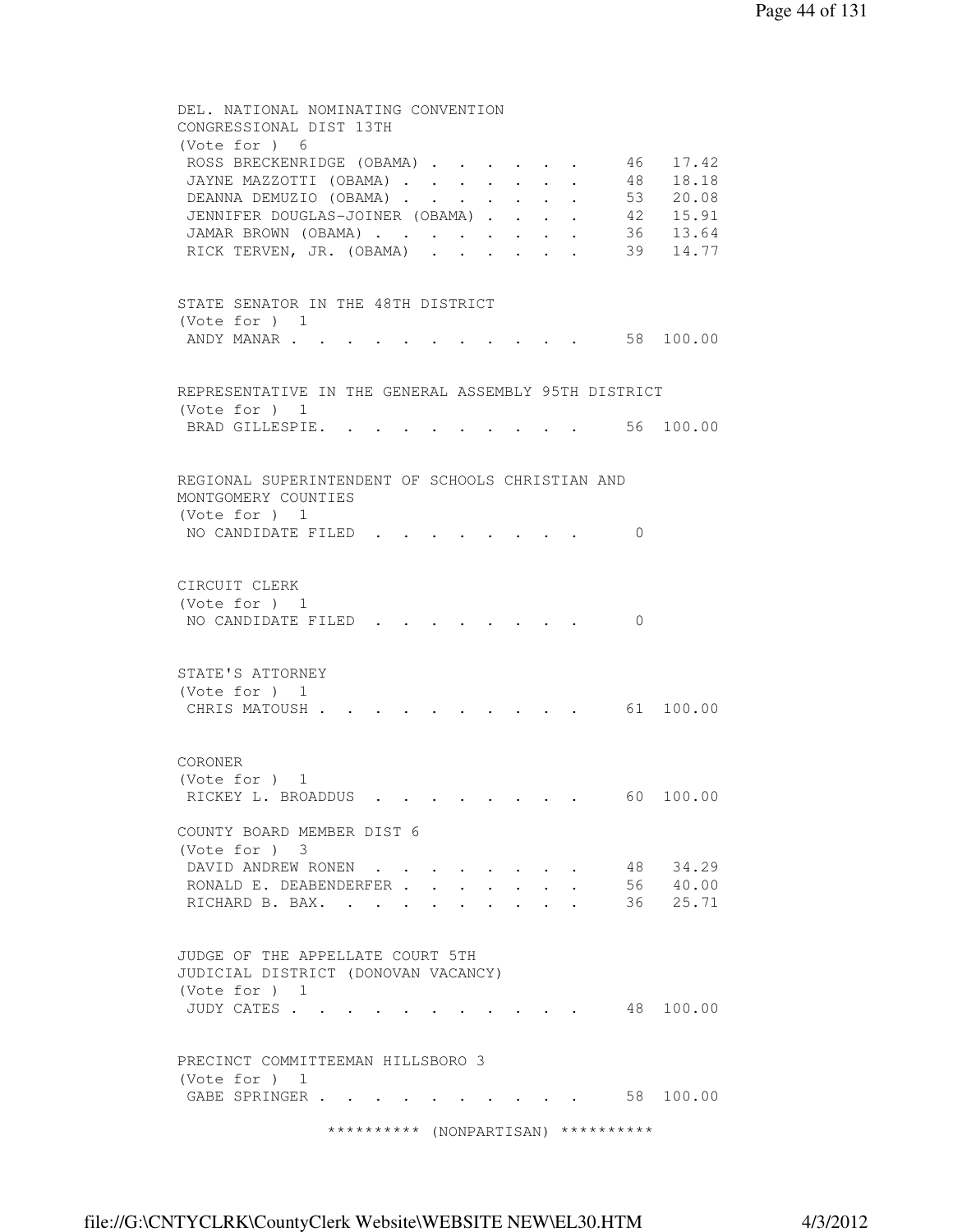HILLSBORO QUESTION (Vote for ) 1 YES . . . . . . . . . . . . . 100 49.02 NO. . . . . . . . . . . . . . 104 50.98 PRECINCT REPORT MONTGOMERY COUNTY WORTFICIAL RESULTS RUN DATE:04/03/12 2012 PRIMARY ELECTION RUN TIME:11:37 AM MARCH 20, 2012 STATISTICS 0804 HILLSBORO 4 VOTES PERCENT REGISTERED VOTERS - TOTAL . . . . . . 397 BALLOTS CAST - TOTAL. . . . . . . . 81 BALLOTS CAST – REPUBLICAN . . . . . . 55 67.90<br>BALLOTS CAST – DEMOCRATIC . . . . . . 21 25.93<br>BALLOTS CAST – NONPARTISAN. . . . . . 5 6.17<br>BALLOTS CAST – BLANK. . . . . . . . 0 BALLOTS CAST - DEMOCRATIC . . . . . . BALLOTS CAST - NONPARTISAN. . . . . . . BALLOTS CAST - BLANK. . . . . . . . VOTER TURNOUT - TOTAL . . . . . . . 20.40 VOTER TURNOUT - BLANK . . . . . . . \*\*\*\*\*\*\*\*\*\* (REPUBLICAN) \*\*\*\*\*\*\*\*\*\* PRESIDENT OF THE UNITED STATES (Vote for ) 1 MITT ROMNEY. . . . . . . . . . . . 28 50.91<br>RON PAUL. . . . . . . . . . . . . 5 9.09 RON PAUL. . . . . . . . . . . . 5 9.09 RICK PERRY . . . . . . . . . . . 0 NEWT GINGRICH . . . . . . . . . . . 6 10.91 CHARLES "BUDDY" ROEMER . . . . . . 0 RICK SANTORUM . . . . . . . . . . 16 29.09 REPRESENTATIVE IN CONGRESS 13TH CONGRESSIONAL DISTRICT (Vote for ) 1 MICHAEL FIRSCHING. . . . . . . . . 8 17.02 TIM JOHNSON. . . . . . . . . . . 24 51.06 FRANK L. METZGER . . . . . . . . . 15 31.91 DEL. NATIONAL NOMINATING CONVENTION 13TH CONGRESSIONAL DISTRICT (Vote for ) 3 JAMES A. GRESHAM (ROMNEY) . . . . . . 22 16.06 JIMMY JOHN LIAUTAUD (ROMNEY) . . . . . 16 11.68 BILL MITCHELL (ROMNEY) . . . . . . 19 13.87 ALBERT CAPATI (PAUL). . . . . . . . 8 5.84 DAVID CEARLOCK (PAUL) . . . . . . 14 10.22 MARTIN JOHNSON (PAUL) . . . . . . . 7 5.11 WAYNE A. ROSENTHAL (GINGRICH) . . . . 27 19.71 KRISTIN WILLIAMSON (GINGRICH) . . . . 12 8.76 JAMES "JIM" HENDRICKS (GINGRICH). . . . 12 8.76 ALT. DEL. NATIONAL NOMINATING CONVENTION 13TH CONGRESSIONAL DISTRICT (Vote for ) 3 HABEEB HABEEB (ROMNEY) . . . . . . . 17 13.60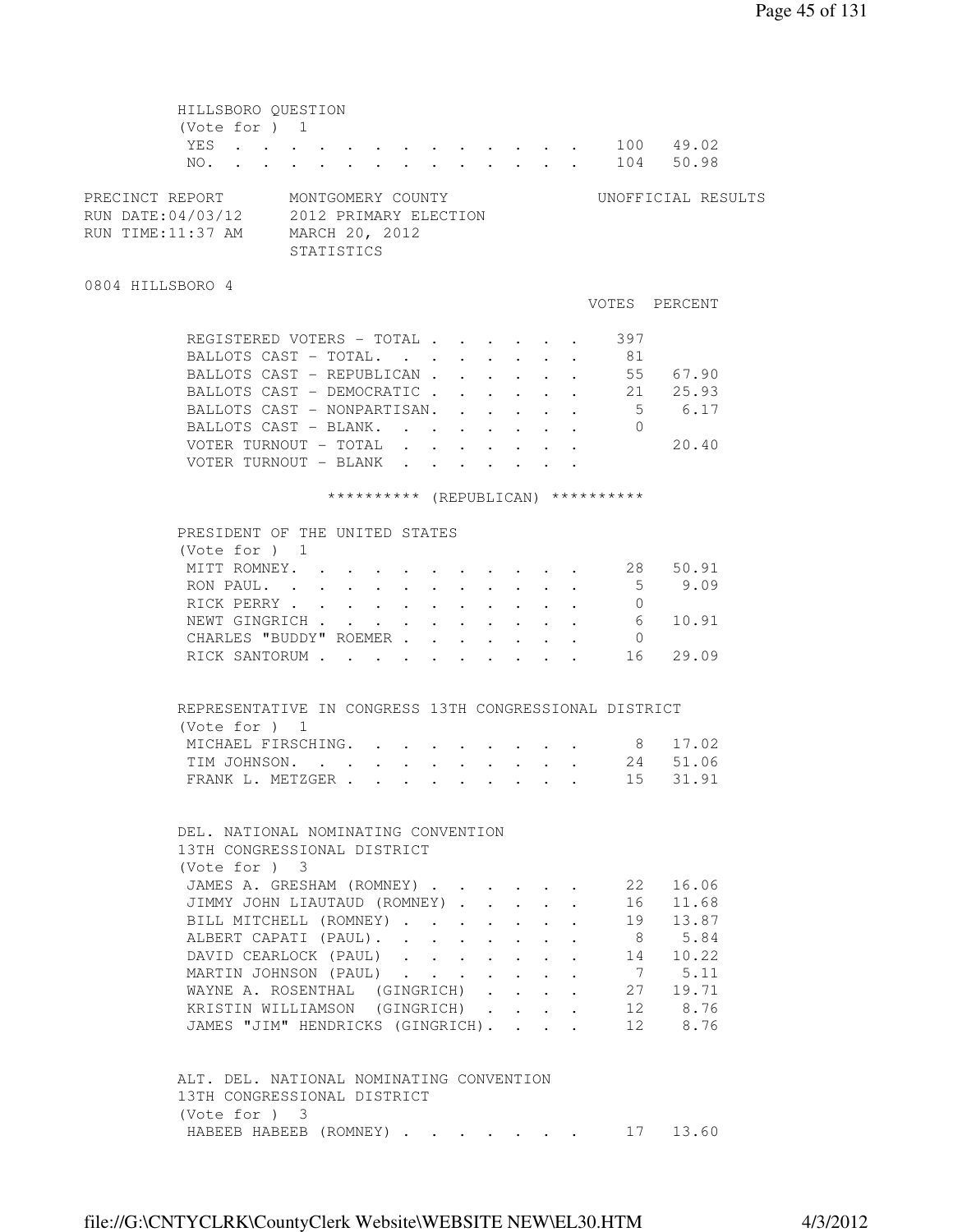```
JAN L. MILLER (ROMNEY) . . . . . . . 21 16.80
         DAVID NEWBERG (ROMNEY) . . . . . . . 19 15.20<br>ANTHONY ALTIG (PAUL). . . . . . . . 9 7.20
         ANTHONY ALTIG (PAUL). . . . . . . .
         ROGER BEANLAND (PAUL) . . . . . . . 8 6.40
KACEY NELSON (PAUL) . . . . . . . 11 8.80
 THOMAS L. GOODING (GINGRICH) . . . . . 19 15.20 
THOMAS STOECKER (GINGRICH). . . . . . 11 8.80
 MICHAEL ALLWAY (GINGRICH) . . . . . . 10 8.00 
         STATE SENATOR 48TH DISTRICT 
         (Vote for ) 1 
         MIKE MCELROY . . . . . . . . . . 50 100.00
         REPRESENTATIVE IN THE GENERAL ASSEMBLY 
         95TH REPRESENTATIVE DISTRICT 
         (Vote for ) 1 
         WAYNE ARTHUR ROSENTHAL . . . . . . . 50 100.00
         REGIONAL SUPERINTENDENT OF SCHOOLS CHRISTIAN AND 
         MONTGOMERY COUNTIES 
         (Vote for ) 1 
        MARCHELLE KASSEBAUM . . . . . . . . 46 100.00
         CIRCUIT CLERK 
         (Vote for ) 1 
          HOLLY LEMONS . . . . . . . . . . 49 100.00 
         STATE'S ATTORNEY 
         (Vote for ) 1 
         NO CANDIDATE FILED . . . . . . . . 0
         CORONER 
         (Vote for ) 1 
         TOBIN GUNN . . . . . . . . . . . . 45 100.00
         COUNTY BOARD MEMBER DIST 6 
         (Vote for ) 3 
         ROY L. HERTEL . . . . . . . . . . 48 60.00
         SCOTT MERANO . . . . . . . . . . 32 40.00
         JUDGE OF THE APPELLATE COURT 5TH 
         JUDICIAL DISTRICT (DONOVAN VACANCY) 
         (Vote for ) 1 
         STEPHEN MCGLYNN . . . . . . . . . 45 100.00
         PRECINCT COMMITTEEMAN HILLSBORO 4 
         (Vote for ) 1 
         NO CANDIDATE FILED . . . . . . . . 0
                       ********** (DEMOCRATIC) ********** 
         PRESIDENT OF THE UNITED STATES
```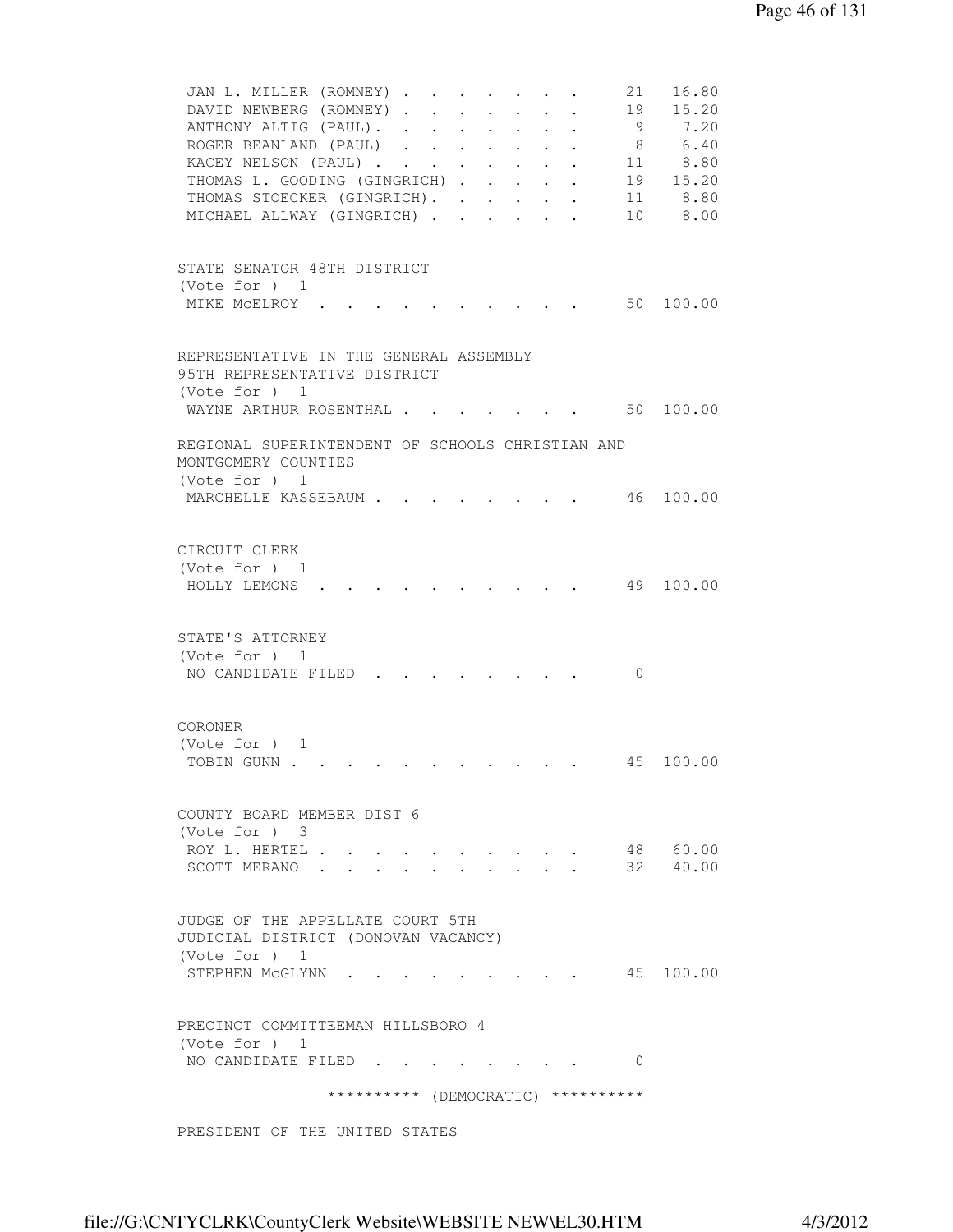(Vote for ) 1 BARACK OBAMA . . . . . . . . . . 20 100.00 REPRESENTATIVE IN CONGRESS 13TH CONGRESSIONAL DISTRICT (Vote for ) 1 DAVID M. GILL . . . . . . . . . . . 6 31.58 MATTHEW J. GOETTEN . . . . . . . . 13 68.42 DEL. NATIONAL NOMINATING CONVENTION CONGRESSIONAL DIST 13TH (Vote for ) 6 ROSS BRECKENRIDGE (OBAMA) . . . . . 13 17.57 JAYNE MAZZOTTI (OBAMA) . . . . . . 13 17.57 DEANNA DEMUZIO (OBAMA) . . . . . . . 17 22.97<br>JENNIFER DOUGLAS-JOINER (OBAMA) . . . . . 12 16.22<br>JAMAR BROWN (OBAMA) . . . . . . . 10 13.51<br>RICK TERVEN, JR. (OBAMA) . . . . . . 9 12.16 JENNIFER DOUGLAS-JOINER (OBAMA) . . . . JAMAR BROWN (OBAMA) . . . . . . . . RICK TERVEN, JR. (OBAMA) . . . . . . STATE SENATOR IN THE 48TH DISTRICT (Vote for ) 1 ANDY MANAR . . . . . . . . . . . . 16 100.00 REPRESENTATIVE IN THE GENERAL ASSEMBLY 95TH DISTRICT (Vote for ) 1 BRAD GILLESPIE. . . . . . . . . . 16 100.00 REGIONAL SUPERINTENDENT OF SCHOOLS CHRISTIAN AND MONTGOMERY COUNTIES (Vote for ) 1 NO CANDIDATE FILED . . . . . . . . 0 CIRCUIT CLERK (Vote for ) 1 NO CANDIDATE FILED . . . . . . . . 0 STATE'S ATTORNEY (Vote for ) 1 CHRIS MATOUSH . . . . . . . . . . 15 100.00 CORONER (Vote for ) 1 RICKEY L. BROADDUS . . . . . . . . 18 100.00 COUNTY BOARD MEMBER DIST 6 (Vote for ) 3 DAVID ANDREW RONEN . . . . . . . . 13 37.14 RONALD E. DEABENDERFER . . . . . . . 16 45.71 RICHARD B. BAX. . . . . . . . . . . 6 17.14 JUDGE OF THE APPELLATE COURT 5TH

JUDICIAL DISTRICT (DONOVAN VACANCY)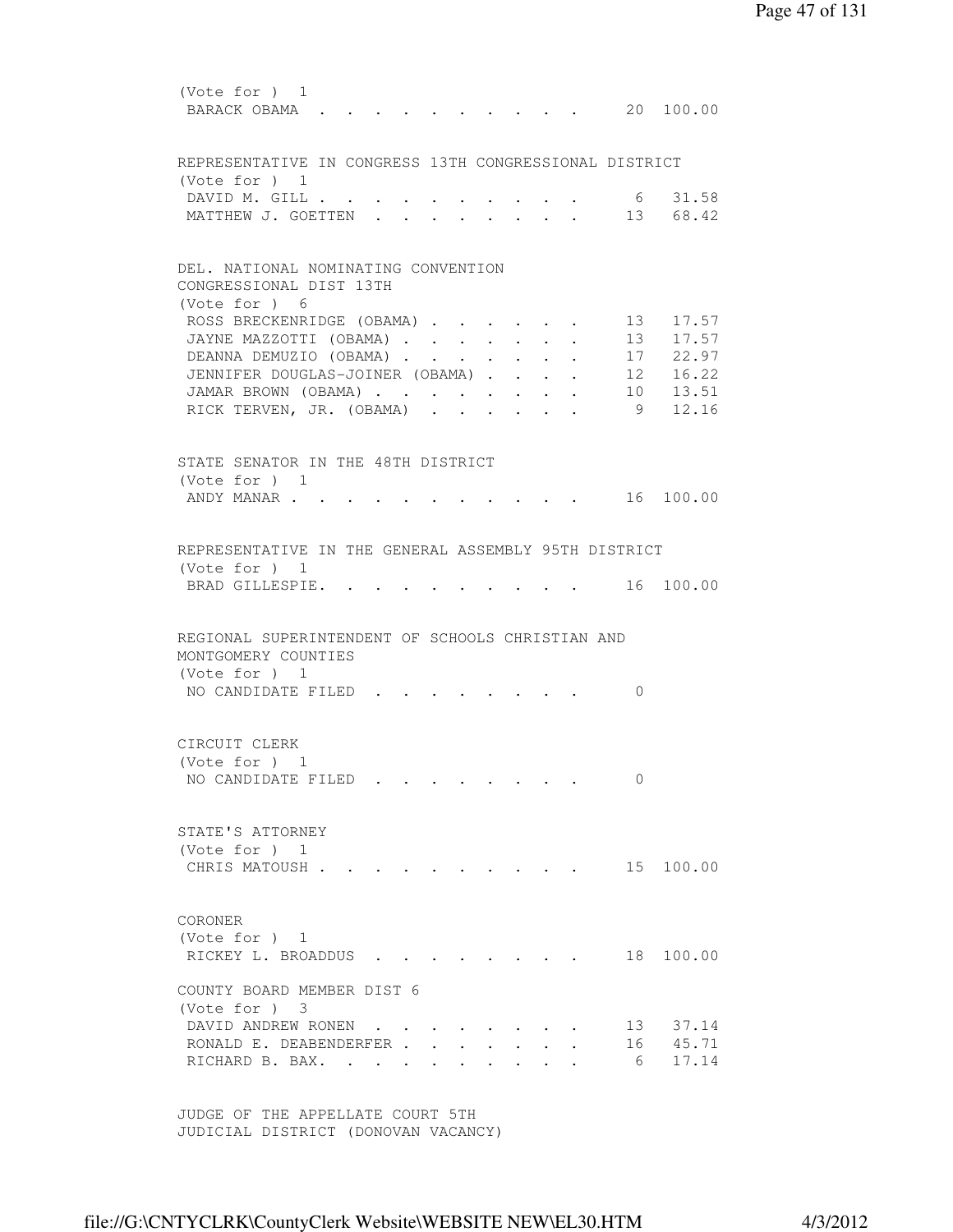(Vote for ) 1 JUDY CATES . . . . . . . . . . . . 15 100.00 PRECINCT COMMITTEEMAN HILLSBORO 4 (Vote for ) 1 NO CANDIDATE FILED . . . . . . . . 0 \*\*\*\*\*\*\*\*\*\* (NONPARTISAN) \*\*\*\*\*\*\*\*\*\* HILLSBORO QUESTION (Vote for ) 1 YES . . . . . . . . . . . . . 36 47.37 NO. . . . . . . . . . . . . . 40 52.63 PRECINCT REPORT MONTGOMERY COUNTY UNOFFICIAL RESULTS RUN DATE:04/03/12 2012 PRIMARY ELECTION RUN TIME:11:37 AM MARCH 20, 2012 STATISTICS 0805 HILLSBORO 5 VOTES PERCENT REGISTERED VOTERS - TOTAL . . . . . . 705 BALLOTS CAST - TOTAL. . . . . . . . 185 BALLOTS CAST - REPUBLICAN . . . . . . 94 50.81 BALLOTS CAST - DEMOCRATIC . . . . . . 84 45.41<br>BALLOTS CAST - NONPARTISAN. . . . . . 7 3.78 BALLOTS CAST - NONPARTISAN. . . . . . 7 3.78 BALLOTS CAST - BLANK. . . . . . . . 0 VOTER TURNOUT - TOTAL . . . . . . . 26.24 VOTER TURNOUT - BLANK . . . . . \*\*\*\*\*\*\*\*\*\* (REPUBLICAN) \*\*\*\*\*\*\*\*\*\* PRESIDENT OF THE UNITED STATES (Vote for ) 1 MITT ROMNEY. . . . . . . . . . . 30 31.91 RON PAUL. . . . . . . . . . . . . 9 9.57<br>RICK PERRY . . . . . . . . . . . 1 1.06 RON PAUL. . . . . . . . . . . . . 9 9.57<br>RICK PERRY . . . . . . . . . . . 1 1.06<br>NEWT GINGRICH . . . . . . . . . . 13 13.83 NEWT GINGRICH . . . . . . . . . . 13 13.83 CHARLES "BUDDY" ROEMER . . . . . . . 0 RICK SANTORUM . . . . . . . . . . 41 43.62 REPRESENTATIVE IN CONGRESS 13TH CONGRESSIONAL DISTRICT (Vote for ) 1 MICHAEL FIRSCHING. . . . . . . . . 6 7.23 TIM JOHNSON. . . . . . . . . . . 63 75.90<br>FRANK L. METZGER FRANK L. METZGER . . . . . . . . . 14 16.87 DEL. NATIONAL NOMINATING CONVENTION 13TH CONGRESSIONAL DISTRICT (Vote for ) 3 JAMES A. GRESHAM (ROMNEY) . . . . . . 30 13.39 JIMMY JOHN LIAUTAUD (ROMNEY) . . . . . 26 11.61 BILL MITCHELL (ROMNEY) . . . . . . . 30 13.39<br>ALBERT CAPATI (PAUL) . . . . . . . . 11 4.91<br>DAVID CEARLOCK (PAUL) . . . . . . . 17 7.59<br>MARTIN JOHNSON (PAUL) . . . . . . 14 6.25 ALBERT CAPATI (PAUL). . . . . . . . DAVID CEARLOCK (PAUL) . . . . . . . MARTIN JOHNSON (PAUL) . . . . . . .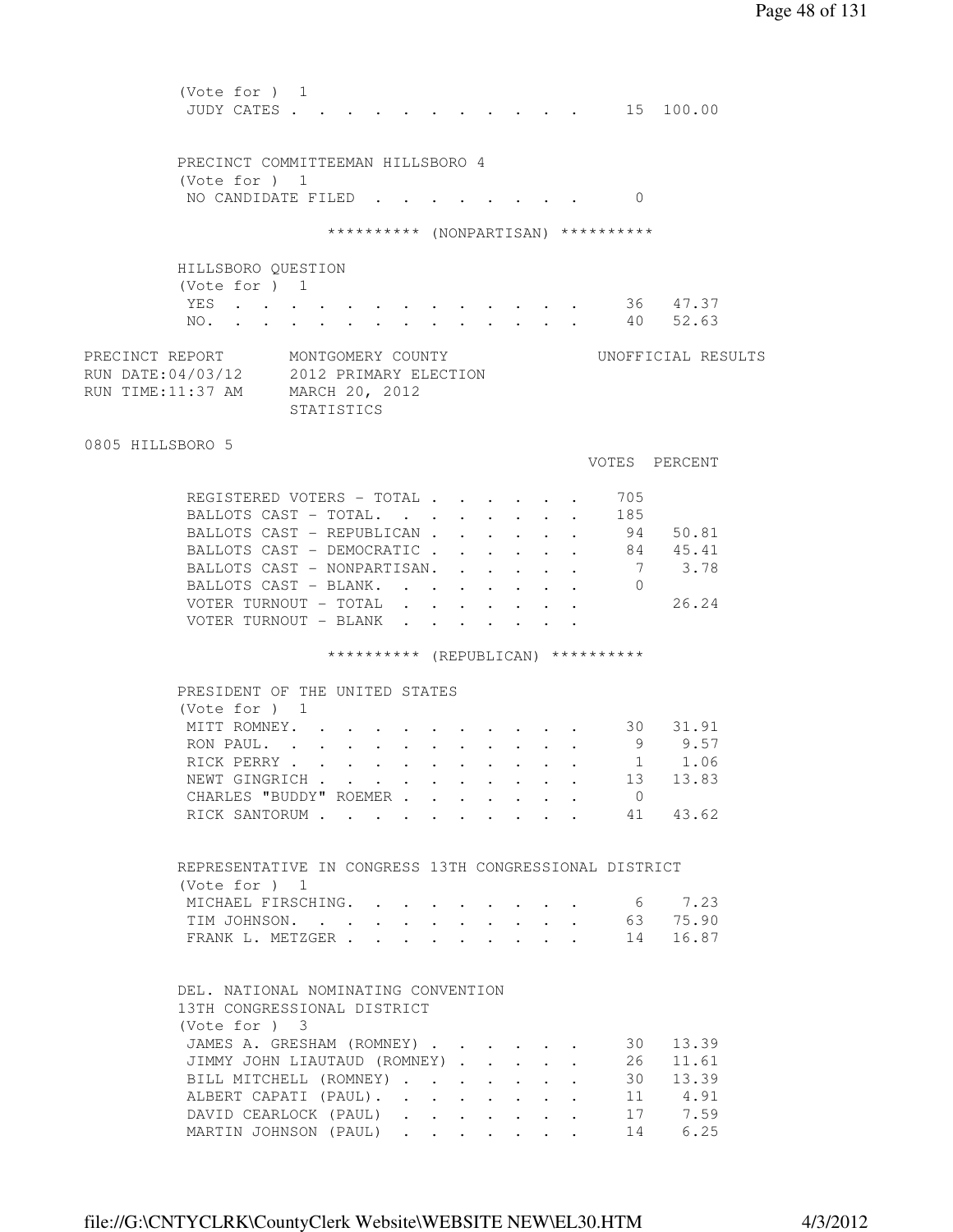| 19.20<br>WAYNE A. ROSENTHAL (GINGRICH)<br>43<br>$\ddot{\phantom{0}}$<br>28<br>12.50<br>KRISTIN WILLIAMSON (GINGRICH)<br>$\cdot$ $\cdot$ $\cdot$<br>$\cdot$ $\cdot$                           |
|----------------------------------------------------------------------------------------------------------------------------------------------------------------------------------------------|
| 25<br>JAMES "JIM" HENDRICKS (GINGRICH).<br>11.16                                                                                                                                             |
|                                                                                                                                                                                              |
| ALT. DEL. NATIONAL NOMINATING CONVENTION                                                                                                                                                     |
| 13TH CONGRESSIONAL DISTRICT                                                                                                                                                                  |
| (Vote for ) 3                                                                                                                                                                                |
| 20 9.76<br>HABEEB HABEEB (ROMNEY)                                                                                                                                                            |
| 14.15<br>JAN L. MILLER (ROMNEY).<br>29<br>$\sim$<br>$\ddot{\phantom{0}}$<br>$\ddot{\phantom{0}}$<br>$\ddot{\phantom{0}}$<br>25<br>DAVID NEWBERG (ROMNEY)<br>12.20<br>$\sim$<br>$\sim$ $\sim$ |
| $\sim$<br>ANTHONY ALTIG (PAUL).<br>14 6.83                                                                                                                                                   |
| ROGER BEANLAND (PAUL)<br>13 6.34                                                                                                                                                             |
| KACEY NELSON (PAUL)<br>16 7.80                                                                                                                                                               |
| 41 20.00<br>THOMAS L. GOODING (GINGRICH)                                                                                                                                                     |
| THOMAS STOECKER (GINGRICH).<br>23<br>11.22                                                                                                                                                   |
| 11.71<br>MICHAEL ALLWAY (GINGRICH)<br>24                                                                                                                                                     |
|                                                                                                                                                                                              |
| STATE SENATOR 48TH DISTRICT                                                                                                                                                                  |
| (Vote for ) 1                                                                                                                                                                                |
| 84 100.00<br>MIKE MCELROY .                                                                                                                                                                  |
|                                                                                                                                                                                              |
| REPRESENTATIVE IN THE GENERAL ASSEMBLY                                                                                                                                                       |
| 95TH REPRESENTATIVE DISTRICT                                                                                                                                                                 |
| (Vote for $)$ 1                                                                                                                                                                              |
| 86 100.00<br>WAYNE ARTHUR ROSENTHAL.                                                                                                                                                         |
| REGIONAL SUPERINTENDENT OF SCHOOLS CHRISTIAN AND                                                                                                                                             |
| MONTGOMERY COUNTIES                                                                                                                                                                          |
| (Vote for $)$ 1                                                                                                                                                                              |
| 80<br>100.00<br>MARCHELLE KASSEBAUM                                                                                                                                                          |
|                                                                                                                                                                                              |
| CIRCUIT CLERK                                                                                                                                                                                |
| (Vote for $)$ 1                                                                                                                                                                              |
| 90<br>100.00<br>HOLLY LEMONS                                                                                                                                                                 |
|                                                                                                                                                                                              |
|                                                                                                                                                                                              |
| STATE'S ATTORNEY<br>(Vote for ) 1                                                                                                                                                            |
| NO CANDIDATE FILED<br>$\Omega$                                                                                                                                                               |
|                                                                                                                                                                                              |
|                                                                                                                                                                                              |
| CORONER                                                                                                                                                                                      |
| (Note for ) 1<br>82 100.00                                                                                                                                                                   |
| TOBIN GUNN                                                                                                                                                                                   |
|                                                                                                                                                                                              |
| COUNTY BOARD MEMBER DIST 4                                                                                                                                                                   |
| (Note for ) 3                                                                                                                                                                                |
| 58 100.00<br>EARLENE BLACKBURN-ROBINSON.                                                                                                                                                     |
|                                                                                                                                                                                              |
| COUNTY BOARD MEMBER DIST 6                                                                                                                                                                   |
| $(Vote for )$ 3                                                                                                                                                                              |
| ROY L. HERTEL .<br>19 65.52                                                                                                                                                                  |
| SCOTT MERANO.<br>10<br>34.48                                                                                                                                                                 |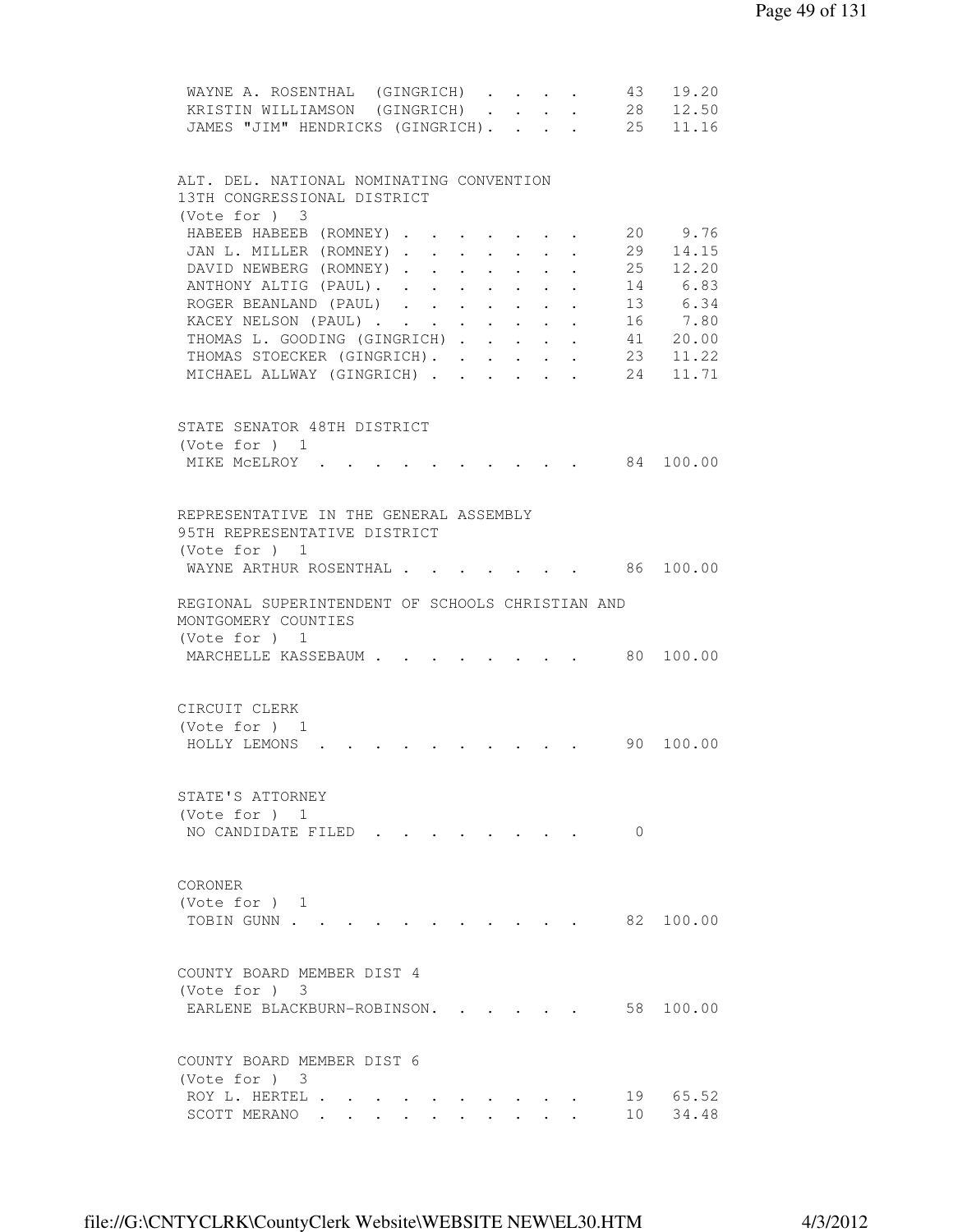```
 JUDGE OF THE APPELLATE COURT 5TH 
 JUDICIAL DISTRICT (DONOVAN VACANCY) 
 (Vote for ) 1 
STEPHEN MCGLYNN . . . . . . . . . 73 100.00
 PRECINCT COMMITTEEMAN HILLSBORO 5 
 (Vote for ) 1 
ROY L. HERTEL . . . . . . . . . . 87 100.00
                 ********** (DEMOCRATIC) ********** 
 PRESIDENT OF THE UNITED STATES 
 (Vote for ) 1 
BARACK OBAMA . . . . . . . . . . . 65 100.00
 REPRESENTATIVE IN CONGRESS 13TH CONGRESSIONAL DISTRICT 
 (Vote for ) 1 
DAVID M. GILL . . . . . . . . . . 24 35.29
MATTHEW J. GOETTEN . . . . . . . . 44 64.71
 DEL. NATIONAL NOMINATING CONVENTION 
 CONGRESSIONAL DIST 13TH 
 (Vote for ) 6 
ROSS BRECKENRIDGE (OBAMA) . . . . . . 44 16.00
JAYNE MAZZOTTI (OBAMA) . . . . . . . 43 15.64
DEANNA DEMUZIO (OBAMA) . . . . . . . 62 22.55<br>JENNIFER DOUGLAS-JOINER (OBAMA) . . . . . 45 16.36<br>JAMAR BROWN (OBAMA) . . . . . . . 39 14.18<br>RICK TERVEN, JR. (OBAMA) . . . . . . 42 15.27
JENNIFER DOUGLAS-JOINER (OBAMA) . . . .
JAMAR BROWN (OBAMA) . . . . . . . .
 RICK TERVEN, JR. (OBAMA) . . . . . .
 STATE SENATOR IN THE 48TH DISTRICT 
 (Vote for ) 1 
ANDY MANAR . . . . . . . . . . . . 63 100.00
 REPRESENTATIVE IN THE GENERAL ASSEMBLY 95TH DISTRICT 
 (Vote for ) 1 
BRAD GILLESPIE. . . . . . . . . . 59 100.00
 REGIONAL SUPERINTENDENT OF SCHOOLS CHRISTIAN AND 
 MONTGOMERY COUNTIES 
 (Vote for ) 1 
NO CANDIDATE FILED . . . . . . . . 0
 CIRCUIT CLERK 
 (Vote for ) 1 
NO CANDIDATE FILED . . . . . . . . 0
 STATE'S ATTORNEY 
 (Vote for ) 1 
CHRIS MATOUSH . . . . . . . . . . 73 100.00
```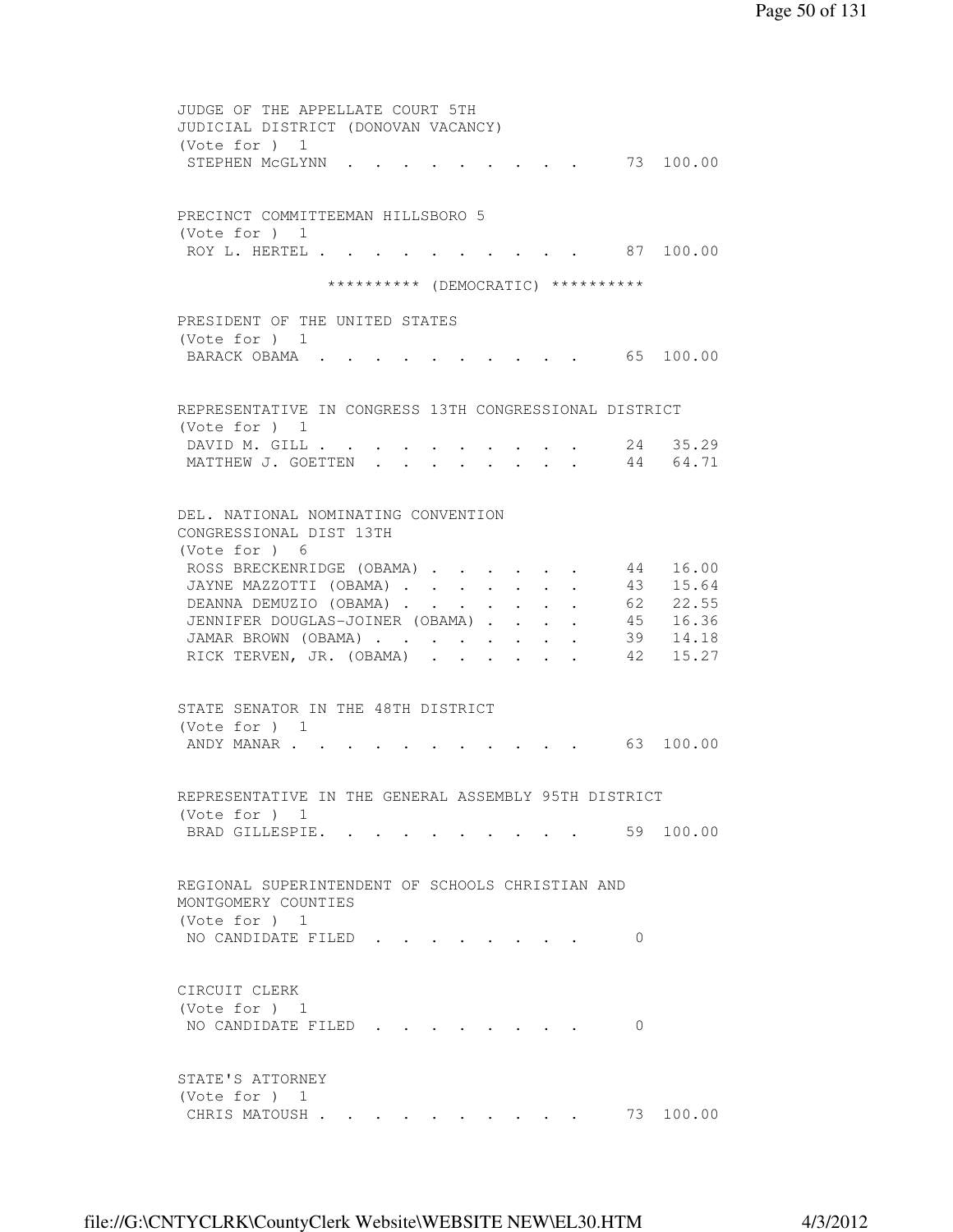```
 CORONER 
         (Vote for ) 1 
         RICKEY L. BROADDUS . . . . . . . . 70 100.00
         COUNTY BOARD MEMBER DIST 4 
         (Vote for ) 3 
 JIM MOORE . . . . . . . . . . . 44 29.93 
 MIKE PLUNKETT . . . . . . . . . . 47 31.97 
BEN HEMKEN . . . . . . . . . . . 19 12.93
PAMELA K. THACKER. . . . . . . . . 37 25.17
         COUNTY BOARD MEMBER DIST 6 
         (Vote for ) 3 
         DAVID ANDREW RONEN . . . . . . . . 18 40.00
         RONALD E. DEABENDERFER . . . . . . . 16 35.56<br>RICHARD B. BAX. . . . . . . . . . 11 24.44
         RICHARD B. BAX. . . .
         JUDGE OF THE APPELLATE COURT 5TH 
         JUDICIAL DISTRICT (DONOVAN VACANCY) 
         (Vote for ) 1 
         JUDY CATES . . . . . . . . . . . . 54 100.00
         PRECINCT COMMITTEEMAN HILLSBORO 5 
         (Vote for ) 1 
         JIM MOORE . . . . . . . . . . . . 74 100.00
                       ********** (NONPARTISAN) ********** 
         HILLSBORO QUESTION 
         (Vote for ) 1 
         YES . . . . . . . . . . . . . 83 59.71
         NO. . . . . . . . . . . . . . 56 40.29
PRECINCT REPORT MONTGOMERY COUNTY WORTFICIAL RESULTS
RUN DATE:04/03/12 2012 PRIMARY ELECTION 
RUN TIME:11:37 AM MARCH 20, 2012 
                   STATISTICS 
0806 HILLSBORO 6 
                                              VOTES PERCENT 
         REGISTERED VOTERS - TOTAL . . . . . . 730
         BALLOTS CAST - TOTAL. . . . . . . . 151
         BALLOTS CAST – REPUBLICAN . . . . . . 53 35.10
         BALLOTS CAST - DEMOCRATIC . . . . . . 91 60.26<br>BALLOTS CAST - NONPARTISAN. . . . . . 7 4.64
         BALLOTS CAST - NONPARTISAN. . . . . . 7 4.64
         BALLOTS CAST - BLANK. . . . . . . . 0
         VOTER TURNOUT - TOTAL . . . . . . . 20.68
         VOTER TURNOUT - BLANK . . . .
                       ********** (REPUBLICAN) ********** 
         PRESIDENT OF THE UNITED STATES 
        (Vote for ) 1<br>MITT ROMNEY. . . . .
 MITT ROMNEY. . . . . . . . . . . 16 30.77 
RON PAUL. . . . . . . . . . . . 7 13.46
```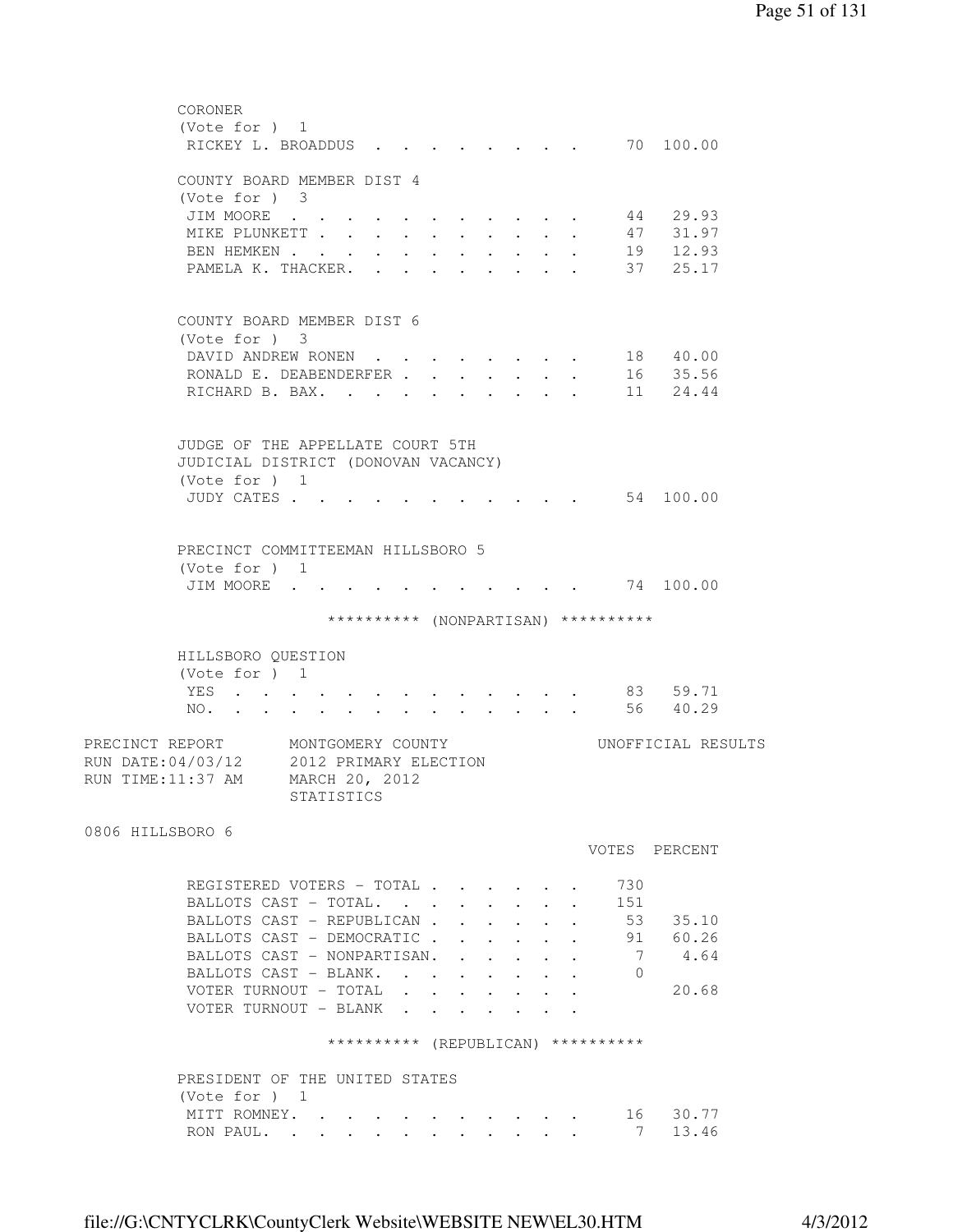| 1 1.92<br>RICK PERRY                                                                                                                                                                   |
|----------------------------------------------------------------------------------------------------------------------------------------------------------------------------------------|
| $6\overline{6}$<br>$\mathcal{L}^{\mathcal{A}}$ , $\mathcal{L}^{\mathcal{A}}$ , $\mathcal{L}^{\mathcal{A}}$ , $\mathcal{L}^{\mathcal{A}}$<br>11.54<br>NEWT GINGRICH<br>$\sim$<br>$\sim$ |
| CHARLES "BUDDY" ROEMER<br>$\overline{0}$                                                                                                                                               |
| RICK SANTORUM 22<br>42.31                                                                                                                                                              |
|                                                                                                                                                                                        |
| REPRESENTATIVE IN CONGRESS 13TH CONGRESSIONAL DISTRICT                                                                                                                                 |
| (Vote for ) 1                                                                                                                                                                          |
| MICHAEL FIRSCHING.<br>2 5.13<br>$\cdot$ $\cdot$ $\cdot$ $\cdot$ $\cdot$ $\cdot$<br>2769.23                                                                                             |
| TIM JOHNSON.<br>$\sim$<br>$\sim$ $-$<br>$\ddot{\phantom{0}}$<br>10 25.64                                                                                                               |
| FRANK L. METZGER<br>$\mathbf{L}$<br>$\mathbf{r}$ $\mathbf{r}$ $\mathbf{r}$<br>$\mathbf{r}$ and $\mathbf{r}$                                                                            |
|                                                                                                                                                                                        |
| DEL. NATIONAL NOMINATING CONVENTION                                                                                                                                                    |
| 13TH CONGRESSIONAL DISTRICT                                                                                                                                                            |
| (Vote for ) 3                                                                                                                                                                          |
| JAMES A. GRESHAM (ROMNEY)<br>15 13.76                                                                                                                                                  |
| 8 <sup>8</sup><br>7.34<br>JIMMY JOHN LIAUTAUD (ROMNEY).<br>$\mathbf{r}$ $\mathbf{r}$<br>$\mathbf{r}$<br>$\mathbf{L}^{\text{max}}$                                                      |
| 8.26<br>BILL MITCHELL (ROMNEY)<br>9<br>$\ddot{\phantom{0}}$<br>$\mathbf{r}$<br>$5 \t 4.59$                                                                                             |
| ALBERT CAPATI (PAUL).                                                                                                                                                                  |
| DAVID CEARLOCK (PAUL)<br>6 5.50                                                                                                                                                        |
| $5 \t 4.59$<br>MARTIN JOHNSON (PAUL)                                                                                                                                                   |
| WAYNE A. ROSENTHAL (GINGRICH)<br>28 25.69                                                                                                                                              |
| KRISTIN WILLIAMSON (GINGRICH)<br>16 14.68                                                                                                                                              |
| JAMES "JIM" HENDRICKS (GINGRICH).<br>17 15.60                                                                                                                                          |
|                                                                                                                                                                                        |
| ALT. DEL. NATIONAL NOMINATING CONVENTION                                                                                                                                               |
| 13TH CONGRESSIONAL DISTRICT                                                                                                                                                            |
| (Vote for ) 3                                                                                                                                                                          |
| HABEEB HABEEB (ROMNEY)<br>10.75<br>10                                                                                                                                                  |
| 13.98<br>JAN L. MILLER (ROMNEY)<br>13                                                                                                                                                  |
| DAVID NEWBERG (ROMNEY)<br>11<br>11.83                                                                                                                                                  |
| $\overline{\mathbf{3}}$<br>3.23<br>ANTHONY ALTIG (PAUL).                                                                                                                               |
| $\overline{\mathbf{3}}$<br>3.23<br>ROGER BEANLAND (PAUL)<br>$\mathbf{r} = \mathbf{r} + \mathbf{r}$ , where $\mathbf{r} = \mathbf{r}$                                                   |
| $6\overline{6}$<br>6.45<br>KACEY NELSON (PAUL)                                                                                                                                         |
| $\cdot$ $\cdot$ $\cdot$ $\cdot$<br>$\sim$<br>20<br>21.51                                                                                                                               |
| THOMAS L. GOODING (GINGRICH)<br>$\mathbf{L}$<br>13                                                                                                                                     |
| THOMAS STOECKER (GINGRICH).<br>13.98                                                                                                                                                   |
| 14<br>MICHAEL ALLWAY (GINGRICH)<br>15.05                                                                                                                                               |
|                                                                                                                                                                                        |
| STATE SENATOR 48TH DISTRICT                                                                                                                                                            |
| (Vote for ) 1                                                                                                                                                                          |
| 44 100.00<br>MIKE MCELROY .                                                                                                                                                            |
|                                                                                                                                                                                        |
| REPRESENTATIVE IN THE GENERAL ASSEMBLY                                                                                                                                                 |
| 95TH REPRESENTATIVE DISTRICT                                                                                                                                                           |
| (Vote for $)$ 1                                                                                                                                                                        |
| WAYNE ARTHUR ROSENTHAL<br>48 100.00                                                                                                                                                    |
|                                                                                                                                                                                        |
| REGIONAL SUPERINTENDENT OF SCHOOLS CHRISTIAN AND                                                                                                                                       |
| MONTGOMERY COUNTIES                                                                                                                                                                    |
| (Vote for $)$ 1                                                                                                                                                                        |
| MARCHELLE KASSEBAUM<br>45 100.00                                                                                                                                                       |
|                                                                                                                                                                                        |
|                                                                                                                                                                                        |
| CIRCUIT CLERK                                                                                                                                                                          |
| (Vote for $)$ 1                                                                                                                                                                        |
| 44 100.00<br>HOLLY LEMONS                                                                                                                                                              |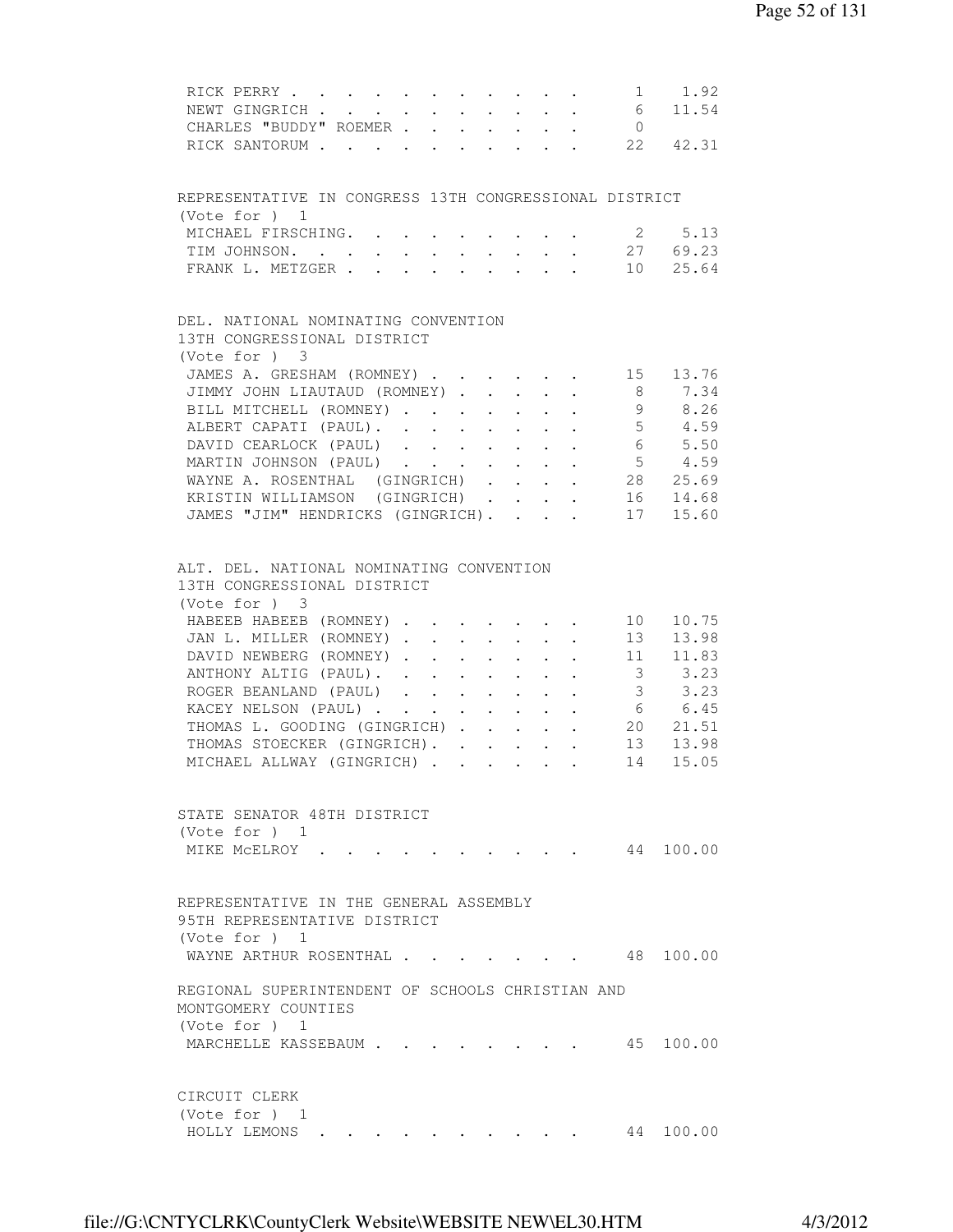```
 STATE'S ATTORNEY 
         (Vote for ) 1 
         NO CANDIDATE FILED . . . . . . . . 0
         CORONER 
         (Vote for ) 1 
         TOBIN GUNN . . . . . . . . . . . . 38 100.00
         COUNTY BOARD MEMBER DIST 4 
         (Vote for ) 3 
         EARLENE BLACKBURN-ROBINSON. . . . . 40 100.00
         JUDGE OF THE APPELLATE COURT 5TH 
         JUDICIAL DISTRICT (DONOVAN VACANCY) 
         (Vote for ) 1 
         STEPHEN MCGLYNN . . . . . . . . . 38 100.00
         PRECINCT COMMITTEEMAN HILLSBORO 6 
         (Vote for ) 1 
         DEAN LESSMAN . . . . . . . . . . 41 100.00
                       ********** (DEMOCRATIC) ********** 
         PRESIDENT OF THE UNITED STATES 
         (Vote for ) 1 
         BARACK OBAMA . . . . . . . . . . . 79 100.00
         REPRESENTATIVE IN CONGRESS 13TH CONGRESSIONAL DISTRICT 
         (Vote for ) 1 
DAVID M. GILL . . . . . . . . . . 33 44.59
MATTHEW J. GOETTEN . . . . . . . . 41 55.41
         DEL. NATIONAL NOMINATING CONVENTION 
         CONGRESSIONAL DIST 13TH 
         (Vote for ) 6 
         ROSS BRECKENRIDGE (OBAMA) . . . . . . 48 16.11
         JAYNE MAZZOTTI (OBAMA) . . . . . . . 46 15.44
         DEANNA DEMUZIO (OBAMA) . . . . . . . 72 24.16
         JENNIFER DOUGLAS-JOINER (OBAMA) . . . . 49 16.44
         JAMAR BROWN (OBAMA) . . . . . . . . 39 13.09
         RICK TERVEN, JR. (OBAMA) . . . . . . 44 14.77
         STATE SENATOR IN THE 48TH DISTRICT 
         (Vote for ) 1 
         ANDY MANAR . . . . . . . . . . . . 77 100.00
         REPRESENTATIVE IN THE GENERAL ASSEMBLY 95TH DISTRICT 
         (Vote for ) 1 
         BRAD GILLESPIE. . . . . . . . . 70 100.00
```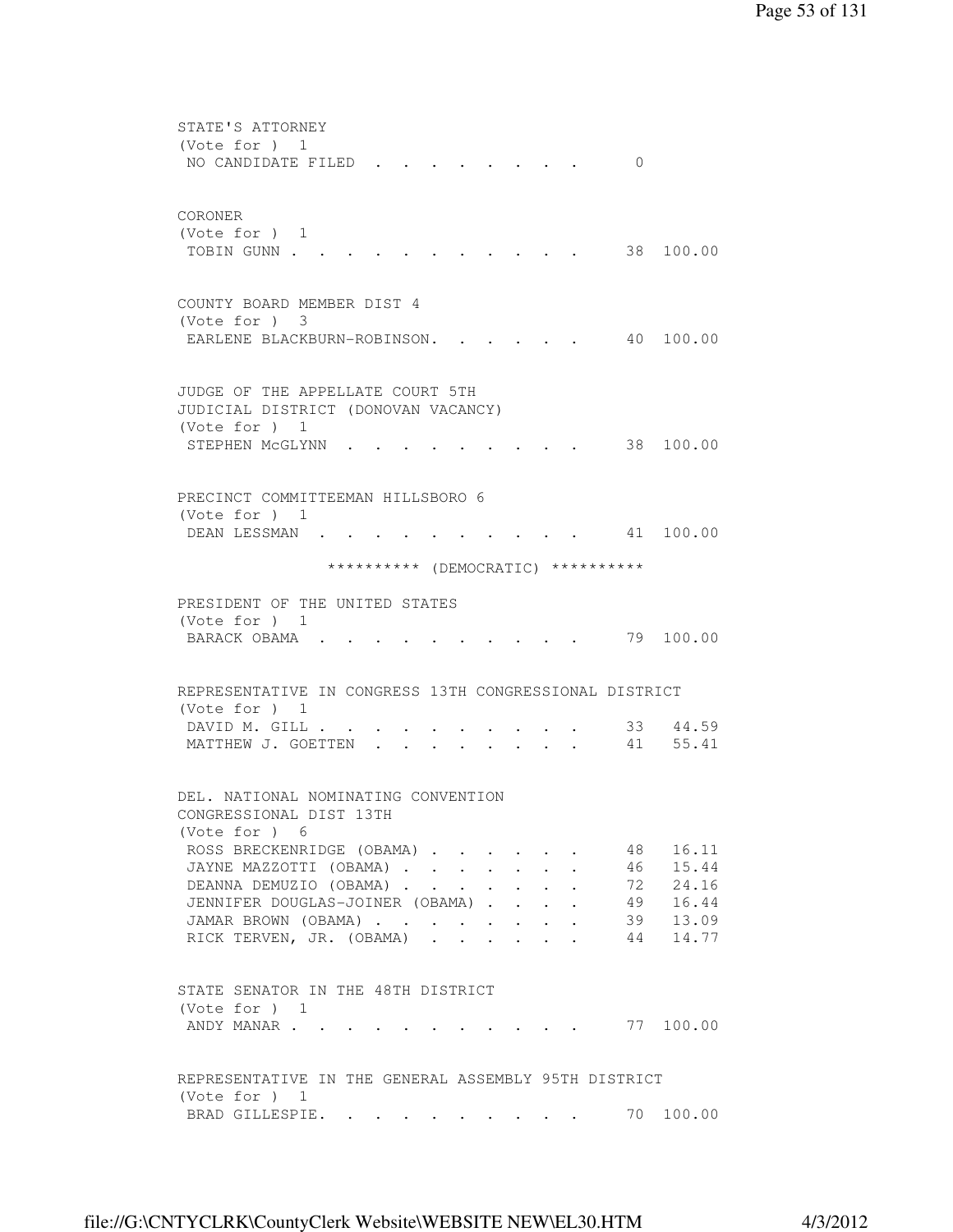|             | REGIONAL SUPERINTENDENT OF SCHOOLS CHRISTIAN AND<br>MONTGOMERY COUNTIES<br>(Vote for $)$ 1                                                                                                                                                        |                                                                             |
|-------------|---------------------------------------------------------------------------------------------------------------------------------------------------------------------------------------------------------------------------------------------------|-----------------------------------------------------------------------------|
|             | NO CANDIDATE FILED.                                                                                                                                                                                                                               | $\Omega$                                                                    |
|             | CIRCUIT CLERK<br>(Vote for $)$ 1<br>NO CANDIDATE FILED                                                                                                                                                                                            | $\Omega$                                                                    |
|             | STATE'S ATTORNEY<br>(Vote for ) 1<br>CHRIS MATOUSH .                                                                                                                                                                                              | 78 100.00                                                                   |
|             | CORONER<br>(Vote for ) 1<br>RICKEY L. BROADDUS                                                                                                                                                                                                    | 81 100.00                                                                   |
|             | COUNTY BOARD MEMBER DIST 4<br>(Note for ) 3                                                                                                                                                                                                       |                                                                             |
|             | JIM MOORE<br>MIKE PLUNKETT<br>$\mathbf{r} = \mathbf{r} + \mathbf{r}$ .<br>$\bullet$ .<br><br><br><br><br><br><br><br><br><br><br><br><br>$\sim 10^{-10}$<br>BEN HEMKEN<br>PAMELA K. THACKER.                                                      | 63 —<br>28.77<br>57 26.03<br>43 19.63<br>25.57<br>56                        |
|             | JUDGE OF THE APPELLATE COURT 5TH<br>JUDICIAL DISTRICT (DONOVAN VACANCY)<br>(Vote for $)$ 1<br>JUDY CATES                                                                                                                                          | 71 100.00                                                                   |
|             | PRECINCT COMMITTEEMAN HILLSBORO 6<br>(Vote for $)$ 1<br>DICKIE ELAM.                                                                                                                                                                              | 86 100.00                                                                   |
|             | ********** (NONPARTISAN) **********                                                                                                                                                                                                               |                                                                             |
|             | HILLSBORO QUESTION                                                                                                                                                                                                                                |                                                                             |
|             | (Vote for ) 1<br>YES<br>NO.                                                                                                                                                                                                                       | 13 38.24<br>21 61.76                                                        |
|             | PRECINCT REPORT MONTGOMERY COUNTY<br>RUN DATE: 04/03/12 2012 PRIMARY ELECTION<br>RUN TIME: 11:37 AM MARCH 20, 2012<br>STATISTICS                                                                                                                  | UNOFFICIAL RESULTS                                                          |
| 0901 IRVING |                                                                                                                                                                                                                                                   | VOTES PERCENT                                                               |
|             | REGISTERED VOTERS - TOTAL<br>BALLOTS CAST - TOTAL<br>$\mathbf{r} = \mathbf{r} \cdot \mathbf{r}$<br>$\mathbf{L}$<br>$\mathbf{r}$<br>BALLOTS CAST - REPUBLICAN<br>BALLOTS CAST - DEMOCRATIC<br>BALLOTS CAST - NONPARTISAN.<br>BALLOTS CAST - BLANK. | 707<br>118<br>75 63.56<br>41 34.75<br>$2 \qquad \qquad$<br>1.69<br>$\Omega$ |

file://G:\CNTYCLRK\CountyClerk Website\WEBSITE NEW\EL30.HTM 4/3/2012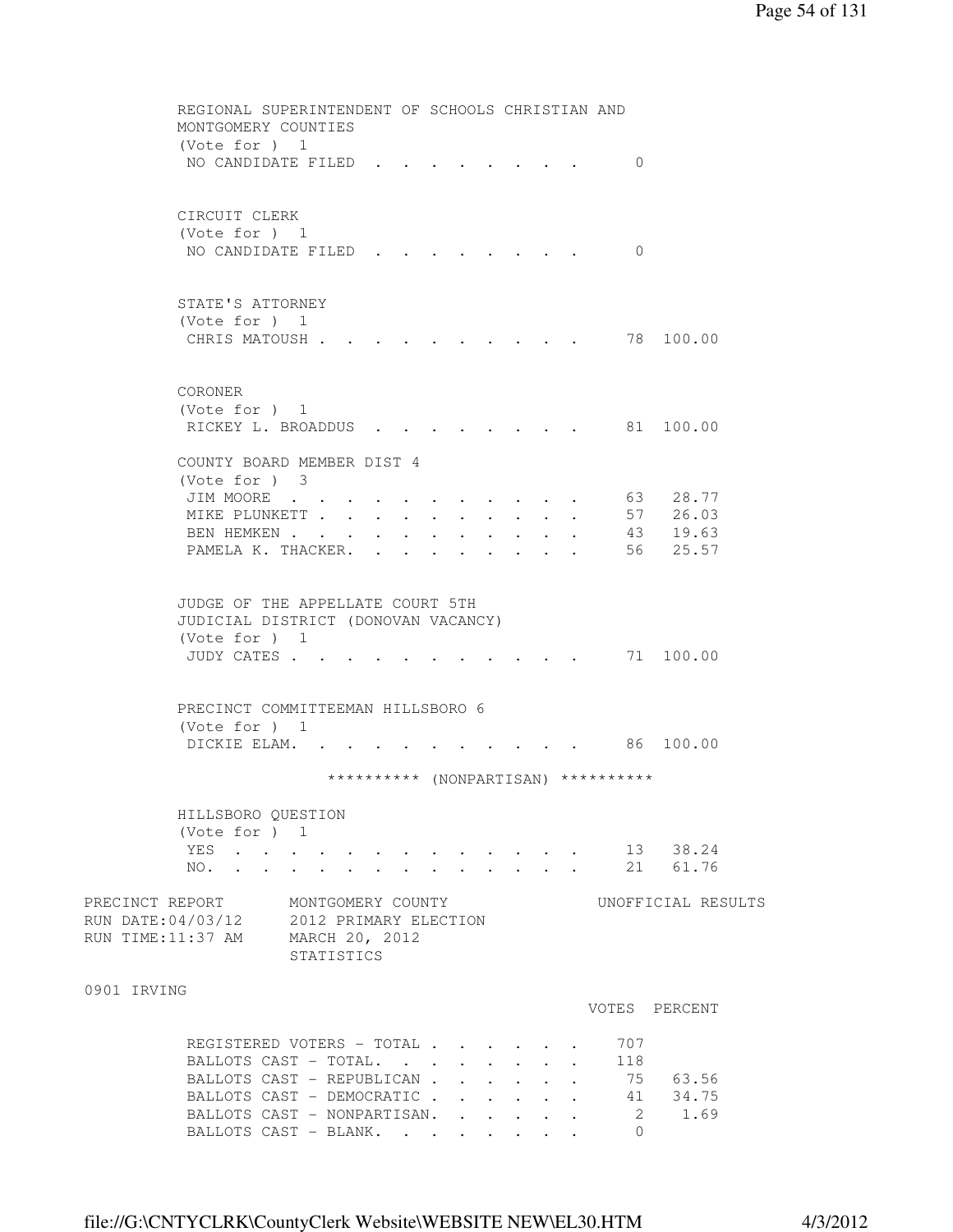| VOTER TURNOUT – TOTAL III |  |  |  |  | 16.69 |
|---------------------------|--|--|--|--|-------|
|                           |  |  |  |  |       |

# \*\*\*\*\*\*\*\*\*\* (REPUBLICAN) \*\*\*\*\*\*\*\*\*\*

|                 | PRESIDENT OF THE UNITED STATES                         |                                                                 |        |                                      |                           |                                                                      |                  |                          |
|-----------------|--------------------------------------------------------|-----------------------------------------------------------------|--------|--------------------------------------|---------------------------|----------------------------------------------------------------------|------------------|--------------------------|
| (Vote for ) 1   |                                                        |                                                                 |        |                                      |                           |                                                                      |                  |                          |
|                 | MITT ROMNEY. 27 36.00                                  |                                                                 |        |                                      |                           |                                                                      |                  |                          |
|                 | RON PAUL.                                              |                                                                 |        |                                      |                           |                                                                      |                  | 7 9.33                   |
|                 | RICK PERRY                                             | $\bullet$ .<br><br><br><br><br><br><br><br><br><br><br><br><br> |        | $\mathbf{L} = \mathbf{L} \mathbf{L}$ | $\sim 10^{-10}$           |                                                                      |                  |                          |
|                 | NEWT GINGRICH                                          |                                                                 |        |                                      | $\mathbf{L}^{\text{max}}$ |                                                                      |                  | $\cdot$ $\cdot$ 13 17.33 |
|                 | CHARLES "BUDDY" ROEMER                                 |                                                                 |        |                                      |                           | $\mathbf{r} = \left\{ \mathbf{r}_1, \ldots, \mathbf{r}_n \right\}$ . | $\overline{0}$   |                          |
|                 | RICK SANTORUM 27                                       |                                                                 |        |                                      |                           |                                                                      |                  | 36.00                    |
|                 |                                                        |                                                                 |        |                                      |                           |                                                                      |                  |                          |
|                 |                                                        |                                                                 |        |                                      |                           |                                                                      |                  |                          |
|                 | REPRESENTATIVE IN CONGRESS 13TH CONGRESSIONAL DISTRICT |                                                                 |        |                                      |                           |                                                                      |                  |                          |
| (Vote for ) 1   |                                                        |                                                                 |        |                                      |                           |                                                                      |                  |                          |
|                 | MICHAEL FIRSCHING.                                     |                                                                 |        |                                      |                           | $\ddot{\phantom{a}}$                                                 | $7\overline{ }$  | 11.29                    |
|                 | TIM JOHNSON. 42 67.74                                  |                                                                 |        |                                      |                           |                                                                      |                  |                          |
|                 | FRANK L. METZGER 13 20.97                              |                                                                 |        |                                      |                           |                                                                      |                  |                          |
|                 |                                                        |                                                                 |        |                                      |                           |                                                                      |                  |                          |
|                 | DEL. NATIONAL NOMINATING CONVENTION                    |                                                                 |        |                                      |                           |                                                                      |                  |                          |
|                 | 13TH CONGRESSIONAL DISTRICT                            |                                                                 |        |                                      |                           |                                                                      |                  |                          |
| (Vote for ) 3   |                                                        |                                                                 |        |                                      |                           |                                                                      |                  |                          |
|                 | JAMES A. GRESHAM (ROMNEY) 27 15.34                     |                                                                 |        |                                      |                           |                                                                      |                  |                          |
|                 | JIMMY JOHN LIAUTAUD (ROMNEY) 17 9.66                   |                                                                 |        |                                      |                           |                                                                      |                  |                          |
|                 | BILL MITCHELL (ROMNEY)                                 |                                                                 |        |                                      |                           |                                                                      |                  | $\cdot$ 23 13.07         |
|                 | ALBERT CAPATI (PAUL).                                  |                                                                 |        | $\sim$ $-$                           | $\mathbf{L}^{\text{max}}$ | $\mathbf{L}^{\text{max}}$ , and $\mathbf{L}^{\text{max}}$            |                  | 9 5.11                   |
|                 | DAVID CEARLOCK (PAUL)                                  |                                                                 |        |                                      | $\ddotsc$                 |                                                                      |                  | 10 5.68                  |
|                 | MARTIN JOHNSON (PAUL)                                  |                                                                 |        |                                      |                           |                                                                      | 10<br>$\sim 100$ | 5.68                     |
|                 | WAYNE A. ROSENTHAL (GINGRICH)                          |                                                                 |        |                                      | $\mathbf{L}^{\text{max}}$ |                                                                      |                  | $43$ $24.43$             |
|                 | KRISTIN WILLIAMSON (GINGRICH)                          |                                                                 |        |                                      |                           | $\ddot{\phantom{0}}$                                                 | 19<br>$\sim$     | 10.80                    |
|                 | JAMES "JIM" HENDRICKS (GINGRICH).                      |                                                                 |        |                                      |                           | $\mathbf{r} = \mathbf{r} + \mathbf{r}$                               | 18               | 10.23                    |
|                 |                                                        |                                                                 |        |                                      |                           |                                                                      |                  |                          |
|                 | ALT. DEL. NATIONAL NOMINATING CONVENTION               |                                                                 |        |                                      |                           |                                                                      |                  |                          |
|                 | 13TH CONGRESSIONAL DISTRICT                            |                                                                 |        |                                      |                           |                                                                      |                  |                          |
| (Vote for ) 3   |                                                        |                                                                 |        |                                      |                           |                                                                      |                  |                          |
|                 | HABEEB HABEEB (ROMNEY)                                 |                                                                 |        |                                      |                           |                                                                      | 17               | 10.24                    |
|                 | JAN L. MILLER (ROMNEY).                                | $\mathbf{A}$                                                    |        |                                      |                           |                                                                      | 28<br>$\sim$     | 16.87                    |
|                 | DAVID NEWBERG (ROMNEY).                                | $\mathbf{r}$                                                    | $\sim$ |                                      |                           | $\sim$                                                               |                  | $29 \t 17.47$            |
|                 | ANTHONY ALTIG (PAUL).                                  |                                                                 |        | $\ddot{\phantom{0}}$                 |                           |                                                                      |                  | 11 6.63                  |
|                 | ROGER BEANLAND (PAUL)                                  |                                                                 |        |                                      |                           |                                                                      |                  | 10 6.02                  |
|                 |                                                        |                                                                 |        |                                      |                           | $\cdot$ $\cdot$ $\cdot$ $\cdot$                                      |                  |                          |
|                 | KACEY NELSON (PAUL)                                    |                                                                 |        |                                      |                           |                                                                      | 10               | 6.02                     |
|                 | THOMAS L. GOODING (GINGRICH)                           |                                                                 |        |                                      |                           |                                                                      | 29               | 17.47                    |
|                 | THOMAS STOECKER (GINGRICH).                            |                                                                 |        |                                      |                           |                                                                      |                  | 16 9.64                  |
|                 | MICHAEL ALLWAY (GINGRICH)                              |                                                                 |        |                                      |                           |                                                                      |                  | 16 9.64                  |
|                 |                                                        |                                                                 |        |                                      |                           |                                                                      |                  |                          |
|                 | STATE SENATOR 48TH DISTRICT                            |                                                                 |        |                                      |                           |                                                                      |                  |                          |
| (Vote for $)$ 1 |                                                        |                                                                 |        |                                      |                           |                                                                      |                  |                          |
|                 | MIKE MCELROY .                                         |                                                                 |        |                                      |                           |                                                                      |                  | 63 100.00                |
|                 |                                                        |                                                                 |        |                                      |                           |                                                                      |                  |                          |
|                 |                                                        |                                                                 |        |                                      |                           |                                                                      |                  |                          |
|                 | REPRESENTATIVE IN THE GENERAL ASSEMBLY                 |                                                                 |        |                                      |                           |                                                                      |                  |                          |
|                 | 95TH REPRESENTATIVE DISTRICT                           |                                                                 |        |                                      |                           |                                                                      |                  |                          |
| (Vote for $)$ 1 |                                                        |                                                                 |        |                                      |                           |                                                                      |                  |                          |
|                 | WAYNE ARTHUR ROSENTHAL                                 |                                                                 |        |                                      |                           |                                                                      | 68               | 100.00                   |
|                 |                                                        |                                                                 |        |                                      |                           |                                                                      |                  |                          |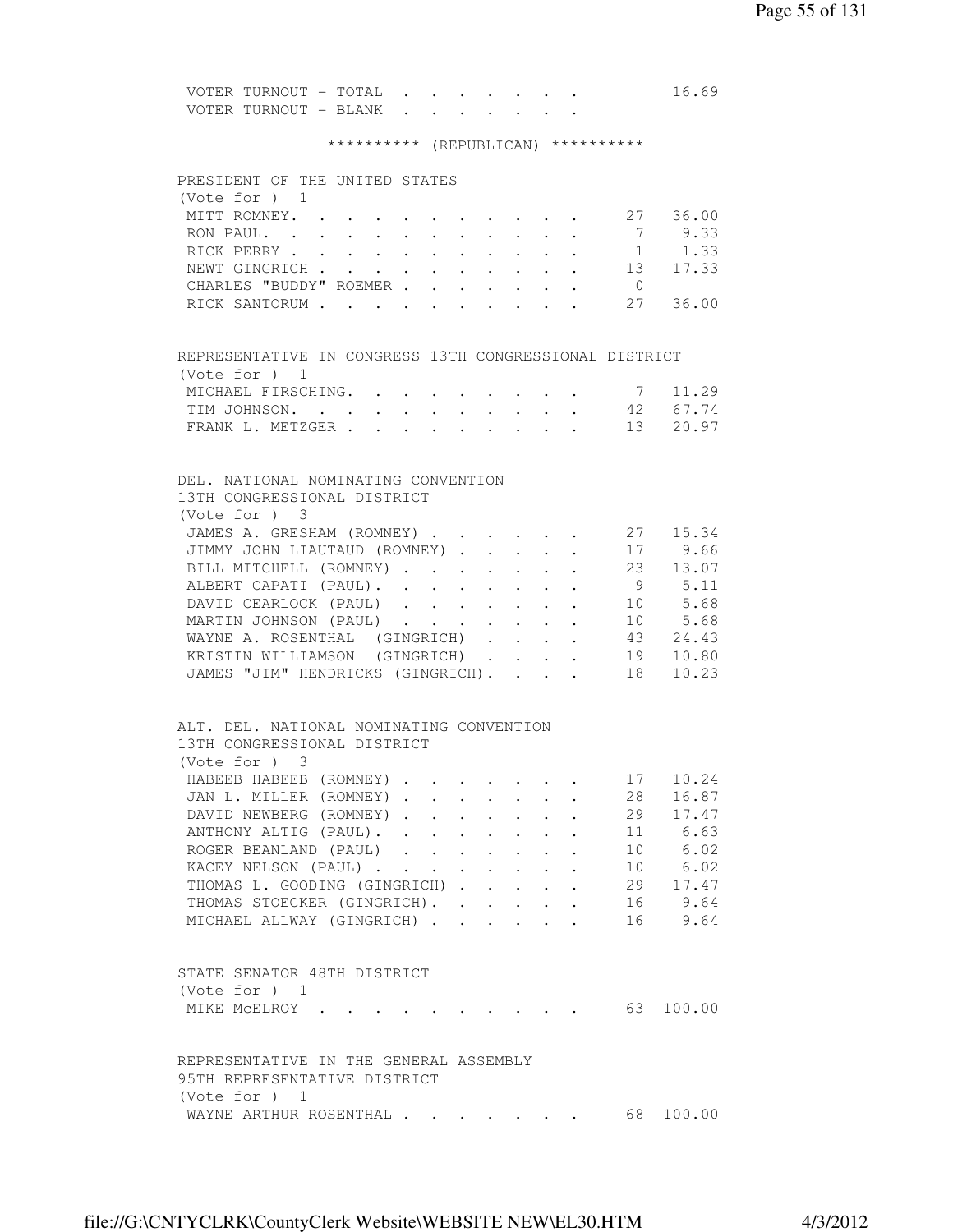```
 REGIONAL SUPERINTENDENT OF SCHOOLS CHRISTIAN AND 
         MONTGOMERY COUNTIES 
         (Vote for ) 1 
         MARCHELLE KASSEBAUM . . . . . . . . 60 100.00
         CIRCUIT CLERK 
         (Vote for ) 1 
          HOLLY LEMONS . . . . . . . . . . 69 100.00 
         STATE'S ATTORNEY 
         (Vote for ) 1 
         NO CANDIDATE FILED . . . . . . . . 0
         CORONER 
         (Vote for ) 1 
         TOBIN GUNN . . . . . . . . . . . . 60 100.00
         COUNTY BOARD MEMBER DIST 3 
         (Vote for ) 3 
         JAY L. MARTIN . . . . . . . . . . . 66 100.00
         JUDGE OF THE APPELLATE COURT 5TH 
         JUDICIAL DISTRICT (DONOVAN VACANCY) 
         (Vote for ) 1 
         STEPHEN MCGLYNN . . . . . . . . . 58 100.00
         PRECINCT COMMITTEEMAN IRVING 
         (Vote for ) 1 
         NO CANDIDATE FILED . . . . . . . . 0
                        ********** (DEMOCRATIC) ********** 
         PRESIDENT OF THE UNITED STATES 
         (Vote for ) 1 
         BARACK OBAMA . . . . . . . . . . . 31 100.00
         REPRESENTATIVE IN CONGRESS 13TH CONGRESSIONAL DISTRICT 
         (Vote for ) 1 
         DAVID M. GILL . . . . . . . . . . . 17 50.00<br>MATTHEW J. GOETTEN . . . . . . . . 17 50.00
         MATTHEW J. GOETTEN . . . .
         DEL. NATIONAL NOMINATING CONVENTION 
         CONGRESSIONAL DIST 13TH 
         (Vote for ) 6 
ROSS BRECKENRIDGE (OBAMA) . . . . . 21 14.19
 JAYNE MAZZOTTI (OBAMA) . . . . . . . 25 16.89 
DEANNA DEMUZIO (OBAMA) . . . . . . 36 24.32
         JENNIFER DOUGLAS-JOINER (OBAMA) . . . . 22 14.86
 JAMAR BROWN (OBAMA) . . . . . . . . 20 13.51 
RICK TERVEN, JR. (OBAMA) . . . . . . 24 16.22
```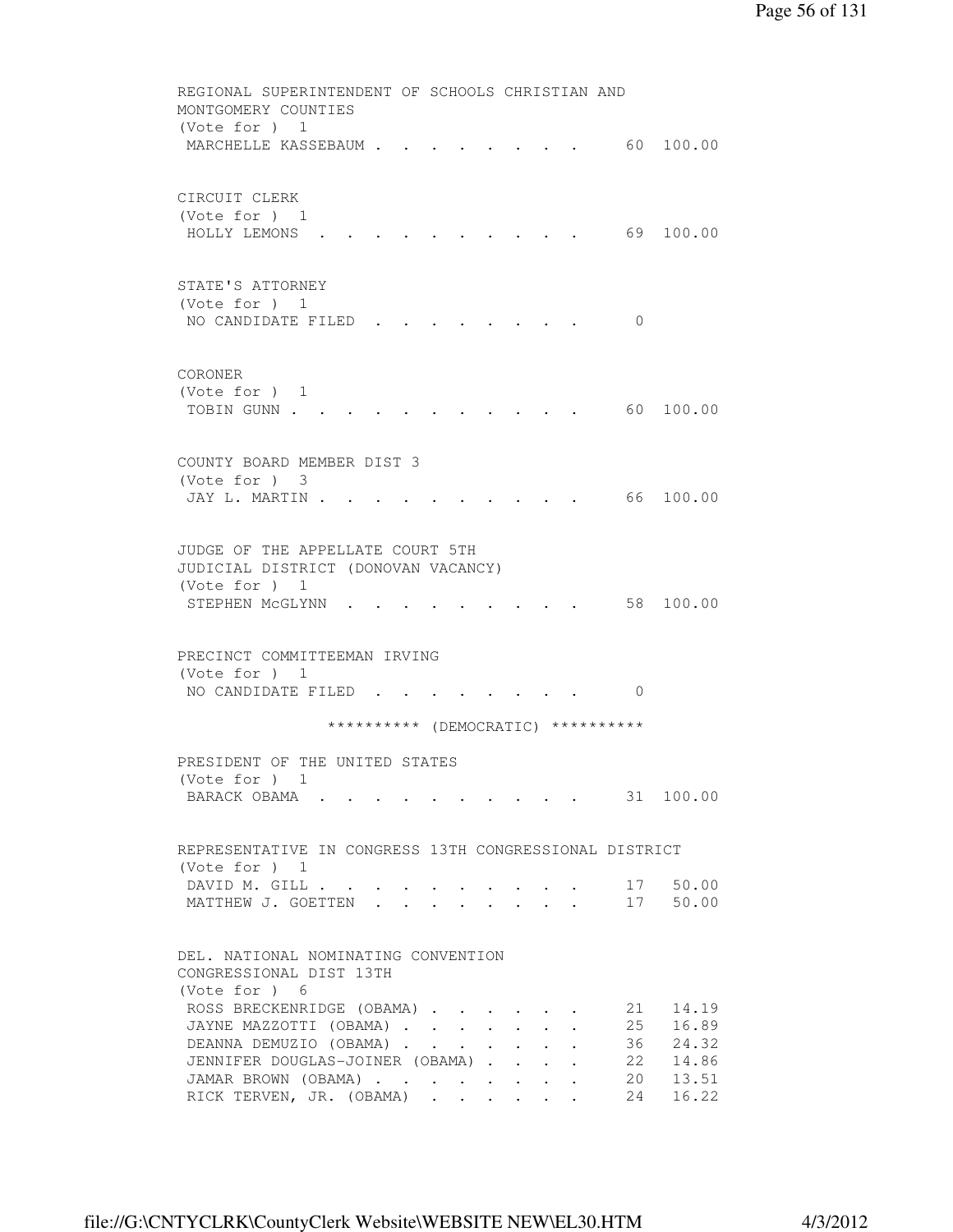STATE SENATOR IN THE 48TH DISTRICT (Vote for ) 1 ANDY MANAR . . . . . . . . . . . . 30 100.00 REPRESENTATIVE IN THE GENERAL ASSEMBLY 95TH DISTRICT (Vote for ) 1 BRAD GILLESPIE. . . . . . . . . . 29 100.00 REGIONAL SUPERINTENDENT OF SCHOOLS CHRISTIAN AND MONTGOMERY COUNTIES (Vote for ) 1 NO CANDIDATE FILED . . . . . . . . 0 CIRCUIT CLERK (Vote for ) 1 NO CANDIDATE FILED . . . . . . . . 0 STATE'S ATTORNEY (Vote for ) 1 CHRIS MATOUSH . . . . . . . . . . 34 100.00 CORONER (Vote for ) 1 RICKEY L. BROADDUS . . . . . . . . 35 100.00 COUNTY BOARD MEMBER DIST 3 (Vote for ) 3 ROBERT L. DURBIN . . . . . . . . . 25 35.21 ROBERT L. DURBIN . . . . . . . . . 25 35.21<br>BONNIE L. BRANUM . . . . . . . . . 21 29.58 GEORGE L. BLANKENSHIP . . . . . . . 25 35.21 JUDGE OF THE APPELLATE COURT 5TH JUDICIAL DISTRICT (DONOVAN VACANCY) (Vote for ) 1 JUDY CATES . . . . . . . . . . . 26 100.00 PRECINCT COMMITTEEMAN IRVING (Vote for ) 1 SCOTT N. SNOW . . . . . . . . . . . 35 100.00 \*\*\*\*\*\*\*\*\*\* (NONPARTISAN) \*\*\*\*\*\*\*\*\*\* HILLSBORO QUESTION (Vote for ) 1 YES . . . . . . . . . . . . . 1 20.00 NO. . . . . . . . . . . . . . 4 80.00 PRECINCT REPORT MONTGOMERY COUNTY WORTFICIAL RESULTS RUN DATE:04/03/12 2012 PRIMARY ELECTION RUN TIME:11:37 AM MARCH 20, 2012 STATISTICS

```
1001 NOKOMIS 1
```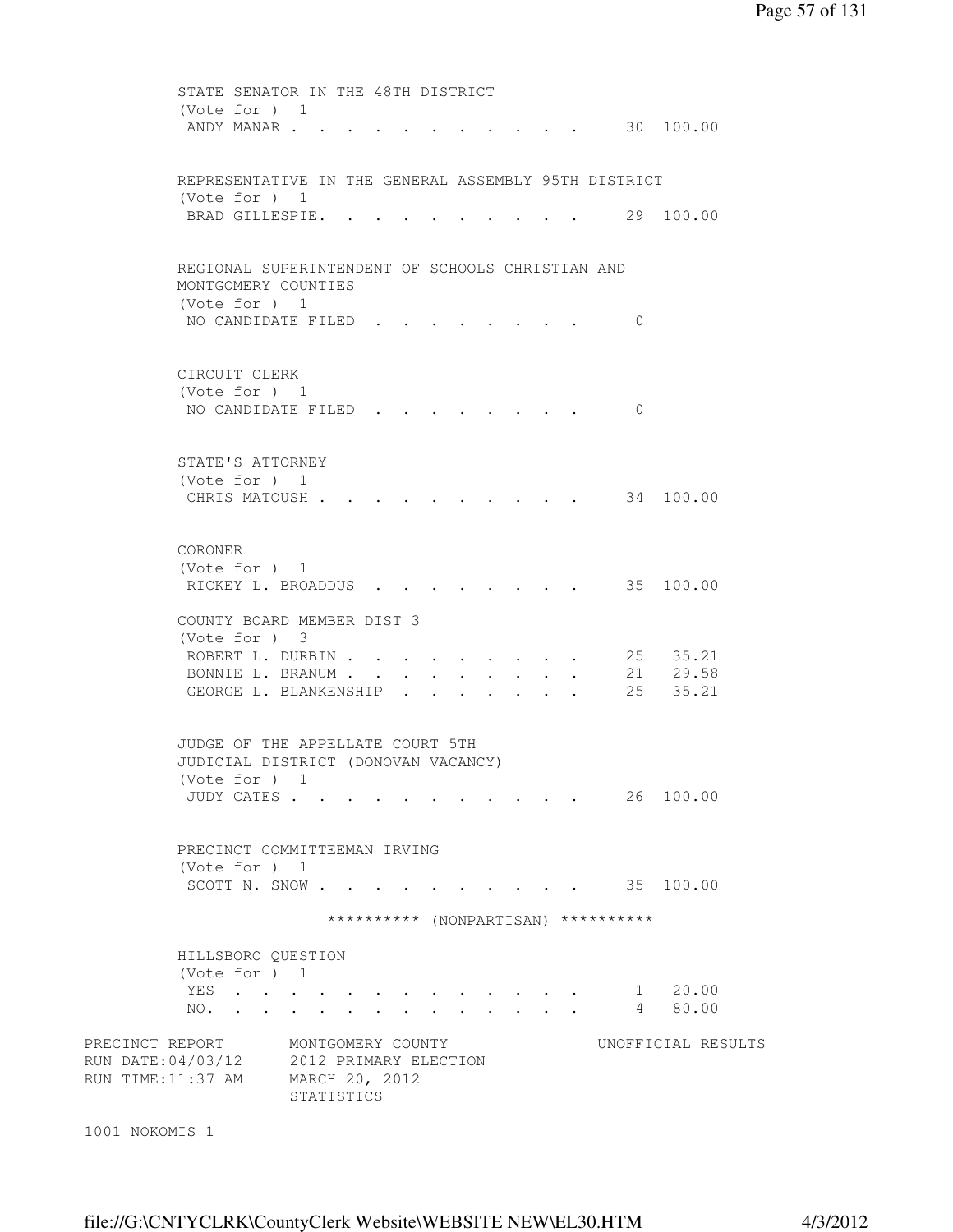VOTES PERCENT

|                                                           | REGISTERED VOTERS - TOTAL<br>BALLOTS CAST - TOTAL.<br>BALLOTS CAST - REPUBLICAN.<br>BALLOTS CAST - DEMOCRATIC<br>BALLOTS CAST - NONPARTISAN.<br>BALLOTS CAST - BLANK.<br>VOTER TURNOUT - TOTAL<br>VOTER TURNOUT - BLANK.                                                                                                                        | $\bullet$ .                                                                                                            | $\ddot{\phantom{0}}$                              | $\cdot$ $\cdot$ $\cdot$ $\cdot$ $\cdot$<br>$\sim 10^{-10}$<br>$\cdot$ $\cdot$ $\cdot$ $\cdot$ $\cdot$ | $\mathbf{L}^{\text{max}}$<br>$\mathbf{L}^{\text{max}}$<br>$\bullet$ . | $\mathbf{L} = \mathbf{L}$<br>$\bullet$ .<br><br><br><br><br><br><br><br><br><br><br><br><br>$\bullet$ .<br><br><br><br><br><br><br><br><br><br><br><br>              | $\mathbf{L}$               | 222<br>43<br>. 27 62.79<br>. 16 37.21<br>$\overline{0}$<br>$\overline{0}$ | 19.37                                                                                                                                                                                                                          |
|-----------------------------------------------------------|-------------------------------------------------------------------------------------------------------------------------------------------------------------------------------------------------------------------------------------------------------------------------------------------------------------------------------------------------|------------------------------------------------------------------------------------------------------------------------|---------------------------------------------------|-------------------------------------------------------------------------------------------------------|-----------------------------------------------------------------------|----------------------------------------------------------------------------------------------------------------------------------------------------------------------|----------------------------|---------------------------------------------------------------------------|--------------------------------------------------------------------------------------------------------------------------------------------------------------------------------------------------------------------------------|
|                                                           | ********** (REPUBLICAN) **********                                                                                                                                                                                                                                                                                                              |                                                                                                                        |                                                   |                                                                                                       |                                                                       |                                                                                                                                                                      |                            |                                                                           |                                                                                                                                                                                                                                |
| (Vote for ) 1<br>MITT ROMNEY. .<br>RON PAUL<br>RICK PERRY | PRESIDENT OF THE UNITED STATES<br>$\mathbf{r} = \mathbf{r} \cdot \mathbf{r}$ , where $\mathbf{r} = \mathbf{r} \cdot \mathbf{r}$                                                                                                                                                                                                                 | $\bullet$ . $\bullet$<br>$\mathbf{r} = \mathbf{r} \cdot \mathbf{r}$ , where $\mathbf{r} = \mathbf{r} \cdot \mathbf{r}$ |                                                   |                                                                                                       |                                                                       |                                                                                                                                                                      | $\mathcal{L}^{\text{max}}$ | 9<br>1<br>$\overline{0}$                                                  | 33.33<br>3.70                                                                                                                                                                                                                  |
|                                                           | NEWT GINGRICH<br>CHARLES "BUDDY" ROEMER.                                                                                                                                                                                                                                                                                                        | $\ddot{\phantom{a}}$                                                                                                   |                                                   |                                                                                                       |                                                                       |                                                                                                                                                                      |                            | 6<br>$\overline{0}$                                                       | 22.22                                                                                                                                                                                                                          |
|                                                           | RICK SANTORUM                                                                                                                                                                                                                                                                                                                                   | $\sim 10^{-11}$                                                                                                        |                                                   | $\cdot$ $\cdot$ $\cdot$                                                                               |                                                                       |                                                                                                                                                                      |                            |                                                                           | 11 40.74                                                                                                                                                                                                                       |
|                                                           |                                                                                                                                                                                                                                                                                                                                                 |                                                                                                                        |                                                   |                                                                                                       |                                                                       |                                                                                                                                                                      |                            |                                                                           |                                                                                                                                                                                                                                |
| (Vote for $)$ 1                                           | REPRESENTATIVE IN CONGRESS 13TH CONGRESSIONAL DISTRICT                                                                                                                                                                                                                                                                                          |                                                                                                                        |                                                   |                                                                                                       |                                                                       |                                                                                                                                                                      |                            |                                                                           |                                                                                                                                                                                                                                |
|                                                           | MICHAEL FIRSCHING. .                                                                                                                                                                                                                                                                                                                            |                                                                                                                        |                                                   |                                                                                                       |                                                                       |                                                                                                                                                                      |                            |                                                                           | 3 13.64                                                                                                                                                                                                                        |
|                                                           | TIM JOHNSON.                                                                                                                                                                                                                                                                                                                                    |                                                                                                                        |                                                   |                                                                                                       |                                                                       |                                                                                                                                                                      |                            |                                                                           | 15 68.18                                                                                                                                                                                                                       |
|                                                           | FRANK L. METZGER .                                                                                                                                                                                                                                                                                                                              |                                                                                                                        |                                                   |                                                                                                       |                                                                       |                                                                                                                                                                      |                            | $4\overline{4}$                                                           | 18.18                                                                                                                                                                                                                          |
| (Vote for ) 3                                             | DEL. NATIONAL NOMINATING CONVENTION<br>13TH CONGRESSIONAL DISTRICT<br>JAMES A. GRESHAM (ROMNEY)<br>JIMMY JOHN LIAUTAUD (ROMNEY).<br>BILL MITCHELL (ROMNEY)<br>ALBERT CAPATI (PAUL). .<br>DAVID CEARLOCK (PAUL).<br>MARTIN JOHNSON (PAUL)<br>WAYNE A. ROSENTHAL (GINGRICH)<br>KRISTIN WILLIAMSON (GINGRICH)<br>JAMES "JIM" HENDRICKS (GINGRICH). | $\ddot{\phantom{0}}$                                                                                                   | $\ddot{\phantom{a}}$<br>$\mathbf{r}$ $\mathbf{r}$ | $\sim$ $-$<br>$\ddot{\phantom{0}}$                                                                    |                                                                       |                                                                                                                                                                      |                            | $\cdot \cdot \cdot \cdot \cdot 14$ 25.45<br>9<br>- 9                      | 7 12.73<br>$5 \t 9.09$<br>$\begin{array}{ccc} 8 & & 14\,\raisebox{0.06em}{\textbf{.}}\,55 \\ 1 & & 1\,\raisebox{0.06em}{\textbf{.}}\,82 \end{array}$<br>$\begin{array}{c} 1 \\ 1 \end{array}$<br>$1 \t 1.82$<br>16.36<br>16.36 |
| (Vote for ) 3                                             | ALT. DEL. NATIONAL NOMINATING CONVENTION<br>13TH CONGRESSIONAL DISTRICT                                                                                                                                                                                                                                                                         |                                                                                                                        |                                                   |                                                                                                       |                                                                       |                                                                                                                                                                      |                            |                                                                           |                                                                                                                                                                                                                                |
|                                                           | HABEEB HABEEB (ROMNEY)<br>JAN L. MILLER (ROMNEY)<br>DAVID NEWBERG (ROMNEY)<br>ANTHONY ALTIG (PAUL).<br>ROGER BEANLAND (PAUL)<br>KACEY NELSON (PAUL)<br>THOMAS L. GOODING (GINGRICH)<br>THOMAS STOECKER (GINGRICH).<br>MICHAEL ALLWAY (GINGRICH)                                                                                                 |                                                                                                                        |                                                   |                                                                                                       | $\sim$ $-$                                                            | $\cdot$ $\cdot$<br>$\bullet$ . In the case of the $\sim$<br>$\mathbf{z} = \mathbf{z} + \mathbf{z}$ .<br>$\mathbf{z} = \mathbf{z} + \mathbf{z}$ .<br>$\sim$ 100 $\pm$ |                            | 6<br>6<br>8<br>12<br>9<br>10                                              | 11.11<br>11.11<br>14.81<br>$1 \t 1.85$<br>$1 \t 1.85$<br>$1 \t 1.85$<br>22.22<br>16.67<br>18.52                                                                                                                                |

 STATE SENATOR 48TH DISTRICT (Vote for ) 1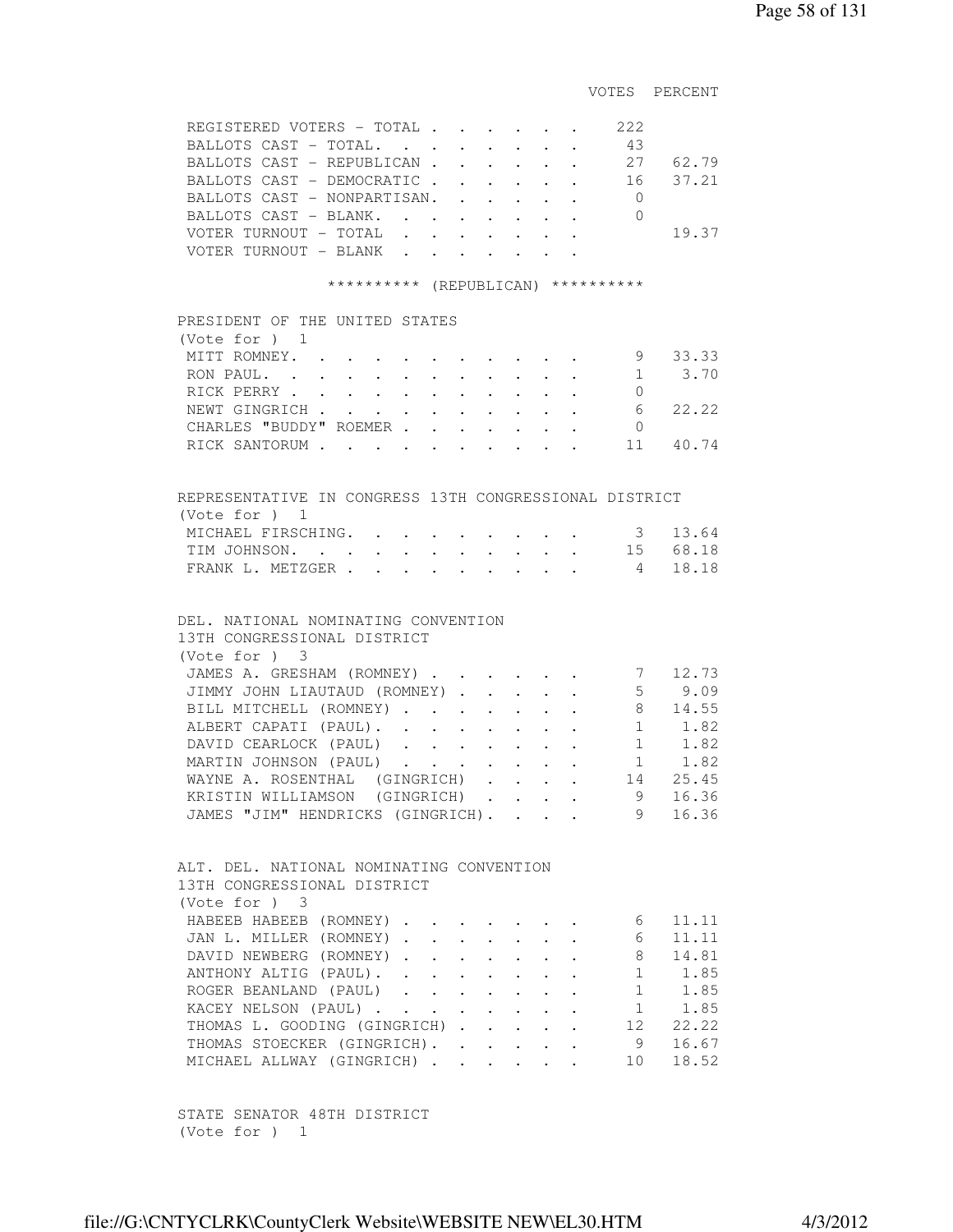MIKE MCELROY . . . . . . . . . . 21 100.00 REPRESENTATIVE IN THE GENERAL ASSEMBLY 95TH REPRESENTATIVE DISTRICT (Vote for ) 1 WAYNE ARTHUR ROSENTHAL . . . . . . . 24 100.00 REGIONAL SUPERINTENDENT OF SCHOOLS CHRISTIAN AND MONTGOMERY COUNTIES (Vote for ) 1 MARCHELLE KASSEBAUM . . . . . . . . 22 100.00 CIRCUIT CLERK (Vote for ) 1 HOLLY LEMONS . . . . . . . . . . 25 100.00 STATE'S ATTORNEY (Vote for ) 1 NO CANDIDATE FILED . . . . . . . . 0 CORONER (Vote for ) 1 TOBIN GUNN . . . . . . . . . . . 22 100.00 COUNTY BOARD MEMBER DIST 2 (Vote for ) 3 CHARLES E. GRADEN. . . . . . . . . 22 34.38<br>JOSEPH V. GASPARICH . . . . . . . . 21 32.81<br>GENE MILES . . . . . . . . . . 21 32.81 JOSEPH V. GASPARICH . . . . . . . . GENE MILES . . . . . . . . . . . JUDGE OF THE APPELLATE COURT 5TH JUDICIAL DISTRICT (DONOVAN VACANCY) (Vote for ) 1 STEPHEN McGLYNN . . . . . . . . . 20 100.00 PRECINCT COMMITTEEMAN NOKOMIS 1 (Vote for ) 1 NO CANDIDATE FILED . . . . . . . . 0<br>WRITE-IN. . . . . . . . . . . . 10 100.00 WRITE-IN. . . . . . . . . . . . \*\*\*\*\*\*\*\*\*\* (DEMOCRATIC) \*\*\*\*\*\*\*\*\*\* PRESIDENT OF THE UNITED STATES (Vote for ) 1 BARACK OBAMA . . . . . . . . . . 14 100.00 REPRESENTATIVE IN CONGRESS 13TH CONGRESSIONAL DISTRICT (Vote for ) 1 DAVID M. GILL . . . . . . . . . . 6 40.00 MATTHEW J. GOETTEN . . . . . . . . 9 60.00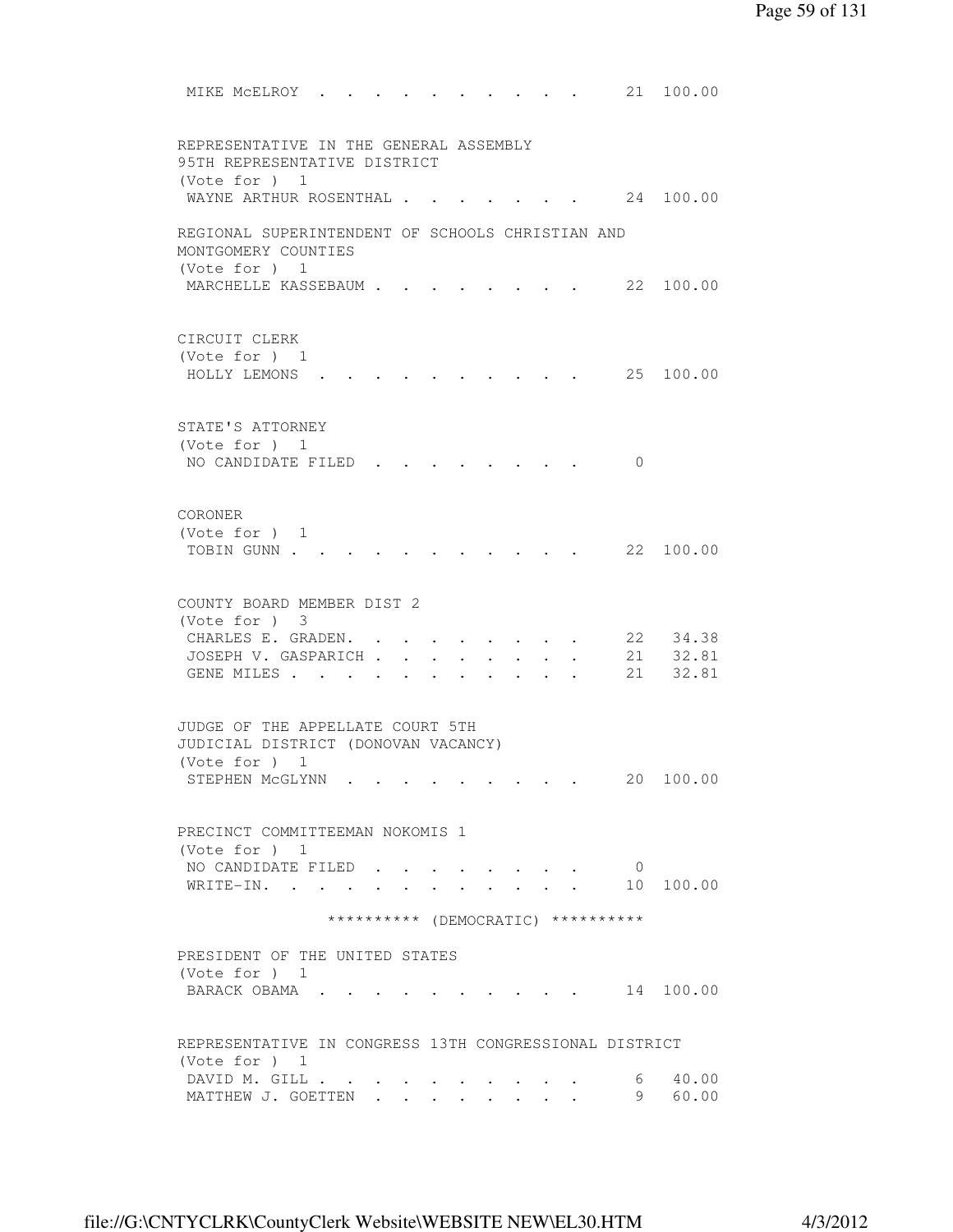```
 DEL. NATIONAL NOMINATING CONVENTION 
         CONGRESSIONAL DIST 13TH 
         (Vote for ) 6 
         ROSS BRECKENRIDGE (OBAMA) . . . . . . 10 13.70
 JAYNE MAZZOTTI (OBAMA) . . . . . . . 14 19.18 
DEANNA DEMUZIO (OBAMA) . . . . . . 15 20.55
 JENNIFER DOUGLAS-JOINER (OBAMA) . . . . 12 16.44 
 JAMAR BROWN (OBAMA) . . . . . . . . 10 13.70 
 RICK TERVEN, JR. (OBAMA) . . . . . . 12 16.44 
         STATE SENATOR IN THE 48TH DISTRICT 
         (Vote for ) 1 
         ANDY MANAR . . . . . . . . . . . . 15 100.00
         REPRESENTATIVE IN THE GENERAL ASSEMBLY 95TH DISTRICT 
         (Vote for ) 1 
         BRAD GILLESPIE. . . . . . . . . . 14 100.00
         REGIONAL SUPERINTENDENT OF SCHOOLS CHRISTIAN AND 
         MONTGOMERY COUNTIES 
         (Vote for ) 1 
         NO CANDIDATE FILED . . . . . . . . 0
         CIRCUIT CLERK 
         (Vote for ) 1 
         NO CANDIDATE FILED . . . . . . . 0
         STATE'S ATTORNEY 
         (Vote for ) 1 
         CHRIS MATOUSH . . . . . . . . . . 15 100.00
         CORONER 
         (Vote for ) 1 
         RICKEY L. BROADDUS . . . . . . . . 16 100.00
         COUNTY BOARD MEMBER DIST 2 
         (Vote for ) 3 
         NO CANDIDATE FILED . . . . . . . . 0
         JUDGE OF THE APPELLATE COURT 5TH 
         JUDICIAL DISTRICT (DONOVAN VACANCY) 
         (Vote for ) 1 
         JUDY CATES . . . . . . . . . . . 15 100.00
         PRECINCT COMMITTEEMAN NOKOMIS 1 
         (Vote for ) 1 
         NO CANDIDATE FILED . . . . . . . . 0
PRECINCT REPORT MONTGOMERY COUNTY UNOFFICIAL RESULTS
RUN DATE:04/03/12 2012 PRIMARY ELECTION 
RUN TIME:11:37 AM MARCH 20, 2012 
                   STATISTICS
```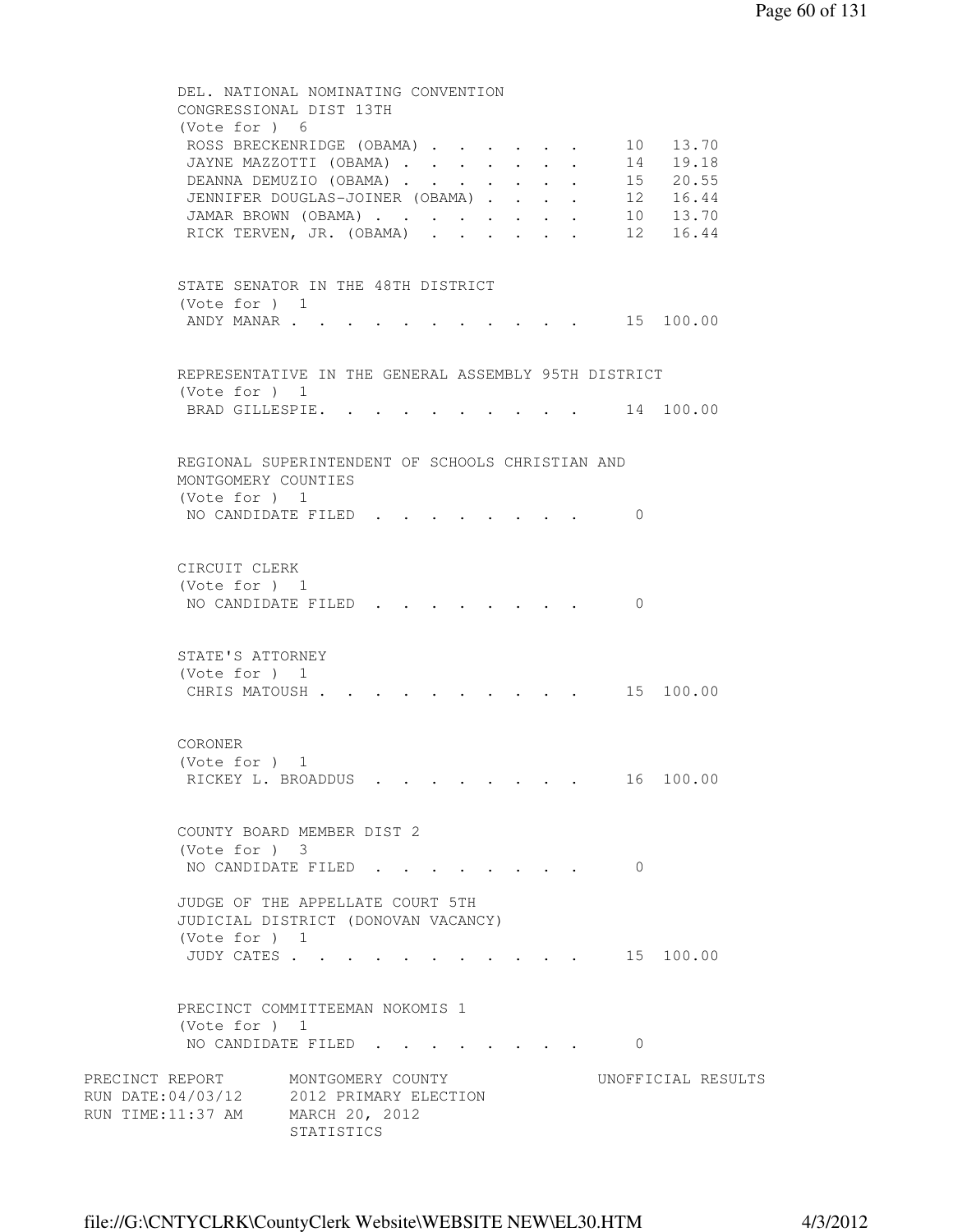#### 1002 NOKOMIS 2

#### VOTES PERCENT

|  | REGISTERED VOTERS - TOTAL          |  |  |  | 402 |       |
|--|------------------------------------|--|--|--|-----|-------|
|  | BALLOTS CAST - TOTAL.              |  |  |  | 55  |       |
|  | BALLOTS CAST - REPUBLICAN          |  |  |  | 42. | 7636  |
|  | BALLOTS CAST - DEMOCRATIC 13 23.64 |  |  |  |     |       |
|  | BALLOTS CAST - NONPARTISAN.        |  |  |  |     |       |
|  | BALLOTS CAST - BLANK.              |  |  |  |     |       |
|  |                                    |  |  |  |     | 13.68 |
|  | ER TURNOUT - BLANK                 |  |  |  |     |       |

#### \*\*\*\*\*\*\*\*\*\* (REPUBLICAN) \*\*\*\*\*\*\*\*\*\*

#### PRESIDENT OF THE UNITED STATES

| (Vote for $)$ 1        |  |  |  |  |      |         |
|------------------------|--|--|--|--|------|---------|
| MITT ROMNEY. 11        |  |  |  |  |      | 26.19   |
| RON PAUL.              |  |  |  |  |      |         |
| RICK PERRY             |  |  |  |  |      | 4.76    |
| NEWT GINGRICH          |  |  |  |  |      | 6 14.29 |
| CHARLES "BUDDY" ROEMER |  |  |  |  |      |         |
| RICK SANTORUM          |  |  |  |  | - 23 | 54.76   |

| REPRESENTATIVE IN CONGRESS 13TH CONGRESSIONAL DISTRICT |  |  |  |  |
|--------------------------------------------------------|--|--|--|--|
| (Vote for ) 1                                          |  |  |  |  |
| MICHAEL FIRSCHING. 3 8.82                              |  |  |  |  |
| TIM JOHNSON. 23 67.65                                  |  |  |  |  |
| FRANK L. METZGER 8 23.53                               |  |  |  |  |

#### DEL. NATIONAL NOMINATING CONVENTION

| 13TH CONGRESSIONAL DISTRICT       |  |  |         |       |
|-----------------------------------|--|--|---------|-------|
| (Vote for )<br>- 3                |  |  |         |       |
| JAMES A. GRESHAM (ROMNEY)         |  |  | 14      | 15.05 |
| JIMMY JOHN LIAUTAUD (ROMNEY)      |  |  | 11      | 11.83 |
| BILL MITCHELL (ROMNEY)            |  |  | 14      | 15.05 |
| ALBERT CAPATI (PAUL).             |  |  |         | 1.08  |
| DAVID CEARLOCK (PAUL)             |  |  | 4       | 4.30  |
| MARTIN JOHNSON (PAUL)             |  |  | 2       | 2.15  |
| WAYNE A. ROSENTHAL (GINGRICH)     |  |  | 25      | 26.88 |
| KRISTIN WILLIAMSON (GINGRICH).    |  |  | $10 \,$ | 10.75 |
| JAMES "JIM" HENDRICKS (GINGRICH). |  |  | 12      | 12.90 |

# ALT. DEL. NATIONAL NOMINATING CONVENTION 13TH CONGRESSIONAL DISTRICT (Vote for ) 3 HABEEB HABEEB (ROMNEY) . . . . . . . 10 11.90 JAN L. MILLER (ROMNEY) . . . . . . . 16 19.05 DAVID NEWBERG (ROMNEY) . . . . . . . 13 15.48 ANTHONY ALTIG (PAUL). . . . . . . . 3 3.57<br>ROGER BEANLAND (PAUL) . . . . . . . 1 1.19 ROGER BEANLAND (PAUL) . . . . . . . 1 1.19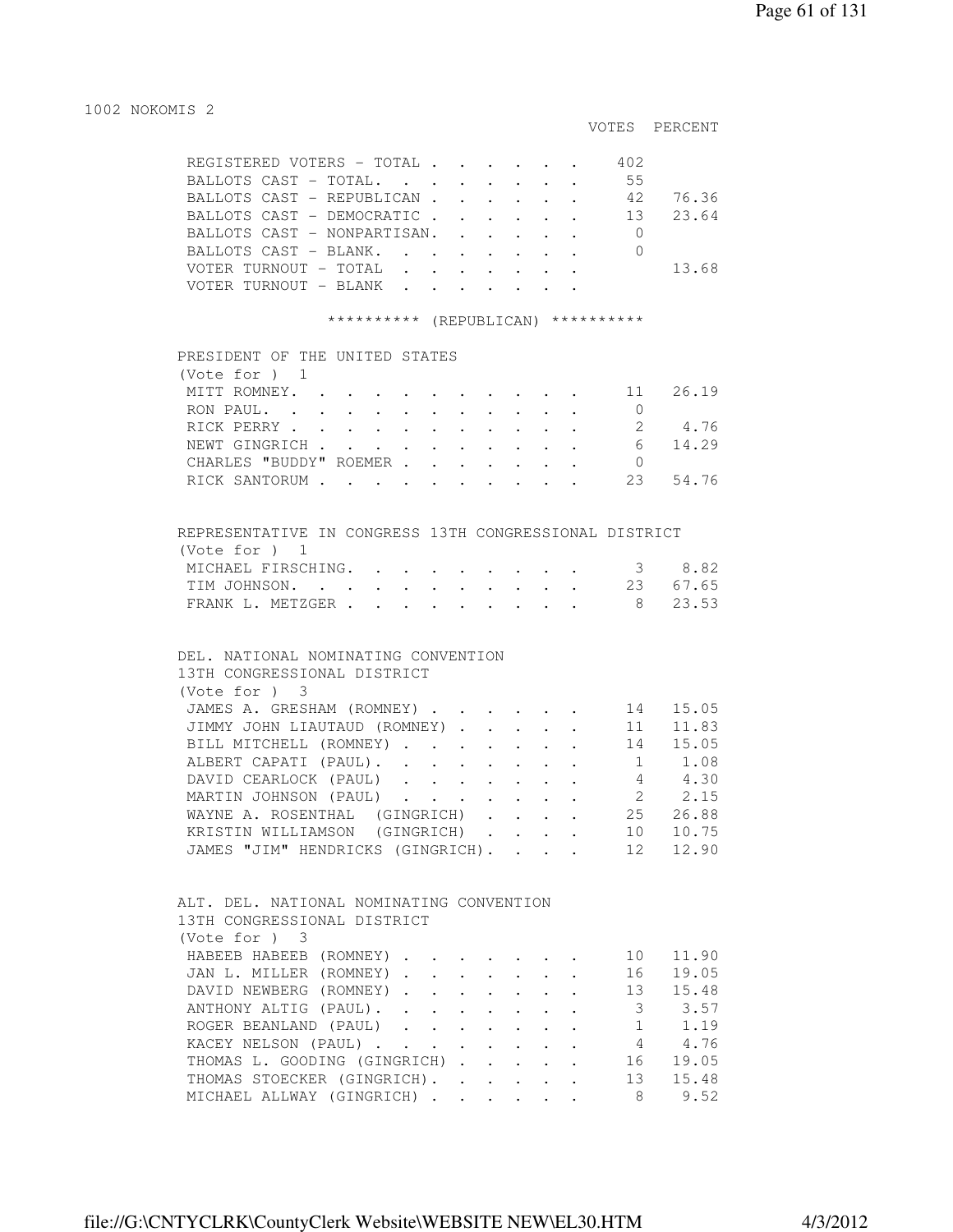```
 STATE SENATOR 48TH DISTRICT 
         (Vote for ) 1 
         MIKE MCELROY . . . . . . . . . . . 35 100.00
         REPRESENTATIVE IN THE GENERAL ASSEMBLY 
         95TH REPRESENTATIVE DISTRICT 
         (Vote for ) 1 
         WAYNE ARTHUR ROSENTHAL . . . . . . . 39 100.00
         REGIONAL SUPERINTENDENT OF SCHOOLS CHRISTIAN AND 
         MONTGOMERY COUNTIES 
         (Vote for ) 1 
         MARCHELLE KASSEBAUM . . . . . . . . 34 100.00
         CIRCUIT CLERK 
         (Vote for ) 1 
          HOLLY LEMONS . . . . . . . . . . 41 100.00 
         STATE'S ATTORNEY 
         (Vote for ) 1 
         NO CANDIDATE FILED . . . . . . . . 0
         CORONER 
         (Vote for ) 1 
         TOBIN GUNN . . . . . . . . . . . . 34 100.00
         COUNTY BOARD MEMBER DIST 2 
         (Vote for ) 3 
         CHARLES E. GRADEN. . . . . . . . . 25 29.41
         JOSEPH V. GASPARICH . . . . . . . . 32 37.65
         GENE MILES . . . . . . . . . . . 28 32.94
         JUDGE OF THE APPELLATE COURT 5TH 
         JUDICIAL DISTRICT (DONOVAN VACANCY) 
         (Vote for ) 1 
         STEPHEN MCGLYNN . . . . . . . . . 30 100.00
         PRECINCT COMMITTEEMAN NOKOMIS 2 
         (Vote for ) 1 
         NO CANDIDATE FILED . . . . . . . . 0
                       ********** (DEMOCRATIC) ********** 
         PRESIDENT OF THE UNITED STATES 
         (Vote for ) 1 
         BARACK OBAMA . . . . . . . . . . 10 100.00
         REPRESENTATIVE IN CONGRESS 13TH CONGRESSIONAL DISTRICT 
         (Vote for ) 1 
 DAVID M. GILL . . . . . . . . . . 3 25.00 
MATTHEW J. GOETTEN . . . . . . . . 9 75.00
```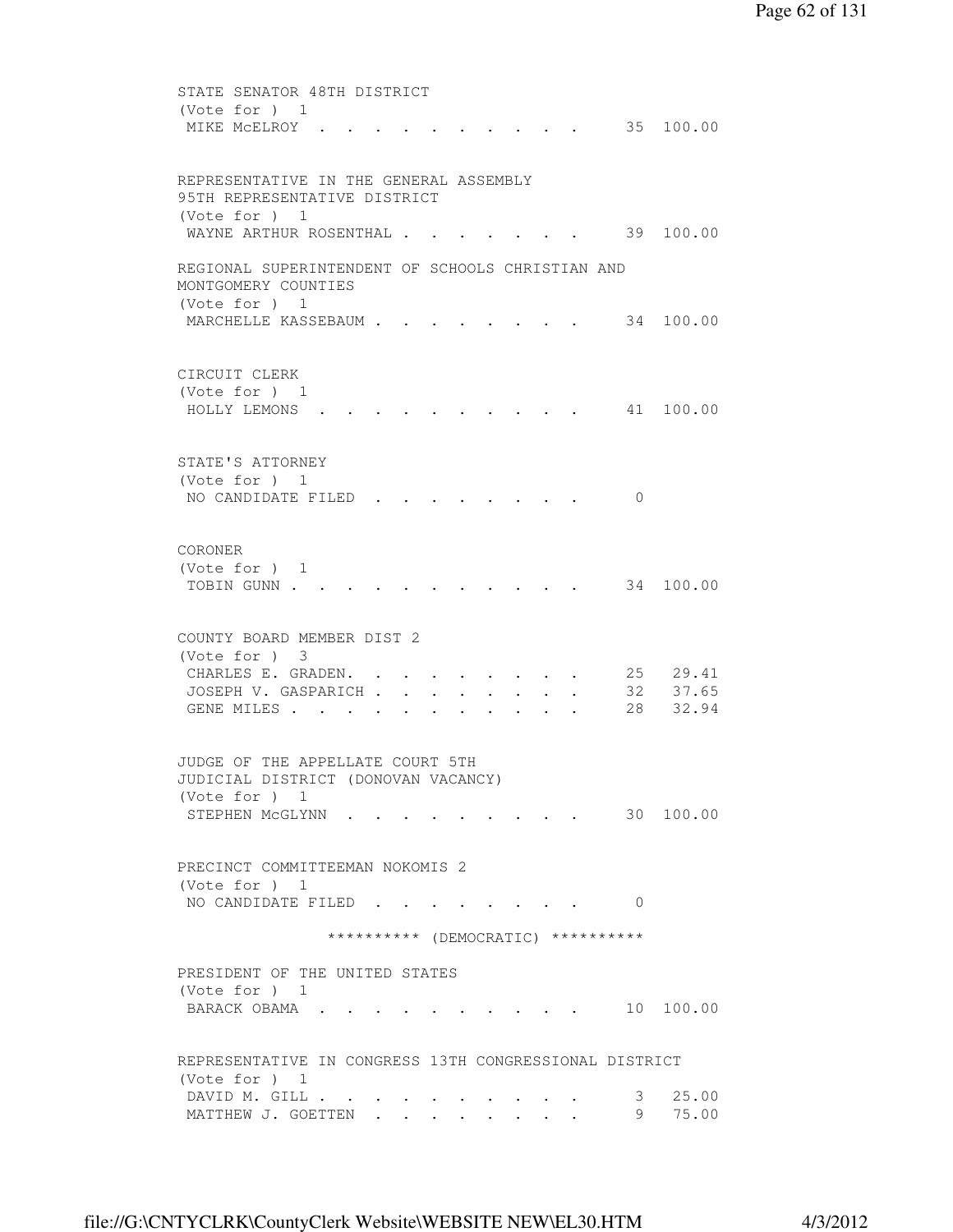```
 DEL. NATIONAL NOMINATING CONVENTION 
          CONGRESSIONAL DIST 13TH 
          (Vote for ) 6 
          ROSS BRECKENRIDGE (OBAMA) . . . . . . . 8 16.00<br>JAYNE MAZZOTTI (OBAMA) . . . . . . . 11 22.00<br>DEANNA DEMUZIO (OBAMA) . . . . . . 9 18.00<br>JENNIFER DOUGLAS-JOINER (OBAMA) . . . . 8 16.00<br>JENNIFER DOUGLAS-JOINER (OBAMA) . . .
          JAYNE MAZZOTTI (OBAMA) . . . . . . .
          DEANNA DEMUZIO (OBAMA) . . . . . . .
          JENNIFER DOUGLAS-JOINER (OBAMA) . . . .
          JAMAR BROWN (OBAMA) . . . . . . . . 7 14.00
          RICK TERVEN, JR. (OBAMA) . . . . . . 7 14.00
          STATE SENATOR IN THE 48TH DISTRICT 
          (Vote for ) 1 
          ANDY MANAR . . . . . . . . . . . 10 100.00
          REPRESENTATIVE IN THE GENERAL ASSEMBLY 95TH DISTRICT 
          (Vote for ) 1 
          BRAD GILLESPIE. . . . . . . . . . 9 100.00
          REGIONAL SUPERINTENDENT OF SCHOOLS CHRISTIAN AND 
          MONTGOMERY COUNTIES 
          (Vote for ) 1 
          NO CANDIDATE FILED . . . . . . . 0
          CIRCUIT CLERK 
          (Vote for ) 1 
          NO CANDIDATE FILED . . . . . . . . 0
          STATE'S ATTORNEY 
           (Vote for ) 1 
          CHRIS MATOUSH . . . . . . . . . . 11 100.00
          CORONER 
          (Vote for ) 1 
          RICKEY L. BROADDUS . . . . . . . . 10 100.00
          COUNTY BOARD MEMBER DIST 2 
          (Vote for ) 3 
          NO CANDIDATE FILED . . . . . . . . 0
          JUDGE OF THE APPELLATE COURT 5TH 
          JUDICIAL DISTRICT (DONOVAN VACANCY) 
          (Vote for ) 1 
          JUDY CATES . . . . . . . . . . . . 10 100.00
          PRECINCT COMMITTEEMAN NOKOMIS 2 
           (Vote for ) 1 
          NO CANDIDATE FILED . . . . . . . . 0
PRECINCT REPORT MONTGOMERY COUNTY WORTFICIAL RESULTS
RUN DATE:04/03/12 2012 PRIMARY ELECTION 
RUN TIME:11:37 AM MARCH 20, 2012
```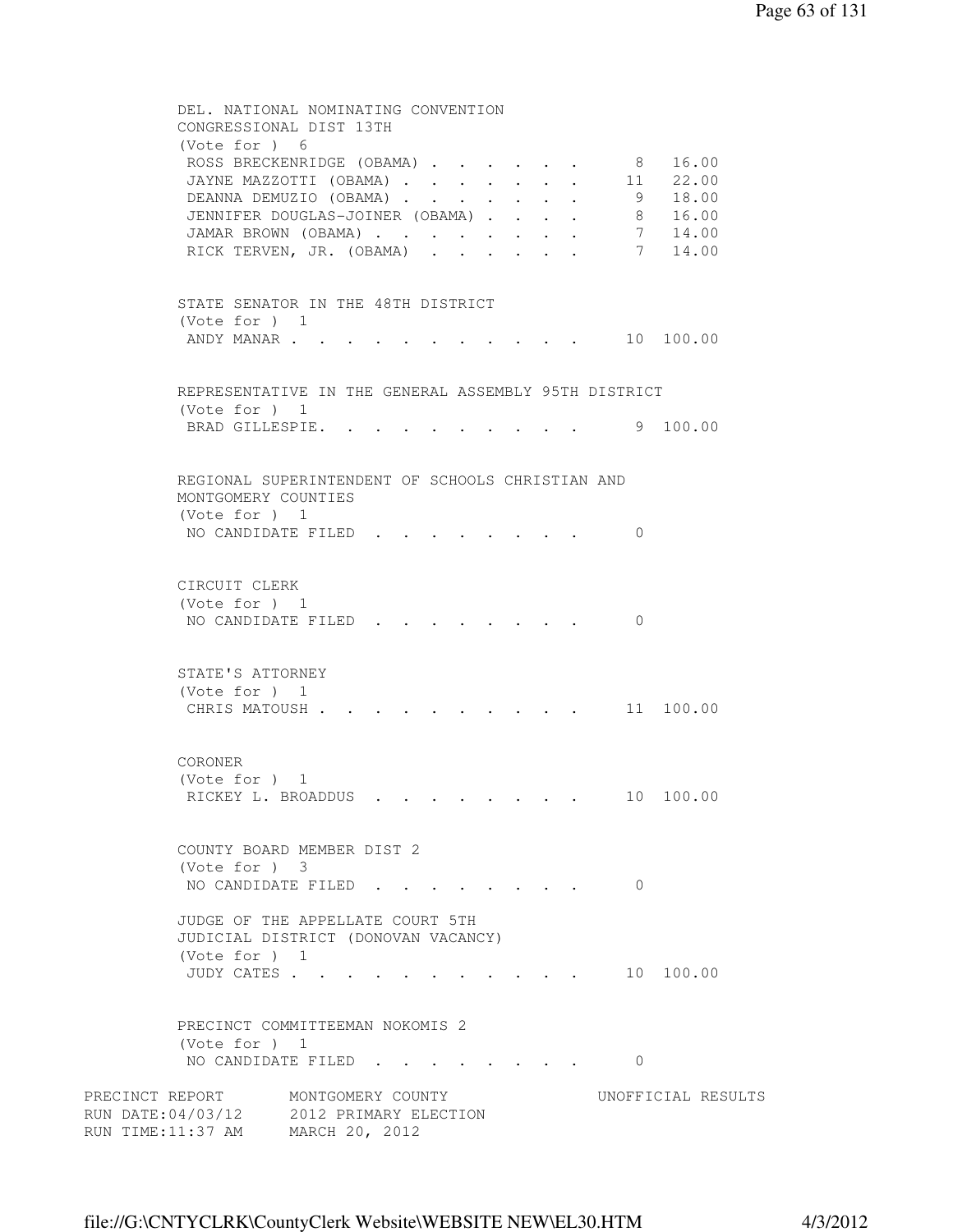# STATISTICS

#### 1003 NOKOMIS 3

# VOTES PERCENT

|                       | REGISTERED VOTERS - TOTAL   |  |  |  | 445 |       |
|-----------------------|-----------------------------|--|--|--|-----|-------|
|                       | BALLOTS CAST - TOTAL.       |  |  |  | 66  |       |
|                       | BALLOTS CAST - REPUBLICAN   |  |  |  | 52  | 78.79 |
|                       | BALLOTS CAST - DEMOCRATIC   |  |  |  | -14 | 21.21 |
|                       | BALLOTS CAST - NONPARTISAN. |  |  |  |     |       |
|                       | BALLOTS CAST - BLANK.       |  |  |  |     |       |
|                       |                             |  |  |  |     | 14.83 |
| VOTER TURNOUT – BLANK |                             |  |  |  |     |       |
|                       |                             |  |  |  |     |       |

## \*\*\*\*\*\*\*\*\*\*\* (REPUBLICAN) \*\*\*\*\*\*\*\*\*\*

| PRESIDENT OF THE UNITED STATES |  |  |  |  |    |       |
|--------------------------------|--|--|--|--|----|-------|
| (Note for ) 1                  |  |  |  |  |    |       |
| MITT ROMNEY.                   |  |  |  |  | 16 | 32.00 |
| RON PAUL.                      |  |  |  |  | 3  | 6.00  |
| RICK PERRY                     |  |  |  |  |    |       |
| NEWT GINGRICH                  |  |  |  |  | 6  | 12.00 |
| CHARLES "BUDDY" ROEMER         |  |  |  |  |    |       |
| RICK SANTORUM                  |  |  |  |  | 25 | 50.00 |
|                                |  |  |  |  |    |       |

| REPRESENTATIVE IN CONGRESS 13TH CONGRESSIONAL DISTRICT |  |  |  |  |  |          |
|--------------------------------------------------------|--|--|--|--|--|----------|
| (Vote for ) 1                                          |  |  |  |  |  |          |
| MICHAEL FIRSCHING.                                     |  |  |  |  |  |          |
| TIM JOHNSON.                                           |  |  |  |  |  | 30 81.08 |
| FRANK L. METZGER                                       |  |  |  |  |  | 7 18.92  |

# DEL. NATIONAL NOMINATING CONVENTION 13TH CONGRESSIONAL DISTRICT (Vote for ) 3 JAMES A. GRESHAM (ROMNEY) . . . . . . 16 16.16 JIMMY JOHN LIAUTAUD (ROMNEY) . . . . . 13 13.13 BILL MITCHELL (ROMNEY) . . . . . . . 17 17.17 ALBERT CAPATI (PAUL). . . . . . . . 6 6.06 DAVID CEARLOCK (PAUL) . . . . . . . 7 7.07<br>MARTIN JOHNSON (PAUL) . . . . . . . 8 8.08 MARTIN JOHNSON (PAUL) . . . . . . . WAYNE A. ROSENTHAL (GINGRICH) . . . . 19 19.19 KRISTIN WILLIAMSON (GINGRICH) . . . . 7 7.07 JAMES "JIM" HENDRICKS (GINGRICH). . . . 6 6.06

| ALT. DEL. NATIONAL NOMINATING CONVENTION |  |  |  |    |       |
|------------------------------------------|--|--|--|----|-------|
| 13TH CONGRESSIONAL DISTRICT              |  |  |  |    |       |
| (Note for ) 3                            |  |  |  |    |       |
| HABEEB HABEEB (ROMNEY)                   |  |  |  | 13 | 14.94 |
| JAN L. MILLER (ROMNEY)                   |  |  |  | 17 | 19.54 |
| DAVID NEWBERG (ROMNEY)                   |  |  |  | 14 | 16.09 |
| ANTHONY ALTIG (PAUL).                    |  |  |  | 6  | 6.90  |
| ROGER BEANLAND (PAUL)                    |  |  |  |    | 8.05  |
| KACEY NELSON (PAUL)                      |  |  |  |    | 8.05  |
| THOMAS L. GOODING (GINGRICH).            |  |  |  | 10 | 11.49 |
| THOMAS STOECKER (GINGRICH).              |  |  |  | 6  | 6.90  |
| MICHAEL ALLWAY (GINGRICH)                |  |  |  |    | 8.05  |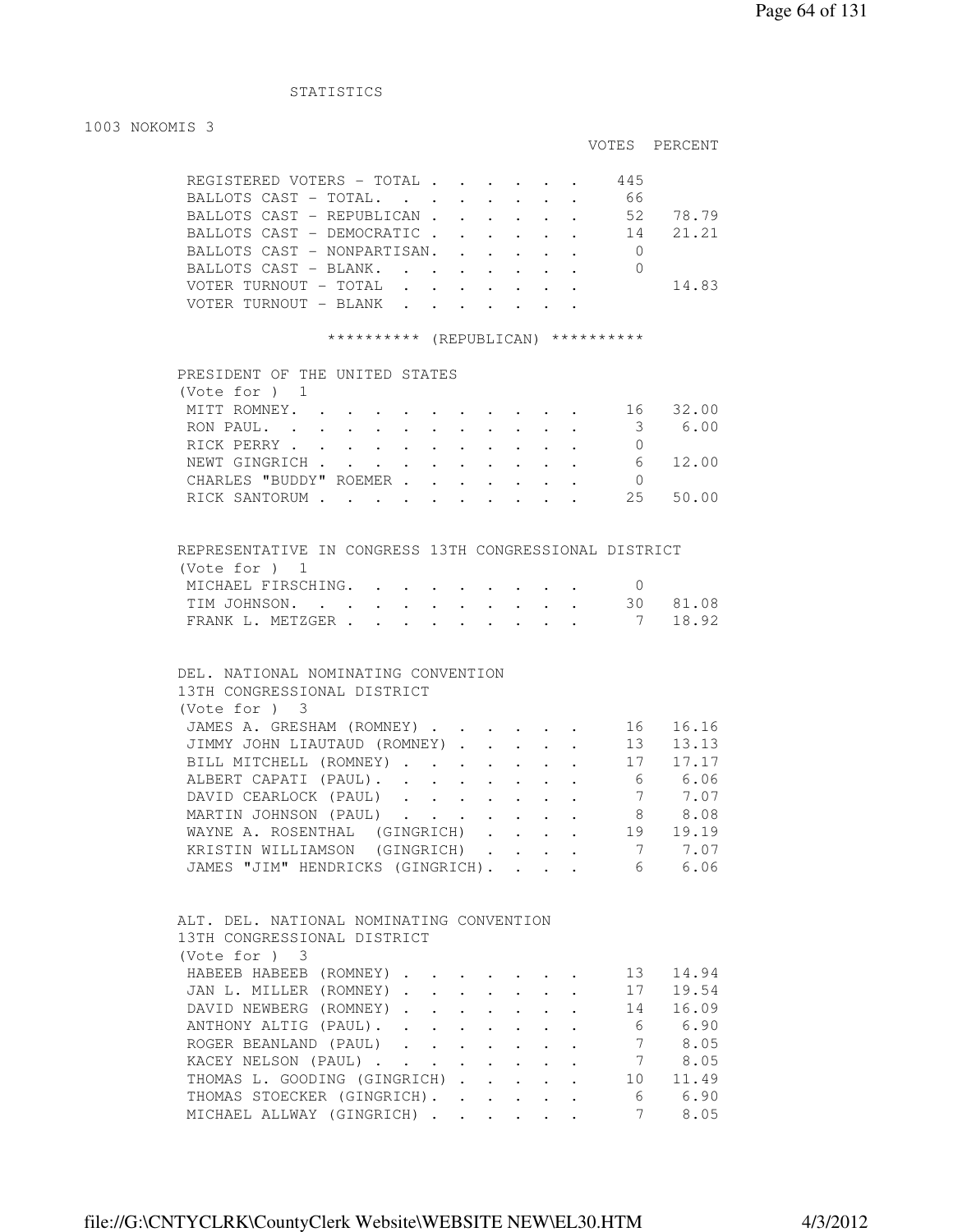```
 STATE SENATOR 48TH DISTRICT 
 (Vote for ) 1 
MIKE MCELROY . . . . . . . . . . 40 100.00
 REPRESENTATIVE IN THE GENERAL ASSEMBLY 
 95TH REPRESENTATIVE DISTRICT 
 (Vote for ) 1 
WAYNE ARTHUR ROSENTHAL . . . . . . . 43 100.00
 REGIONAL SUPERINTENDENT OF SCHOOLS CHRISTIAN AND 
 MONTGOMERY COUNTIES 
 (Vote for ) 1 
MARCHELLE KASSEBAUM . . . . . . . . 35 100.00
 CIRCUIT CLERK 
 (Vote for ) 1 
 HOLLY LEMONS . . . . . . . . . . 42 100.00 
 STATE'S ATTORNEY 
 (Vote for ) 1 
NO CANDIDATE FILED . . . . . . . . 0
 CORONER 
 (Vote for ) 1 
TOBIN GUNN . . . . . . . . . . . . 31 100.00
 COUNTY BOARD MEMBER DIST 2 
 (Vote for ) 3 
CHARLES E. GRADEN. . . . . . . . . 32 32.32
JOSEPH V. GASPARICH . . . . . . . . 36 36.36
GENE MILES . . . . . . . . . . . 31 31.31
 JUDGE OF THE APPELLATE COURT 5TH 
 JUDICIAL DISTRICT (DONOVAN VACANCY) 
 (Vote for ) 1 
STEPHEN MCGLYNN . . . . . . . . . 26 100.00
 PRECINCT COMMITTEEMAN NOKOMIS 3 
 (Vote for ) 1 
LANCE L. LEHNEN . . . . . . . . . 37 100.00
                ********** (DEMOCRATIC) ********** 
 PRESIDENT OF THE UNITED STATES 
 (Vote for ) 1 
BARACK OBAMA . . . . . . . . . . 11 100.00
 REPRESENTATIVE IN CONGRESS 13TH CONGRESSIONAL DISTRICT 
 (Vote for ) 1 
DAVID M. GILL . . . . . . . . . . . 3 23.08<br>MATTHEW J. GOETTEN . . . . . . . . 10 76.92
MATTHEW J. GOETTEN . . . . . .
```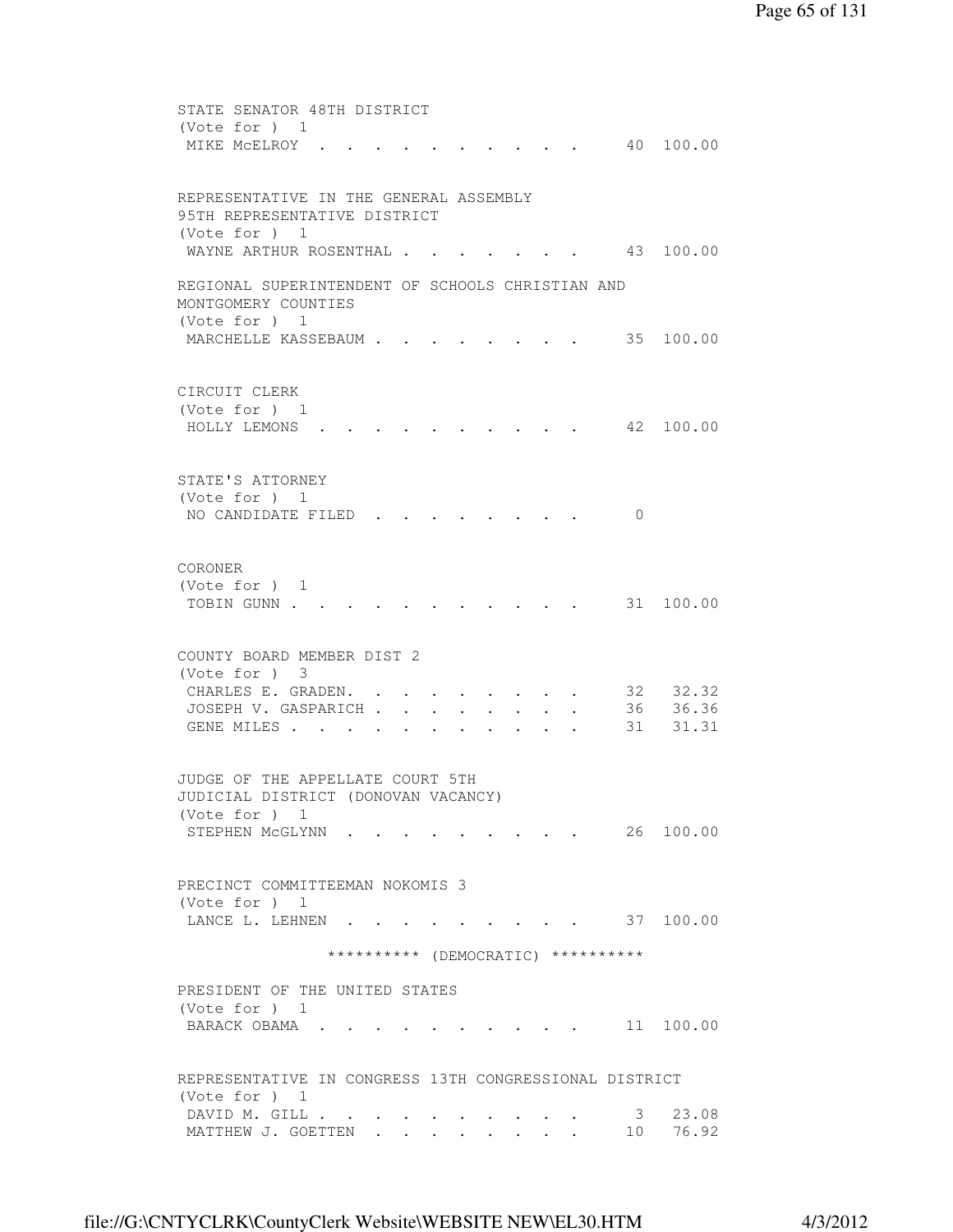```
 DEL. NATIONAL NOMINATING CONVENTION 
         CONGRESSIONAL DIST 13TH 
         (Vote for ) 6 
ROSS BRECKENRIDGE (OBAMA) . . . . . . 5 13.89
 JAYNE MAZZOTTI (OBAMA) . . . . . . . 6 16.67 
DEANNA DEMUZIO (OBAMA) . . . . . . 10 27.78
 JENNIFER DOUGLAS-JOINER (OBAMA) . . . . 5 13.89 
 JAMAR BROWN (OBAMA) . . . . . . . . 5 13.89 
RICK TERVEN, JR. (OBAMA) . . . . . . 5 13.89
         STATE SENATOR IN THE 48TH DISTRICT 
         (Vote for ) 1 
        ANDY MANAR . . . . . . . . . . . . 10 100.00
         REPRESENTATIVE IN THE GENERAL ASSEMBLY 95TH DISTRICT 
         (Vote for ) 1 
        BRAD GILLESPIE. . . . . . . . . . 9 100.00
         REGIONAL SUPERINTENDENT OF SCHOOLS CHRISTIAN AND 
         MONTGOMERY COUNTIES 
         (Vote for ) 1 
        NO CANDIDATE FILED . . . . . . . . 0
         CIRCUIT CLERK 
         (Vote for ) 1 
        NO CANDIDATE FILED . . . . . . . . 0
         STATE'S ATTORNEY 
         (Vote for ) 1 
        CHRIS MATOUSH . . . . . . . . . . 10 100.00
         CORONER 
         (Vote for ) 1 
        RICKEY L. BROADDUS . . . . . . . . 11 100.00
         COUNTY BOARD MEMBER DIST 2 
         (Vote for ) 3 
        NO CANDIDATE FILED . . . . . . . 0
         JUDGE OF THE APPELLATE COURT 5TH 
         JUDICIAL DISTRICT (DONOVAN VACANCY) 
         (Vote for ) 1 
         JUDY CATES . . . . . . . . . . . 9 100.00 
         PRECINCT COMMITTEEMAN NOKOMIS 3 
         (Vote for ) 1 
        WILLIAM J. JOHNSON, JR.. . . . . . . 12 100.00
PRECINCT REPORT MONTGOMERY COUNTY WORTFICIAL RESULTS
RUN DATE:04/03/12 2012 PRIMARY ELECTION
```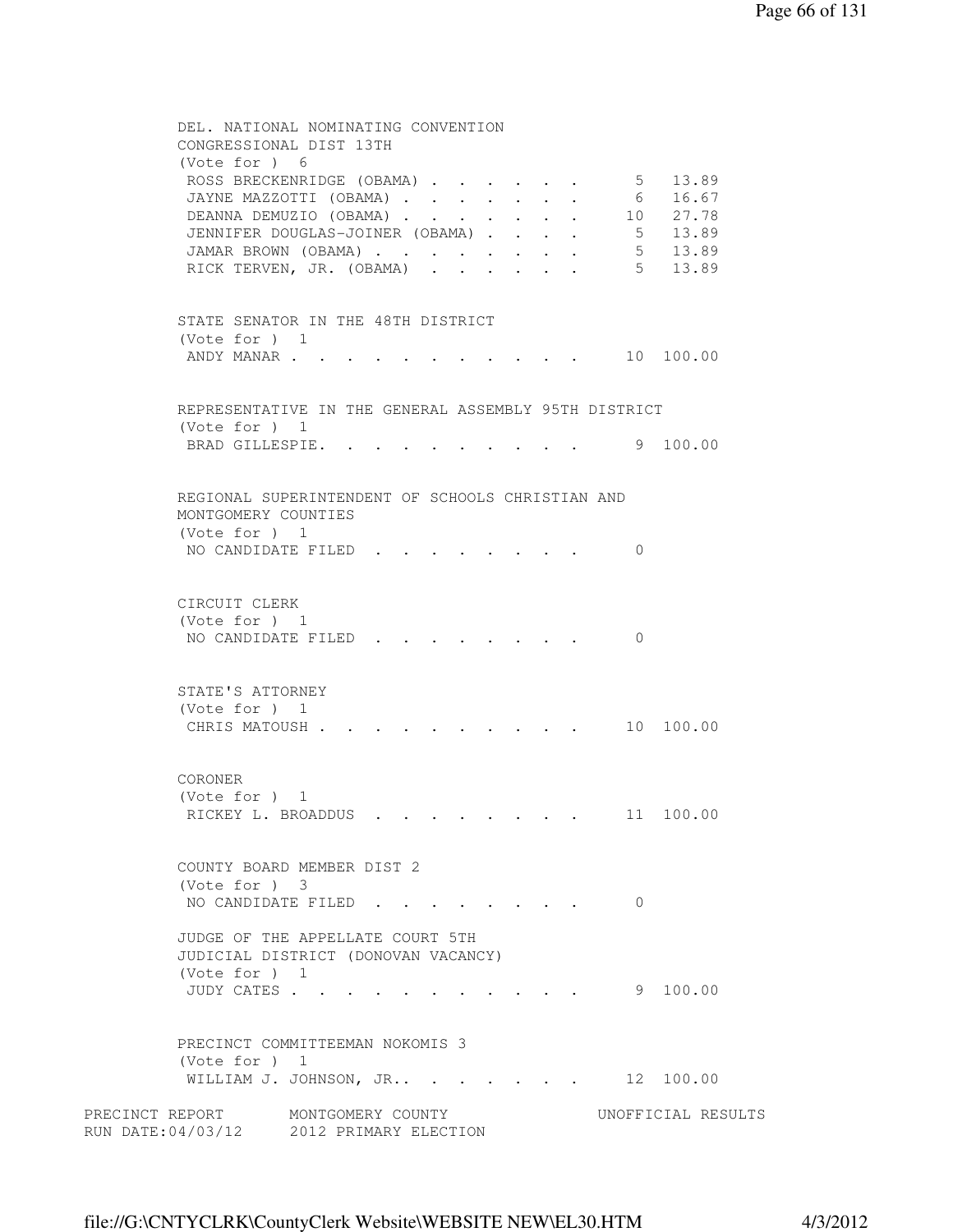| RUN TIME:11:37 AM | MARCH 20, 2012 |  |
|-------------------|----------------|--|
|                   | STATISTICS     |  |

# 1004 NOKON

| 1004 NOKOMIS 4                                                                                                                                     |                                        |                |                     |
|----------------------------------------------------------------------------------------------------------------------------------------------------|----------------------------------------|----------------|---------------------|
|                                                                                                                                                    |                                        |                | VOTES PERCENT       |
| REGISTERED VOTERS - TOTAL                                                                                                                          |                                        | . 261          |                     |
| BALLOTS CAST - TOTAL.                                                                                                                              |                                        | 43             |                     |
| BALLOTS CAST - REPUBLICAN 21 48.84                                                                                                                 |                                        |                |                     |
| BALLOTS CAST - DEMOCRATIC 22 51.16                                                                                                                 |                                        |                |                     |
| BALLOTS CAST - NONPARTISAN. 0                                                                                                                      |                                        |                |                     |
| BALLOTS CAST - BLANK. 1 2.33                                                                                                                       |                                        |                |                     |
| VOTER TURNOUT - TOTAL                                                                                                                              |                                        |                | 16.48               |
| VOTER TURNOUT - BLANK                                                                                                                              |                                        |                | .38                 |
| ********** (REPUBLICAN) **********                                                                                                                 |                                        |                |                     |
| PRESIDENT OF THE UNITED STATES                                                                                                                     |                                        |                |                     |
| (Note for ) 1                                                                                                                                      |                                        |                |                     |
| MITT ROMNEY. 12 60.00                                                                                                                              |                                        |                |                     |
| RON PAUL.                                                                                                                                          |                                        | $\overline{0}$ |                     |
| RICK PERRY                                                                                                                                         |                                        | 0              |                     |
| NEWT GINGRICH<br>$\mathbf{r}$ , and $\mathbf{r}$ , and $\mathbf{r}$                                                                                |                                        | 3              | 15.00               |
| CHARLES "BUDDY" ROEMER<br>$\sim$ $-$                                                                                                               |                                        | $\Omega$       |                     |
| RICK SANTORUM<br>$\mathbf{r}$                                                                                                                      | $\cdot$ $\cdot$                        | - 5            | 25.00               |
|                                                                                                                                                    |                                        |                |                     |
| REPRESENTATIVE IN CONGRESS 13TH CONGRESSIONAL DISTRICT<br>(Note for ) 1                                                                            |                                        |                |                     |
| MICHAEL FIRSCHING.                                                                                                                                 |                                        |                | 2 13.33             |
| TIM JOHNSON.                                                                                                                                       |                                        |                | $\cdot$ 11 73.33    |
| FRANK L. METZGER<br>$\sim$                                                                                                                         |                                        | $\overline{2}$ | 13.33               |
| DEL. NATIONAL NOMINATING CONVENTION<br>13TH CONGRESSIONAL DISTRICT<br>$(Vote for )$ 3<br>JAMES A. GRESHAM (ROMNEY)<br>JIMMY JOHN LIAUTAUD (ROMNEY) |                                        |                | 10 20.83<br>9 18.75 |
| BILL MITCHELL (ROMNEY)                                                                                                                             |                                        |                | 11 22.92            |
| ALBERT CAPATI (PAUL).                                                                                                                              |                                        | $\overline{0}$ |                     |
| DAVID CEARLOCK (PAUL)                                                                                                                              | $\mathbf{r} = \mathbf{r} + \mathbf{r}$ | $\Omega$       |                     |
| MARTIN JOHNSON (PAUL)                                                                                                                              |                                        | $\overline{0}$ |                     |
| WAYNE A. ROSENTHAL (GINGRICH)                                                                                                                      |                                        |                |                     |
|                                                                                                                                                    |                                        |                | 16.67<br>8          |
| KRISTIN WILLIAMSON (GINGRICH)                                                                                                                      |                                        |                | 6 12.50             |
| JAMES "JIM" HENDRICKS (GINGRICH).                                                                                                                  |                                        |                | 4 8.33              |
| ALT. DEL. NATIONAL NOMINATING CONVENTION<br>13TH CONGRESSIONAL DISTRICT<br>(Vote for ) 3                                                           |                                        |                |                     |
| HABEEB HABEEB (ROMNEY)                                                                                                                             |                                        |                | 20.45<br>9          |
| JAN L. MILLER (ROMNEY)                                                                                                                             |                                        |                | 10 22.73            |

DAVID NEWBERG (ROMNEY) . . . . . . 9 20.45

ANTHONY ALTIG (PAUL). . . . . . . 0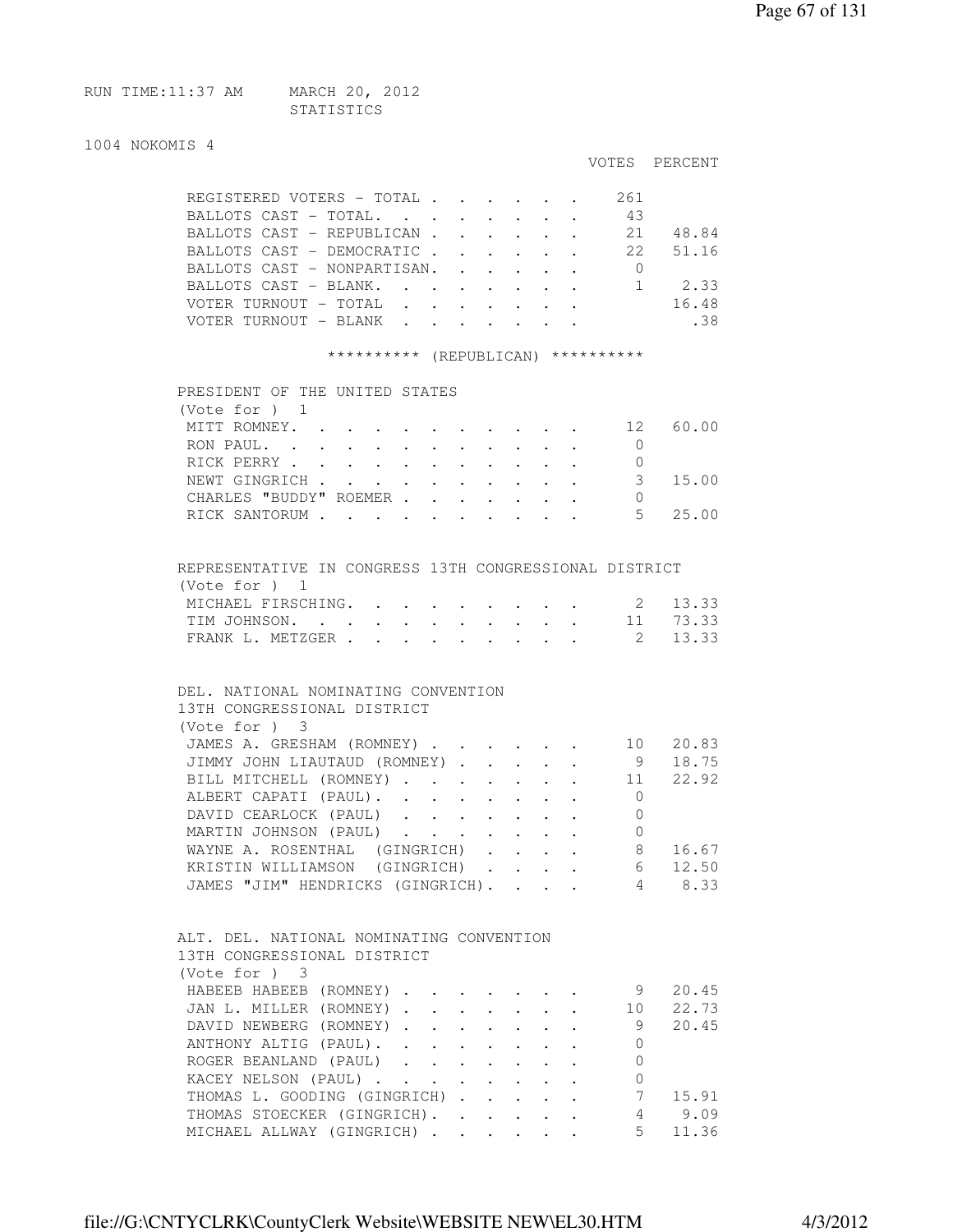```
 STATE SENATOR 48TH DISTRICT 
          (Vote for ) 1 
         MIKE MCELROY . . . . . . . . . . 16 100.00
         REPRESENTATIVE IN THE GENERAL ASSEMBLY 
         95TH REPRESENTATIVE DISTRICT 
          (Vote for ) 1 
         WAYNE ARTHUR ROSENTHAL . . . . . . . 20 100.00
         REGIONAL SUPERINTENDENT OF SCHOOLS CHRISTIAN AND 
         MONTGOMERY COUNTIES 
         (Vote for ) 1 
         MARCHELLE KASSEBAUM . . . . . . . 14 100.00
         CIRCUIT CLERK 
          (Vote for ) 1 
          HOLLY LEMONS . . . . . . . . . . 18 100.00 
         STATE'S ATTORNEY 
          (Vote for ) 1 
         NO CANDIDATE FILED . . . . . . . 0
         CORONER 
         (Vote for ) 1 
         TOBIN GUNN . . . . . . . . . . . . 15 100.00
         COUNTY BOARD MEMBER DIST 2 
          (Vote for ) 3 
CHARLES E. GRADEN. . . . . . . . 12 29.27
 JOSEPH V. GASPARICH . . . . . . . . 16 39.02 
         JOSEPH V. GASPARICH . . . . . . . . . 16 39.02<br>GENE MILES . . . . . . . . . . . . 13 31.71
         JUDGE OF THE APPELLATE COURT 5TH 
         JUDICIAL DISTRICT (DONOVAN VACANCY) 
          (Vote for ) 1 
         STEPHEN MCGLYNN . . . . . . . . . 14 100.00
         PRECINCT COMMITTEEMAN NOKOMIS 4 
          (Vote for ) 1 
         NO CANDIDATE FILED . . . . . . . . 0
                        ********** (DEMOCRATIC) ********** 
         PRESIDENT OF THE UNITED STATES 
          (Vote for ) 1 
         BARACK OBAMA . . . . . . . . . . . 19 100.00
         REPRESENTATIVE IN CONGRESS 13TH CONGRESSIONAL DISTRICT 
          (Vote for ) 1 
         DAVID M. GILL . . . . . . . . . . . 6 28.57
```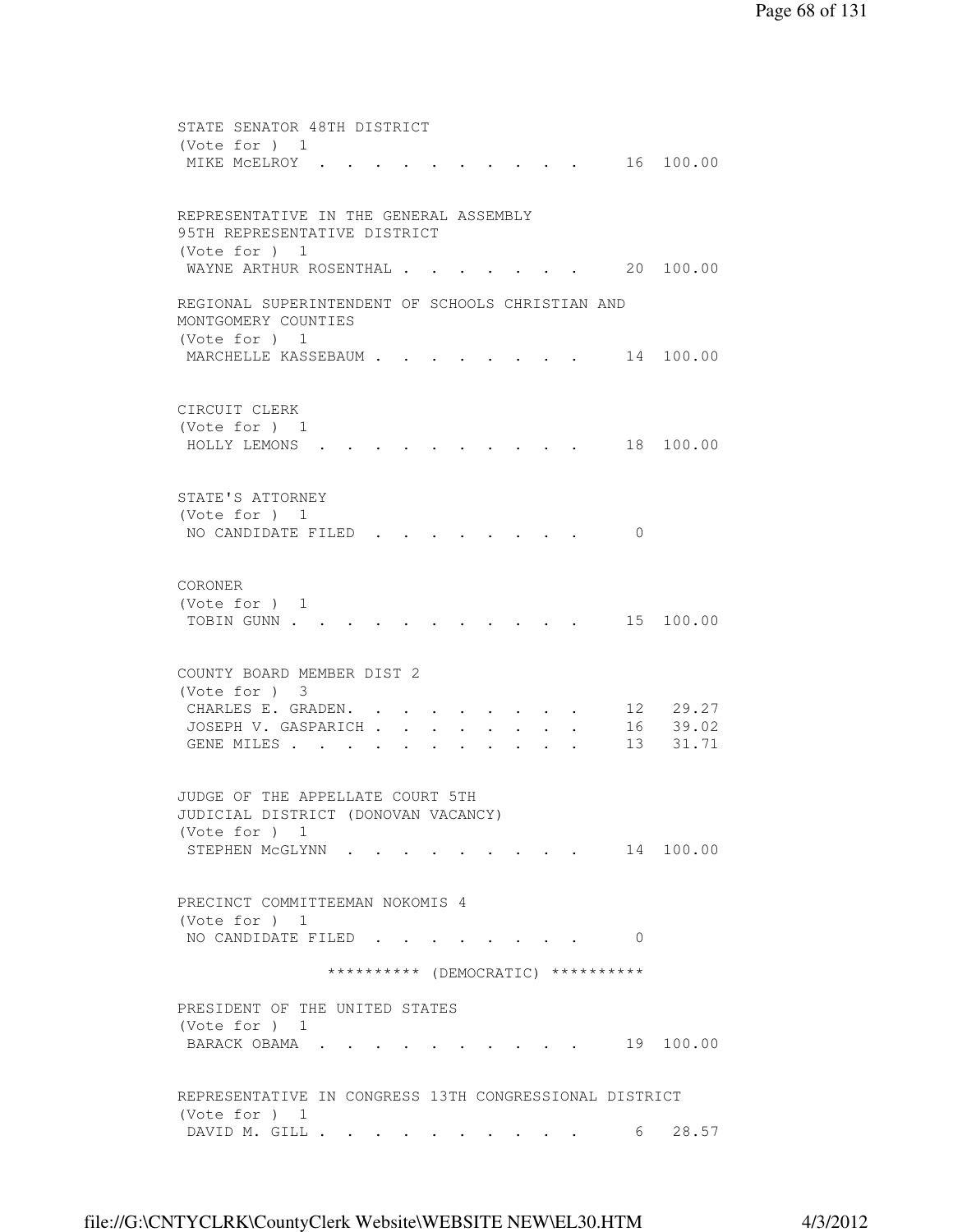MATTHEW J. GOETTEN . . . . . . . . 15 71.43 DEL. NATIONAL NOMINATING CONVENTION CONGRESSIONAL DIST 13TH (Vote for ) 6 ROSS BRECKENRIDGE (OBAMA) . . . . . 12 15.00 JAYNE MAZZOTTI (OBAMA) . . . . . . . 16 20.00 DEANNA DEMUZIO (OBAMA) . . . . . . 18 22.50 JENNIFER DOUGLAS-JOINER (OBAMA) . . . . 12 15.00 JAMAR BROWN (OBAMA) . . . . . . . . 11 13.75 RICK TERVEN, JR. (OBAMA) . . . . . . 11 13.75 STATE SENATOR IN THE 48TH DISTRICT (Vote for ) 1 ANDY MANAR . . . . . . . . . . . . 19 100.00 REPRESENTATIVE IN THE GENERAL ASSEMBLY 95TH DISTRICT (Vote for ) 1 BRAD GILLESPIE. . . . . . . . . . 19 100.00 REGIONAL SUPERINTENDENT OF SCHOOLS CHRISTIAN AND MONTGOMERY COUNTIES (Vote for ) 1 NO CANDIDATE FILED . . . . . . . . 0 CIRCUIT CLERK (Vote for ) 1 NO CANDIDATE FILED . . . . . . . 0 STATE'S ATTORNEY (Vote for ) 1 CHRIS MATOUSH . . . . . . . . . . 20 100.00 CORONER (Vote for ) 1 RICKEY L. BROADDUS . . . . . . . . 19 100.00 COUNTY BOARD MEMBER DIST 2 (Vote for ) 3 NO CANDIDATE FILED . . . . . . . . 0 JUDGE OF THE APPELLATE COURT 5TH JUDICIAL DISTRICT (DONOVAN VACANCY) (Vote for ) 1 JUDY CATES . . . . . . . . . . . 19 100.00 PRECINCT COMMITTEEMAN NOKOMIS 4 (Vote for ) 1 NO CANDIDATE FILED . . . . . . . . 0 WRITE-IN. . . . . . . . . . . . . . . . 11 100.00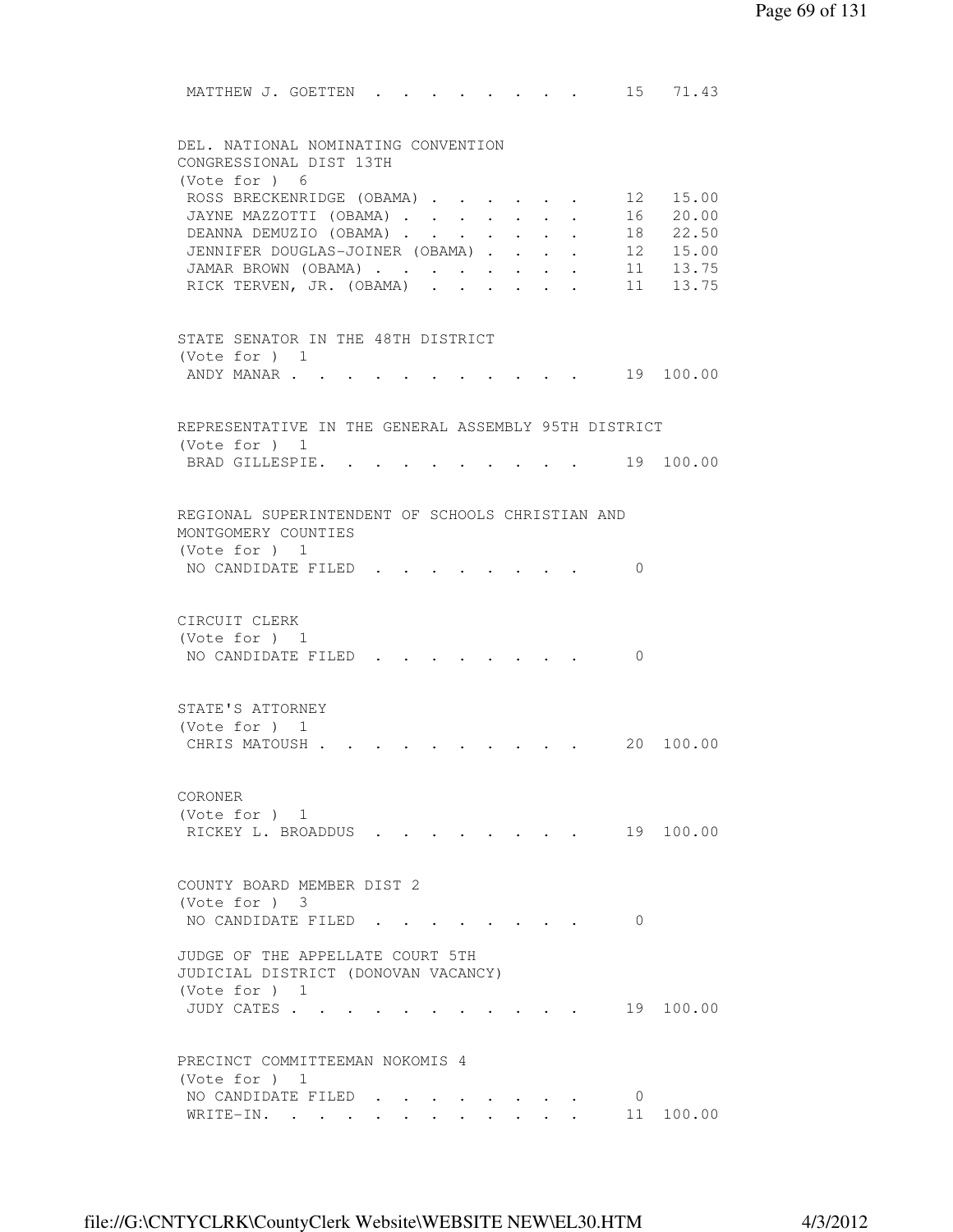| PRECINCT REPORT   | MONTGOMERY COUNTY     | UNOFFICIAL RESULTS |
|-------------------|-----------------------|--------------------|
| RUN DATE:04/03/12 | 2012 PRIMARY ELECTION |                    |
| RUN TIME:11:37 AM | MARCH 20, 2012        |                    |
|                   | STATISTICS            |                    |

#### 1005 NOKOMIS 5

#### VOTES PERCENT

| REGISTERED VOTERS - TOTAL   |  |  |  | 493  |       |
|-----------------------------|--|--|--|------|-------|
| BALLOTS CAST - TOTAL.       |  |  |  | 116  |       |
| BALLOTS CAST - REPUBLICAN   |  |  |  | 78   | 67.24 |
| BALLOTS CAST - DEMOCRATIC   |  |  |  | - 38 | 32.76 |
| BALLOTS CAST - NONPARTISAN. |  |  |  |      |       |
| BALLOTS CAST - BLANK.       |  |  |  |      |       |
| VOTER TURNOUT - TOTAL       |  |  |  |      | 23.53 |
| VOTER TURNOUT - BLANK       |  |  |  |      |       |
|                             |  |  |  |      |       |

#### \*\*\*\*\*\*\*\*\*\* (REPUBLICAN) \*\*\*\*\*\*\*\*\*\*

| PRESIDENT OF THE UNITED STATES |  |  |  |  |     |       |
|--------------------------------|--|--|--|--|-----|-------|
| (Vote for $)$ 1                |  |  |  |  |     |       |
| MITT ROMNEY.                   |  |  |  |  | 2.4 | 31.58 |
| RON PAUL. 11                   |  |  |  |  |     | 14.47 |
| RICK PERRY 1                   |  |  |  |  |     | 1.32  |
| NEWT GINGRICH                  |  |  |  |  | -9  | 11.84 |
| CHARLES "BUDDY" ROEMER         |  |  |  |  |     |       |
| RICK SANTORUM                  |  |  |  |  | 31  |       |
|                                |  |  |  |  |     |       |

# REPRESENTATIVE IN CONGRESS 13TH CONGRESSIONAL DISTRICT (Vote for ) 1

| MICHAEL FIRSCHING. 8 11.94 |  |  |  |  |  |
|----------------------------|--|--|--|--|--|
| TIM JOHNSON. 43 64.18      |  |  |  |  |  |
| FRANK L. METZGER 16 23.88  |  |  |  |  |  |

# DEL. NATIONAL NOMINATING CONVENTION 13TH CONGRESSIONAL DISTRICT (Vote for ) 3 JAMES A. GRESHAM (ROMNEY) . . . . . . 13 8.61 JIMMY JOHN LIAUTAUD (ROMNEY) . . . . . 12 7.95 JIMMY JOHN LIAUTAUD (ROMNEY) . . . . . 12 7.95<br>BILL MITCHELL (ROMNEY) . . . . . . . 16 10.60 ALBERT CAPATI (PAUL). . . . . . . . 15 9.93 DAVID CEARLOCK (PAUL) . . . . . . . 17 11.26 MARTIN JOHNSON (PAUL) . . . . . . . 14 9.27 WAYNE A. ROSENTHAL (GINGRICH) . . . . 33 21.85 KRISTIN WILLIAMSON (GINGRICH) . . . . 17 11.26 JAMES "JIM" HENDRICKS (GINGRICH). . . . 14 9.27

# ALT. DEL. NATIONAL NOMINATING CONVENTION 13TH CONGRESSIONAL DISTRICT (Vote for ) 3 HABEEB HABEEB (ROMNEY) . . . . . . 12 8.70 JAN L. MILLER (ROMNEY) . . . . . . . 18 13.04 DAVID NEWBERG (ROMNEY) . . . . . . . 13 9.42 ANTHONY ALTIG (PAUL). . . . . . . . 12 8.70<br>ROGER BEANLAND (PAUL) . . . . . . . 15 10.87<br>KACEY NELSON (PAUL) . . . . . . . 14 10.14<br>THOMAS L. GOODING (GINGRICH) . . . . 22 15.94 ROGER BEANLAND (PAUL) . . . . . . .

KACEY NELSON (PAUL) . . . . . . . . THOMAS L. GOODING (GINGRICH) . . . . .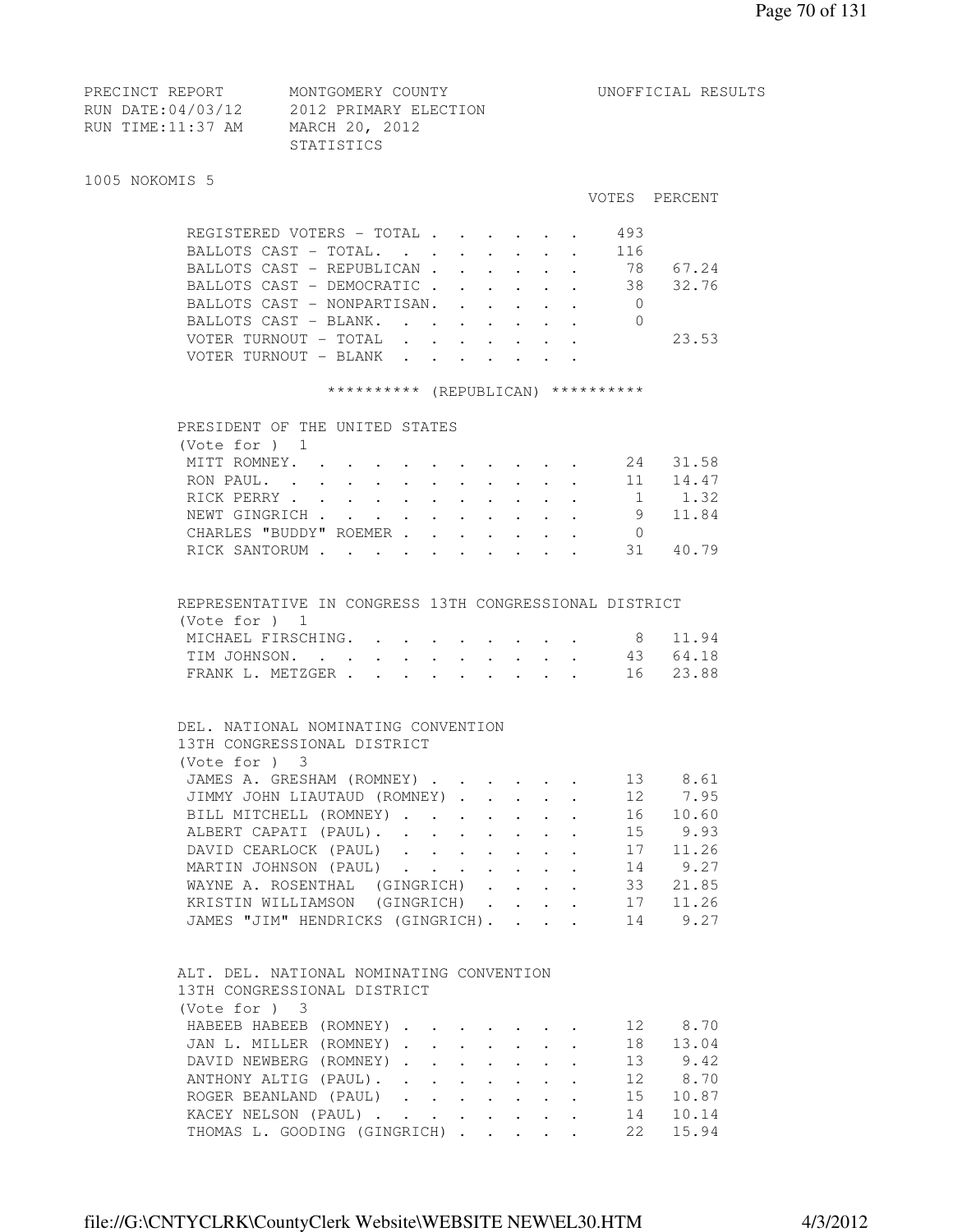```
THOMAS STOECKER (GINGRICH). . . . . . 15 10.87
         MICHAEL ALLWAY (GINGRICH) . . . . . . 17 12.32
         STATE SENATOR 48TH DISTRICT 
          (Vote for ) 1 
         MIKE MCELROY . . . . . . . . . . . 60 100.00
         REPRESENTATIVE IN THE GENERAL ASSEMBLY 
         95TH REPRESENTATIVE DISTRICT 
          (Vote for ) 1 
         WAYNE ARTHUR ROSENTHAL . . . . . . . 66 100.00
         REGIONAL SUPERINTENDENT OF SCHOOLS CHRISTIAN AND 
         MONTGOMERY COUNTIES 
          (Vote for ) 1 
         MARCHELLE KASSEBAUM . . . . . . . . 56 100.00
         CIRCUIT CLERK 
          (Vote for ) 1 
          HOLLY LEMONS . . . . . . . . . . 67 100.00 
         STATE'S ATTORNEY 
          (Vote for ) 1 
         NO CANDIDATE FILED . . . . . . . . 0
         CORONER 
          (Vote for ) 1 
         TOBIN GUNN . . . . . . . . . . . . 54 100.00
         COUNTY BOARD MEMBER DIST 2 
          (Vote for ) 3 
 CHARLES E. GRADEN. . . . . . . . . 51 29.14 
 JOSEPH V. GASPARICH . . . . . . . . 65 37.14 
         JOSEPH V. GASPARICH . . . . . . . . 65 37.14<br>GENE MILES . . . . . . . . . . . 59 33.71
         JUDGE OF THE APPELLATE COURT 5TH 
         JUDICIAL DISTRICT (DONOVAN VACANCY) 
          (Vote for ) 1 
         STEPHEN MCGLYNN . . . . . . . . . 56 100.00
         PRECINCT COMMITTEEMAN NOKOMIS 5 
          (Vote for ) 1 
         NO CANDIDATE FILED . . . . . . . . 0
                        ********** (DEMOCRATIC) ********** 
         PRESIDENT OF THE UNITED STATES 
          (Vote for ) 1 
         BARACK OBAMA . . . . . . . . . . 34 100.00
         REPRESENTATIVE IN CONGRESS 13TH CONGRESSIONAL DISTRICT
```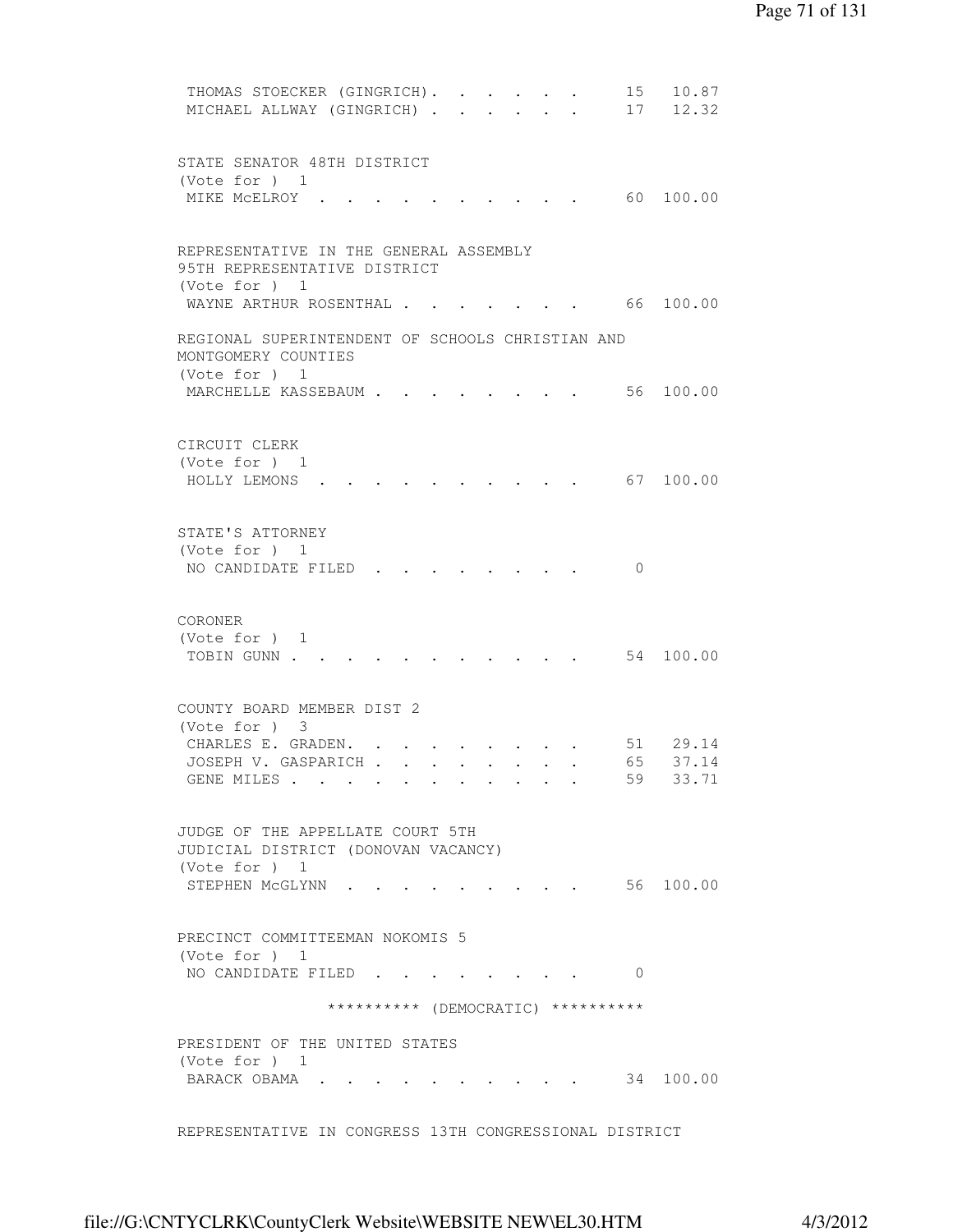```
 (Vote for ) 1 
        DAVID M. GILL . . . . . . . . . . . 15 45.45
        MATTHEW J. GOETTEN . . . . . . . . 18 54.55
         DEL. NATIONAL NOMINATING CONVENTION 
         CONGRESSIONAL DIST 13TH 
         (Vote for ) 6 
ROSS BRECKENRIDGE (OBAMA) . . . . . 24 16.11
 JAYNE MAZZOTTI (OBAMA) . . . . . . . 26 17.45 
DEANNA DEMUZIO (OBAMA) . . . . . . 29 19.46
 JENNIFER DOUGLAS-JOINER (OBAMA) . . . . 25 16.78 
 JAMAR BROWN (OBAMA) . . . . . . . . 22 14.77 
RICK TERVEN, JR. (OBAMA) . . . . . . 23 15.44
         STATE SENATOR IN THE 48TH DISTRICT 
         (Vote for ) 1 
        ANDY MANAR . . . . . . . . . . . 29 100.00
         REPRESENTATIVE IN THE GENERAL ASSEMBLY 95TH DISTRICT 
         (Vote for ) 1 
        BRAD GILLESPIE. . . . . . . . . . 29 100.00
         REGIONAL SUPERINTENDENT OF SCHOOLS CHRISTIAN AND 
         MONTGOMERY COUNTIES 
         (Vote for ) 1 
        NO CANDIDATE FILED . . . . . . . 0
         CIRCUIT CLERK 
         (Vote for ) 1 
        NO CANDIDATE FILED . . . . . . . . 0
         STATE'S ATTORNEY 
         (Vote for ) 1 
        CHRIS MATOUSH . . . . . . . . . . 32 100.00
         CORONER 
         (Vote for ) 1 
        RICKEY L. BROADDUS . . . . . . . . 34 100.00
         COUNTY BOARD MEMBER DIST 2 
         (Vote for ) 3 
        NO CANDIDATE FILED . . . . . . . . 0
         JUDGE OF THE APPELLATE COURT 5TH 
         JUDICIAL DISTRICT (DONOVAN VACANCY) 
         (Vote for ) 1 
         JUDY CATES . . . . . . . . . . . 30 100.00 
         PRECINCT COMMITTEEMAN NOKOMIS 5 
         (Vote for ) 1 
        NO CANDIDATE FILED . . . . . . . . 0
```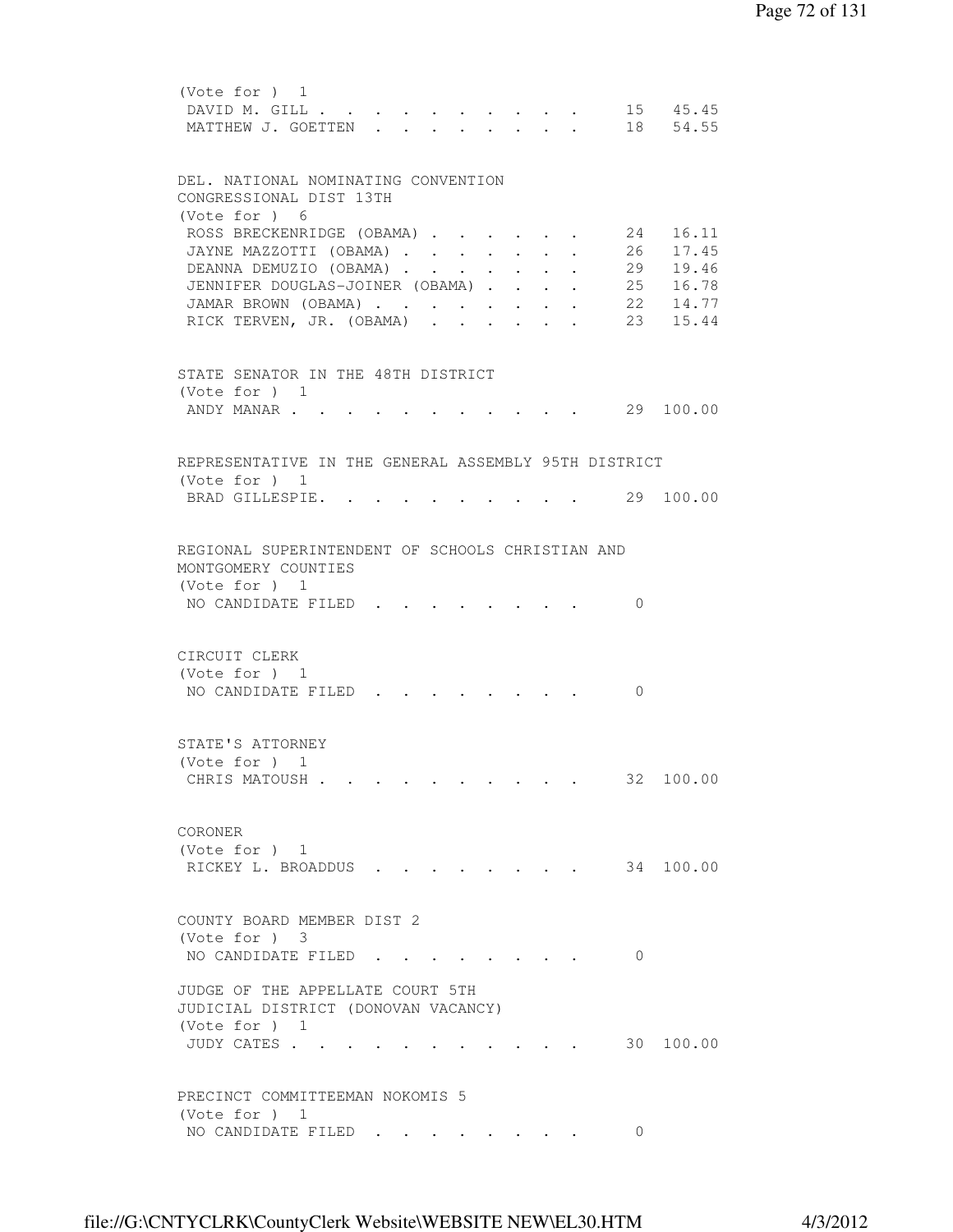WRITE-IN. . . . . . . . . . . . 20 100.00

| PRECINCT REPORT   | MONTGOMERY COUNTY     | UNOFFICIAL RESULTS |
|-------------------|-----------------------|--------------------|
| RUN DATE:04/03/12 | 2012 PRIMARY ELECTION |                    |
| RUN TIME:11:37 AM | MARCH 20, 2012        |                    |
|                   | STATISTICS            |                    |

1101 NORTH LITCHFIELD 1

VOTES PERCENT

|  | REGISTERED VOTERS - TOTAL    |  |  |  | 711 |       |
|--|------------------------------|--|--|--|-----|-------|
|  | BALLOTS CAST - TOTAL.        |  |  |  | 123 |       |
|  | BALLOTS CAST - REPUBLICAN    |  |  |  | 101 | 82.11 |
|  | BALLOTS CAST - DEMOCRATIC 22 |  |  |  |     | 17.89 |
|  | BALLOTS CAST - NONPARTISAN.  |  |  |  |     |       |
|  | BALLOTS CAST - BLANK.        |  |  |  |     |       |
|  | VOTER TURNOUT - TOTAL        |  |  |  |     | 17.30 |
|  | TURNOUT – BLANK              |  |  |  |     |       |

## \*\*\*\*\*\*\*\*\*\* (REPUBLICAN) \*\*\*\*\*\*\*\*\*\*

|  | PRESIDENT OF THE UNITED STATES |  |  |  |  |  |    |       |
|--|--------------------------------|--|--|--|--|--|----|-------|
|  | (Vote for $)$ 1                |  |  |  |  |  |    |       |
|  | MITT ROMNEY.                   |  |  |  |  |  | 33 | 32.67 |
|  | RON PAUL.                      |  |  |  |  |  | 10 | 9.90  |
|  | RICK PERRY                     |  |  |  |  |  |    |       |
|  | NEWT GINGRICH                  |  |  |  |  |  | 16 | 15.84 |
|  | CHARLES "BUDDY" ROEMER         |  |  |  |  |  |    |       |
|  | RICK SANTORUM                  |  |  |  |  |  | 42 | 41.58 |
|  |                                |  |  |  |  |  |    |       |

## REPRESENTATIVE IN CONGRESS 13TH CONGRESSIONAL DISTRICT (Vote for ) 1 MICHAEL FIRSCHING. . . . . . . . . 4 5.13 TIM JOHNSON. . . . . . . . . . . 62 79.49

|  | FRANK L. METZGER |  |  |  |  |  |  |  |  |  |  | 12 15.38 |
|--|------------------|--|--|--|--|--|--|--|--|--|--|----------|
|--|------------------|--|--|--|--|--|--|--|--|--|--|----------|

|  |                             |  | DEL. NATIONAL NOMINATING CONVENTION |
|--|-----------------------------|--|-------------------------------------|
|  | 13TH CONGRESSIONAL DISTRICT |  |                                     |

| (Note for ) 3                     |  |  |    |          |
|-----------------------------------|--|--|----|----------|
| JAMES A. GRESHAM (ROMNEY)         |  |  | 32 | 13.56    |
| JIMMY JOHN LIAUTAUD (ROMNEY)      |  |  | 29 | 12.29    |
| BILL MITCHELL (ROMNEY)            |  |  | 32 | 13.56    |
| ALBERT CAPATI (PAUL).             |  |  | 10 | 4.24     |
| DAVID CEARLOCK (PAUL)             |  |  |    | 12 5.08  |
| MARTIN JOHNSON (PAUL)             |  |  |    | 13 5.51  |
| WAYNE A. ROSENTHAL (GINGRICH)     |  |  | 51 | 21.61    |
| KRISTIN WILLIAMSON (GINGRICH)     |  |  | 30 | 12.71    |
| JAMES "JIM" HENDRICKS (GINGRICH). |  |  |    | 27 11.44 |

## ALT. DEL. NATIONAL NOMINATING CONVENTION 13TH CONGRESSIONAL DISTRICT (Vote for ) 3

| HABEEB HABEEB (ROMNEY) 27 12.22 |  |  |  |  |         |
|---------------------------------|--|--|--|--|---------|
| JAN L. MILLER (ROMNEY) 33 14.93 |  |  |  |  |         |
| DAVID NEWBERG (ROMNEY) 33 14.93 |  |  |  |  |         |
| ANTHONY ALTIG (PAUL). 13 5.88   |  |  |  |  |         |
| ROGER BEANLAND (PAUL)           |  |  |  |  | 14 6.33 |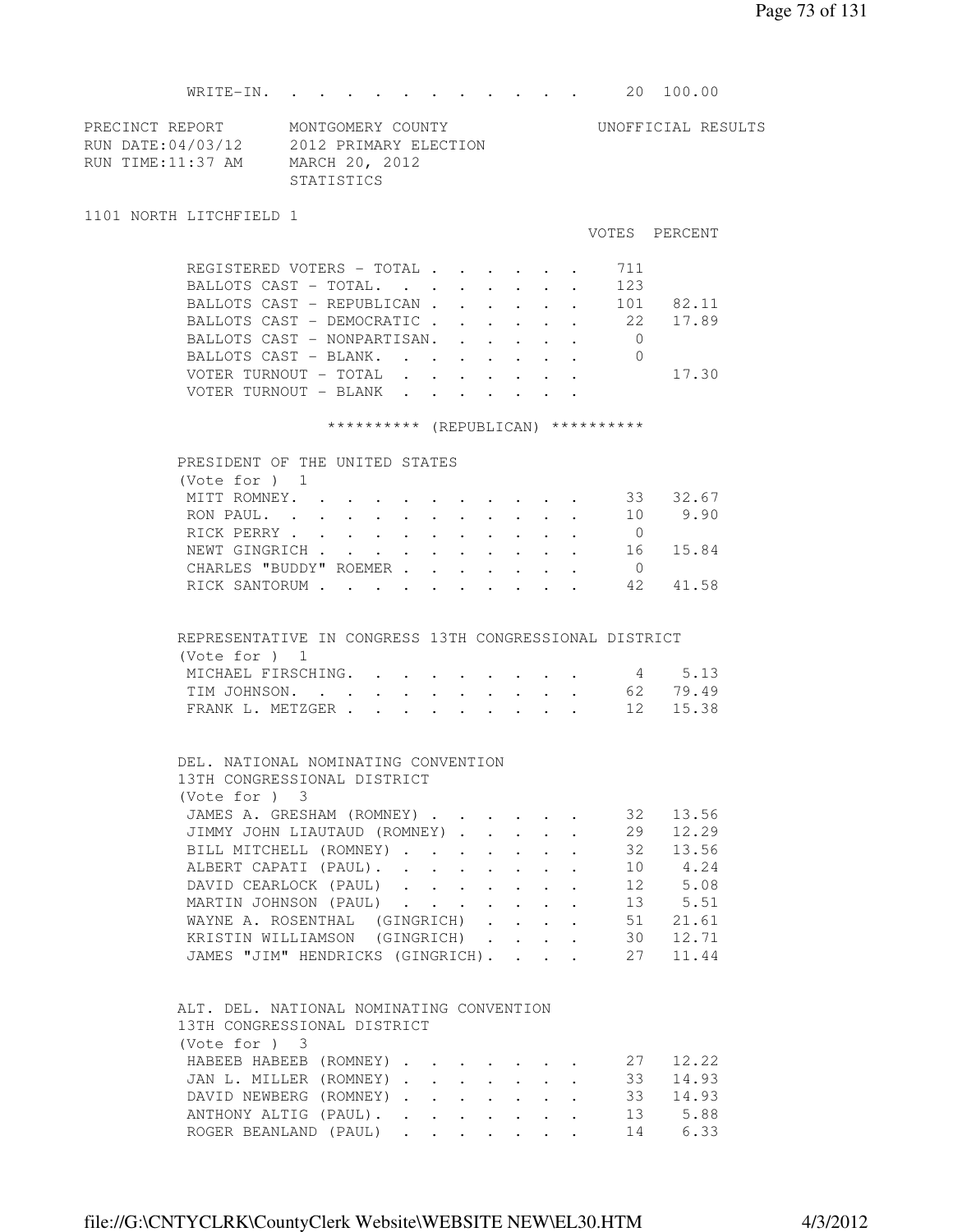```
KACEY NELSON (PAUL) . . . . . . . . 12 5.43
         THOMAS L. GOODING (GINGRICH) . . . . . 32 14.48<br>THOMAS STOECKER (GINGRICH) . . . . . 27 12.22<br>MICHAEL ALLWAY (GINGRICH) . . . . . 30 13.57
         THOMAS STOECKER (GINGRICH). . . . . .
         MICHAEL ALLWAY (GINGRICH) . . . . . .
         STATE SENATOR 48TH DISTRICT 
         (Vote for ) 1 
         MIKE MCELROY . . . . . . . . . . 87 100.00
         REPRESENTATIVE IN THE GENERAL ASSEMBLY 
         95TH REPRESENTATIVE DISTRICT 
         (Vote for ) 1 
         WAYNE ARTHUR ROSENTHAL . . . . . . 94 100.00
         REGIONAL SUPERINTENDENT OF SCHOOLS CHRISTIAN AND 
         MONTGOMERY COUNTIES 
         (Vote for ) 1 
         MARCHELLE KASSEBAUM . . . . . . . . 96 100.00
         CIRCUIT CLERK 
         (Vote for ) 1 
          HOLLY LEMONS . . . . . . . . . . 93 100.00 
         STATE'S ATTORNEY 
         (Vote for ) 1 
         NO CANDIDATE FILED . . . . . . . 0
         CORONER 
         (Vote for ) 1 
         TOBIN GUNN . . . . . . . . . . . . 79 100.00
         COUNTY BOARD MEMBER DIST 1 
          (Vote for ) 3 
CONNIE TAYLOR BECK . . . . . . . . 32 66.67
 MEGAN BEELER . . . . . . . . . . 16 33.33 
         COUNTY BOARD MEMBER DIST 7 
         (Vote for ) 3 
MARY BATHURST . . . . . . . . . . 50 31.06
 NICOLE "NIKKI" BISHOP . . . . . . . 55 34.16 
ROBERT "BOB" SNEED . . . . . . . . 56 34.78
         JUDGE OF THE APPELLATE COURT 5TH 
         JUDICIAL DISTRICT (DONOVAN VACANCY) 
         (Vote for ) 1 
         STEPHEN MCGLYNN . . . . . . . . . 81 100.00
         PRECINCT COMMITTEEMAN NORTH LITCHFIELD 1 
         (Vote for ) 1 
         GARY "JOE" MCNEAL. . . . . . . . . 93 100.00
```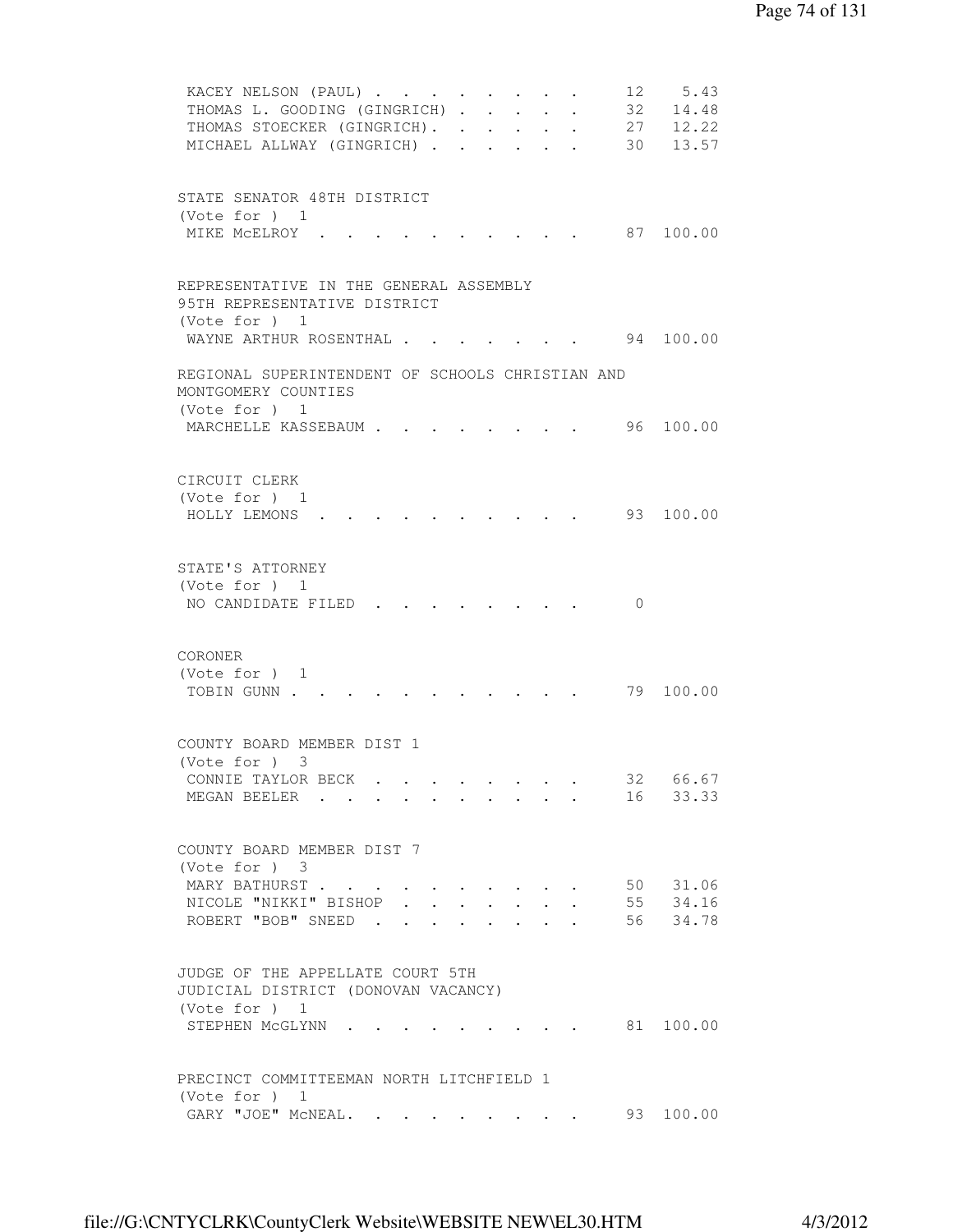\*\*\*\*\*\*\*\*\*\* (DEMOCRATIC) \*\*\*\*\*\*\*\*\*\*

 PRESIDENT OF THE UNITED STATES (Vote for ) 1 BARACK OBAMA . . . . . . . . . . 20 100.00 REPRESENTATIVE IN CONGRESS 13TH CONGRESSIONAL DISTRICT (Vote for ) 1 DAVID M. GILL . . . . . . . . . . 9 45.00 MATTHEW J. GOETTEN . . . . . . . . 11 55.00 DEL. NATIONAL NOMINATING CONVENTION CONGRESSIONAL DIST 13TH (Vote for ) 6 ROSS BRECKENRIDGE (OBAMA) . . . . . . 16 15.69 JAYNE MAZZOTTI (OBAMA) . . . . . . . 16 15.69 DEANNA DEMUZIO (OBAMA) . . . . . . 22 21.57 JENNIFER DOUGLAS-JOINER (OBAMA) . . . . 16 15.69 JAMAR BROWN (OBAMA) . . . . . . . . 16 15.69 RICK TERVEN, JR. (OBAMA) . . . . . . 16 15.69 STATE SENATOR IN THE 48TH DISTRICT (Vote for ) 1 ANDY MANAR . . . . . . . . . . . 21 100.00 REPRESENTATIVE IN THE GENERAL ASSEMBLY 95TH DISTRICT (Vote for ) 1 BRAD GILLESPIE. . . . . . . . . . 21 100.00 REGIONAL SUPERINTENDENT OF SCHOOLS CHRISTIAN AND MONTGOMERY COUNTIES (Vote for ) 1 NO CANDIDATE FILED . . . . . . . . 0 CIRCUIT CLERK (Vote for ) 1 NO CANDIDATE FILED . . . . . . . 0 STATE'S ATTORNEY (Vote for ) 1 CHRIS MATOUSH . . . . . . . . . . 20 100.00 CORONER (Vote for ) 1 RICKEY L. BROADDUS . . . . . . . . 21 100.00 COUNTY BOARD MEMBER DIST 1 (Vote for ) 3 DENNIS WILLIAMS . . . . . . . . . 5 41.67 MICHAEL D. WEBB . . . . . . . . . . 7 58.33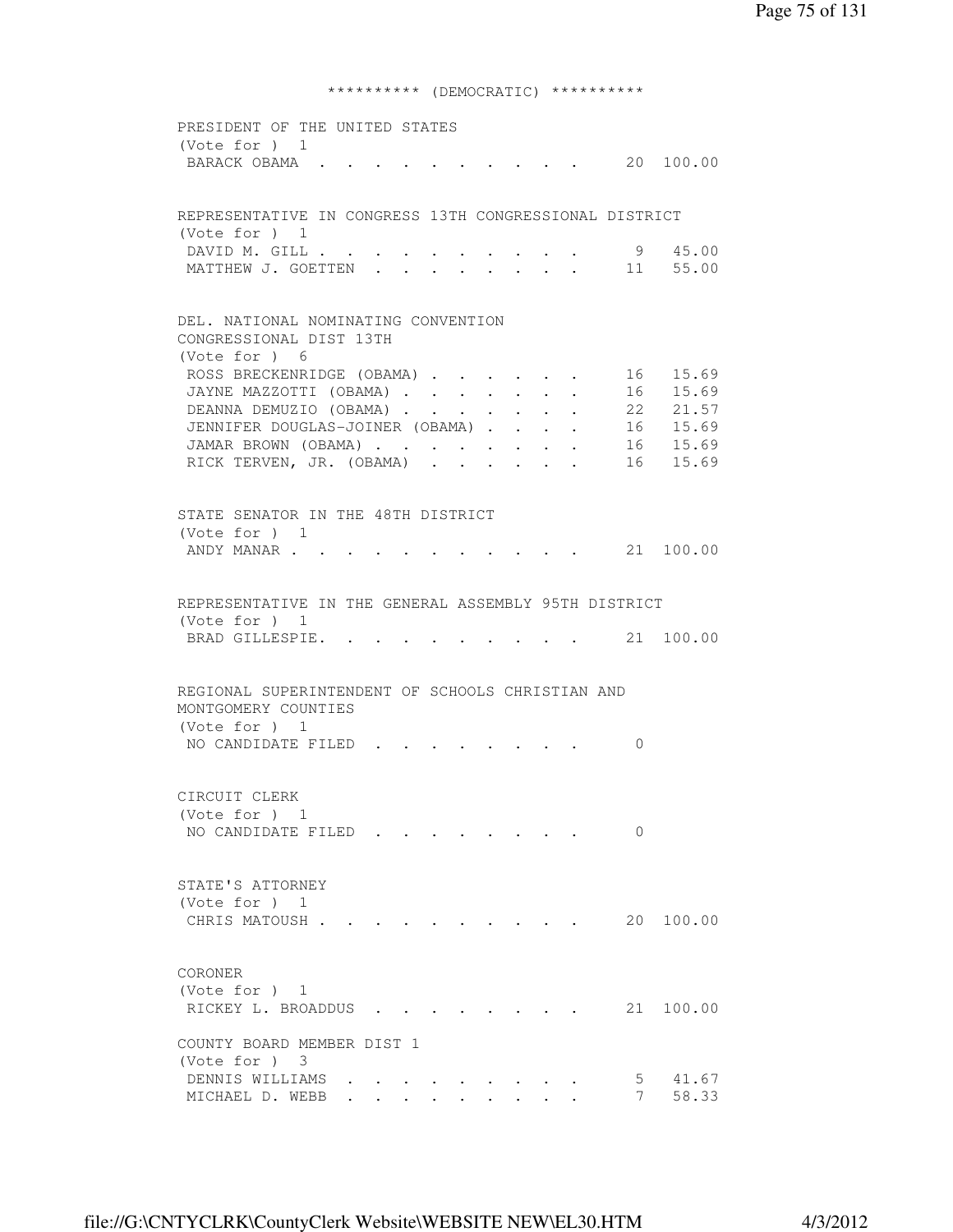COUNTY BOARD MEMBER DIST 7 (Vote for ) 3 NO CANDIDATE FILED . . . . . . . . 0 JUDGE OF THE APPELLATE COURT 5TH JUDICIAL DISTRICT (DONOVAN VACANCY) (Vote for ) 1 JUDY CATES . . . . . . . . . . . 20 100.00 PRECINCT COMMITTEEMAN NORTH LITCHFIELD 1 (Vote for ) 1 FRANK E. CARROLL . . . . . . . . . 21 100.00 PRECINCT REPORT MONTGOMERY COUNTY UNOFFICIAL RESULTS RUN DATE:04/03/12 2012 PRIMARY ELECTION RUN TIME:11:37 AM MARCH 20, 2012 STATISTICS 1102 NORTH LITCHFIELD 2 VOTES PERCENT REGISTERED VOTERS - TOTAL . . . . . . 578 BALLOTS CAST - TOTAL. . . . . . . 80 BALLOTS CAST - REPUBLICAN . . . . . . 51 63.75 BALLOTS CAST - DEMOCRATIC . . . . . . 29 36.25 BALLOTS CAST - DEMOCRATIC . . . . . . 29<br>BALLOTS CAST - NONPARTISAN. . . . . . 0 BALLOTS CAST - BLANK. . . . . . . . 0 VOTER TURNOUT - TOTAL . . . . . . . 13.84 VOTER TURNOUT - BLANK . . . . . \*\*\*\*\*\*\*\*\*\* (REPUBLICAN) \*\*\*\*\*\*\*\*\*\* PRESIDENT OF THE UNITED STATES (Vote for ) 1 MITT ROMNEY. . . . . . . . . . . 22 43.14 RON PAUL. . . . . . . . . . . . 5 9.80 RICK PERRY . . . . . . . . . . . 1 1.96 RICK PERRY . . . . . . . . . . . . 1 1.96<br>NEWT GINGRICH . . . . . . . . . . . 7 13.73<br>CHARLES "BUDDY" ROEMER . . . . . . 0 CHARLES "BUDDY" ROEMER . . . . . . . RICK SANTORUM . . . . . . . . . . 16 31.37 REPRESENTATIVE IN CONGRESS 13TH CONGRESSIONAL DISTRICT (Vote for ) 1 MICHAEL FIRSCHING. . . . . . . . . 4 8.89 TIM JOHNSON. . . . . . . . . . . 37 82.22 FRANK L. METZGER . . . . . . . . . 4 8.89 DEL. NATIONAL NOMINATING CONVENTION 13TH CONGRESSIONAL DISTRICT (Vote for ) 3 JAMES A. GRESHAM (ROMNEY) . . . . . 20 17.86 JIMMY JOHN LIAUTAUD (ROMNEY) . . . . . 17 15.18 BILL MITCHELL (ROMNEY) . . . . . . . 19 16.96 ALBERT CAPATI (PAUL). . . . . . . . 5 4.46 DAVID CEARLOCK (PAUL) . . . . . . . 6 5.36 MARTIN JOHNSON (PAUL) . . . . . . . 5 4.46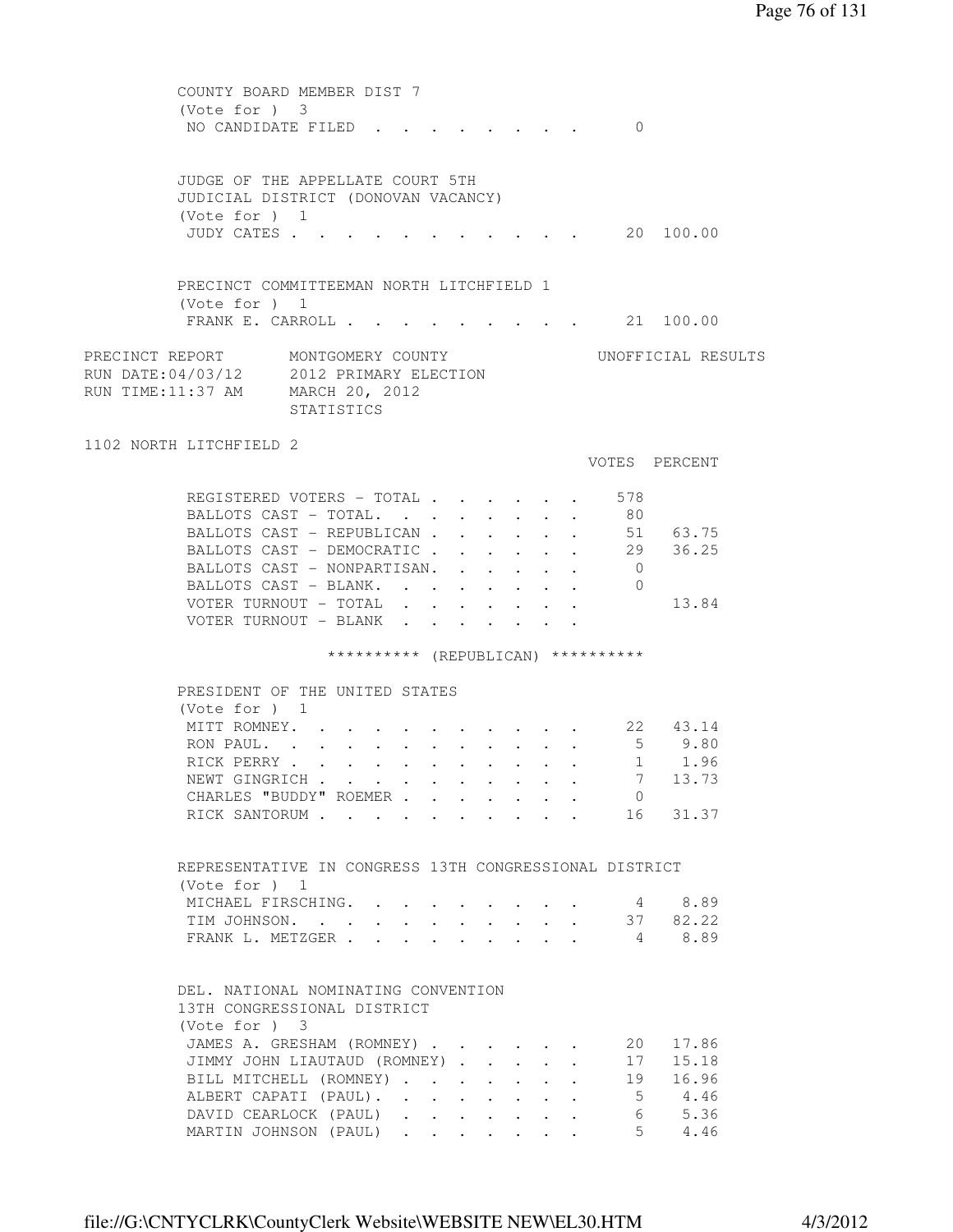| 21.43<br>WAYNE A. ROSENTHAL (GINGRICH)<br>24                                                                                                                                                                                                                              |
|---------------------------------------------------------------------------------------------------------------------------------------------------------------------------------------------------------------------------------------------------------------------------|
| 6 5.36<br>KRISTIN WILLIAMSON (GINGRICH)<br>$\mathbf{r} = \mathbf{r}$                                                                                                                                                                                                      |
| 10 8.93<br>JAMES "JIM" HENDRICKS (GINGRICH).                                                                                                                                                                                                                              |
|                                                                                                                                                                                                                                                                           |
|                                                                                                                                                                                                                                                                           |
| ALT. DEL. NATIONAL NOMINATING CONVENTION                                                                                                                                                                                                                                  |
| 13TH CONGRESSIONAL DISTRICT                                                                                                                                                                                                                                               |
| (Vote for ) 3                                                                                                                                                                                                                                                             |
| 16.04<br>HABEEB HABEEB (ROMNEY)<br>17                                                                                                                                                                                                                                     |
|                                                                                                                                                                                                                                                                           |
| 17.92<br>JAN L. MILLER (ROMNEY).<br>19<br>$\sim$<br>$\ddot{\phantom{0}}$<br>$\ddot{\phantom{0}}$<br>$\sim$<br>$\ddot{\phantom{0}}$<br>$\ddot{\phantom{0}}$                                                                                                                |
| 21<br>DAVID NEWBERG (ROMNEY)<br>19.81<br>$\sim$<br>$\mathbf{r}$ , $\mathbf{r}$                                                                                                                                                                                            |
| ANTHONY ALTIG (PAUL).<br>5 4.72                                                                                                                                                                                                                                           |
| 4 3.77<br>ROGER BEANLAND (PAUL)                                                                                                                                                                                                                                           |
| KACEY NELSON (PAUL)<br>6 5.66                                                                                                                                                                                                                                             |
| THOMAS L. GOODING (GINGRICH)<br>16 15.09                                                                                                                                                                                                                                  |
| THOMAS STOECKER (GINGRICH).<br>- 9<br>8.49                                                                                                                                                                                                                                |
| 9 8.49<br>MICHAEL ALLWAY (GINGRICH)<br>$\bullet$ . In the case of the case of the case of the case of the case of the case of the case of the case of the case of the case of the case of the case of the case of the case of the case of the case of the case of the cas |
|                                                                                                                                                                                                                                                                           |
|                                                                                                                                                                                                                                                                           |
| STATE SENATOR 48TH DISTRICT                                                                                                                                                                                                                                               |
| (Vote for $)$ 1                                                                                                                                                                                                                                                           |
|                                                                                                                                                                                                                                                                           |
| 100.00<br>MIKE MCELROY .<br>43                                                                                                                                                                                                                                            |
|                                                                                                                                                                                                                                                                           |
|                                                                                                                                                                                                                                                                           |
| REPRESENTATIVE IN THE GENERAL ASSEMBLY                                                                                                                                                                                                                                    |
| 95TH REPRESENTATIVE DISTRICT                                                                                                                                                                                                                                              |
| (Vote for $)$ 1                                                                                                                                                                                                                                                           |
| 45 100.00<br>WAYNE ARTHUR ROSENTHAL.                                                                                                                                                                                                                                      |
|                                                                                                                                                                                                                                                                           |
| REGIONAL SUPERINTENDENT OF SCHOOLS CHRISTIAN AND                                                                                                                                                                                                                          |
| MONTGOMERY COUNTIES                                                                                                                                                                                                                                                       |
| (Vote for ) 1                                                                                                                                                                                                                                                             |
| 45 100.00<br>MARCHELLE KASSEBAUM                                                                                                                                                                                                                                          |
|                                                                                                                                                                                                                                                                           |
|                                                                                                                                                                                                                                                                           |
|                                                                                                                                                                                                                                                                           |
| CIRCUIT CLERK                                                                                                                                                                                                                                                             |
| (Vote for $)$ 1                                                                                                                                                                                                                                                           |
| 100.00<br>HOLLY LEMONS.<br>44                                                                                                                                                                                                                                             |
|                                                                                                                                                                                                                                                                           |
|                                                                                                                                                                                                                                                                           |
| STATE'S ATTORNEY                                                                                                                                                                                                                                                          |
| (Vote for ) 1                                                                                                                                                                                                                                                             |
| NO CANDIDATE FILED<br>$\Omega$                                                                                                                                                                                                                                            |
|                                                                                                                                                                                                                                                                           |
|                                                                                                                                                                                                                                                                           |
|                                                                                                                                                                                                                                                                           |
| CORONER                                                                                                                                                                                                                                                                   |
| (Vote for $)$ 1                                                                                                                                                                                                                                                           |
| TOBIN GUNN<br>39 100.00                                                                                                                                                                                                                                                   |
|                                                                                                                                                                                                                                                                           |
|                                                                                                                                                                                                                                                                           |
| COUNTY BOARD MEMBER DIST 7                                                                                                                                                                                                                                                |
| (Note for ) 3                                                                                                                                                                                                                                                             |
| 31.82<br>MARY BATHURST<br>35                                                                                                                                                                                                                                              |
| 32.73<br>NICOLE "NIKKI" BISHOP<br>36                                                                                                                                                                                                                                      |
|                                                                                                                                                                                                                                                                           |
| 39<br>35.45<br>ROBERT "BOB" SNEED.                                                                                                                                                                                                                                        |
|                                                                                                                                                                                                                                                                           |
|                                                                                                                                                                                                                                                                           |
| JUDGE OF THE APPELLATE COURT 5TH                                                                                                                                                                                                                                          |
| JUDICIAL DISTRICT (DONOVAN VACANCY)                                                                                                                                                                                                                                       |
| (Vote for $)$ 1                                                                                                                                                                                                                                                           |
|                                                                                                                                                                                                                                                                           |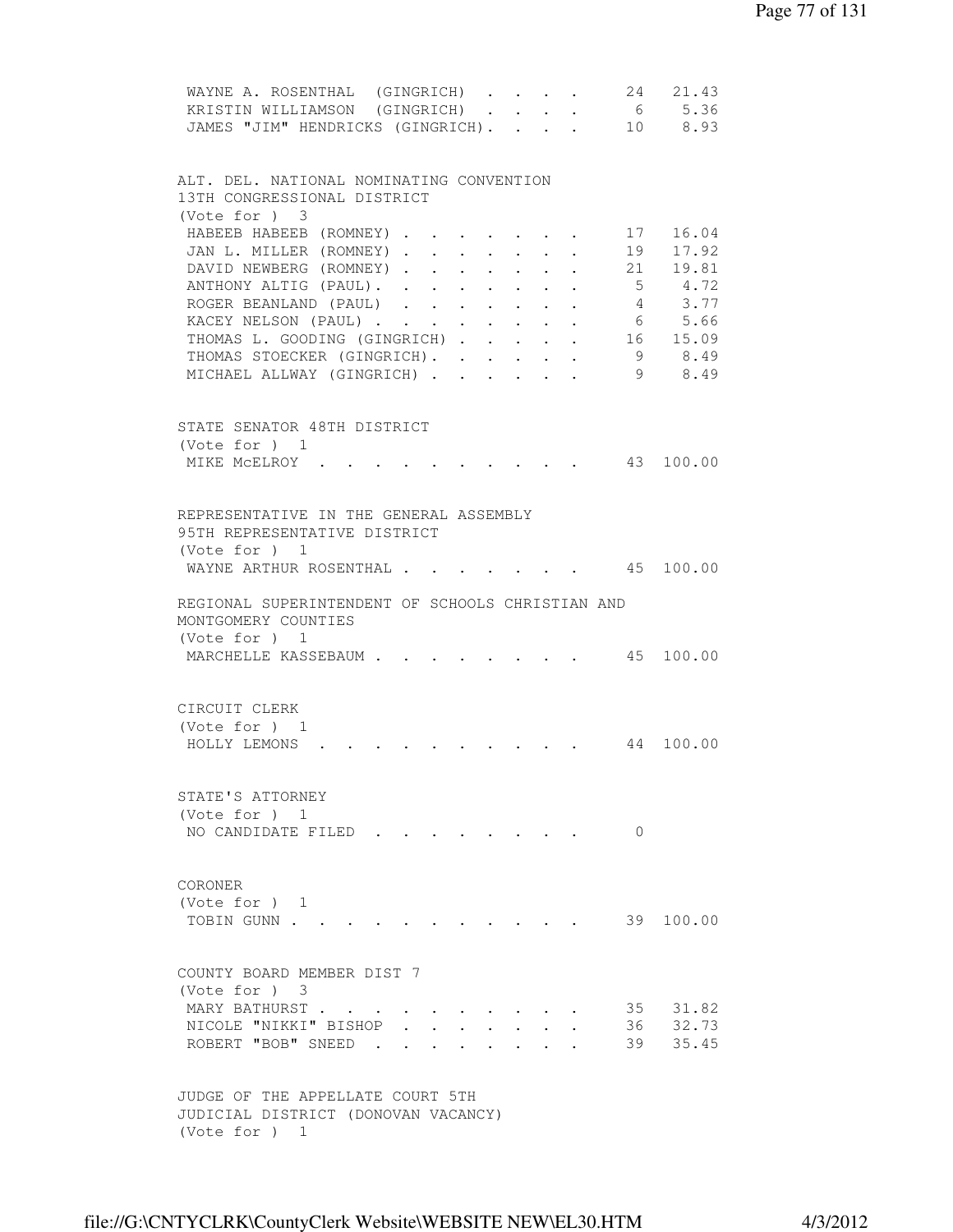STEPHEN McGLYNN . . . . . . . . . 40 100.00 PRECINCT COMMITTEEMAN NORTH LITCHFIELD 2 (Vote for ) 1 NO CANDIDATE FILED . . . . . . . . 0 \*\*\*\*\*\*\*\*\*\* (DEMOCRATIC) \*\*\*\*\*\*\*\*\*\* PRESIDENT OF THE UNITED STATES (Vote for ) 1 BARACK OBAMA . . . . . . . . . . 25 100.00 REPRESENTATIVE IN CONGRESS 13TH CONGRESSIONAL DISTRICT (Vote for ) 1 DAVID M. GILL . . . . . . . . . . 7 28.00 MATTHEW J. GOETTEN . . . . . . . . 18 72.00 DEL. NATIONAL NOMINATING CONVENTION CONGRESSIONAL DIST 13TH (Vote for ) 6 ROSS BRECKENRIDGE (OBAMA) . . . . . 16 14.68 JAYNE MAZZOTTI (OBAMA) . . . . . . . 19 17.43 DEANNA DEMUZIO (OBAMA) . . . . . . 25 22.94 JENNIFER DOUGLAS-JOINER (OBAMA) . . . . 18 16.51 JAMAR BROWN (OBAMA) . . . . . . . . 15 13.76 RICK TERVEN, JR. (OBAMA) . . . . . . 16 14.68 STATE SENATOR IN THE 48TH DISTRICT (Vote for ) 1 ANDY MANAR . . . . . . . . . . . 25 100.00 REPRESENTATIVE IN THE GENERAL ASSEMBLY 95TH DISTRICT (Vote for ) 1 BRAD GILLESPIE. . . . . . . . . . 24 100.00 REGIONAL SUPERINTENDENT OF SCHOOLS CHRISTIAN AND MONTGOMERY COUNTIES (Vote for ) 1 NO CANDIDATE FILED . . . . . . . . 0 CIRCUIT CLERK (Vote for ) 1 NO CANDIDATE FILED . . . . . . . 0 STATE'S ATTORNEY (Vote for ) 1 CHRIS MATOUSH . . . . . . . . . . 25 100.00 CORONER (Vote for ) 1 RICKEY L. BROADDUS . . . . . . . . 25 100.00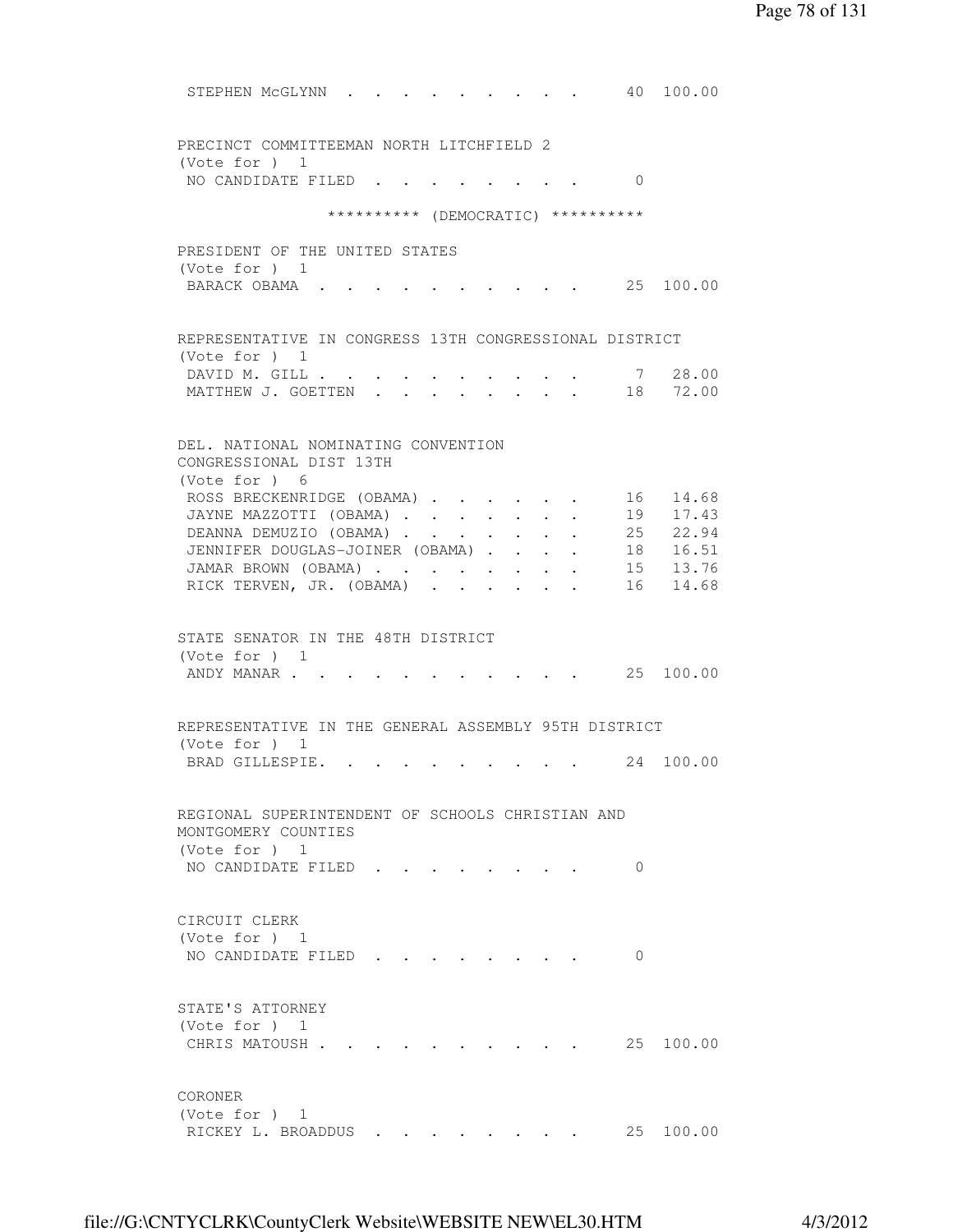| COUNTY BOARD MEMBER DIST 7<br>$(Vote for )$ 3<br>NO CANDIDATE FILED                                                                                                                                                           |                   | $\mathbf{r}$ , $\mathbf{r}$ , $\mathbf{r}$ , $\mathbf{r}$ , $\mathbf{r}$ |                                         |                                                                 |              |                           | $\Omega$                                     |                                           |  |
|-------------------------------------------------------------------------------------------------------------------------------------------------------------------------------------------------------------------------------|-------------------|--------------------------------------------------------------------------|-----------------------------------------|-----------------------------------------------------------------|--------------|---------------------------|----------------------------------------------|-------------------------------------------|--|
| JUDGE OF THE APPELLATE COURT 5TH<br>JUDICIAL DISTRICT (DONOVAN VACANCY)<br>(Vote for $)$ 1<br>JUDY CATES                                                                                                                      |                   |                                                                          |                                         |                                                                 |              |                           |                                              | $\cdot$ $\cdot$ $\cdot$ $\cdot$ 22 100.00 |  |
| PRECINCT COMMITTEEMAN NORTH LITCHFIELD 2<br>(Vote for $)$ 1<br>LOUIS L. LEWEY. 25 100.00                                                                                                                                      |                   |                                                                          |                                         |                                                                 |              |                           |                                              |                                           |  |
| PRECINCT REPORT MONTGOMERY COUNTY<br>RUN DATE:04/03/12 2012 PRIMARY ELECTION<br>RUN TIME:11:37 AM MARCH 20, 2012                                                                                                              | <b>STATISTICS</b> |                                                                          |                                         |                                                                 |              |                           |                                              | UNOFFICIAL RESULTS                        |  |
| 1103 NORTH LITCHFIELD 3                                                                                                                                                                                                       |                   |                                                                          |                                         |                                                                 |              |                           |                                              |                                           |  |
|                                                                                                                                                                                                                               |                   |                                                                          |                                         |                                                                 |              |                           |                                              | VOTES PERCENT                             |  |
| REGISTERED VOTERS - TOTAL 469<br>BALLOTS CAST - TOTAL. 83<br>BALLOTS CAST - REPUBLICAN<br>BALLOTS CAST - DEMOCRATIC<br>BALLOTS CAST - NONPARTISAN.<br>BALLOTS CAST - BLANK.<br>VOTER TURNOUT - TOTAL<br>VOTER TURNOUT - BLANK |                   |                                                                          | $\bullet$ . In the set of the $\bullet$ | $\bullet$ .<br><br><br><br><br><br><br><br><br><br><br><br><br> |              |                           | $\overline{0}$<br>$\overline{0}$             | 72 86.75<br>11 13.25<br>17.70             |  |
|                                                                                                                                                                                                                               |                   |                                                                          |                                         |                                                                 |              |                           | ********** (REPUBLICAN) **********           |                                           |  |
|                                                                                                                                                                                                                               |                   |                                                                          |                                         |                                                                 |              |                           |                                              |                                           |  |
| PRESIDENT OF THE UNITED STATES<br>(Vote for $)$ 1<br>MITT ROMNEY.<br>RON PAUL<br>RICK PERRY<br>NEWT GINGRICH<br>CHARLES "BUDDY" ROEMER<br>RICK SANTORUM 35 48.61                                                              |                   |                                                                          |                                         |                                                                 |              | $\mathbf{L} = \mathbf{L}$ | $\overline{7}$<br>$\overline{0}$<br>$\Omega$ | 26 36.11<br>9.72<br>4 5.56                |  |
| REPRESENTATIVE IN CONGRESS 13TH CONGRESSIONAL DISTRICT                                                                                                                                                                        |                   |                                                                          |                                         |                                                                 |              |                           |                                              |                                           |  |
| (Note for ) 1<br>MICHAEL FIRSCHING.<br>TIM JOHNSON.<br>FRANK L. METZGER                                                                                                                                                       |                   |                                                                          |                                         |                                                                 |              |                           | 6<br>$7\overline{ }$                         | 10.91<br>42 76.36<br>12.73                |  |
| DEL. NATIONAL NOMINATING CONVENTION<br>13TH CONGRESSIONAL DISTRICT<br>(Vote for ) 3<br>JAMES A. GRESHAM (ROMNEY)                                                                                                              |                   |                                                                          |                                         |                                                                 |              |                           | 25                                           | 15.34                                     |  |
| JIMMY JOHN LIAUTAUD (ROMNEY)<br>BILL MITCHELL (ROMNEY)<br>ALBERT CAPATI (PAUL).<br>DAVID CEARLOCK (PAUL)                                                                                                                      |                   |                                                                          |                                         |                                                                 | $\mathbf{L}$ | $\mathbf{L}$              | 18                                           | 11.04<br>22 13.50<br>14 8.59<br>13 7.98   |  |
|                                                                                                                                                                                                                               |                   |                                                                          |                                         |                                                                 |              |                           |                                              |                                           |  |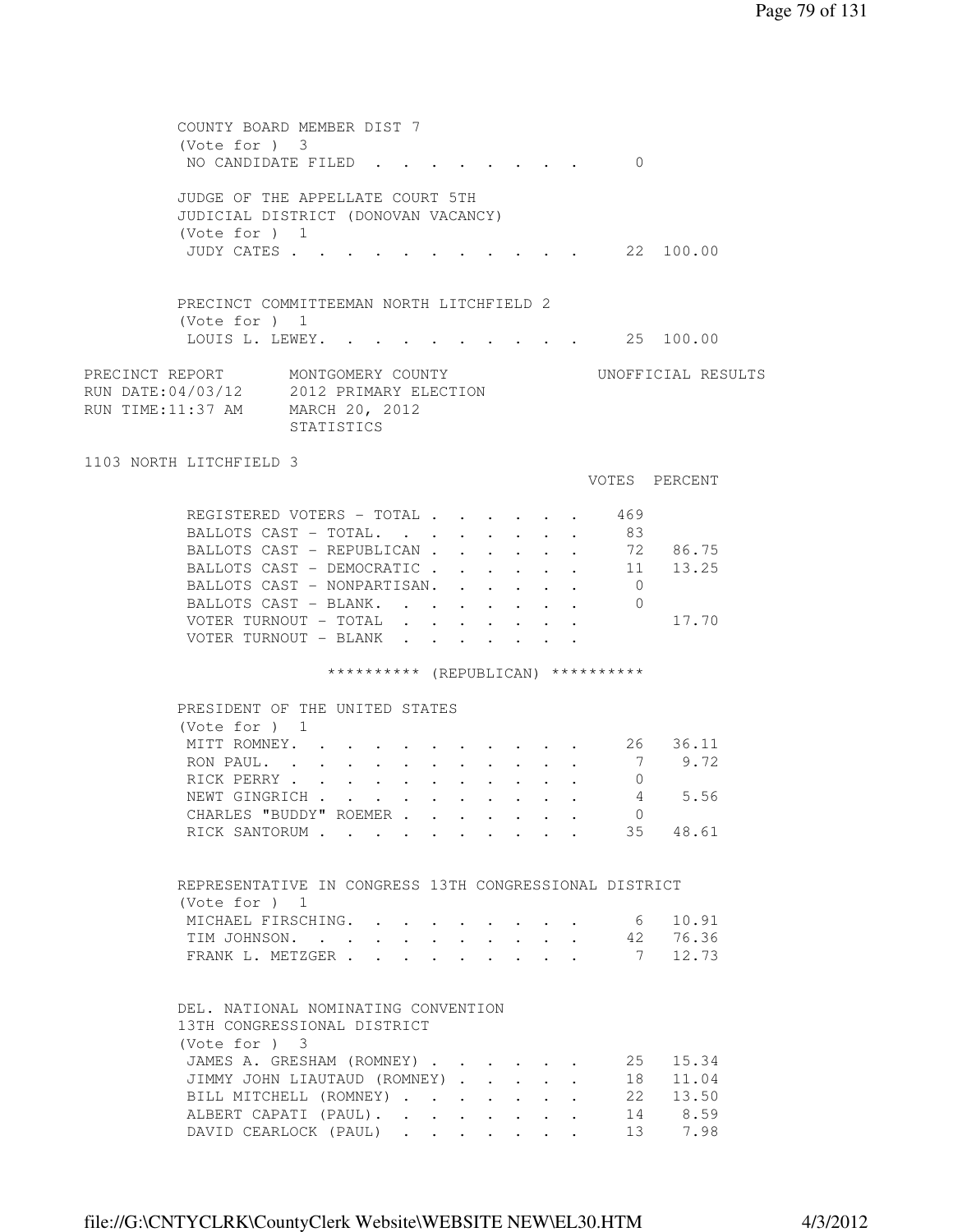| MARTIN JOHNSON (PAUL)                                                        |                                                                       |                                                              |          |                                                                   |
|------------------------------------------------------------------------------|-----------------------------------------------------------------------|--------------------------------------------------------------|----------|-------------------------------------------------------------------|
| WAYNE A. ROSENTHAL (GINGRICH)                                                | $\sim$                                                                | $\mathbf{r} = \mathbf{r} \cdot \mathbf{r}$                   |          | 14 8.59<br>32 19.63                                               |
| KRISTIN WILLIAMSON (GINGRICH).                                               | $\mathcal{L}^{\text{max}}$                                            | $\mathbf{L}$                                                 |          | 11 6.75                                                           |
|                                                                              |                                                                       |                                                              |          | 14 8.59                                                           |
| JAMES "JIM" HENDRICKS (GINGRICH).                                            |                                                                       | $\mathbf{L} = \mathbf{L} \mathbf{L} + \mathbf{L} \mathbf{L}$ |          |                                                                   |
|                                                                              |                                                                       |                                                              |          |                                                                   |
| ALT. DEL. NATIONAL NOMINATING CONVENTION                                     |                                                                       |                                                              |          |                                                                   |
| 13TH CONGRESSIONAL DISTRICT                                                  |                                                                       |                                                              |          |                                                                   |
| (Vote for ) 3                                                                |                                                                       |                                                              |          |                                                                   |
| HABEEB HABEEB (ROMNEY).                                                      |                                                                       |                                                              | 22       | 14.10                                                             |
| JAN L. MILLER (ROMNEY).<br>$\mathbf{L}^{\text{max}}$<br>$\ddot{\phantom{0}}$ | $\ddot{\phantom{0}}$                                                  |                                                              | 25<br>28 | 16.03                                                             |
| DAVID NEWBERG (ROMNEY).<br>$\ddot{\phantom{0}}$                              | $\ddot{\phantom{0}}$                                                  |                                                              |          | 17.95                                                             |
| ANTHONY ALTIG (PAUL).<br>$\mathbf{L}$                                        | $\mathbf{r} = \mathbf{r} \times \mathbf{r}$ . The set of $\mathbf{r}$ | $\sim$                                                       |          | 14 8.97                                                           |
| ROGER BEANLAND (PAUL)                                                        |                                                                       |                                                              |          | 16 10.26                                                          |
| KACEY NELSON (PAUL)                                                          |                                                                       |                                                              |          | 15 9.62                                                           |
| THOMAS L. GOODING (GINGRICH)                                                 |                                                                       |                                                              |          | 15 9.62                                                           |
| THOMAS STOECKER (GINGRICH).                                                  |                                                                       |                                                              |          | 11 7.05                                                           |
| MICHAEL ALLWAY (GINGRICH)                                                    |                                                                       |                                                              |          | 10 6.41                                                           |
|                                                                              |                                                                       |                                                              |          |                                                                   |
| STATE SENATOR 48TH DISTRICT                                                  |                                                                       |                                                              |          |                                                                   |
| (Vote for ) 1                                                                |                                                                       |                                                              |          |                                                                   |
| MIKE MCELROY .                                                               |                                                                       |                                                              |          | 58 100.00                                                         |
|                                                                              |                                                                       |                                                              |          |                                                                   |
|                                                                              |                                                                       |                                                              |          |                                                                   |
| REPRESENTATIVE IN THE GENERAL ASSEMBLY                                       |                                                                       |                                                              |          |                                                                   |
| 95TH REPRESENTATIVE DISTRICT                                                 |                                                                       |                                                              |          |                                                                   |
| (Vote for ) 1                                                                |                                                                       |                                                              |          |                                                                   |
| WAYNE ARTHUR ROSENTHAL.                                                      |                                                                       |                                                              |          | 66 100.00                                                         |
|                                                                              |                                                                       |                                                              |          |                                                                   |
| REGIONAL SUPERINTENDENT OF SCHOOLS CHRISTIAN AND                             |                                                                       |                                                              |          |                                                                   |
| MONTGOMERY COUNTIES                                                          |                                                                       |                                                              |          |                                                                   |
| (Vote for ) 1                                                                |                                                                       |                                                              |          |                                                                   |
| MARCHELLE KASSEBAUM                                                          |                                                                       |                                                              |          | $\cdot$ $\cdot$ $\cdot$ $\cdot$ $\cdot$ $\cdot$ $\cdot$ 63 100.00 |
|                                                                              |                                                                       |                                                              |          |                                                                   |
|                                                                              |                                                                       |                                                              |          |                                                                   |
| CIRCUIT CLERK                                                                |                                                                       |                                                              |          |                                                                   |
| (Vote for $)$ 1                                                              |                                                                       |                                                              |          |                                                                   |
| $\cdot$ 67 100.00<br>HOLLY LEMONS .                                          |                                                                       |                                                              |          |                                                                   |
|                                                                              |                                                                       |                                                              |          |                                                                   |
|                                                                              |                                                                       |                                                              |          |                                                                   |
| STATE'S ATTORNEY                                                             |                                                                       |                                                              |          |                                                                   |
| (Vote for ) 1                                                                |                                                                       |                                                              |          |                                                                   |
| NO CANDIDATE FILED.                                                          |                                                                       |                                                              | $\Omega$ |                                                                   |
|                                                                              |                                                                       |                                                              |          |                                                                   |
|                                                                              |                                                                       |                                                              |          |                                                                   |
| CORONER                                                                      |                                                                       |                                                              |          |                                                                   |
| (Vote for $)$ 1                                                              |                                                                       |                                                              |          |                                                                   |
| TOBIN GUNN                                                                   |                                                                       |                                                              |          | 52 100.00                                                         |
|                                                                              |                                                                       |                                                              |          |                                                                   |
| COUNTY BOARD MEMBER DIST 7                                                   |                                                                       |                                                              |          |                                                                   |
| (Note for ) 3                                                                |                                                                       |                                                              |          |                                                                   |
| MARY BATHURST                                                                |                                                                       |                                                              | 34       | 25.76                                                             |
| NICOLE "NIKKI" BISHOP                                                        |                                                                       |                                                              | 46       | 34.85                                                             |
| ROBERT "BOB" SNEED                                                           |                                                                       |                                                              | 52       | 39.39                                                             |
|                                                                              |                                                                       |                                                              |          |                                                                   |
|                                                                              |                                                                       |                                                              |          |                                                                   |
| JUDGE OF THE APPELLATE COURT 5TH                                             |                                                                       |                                                              |          |                                                                   |
| JUDICIAL DISTRICT (DONOVAN VACANCY)                                          |                                                                       |                                                              |          |                                                                   |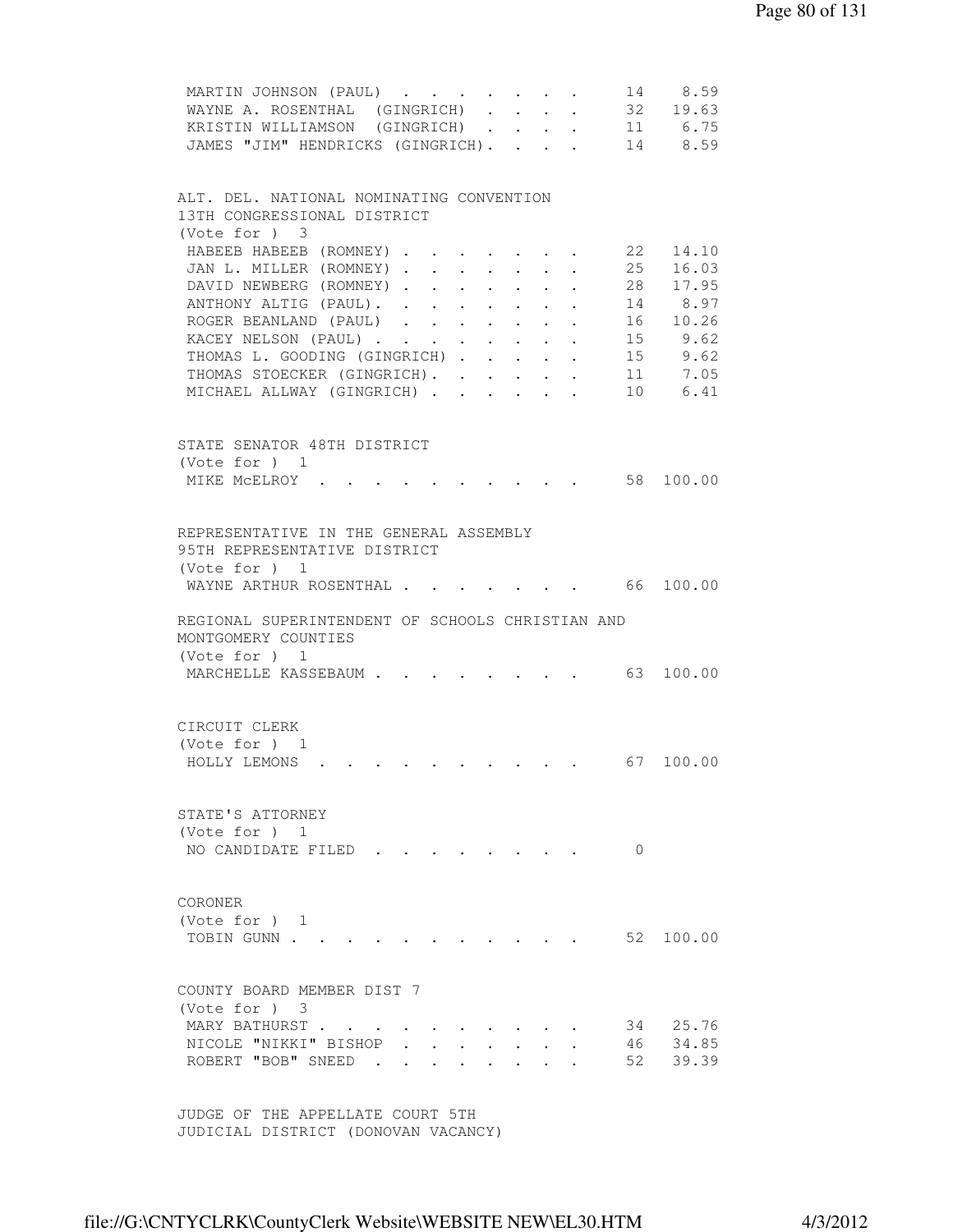(Vote for ) 1 STEPHEN MCGLYNN . . . . . . . . . 50 100.00 PRECINCT COMMITTEEMAN NORTH LITCHFIELD 3 (Vote for ) 1 NO CANDIDATE FILED . . . . . . . . 0 \*\*\*\*\*\*\*\*\*\* (DEMOCRATIC) \*\*\*\*\*\*\*\*\*\* PRESIDENT OF THE UNITED STATES (Vote for ) 1 BARACK OBAMA . . . . . . . . . . 10 100.00 REPRESENTATIVE IN CONGRESS 13TH CONGRESSIONAL DISTRICT (Vote for ) 1 DAVID M. GILL . . . . . . . . . . . 5 50.00<br>MATTHEW J. GOETTEN . . . . . . . . 5 50.00 MATTHEW J. GOETTEN . . . . . . . . . DEL. NATIONAL NOMINATING CONVENTION CONGRESSIONAL DIST 13TH (Vote for ) 6 ROSS BRECKENRIDGE (OBAMA) . . . . . 7 15.91 JAYNE MAZZOTTI (OBAMA) . . . . . . . 8 18.18 DEANNA DEMUZIO (OBAMA) . . . . . . . 7 15.91 JENNIFER DOUGLAS-JOINER (OBAMA) . . . . 8 18.18 JAMAR BROWN (OBAMA) . . . . . . . . 7 15.91 RICK TERVEN, JR. (OBAMA) . . . . . . 7 15.91 STATE SENATOR IN THE 48TH DISTRICT (Vote for ) 1 ANDY MANAR . . . . . . . . . . . . 9 100.00 REPRESENTATIVE IN THE GENERAL ASSEMBLY 95TH DISTRICT (Vote for ) 1 BRAD GILLESPIE. . . . . . . . . . 9 100.00 REGIONAL SUPERINTENDENT OF SCHOOLS CHRISTIAN AND MONTGOMERY COUNTIES (Vote for ) 1 NO CANDIDATE FILED . . . . . . . . 0 CIRCUIT CLERK (Vote for ) 1 NO CANDIDATE FILED . . . . . . . . 0 STATE'S ATTORNEY (Vote for ) 1 CHRIS MATOUSH . . . . . . . . . . 10 100.00 CORONER

(Vote for ) 1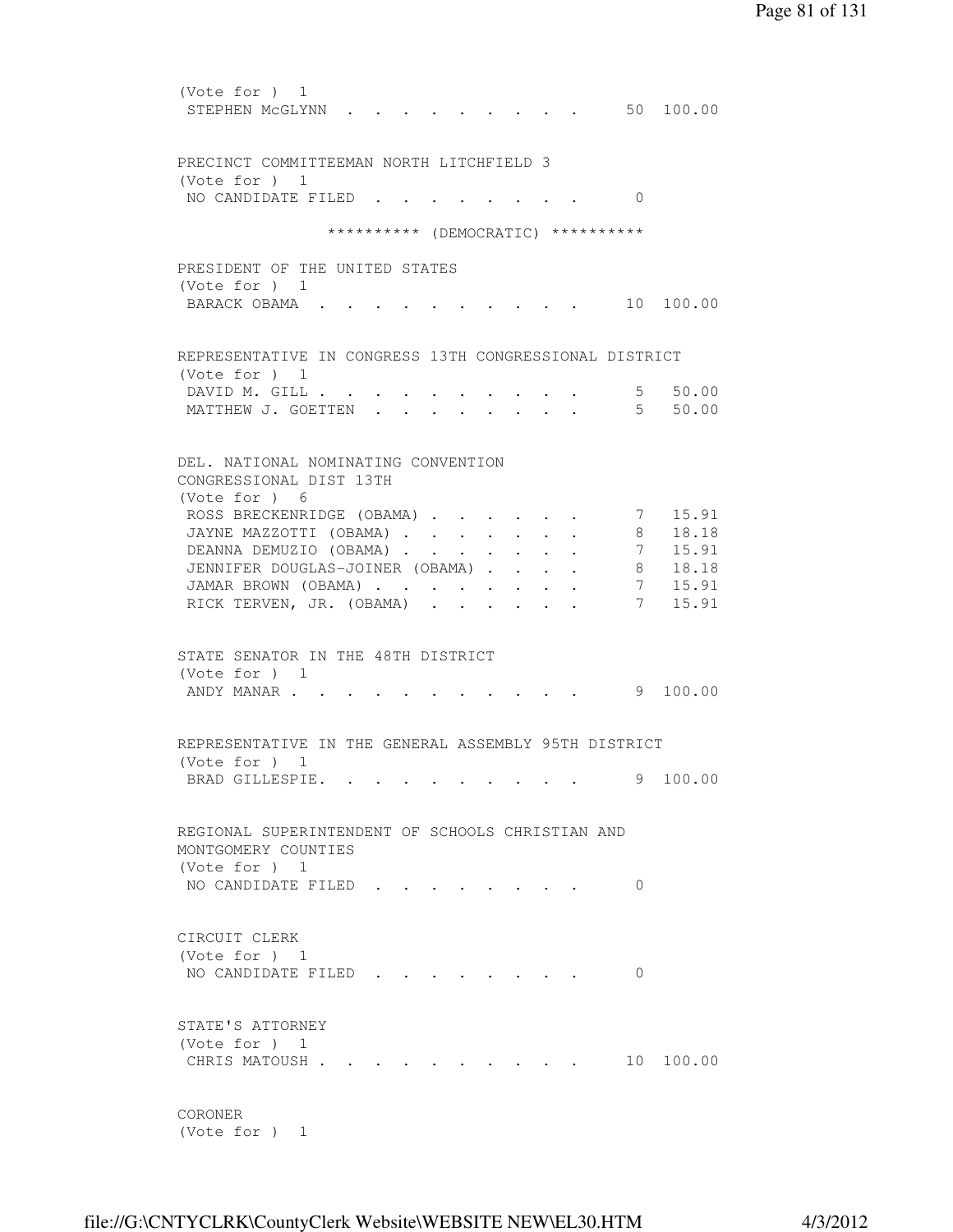RICKEY L. BROADDUS . . . . . . . . 9 100.00 COUNTY BOARD MEMBER DIST 7 (Vote for ) 3 NO CANDIDATE FILED . . . . . . . . 0 JUDGE OF THE APPELLATE COURT 5TH JUDICIAL DISTRICT (DONOVAN VACANCY) (Vote for ) 1 JUDY CATES . . . . . . . . . . . 9 100.00 PRECINCT COMMITTEEMAN NORTH LITCHFIELD 3 (Vote for ) 1 PAM VOYLES-BAXTER. . . . . . . . . 8 100.00 PRECINCT REPORT MONTGOMERY COUNTY UNOFFICIAL RESULTS RUN DATE:04/03/12 2012 PRIMARY ELECTION RUN TIME:11:37 AM MARCH 20, 2012 STATISTICS 1104 NORTH LITCHFIELD 4 VOTES PERCENT REGISTERED VOTERS - TOTAL . . . . . . 428<br>BALLOTS CAST - TOTAL. . . . . . . . 68 BALLOTS CAST - TOTAL. . . . . . . . BALLOTS CAST - REPUBLICAN . . . . . . 55 80.88 BALLOTS CAST - DEMOCRATIC . . . . . . 13 19.12 BALLOTS CAST - NONPARTISAN. . . . . . 0 BALLOTS CAST - BLANK. . . . . . . . 0 VOTER TURNOUT - TOTAL . . . . . . . 15.89 VOTER TURNOUT - BLANK . . \*\*\*\*\*\*\*\*\*\* (REPUBLICAN) \*\*\*\*\*\*\*\*\*\* PRESIDENT OF THE UNITED STATES (Vote for ) 1 MITT ROMNEY. . . . . . . . . . . 22 40.74 RON PAUL. . . . . . . . . . . . 2 3.70 RICK PERRY . . . . . . . . . . . . 0<br>NEWT GINGRICH . . . . . . . . . . . 3 5.56 NEWT GINGRICH . . . . . . . . . . CHARLES "BUDDY" ROEMER . . . . . . . 0 RICK SANTORUM . . . . . . . . . . 27 50.00 REPRESENTATIVE IN CONGRESS 13TH CONGRESSIONAL DISTRICT (Vote for ) 1 MICHAEL FIRSCHING. . . . . . . . 8 16.67 TIM JOHNSON. . . . . . . . . . . 35 72.92 FRANK L. METZGER . . . . . . . . . 5 10.42 DEL. NATIONAL NOMINATING CONVENTION 13TH CONGRESSIONAL DISTRICT (Vote for ) 3 JAMES A. GRESHAM (ROMNEY) . . . . . . 23 15.65 JIMMY JOHN LIAUTAUD (ROMNEY) . . . . . 18 12.24 BILL MITCHELL (ROMNEY) . . . . . . 22 14.97 ALBERT CAPATI (PAUL). . . . . . . . 7 4.76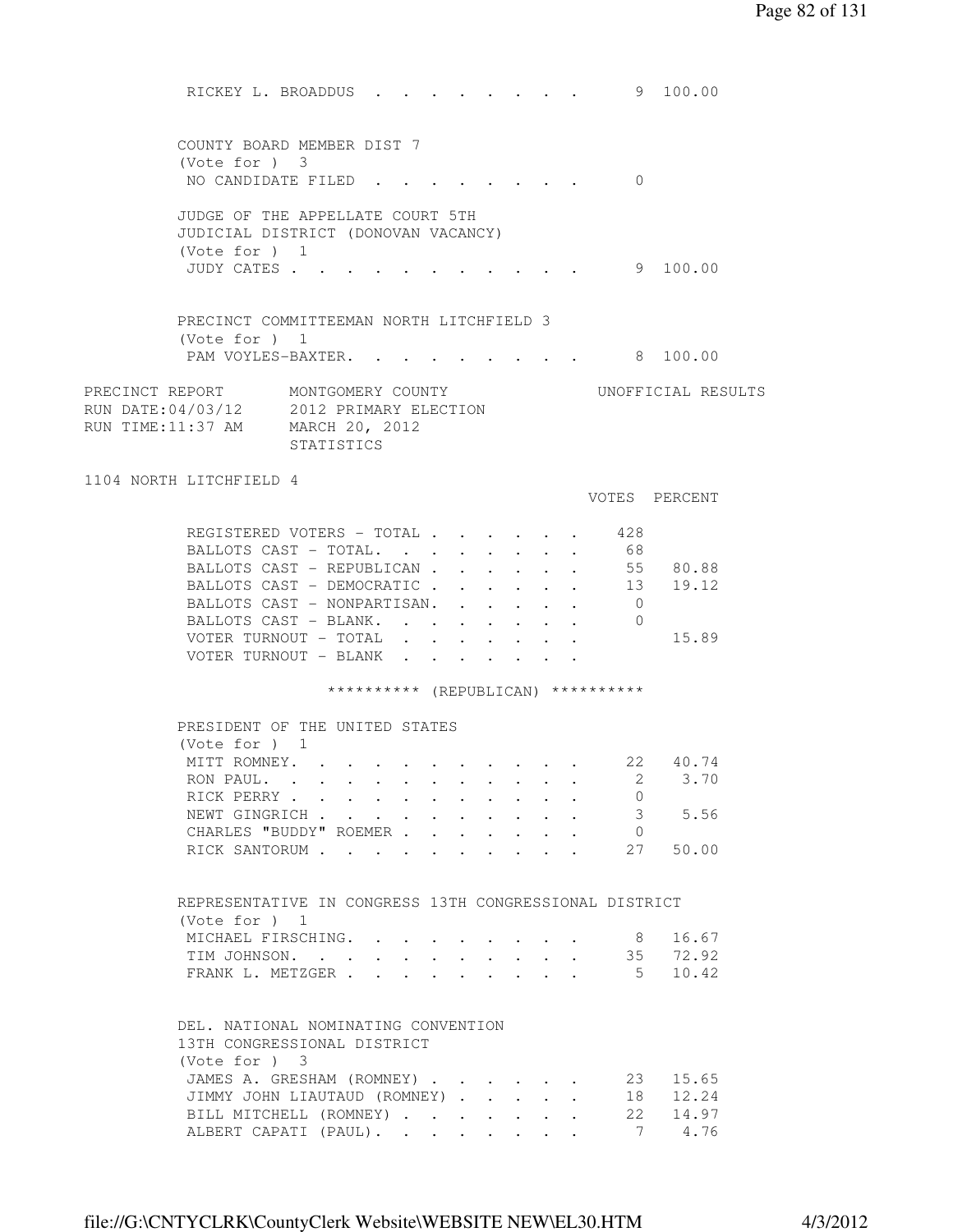| DAVID CEARLOCK (PAUL)<br>MARTIN JOHNSON (PAUL)<br>WAYNE A. ROSENTHAL (GINGRICH)<br>$\mathbb{R}^{\mathbb{Z}}$<br>KRISTIN WILLIAMSON (GINGRICH) | 7        | 4.76<br>$\begin{array}{cccc} 7 & 4.76 \\ 6 & 4.08 \\ 30 & 20.41 \\ 17 & 11.56 \end{array}$ |
|-----------------------------------------------------------------------------------------------------------------------------------------------|----------|--------------------------------------------------------------------------------------------|
| JAMES "JIM" HENDRICKS (GINGRICH).                                                                                                             |          | 17 11.56                                                                                   |
| ALT. DEL. NATIONAL NOMINATING CONVENTION<br>13TH CONGRESSIONAL DISTRICT<br>(Vote for ) 3                                                      |          |                                                                                            |
| HABEEB HABEEB (ROMNEY)<br>JAN L. MILLER (ROMNEY).<br>$\sim$<br>$\sim$<br>$\ddot{\phantom{0}}$<br>$\sim 10^{-10}$                              | 23       | 17 12.32<br>16.67                                                                          |
| DAVID NEWBERG (ROMNEY).<br>$\ddot{\phantom{0}}$<br>$\sim$<br>$\mathcal{L}^{\text{max}}$<br>$\ddot{\phantom{0}}$<br>ANTHONY ALTIG (PAUL).      |          | 20 14.49<br>9 6.52                                                                         |
| ROGER BEANLAND (PAUL)                                                                                                                         |          | 7 5.07                                                                                     |
| KACEY NELSON (PAUL)                                                                                                                           |          | 8 5.80                                                                                     |
| THOMAS L. GOODING (GINGRICH) 19 13.77<br>THOMAS STOECKER (GINGRICH).                                                                          |          |                                                                                            |
| MICHAEL ALLWAY (GINGRICH)                                                                                                                     |          | 18  13.04<br>17  12.32                                                                     |
| STATE SENATOR 48TH DISTRICT                                                                                                                   |          |                                                                                            |
| (Vote for ) 1<br>MIKE MCELROY .                                                                                                               |          |                                                                                            |
|                                                                                                                                               |          |                                                                                            |
| REPRESENTATIVE IN THE GENERAL ASSEMBLY<br>95TH REPRESENTATIVE DISTRICT<br>(Vote for $)$ 1                                                     |          |                                                                                            |
| WAYNE ARTHUR ROSENTHAL .                                                                                                                      |          | 49 100.00                                                                                  |
| REGIONAL SUPERINTENDENT OF SCHOOLS CHRISTIAN AND<br>MONTGOMERY COUNTIES<br>(Vote for ) 1                                                      |          |                                                                                            |
| $\cdot$ 45 100.00<br>MARCHELLE KASSEBAUM                                                                                                      |          |                                                                                            |
| CIRCUIT CLERK                                                                                                                                 |          |                                                                                            |
| (Vote for ) 1<br>HOLLY LEMONS                                                                                                                 |          | 48 100.00                                                                                  |
| STATE'S ATTORNEY                                                                                                                              |          |                                                                                            |
| (Vote for $)$ 1<br>NO CANDIDATE FILED.                                                                                                        | $\Omega$ |                                                                                            |
| CORONER<br>(Vote for ) 1                                                                                                                      |          |                                                                                            |
| TOBIN GUNN                                                                                                                                    |          | 41 100.00                                                                                  |
| COUNTY BOARD MEMBER DIST 5                                                                                                                    |          |                                                                                            |
| (Vote for ) 3<br>GLENN SAVAGE.                                                                                                                |          | 44 100.00                                                                                  |
| JUDGE OF THE APPELLATE COURT 5TH<br>JUDICIAL DISTRICT (DONOVAN VACANCY)<br>(Vote for $)$ 1                                                    |          |                                                                                            |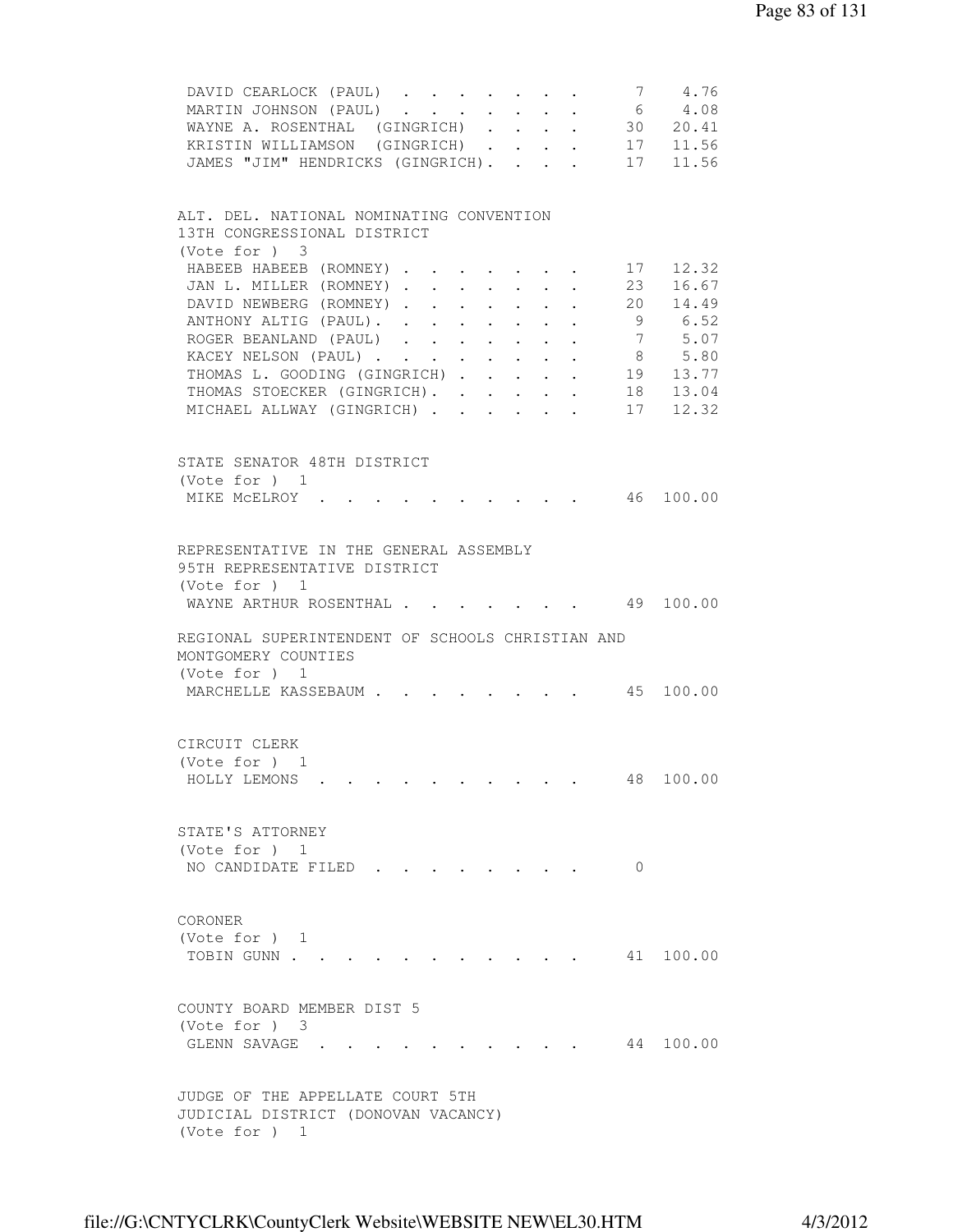| STEPHEN MCGLYNN                                                           |                        |        |  |                                                                     |                | 42 100.00                                                           |
|---------------------------------------------------------------------------|------------------------|--------|--|---------------------------------------------------------------------|----------------|---------------------------------------------------------------------|
| PRECINCT COMMITTEEMAN NORTH LITCHFIELD 4<br>(Vote for ) 1                 |                        |        |  |                                                                     |                |                                                                     |
| NO CANDIDATE FILED                                                        |                        |        |  |                                                                     | $\Omega$       |                                                                     |
| ********** (DEMOCRATIC) **********                                        |                        |        |  |                                                                     |                |                                                                     |
|                                                                           |                        |        |  |                                                                     |                |                                                                     |
| PRESIDENT OF THE UNITED STATES<br>(Vote for ) 1                           |                        |        |  |                                                                     |                |                                                                     |
| BARACK OBAMA.                                                             |                        |        |  |                                                                     |                | 8 100.00                                                            |
|                                                                           |                        |        |  |                                                                     |                |                                                                     |
| REPRESENTATIVE IN CONGRESS 13TH CONGRESSIONAL DISTRICT<br>(Vote for $)$ 1 |                        |        |  |                                                                     |                |                                                                     |
| DAVID M. GILL .                                                           |                        |        |  |                                                                     |                | 4 50.00                                                             |
| MATTHEW J. GOETTEN                                                        |                        |        |  |                                                                     |                | 4 50.00                                                             |
|                                                                           |                        |        |  |                                                                     |                |                                                                     |
| DEL, NATIONAL NOMINATING CONVENTION<br>CONGRESSIONAL DIST 13TH            |                        |        |  |                                                                     |                |                                                                     |
| (Vote for ) 6                                                             |                        |        |  |                                                                     |                |                                                                     |
| ROSS BRECKENRIDGE (OBAMA)                                                 |                        |        |  |                                                                     | 3 <sup>7</sup> | 18.75                                                               |
| JAYNE MAZZOTTI (OBAMA)                                                    |                        | $\sim$ |  | $\bullet$ .<br><br><br><br><br><br><br><br><br><br><br><br><br><br> |                | 1 6.25                                                              |
| DEANNA DEMUZIO (OBAMA)<br>JENNIFER DOUGLAS-JOINER (OBAMA).                |                        |        |  |                                                                     |                | $\begin{array}{ccc} 7 & 43.75 \\ 1 & 6.25 \\ 2 & 12.50 \end{array}$ |
| JAMAR BROWN (OBAMA)                                                       |                        |        |  |                                                                     |                |                                                                     |
| RICK TERVEN, JR. (OBAMA)                                                  | $\mathbf{L}$<br>$\sim$ |        |  |                                                                     |                | 2, 12.50                                                            |
| STATE SENATOR IN THE 48TH DISTRICT<br>(Vote for $)$ 1<br>ANDY MANAR       |                        |        |  |                                                                     |                | 8 100.00                                                            |
|                                                                           |                        |        |  |                                                                     |                |                                                                     |
| REPRESENTATIVE IN THE GENERAL ASSEMBLY 95TH DISTRICT                      |                        |        |  |                                                                     |                |                                                                     |
| (Vote for ) 1                                                             |                        |        |  |                                                                     |                |                                                                     |
| BRAD GILLESPIE.                                                           |                        |        |  |                                                                     | 9              | 100.00                                                              |
| REGIONAL SUPERINTENDENT OF SCHOOLS CHRISTIAN AND<br>MONTGOMERY COUNTIES   |                        |        |  |                                                                     |                |                                                                     |
| (Vote for ) 1                                                             |                        |        |  |                                                                     |                |                                                                     |
| NO CANDIDATE FILED                                                        |                        |        |  |                                                                     | $\Omega$       |                                                                     |
|                                                                           |                        |        |  |                                                                     |                |                                                                     |
| CIRCUIT CLERK                                                             |                        |        |  |                                                                     |                |                                                                     |
| (Note for ) 1                                                             |                        |        |  |                                                                     |                |                                                                     |
| NO CANDIDATE FILED                                                        |                        |        |  |                                                                     | 0              |                                                                     |
| STATE'S ATTORNEY                                                          |                        |        |  |                                                                     |                |                                                                     |
| (Note for ) 1                                                             |                        |        |  |                                                                     |                |                                                                     |
| CHRIS MATOUSH.                                                            |                        |        |  |                                                                     |                | 9 100.00                                                            |
|                                                                           |                        |        |  |                                                                     |                |                                                                     |
| CORONER                                                                   |                        |        |  |                                                                     |                |                                                                     |
| (Vote for $)$ 1<br>RICKEY L. BROADDUS                                     |                        |        |  |                                                                     | 8.             | 100.00                                                              |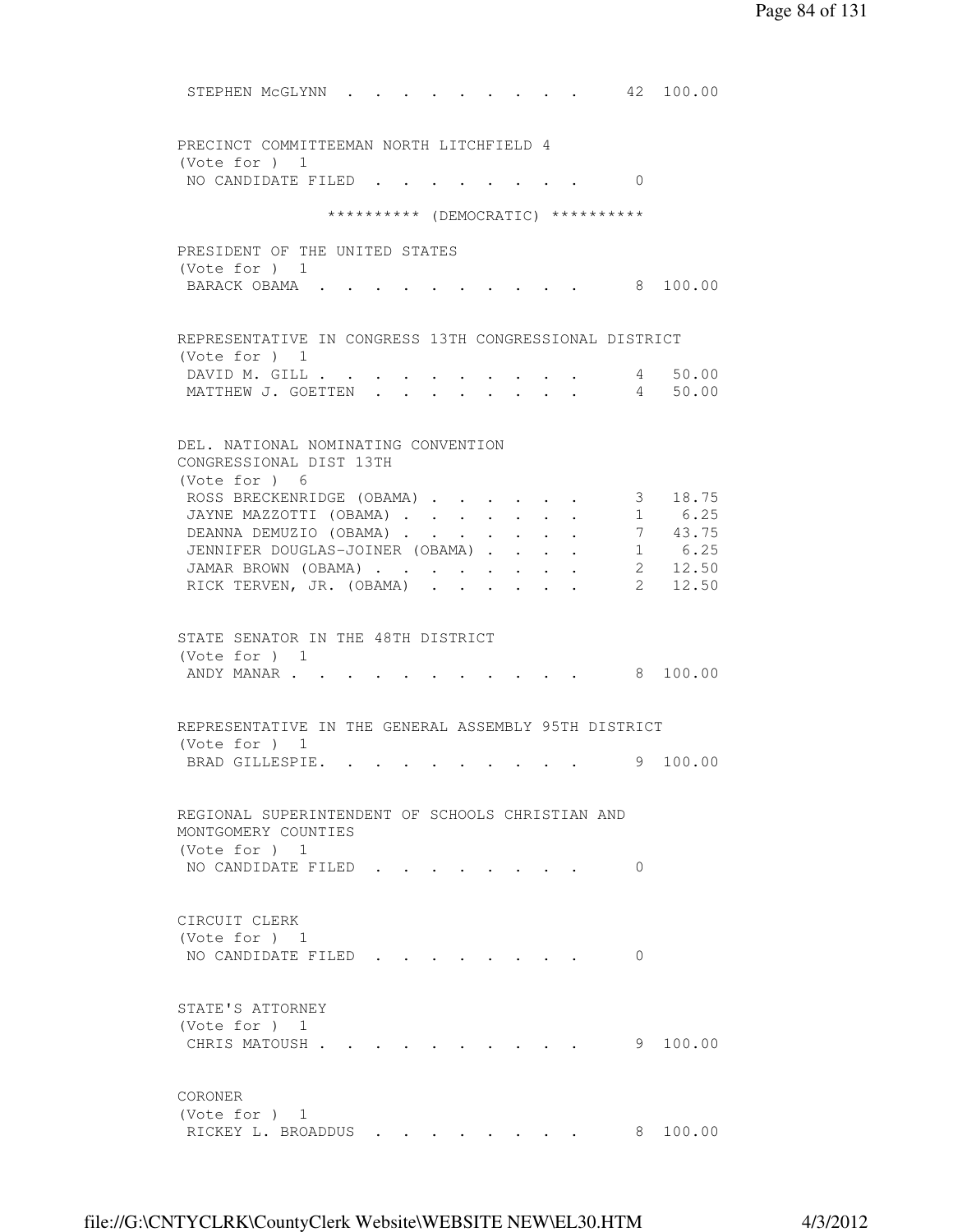|                   | COUNTY BOARD MEMBER DIST 5<br>$(Vote for )$ 3                                |                              |            |  |                      |                      |        |                                    |                    |  |
|-------------------|------------------------------------------------------------------------------|------------------------------|------------|--|----------------------|----------------------|--------|------------------------------------|--------------------|--|
|                   | SHARON KUCHAR                                                                |                              |            |  |                      |                      |        |                                    | 8 44.44            |  |
|                   | RICHARD WENDEL.                                                              |                              |            |  |                      |                      | $\sim$ |                                    | 4 22.22            |  |
|                   | FRANK KOMOR JR. .                                                            |                              | $\sim$ $-$ |  |                      |                      |        |                                    | 3 16.67            |  |
|                   | SHELLEY ELIZONDO BRAKENHOFF .                                                |                              |            |  |                      |                      |        |                                    | 3 16.67            |  |
|                   |                                                                              |                              |            |  |                      |                      |        |                                    |                    |  |
|                   | JUDGE OF THE APPELLATE COURT 5TH<br>JUDICIAL DISTRICT (DONOVAN VACANCY)      |                              |            |  |                      |                      |        |                                    |                    |  |
|                   | (Vote for $)$ 1<br>JUDY CATES                                                |                              |            |  |                      |                      |        |                                    | 7 100.00           |  |
|                   | PRECINCT COMMITTEEMAN NORTH LITCHFIELD 4                                     |                              |            |  |                      |                      |        |                                    |                    |  |
|                   | (Vote for ) 1<br>NO CANDIDATE FILED                                          |                              |            |  |                      |                      |        | 0                                  |                    |  |
|                   |                                                                              |                              |            |  |                      |                      |        |                                    |                    |  |
| RUN TIME:11:37 AM | PRECINCT REPORT MONTGOMERY COUNTY<br>RUN DATE:04/03/12 2012 PRIMARY ELECTION | MARCH 20, 2012<br>STATISTICS |            |  |                      |                      |        |                                    | UNOFFICIAL RESULTS |  |
|                   | 1105 NORTH LITCHFIELD 5                                                      |                              |            |  |                      |                      |        |                                    | VOTES PERCENT      |  |
|                   |                                                                              |                              |            |  |                      |                      |        |                                    |                    |  |
|                   | REGISTERED VOTERS - TOTAL 403                                                |                              |            |  |                      |                      |        |                                    |                    |  |
|                   | BALLOTS CAST - TOTAL. 70                                                     |                              |            |  |                      |                      |        |                                    |                    |  |
|                   | BALLOTS CAST - REPUBLICAN                                                    |                              |            |  |                      |                      |        |                                    | 46 65.71           |  |
|                   | BALLOTS CAST - DEMOCRATIC                                                    |                              |            |  |                      |                      |        |                                    | 24 34.29           |  |
|                   | BALLOTS CAST - NONPARTISAN. .                                                |                              |            |  | $\sim$ 100 $\pm$     |                      |        | $\overline{0}$                     |                    |  |
|                   | BALLOTS CAST - BLANK.                                                        |                              |            |  | $\ddot{\phantom{0}}$ | $\ddot{\phantom{0}}$ |        | $\overline{0}$                     |                    |  |
|                   | VOTER TURNOUT - TOTAL                                                        |                              |            |  |                      |                      |        |                                    | 17.37              |  |
|                   | VOTER TURNOUT - BLANK                                                        |                              |            |  |                      |                      |        |                                    |                    |  |
|                   |                                                                              |                              |            |  |                      |                      |        | ********** (REPUBLICAN) ********** |                    |  |
|                   | PRESIDENT OF THE UNITED STATES                                               |                              |            |  |                      |                      |        |                                    |                    |  |
|                   | (Vote for $)$ 1                                                              |                              |            |  |                      |                      |        |                                    |                    |  |
|                   | MITT ROMNEY. .                                                               |                              |            |  |                      |                      |        |                                    | 17 36.96           |  |
|                   | RON PAUL.                                                                    |                              |            |  |                      |                      |        | $\mathbf{1}$                       | 2.17               |  |
|                   | RICK PERRY                                                                   |                              |            |  |                      |                      |        | $\overline{0}$                     |                    |  |
|                   | NEWT GINGRICH                                                                |                              |            |  |                      |                      |        |                                    | 1 2.17             |  |
|                   | CHARLES "BUDDY" ROEMER                                                       |                              |            |  |                      |                      |        | $\overline{0}$                     |                    |  |
|                   | RICK SANTORUM                                                                |                              |            |  |                      |                      |        |                                    | 27 58.70           |  |
|                   | REPRESENTATIVE IN CONGRESS 13TH CONGRESSIONAL DISTRICT                       |                              |            |  |                      |                      |        |                                    |                    |  |
|                   | (Note for ) 1                                                                |                              |            |  |                      |                      |        |                                    |                    |  |
|                   | MICHAEL FIRSCHING.                                                           |                              |            |  |                      |                      |        | $5 -$                              | 12.82              |  |
|                   |                                                                              |                              |            |  |                      |                      |        |                                    |                    |  |
|                   | TIM JOHNSON. 28 71.79<br>FRANK L. METZGER                                    |                              |            |  |                      |                      |        | $6\overline{6}$                    | 15.38              |  |
|                   | DEL. NATIONAL NOMINATING CONVENTION                                          |                              |            |  |                      |                      |        |                                    |                    |  |
|                   | 13TH CONGRESSIONAL DISTRICT<br>(Vote for ) 3                                 |                              |            |  |                      |                      |        |                                    |                    |  |
|                   | JAMES A. GRESHAM (ROMNEY)                                                    |                              |            |  |                      |                      |        | 17                                 | 16.50              |  |
|                   | JIMMY JOHN LIAUTAUD (ROMNEY)                                                 |                              |            |  |                      |                      |        | 13                                 | 12.62              |  |
|                   |                                                                              |                              |            |  |                      |                      |        |                                    |                    |  |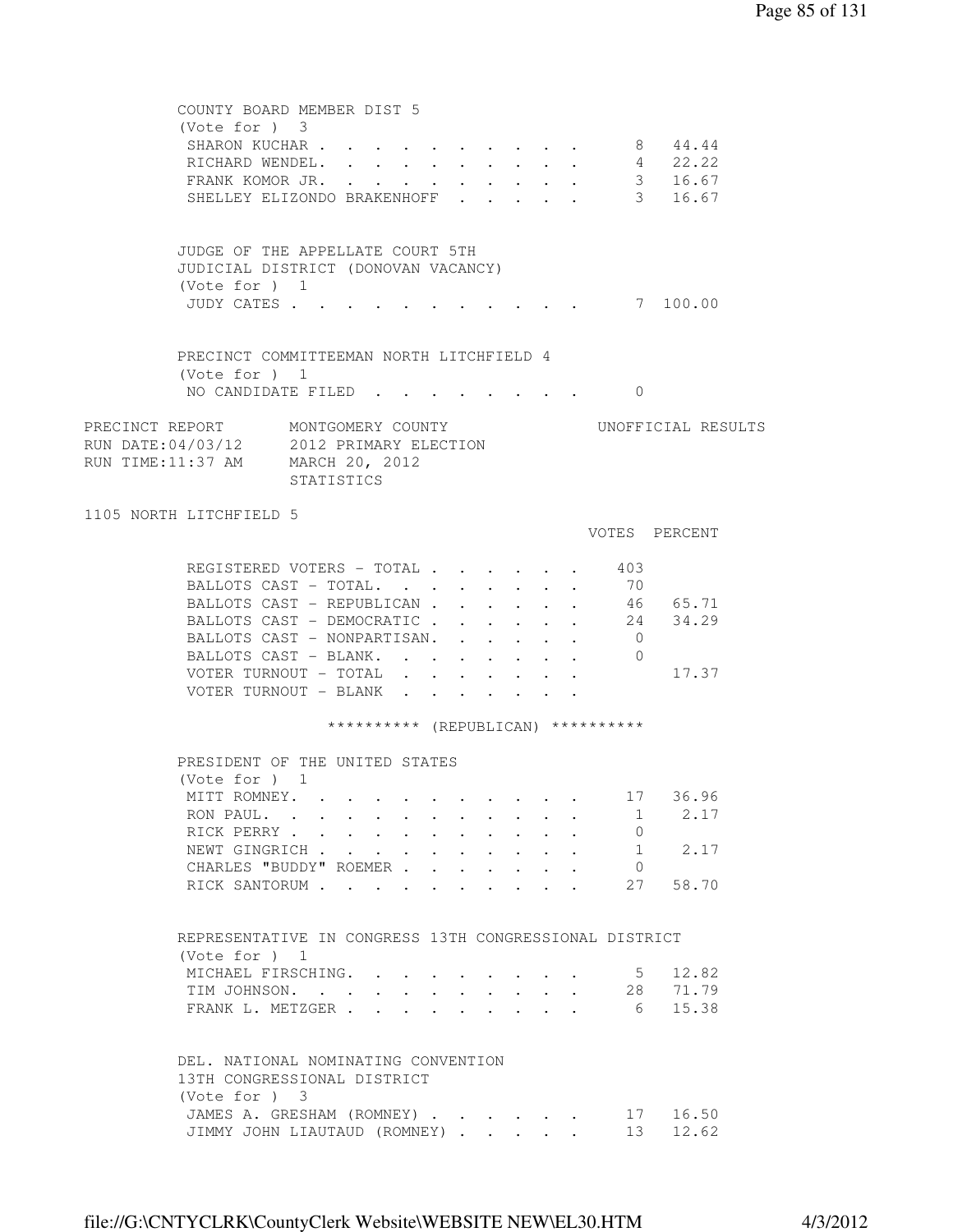| BILL MITCHELL (ROMNEY)                                                  |  |  |                      |                                                             |                      | 20              | 19.42       |  |
|-------------------------------------------------------------------------|--|--|----------------------|-------------------------------------------------------------|----------------------|-----------------|-------------|--|
| ALBERT CAPATI (PAUL).                                                   |  |  |                      | $\mathcal{L}_{\text{max}}$ , and $\mathcal{L}_{\text{max}}$ | $\sim$               |                 | 3 2.91      |  |
| DAVID CEARLOCK (PAUL)                                                   |  |  |                      |                                                             |                      |                 | $5 \t 4.85$ |  |
| MARTIN JOHNSON (PAUL)                                                   |  |  |                      |                                                             |                      |                 | 7 6.80      |  |
| WAYNE A. ROSENTHAL (GINGRICH) 22 21.36                                  |  |  |                      |                                                             |                      |                 |             |  |
| KRISTIN WILLIAMSON (GINGRICH)                                           |  |  |                      |                                                             |                      |                 | 9 8.74      |  |
| JAMES "JIM" HENDRICKS (GINGRICH).                                       |  |  |                      |                                                             |                      |                 | 7 6.80      |  |
|                                                                         |  |  |                      |                                                             |                      |                 |             |  |
| ALT. DEL. NATIONAL NOMINATING CONVENTION<br>13TH CONGRESSIONAL DISTRICT |  |  |                      |                                                             |                      |                 |             |  |
| (Vote for ) 3                                                           |  |  |                      |                                                             |                      |                 |             |  |
| HABEEB HABEEB (ROMNEY)                                                  |  |  |                      |                                                             |                      | 14              | 15.38       |  |
| JAN L. MILLER (ROMNEY)                                                  |  |  |                      |                                                             |                      | 19              | 20.88       |  |
| DAVID NEWBERG (ROMNEY)                                                  |  |  |                      |                                                             |                      |                 | 15 16.48    |  |
| ANTHONY ALTIG (PAUL).                                                   |  |  |                      |                                                             |                      | $4\overline{4}$ | 4.40        |  |
| ROGER BEANLAND (PAUL)                                                   |  |  |                      |                                                             |                      | 5 <sup>5</sup>  | 5.49        |  |
| KACEY NELSON (PAUL)                                                     |  |  | $\sim 100$           |                                                             |                      | 8 <sup>8</sup>  | 8.79        |  |
| THOMAS L. GOODING (GINGRICH)                                            |  |  |                      |                                                             |                      |                 | 10 10.99    |  |
|                                                                         |  |  | $\ddot{\phantom{0}}$ | $\ddot{\phantom{0}}$                                        |                      |                 | 9 9.89      |  |
| THOMAS STOECKER (GINGRICH).                                             |  |  |                      |                                                             | $\ddot{\phantom{0}}$ |                 |             |  |
| MICHAEL ALLWAY (GINGRICH)                                               |  |  |                      |                                                             |                      |                 | 7 7.69      |  |
| STATE SENATOR 48TH DISTRICT                                             |  |  |                      |                                                             |                      |                 |             |  |
| (Vote for $)$ 1                                                         |  |  |                      |                                                             |                      |                 |             |  |
| MIKE MCELROY .                                                          |  |  |                      |                                                             |                      |                 | 41 100.00   |  |
| REPRESENTATIVE IN THE GENERAL ASSEMBLY                                  |  |  |                      |                                                             |                      |                 |             |  |
| 95TH REPRESENTATIVE DISTRICT                                            |  |  |                      |                                                             |                      |                 |             |  |
| (Vote for ) 1<br>WAYNE ARTHUR ROSENTHAL 45 100.00                       |  |  |                      |                                                             |                      |                 |             |  |
| REGIONAL SUPERINTENDENT OF SCHOOLS CHRISTIAN AND                        |  |  |                      |                                                             |                      |                 |             |  |
| MONTGOMERY COUNTIES                                                     |  |  |                      |                                                             |                      |                 |             |  |
| (Vote for ) 1                                                           |  |  |                      |                                                             |                      |                 |             |  |
| MARCHELLE KASSEBAUM 40 100.00                                           |  |  |                      |                                                             |                      |                 |             |  |
| CIRCUIT CLERK                                                           |  |  |                      |                                                             |                      |                 |             |  |
| (Vote for $)$ 1                                                         |  |  |                      |                                                             |                      |                 |             |  |
| HOLLY LEMONS.                                                           |  |  |                      |                                                             |                      |                 | 42 100.00   |  |
| STATE'S ATTORNEY                                                        |  |  |                      |                                                             |                      |                 |             |  |
| (Vote for $)$ 1                                                         |  |  |                      |                                                             |                      |                 |             |  |
| NO CANDIDATE FILED                                                      |  |  |                      |                                                             |                      | $\Omega$        |             |  |
|                                                                         |  |  |                      |                                                             |                      |                 |             |  |
| CORONER<br>(Vote for $)$ 1                                              |  |  |                      |                                                             |                      |                 |             |  |
| TOBIN GUNN                                                              |  |  |                      |                                                             |                      |                 | 39 100.00   |  |
|                                                                         |  |  |                      |                                                             |                      |                 |             |  |
| COUNTY BOARD MEMBER DIST 7                                              |  |  |                      |                                                             |                      |                 |             |  |
| (Vote for ) 3                                                           |  |  |                      |                                                             |                      |                 |             |  |
| MARY BATHURST                                                           |  |  |                      |                                                             |                      | 24              | 25.26       |  |
| NICOLE "NIKKI" BISHOP                                                   |  |  |                      |                                                             |                      | 36              | 37.89       |  |
| ROBERT "BOB" SNEED.                                                     |  |  |                      |                                                             |                      | 35              | 36.84       |  |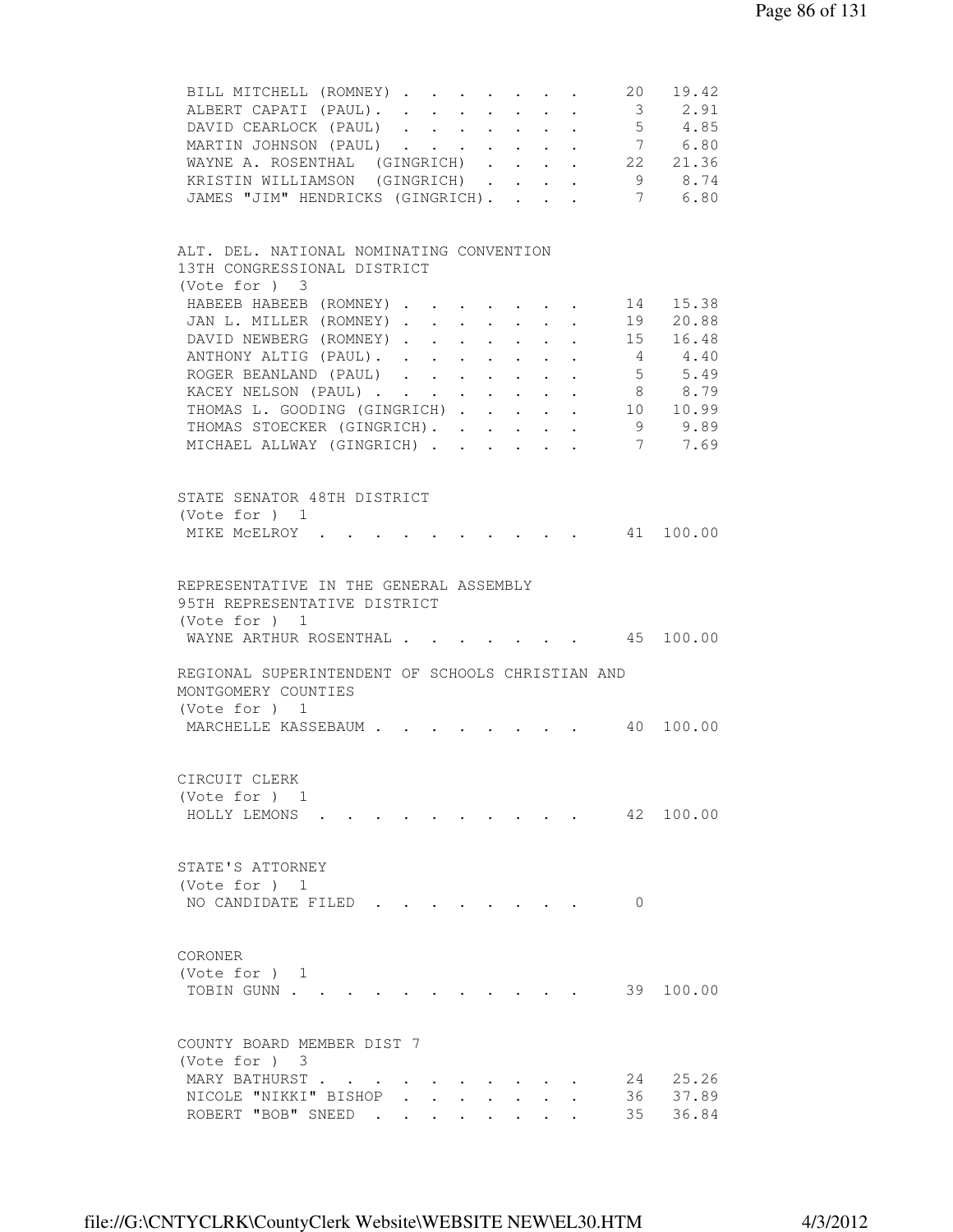JUDGE OF THE APPELLATE COURT 5TH JUDICIAL DISTRICT (DONOVAN VACANCY) (Vote for ) 1 STEPHEN McGLYNN . . . . . . . . . 36 100.00 PRECINCT COMMITTEEMAN NORTH LITCHFIELD 5 (Vote for ) 1 ROBERT "BOB" HERMSMEYER. . . . . . . 38 100.00 \*\*\*\*\*\*\*\*\*\* (DEMOCRATIC) \*\*\*\*\*\*\*\*\*\* PRESIDENT OF THE UNITED STATES (Vote for ) 1 BARACK OBAMA . . . . . . . . . . 21 100.00 REPRESENTATIVE IN CONGRESS 13TH CONGRESSIONAL DISTRICT (Vote for ) 1 DAVID M. GILL . . . . . . . . . . . 3 18.75 MATTHEW J. GOETTEN . . . . . . . . 13 81.25 DEL. NATIONAL NOMINATING CONVENTION CONGRESSIONAL DIST 13TH (Vote for ) 6 ROSS BRECKENRIDGE (OBAMA) . . . . . 17 17.00 JAYNE MAZZOTTI (OBAMA) . . . . . . . 19 19.00 DEANNA DEMUZIO (OBAMA) . . . . . . . 19 19.00<br>JENNIFER DOUGLAS-JOINER (OBAMA) . . . . . 17 17.00<br>JAMAR BROWN (OBAMA) . . . . . . . 14 14.00<br>RICK TERVEN, JR. (OBAMA) . . . . . . 14 14.00 JENNIFER DOUGLAS-JOINER (OBAMA) . . . . JAMAR BROWN (OBAMA) . . . . . . . . RICK TERVEN, JR. (OBAMA) . . . . . . STATE SENATOR IN THE 48TH DISTRICT (Vote for ) 1 ANDY MANAR . . . . . . . . . . . . 17 100.00 REPRESENTATIVE IN THE GENERAL ASSEMBLY 95TH DISTRICT (Vote for ) 1 BRAD GILLESPIE. . . . . . . . . . 18 100.00 REGIONAL SUPERINTENDENT OF SCHOOLS CHRISTIAN AND MONTGOMERY COUNTIES (Vote for ) 1 NO CANDIDATE FILED . . . . . . . . 0 CIRCUIT CLERK (Vote for ) 1 NO CANDIDATE FILED . . . . . . . . 0 STATE'S ATTORNEY (Vote for ) 1 CHRIS MATOUSH . . . . . . . . . . 19 100.00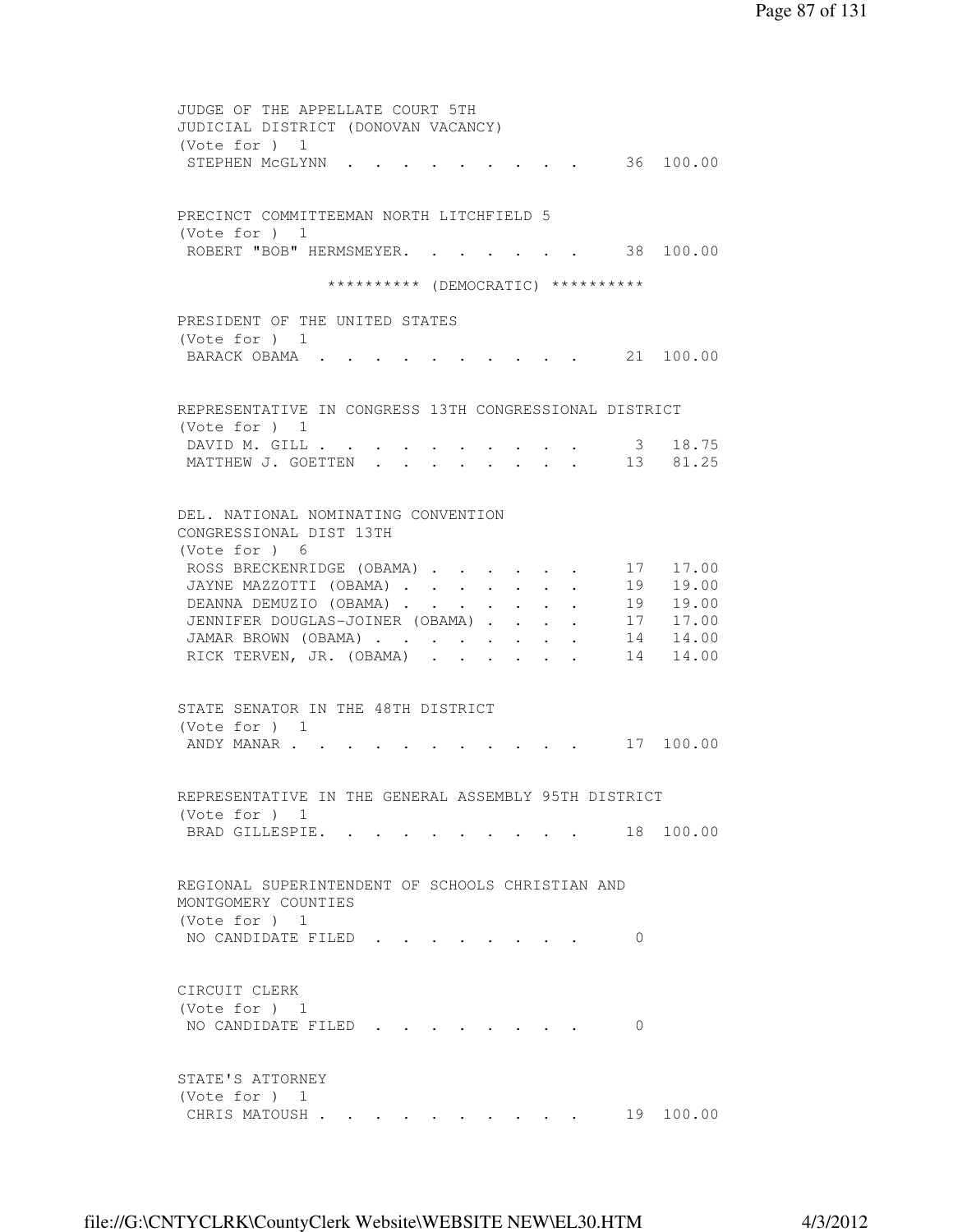| CORONER                                  |                 |                                                        |        |                           |                             |                         |                      |                         |                           |  |
|------------------------------------------|-----------------|--------------------------------------------------------|--------|---------------------------|-----------------------------|-------------------------|----------------------|-------------------------|---------------------------|--|
|                                          | (Vote for $)$ 1 |                                                        |        |                           |                             |                         |                      |                         |                           |  |
|                                          |                 | RICKEY L. BROADDUS                                     |        |                           | $\sim$ $\sim$ $\sim$ $\sim$ |                         |                      |                         | 18 100.00                 |  |
|                                          |                 |                                                        |        |                           |                             |                         |                      |                         |                           |  |
|                                          |                 |                                                        |        |                           |                             |                         |                      |                         |                           |  |
|                                          |                 | COUNTY BOARD MEMBER DIST 7                             |        |                           |                             |                         |                      |                         |                           |  |
|                                          | (Vote for $)$ 3 |                                                        |        |                           |                             |                         |                      |                         |                           |  |
|                                          |                 | NO CANDIDATE FILED.                                    |        |                           |                             |                         |                      | $\Omega$                |                           |  |
|                                          |                 |                                                        |        |                           |                             |                         |                      |                         |                           |  |
|                                          |                 |                                                        |        |                           |                             |                         |                      |                         |                           |  |
|                                          |                 | JUDGE OF THE APPELLATE COURT 5TH                       |        |                           |                             |                         |                      |                         |                           |  |
|                                          |                 | JUDICIAL DISTRICT (DONOVAN VACANCY)                    |        |                           |                             |                         |                      |                         |                           |  |
|                                          | (Vote for ) 1   |                                                        |        |                           |                             |                         |                      |                         |                           |  |
|                                          | JUDY CATES      |                                                        |        |                           |                             |                         |                      |                         | . 12 100.00               |  |
|                                          |                 |                                                        |        |                           |                             |                         |                      |                         |                           |  |
|                                          |                 |                                                        |        |                           |                             |                         |                      |                         |                           |  |
|                                          |                 | PRECINCT COMMITTEEMAN NORTH LITCHFIELD 5               |        |                           |                             |                         |                      |                         |                           |  |
|                                          | (Note for ) 1   |                                                        |        |                           |                             |                         |                      |                         |                           |  |
|                                          | TED ELIZONDO.   |                                                        |        |                           |                             |                         |                      |                         | $\cdot$ $\cdot$ 18 100.00 |  |
|                                          |                 |                                                        |        |                           |                             |                         |                      |                         |                           |  |
| PRECINCT REPORT                          |                 | MONTGOMERY COUNTY                                      |        |                           |                             |                         |                      |                         | UNOFFICIAL RESULTS        |  |
|                                          |                 |                                                        |        |                           |                             |                         |                      |                         |                           |  |
| RUN DATE: 04/03/12 2012 PRIMARY ELECTION |                 |                                                        |        |                           |                             |                         |                      |                         |                           |  |
| RUN TIME: 11:37 AM MARCH 20, 2012        |                 |                                                        |        |                           |                             |                         |                      |                         |                           |  |
|                                          |                 | STATISTICS                                             |        |                           |                             |                         |                      |                         |                           |  |
|                                          |                 |                                                        |        |                           |                             |                         |                      |                         |                           |  |
| 1106 NORTH LITCHFIELD 6                  |                 |                                                        |        |                           |                             |                         |                      |                         |                           |  |
|                                          |                 |                                                        |        |                           |                             |                         |                      |                         | VOTES PERCENT             |  |
|                                          |                 |                                                        |        |                           |                             |                         |                      |                         |                           |  |
|                                          |                 | REGISTERED VOTERS - TOTAL                              |        |                           |                             |                         |                      | 812                     |                           |  |
|                                          |                 | BALLOTS CAST - TOTAL.                                  |        |                           |                             |                         | $\sim$               | 159                     |                           |  |
|                                          |                 | BALLOTS CAST - REPUBLICAN                              |        |                           |                             |                         |                      |                         | 127 79.87                 |  |
|                                          |                 | BALLOTS CAST - DEMOCRATIC                              |        |                           |                             |                         |                      | 32                      | 20.13                     |  |
|                                          |                 |                                                        |        |                           |                             | $\sim$                  | $\ddot{\phantom{0}}$ |                         |                           |  |
|                                          |                 | BALLOTS CAST - NONPARTISAN.                            |        |                           |                             |                         | $\ddot{\phantom{0}}$ | 0                       |                           |  |
|                                          |                 | BALLOTS CAST - BLANK.                                  |        |                           |                             |                         |                      | $\overline{0}$          |                           |  |
|                                          |                 | VOTER TURNOUT - TOTAL                                  |        |                           |                             |                         |                      |                         | 19.58                     |  |
|                                          |                 | VOTER TURNOUT - BLANK                                  |        |                           |                             |                         |                      |                         |                           |  |
|                                          |                 |                                                        |        |                           |                             |                         |                      |                         |                           |  |
|                                          |                 | ********** (REPUBLICAN) **********                     |        |                           |                             |                         |                      |                         |                           |  |
|                                          |                 |                                                        |        |                           |                             |                         |                      |                         |                           |  |
|                                          |                 | PRESIDENT OF THE UNITED STATES                         |        |                           |                             |                         |                      |                         |                           |  |
|                                          | (Vote for $)$ 1 |                                                        |        |                           |                             |                         |                      |                         |                           |  |
|                                          |                 | MITT ROMNEY.                                           |        |                           |                             |                         |                      | 37                      | 29.13                     |  |
|                                          |                 |                                                        |        |                           |                             |                         |                      | 16                      | 12.60                     |  |
|                                          |                 | RON PAUL.                                              |        |                           |                             |                         |                      |                         |                           |  |
|                                          |                 | RICK PERRY                                             |        |                           |                             |                         |                      | $\overline{\mathbf{3}}$ | 2.36                      |  |
|                                          |                 | NEWT GINGRICH                                          |        | $\ddot{\phantom{0}}$      | $\ddot{\phantom{0}}$        |                         |                      | 14                      | 11.02                     |  |
|                                          |                 | CHARLES "BUDDY" ROEMER.                                | $\sim$ | $\mathbf{L}^{\text{max}}$ | $\mathbf{L}$                |                         |                      | $\overline{0}$          |                           |  |
|                                          |                 | RICK SANTORUM                                          |        |                           | $\mathbf{L}$<br>$\sim$      | $\sim$                  |                      | 57                      | 44.88                     |  |
|                                          |                 |                                                        |        |                           |                             |                         |                      |                         |                           |  |
|                                          |                 |                                                        |        |                           |                             |                         |                      |                         |                           |  |
|                                          |                 | REPRESENTATIVE IN CONGRESS 13TH CONGRESSIONAL DISTRICT |        |                           |                             |                         |                      |                         |                           |  |
|                                          | (Note for ) 1   |                                                        |        |                           |                             |                         |                      |                         |                           |  |
|                                          |                 | MICHAEL FIRSCHING.                                     |        |                           |                             |                         |                      | 9                       | 8.41                      |  |
|                                          |                 | TIM JOHNSON.                                           |        |                           |                             |                         |                      | 74                      | 69.16                     |  |
|                                          |                 | FRANK L. METZGER                                       |        |                           |                             |                         |                      | 24                      | 22.43                     |  |
|                                          |                 |                                                        |        |                           |                             | $\cdot$ $\cdot$ $\cdot$ | $\ddot{\phantom{a}}$ |                         |                           |  |
|                                          |                 |                                                        |        |                           |                             |                         |                      |                         |                           |  |
|                                          |                 |                                                        |        |                           |                             |                         |                      |                         |                           |  |
|                                          |                 | DEL. NATIONAL NOMINATING CONVENTION                    |        |                           |                             |                         |                      |                         |                           |  |
|                                          |                 | 13TH CONGRESSIONAL DISTRICT                            |        |                           |                             |                         |                      |                         |                           |  |
|                                          | $(Vote for )$ 3 |                                                        |        |                           |                             |                         |                      |                         |                           |  |
|                                          |                 | JAMES A. GRESHAM (ROMNEY) 37                           |        |                           |                             |                         |                      |                         | 12.76                     |  |
|                                          |                 |                                                        |        |                           |                             |                         |                      |                         |                           |  |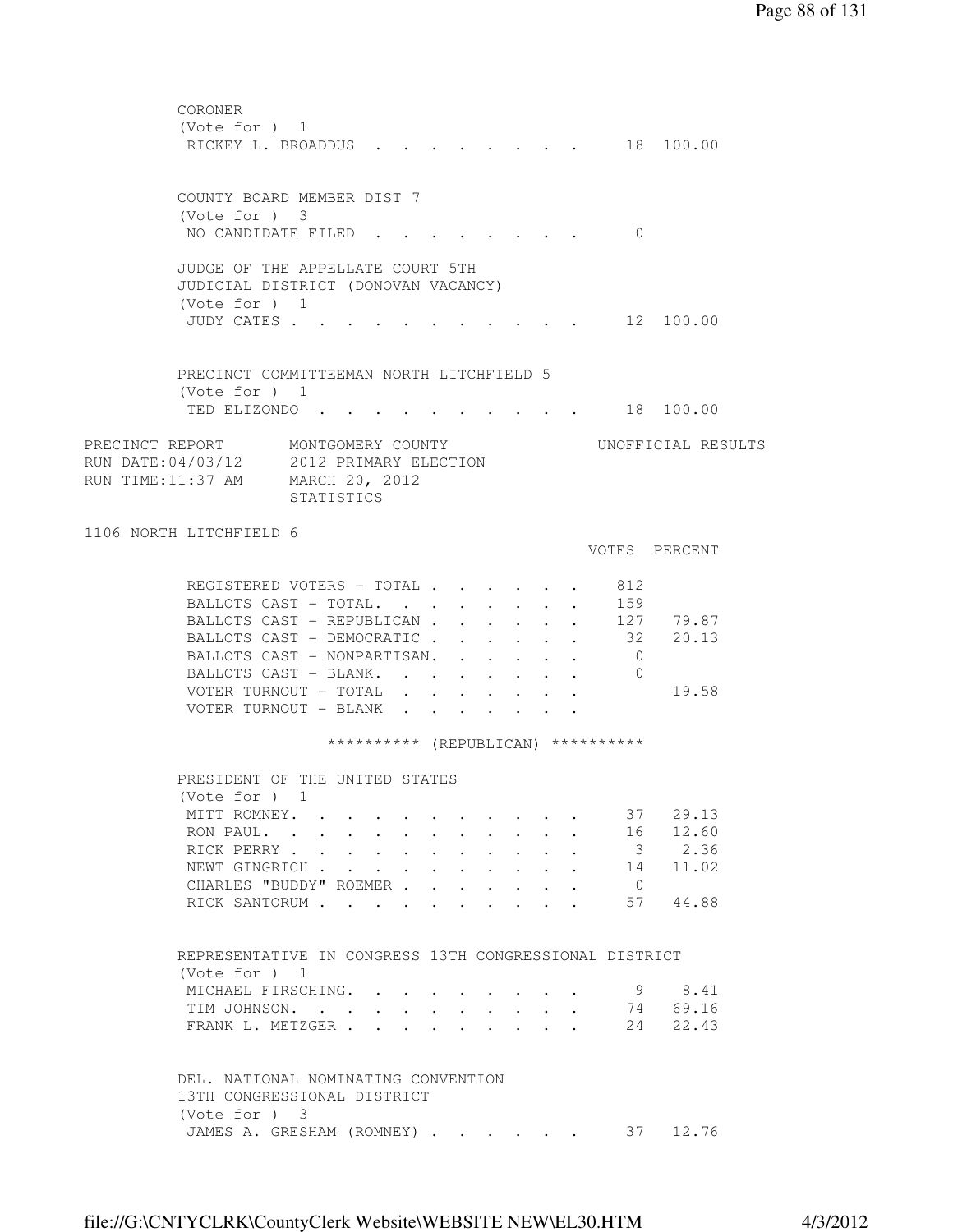| 12.07<br>JIMMY JOHN LIAUTAUD (ROMNEY)<br>35                                                    |
|------------------------------------------------------------------------------------------------|
| 38<br>13.10<br>BILL MITCHELL (ROMNEY)<br>$\ddot{\phantom{0}}$<br>$\cdot$ $\cdot$               |
| ALBERT CAPATI (PAUL).<br>22 7.59                                                               |
| DAVID CEARLOCK (PAUL) 20 6.90                                                                  |
| MARTIN JOHNSON (PAUL) 22 7.59                                                                  |
| $\cdot$ 55 18.97<br>WAYNE A. ROSENTHAL (GINGRICH).                                             |
| KRISTIN WILLIAMSON (GINGRICH) 27 9.31                                                          |
| JAMES "JIM" HENDRICKS (GINGRICH).<br>34 11.72                                                  |
|                                                                                                |
|                                                                                                |
| ALT. DEL. NATIONAL NOMINATING CONVENTION                                                       |
| 13TH CONGRESSIONAL DISTRICT                                                                    |
| (Vote for ) 3                                                                                  |
|                                                                                                |
| HABEEB HABEEB (ROMNEY) 33<br>12.31                                                             |
| 39<br>14.55<br>JAN L. MILLER (ROMNEY)                                                          |
| 37 13.81<br>DAVID NEWBERG (ROMNEY)<br>$\mathbf{L} = \mathbf{L} \mathbf{L}$                     |
| 8.96<br>24<br>ANTHONY ALTIG (PAUL).<br>$\bullet$ .                                             |
| 8.96<br>ROGER BEANLAND (PAUL)<br>24<br>$\ddot{\phantom{0}}$<br>$\bullet$ .                     |
| 24 8.96<br>KACEY NELSON (PAUL)<br>$\mathbf{L}$<br>$\ddot{\phantom{0}}$                         |
| 30 11.19<br>THOMAS L. GOODING (GINGRICH)                                                       |
| 33 12.31<br>THOMAS STOECKER (GINGRICH).                                                        |
| MICHAEL ALLWAY (GINGRICH) 24 8.96                                                              |
|                                                                                                |
|                                                                                                |
| STATE SENATOR 48TH DISTRICT                                                                    |
| (Vote for ) 1                                                                                  |
| 97 100.00<br>MIKE MCELROY .                                                                    |
|                                                                                                |
|                                                                                                |
| REPRESENTATIVE IN THE GENERAL ASSEMBLY                                                         |
|                                                                                                |
| 95TH REPRESENTATIVE DISTRICT                                                                   |
| (Vote for $)$ 1                                                                                |
| WAYNE ARTHUR ROSENTHAL 105 100.00                                                              |
|                                                                                                |
| REGIONAL SUPERINTENDENT OF SCHOOLS CHRISTIAN AND                                               |
| MONTGOMERY COUNTIES                                                                            |
| (Vote for $)$ 1                                                                                |
| 106 100.00<br>MARCHELLE KASSEBAUM<br>$\mathbf{r}$ , $\mathbf{r}$ , $\mathbf{r}$ , $\mathbf{r}$ |
|                                                                                                |
|                                                                                                |
| CIRCUIT CLERK                                                                                  |
| (Vote for ) 1                                                                                  |
| 107 100.00<br>HOLLY LEMONS                                                                     |
|                                                                                                |
|                                                                                                |
|                                                                                                |
| STATE'S ATTORNEY                                                                               |
| (Vote for ) 1                                                                                  |
| NO CANDIDATE FILED<br>$\Omega$                                                                 |
|                                                                                                |
|                                                                                                |
| CORONER                                                                                        |
| (Vote for $)$ 1                                                                                |
| 90<br>TOBIN GUNN<br>100.00                                                                     |
|                                                                                                |
|                                                                                                |
| COUNTY BOARD MEMBER DIST 7                                                                     |
| (Note for ) 3                                                                                  |
| MARY BATHURST<br>72<br>27.91                                                                   |
| 34.11<br>NICOLE "NIKKI" BISHOP<br>88 -                                                         |
|                                                                                                |
| 98<br>ROBERT "BOB" SNEED.<br>37.98                                                             |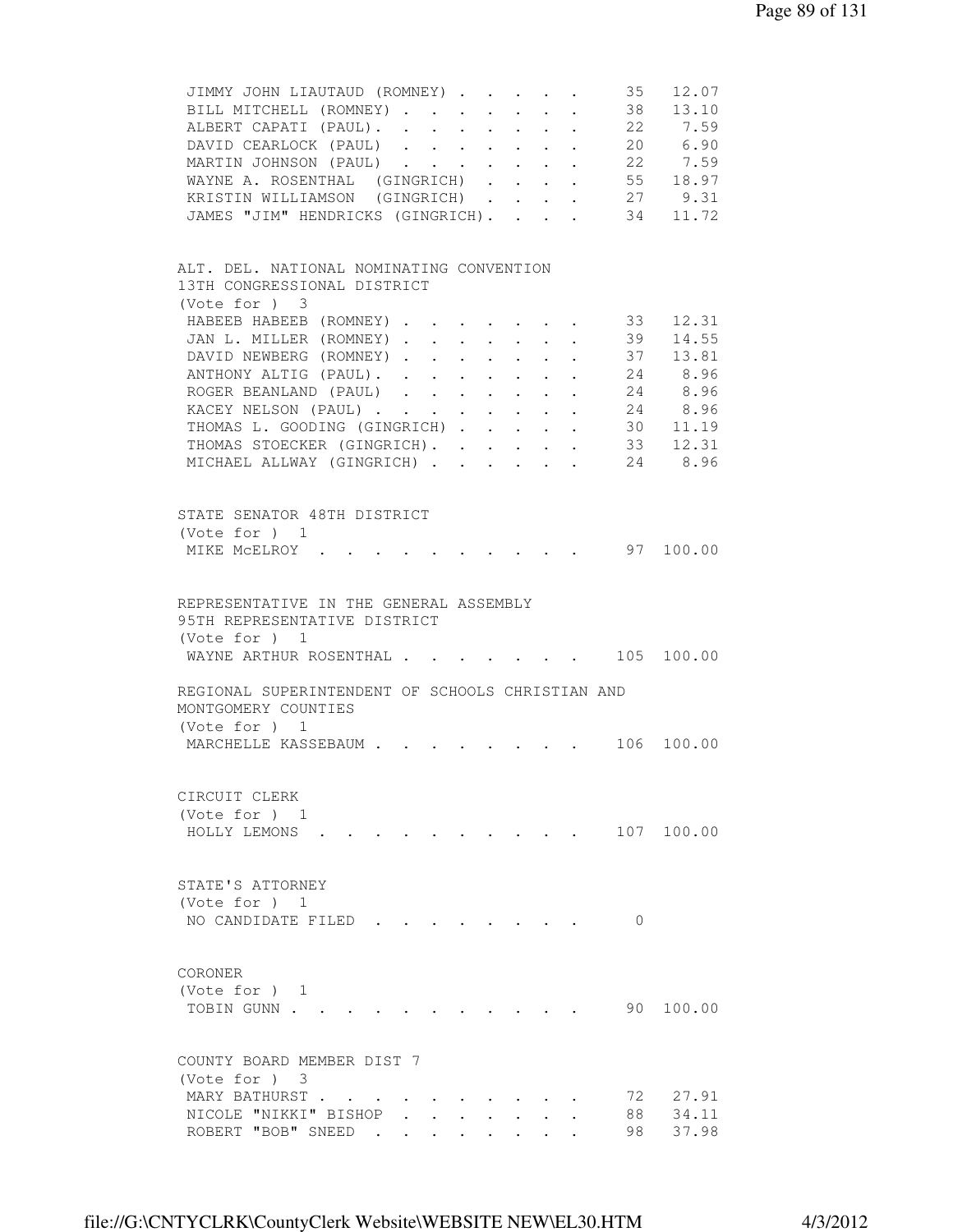JUDGE OF THE APPELLATE COURT 5TH JUDICIAL DISTRICT (DONOVAN VACANCY) (Vote for ) 1 STEPHEN MCGLYNN . . . . . . . . . 90 100.00 PRECINCT COMMITTEEMAN NORTH LITCHFIELD 6 (Vote for ) 1 NO CANDIDATE FILED . . . . . . . . 0 \*\*\*\*\*\*\*\*\*\* (DEMOCRATIC) \*\*\*\*\*\*\*\*\*\* PRESIDENT OF THE UNITED STATES (Vote for ) 1 BARACK OBAMA . . . . . . . . . . 24 100.00 REPRESENTATIVE IN CONGRESS 13TH CONGRESSIONAL DISTRICT (Vote for ) 1 DAVID M. GILL . . . . . . . . . . 14 48.28 MATTHEW J. GOETTEN . . . . . . . . 15 51.72 DEL. NATIONAL NOMINATING CONVENTION CONGRESSIONAL DIST 13TH (Vote for ) 6 ROSS BRECKENRIDGE (OBAMA) . . . . . 23 17.04 JAYNE MAZZOTTI (OBAMA) . . . . . . 22 16.30 DEANNA DEMUZIO (OBAMA) . . . . . . . 25 18.52<br>JENNIFER DOUGLAS-JOINER (OBAMA) . . . . 22 16.30<br>JAMAR BROWN (OBAMA) . . . . . . . 23 17.04<br>RICK TERVEN, JR. (OBAMA) . . . . . . 20 14.81 JENNIFER DOUGLAS-JOINER (OBAMA) . . . . JAMAR BROWN (OBAMA) . . . . . . . . RICK TERVEN, JR. (OBAMA) . . . . . . STATE SENATOR IN THE 48TH DISTRICT (Vote for ) 1 ANDY MANAR . . . . . . . . . . . 26 100.00 REPRESENTATIVE IN THE GENERAL ASSEMBLY 95TH DISTRICT (Vote for ) 1 BRAD GILLESPIE. . . . . . . . . . 26 100.00 REGIONAL SUPERINTENDENT OF SCHOOLS CHRISTIAN AND MONTGOMERY COUNTIES (Vote for ) 1 NO CANDIDATE FILED . . . . . . . . 0 CIRCUIT CLERK (Vote for ) 1 NO CANDIDATE FILED . . . . . . . . 0 STATE'S ATTORNEY (Vote for ) 1 CHRIS MATOUSH . . . . . . . . . . 30 100.00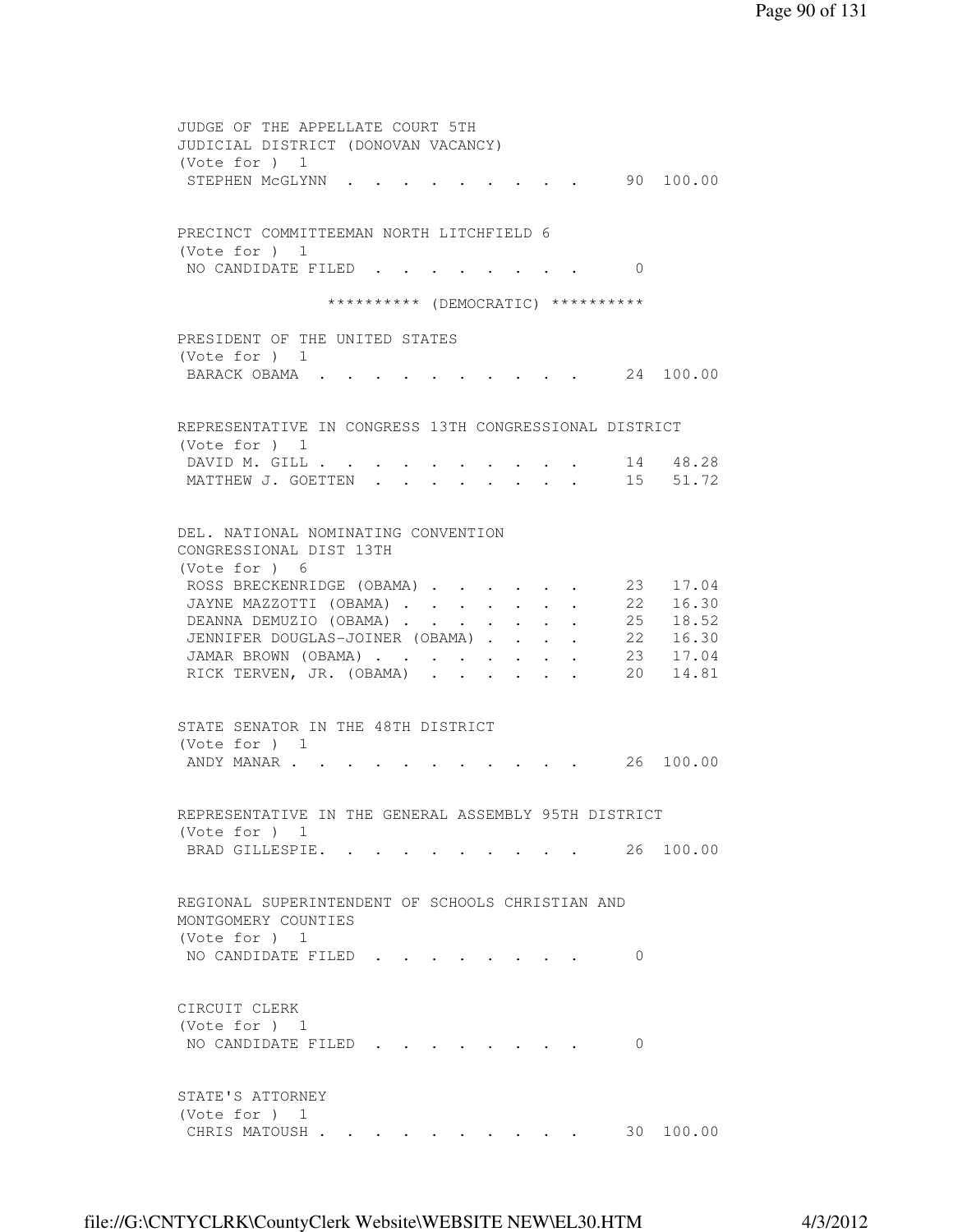| CORONER                                                                      |                                                          |                                          |                |                                                             |                                           |                                                             |                      |                                    |                    |
|------------------------------------------------------------------------------|----------------------------------------------------------|------------------------------------------|----------------|-------------------------------------------------------------|-------------------------------------------|-------------------------------------------------------------|----------------------|------------------------------------|--------------------|
| (Vote for $)$ 1                                                              | RICKEY L. BROADDUS                                       |                                          |                |                                                             | $\sim$ $\sim$ $\sim$ $\sim$ $\sim$ $\sim$ |                                                             |                      |                                    | 27 100.00          |
|                                                                              |                                                          |                                          |                |                                                             |                                           |                                                             |                      |                                    |                    |
|                                                                              |                                                          |                                          |                |                                                             |                                           |                                                             |                      |                                    |                    |
| COUNTY BOARD MEMBER DIST 7                                                   |                                                          |                                          |                |                                                             |                                           |                                                             |                      |                                    |                    |
| (Vote for ) 3                                                                |                                                          |                                          |                |                                                             |                                           |                                                             |                      |                                    |                    |
|                                                                              | NO CANDIDATE FILED.                                      |                                          |                |                                                             |                                           |                                                             |                      | $\Omega$                           |                    |
|                                                                              |                                                          |                                          |                |                                                             |                                           |                                                             |                      |                                    |                    |
| JUDGE OF THE APPELLATE COURT 5TH                                             |                                                          |                                          |                |                                                             |                                           |                                                             |                      |                                    |                    |
| JUDICIAL DISTRICT (DONOVAN VACANCY)<br>(Vote for ) 1                         |                                                          |                                          |                |                                                             |                                           |                                                             |                      |                                    |                    |
| JUDY CATES                                                                   |                                                          |                                          |                |                                                             |                                           |                                                             |                      |                                    | . 24 100.00        |
|                                                                              |                                                          |                                          |                |                                                             |                                           |                                                             |                      |                                    |                    |
|                                                                              |                                                          |                                          |                |                                                             |                                           |                                                             |                      |                                    |                    |
| PRECINCT COMMITTEEMAN NORTH LITCHFIELD 6                                     |                                                          |                                          |                |                                                             |                                           |                                                             |                      |                                    |                    |
| (Vote for $)$ 1                                                              |                                                          |                                          |                |                                                             |                                           |                                                             |                      |                                    |                    |
| CHUCK NAPIER .                                                               |                                                          |                                          |                |                                                             |                                           |                                                             |                      |                                    | $\cdot$ 25 100.00  |
|                                                                              |                                                          |                                          |                |                                                             |                                           |                                                             |                      |                                    |                    |
| PRECINCT REPORT MONTGOMERY COUNTY                                            |                                                          |                                          |                |                                                             |                                           |                                                             |                      |                                    | UNOFFICIAL RESULTS |
| RUN DATE: 04/03/12 2012 PRIMARY ELECTION<br>RUN TIME:11:37 AM MARCH 20, 2012 |                                                          |                                          |                |                                                             |                                           |                                                             |                      |                                    |                    |
|                                                                              | STATISTICS                                               |                                          |                |                                                             |                                           |                                                             |                      |                                    |                    |
|                                                                              |                                                          |                                          |                |                                                             |                                           |                                                             |                      |                                    |                    |
| 1201 PITMAN                                                                  |                                                          |                                          |                |                                                             |                                           |                                                             |                      |                                    |                    |
|                                                                              |                                                          |                                          |                |                                                             |                                           |                                                             |                      |                                    | VOTES PERCENT      |
|                                                                              |                                                          |                                          |                |                                                             |                                           |                                                             |                      |                                    |                    |
|                                                                              | REGISTERED VOTERS - TOTAL                                |                                          |                |                                                             |                                           |                                                             |                      | 316                                |                    |
|                                                                              | BALLOTS CAST - TOTAL.                                    |                                          |                |                                                             |                                           |                                                             |                      | 80                                 |                    |
|                                                                              | BALLOTS CAST - REPUBLICAN                                |                                          |                |                                                             |                                           |                                                             |                      |                                    | 54 67.50           |
|                                                                              | BALLOTS CAST - DEMOCRATIC<br>BALLOTS CAST - NONPARTISAN. |                                          |                |                                                             |                                           | $\bullet$ . The set of $\bullet$                            | $\ddot{\phantom{0}}$ | $\overline{0}$                     | 26 32.50           |
|                                                                              | BALLOTS CAST - BLANK.                                    |                                          |                | $\bullet$ .<br><br><br><br><br><br><br><br><br><br><br><br> |                                           | $\bullet$ .<br><br><br><br><br><br><br><br><br><br><br><br> | $\sim$               | 0                                  |                    |
|                                                                              | VOTER TURNOUT - TOTAL                                    |                                          |                |                                                             |                                           |                                                             |                      |                                    | 25.32              |
|                                                                              | VOTER TURNOUT - BLANK                                    |                                          |                |                                                             |                                           |                                                             |                      |                                    |                    |
|                                                                              |                                                          |                                          |                |                                                             |                                           |                                                             |                      |                                    |                    |
|                                                                              |                                                          |                                          |                |                                                             |                                           |                                                             |                      | ********** (REPUBLICAN) ********** |                    |
|                                                                              |                                                          |                                          |                |                                                             |                                           |                                                             |                      |                                    |                    |
| PRESIDENT OF THE UNITED STATES                                               |                                                          |                                          |                |                                                             |                                           |                                                             |                      |                                    |                    |
| (Vote for $)$ 1                                                              |                                                          |                                          |                |                                                             |                                           |                                                             |                      |                                    |                    |
|                                                                              | MITT ROMNEY.<br>RON PAUL.                                | $\sim 100$                               |                |                                                             |                                           |                                                             |                      | 21<br>7                            | 38.89<br>12.96     |
|                                                                              | RICK PERRY                                               |                                          |                |                                                             |                                           |                                                             |                      | 0                                  |                    |
|                                                                              | NEWT GINGRICH                                            |                                          |                |                                                             | $\ddot{\phantom{0}}$                      |                                                             |                      | 8                                  | 14.81              |
|                                                                              | CHARLES "BUDDY" ROEMER.                                  | $\sim$                                   | $\mathbf{z}$ . | $\mathbf{L}$                                                |                                           |                                                             |                      | 1                                  | 1.85               |
|                                                                              | RICK SANTORUM                                            | $\mathbf{r} = \mathbf{r} + \mathbf{r}$ . |                |                                                             | $\ddot{\phantom{0}}$                      |                                                             |                      | 17                                 | 31.48              |
|                                                                              |                                                          |                                          |                |                                                             |                                           |                                                             |                      |                                    |                    |
|                                                                              |                                                          |                                          |                |                                                             |                                           |                                                             |                      |                                    |                    |
| REPRESENTATIVE IN CONGRESS 13TH CONGRESSIONAL DISTRICT                       |                                                          |                                          |                |                                                             |                                           |                                                             |                      |                                    |                    |
| (Note for ) 1                                                                |                                                          |                                          |                |                                                             |                                           |                                                             |                      |                                    | 10.42              |
|                                                                              | MICHAEL FIRSCHING.<br>TIM JOHNSON.                       |                                          |                |                                                             |                                           |                                                             |                      | 5<br>34                            | 70.83              |
|                                                                              | FRANK L. METZGER                                         |                                          | $\sim$         |                                                             |                                           | $\cdot$ $\cdot$ $\cdot$                                     |                      | 9                                  | 18.75              |
|                                                                              |                                                          |                                          |                |                                                             |                                           |                                                             |                      |                                    |                    |
|                                                                              |                                                          |                                          |                |                                                             |                                           |                                                             |                      |                                    |                    |
| DEL. NATIONAL NOMINATING CONVENTION                                          |                                                          |                                          |                |                                                             |                                           |                                                             |                      |                                    |                    |
| 13TH CONGRESSIONAL DISTRICT                                                  |                                                          |                                          |                |                                                             |                                           |                                                             |                      |                                    |                    |
| (Vote for ) 3                                                                |                                                          |                                          |                |                                                             |                                           |                                                             |                      |                                    |                    |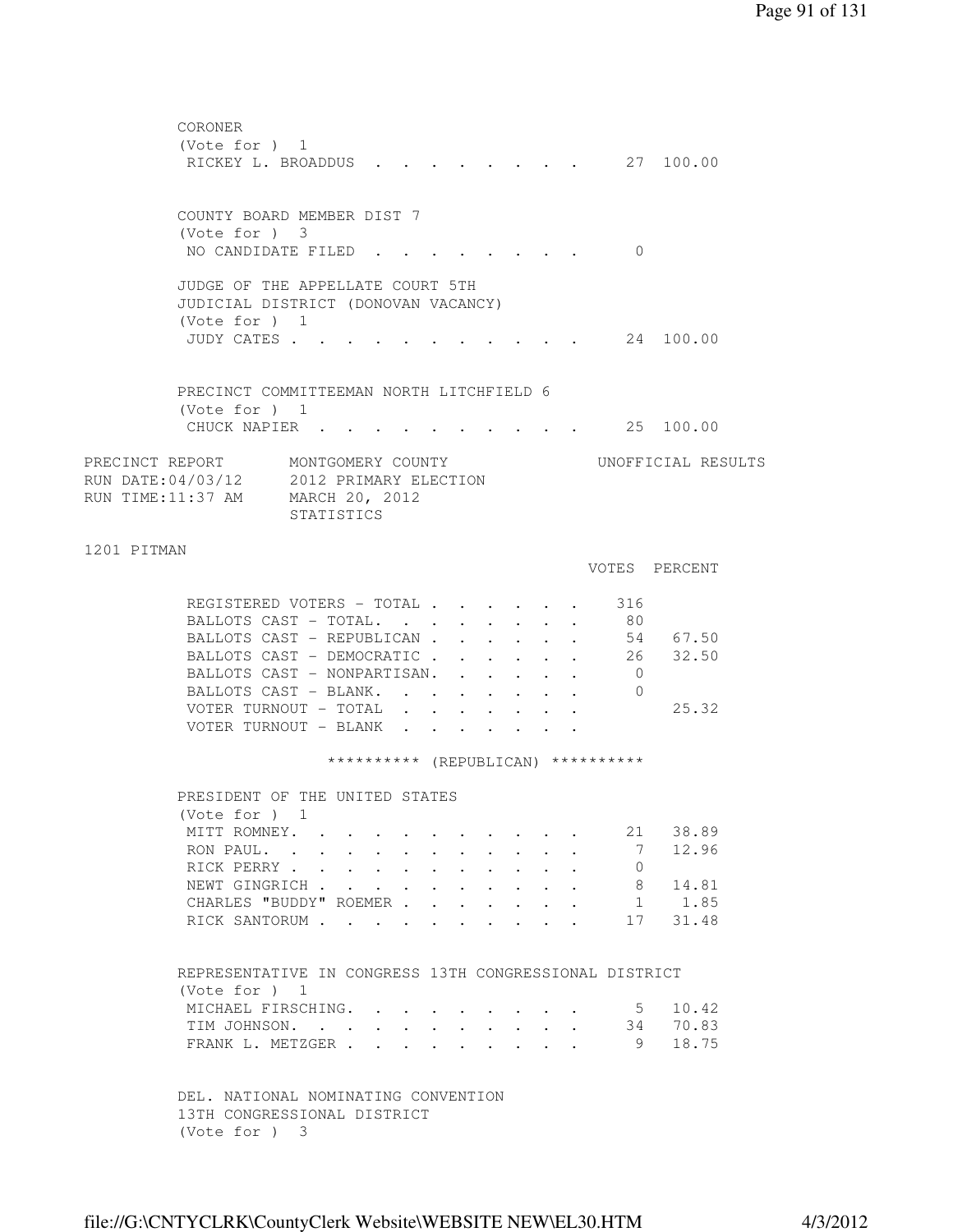| JAMES A. GRESHAM (ROMNEY)<br>$\sim$                                                                        |                 | 15 12.93  |
|------------------------------------------------------------------------------------------------------------|-----------------|-----------|
| JIMMY JOHN LIAUTAUD (ROMNEY)<br>$\ddot{\phantom{0}}$<br>$\sim$<br>$\sim$                                   |                 | 11 9.48   |
| BILL MITCHELL (ROMNEY)<br>$\mathbf{r} = \mathbf{r} + \mathbf{r}$ .                                         |                 | 15 12.93  |
| ALBERT CAPATI (PAUL).<br>$\cdot$ 6 5.17                                                                    |                 |           |
| DAVID CEARLOCK (PAUL)                                                                                      |                 | 7 6.03    |
| MARTIN JOHNSON (PAUL)                                                                                      |                 | 7 6.03    |
| $\mathbf{z} = \mathbf{z} + \mathbf{z}$ , where $\mathbf{z} = \mathbf{z}$                                   |                 |           |
| $\cdot$ $\cdot$ 34 29.31<br>WAYNE A. ROSENTHAL (GINGRICH).<br>$\mathbf{L}$                                 |                 |           |
| KRISTIN WILLIAMSON (GINGRICH).<br>$\mathbf{r} = \mathbf{r} + \mathbf{r}$ , where $\mathbf{r} = \mathbf{r}$ | 9               | 7.76      |
| JAMES "JIM" HENDRICKS (GINGRICH).<br>$\mathbf{L}$                                                          |                 | 12 10.34  |
| ALT. DEL. NATIONAL NOMINATING CONVENTION                                                                   |                 |           |
| 13TH CONGRESSIONAL DISTRICT                                                                                |                 |           |
| $(Vote for )$ 3                                                                                            |                 |           |
| HABEEB HABEEB (ROMNEY)                                                                                     |                 | 13 12.50  |
| JAN L. MILLER (ROMNEY).<br>$\mathbf{r} = \mathbf{r} + \mathbf{r}$ .<br>$\sim$                              | 20              | 19.23     |
| DAVID NEWBERG (ROMNEY)                                                                                     |                 | 15 14.42  |
| ANTHONY ALTIG (PAUL).                                                                                      | $7\overline{ }$ | 6.73      |
| ROGER BEANLAND (PAUL).<br>$\ddot{\phantom{0}}$<br>$\ddot{\phantom{0}}$<br>$\ddot{\phantom{0}}$             | 8               | 7.69      |
| KACEY NELSON (PAUL)<br>$\mathbf{L}$<br>$\ddot{\phantom{0}}$<br>$\mathbf{r}$                                |                 | 9 8.65    |
| THOMAS L. GOODING (GINGRICH)                                                                               |                 | 12 11.54  |
| THOMAS STOECKER (GINGRICH).                                                                                |                 | 9 8.65    |
| MICHAEL ALLWAY (GINGRICH)                                                                                  | 11              | 10.58     |
|                                                                                                            |                 |           |
|                                                                                                            |                 |           |
| STATE SENATOR 48TH DISTRICT                                                                                |                 |           |
| (Vote for ) 1                                                                                              |                 |           |
| MIKE MCELROY .                                                                                             |                 | 45 100.00 |
|                                                                                                            |                 |           |
|                                                                                                            |                 |           |
| REPRESENTATIVE IN THE GENERAL ASSEMBLY                                                                     |                 |           |
| 95TH REPRESENTATIVE DISTRICT                                                                               |                 |           |
| (Vote for $)$ 1                                                                                            |                 |           |
| WAYNE ARTHUR ROSENTHAL 52 100.00                                                                           |                 |           |
|                                                                                                            |                 |           |
| REGIONAL SUPERINTENDENT OF SCHOOLS CHRISTIAN AND                                                           |                 |           |
| MONTGOMERY COUNTIES                                                                                        |                 |           |
| (Vote for $)$ 1                                                                                            |                 |           |
|                                                                                                            |                 |           |
| MARCHELLE KASSEBAUM 42 100.00                                                                              |                 |           |
|                                                                                                            |                 |           |
| CIRCUIT CLERK                                                                                              |                 |           |
|                                                                                                            |                 |           |
| (Vote for ) 1                                                                                              |                 |           |
| HOLLY LEMONS                                                                                               |                 | 48 100.00 |
|                                                                                                            |                 |           |
|                                                                                                            |                 |           |
| STATE'S ATTORNEY                                                                                           |                 |           |
| (Vote for $)$ 1                                                                                            |                 |           |
| NO CANDIDATE FILED                                                                                         | 0               |           |
|                                                                                                            |                 |           |
|                                                                                                            |                 |           |
| CORONER                                                                                                    |                 |           |
| (Vote for $)$ 1                                                                                            |                 |           |
| TOBIN GUNN                                                                                                 |                 | 41 100.00 |
|                                                                                                            |                 |           |
|                                                                                                            |                 |           |
| COUNTY BOARD MEMBER DIST 1                                                                                 |                 |           |
| (Note for ) 3                                                                                              |                 |           |
| CONNIE TAYLOR BECK.                                                                                        | 39              | 53.42     |
| MEGAN BEELER                                                                                               | 34              | 46.58     |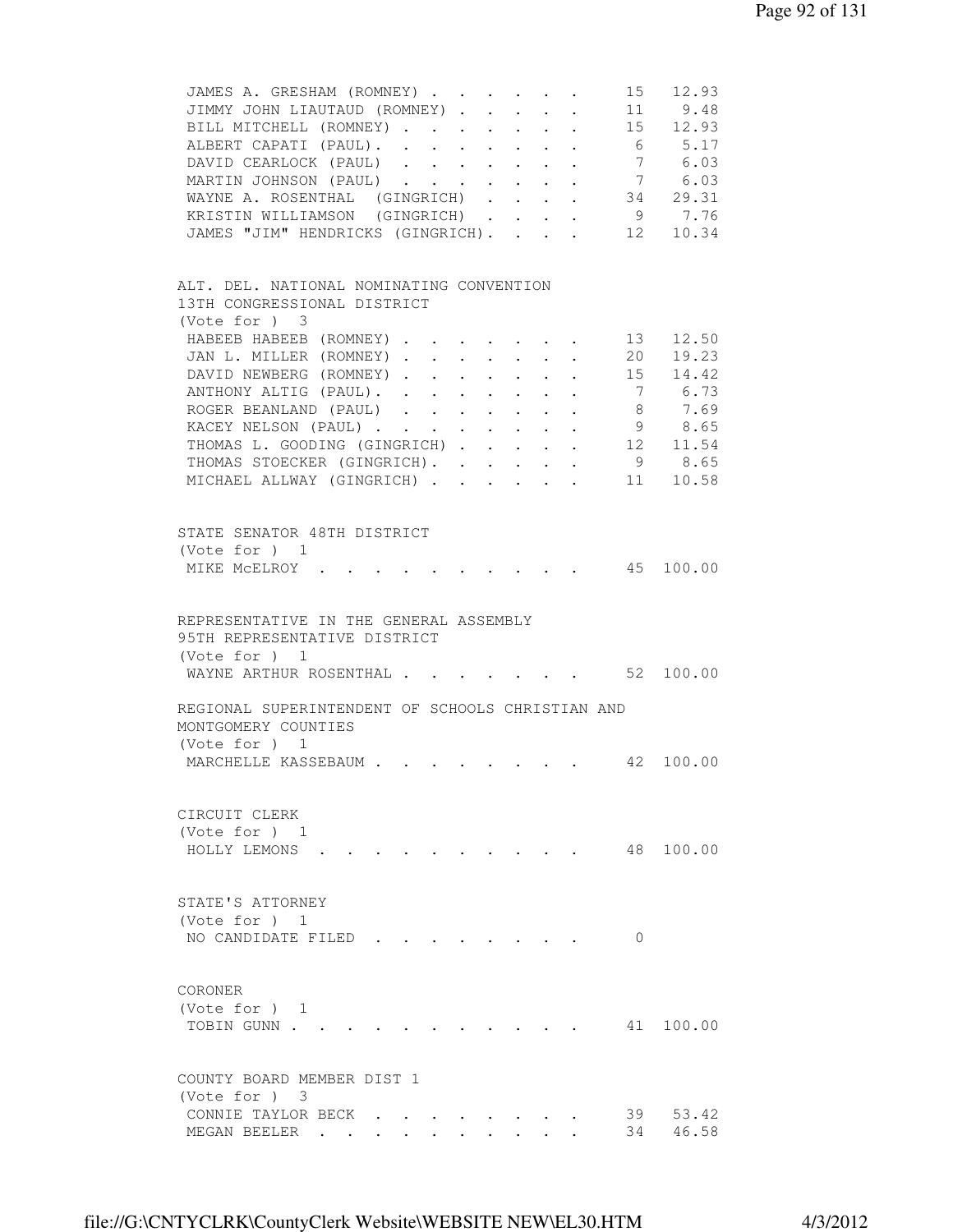JUDGE OF THE APPELLATE COURT 5TH JUDICIAL DISTRICT (DONOVAN VACANCY) (Vote for ) 1 STEPHEN MCGLYNN . . . . . . . . . 40 100.00 PRECINCT COMMITTEEMAN PITMAN (Vote for ) 1 JEREMY L. JONES . . . . . . . . . 42 100.00 \*\*\*\*\*\*\*\*\*\* (DEMOCRATIC) \*\*\*\*\*\*\*\*\*\* PRESIDENT OF THE UNITED STATES (Vote for ) 1 BARACK OBAMA . . . . . . . . . . 20 100.00 REPRESENTATIVE IN CONGRESS 13TH CONGRESSIONAL DISTRICT (Vote for ) 1 DAVID M. GILL . . . . . . . . . . 10 41.67 MATTHEW J. GOETTEN . . . . . . . . 14 58.33 DEL. NATIONAL NOMINATING CONVENTION CONGRESSIONAL DIST 13TH (Vote for ) 6 ROSS BRECKENRIDGE (OBAMA) . . . . . . 15 16.30 JAYNE MAZZOTTI (OBAMA) . . . . . . 16 17.39 DEANNA DEMUZIO (OBAMA) . . . . . . . 20 21.74 JENNIFER DOUGLAS-JOINER (OBAMA) . . . . . 12 13.04<br>JAMAR BROWN (OBAMA) . . . . . . . . 14 15.22<br>PICK TERVEN, JR. (OBAMA) . . . . . . 15 16.30 JAMAR BROWN (OBAMA) . . . . . . . . RICK TERVEN, JR. (OBAMA) . . . . . . STATE SENATOR IN THE 48TH DISTRICT (Vote for ) 1 ANDY MANAR . . . . . . . . . . . 20 100.00 REPRESENTATIVE IN THE GENERAL ASSEMBLY 95TH DISTRICT (Vote for ) 1 BRAD GILLESPIE. . . . . . . . . . 21 100.00 REGIONAL SUPERINTENDENT OF SCHOOLS CHRISTIAN AND MONTGOMERY COUNTIES (Vote for ) 1 NO CANDIDATE FILED . . . . . . . . 0 CIRCUIT CLERK (Vote for ) 1 NO CANDIDATE FILED . . . . . . . . 0 STATE'S ATTORNEY (Vote for ) 1 CHRIS MATOUSH . . . . . . . . . . 21 100.00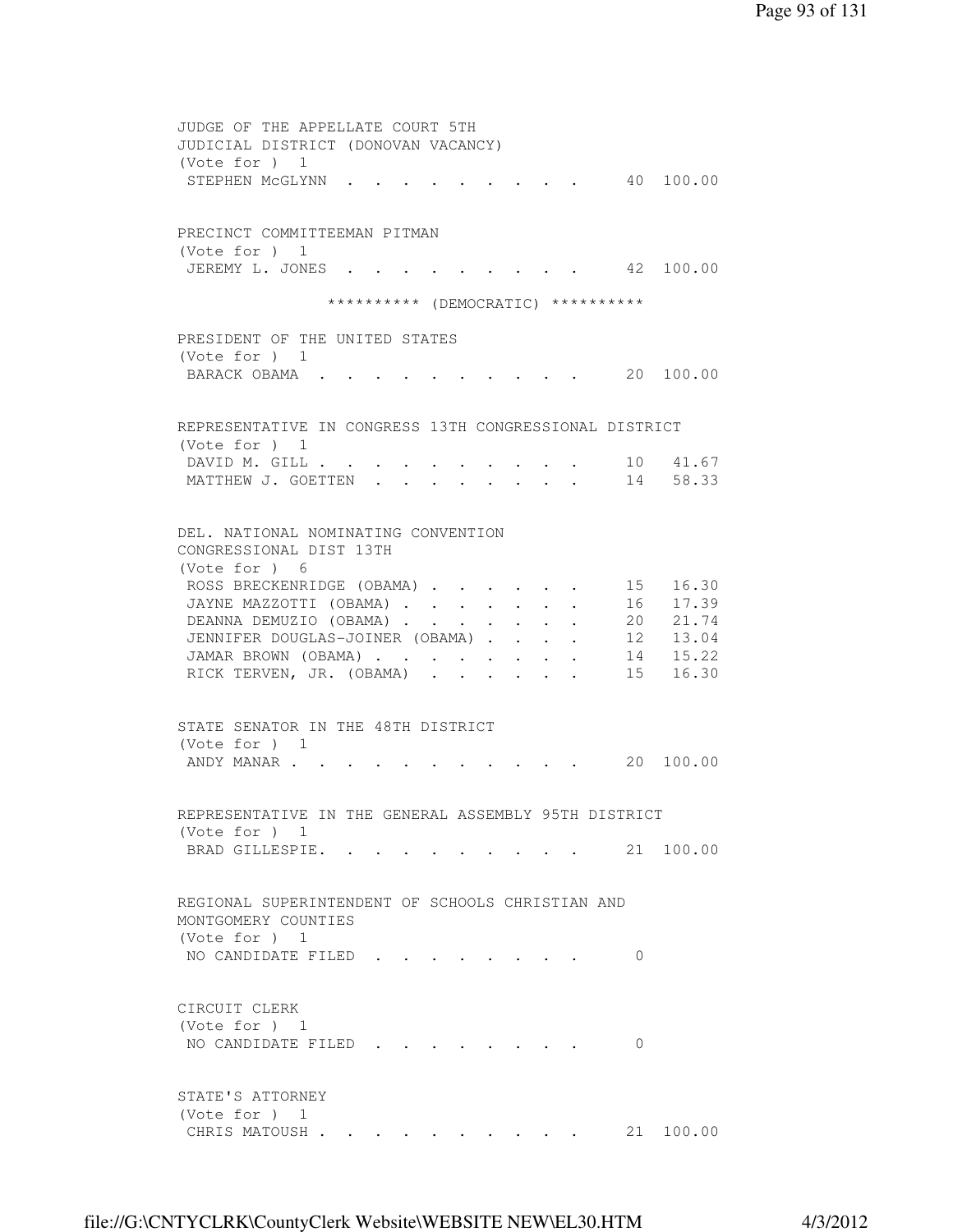|              | CORONER<br>(Vote for ) 1                                                  |                 |                                                                                                                                                                                                                                           |        |                      |              |                      |  |                                    |                    |  |
|--------------|---------------------------------------------------------------------------|-----------------|-------------------------------------------------------------------------------------------------------------------------------------------------------------------------------------------------------------------------------------------|--------|----------------------|--------------|----------------------|--|------------------------------------|--------------------|--|
|              | RICKEY L. BROADDUS 22 100.00                                              |                 |                                                                                                                                                                                                                                           |        |                      |              |                      |  |                                    |                    |  |
|              | COUNTY BOARD MEMBER DIST 1                                                |                 |                                                                                                                                                                                                                                           |        |                      |              |                      |  |                                    |                    |  |
|              | (Vote for ) 3                                                             |                 |                                                                                                                                                                                                                                           |        |                      |              |                      |  |                                    |                    |  |
|              | DENNIS WILLIAMS 20 47.62<br>MICHAEL D. WEBB 22 52.38                      |                 |                                                                                                                                                                                                                                           |        |                      |              |                      |  |                                    |                    |  |
|              |                                                                           |                 |                                                                                                                                                                                                                                           |        |                      |              |                      |  |                                    |                    |  |
|              | JUDGE OF THE APPELLATE COURT 5TH                                          |                 |                                                                                                                                                                                                                                           |        |                      |              |                      |  |                                    |                    |  |
|              | JUDICIAL DISTRICT (DONOVAN VACANCY)                                       |                 |                                                                                                                                                                                                                                           |        |                      |              |                      |  |                                    |                    |  |
|              | (Vote for ) 1                                                             |                 |                                                                                                                                                                                                                                           |        |                      |              |                      |  |                                    |                    |  |
|              | JUDY CATES 19 100.00                                                      |                 |                                                                                                                                                                                                                                           |        |                      |              |                      |  |                                    |                    |  |
|              | PRECINCT COMMITTEEMAN PITMAN                                              |                 |                                                                                                                                                                                                                                           |        |                      |              |                      |  |                                    |                    |  |
|              | (Vote for ) 1                                                             |                 |                                                                                                                                                                                                                                           |        |                      |              |                      |  |                                    |                    |  |
|              | LEWIS R. DURSTON 21 100.00                                                |                 |                                                                                                                                                                                                                                           |        |                      |              |                      |  |                                    |                    |  |
|              | PRECINCT REPORT MONTGOMERY COUNTY                                         |                 |                                                                                                                                                                                                                                           |        |                      |              |                      |  |                                    | UNOFFICIAL RESULTS |  |
|              | RUN DATE:04/03/12 2012 PRIMARY ELECTION                                   |                 |                                                                                                                                                                                                                                           |        |                      |              |                      |  |                                    |                    |  |
|              | RUN TIME:11:37 AM MARCH 20, 2012                                          | STATISTICS      |                                                                                                                                                                                                                                           |        |                      |              |                      |  |                                    |                    |  |
| 1301 RAYMOND |                                                                           |                 |                                                                                                                                                                                                                                           |        |                      |              |                      |  |                                    |                    |  |
|              |                                                                           |                 |                                                                                                                                                                                                                                           |        |                      |              |                      |  |                                    | VOTES PERCENT      |  |
|              | REGISTERED VOTERS - TOTAL                                                 |                 |                                                                                                                                                                                                                                           |        |                      |              |                      |  | 784                                |                    |  |
|              | BALLOTS CAST - TOTAL.                                                     |                 |                                                                                                                                                                                                                                           |        |                      |              |                      |  | 165                                |                    |  |
|              | BALLOTS CAST - REPUBLICAN                                                 |                 |                                                                                                                                                                                                                                           |        |                      |              |                      |  |                                    | 127 76.97          |  |
|              | BALLOTS CAST - DEMOCRATIC                                                 |                 |                                                                                                                                                                                                                                           |        |                      |              |                      |  |                                    | 38 23.03           |  |
|              | BALLOTS CAST - NONPARTISAN.                                               |                 |                                                                                                                                                                                                                                           |        |                      |              |                      |  | $\overline{0}$                     |                    |  |
|              | BALLOTS CAST - BLANK.                                                     |                 |                                                                                                                                                                                                                                           |        |                      |              |                      |  | $\overline{0}$                     |                    |  |
|              | VOTER TURNOUT - TOTAL                                                     |                 |                                                                                                                                                                                                                                           |        |                      |              |                      |  |                                    | 21.05              |  |
|              | VOTER TURNOUT - BLANK                                                     |                 |                                                                                                                                                                                                                                           |        |                      |              |                      |  |                                    |                    |  |
|              |                                                                           |                 |                                                                                                                                                                                                                                           |        |                      |              |                      |  | ********** (REPUBLICAN) ********** |                    |  |
|              | PRESIDENT OF THE UNITED STATES                                            |                 |                                                                                                                                                                                                                                           |        |                      |              |                      |  |                                    |                    |  |
|              | (Vote for ) 1                                                             |                 |                                                                                                                                                                                                                                           |        |                      |              |                      |  |                                    |                    |  |
|              | MITT ROMNEY. .<br>RON PAUL                                                |                 |                                                                                                                                                                                                                                           |        |                      |              |                      |  | 30                                 | 23.81<br>7.94      |  |
|              | RICK PERRY                                                                | $\sim 10^{-11}$ | $\sim$<br>$\ddotsc$ . The contract of the contract of the contract of the contract of the contract of the contract of the contract of the contract of the contract of the contract of the contract of the contract of the contract of the | $\sim$ |                      |              |                      |  | 10<br>$\overline{0}$               |                    |  |
|              | NEWT GINGRICH                                                             |                 | $\ddot{\phantom{0}}$                                                                                                                                                                                                                      | $\sim$ |                      |              |                      |  | 18                                 | 14.29              |  |
|              | CHARLES "BUDDY" ROEMER.                                                   |                 |                                                                                                                                                                                                                                           |        | $\mathbf{L}$         | $\mathbf{r}$ | $\ddot{\phantom{a}}$ |  | $\overline{0}$                     |                    |  |
|              | RICK SANTORUM                                                             |                 |                                                                                                                                                                                                                                           |        | $\ddot{\phantom{1}}$ |              |                      |  | 68                                 | 53.97              |  |
|              |                                                                           |                 |                                                                                                                                                                                                                                           |        |                      |              |                      |  |                                    |                    |  |
|              | REPRESENTATIVE IN CONGRESS 13TH CONGRESSIONAL DISTRICT<br>(Vote for $)$ 1 |                 |                                                                                                                                                                                                                                           |        |                      |              |                      |  |                                    |                    |  |
|              | MICHAEL FIRSCHING.                                                        |                 |                                                                                                                                                                                                                                           |        |                      |              |                      |  | 16                                 | 15.24              |  |
|              | TIM JOHNSON.                                                              |                 |                                                                                                                                                                                                                                           |        |                      |              |                      |  | 74                                 | 70.48              |  |
|              | FRANK L. METZGER .                                                        |                 | $\mathcal{L}^{\text{max}}$                                                                                                                                                                                                                | $\sim$ |                      |              |                      |  | 15                                 | 14.29              |  |
|              |                                                                           |                 |                                                                                                                                                                                                                                           |        |                      |              |                      |  |                                    |                    |  |
|              | DEL. NATIONAL NOMINATING CONVENTION                                       |                 |                                                                                                                                                                                                                                           |        |                      |              |                      |  |                                    |                    |  |

13TH CONGRESSIONAL DISTRICT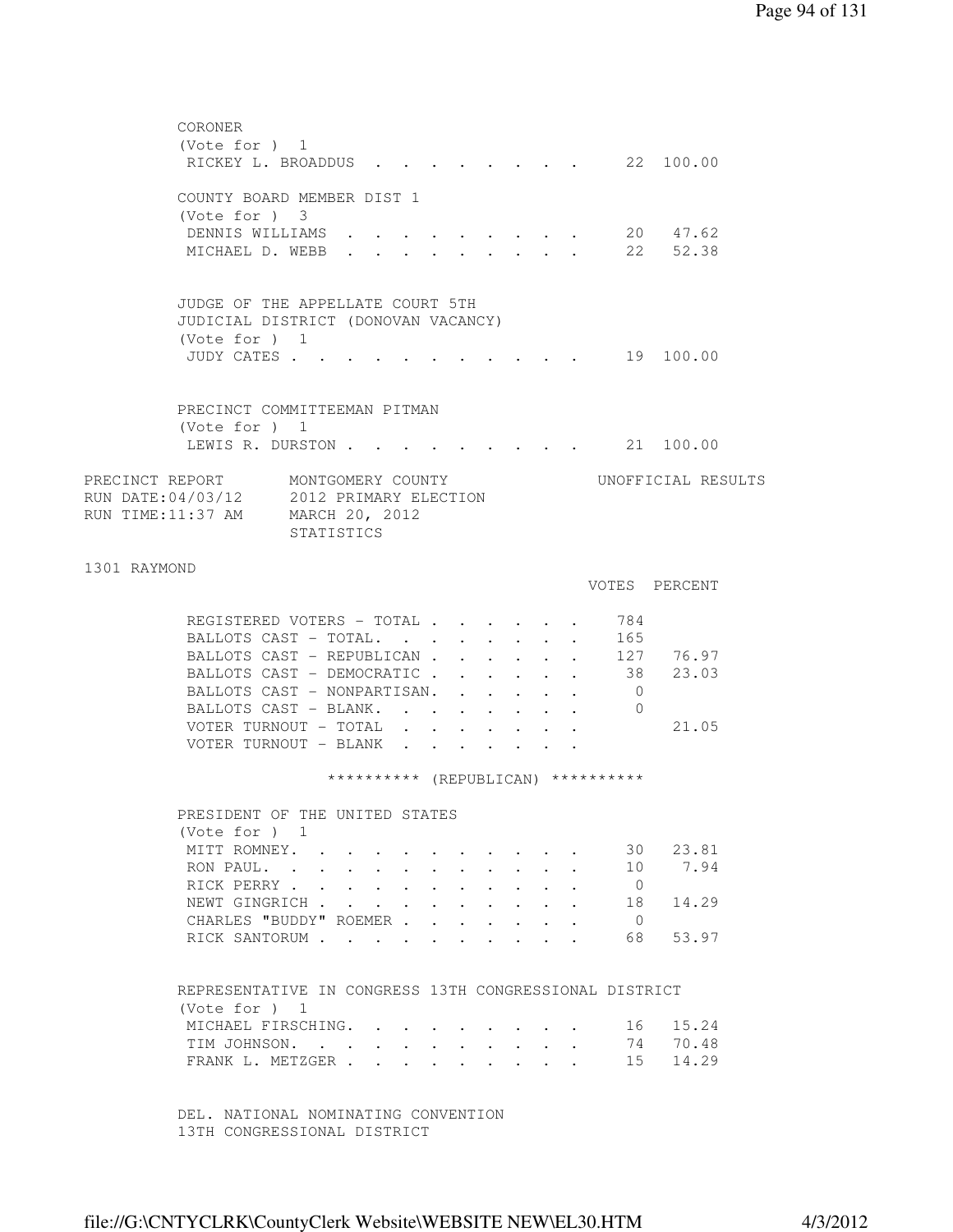| JAMES A. GRESHAM (ROMNEY)                                                                   |                           |                                                                          |    | 23 8.55    |
|---------------------------------------------------------------------------------------------|---------------------------|--------------------------------------------------------------------------|----|------------|
| JIMMY JOHN LIAUTAUD (ROMNEY)                                                                |                           |                                                                          |    | 14 5.20    |
|                                                                                             |                           |                                                                          |    |            |
| BILL MITCHELL (ROMNEY)                                                                      |                           | $\mathbf{r} = \mathbf{r} + \mathbf{r}$ , where $\mathbf{r} = \mathbf{r}$ |    | 23 8.55    |
| ALBERT CAPATI (PAUL).                                                                       |                           |                                                                          |    | 11 4.09    |
| DAVID CEARLOCK (PAUL)                                                                       |                           |                                                                          |    | 20 7.43    |
| MARTIN JOHNSON (PAUL)                                                                       | $\mathbf{L}^{\text{max}}$ | $\bullet$ . In the case of the $\sim$                                    |    | 15 5.58    |
| WAYNE A. ROSENTHAL (GINGRICH).                                                              |                           |                                                                          |    |            |
|                                                                                             | $\ddot{\phantom{0}}$      | $\mathbf{z} = \mathbf{z} + \mathbf{z}$ .                                 |    | 82 30.48   |
| KRISTIN WILLIAMSON (GINGRICH).                                                              | $\mathbf{L}^{\text{max}}$ |                                                                          |    | 39 14.50   |
| JAMES "JIM" HENDRICKS (GINGRICH).                                                           | $\mathbf{r}$              |                                                                          | 42 | 15.61      |
|                                                                                             |                           |                                                                          |    |            |
|                                                                                             |                           |                                                                          |    |            |
| ALT. DEL. NATIONAL NOMINATING CONVENTION                                                    |                           |                                                                          |    |            |
| 13TH CONGRESSIONAL DISTRICT                                                                 |                           |                                                                          |    |            |
|                                                                                             |                           |                                                                          |    |            |
| (Note for ) 3                                                                               |                           |                                                                          |    |            |
| HABEEB HABEEB (ROMNEY)                                                                      |                           |                                                                          |    | 21 8.37    |
| JAN L. MILLER (ROMNEY)                                                                      |                           |                                                                          |    | 28 11.16   |
| DAVID NEWBERG (ROMNEY).<br>$\sim$ $\sim$<br>$\sim$ $-$                                      |                           |                                                                          | 23 | 9.16       |
|                                                                                             |                           |                                                                          |    | 16 6.37    |
| ANTHONY ALTIG (PAUL). .<br>$\mathbf{r} = \mathbf{r} + \mathbf{r}$ .<br>$\ddot{\phantom{0}}$ | $\ddot{\phantom{0}}$      |                                                                          |    |            |
| ROGER BEANLAND (PAUL).<br>$\sim$<br>$\ddot{\phantom{0}}$                                    |                           |                                                                          |    | 17 6.77    |
| KACEY NELSON (PAUL)                                                                         | $\mathbf{L}$              | $\ddot{\phantom{0}}$<br>$\sim$                                           |    | 18 7.17    |
| THOMAS L. GOODING (GINGRICH)                                                                |                           |                                                                          |    | 45 17.93   |
| THOMAS STOECKER (GINGRICH).                                                                 |                           |                                                                          | 44 | 17.53      |
|                                                                                             |                           |                                                                          |    |            |
| MICHAEL ALLWAY (GINGRICH)                                                                   |                           |                                                                          | 39 | 15.54      |
|                                                                                             |                           |                                                                          |    |            |
|                                                                                             |                           |                                                                          |    |            |
| STATE SENATOR 48TH DISTRICT                                                                 |                           |                                                                          |    |            |
| (Vote for $)$ 1                                                                             |                           |                                                                          |    |            |
|                                                                                             |                           |                                                                          |    | 96 100.00  |
| MIKE MCELROY .                                                                              |                           |                                                                          |    |            |
|                                                                                             |                           |                                                                          |    |            |
|                                                                                             |                           |                                                                          |    |            |
| REPRESENTATIVE IN THE GENERAL ASSEMBLY                                                      |                           |                                                                          |    |            |
| 95TH REPRESENTATIVE DISTRICT                                                                |                           |                                                                          |    |            |
| (Vote for ) 1                                                                               |                           |                                                                          |    |            |
|                                                                                             |                           |                                                                          |    |            |
| WAYNE ARTHUR ROSENTHAL 115 100.00                                                           |                           |                                                                          |    |            |
|                                                                                             |                           |                                                                          |    |            |
| REGIONAL SUPERINTENDENT OF SCHOOLS CHRISTIAN AND                                            |                           |                                                                          |    |            |
|                                                                                             |                           |                                                                          |    |            |
|                                                                                             |                           |                                                                          |    |            |
| MONTGOMERY COUNTIES                                                                         |                           |                                                                          |    |            |
| (Vote for $)$ 1                                                                             |                           |                                                                          |    |            |
| MARCHELLE KASSEBAUM<br>.                                                                    |                           |                                                                          |    | 95 100.00  |
|                                                                                             |                           |                                                                          |    |            |
|                                                                                             |                           |                                                                          |    |            |
|                                                                                             |                           |                                                                          |    |            |
| CIRCUIT CLERK                                                                               |                           |                                                                          |    |            |
| (Vote for $)$ 1                                                                             |                           |                                                                          |    |            |
| HOLLY LEMONS                                                                                |                           |                                                                          |    | 113 100.00 |
|                                                                                             |                           |                                                                          |    |            |
|                                                                                             |                           |                                                                          |    |            |
|                                                                                             |                           |                                                                          |    |            |
| STATE'S ATTORNEY                                                                            |                           |                                                                          |    |            |
| (Vote for $)$ 1                                                                             |                           |                                                                          |    |            |
| NO CANDIDATE FILED                                                                          |                           |                                                                          | 0  |            |
|                                                                                             |                           |                                                                          |    |            |
|                                                                                             |                           |                                                                          |    |            |
|                                                                                             |                           |                                                                          |    |            |
| CORONER                                                                                     |                           |                                                                          |    |            |
| (Vote for $)$ 1                                                                             |                           |                                                                          |    |            |
| TOBIN GUNN .                                                                                |                           |                                                                          |    | 96 100.00  |
|                                                                                             |                           |                                                                          |    |            |
|                                                                                             |                           |                                                                          |    |            |
|                                                                                             |                           |                                                                          |    |            |
| COUNTY BOARD MEMBER DIST 1                                                                  |                           |                                                                          |    |            |
| (Vote for ) 3                                                                               |                           |                                                                          | 62 |            |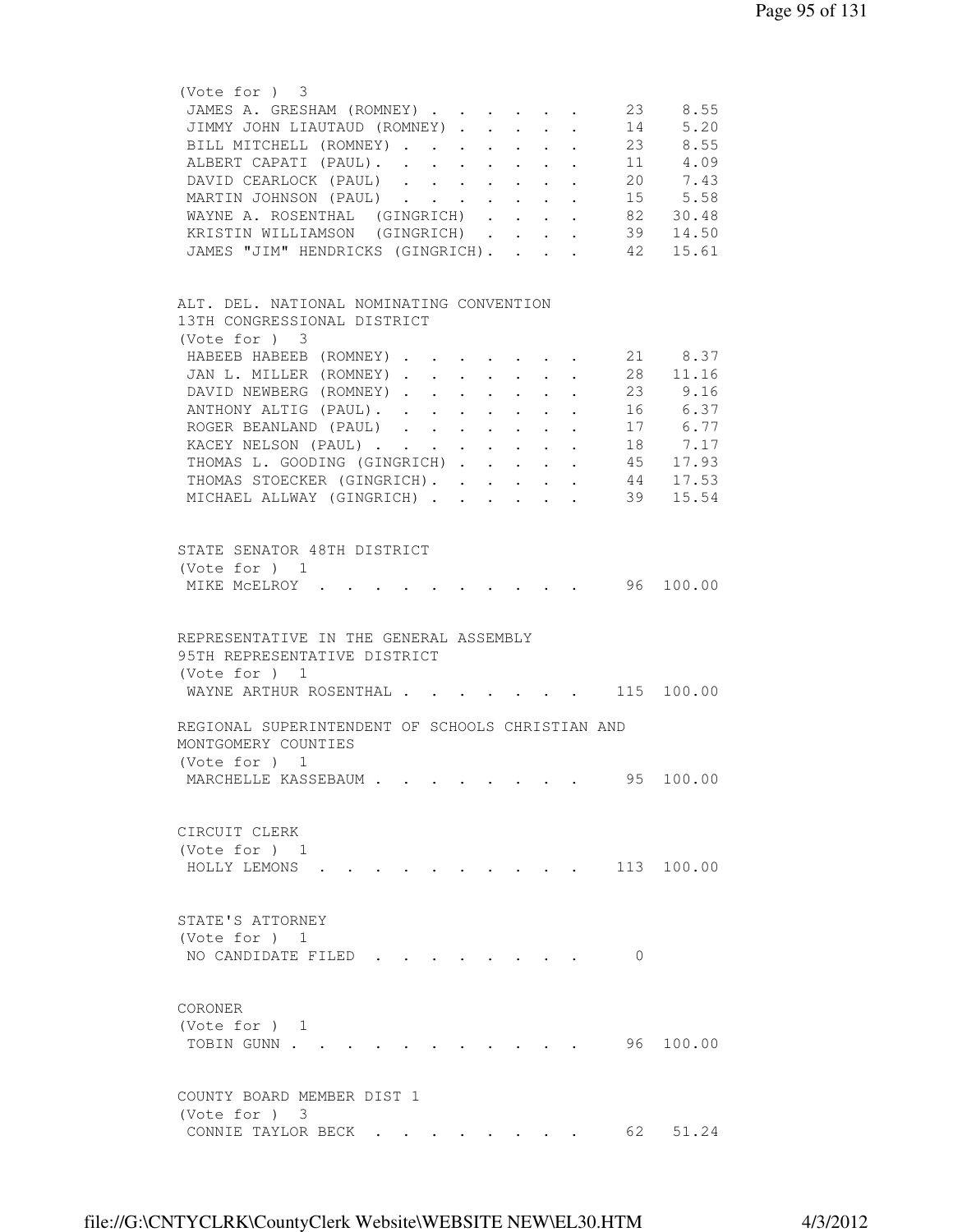| MEGAN BEELER.<br>59 48.76                                                                                      |
|----------------------------------------------------------------------------------------------------------------|
|                                                                                                                |
| COUNTY BOARD MEMBER DIST 2<br>(Note for ) 3                                                                    |
| 24 42.86<br>CHARLES E. GRADEN.                                                                                 |
| 15 26.79<br>JOSEPH V. GASPARICH<br>$\cdot$ $\cdot$ $\cdot$ $\cdot$                                             |
| 17 30.36<br>GENE MILES                                                                                         |
|                                                                                                                |
| JUDGE OF THE APPELLATE COURT 5TH                                                                               |
| JUDICIAL DISTRICT (DONOVAN VACANCY)                                                                            |
| (Vote for $)$ 1                                                                                                |
| STEPHEN MCGLYNN<br>88 100.00                                                                                   |
|                                                                                                                |
| PRECINCT COMMITTEEMAN RAYMOND<br>(Vote for ) 1                                                                 |
| 109 100.00<br>TIM MIZERA                                                                                       |
| ********** (DEMOCRATIC) **********                                                                             |
|                                                                                                                |
| PRESIDENT OF THE UNITED STATES                                                                                 |
| (Vote for $)$ 1                                                                                                |
| BARACK OBAMA.<br>27 100.00                                                                                     |
| REPRESENTATIVE IN CONGRESS 13TH CONGRESSIONAL DISTRICT                                                         |
| (Vote for $)$ 1                                                                                                |
| 11 32.35<br>DAVID M. GILL                                                                                      |
| MATTHEW J. GOETTEN<br>23 67.65                                                                                 |
|                                                                                                                |
| DEL. NATIONAL NOMINATING CONVENTION                                                                            |
| CONGRESSIONAL DIST 13TH                                                                                        |
| (Vote for ) 6                                                                                                  |
| ROSS BRECKENRIDGE (OBAMA)<br>22 14.67<br>25 16.67<br>$\mathbf{L}^{\text{max}}$ , and $\mathbf{L}^{\text{max}}$ |
| JAYNE MAZZOTTI (OBAMA)<br>35 23.33<br>DEANNA DEMUZIO (OBAMA)                                                   |
| JENNIFER DOUGLAS-JOINER (OBAMA)<br>24 16.00                                                                    |
| 22 14.67<br>JAMAR BROWN (OBAMA)                                                                                |
| 22 14.67<br>RICK TERVEN, JR. (OBAMA)                                                                           |
|                                                                                                                |
| STATE SENATOR IN THE 48TH DISTRICT                                                                             |
| (Vote for $)$ 1                                                                                                |
| 29 100.00<br>ANDY MANAR<br>$\sim$ $\sim$ $\sim$ $\sim$ $\sim$                                                  |
|                                                                                                                |
| REPRESENTATIVE IN THE GENERAL ASSEMBLY 95TH DISTRICT                                                           |
| (Vote for ) 1<br>29 100.00<br>BRAD GILLESPIE. .                                                                |
|                                                                                                                |
| REGIONAL SUPERINTENDENT OF SCHOOLS CHRISTIAN AND                                                               |
| MONTGOMERY COUNTIES                                                                                            |
| (Vote for $)$ 1                                                                                                |
| NO CANDIDATE FILED<br>$\circ$                                                                                  |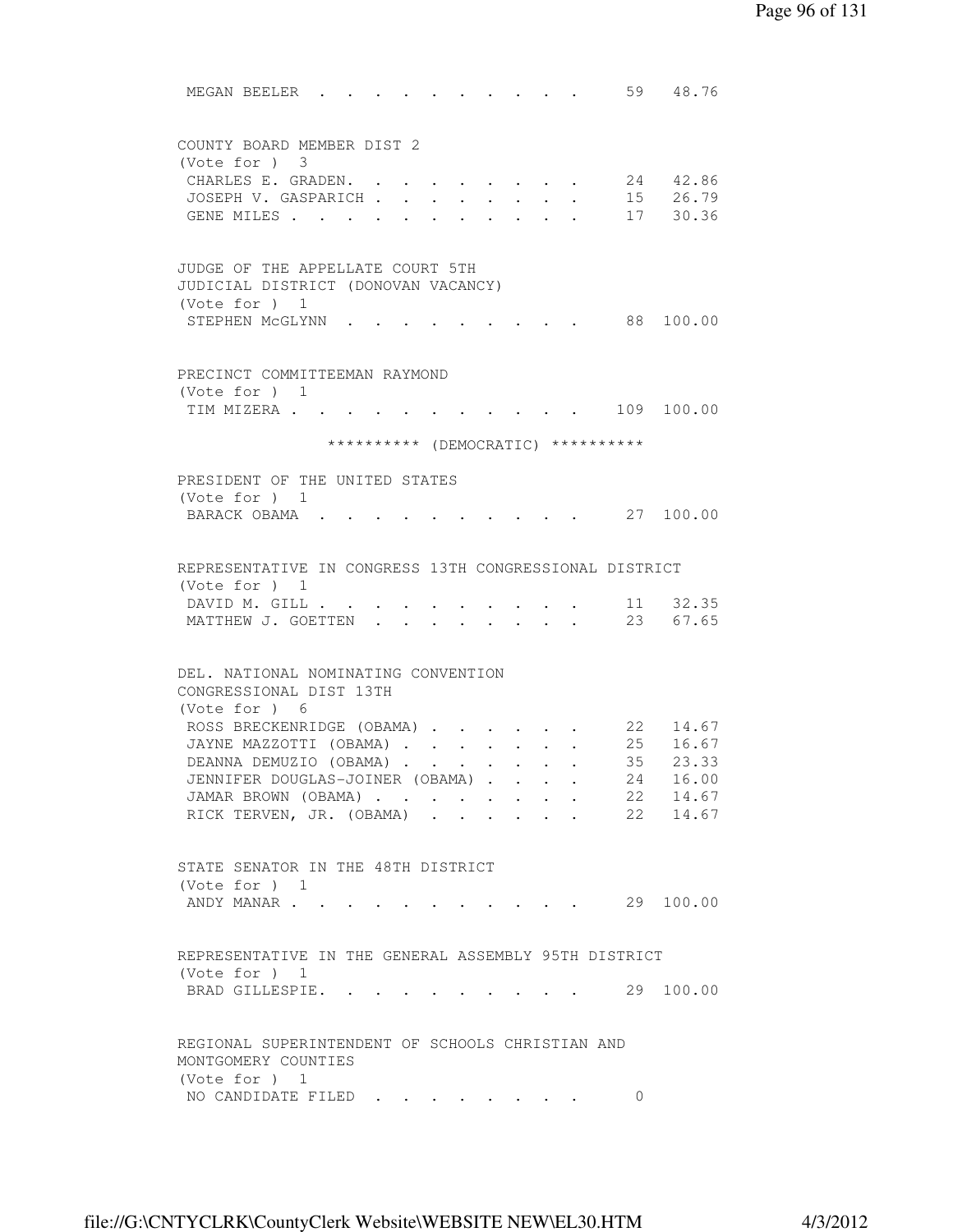|                    | CIRCUIT CLERK                                      |                       |  |        |           |                           |                                        |              |                                    |                    |
|--------------------|----------------------------------------------------|-----------------------|--|--------|-----------|---------------------------|----------------------------------------|--------------|------------------------------------|--------------------|
|                    | (Vote for ) 1                                      |                       |  |        |           |                           |                                        |              |                                    |                    |
|                    | NO CANDIDATE FILED                                 |                       |  |        |           |                           |                                        |              | $\Omega$                           |                    |
|                    |                                                    |                       |  |        |           |                           |                                        |              |                                    |                    |
|                    |                                                    |                       |  |        |           |                           |                                        |              |                                    |                    |
|                    | STATE'S ATTORNEY                                   |                       |  |        |           |                           |                                        |              |                                    |                    |
|                    | (Vote for ) 1                                      |                       |  |        |           |                           |                                        |              |                                    |                    |
|                    | CHRIS MATOUSH.                                     |                       |  |        |           |                           |                                        |              |                                    | 32 100.00          |
|                    |                                                    |                       |  |        |           |                           |                                        |              |                                    |                    |
|                    |                                                    |                       |  |        |           |                           |                                        |              |                                    |                    |
|                    | CORONER                                            |                       |  |        |           |                           |                                        |              |                                    |                    |
|                    | (Vote for $)$ 1                                    |                       |  |        |           |                           |                                        |              |                                    |                    |
|                    | RICKEY L. BROADDUS                                 |                       |  |        |           |                           |                                        |              |                                    | 31 100.00          |
|                    |                                                    |                       |  |        |           |                           |                                        |              |                                    |                    |
|                    | COUNTY BOARD MEMBER DIST 1                         |                       |  |        |           |                           |                                        |              |                                    |                    |
|                    | $(Vote for )$ 3                                    |                       |  |        |           |                           |                                        |              |                                    |                    |
|                    | DENNIS WILLIAMS                                    |                       |  |        |           |                           |                                        |              |                                    | 31 54.39           |
|                    | MICHAEL D. WEBB                                    |                       |  |        |           |                           |                                        |              |                                    | 26 45.61           |
|                    |                                                    |                       |  |        |           |                           |                                        |              |                                    |                    |
|                    |                                                    |                       |  |        |           |                           |                                        |              |                                    |                    |
|                    | COUNTY BOARD MEMBER DIST 2                         |                       |  |        |           |                           |                                        |              |                                    |                    |
|                    | (Vote for ) 3                                      |                       |  |        |           |                           |                                        |              |                                    |                    |
|                    | NO CANDIDATE FILED                                 |                       |  |        |           |                           |                                        |              | $\Omega$                           |                    |
|                    |                                                    |                       |  |        |           |                           |                                        |              |                                    |                    |
|                    |                                                    |                       |  |        |           |                           |                                        |              |                                    |                    |
|                    | JUDGE OF THE APPELLATE COURT 5TH                   |                       |  |        |           |                           |                                        |              |                                    |                    |
|                    | JUDICIAL DISTRICT (DONOVAN VACANCY)                |                       |  |        |           |                           |                                        |              |                                    |                    |
|                    | (Vote for $)$ 1                                    |                       |  |        |           |                           |                                        |              |                                    |                    |
|                    | JUDY CATES .                                       |                       |  |        |           |                           |                                        |              |                                    | 28 100.00          |
|                    |                                                    |                       |  |        |           |                           |                                        |              |                                    |                    |
|                    |                                                    |                       |  |        |           |                           |                                        |              |                                    |                    |
|                    | PRECINCT COMMITTEEMAN RAYMOND                      |                       |  |        |           |                           |                                        |              |                                    |                    |
|                    | (Vote for $)$ 1                                    |                       |  |        |           |                           |                                        |              |                                    |                    |
|                    | NO CANDIDATE FILED                                 |                       |  |        |           |                           |                                        |              | 0                                  |                    |
|                    | WRITE-IN.                                          |                       |  |        |           |                           |                                        |              | 8 <sup>8</sup>                     | 100.00             |
|                    |                                                    |                       |  |        |           |                           |                                        |              |                                    |                    |
| PRECINCT REPORT    |                                                    | MONTGOMERY COUNTY     |  |        |           |                           |                                        |              |                                    | UNOFFICIAL RESULTS |
| RUN DATE: 04/03/12 |                                                    | 2012 PRIMARY ELECTION |  |        |           |                           |                                        |              |                                    |                    |
| RUN TIME:11:37 AM  |                                                    | MARCH 20, 2012        |  |        |           |                           |                                        |              |                                    |                    |
|                    |                                                    | STATISTICS            |  |        |           |                           |                                        |              |                                    |                    |
|                    |                                                    |                       |  |        |           |                           |                                        |              |                                    |                    |
| 1401 ROUNTREE      |                                                    |                       |  |        |           |                           |                                        |              |                                    |                    |
|                    |                                                    |                       |  |        |           |                           |                                        |              |                                    | VOTES PERCENT      |
|                    |                                                    |                       |  |        |           |                           |                                        |              |                                    |                    |
|                    | REGISTERED VOTERS - TOTAL<br>BALLOTS CAST - TOTAL. |                       |  |        |           |                           |                                        |              | 176<br>-42                         |                    |
|                    |                                                    |                       |  |        |           |                           |                                        |              |                                    |                    |
|                    | BALLOTS CAST - REPUBLICAN.                         |                       |  |        | $\sim$    | $\mathbf{L}^{\text{max}}$ |                                        |              | 35                                 | 83.33              |
|                    | BALLOTS CAST - DEMOCRATIC                          |                       |  |        |           |                           | $\sim$                                 |              | 7                                  | 16.67              |
|                    | BALLOTS CAST - NONPARTISAN.                        |                       |  |        |           |                           | $\mathbf{r} = \mathbf{r} + \mathbf{r}$ | $\mathbf{L}$ | $\Omega$                           |                    |
|                    | BALLOTS CAST - BLANK.                              |                       |  |        |           |                           |                                        |              | 0                                  |                    |
|                    | VOTER TURNOUT - TOTAL                              |                       |  |        |           |                           |                                        |              |                                    | 23.86              |
|                    | VOTER TURNOUT - BLANK                              |                       |  |        |           |                           |                                        |              |                                    |                    |
|                    |                                                    |                       |  |        |           |                           |                                        |              | ********** (REPUBLICAN) ********** |                    |
|                    |                                                    |                       |  |        |           |                           |                                        |              |                                    |                    |
|                    | PRESIDENT OF THE UNITED STATES                     |                       |  |        |           |                           |                                        |              |                                    |                    |
|                    | (Vote for $)$ 1                                    |                       |  |        |           |                           |                                        |              |                                    |                    |
|                    |                                                    |                       |  |        |           |                           |                                        |              |                                    | 22.86              |
|                    | MITT ROMNEY.                                       |                       |  |        |           |                           |                                        |              |                                    | 8<br>2.86          |
|                    | RON PAUL.<br>RICK PERRY                            |                       |  |        |           |                           |                                        |              | 1<br>0                             |                    |
|                    |                                                    |                       |  | $\sim$ | $\bullet$ |                           | $\bullet$                              |              |                                    |                    |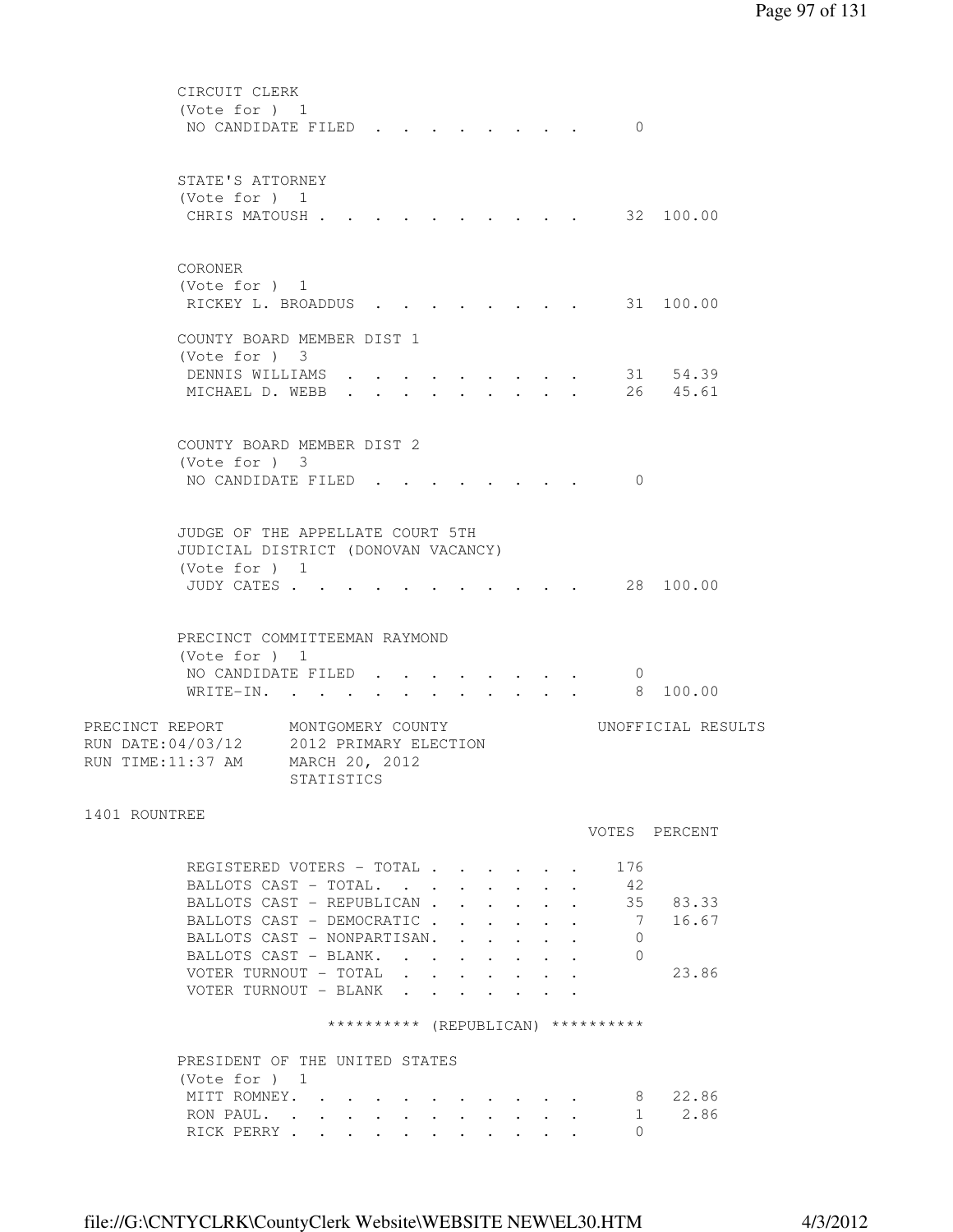| NEWT GINGRICH 1 2.86                                                                                                                                                       |
|----------------------------------------------------------------------------------------------------------------------------------------------------------------------------|
| CHARLES "BUDDY" ROEMER<br>$\overline{0}$                                                                                                                                   |
| RICK SANTORUM 25 71.43                                                                                                                                                     |
|                                                                                                                                                                            |
| REPRESENTATIVE IN CONGRESS 13TH CONGRESSIONAL DISTRICT<br>(Vote for ) 1                                                                                                    |
| MICHAEL FIRSCHING.<br>2 6.06                                                                                                                                               |
| TIM JOHNSON. 31 93.94                                                                                                                                                      |
| FRANK L. METZGER<br>$\bigcirc$                                                                                                                                             |
|                                                                                                                                                                            |
| DEL. NATIONAL NOMINATING CONVENTION                                                                                                                                        |
| 13TH CONGRESSIONAL DISTRICT                                                                                                                                                |
| $(Vote for )$ 3                                                                                                                                                            |
| 9<br>JAMES A. GRESHAM (ROMNEY)<br>12.86                                                                                                                                    |
| $7\overline{ }$<br>JIMMY JOHN LIAUTAUD (ROMNEY)<br>10.00                                                                                                                   |
| BILL MITCHELL (ROMNEY) 11 15.71                                                                                                                                            |
| ALBERT CAPATI (PAUL).<br>1 1.43                                                                                                                                            |
| 2 2.86<br>DAVID CEARLOCK (PAUL)                                                                                                                                            |
| $3 \t 4.29$<br>MARTIN JOHNSON (PAUL)                                                                                                                                       |
| WAYNE A. ROSENTHAL (GINGRICH).<br>22 31.43<br>$\cdot$ $\cdot$ $\cdot$ $\cdot$                                                                                              |
| 11.43<br>KRISTIN WILLIAMSON (GINGRICH).<br>8 <sup>8</sup><br>$\mathbf{L}$ and $\mathbf{L}$                                                                                 |
| $7\overline{ }$<br>JAMES "JIM" HENDRICKS (GINGRICH).<br>10.00<br>$\mathbf{r}$ , $\mathbf{r}$ , $\mathbf{r}$                                                                |
| ALT. DEL. NATIONAL NOMINATING CONVENTION                                                                                                                                   |
| 13TH CONGRESSIONAL DISTRICT                                                                                                                                                |
| $(Vote for )$ 3                                                                                                                                                            |
| HABEEB HABEEB (ROMNEY)<br>10 15.63                                                                                                                                         |
| JAN L. MILLER (ROMNEY).<br>$\mathbf{r} = \mathbf{r} + \mathbf{r} + \mathbf{r} + \mathbf{r} + \mathbf{r} + \mathbf{r}$                                                      |
| $\begin{array}{cc} 12 & 18.75 \\ 11 & 17.19 \end{array}$<br>DAVID NEWBERG (ROMNEY).<br>$\ddot{\phantom{0}}$<br>$\cdot$ $\cdot$<br>$\mathbf{r} = \mathbf{r} + \mathbf{r}$ . |
| $1 \quad 1.56$<br>ANTHONY ALTIG (PAUL). .<br>$\sim$ $-$<br>$\cdot$ $\cdot$ $\cdot$<br>$\sim$<br>$\sim$                                                                     |
| $1 \t 1.56$<br>ROGER BEANLAND (PAUL)                                                                                                                                       |
| 2 3.13<br>KACEY NELSON (PAUL)                                                                                                                                              |
| THOMAS L. GOODING (GINGRICH) 14 21.88                                                                                                                                      |
| THOMAS STOECKER (GINGRICH). 7 10.94                                                                                                                                        |
| MICHAEL ALLWAY (GINGRICH) 6 9.38                                                                                                                                           |
|                                                                                                                                                                            |
| STATE SENATOR 48TH DISTRICT                                                                                                                                                |
| (Vote for $)$ 1                                                                                                                                                            |
| 30 100.00<br>MIKE MCELROY .                                                                                                                                                |
|                                                                                                                                                                            |
| REPRESENTATIVE IN THE GENERAL ASSEMBLY                                                                                                                                     |
| 95TH REPRESENTATIVE DISTRICT                                                                                                                                               |
| (Vote for $)$ 1                                                                                                                                                            |
| WAYNE ARTHUR ROSENTHAL 33 100.00                                                                                                                                           |
| REGIONAL SUPERINTENDENT OF SCHOOLS CHRISTIAN AND                                                                                                                           |
| MONTGOMERY COUNTIES                                                                                                                                                        |
| (Vote for ) 1                                                                                                                                                              |
| 28 100.00<br>MARCHELLE KASSEBAUM                                                                                                                                           |
|                                                                                                                                                                            |
| CIRCUIT CLERK<br>(Vote for $)$ 1                                                                                                                                           |
| HOLLY LEMONS .<br>34 100.00                                                                                                                                                |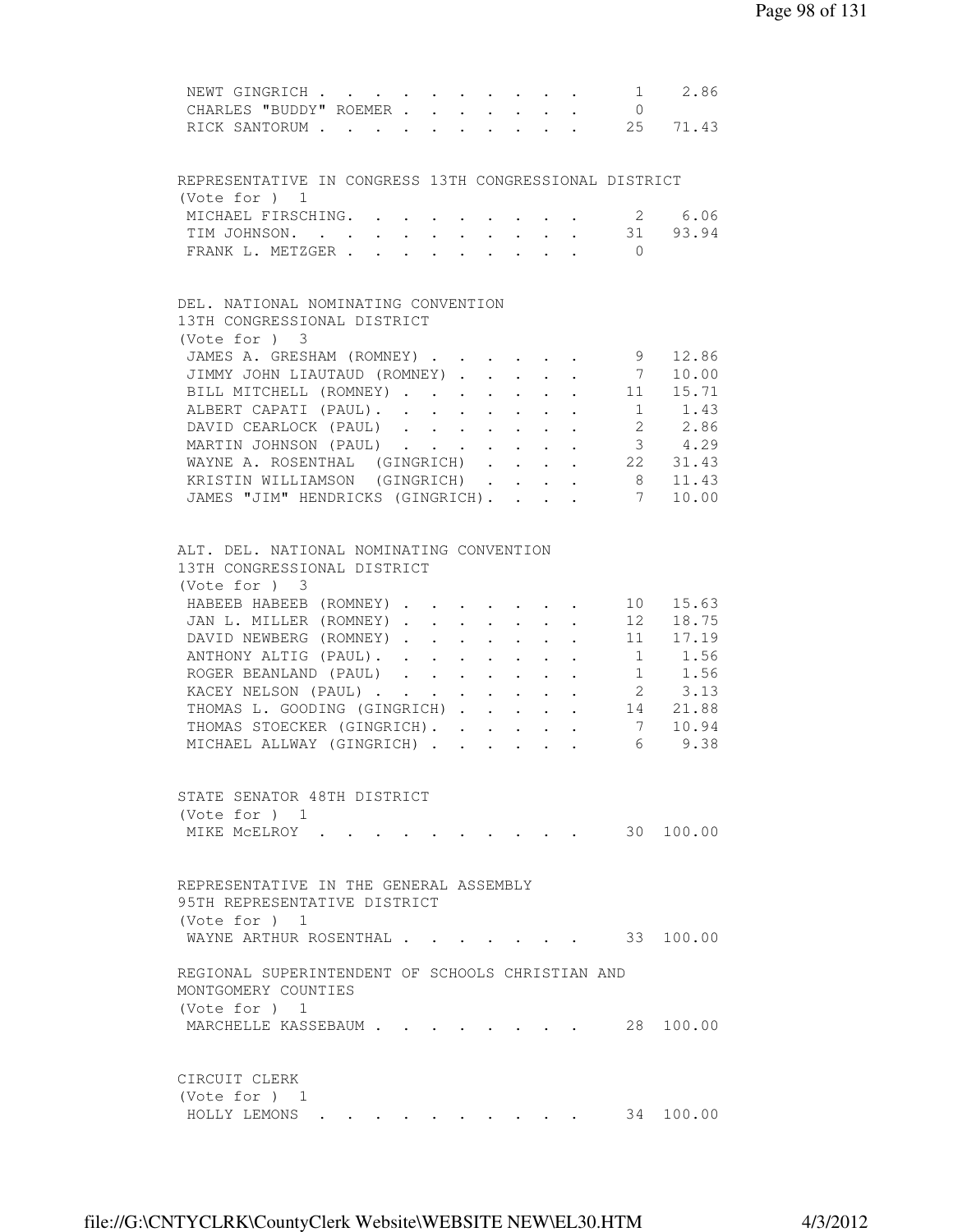| STATE'S ATTORNEY                                                         |
|--------------------------------------------------------------------------|
| (Vote for $)$ 1                                                          |
| NO CANDIDATE FILED<br>$\Omega$                                           |
|                                                                          |
| CORONER                                                                  |
| (Vote for $)$ 1                                                          |
| 28 100.00<br>TOBIN GUNN                                                  |
|                                                                          |
|                                                                          |
| COUNTY BOARD MEMBER DIST 2                                               |
| $(Vote for )$ 3                                                          |
| 25<br>CHARLES E. GRADEN.<br>33.33<br>25 33.33<br>JOSEPH V. GASPARICH     |
| $\sim$ $\sim$<br>25<br>33.33<br>GENE MILES                               |
|                                                                          |
|                                                                          |
| JUDGE OF THE APPELLATE COURT 5TH                                         |
| JUDICIAL DISTRICT (DONOVAN VACANCY)                                      |
| (Vote for $)$ 1                                                          |
| 29 100.00<br>STEPHEN MCGLYNN                                             |
|                                                                          |
|                                                                          |
| PRECINCT COMMITTEEMAN ROUNTREE<br>(Vote for ) 1                          |
| 33 100.00<br>CLARENCE KEISER .                                           |
|                                                                          |
| ********** (DEMOCRATIC) **********                                       |
|                                                                          |
| PRESIDENT OF THE UNITED STATES                                           |
| (Vote for $)$ 1                                                          |
| 6 100.00<br>BARACK OBAMA .                                               |
|                                                                          |
| REPRESENTATIVE IN CONGRESS 13TH CONGRESSIONAL DISTRICT                   |
| (Vote for $)$ 1                                                          |
| 33.33<br>DAVID M. GILL.<br>2                                             |
| MATTHEW J. GOETTEN<br>$\overline{4}$<br>66.67                            |
|                                                                          |
| DEL. NATIONAL NOMINATING CONVENTION                                      |
| CONGRESSIONAL DIST 13TH                                                  |
| (Vote for ) 6                                                            |
| 17.65<br>ROSS BRECKENRIDGE (OBAMA)<br>$6\overline{6}$                    |
| JAYNE MAZZOTTI (OBAMA)<br>17.65<br>$6\overline{6}$                       |
| 17.65<br>DEANNA DEMUZIO (OBAMA).                                         |
| 6<br>6<br>17.65<br>JENNIFER DOUGLAS-JOINER (OBAMA).<br>$\sim$            |
| $5 \t14.71$<br>JAMAR BROWN (OBAMA)<br>$\ddot{\phantom{0}}$<br>$\sim 100$ |
| $5 \t14.71$<br>RICK TERVEN, JR. (OBAMA).<br>$\ddot{\phantom{a}}$         |
|                                                                          |
|                                                                          |
| STATE SENATOR IN THE 48TH DISTRICT<br>(Vote for $)$ 1                    |
| 7 100.00<br>ANDY MANAR                                                   |
|                                                                          |
|                                                                          |
| REPRESENTATIVE IN THE GENERAL ASSEMBLY 95TH DISTRICT                     |
| (Vote for $)$ 1                                                          |
| 7 100.00<br>BRAD GILLESPIE.                                              |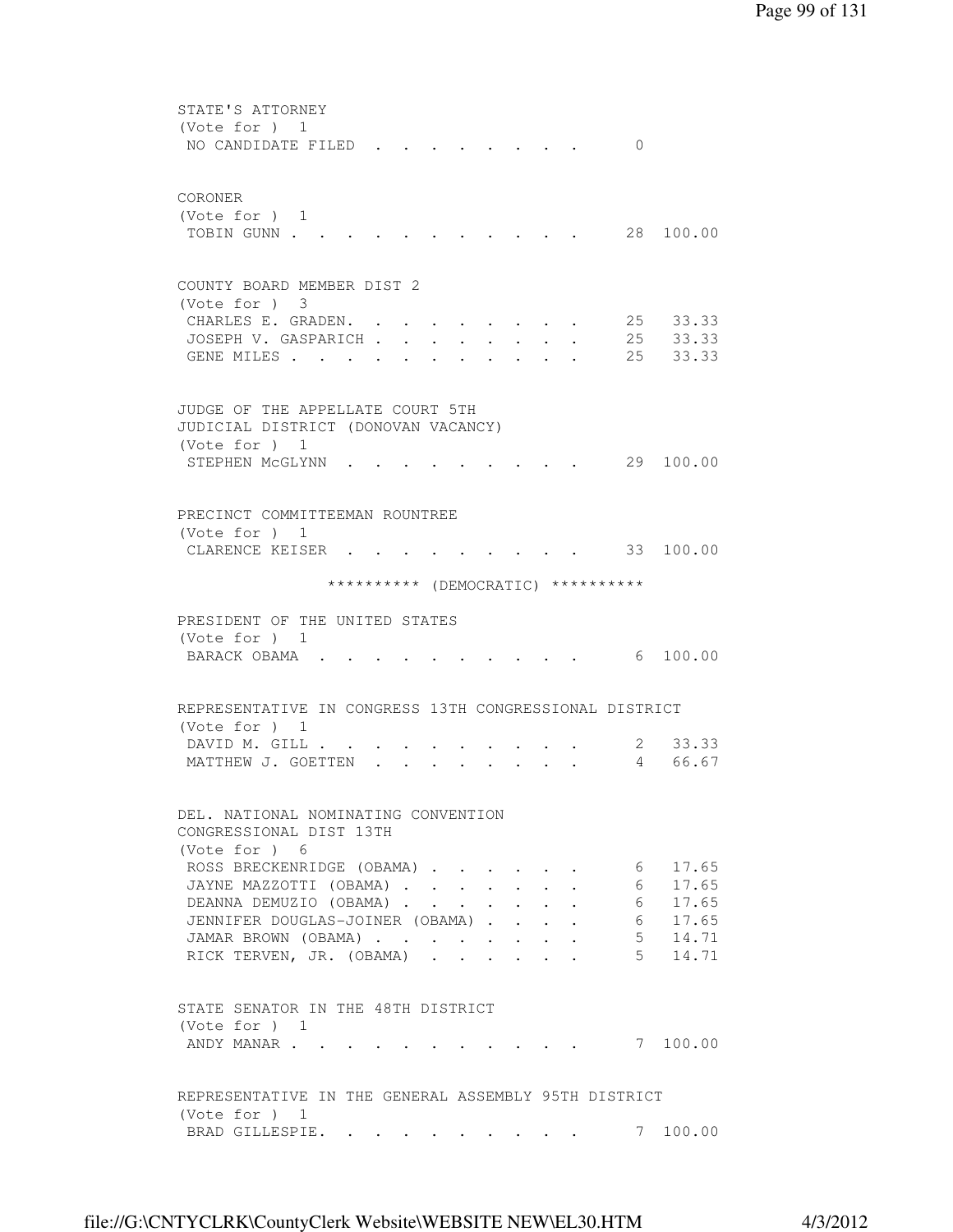|                                                                                                                    | REGIONAL SUPERINTENDENT OF SCHOOLS CHRISTIAN AND<br>MONTGOMERY COUNTIES |              |                                                                                                 |                                              |                      |  |                     |                    |
|--------------------------------------------------------------------------------------------------------------------|-------------------------------------------------------------------------|--------------|-------------------------------------------------------------------------------------------------|----------------------------------------------|----------------------|--|---------------------|--------------------|
| (Vote for $)$ 1<br>NO CANDIDATE FILED                                                                              |                                                                         |              |                                                                                                 |                                              |                      |  | $\mathbf 0$         |                    |
| CIRCUIT CLERK<br>(Vote for ) 1<br>NO CANDIDATE FILED                                                               |                                                                         |              |                                                                                                 |                                              |                      |  | $\Omega$            |                    |
| STATE'S ATTORNEY<br>(Vote for $)$ 1<br>CHRIS MATOUSH.                                                              |                                                                         |              |                                                                                                 |                                              |                      |  | 7 100.00            |                    |
| CORONER<br>(Vote for $)$ 1<br>RICKEY L. BROADDUS                                                                   |                                                                         |              |                                                                                                 |                                              |                      |  | 6 100.00            |                    |
| COUNTY BOARD MEMBER DIST 2<br>(Vote for ) 3<br>NO CANDIDATE FILED                                                  |                                                                         |              |                                                                                                 |                                              |                      |  | $\Omega$            |                    |
| JUDGE OF THE APPELLATE COURT 5TH<br>JUDICIAL DISTRICT (DONOVAN VACANCY)<br>(Vote for ) 1<br>JUDY CATES             |                                                                         |              |                                                                                                 |                                              |                      |  | 6 100.00            |                    |
| PRECINCT COMMITTEEMAN ROUNTREE<br>(Vote for ) 1<br>NO CANDIDATE FILED                                              |                                                                         |              |                                                                                                 |                                              |                      |  | $\mathbf{0}$        |                    |
| PRECINCT REPORT MONTGOMERY COUNTY<br>RUN DATE: 04/03/12 2012 PRIMARY ELECTION<br>RUN TIME: 11:37 AM MARCH 20, 2012 | STATISTICS                                                              |              |                                                                                                 |                                              |                      |  |                     | UNOFFICIAL RESULTS |
| 1501 SOUTH FILLMORE                                                                                                |                                                                         |              |                                                                                                 |                                              |                      |  | VOTES PERCENT       |                    |
| REGISTERED VOTERS - TOTAL<br>BALLOTS CAST - TOTAL.                                                                 |                                                                         |              | $\mathcal{A}^{\mathcal{A}}$ , and $\mathcal{A}^{\mathcal{A}}$ , and $\mathcal{A}^{\mathcal{A}}$ | $\mathbf{L}$                                 | $\ddot{\phantom{0}}$ |  | 157<br>25           |                    |
| BALLOTS CAST - REPUBLICAN<br>BALLOTS CAST - DEMOCRATIC.<br>BALLOTS CAST - NONPARTISAN.                             |                                                                         |              | $\ddot{\phantom{0}}$<br>$\ddot{\phantom{0}}$                                                    | $\ddot{\phantom{0}}$<br>$\ddot{\phantom{0}}$ |                      |  | 19<br>6<br>0        | 76.00<br>24.00     |
| BALLOTS CAST - BLANK.<br>VOTER TURNOUT - TOTAL<br>VOTER TURNOUT - BLANK                                            |                                                                         | $\mathbf{L}$ |                                                                                                 |                                              |                      |  | 0                   | 15.92              |
|                                                                                                                    | ********** (REPUBLICAN) **********                                      |              |                                                                                                 |                                              |                      |  |                     |                    |
| PRESIDENT OF THE UNITED STATES<br>(Note for ) 1                                                                    |                                                                         |              |                                                                                                 |                                              |                      |  |                     |                    |
| MITT ROMNEY.<br>RON PAUL.                                                                                          |                                                                         |              |                                                                                                 |                                              |                      |  | 4<br>$\overline{2}$ | 21.05<br>10.53     |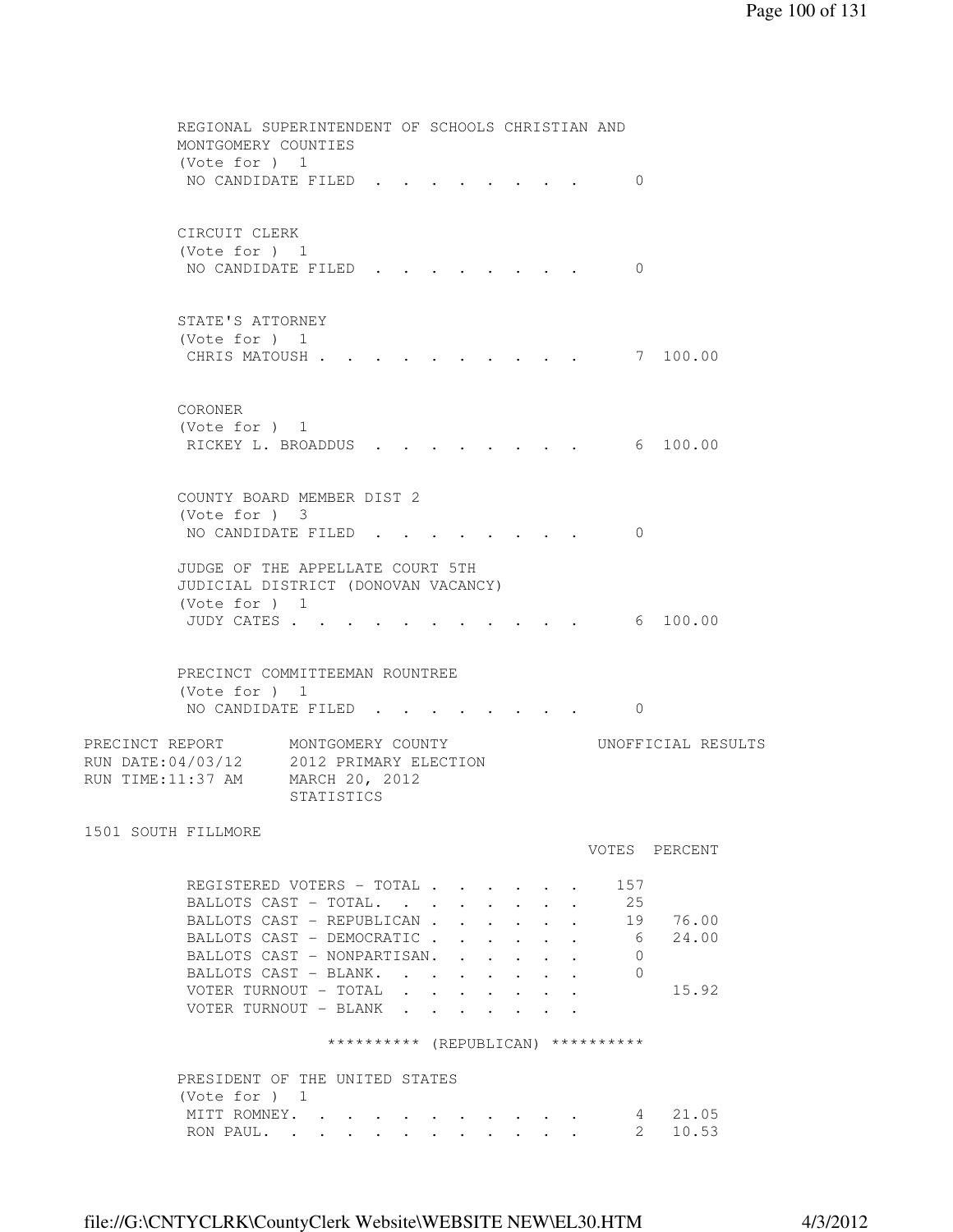| 1 5.26<br>RICK PERRY                                                                                                                                              |
|-------------------------------------------------------------------------------------------------------------------------------------------------------------------|
| $\frac{1}{3}$<br>$\mathcal{A}=\mathcal{A}=\mathcal{A}=\mathcal{A}=\mathcal{A}$<br>15.79<br>NEWT GINGRICH                                                          |
| CHARLES "BUDDY" ROEMER<br>$\overline{0}$                                                                                                                          |
| 9<br>RICK SANTORUM<br>47.37                                                                                                                                       |
|                                                                                                                                                                   |
| REPRESENTATIVE IN CONGRESS 13TH CONGRESSIONAL DISTRICT<br>(Vote for ) 1                                                                                           |
| MICHAEL FIRSCHING.<br>3 17.65                                                                                                                                     |
| TIM JOHNSON.<br>$\mathbf{L}$ and $\mathbf{L}$<br>$\sim$ $-$<br>$\ddot{\phantom{0}}$<br>$\ddot{\phantom{0}}$                                                       |
| $\begin{bmatrix} 12 & 70.59 \\ 2 & 11.76 \end{bmatrix}$<br>FRANK L. METZGER<br>$\mathbf{r} = \mathbf{r} \cdot \mathbf{r}$<br>$\mathbf{L} = \mathbf{L} \mathbf{L}$ |
|                                                                                                                                                                   |
| DEL. NATIONAL NOMINATING CONVENTION                                                                                                                               |
| 13TH CONGRESSIONAL DISTRICT                                                                                                                                       |
| (Vote for ) 3                                                                                                                                                     |
| 5 12.20<br>JAMES A. GRESHAM (ROMNEY)                                                                                                                              |
| JIMMY JOHN LIAUTAUD (ROMNEY).<br>14.63<br>$6\overline{6}$<br>$\mathbf{L} = \mathbf{L} \mathbf{L}$<br>$\mathbf{r}$ $\mathbf{r}$                                    |
| $6\overline{6}$<br>BILL MITCHELL (ROMNEY)<br>14.63<br>$\mathbf{L}^{\text{max}}$<br>$\ddot{\phantom{0}}$                                                           |
| ALBERT CAPATI (PAUL).<br>4 9.76                                                                                                                                   |
| DAVID CEARLOCK (PAUL)<br>3 7.32                                                                                                                                   |
| MARTIN JOHNSON (PAUL) 3 7.32                                                                                                                                      |
| WAYNE A. ROSENTHAL (GINGRICH) 6 14.63                                                                                                                             |
| KRISTIN WILLIAMSON (GINGRICH) 4 9.76                                                                                                                              |
| JAMES "JIM" HENDRICKS (GINGRICH).<br>4 9.76                                                                                                                       |
|                                                                                                                                                                   |
|                                                                                                                                                                   |
| ALT. DEL. NATIONAL NOMINATING CONVENTION                                                                                                                          |
| 13TH CONGRESSIONAL DISTRICT                                                                                                                                       |
| (Vote for ) 3                                                                                                                                                     |
| HABEEB HABEEB (ROMNEY) 5<br>11.63                                                                                                                                 |
| 13.95<br>JAN L. MILLER (ROMNEY)6                                                                                                                                  |
| DAVID NEWBERG (ROMNEY)<br>$7\overline{}$<br>16.28                                                                                                                 |
| 11.63<br>ANTHONY ALTIG (PAUL).<br>5 <sub>5</sub>                                                                                                                  |
| 5 <sub>5</sub><br>11.63<br>ROGER BEANLAND (PAUL)                                                                                                                  |
| 4.65<br>$2^{\circ}$<br>KACEY NELSON (PAUL)<br>$\mathbf{L}$<br>$\mathbf{A}$ and $\mathbf{A}$ and $\mathbf{A}$<br>$\mathbf{L} = \mathbf{L} \mathbf{L}$              |
| $5 \t11.63$<br>THOMAS L. GOODING (GINGRICH)                                                                                                                       |
| $4\qquad 9.30$<br>THOMAS STOECKER (GINGRICH).                                                                                                                     |
| 49.30<br>MICHAEL ALLWAY (GINGRICH)                                                                                                                                |
|                                                                                                                                                                   |
| STATE SENATOR 48TH DISTRICT                                                                                                                                       |
| (Vote for ) 1                                                                                                                                                     |
| 13 100.00<br>MIKE MCELROY<br>the contract of the contract of the                                                                                                  |
|                                                                                                                                                                   |
|                                                                                                                                                                   |
| REPRESENTATIVE IN THE GENERAL ASSEMBLY                                                                                                                            |
| 95TH REPRESENTATIVE DISTRICT                                                                                                                                      |
| (Vote for $)$ 1                                                                                                                                                   |
| WAYNE ARTHUR ROSENTHAL<br>14 100.00                                                                                                                               |
| REGIONAL SUPERINTENDENT OF SCHOOLS CHRISTIAN AND                                                                                                                  |
| MONTGOMERY COUNTIES                                                                                                                                               |
| (Vote for $)$ 1                                                                                                                                                   |
|                                                                                                                                                                   |
| MARCHELLE KASSEBAUM<br>7 100.00                                                                                                                                   |
|                                                                                                                                                                   |
| REGIONAL SUPERINTENDENT OF SCHOOLS BOND, EFFINGHAM AND                                                                                                            |
| FAYETTE COUNTIES                                                                                                                                                  |
| (Vote for ) 1                                                                                                                                                     |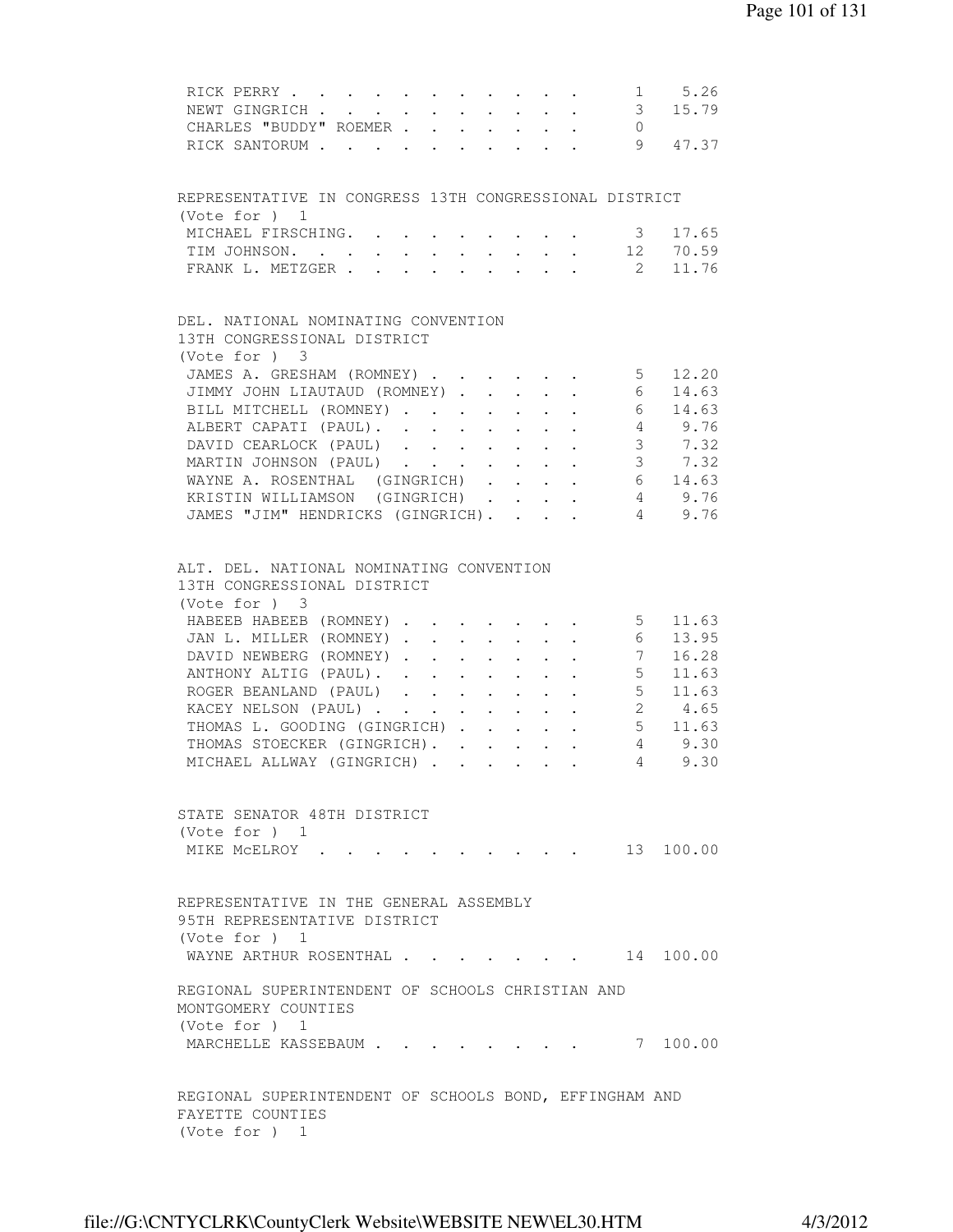NO CANDIDATE FILED . . . . . . . . 0 CIRCUIT CLERK (Vote for ) 1 HOLLY LEMONS . . . . . . . . . . 16 100.00 STATE'S ATTORNEY (Vote for ) 1 NO CANDIDATE FILED . . . . . . . . 0 CORONER (Vote for ) 1 TOBIN GUNN . . . . . . . . . . . . 13 100.00 COUNTY BOARD MEMBER DIST 3 (Vote for ) 3 JAY L. MARTIN . . . . . . . . . . . 14 100.00 JUDGE OF THE APPELLATE COURT 5TH JUDICIAL DISTRICT (DONOVAN VACANCY) (Vote for ) 1 STEPHEN MCGLYNN . . . . . . . . . 12 100.00 PRECINCT COMMITTEEMAN SOUTH FILLMORE (Vote for ) 1 NO CANDIDATE FILED . . . . . . . . 0 \*\*\*\*\*\*\*\*\*\* (DEMOCRATIC) \*\*\*\*\*\*\*\*\*\* PRESIDENT OF THE UNITED STATES (Vote for ) 1 BARACK OBAMA . . . . . . . . . . . 5 100.00 REPRESENTATIVE IN CONGRESS 13TH CONGRESSIONAL DISTRICT (Vote for ) 1 DAVID M. GILL . . . . . . . . . . 2 40.00 MATTHEW J. GOETTEN . . . . . . . . 3 60.00 DEL. NATIONAL NOMINATING CONVENTION CONGRESSIONAL DIST 13TH (Vote for ) 6 ROSS BRECKENRIDGE (OBAMA) . . . . . . 3 13.64 JAYNE MAZZOTTI (OBAMA) . . . . . . . 4 18.18 DEANNA DEMUZIO (OBAMA) . . . . . . . 5 22.73 JENNIFER DOUGLAS-JOINER (OBAMA) . . . . 4 18.18 JAMAR BROWN (OBAMA) . . . . . . . . 3 13.64 RICK TERVEN, JR. (OBAMA) . . . . . . 3 13.64 STATE SENATOR IN THE 48TH DISTRICT (Vote for ) 1 ANDY MANAR . . . . . . . . . . . . 4 100.00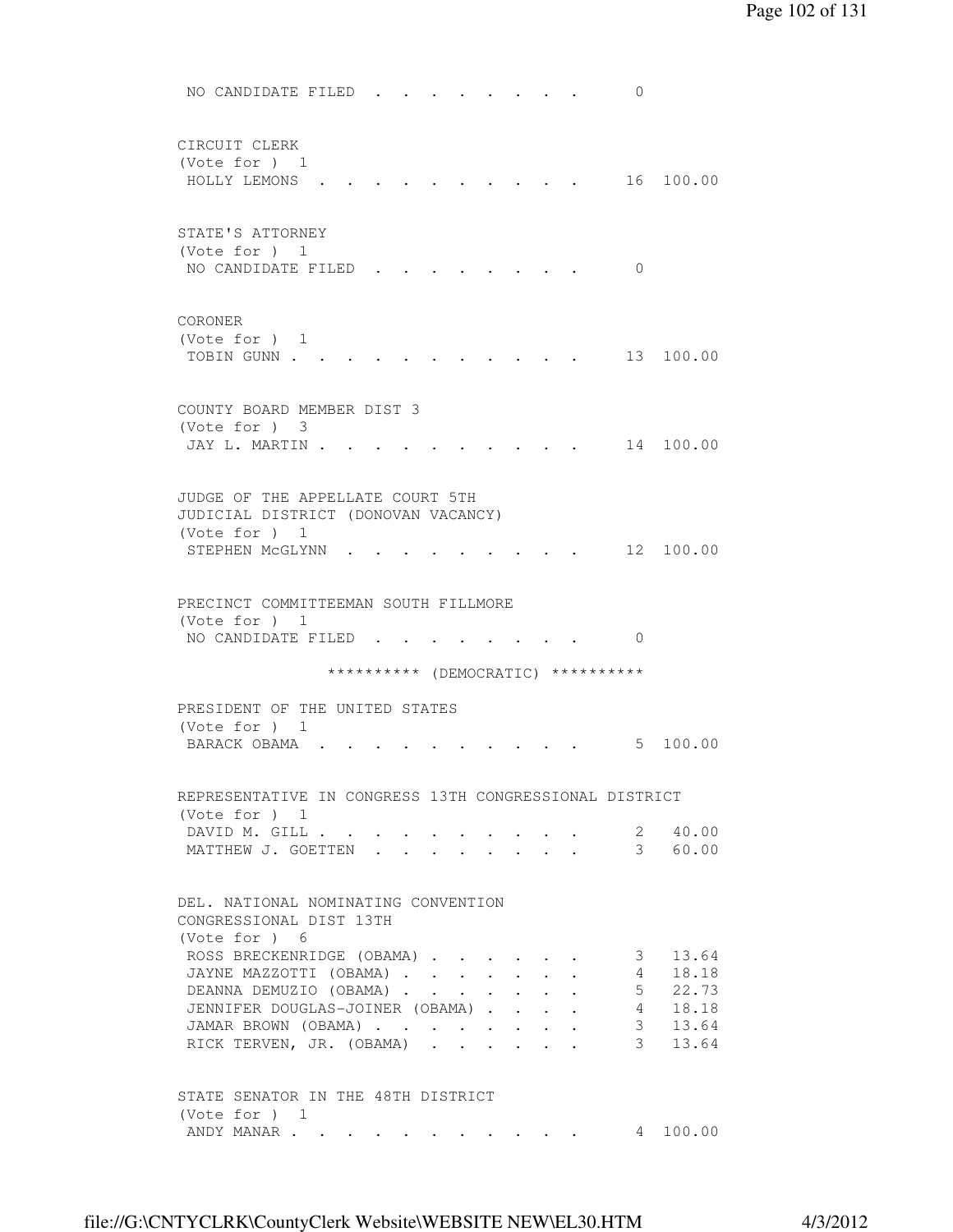REPRESENTATIVE IN THE GENERAL ASSEMBLY 95TH DISTRICT (Vote for ) 1 BRAD GILLESPIE. . . . . . . . . . 4 100.00 REGIONAL SUPERINTENDENT OF SCHOOLS CHRISTIAN AND MONTGOMERY COUNTIES (Vote for ) 1 NO CANDIDATE FILED . . . . . . . . 0 REGIONAL SUPERINTENDENT OF SCHOOLS BOND, EFFINGHAM AND FAYETTE COUNTIES (Vote for ) 1 JULIE WOLLERMAN . . . . . . . . . 3 100.00 CIRCUIT CLERK (Vote for ) 1 NO CANDIDATE FILED . . . . . . . . 0 STATE'S ATTORNEY (Vote for ) 1 CHRIS MATOUSH . . . . . . . . . . . 6 100.00 CORONER (Vote for ) 1 RICKEY L. BROADDUS . . . . . . . . 6 100.00 COUNTY BOARD MEMBER DIST 3 (Vote for ) 3 ROBERT L. DURBIN . . . . . . . . . 2 22.22 BONNIE L. BRANUM . . . . . . . . . 5 55.56 BONNIE L. BRANUM . . . . . . . . . . . 5 55.56<br>GEORGE L. BLANKENSHIP . . . . . . . 2 22.22 JUDGE OF THE APPELLATE COURT 5TH JUDICIAL DISTRICT (DONOVAN VACANCY) (Vote for ) 1 JUDY CATES . . . . . . . . . . . 4 100.00 PRECINCT COMMITTEEMAN SOUTH FILLMORE (Vote for ) 1 BONNIE L. BRANUM . . . . . . . . . . 5 100.00 PRECINCT REPORT MONTGOMERY COUNTY UNOFFICIAL RESULTS RUN DATE:04/03/12 2012 PRIMARY ELECTION RUN TIME:11:37 AM MARCH 20, 2012 STATISTICS 1601 SOUTH LITCHFIELD 1 VOTES PERCENT REGISTERED VOTERS - TOTAL . . . . . . 560<br>BALLOTS CAST - TOTAL . . . . . . . 104 BALLOTS CAST - TOTAL. . . . . .

file://G:\CNTYCLRK\CountyClerk Website\WEBSITE NEW\EL30.HTM 4/3/2012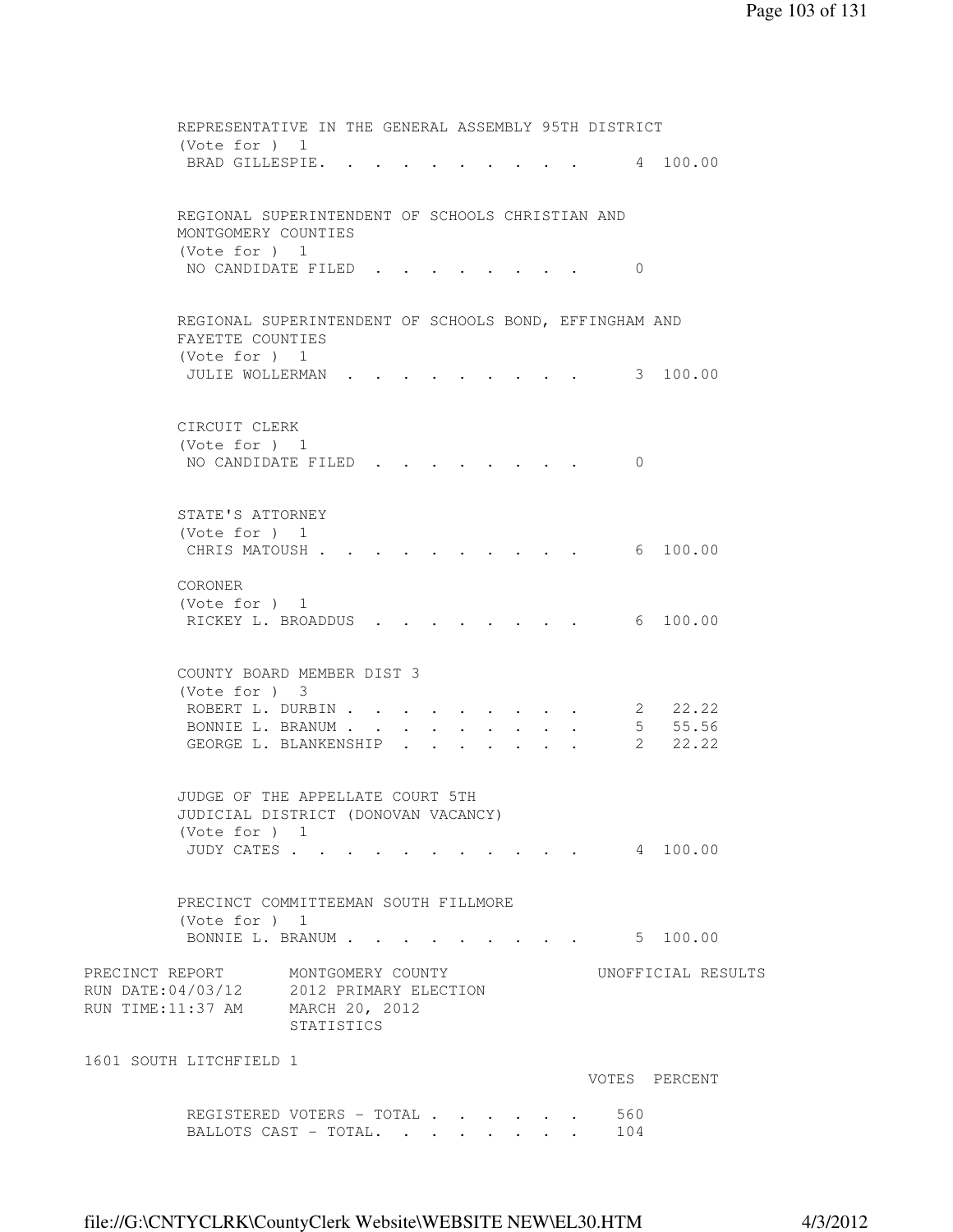| BALLOTS CAST - REPUBLICAN                                                                                          |                                                             |                                                           |                                          | 46              | 44.23     |
|--------------------------------------------------------------------------------------------------------------------|-------------------------------------------------------------|-----------------------------------------------------------|------------------------------------------|-----------------|-----------|
| BALLOTS CAST - DEMOCRATIC.                                                                                         |                                                             |                                                           |                                          | 58              | 55.77     |
| BALLOTS CAST - NONPARTISAN.                                                                                        |                                                             |                                                           |                                          | $\overline{0}$  |           |
| BALLOTS CAST - BLANK.                                                                                              | $\mathbf{r} = \mathbf{r} + \mathbf{r}$ .                    | $\ddot{\phantom{0}}$                                      |                                          | $\bigcirc$      |           |
| VOTER TURNOUT - TOTAL<br>$\mathbf{L}$                                                                              | $\sim$                                                      | $\sim$                                                    | $\mathbf{r} = \mathbf{r} + \mathbf{r}$ . |                 | 18.57     |
| VOTER TURNOUT - BLANK                                                                                              |                                                             | $\mathbf{L}$                                              |                                          |                 |           |
| ********** (REPUBLICAN) **********                                                                                 |                                                             |                                                           |                                          |                 |           |
| PRESIDENT OF THE UNITED STATES                                                                                     |                                                             |                                                           |                                          |                 |           |
| (Note for ) 1                                                                                                      |                                                             |                                                           |                                          |                 |           |
| MITT ROMNEY.                                                                                                       |                                                             |                                                           |                                          | 13              | 28.26     |
| RON PAUL. .<br>$\mathbf{r} = \mathbf{r} + \mathbf{r}$ .<br>$\sim$<br>$\sim$ $-$<br>$\sim$ 100 $\pm$<br>$\sim$      | $\bullet$ .<br><br><br><br><br><br><br><br><br><br><br><br> | $\sim$                                                    | $\ddot{\phantom{0}}$                     | 5 <sup>5</sup>  | 10.87     |
| RICK PERRY<br>$\mathbf{L} = \mathbf{L}$<br>$\ddot{\phantom{0}}$<br>$\sim$                                          |                                                             | $\cdot$ $\cdot$ $\cdot$                                   | $\ddot{\phantom{0}}$                     | 1               | 2.17      |
| $\mathcal{L}^{\mathcal{A}}$ . The contribution of the contribution of $\mathcal{L}^{\mathcal{A}}$<br>NEWT GINGRICH |                                                             |                                                           |                                          |                 | 4 8.70    |
| CHARLES "BUDDY" ROEMER                                                                                             |                                                             |                                                           |                                          | $\overline{0}$  |           |
|                                                                                                                    |                                                             |                                                           |                                          | 23              | 50.00     |
| RICK SANTORUM                                                                                                      |                                                             |                                                           |                                          |                 |           |
|                                                                                                                    |                                                             |                                                           |                                          |                 |           |
| REPRESENTATIVE IN CONGRESS 13TH CONGRESSIONAL DISTRICT                                                             |                                                             |                                                           |                                          |                 |           |
| (Vote for $)$ 1                                                                                                    |                                                             |                                                           |                                          |                 |           |
| MICHAEL FIRSCHING.                                                                                                 |                                                             |                                                           |                                          |                 | 5 13.16   |
| TIM JOHNSON.<br>$\mathbf{L}$<br>$\sim$                                                                             | $\sim 10^{-11}$                                             | $\mathbf{r}$ , $\mathbf{r}$ , $\mathbf{r}$                |                                          | 26              | 68.42     |
| FRANK L. METZGER .<br>$\mathbf{r}$ , $\mathbf{r}$ , $\mathbf{r}$                                                   |                                                             | $\mathbf{r}$                                              |                                          | $7\overline{ }$ | 18.42     |
|                                                                                                                    |                                                             |                                                           |                                          |                 |           |
| DEL. NATIONAL NOMINATING CONVENTION                                                                                |                                                             |                                                           |                                          |                 |           |
| 13TH CONGRESSIONAL DISTRICT                                                                                        |                                                             |                                                           |                                          |                 |           |
| (Vote for ) 3                                                                                                      |                                                             |                                                           |                                          |                 |           |
| JAMES A. GRESHAM (ROMNEY)                                                                                          |                                                             |                                                           |                                          | 10              | 10.53     |
| JIMMY JOHN LIAUTAUD (ROMNEY).                                                                                      | $\sim$                                                      |                                                           |                                          | 9               | 9.47      |
|                                                                                                                    |                                                             | $\ddot{\phantom{0}}$                                      |                                          |                 | 11 11.58  |
| BILL MITCHELL (ROMNEY)                                                                                             |                                                             | $\mathbf{L} = \mathbf{L} \mathbf{L}$                      |                                          |                 |           |
| ALBERT CAPATI (PAUL).                                                                                              |                                                             |                                                           |                                          |                 | 7.37      |
| DAVID CEARLOCK (PAUL)                                                                                              |                                                             |                                                           |                                          | 10              | 10.53     |
| MARTIN JOHNSON (PAUL)                                                                                              |                                                             |                                                           |                                          | 10              | 10.53     |
| WAYNE A. ROSENTHAL (GINGRICH)                                                                                      |                                                             |                                                           |                                          | 16              | 16.84     |
| KRISTIN WILLIAMSON (GINGRICH).                                                                                     |                                                             | $\mathbf{r}$ , $\mathbf{r}$ , $\mathbf{r}$ , $\mathbf{r}$ |                                          | 10              | 10.53     |
| JAMES "JIM" HENDRICKS (GINGRICH).                                                                                  |                                                             |                                                           |                                          | 12              | 12.63     |
|                                                                                                                    |                                                             |                                                           |                                          |                 |           |
| ALT. DEL. NATIONAL NOMINATING CONVENTION                                                                           |                                                             |                                                           |                                          |                 |           |
| 13TH CONGRESSIONAL DISTRICT                                                                                        |                                                             |                                                           |                                          |                 |           |
| $(Vote for )$ 3                                                                                                    |                                                             |                                                           |                                          |                 |           |
| HABEEB HABEEB (ROMNEY)                                                                                             |                                                             |                                                           |                                          |                 | 8 9.30    |
| JAN L. MILLER (ROMNEY).                                                                                            |                                                             |                                                           |                                          | 11              | 12.79     |
| DAVID NEWBERG (ROMNEY).                                                                                            |                                                             |                                                           |                                          | 11              | 12.79     |
| $\ddot{\phantom{0}}$<br>$\sim$ $-$                                                                                 | $\mathcal{L}^{\text{max}}$                                  |                                                           |                                          | 9               | 10.47     |
| ANTHONY ALTIG (PAUL).                                                                                              |                                                             |                                                           |                                          |                 |           |
| ROGER BEANLAND (PAUL)<br><b>Service</b> State                                                                      |                                                             |                                                           |                                          | 8               | 9.30      |
| KACEY NELSON (PAUL)<br>$\sim$                                                                                      | $\sim$                                                      |                                                           |                                          | 10              | 11.63     |
| THOMAS L. GOODING (GINGRICH)                                                                                       |                                                             |                                                           | $\ddot{\phantom{a}}$                     | 8               | 9.30      |
| THOMAS STOECKER (GINGRICH).                                                                                        |                                                             |                                                           |                                          | 12              | 13.95     |
| MICHAEL ALLWAY (GINGRICH)                                                                                          |                                                             |                                                           |                                          | 9               | 10.47     |
|                                                                                                                    |                                                             |                                                           |                                          |                 |           |
| STATE SENATOR 48TH DISTRICT                                                                                        |                                                             |                                                           |                                          |                 |           |
| (Vote for $)$ 1                                                                                                    |                                                             |                                                           |                                          |                 |           |
| MIKE MCELROY                                                                                                       |                                                             | $\cdot$ $\cdot$ $\cdot$ $\cdot$                           |                                          |                 | 35 100.00 |
|                                                                                                                    |                                                             |                                                           |                                          |                 |           |
|                                                                                                                    |                                                             |                                                           |                                          |                 |           |

REPRESENTATIVE IN THE GENERAL ASSEMBLY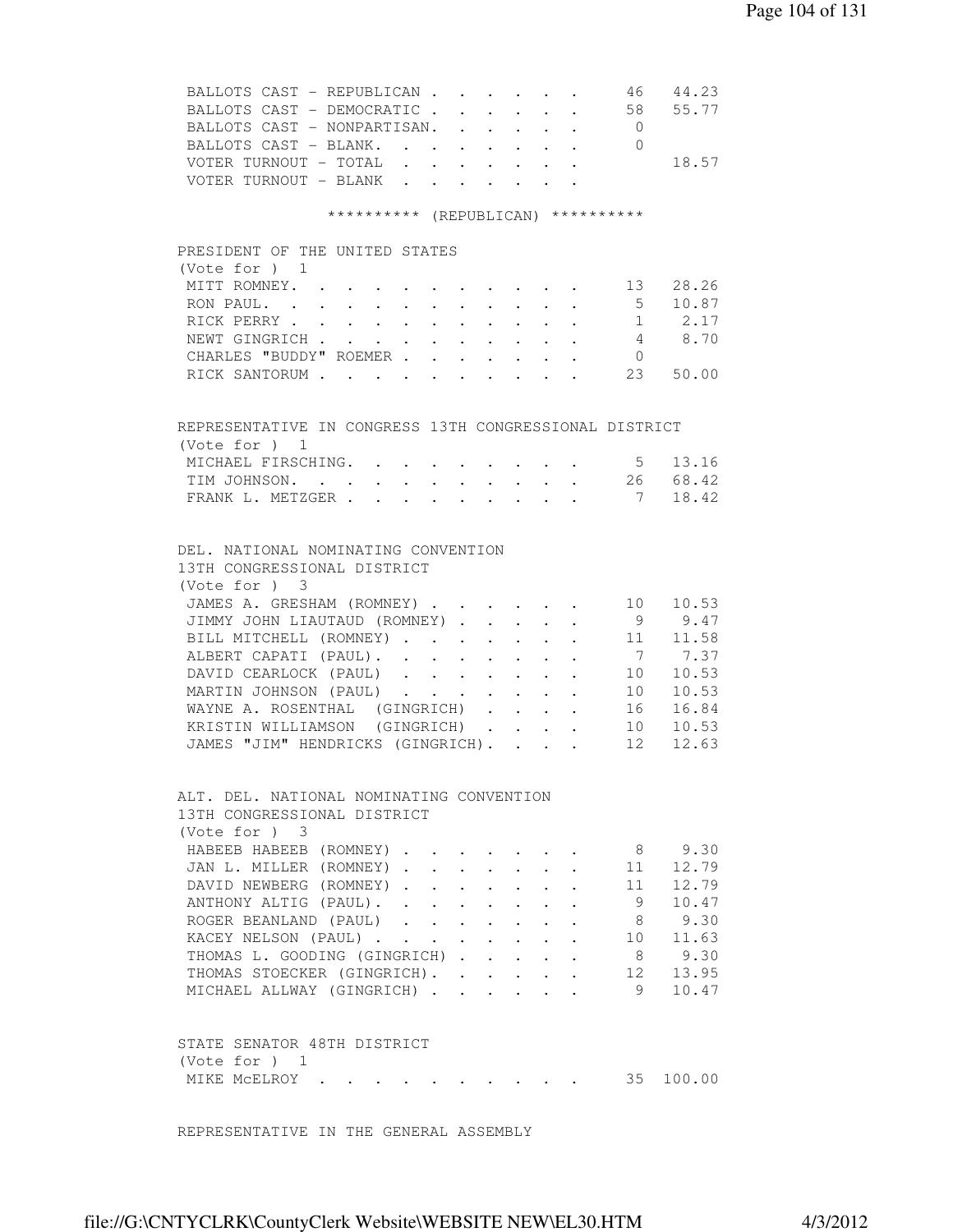95TH REPRESENTATIVE DISTRICT (Vote for ) 1 WAYNE ARTHUR ROSENTHAL . . . . . . . 41 100.00 REGIONAL SUPERINTENDENT OF SCHOOLS CHRISTIAN AND MONTGOMERY COUNTIES (Vote for ) 1 MARCHELLE KASSEBAUM . . . . . . . 27 100.00 CIRCUIT CLERK (Vote for ) 1 HOLLY LEMONS . . . . . . . . . . 37 100.00 STATE'S ATTORNEY (Vote for ) 1 NO CANDIDATE FILED . . . . . . . . 0 CORONER (Vote for ) 1 TOBIN GUNN . . . . . . . . . . . . 32 100.00 COUNTY BOARD MEMBER DIST 5 (Vote for ) 3 GLENN SAVAGE . . . . . . . . . . 34 100.00 JUDGE OF THE APPELLATE COURT 5TH JUDICIAL DISTRICT (DONOVAN VACANCY) (Vote for ) 1 STEPHEN MCGLYNN . . . . . . . . . 30 100.00 PRECINCT COMMITTEEMAN SOUTH LITCHFIELD 1 (Vote for ) 1 BRAD FRERICHS . . . . . . . . . . 39 100.00 \*\*\*\*\*\*\*\*\*\* (DEMOCRATIC) \*\*\*\*\*\*\*\*\*\* PRESIDENT OF THE UNITED STATES (Vote for ) 1 BARACK OBAMA . . . . . . . . . . . 37 100.00 REPRESENTATIVE IN CONGRESS 13TH CONGRESSIONAL DISTRICT (Vote for ) 1 DAVID M. GILL . . . . . . . . . . 18 46.15 MATTHEW J. GOETTEN . . . . . . . . 21 53.85 DEL. NATIONAL NOMINATING CONVENTION CONGRESSIONAL DIST 13TH (Vote for ) 6 ROSS BRECKENRIDGE (OBAMA) . . . . . 21 15.91 JAYNE MAZZOTTI (OBAMA) . . . . . . . 19 14.39<br>DEANNA DEMUZIO (OBAMA) . . . . . . . 31 23.48<br>JENNIFER DOUGLAS-JOINER (OBAMA) . . . . 22 16.67 DEANNA DEMUZIO (OBAMA) . . . . . . . JENNIFER DOUGLAS-JOINER (OBAMA) . . . .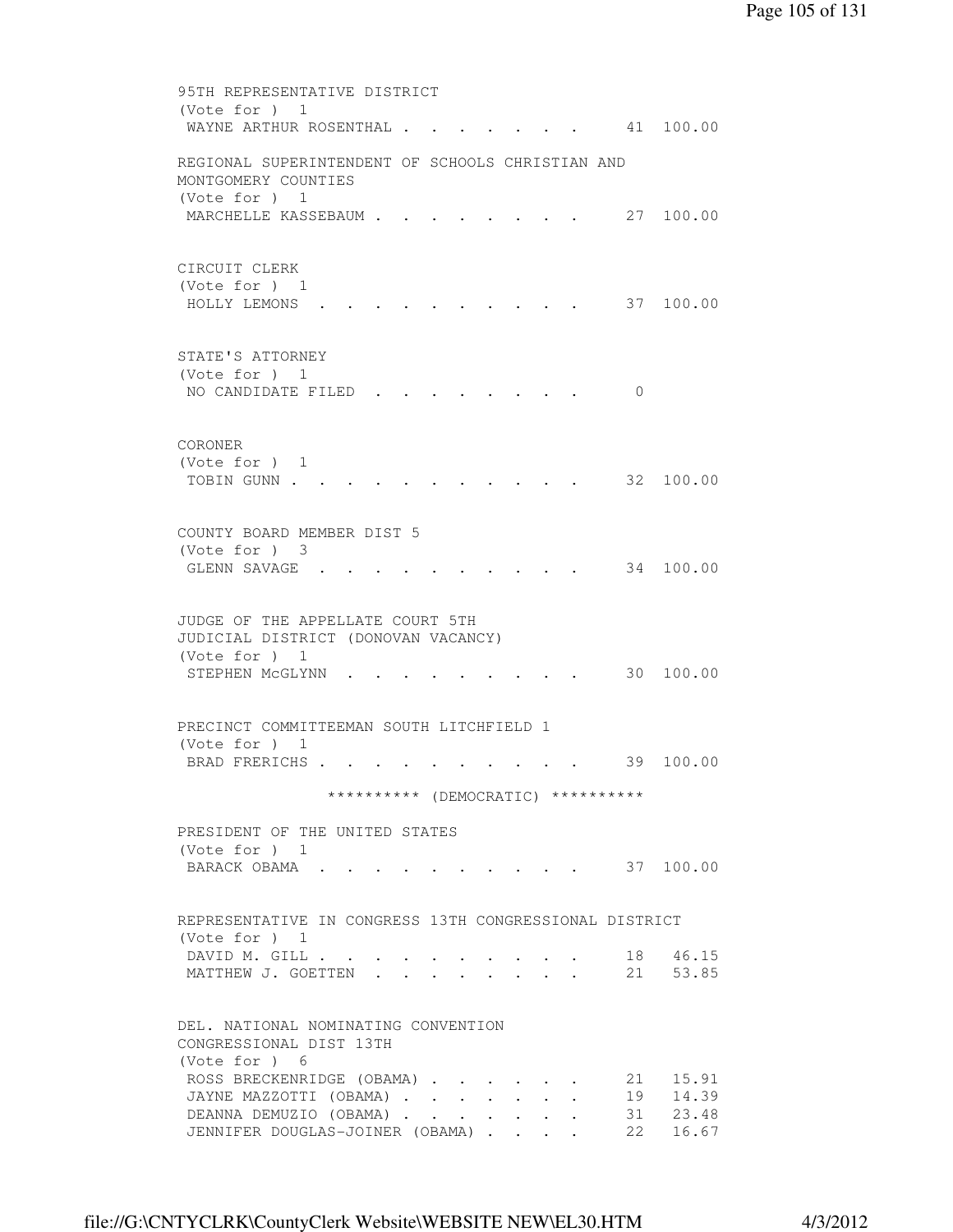```
JAMAR BROWN (OBAMA) . . . . . . . . 19 14.39
         RICK TERVEN, JR. (OBAMA) . . . . . . 20 15.15
         STATE SENATOR IN THE 48TH DISTRICT 
         (Vote for ) 1 
         ANDY MANAR . . . . . . . . . . . . 32 100.00
         REPRESENTATIVE IN THE GENERAL ASSEMBLY 95TH DISTRICT 
         (Vote for ) 1 
        BRAD GILLESPIE. . . . . . . . . . 31 100.00
         REGIONAL SUPERINTENDENT OF SCHOOLS CHRISTIAN AND 
         MONTGOMERY COUNTIES 
         (Vote for ) 1 
        NO CANDIDATE FILED . . . . . . . . 0
         CIRCUIT CLERK 
         (Vote for ) 1 
         NO CANDIDATE FILED . . . . . . . . 0
         STATE'S ATTORNEY 
         (Vote for ) 1 
         CHRIS MATOUSH . . . . . . . . . . 45 100.00
         CORONER 
         (Vote for ) 1 
        RICKEY L. BROADDUS . . . . . . . . 47 100.00
         COUNTY BOARD MEMBER DIST 5 
         (Vote for ) 3 
SHARON KUCHAR . . . . . . . . . . 36 29.51
RICHARD WENDEL. . . . . . . . . . 30 24.59
 FRANK KOMOR JR. . . . . . . . . . 29 23.77 
SHELLEY ELIZONDO BRAKENHOFF . . . . . 27 22.13
         JUDGE OF THE APPELLATE COURT 5TH 
         JUDICIAL DISTRICT (DONOVAN VACANCY) 
         (Vote for ) 1 
         JUDY CATES . . . . . . . . . . . 34 100.00 
         PRECINCT COMMITTEEMAN SOUTH LITCHFIELD 1 
         (Vote for ) 1 
 SHARON KUCHAR . . . . . . . . . . 28 50.00 
SHELLEY ELIZONDO BRAKENHOFF . . . . . 28 50.00
PRECINCT REPORT MONTGOMERY COUNTY WORTFICIAL RESULTS
RUN DATE:04/03/12 2012 PRIMARY ELECTION 
RUN TIME:11:37 AM MARCH 20, 2012 
                  STATISTICS 
1602 SOUTH LITCHFIELD 2
```
VOTES PERCENT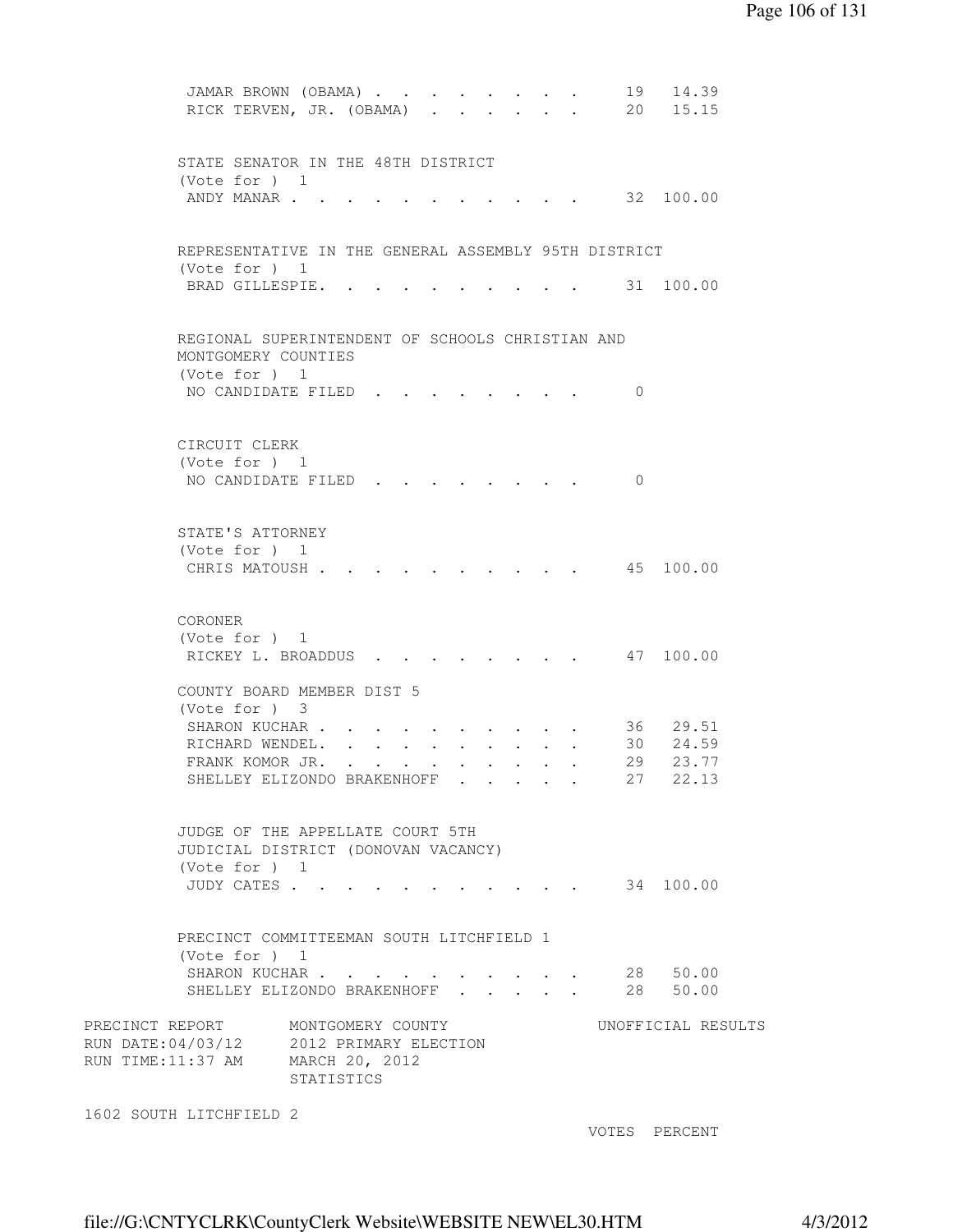| REGISTERED VOTERS - TOTAL                                                                                                                                                                             |                           |                           |                                                                  | 737                                                |           |
|-------------------------------------------------------------------------------------------------------------------------------------------------------------------------------------------------------|---------------------------|---------------------------|------------------------------------------------------------------|----------------------------------------------------|-----------|
|                                                                                                                                                                                                       |                           |                           |                                                                  |                                                    |           |
| BALLOTS CAST - REPUBLICAN 57                                                                                                                                                                          |                           |                           |                                                                  |                                                    | 51.35     |
| BALLOTS CAST - DEMOCRATIC 54                                                                                                                                                                          |                           |                           |                                                                  |                                                    | 48.65     |
| BALLOTS CAST - NONPARTISAN. .                                                                                                                                                                         | $\sim 100$ km s $^{-1}$   | $\sim$                    | $\mathbf{r} = \mathbf{r} + \mathbf{r}$ . The set of $\mathbf{r}$ | $\overline{0}$                                     |           |
| BALLOTS CAST - BLANK.                                                                                                                                                                                 |                           | $\sim 10^{-10}$           |                                                                  | $\cdot$ $\cdot$ 0                                  |           |
| VOTER TURNOUT - TOTAL                                                                                                                                                                                 |                           |                           |                                                                  |                                                    | 15.06     |
| VOTER TURNOUT - BLANK.<br>$\sim$ 100 $\pm$                                                                                                                                                            | $\cdot$ $\cdot$           |                           |                                                                  |                                                    |           |
| ********** (REPUBLICAN) **********                                                                                                                                                                    |                           |                           |                                                                  |                                                    |           |
|                                                                                                                                                                                                       |                           |                           |                                                                  |                                                    |           |
| PRESIDENT OF THE UNITED STATES<br>(Vote for $)$ 1                                                                                                                                                     |                           |                           |                                                                  |                                                    |           |
| MITT ROMNEY.                                                                                                                                                                                          |                           |                           |                                                                  | $\cdot$ $\cdot$ $\cdot$ $\cdot$ $\cdot$ $\cdot$ 16 | 28.07     |
| RON PAUL.                                                                                                                                                                                             |                           |                           |                                                                  | $\overline{2}$                                     | 3.51      |
| RICK PERRY<br>$\sim$ $-$<br>$\sim$ $-$<br>$\ddot{\phantom{0}}$                                                                                                                                        |                           |                           |                                                                  | $\overline{0}$                                     |           |
| NEWT GINGRICH                                                                                                                                                                                         |                           |                           |                                                                  |                                                    | 5 8.77    |
| $\ddot{\phantom{a}}$<br>$\ddot{\phantom{0}}$<br>$\bullet$ .<br><br><br><br><br><br><br><br><br><br><br><br><br>$\bullet$ .<br><br><br><br><br><br><br><br><br><br><br><br><br>CHARLES "BUDDY" ROEMER. | $\ddot{\phantom{a}}$      |                           |                                                                  | $\overline{0}$                                     |           |
| $\mathbf{r}$<br>$\ddot{\phantom{a}}$<br>RICK SANTORUM<br>$\mathbf{L}^{\text{max}}$                                                                                                                    |                           | $\mathbf{L} = \mathbf{L}$ |                                                                  |                                                    | 34 59.65  |
|                                                                                                                                                                                                       | $\mathbf{L} = \mathbf{L}$ |                           |                                                                  |                                                    |           |
| REPRESENTATIVE IN CONGRESS 13TH CONGRESSIONAL DISTRICT                                                                                                                                                |                           |                           |                                                                  |                                                    |           |
| (Vote for $)$ 1                                                                                                                                                                                       |                           |                           |                                                                  |                                                    |           |
| MICHAEL FIRSCHING.                                                                                                                                                                                    |                           |                           |                                                                  | 12                                                 | 23.53     |
| TIM JOHNSON.                                                                                                                                                                                          |                           |                           |                                                                  | 26                                                 | 50.98     |
| FRANK L. METZGER .                                                                                                                                                                                    |                           |                           |                                                                  | 13                                                 | 25.49     |
|                                                                                                                                                                                                       |                           |                           |                                                                  |                                                    |           |
| DEL. NATIONAL NOMINATING CONVENTION                                                                                                                                                                   |                           |                           |                                                                  |                                                    |           |
| 13TH CONGRESSIONAL DISTRICT<br>(Vote for ) 3                                                                                                                                                          |                           |                           |                                                                  |                                                    |           |
| JAMES A. GRESHAM (ROMNEY)                                                                                                                                                                             |                           |                           |                                                                  | 14                                                 | 10.45     |
| JIMMY JOHN LIAUTAUD (ROMNEY).                                                                                                                                                                         |                           | $\sim$ $-$                |                                                                  | 12                                                 | 8.96      |
| BILL MITCHELL (ROMNEY)                                                                                                                                                                                | $\sim$                    | $\ddot{\phantom{0}}$      |                                                                  | 14                                                 | 10.45     |
| ALBERT CAPATI (PAUL). .<br>$\mathbf{L}^{\text{max}}$<br>$\mathbf{L}$                                                                                                                                  |                           |                           |                                                                  | 9                                                  | 6.72      |
| DAVID CEARLOCK (PAUL)                                                                                                                                                                                 |                           | $\ddot{\phantom{0}}$      |                                                                  |                                                    | 9 6.72    |
| MARTIN JOHNSON (PAUL)                                                                                                                                                                                 | $\ddot{\phantom{0}}$      |                           | $\mathcal{L}^{\text{max}}$ , where $\mathcal{L}^{\text{max}}$    |                                                    | 8 5.97    |
| WAYNE A. ROSENTHAL (GINGRICH)                                                                                                                                                                         |                           |                           | $\mathbf{r} = \mathbf{r} + \mathbf{r} + \mathbf{r}$              |                                                    | 30 22.39  |
| KRISTIN WILLIAMSON (GINGRICH)                                                                                                                                                                         |                           |                           |                                                                  | 18                                                 | 13.43     |
| JAMES "JIM" HENDRICKS (GINGRICH).                                                                                                                                                                     |                           |                           |                                                                  | 20                                                 | 14.93     |
|                                                                                                                                                                                                       |                           |                           |                                                                  |                                                    |           |
| ALT. DEL. NATIONAL NOMINATING CONVENTION                                                                                                                                                              |                           |                           |                                                                  |                                                    |           |
| 13TH CONGRESSIONAL DISTRICT                                                                                                                                                                           |                           |                           |                                                                  |                                                    |           |
| (Note for ) 3                                                                                                                                                                                         |                           |                           |                                                                  |                                                    |           |
| HABEEB HABEEB (ROMNEY).                                                                                                                                                                               |                           |                           |                                                                  |                                                    | 6 5.13    |
| JAN L. MILLER (ROMNEY).<br>$\mathbf{L}$ and $\mathbf{L}$                                                                                                                                              |                           |                           |                                                                  | 12                                                 | 10.26     |
| DAVID NEWBERG (ROMNEY).<br>$\mathbf{r} = \mathbf{r} + \mathbf{r}$                                                                                                                                     |                           | $\ddot{\phantom{0}}$      | $\bullet$ .<br><br><br><br><br><br><br><br><br><br><br><br>      |                                                    | 11 9.40   |
| ANTHONY ALTIG (PAUL). .<br>$\sim$<br>$\mathbf{L}^{\text{max}}$                                                                                                                                        |                           |                           |                                                                  | 9                                                  | 7.69      |
| ROGER BEANLAND (PAUL)                                                                                                                                                                                 | $\sim$                    |                           |                                                                  | 11                                                 | 9.40      |
| KACEY NELSON (PAUL)                                                                                                                                                                                   |                           |                           |                                                                  | 7                                                  | 5.98      |
| THOMAS L. GOODING (GINGRICH).                                                                                                                                                                         | $\mathbf{L}$              |                           |                                                                  | 22                                                 | 18.80     |
| THOMAS STOECKER (GINGRICH). .                                                                                                                                                                         | $\mathbf{L}^{\text{max}}$ | $\ddot{\phantom{0}}$      |                                                                  | 21                                                 | 17.95     |
| MICHAEL ALLWAY (GINGRICH)                                                                                                                                                                             |                           | $\mathbf{L}$              | $\mathbf{L}$                                                     | 18                                                 | 15.38     |
|                                                                                                                                                                                                       |                           |                           |                                                                  |                                                    |           |
| STATE SENATOR 48TH DISTRICT                                                                                                                                                                           |                           |                           |                                                                  |                                                    |           |
| (Vote for $)$ 1                                                                                                                                                                                       |                           |                           |                                                                  |                                                    |           |
| MIKE MCELROY                                                                                                                                                                                          |                           |                           |                                                                  |                                                    | 49 100.00 |
|                                                                                                                                                                                                       |                           |                           |                                                                  |                                                    |           |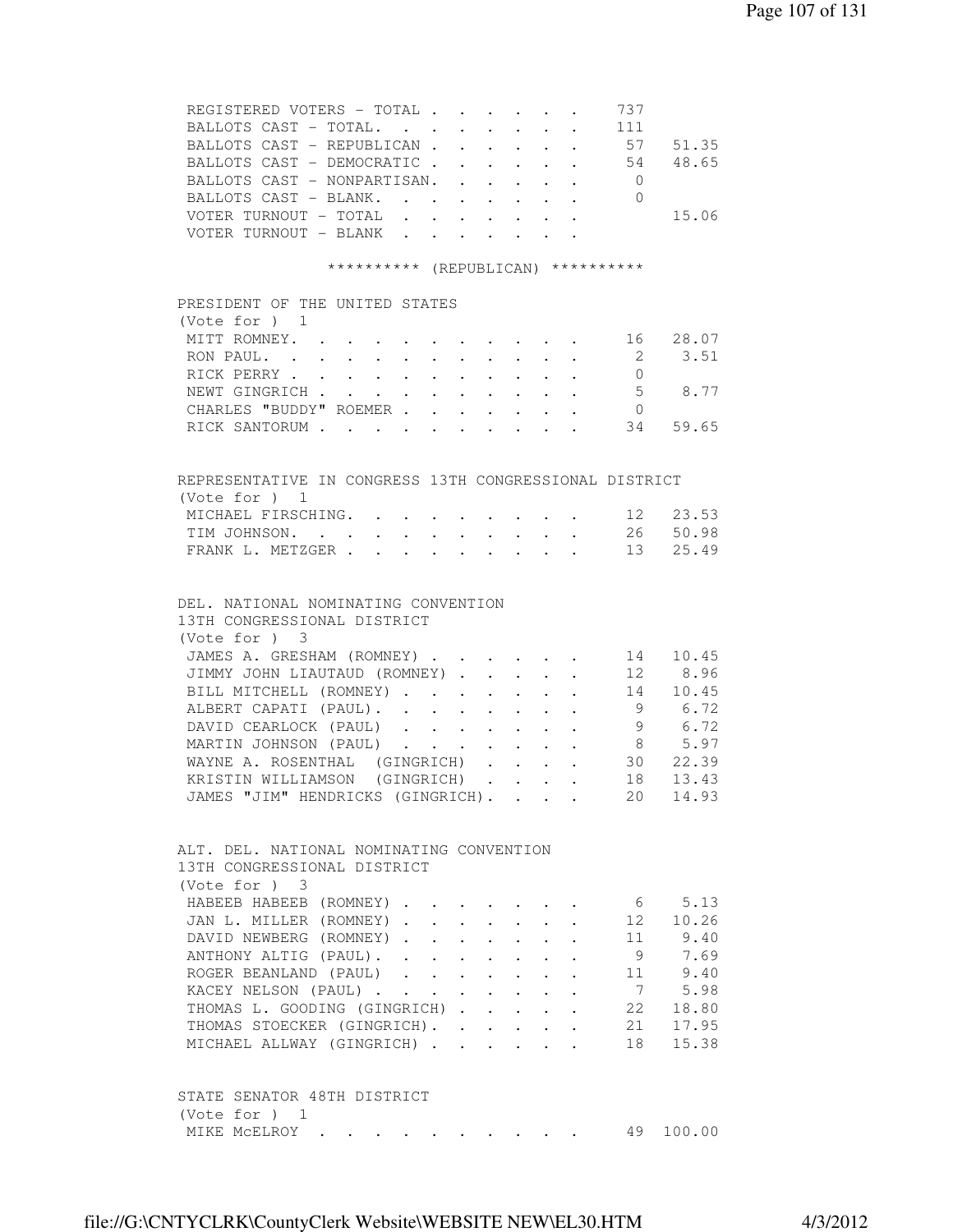REPRESENTATIVE IN THE GENERAL ASSEMBLY 95TH REPRESENTATIVE DISTRICT (Vote for ) 1 WAYNE ARTHUR ROSENTHAL . . . . . . . 50 100.00 REGIONAL SUPERINTENDENT OF SCHOOLS CHRISTIAN AND MONTGOMERY COUNTIES (Vote for ) 1 MARCHELLE KASSEBAUM . . . . . . . . 48 100.00 CIRCUIT CLERK (Vote for ) 1 HOLLY LEMONS . . . . . . . . . . 51 100.00 STATE'S ATTORNEY (Vote for ) 1 NO CANDIDATE FILED . . . . . . . . 0 CORONER (Vote for ) 1 TOBIN GUNN . . . . . . . . . . . . 46 100.00 COUNTY BOARD MEMBER DIST 5 (Vote for ) 3 GLENN SAVAGE . . . . . . . . . . 53 100.00 JUDGE OF THE APPELLATE COURT 5TH JUDICIAL DISTRICT (DONOVAN VACANCY) (Vote for ) 1 STEPHEN MCGLYNN . . . . . . . . . 48 100.00 PRECINCT COMMITTEEMAN SOUTH LITCHFIELD 2 (Vote for ) 1 MARCIA SAILSBURY . . . . . . . . . 47 100.00 \*\*\*\*\*\*\*\*\*\* (DEMOCRATIC) \*\*\*\*\*\*\*\*\*\* PRESIDENT OF THE UNITED STATES (Vote for ) 1 BARACK OBAMA . . . . . . . . . . 44 100.00 REPRESENTATIVE IN CONGRESS 13TH CONGRESSIONAL DISTRICT (Vote for ) 1 DAVID M. GILL . . . . . . . . . . 22 50.00 MATTHEW J. GOETTEN . . . . . . . . 22 50.00 DEL. NATIONAL NOMINATING CONVENTION CONGRESSIONAL DIST 13TH (Vote for ) 6 ROSS BRECKENRIDGE (OBAMA) . . . . . . 30 15.31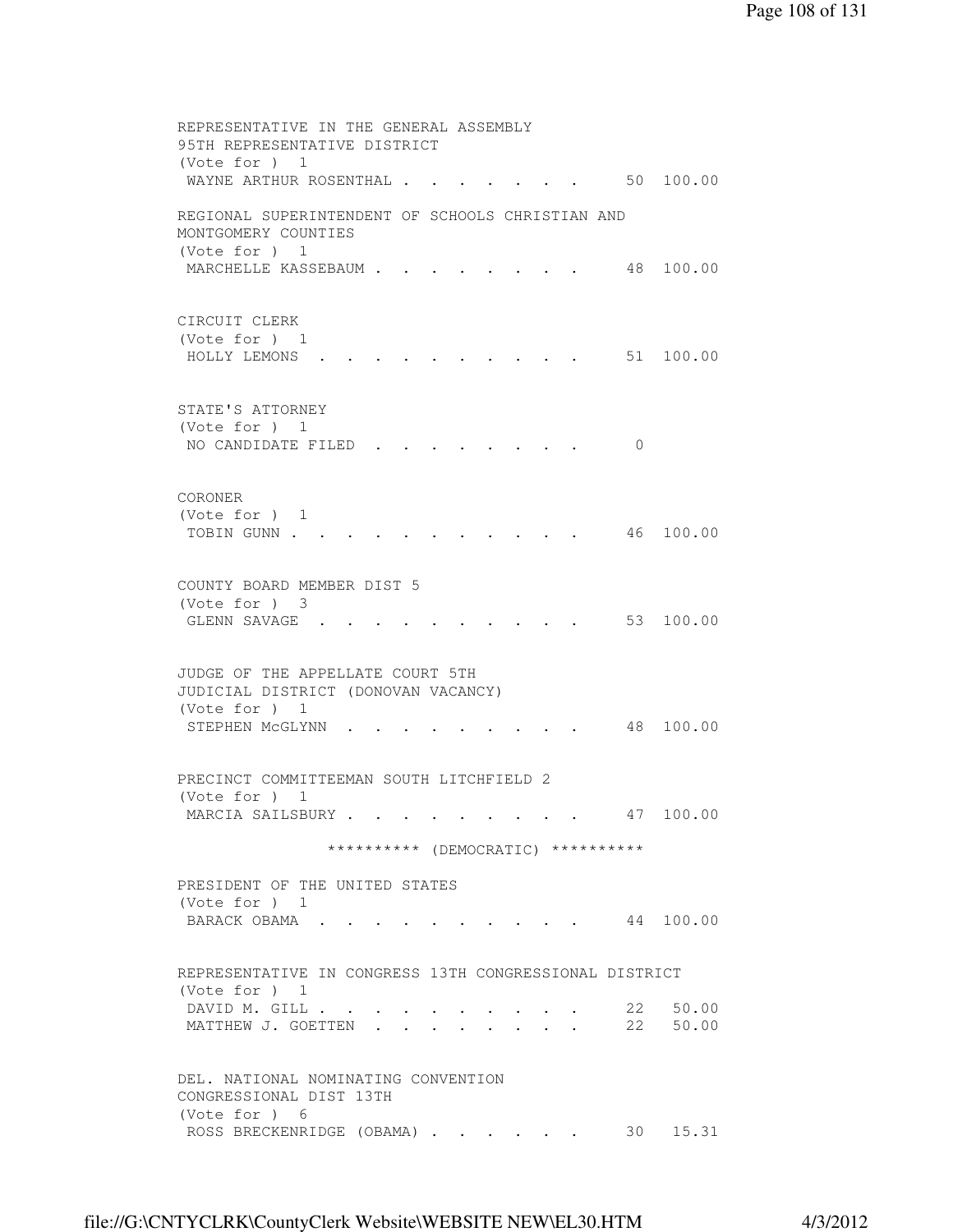```
JAYNE MAZZOTTI (OBAMA) . . . . . . . 32 16.33
          DEANNA DEMUZIO (OBAMA) . . . . . . . 43 21.94<br>JENNIFER DOUGLAS-JOINER (OBAMA) . . . . 32 16.33<br>JAMAR BROWN (OBAMA) . . . . . . . 29 14.80<br>RICK TERVEN, JR. (OBAMA) . . . . . . 30 15.31
          JENNIFER DOUGLAS-JOINER (OBAMA) . . . .
          JAMAR BROWN (OBAMA) . . . . . . . .
          RICK TERVEN, JR. (OBAMA) . . . . . .
          STATE SENATOR IN THE 48TH DISTRICT 
          (Vote for ) 1 
          ANDY MANAR . . . . . . . . . . . . 39 100.00
          REPRESENTATIVE IN THE GENERAL ASSEMBLY 95TH DISTRICT 
          (Vote for ) 1 
          BRAD GILLESPIE. . . . . . . . . . 40 100.00
          REGIONAL SUPERINTENDENT OF SCHOOLS CHRISTIAN AND 
          MONTGOMERY COUNTIES 
          (Vote for ) 1 
          NO CANDIDATE FILED . . . . . . . . 0
          CIRCUIT CLERK 
          (Vote for ) 1 
          NO CANDIDATE FILED . . . . . . . 0
          STATE'S ATTORNEY 
          (Vote for ) 1 
          CHRIS MATOUSH . . . . . . . . . . 44 100.00
          CORONER 
           (Vote for ) 1 
          RICKEY L. BROADDUS . . . . . . . . 43 100.00
          COUNTY BOARD MEMBER DIST 5 
           (Vote for ) 3 
          SHARON KUCHAR . . . . . . . . . . . 29 23.20<br>RICHARD WENDEL. . . . . . . . . . 32 25.60
          RICHARD WENDEL. . . . . . . . . .
          FRANK KOMOR JR. . . . . . . . . . 30 24.00
          SHELLEY ELIZONDO BRAKENHOFF . . . . 34 27.20
          JUDGE OF THE APPELLATE COURT 5TH 
          JUDICIAL DISTRICT (DONOVAN VACANCY) 
          (Vote for ) 1 
          JUDY CATES . . . . . . . . . . . 40 100.00
          PRECINCT COMMITTEEMAN SOUTH LITCHFIELD 2 
          (Vote for ) 1 
          STEVE WALKER . . . . . . . . . . 38 100.00
PRECINCT REPORT MONTGOMERY COUNTY WORTFICIAL RESULTS
RUN DATE:04/03/12 2012 PRIMARY ELECTION 
RUN TIME:11:37 AM MARCH 20, 2012 
                     STATISTICS
```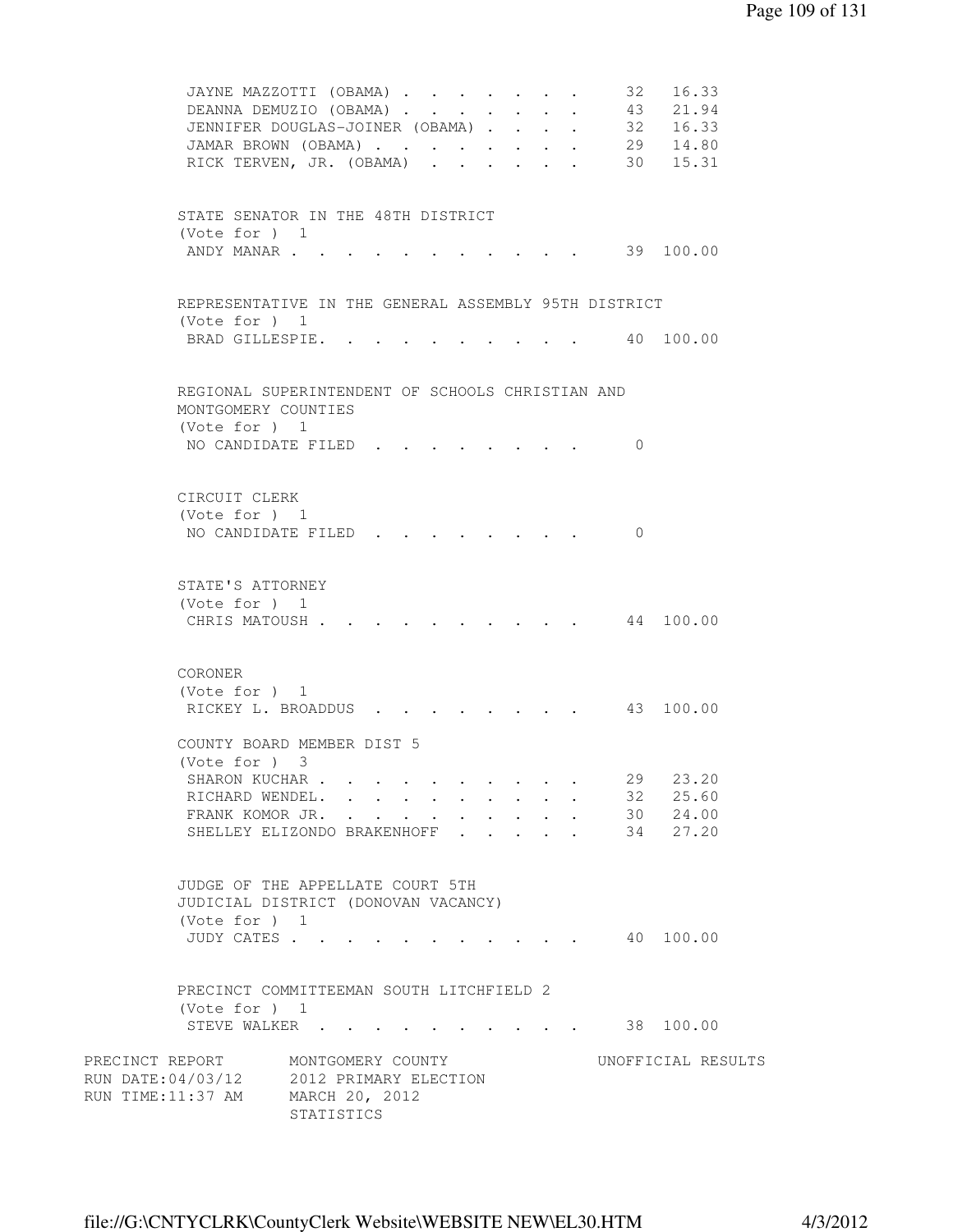1603 SOUTH LITCHFIELD 3

#### VOTES PERCENT

| REGISTERED VOTERS - TOTAL $\cdot$ | 386   |
|-----------------------------------|-------|
| BALLOTS CAST - TOTAL.             | 2.4   |
| BALLOTS CAST - REPUBLICAN 11      | 45.83 |
| BALLOTS CAST - DEMOCRATIC 13      | 54.17 |
| BALLOTS CAST - NONPARTISAN.       |       |
| BALLOTS CAST - BLANK.             |       |
|                                   | 6.22  |
| TER TURNOUT – BLANK               |       |

## \*\*\*\*\*\*\*\*\*\* (REPUBLICAN) \*\*\*\*\*\*\*\*\*\*

| PRESIDENT OF THE UNITED STATES                                                                                 |       |
|----------------------------------------------------------------------------------------------------------------|-------|
| (Vote for $)$ 1                                                                                                |       |
| MITT ROMNEY.<br>5                                                                                              | 45.45 |
| RON PAUL.<br>$\mathbf{r}$ , and $\mathbf{r}$ , and $\mathbf{r}$ , and $\mathbf{r}$ , and $\mathbf{r}$          |       |
| RICK PERRY                                                                                                     |       |
| NEWT GINGRICH                                                                                                  | 9.09  |
| CHARLES "BUDDY" ROEMER                                                                                         |       |
| RICK SANTORUM<br>$\mathbf{r}$ , $\mathbf{r}$ , $\mathbf{r}$ , $\mathbf{r}$ , $\mathbf{r}$ , $\mathbf{r}$<br>٠, | 45.45 |

| REPRESENTATIVE IN CONGRESS 13TH CONGRESSIONAL DISTRICT |  |  |  |  |  |         |
|--------------------------------------------------------|--|--|--|--|--|---------|
| (Vote for ) 1                                          |  |  |  |  |  |         |
| MICHAEL FIRSCHING.                                     |  |  |  |  |  |         |
| TIM JOHNSON. 5 83.33                                   |  |  |  |  |  |         |
| FRANK L. METZGER                                       |  |  |  |  |  | 1 16.67 |

# DEL. NATIONAL NOMINATING CONVENTION

| 13TH CONGRESSIONAL DISTRICT       |  |  |   |       |
|-----------------------------------|--|--|---|-------|
| (Note for ) 3                     |  |  |   |       |
| JAMES A. GRESHAM (ROMNEY)         |  |  |   | 15.00 |
| JIMMY JOHN LIAUTAUD (ROMNEY)      |  |  |   | 15.00 |
| BILL MITCHELL (ROMNEY)            |  |  |   | 10.00 |
| ALBERT CAPATI (PAUL).             |  |  |   | 5.00  |
| DAVID CEARLOCK (PAUL)             |  |  |   |       |
| MARTIN JOHNSON (PAUL)             |  |  |   |       |
| WAYNE A. ROSENTHAL (GINGRICH)     |  |  | 5 | 25.00 |
| KRISTIN WILLIAMSON (GINGRICH)     |  |  |   | 15.00 |
| JAMES "JIM" HENDRICKS (GINGRICH). |  |  |   | 15.00 |

| ALT. DEL. NATIONAL NOMINATING CONVENTION |  |  |  |       |
|------------------------------------------|--|--|--|-------|
| 13TH CONGRESSIONAL DISTRICT              |  |  |  |       |
| (Vote for ) 3                            |  |  |  |       |
| HABEEB HABEEB (ROMNEY)                   |  |  |  | 10.00 |
| JAN L. MILLER (ROMNEY)                   |  |  |  | 10.00 |
| DAVID NEWBERG (ROMNEY)                   |  |  |  | 20.00 |
| ANTHONY ALTIG (PAUL).                    |  |  |  | 5.00  |
| ROGER BEANLAND (PAUL)                    |  |  |  |       |
| KACEY NELSON (PAUL)                      |  |  |  | 5.00  |
| THOMAS L. GOODING (GINGRICH)             |  |  |  | 15.00 |
| THOMAS STOECKER (GINGRICH).              |  |  |  | 15.00 |
| MICHAEL ALLWAY (GINGRICH)                |  |  |  | 20.00 |

STATE SENATOR 48TH DISTRICT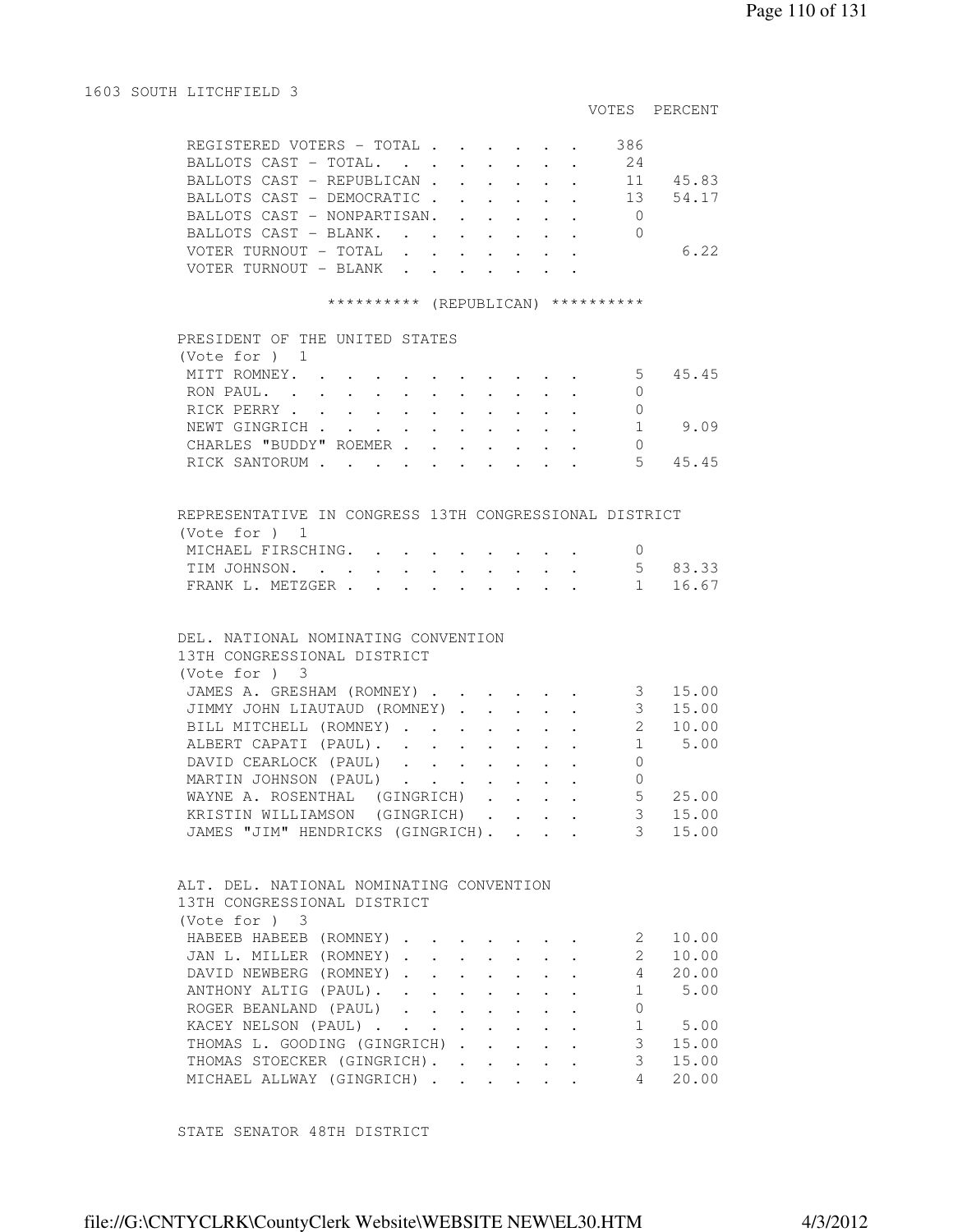(Vote for ) 1 MIKE MCELROY . . . . . . . . . . 8 100.00 REPRESENTATIVE IN THE GENERAL ASSEMBLY 95TH REPRESENTATIVE DISTRICT (Vote for ) 1 WAYNE ARTHUR ROSENTHAL . . . . . . . 8 100.00 REGIONAL SUPERINTENDENT OF SCHOOLS CHRISTIAN AND MONTGOMERY COUNTIES (Vote for ) 1 MARCHELLE KASSEBAUM . . . . . . . . 9 100.00 CIRCUIT CLERK (Vote for ) 1 HOLLY LEMONS . . . . . . . . . . 7 100.00 STATE'S ATTORNEY (Vote for ) 1 NO CANDIDATE FILED . . . . . . . . 0 CORONER (Vote for ) 1 TOBIN GUNN . . . . . . . . . . . . 7 100.00 COUNTY BOARD MEMBER DIST 5 (Vote for ) 3 GLENN SAVAGE . . . . . . . . . . 8 100.00 JUDGE OF THE APPELLATE COURT 5TH JUDICIAL DISTRICT (DONOVAN VACANCY) (Vote for ) 1 STEPHEN McGLYNN . . . . . . . . . 7 100.00 PRECINCT COMMITTEEMAN SOUTH LITCHFIELD 3 (Vote for ) 1 NO CANDIDATE FILED . . . . . . . . 0 \*\*\*\*\*\*\*\*\*\* (DEMOCRATIC) \*\*\*\*\*\*\*\*\*\* PRESIDENT OF THE UNITED STATES (Vote for ) 1 BARACK OBAMA . . . . . . . . . . 10 100.00 REPRESENTATIVE IN CONGRESS 13TH CONGRESSIONAL DISTRICT (Vote for ) 1 DAVID M. GILL . . . . . . . . . . . 5 38.46 MATTHEW J. GOETTEN . . . . . . . . 8 61.54 DEL. NATIONAL NOMINATING CONVENTION CONGRESSIONAL DIST 13TH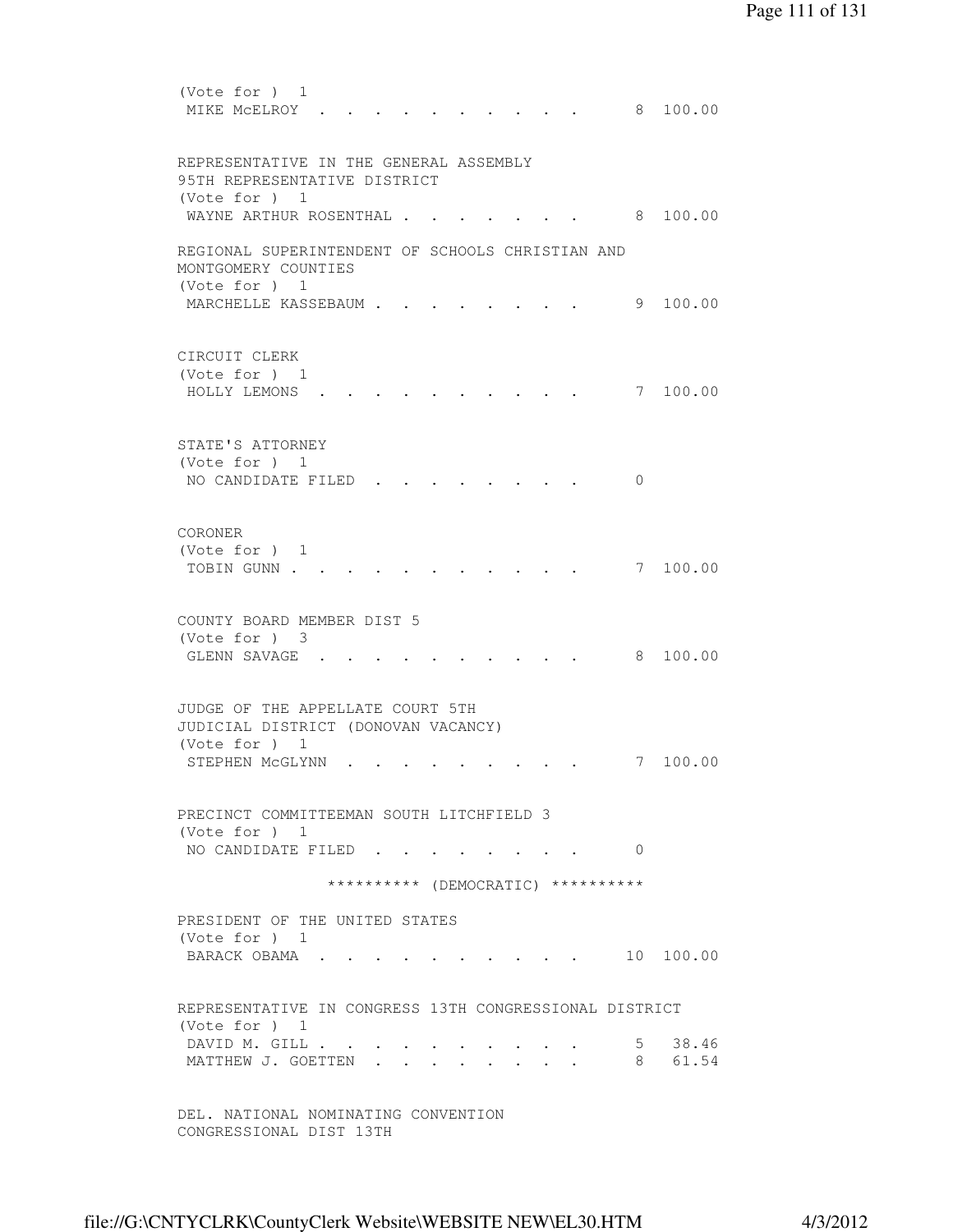| (Vote for ) 6<br>ROSS BRECKENRIDGE (OBAMA)<br>JAYNE MAZZOTTI (OBAMA)<br>DEANNA DEMUZIO (OBAMA)<br>JENNIFER DOUGLAS-JOINER (OBAMA).<br>JAMAR BROWN (OBAMA)<br>RICK TERVEN, JR. (OBAMA). |                                                              |  | $\sim$                                   | $\ddot{\phantom{0}}$<br>$\ddot{\phantom{0}}$    |              | $\mathbf{L}^{\text{max}}$ | $\sim$ 7                 | 15.91<br>6 13.64<br>11 25.00<br>$7 \quad 15.91$<br>7 15.91<br>6 13.64 |
|----------------------------------------------------------------------------------------------------------------------------------------------------------------------------------------|--------------------------------------------------------------|--|------------------------------------------|-------------------------------------------------|--------------|---------------------------|--------------------------|-----------------------------------------------------------------------|
| STATE SENATOR IN THE 48TH DISTRICT<br>(Vote for $)$ 1<br>ANDY MANAR                                                                                                                    |                                                              |  |                                          |                                                 |              |                           |                          | $\cdot$ $\cdot$ $\cdot$ 12 100.00                                     |
| REPRESENTATIVE IN THE GENERAL ASSEMBLY 95TH DISTRICT<br>(Vote for $)$ 1<br>BRAD GILLESPIE. .                                                                                           |                                                              |  |                                          |                                                 |              |                           |                          | 12 100.00                                                             |
| REGIONAL SUPERINTENDENT OF SCHOOLS CHRISTIAN AND<br>MONTGOMERY COUNTIES<br>(Vote for ) 1<br>NO CANDIDATE FILED.                                                                        |                                                              |  |                                          |                                                 |              |                           | 0                        |                                                                       |
| CIRCUIT CLERK<br>(Vote for ) 1<br>NO CANDIDATE FILED                                                                                                                                   |                                                              |  |                                          |                                                 |              |                           | $\Omega$                 |                                                                       |
| STATE'S ATTORNEY<br>(Vote for $)$ 1<br>CHRIS MATOUSH.                                                                                                                                  |                                                              |  |                                          |                                                 |              |                           |                          | 12 100.00                                                             |
| CORONER<br>(Vote for $)$ 1<br>RICKEY L. BROADDUS                                                                                                                                       |                                                              |  |                                          |                                                 |              |                           |                          | 11 100.00                                                             |
| COUNTY BOARD MEMBER DIST 5<br>(Vote for ) 3<br>SHARON KUCHAR<br>RICHARD WENDEL.<br>FRANK KOMOR JR.<br>SHELLEY ELIZONDO BRAKENHOFF                                                      |                                                              |  | $\sim$ 100 $\pm$<br>$\ddot{\phantom{0}}$ | $\ddot{\phantom{0}}$<br>$\cdot$ $\cdot$ $\cdot$ | $\mathbf{r}$ | $\mathbf{r}$              | 5 <sub>1</sub><br>8<br>8 | 17.24<br>27.59<br>8 27.59<br>27.59                                    |
| JUDGE OF THE APPELLATE COURT 5TH<br>JUDICIAL DISTRICT (DONOVAN VACANCY)<br>(Vote for ) 1<br>JUDY CATES                                                                                 |                                                              |  |                                          |                                                 |              |                           |                          | $\cdot$ $\cdot$ $\cdot$ $\cdot$ $\cdot$ $\cdot$ 12 100.00             |
| PRECINCT COMMITTEEMAN SOUTH LITCHFIELD 3<br>(Vote for ) 1<br>CHRIS BAUGHER                                                                                                             |                                                              |  |                                          |                                                 |              |                           |                          | 11 100.00                                                             |
| PRECINCT REPORT<br>RUN DATE:04/03/12<br>RUN TIME:11:37 AM                                                                                                                              | MONTGOMERY COUNTY<br>2012 PRIMARY ELECTION<br>MARCH 20, 2012 |  |                                          |                                                 |              |                           |                          | UNOFFICIAL RESULTS                                                    |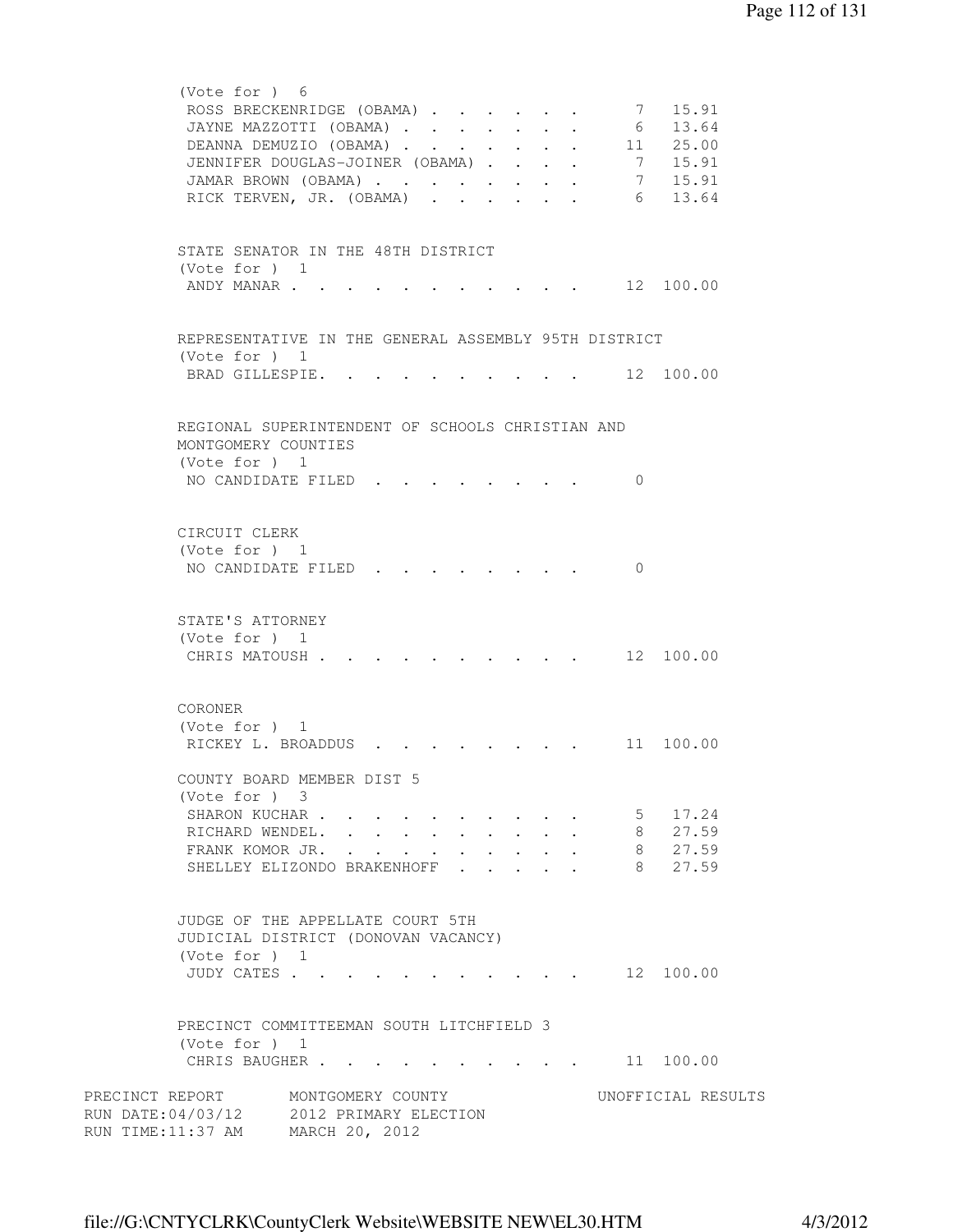## STATISTICS

### 1604 SOUTH LITCHFIELD 4

# VOTES PERCENT

|  | REGISTERED VOTERS - TOTAL   |  |  |  | 510 |         |
|--|-----------------------------|--|--|--|-----|---------|
|  | BALLOTS CAST - TOTAL.       |  |  |  | 94  |         |
|  | BALLOTS CAST - REPUBLICAN   |  |  |  | 37  | 39.36   |
|  | BALLOTS CAST - DEMOCRATIC   |  |  |  | 57  | 60.64   |
|  | BALLOTS CAST - NONPARTISAN. |  |  |  |     |         |
|  | BALLOTS CAST - BLANK.       |  |  |  |     | 1.06    |
|  | VOTER TURNOUT - TOTAL       |  |  |  |     | 18.43   |
|  | VOTER TURNOUT - BLANK       |  |  |  |     | $-2(1)$ |
|  |                             |  |  |  |     |         |

# \*\*\*\*\*\*\*\*\*\* (REPUBLICAN) \*\*\*\*\*\*\*\*\*\*

| PRESIDENT OF THE UNITED STATES |  |  |  |  |  |    |        |
|--------------------------------|--|--|--|--|--|----|--------|
| (Vote for $)$ 1                |  |  |  |  |  |    |        |
| MITT ROMNEY. 13                |  |  |  |  |  |    | 36.11  |
| RON PAUL.                      |  |  |  |  |  | 4  | -11.11 |
| RICK PERRY 1 2.78              |  |  |  |  |  |    |        |
| NEWT GINGRICH                  |  |  |  |  |  |    | 2 5.56 |
| CHARLES "BUDDY" ROEMER         |  |  |  |  |  |    | 2.78   |
| RICK SANTORUM                  |  |  |  |  |  | 15 | 41.67  |
|                                |  |  |  |  |  |    |        |

| REPRESENTATIVE IN CONGRESS 13TH CONGRESSIONAL DISTRICT |  |  |  |  |  |  |
|--------------------------------------------------------|--|--|--|--|--|--|
| (Vote for ) 1                                          |  |  |  |  |  |  |
| MICHAEL FIRSCHING. 2 7.14                              |  |  |  |  |  |  |
| TIM JOHNSON. 19 67.86                                  |  |  |  |  |  |  |
| FRANK L. METZGER 7 25.00                               |  |  |  |  |  |  |

# DEL. NATIONAL NOMINATING CONVENTION 13TH CONGRESSIONAL DISTRICT (Vote for ) 3 JAMES A. GRESHAM (ROMNEY) . . . . . . 13 14.77 JIMMY JOHN LIAUTAUD (ROMNEY) . . . . . 10 11.36 BILL MITCHELL (ROMNEY) . . . . . . 12 13.64 ALBERT CAPATI (PAUL). . . . . . . . 9 10.23 DAVID CEARLOCK (PAUL) . . . . . . 10 11.36 MARTIN JOHNSON (PAUL) . . . . . . . 11 12.50

|  | WAYNE A. ROSENTHAL (GINGRICH) 15 17.05  |  |  |  |  |  |
|--|-----------------------------------------|--|--|--|--|--|
|  | KRISTIN WILLIAMSON (GINGRICH) 4 4.55    |  |  |  |  |  |
|  | JAMES "JIM" HENDRICKS (GINGRICH) 4 4.55 |  |  |  |  |  |
|  |                                         |  |  |  |  |  |

| ALT. DEL. NATIONAL NOMINATING CONVENTION |  |  |    |       |
|------------------------------------------|--|--|----|-------|
| 13TH CONGRESSIONAL DISTRICT              |  |  |    |       |
| (Note for ) 3                            |  |  |    |       |
| HABEEB HABEEB (ROMNEY)                   |  |  | 11 | 13.25 |
| JAN L. MILLER (ROMNEY)                   |  |  | 11 | 13.25 |
| DAVID NEWBERG (ROMNEY)                   |  |  | 12 | 14.46 |
| ANTHONY ALTIG (PAUL).                    |  |  | 10 | 12.05 |
| ROGER BEANLAND (PAUL)                    |  |  | 11 | 13.25 |
| KACEY NELSON (PAUL).                     |  |  | 10 | 12.05 |
| THOMAS L. GOODING (GINGRICH)             |  |  | 5  | 6.02  |
| THOMAS STOECKER (GINGRICH).              |  |  |    | 8.43  |
| MICHAEL ALLWAY (GINGRICH)                |  |  | 6  | 7.23  |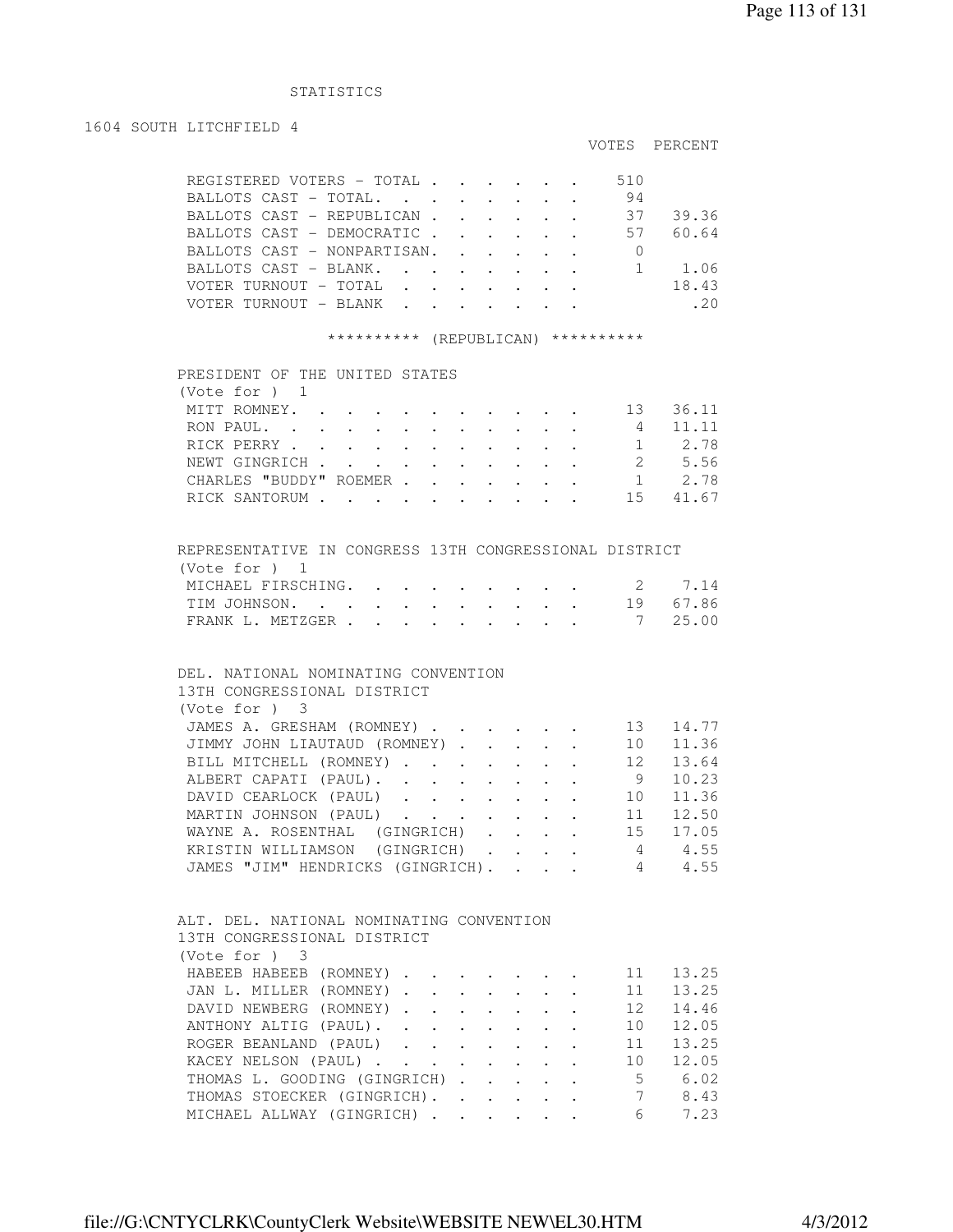```
 STATE SENATOR 48TH DISTRICT 
 (Vote for ) 1 
MIKE MCELROY . . . . . . . . . . 29 100.00
 REPRESENTATIVE IN THE GENERAL ASSEMBLY 
 95TH REPRESENTATIVE DISTRICT 
 (Vote for ) 1 
WAYNE ARTHUR ROSENTHAL . . . . . . . 31 100.00
 REGIONAL SUPERINTENDENT OF SCHOOLS CHRISTIAN AND 
 MONTGOMERY COUNTIES 
 (Vote for ) 1 
MARCHELLE KASSEBAUM . . . . . . . . 32 100.00
 CIRCUIT CLERK 
 (Vote for ) 1 
 HOLLY LEMONS . . . . . . . . . . 32 100.00 
 STATE'S ATTORNEY 
 (Vote for ) 1 
NO CANDIDATE FILED . . . . . . . . 0
 CORONER 
 (Vote for ) 1 
TOBIN GUNN . . . . . . . . . . . . 29 100.00
 COUNTY BOARD MEMBER DIST 5 
 (Vote for ) 3 
GLENN SAVAGE . . . . . . . . . . 30 100.00
 JUDGE OF THE APPELLATE COURT 5TH 
 JUDICIAL DISTRICT (DONOVAN VACANCY) 
 (Vote for ) 1 
STEPHEN MCGLYNN . . . . . . . . . 28 100.00
 PRECINCT COMMITTEEMAN SOUTH LITCHFIELD 4 
 (Vote for ) 1 
DAVID K. CROCKS . . . . . . . . . 29 100.00
               ********** (DEMOCRATIC) ********** 
 PRESIDENT OF THE UNITED STATES 
 (Vote for ) 1 
BARACK OBAMA . . . . . . . . . . 40 100.00
 REPRESENTATIVE IN CONGRESS 13TH CONGRESSIONAL DISTRICT 
 (Vote for ) 1 
DAVID M. GILL . . . . . . . . . . 19 46.34
MATTHEW J. GOETTEN . . . . . . . . 22 53.66
```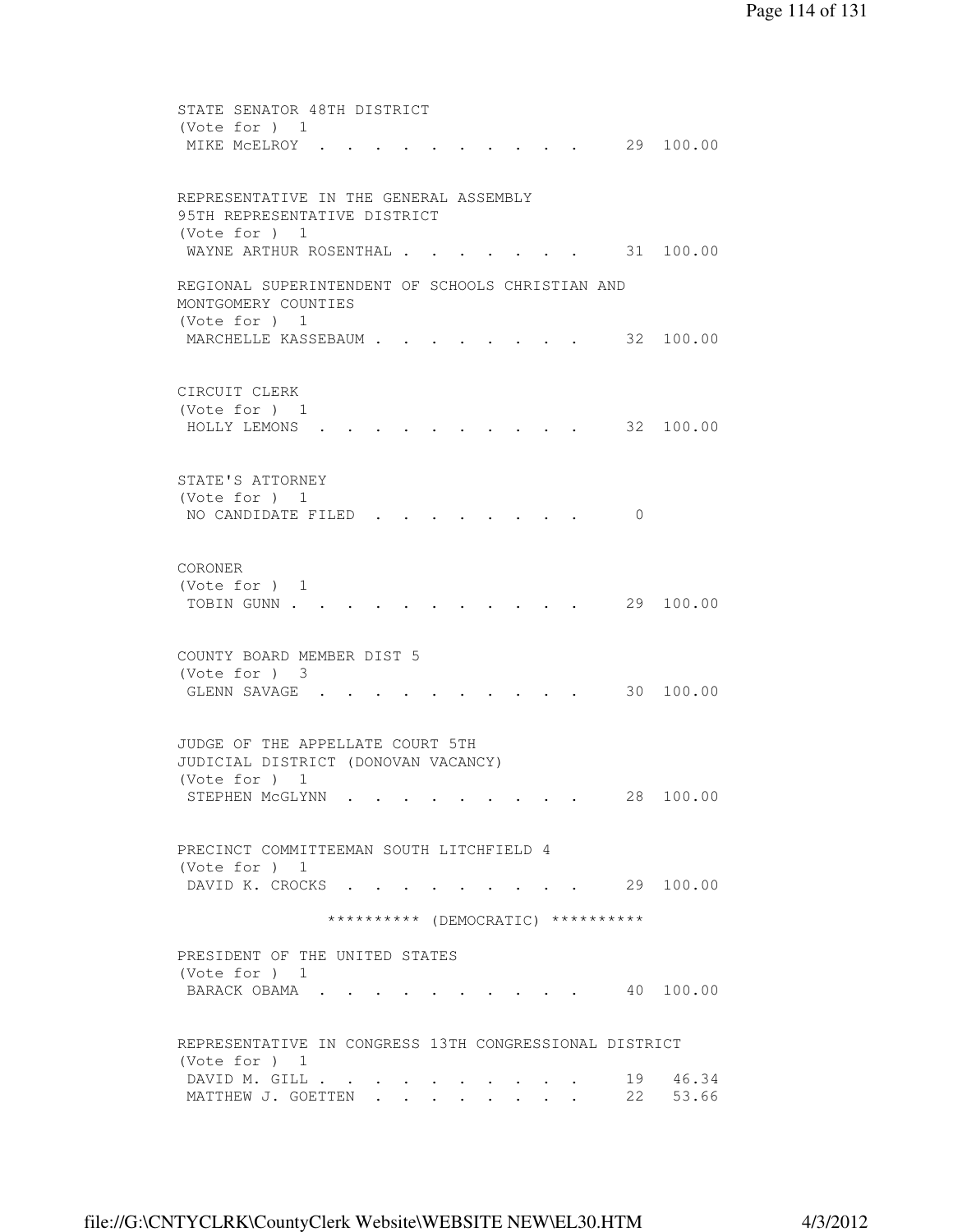```
 DEL. NATIONAL NOMINATING CONVENTION 
         CONGRESSIONAL DIST 13TH 
          (Vote for ) 6 
         ROSS BRECKENRIDGE (OBAMA) . . . . . . 29 17.16
         JAYNE MAZZOTTI (OBAMA) . . . . . . . 29 17.16
         DEANNA DEMUZIO (OBAMA) . . . . . . . 33 19.53
 JENNIFER DOUGLAS-JOINER (OBAMA) . . . . 28 16.57 
 JAMAR BROWN (OBAMA) . . . . . . . . 25 14.79 
 RICK TERVEN, JR. (OBAMA) . . . . . . 25 14.79 
         STATE SENATOR IN THE 48TH DISTRICT 
          (Vote for ) 1 
         ANDY MANAR . . . . . . . . . . . . 39 100.00
         REPRESENTATIVE IN THE GENERAL ASSEMBLY 95TH DISTRICT 
          (Vote for ) 1 
         BRAD GILLESPIE. . . . . . . . . . 39 100.00
         REGIONAL SUPERINTENDENT OF SCHOOLS CHRISTIAN AND 
         MONTGOMERY COUNTIES 
          (Vote for ) 1 
         NO CANDIDATE FILED . . . . . . . . 0
         CIRCUIT CLERK 
          (Vote for ) 1 
         NO CANDIDATE FILED . . . . . . . 0
         STATE'S ATTORNEY 
          (Vote for ) 1 
         CHRIS MATOUSH . . . . . . . . . . 34 100.00
         CORONER 
          (Vote for ) 1 
         RICKEY L. BROADDUS . . . . . . . . 44 100.00
         COUNTY BOARD MEMBER DIST 5 
          (Vote for ) 3 
         SHARON KUCHAR . . . . . . . . . . 26 20.16
         RICHARD WENDEL. . . . . . . . . . . 43 33.33<br>FRANK KOMOR JR. . . . . . . . . . 28 21.71<br>SHELLEY ELIZONDO BRAKENHOFF . . . . 32 24.81
         FRANK KOMOR JR. . . . . . . . . .
         SHELLEY ELIZONDO BRAKENHOFF . . .
         JUDGE OF THE APPELLATE COURT 5TH 
         JUDICIAL DISTRICT (DONOVAN VACANCY) 
          (Vote for ) 1 
         JUDY CATES . . . . . . . . . . . 34 100.00
         PRECINCT COMMITTEEMAN SOUTH LITCHFIELD 4 
          (Vote for ) 1 
         NO CANDIDATE FILED . . . . . . . . 0
         WRITE-IN. . . . . . . . . . . . . . . . 10 100.00
```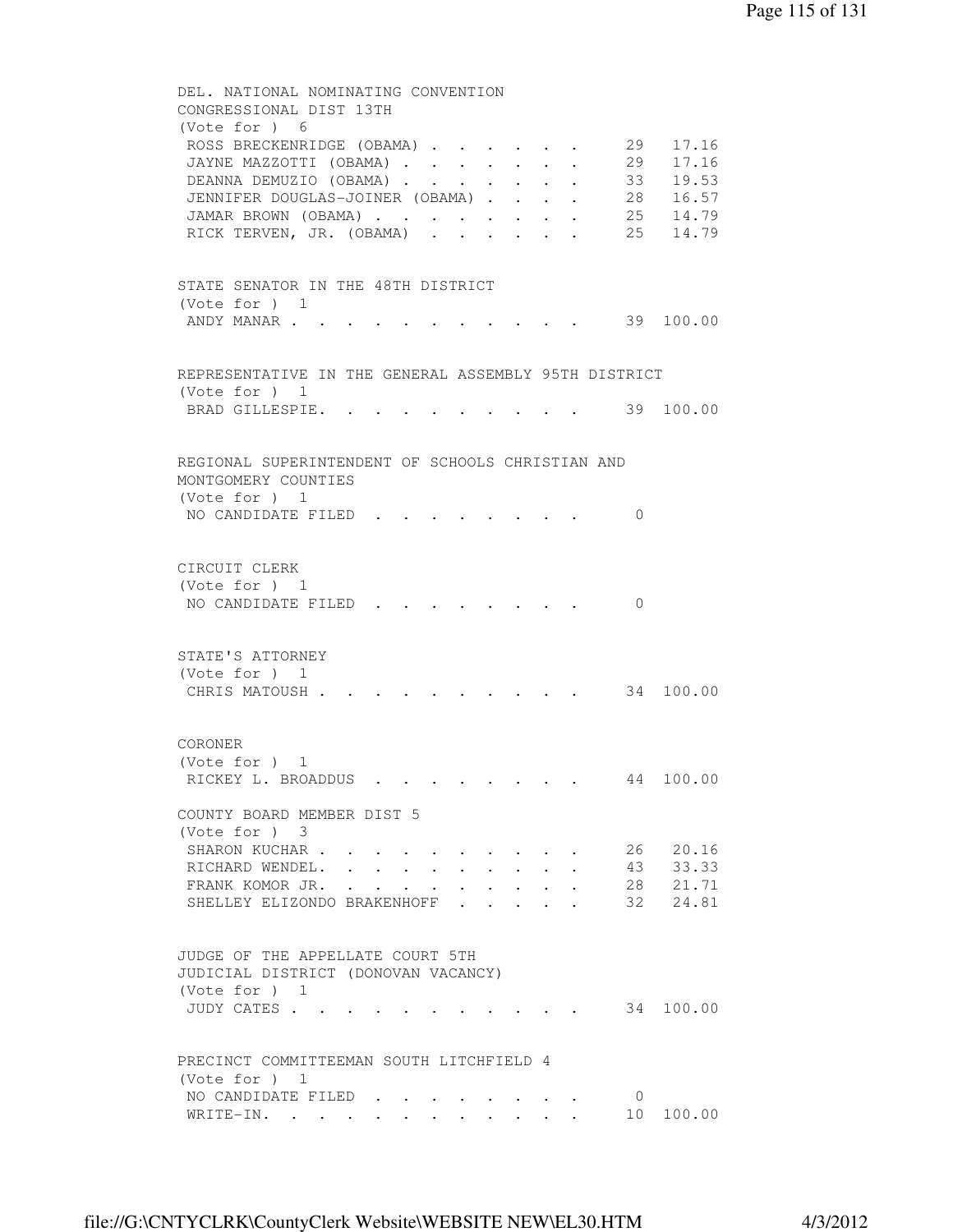| PRECINCT REPORT   | MONTGOMERY COUNTY     |
|-------------------|-----------------------|
| RUN DATE:04/03/12 | 2012 PRIMARY ELECTION |
| RUN TIME:11:37 AM | MARCH 20, 2012        |
|                   | STATISTICS            |

#### 1701 WALSHVILLE

#### VOTES PERCENT

UNOFFICIAL RESULTS

| REGISTERED VOTERS - TOTAL   |  |  |  | 224 |       |  |
|-----------------------------|--|--|--|-----|-------|--|
| BALLOTS CAST - TOTAL.       |  |  |  | 36  |       |  |
| BALLOTS CAST - REPUBLICAN   |  |  |  | 33  | 91.67 |  |
| BALLOTS CAST - DEMOCRATIC   |  |  |  |     | 8.33  |  |
| BALLOTS CAST - NONPARTISAN. |  |  |  |     |       |  |
| BALLOTS CAST - BLANK.       |  |  |  |     |       |  |
| VOTER TURNOUT - TOTAL       |  |  |  |     | 16.07 |  |
| VOTER TURNOUT - BLANK       |  |  |  |     |       |  |
|                             |  |  |  |     |       |  |

# \*\*\*\*\*\*\*\*\*\* (REPUBLICAN) \*\*\*\*\*\*\*\*\*\*

| PRESIDENT OF THE UNITED STATES |                                                                                                                       |  |  |     |       |
|--------------------------------|-----------------------------------------------------------------------------------------------------------------------|--|--|-----|-------|
| (Vote for $)$ 1                |                                                                                                                       |  |  |     |       |
| MITT ROMNEY.                   |                                                                                                                       |  |  | 8   | 24.24 |
| RON PAUL.                      | $\mathbf{r}$ , and $\mathbf{r}$ , and $\mathbf{r}$ , and $\mathbf{r}$ , and $\mathbf{r}$                              |  |  | 5   | 15.15 |
| RICK PERRY                     |                                                                                                                       |  |  |     | 3.03  |
| NEWT GINGRICH                  | $\mathbf{r}$ , $\mathbf{r}$ , $\mathbf{r}$ , $\mathbf{r}$ , $\mathbf{r}$ , $\mathbf{r}$ , $\mathbf{r}$ , $\mathbf{r}$ |  |  | 9   | 27.27 |
| CHARLES "BUDDY" ROEMER         |                                                                                                                       |  |  |     |       |
| RICK SANTORUM                  | $\mathbf{r}$ , $\mathbf{r}$ , $\mathbf{r}$ , $\mathbf{r}$ , $\mathbf{r}$ , $\mathbf{r}$ , $\mathbf{r}$                |  |  | 1 O |       |
|                                |                                                                                                                       |  |  |     |       |

# REPRESENTATIVE IN CONGRESS 13TH CONGRESSIONAL DISTRICT (Vote for ) 1

| MICHAEL FIRSCHING. 4 14.81 |  |  |  |  |  |
|----------------------------|--|--|--|--|--|
| TIM JOHNSON. 11 40.74      |  |  |  |  |  |
| FRANK L. METZGER 12 44.44  |  |  |  |  |  |

## DEL. NATIONAL NOMINATING CONVENTION 13TH CONGRESSIONAL DISTRICT (Vote for ) 3 JAMES A. GRESHAM (ROMNEY) . . . . . . 7 9.59 JIMMY JOHN LIAUTAUD (ROMNEY) . . . . . 6 8.22 JIMMY JOHN LIAUTAUD (ROMNEY) . . . . . . 6 8.22<br>BILL MITCHELL (ROMNEY) . . . . . . . 6 8.22 ALBERT CAPATI (PAUL). . . . . . . . 8 10.96 DAVID CEARLOCK (PAUL) . . . . . . 9 12.33 MARTIN JOHNSON (PAUL) . . . . . . . 10 13.70<br>WAYNE A. ROSENTHAL (GINGRICH) . . . . 13 17.81 WAYNE A. ROSENTHAL (GINGRICH) . . . . KRISTIN WILLIAMSON (GINGRICH) . . . . 8 10.96 JAMES "JIM" HENDRICKS (GINGRICH). . . . 6 8.22

# ALT. DEL. NATIONAL NOMINATING CONVENTION 13TH CONGRESSIONAL DISTRICT (Vote for ) 3 HABEEB HABEEB (ROMNEY) . . . . . . . 4 5.97

| HABLLB HABLLB (KUMNLI) 4 0.97         |  |  |  |  |  |        |
|---------------------------------------|--|--|--|--|--|--------|
| JAN L. MILLER (ROMNEY) 7 10.45        |  |  |  |  |  |        |
| DAVID NEWBERG (ROMNEY) 7 10.45        |  |  |  |  |  |        |
| ANTHONY ALTIG (PAUL).                 |  |  |  |  |  | 5 7.46 |
| ROGER BEANLAND (PAUL)                 |  |  |  |  |  | 6 8.96 |
| KACEY NELSON (PAUL) 8 11.94           |  |  |  |  |  |        |
| THOMAS L. GOODING (GINGRICH) 11 16.42 |  |  |  |  |  |        |
|                                       |  |  |  |  |  |        |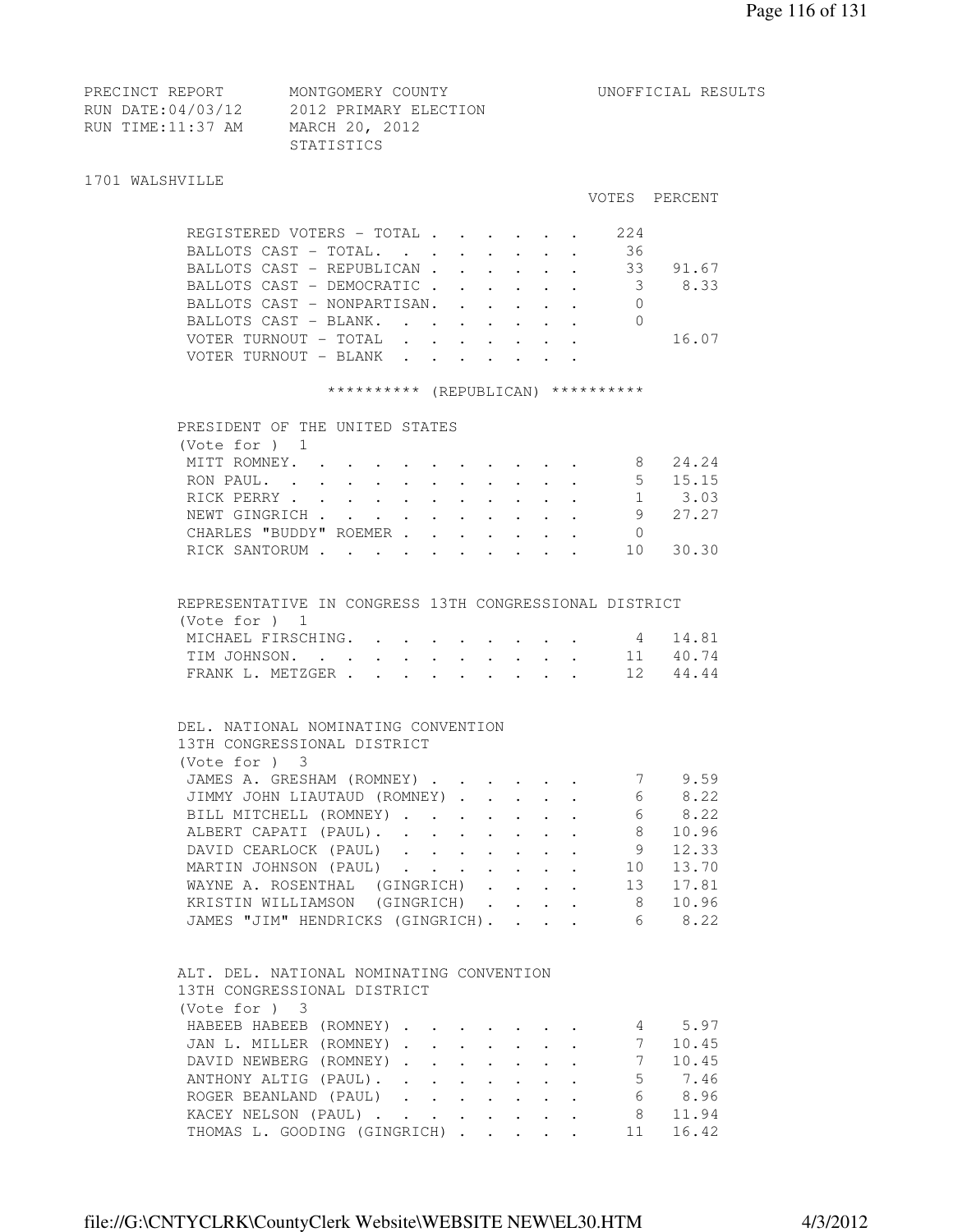```
THOMAS STOECKER (GINGRICH). . . . . . 9 13.43
MICHAEL ALLWAY (GINGRICH) . . . . . . 10 14.93
 STATE SENATOR 48TH DISTRICT 
 (Vote for ) 1 
MIKE MCELROY . . . . . . . . . . 21 100.00
 REPRESENTATIVE IN THE GENERAL ASSEMBLY 
 95TH REPRESENTATIVE DISTRICT 
 (Vote for ) 1 
WAYNE ARTHUR ROSENTHAL . . . . . . 22 100.00
 REGIONAL SUPERINTENDENT OF SCHOOLS CHRISTIAN AND 
 MONTGOMERY COUNTIES 
 (Vote for ) 1 
MARCHELLE KASSEBAUM . . . . . . . . 3 100.00
 REGIONAL SUPERINTENDENT OF SCHOOLS BOND, EFFINGHAM AND 
 FAYETTE COUNTIES 
 (Vote for ) 1 
NO CANDIDATE FILED . . . . . . . . 0
 CIRCUIT CLERK 
 (Vote for ) 1 
 HOLLY LEMONS . . . . . . . . . . 23 100.00 
 STATE'S ATTORNEY 
 (Vote for ) 1 
NO CANDIDATE FILED . . . . . . . . 0
 CORONER 
 (Vote for ) 1 
TOBIN GUNN . . . . . . . . . . . . 18 100.00
 COUNTY BOARD MEMBER DIST 4 
 (Vote for ) 3 
EARLENE BLACKBURN-ROBINSON. . . . . 21 100.00
 JUDGE OF THE APPELLATE COURT 5TH 
 JUDICIAL DISTRICT (DONOVAN VACANCY) 
 (Vote for ) 1 
STEPHEN MCGLYNN . . . . . . . . . 17 100.00
 PRECINCT COMMITTEEMAN WALSHVILLE 
 (Vote for ) 1 
NO CANDIDATE FILED . . . . . . . . 0
               ********** (DEMOCRATIC) ********** 
 PRESIDENT OF THE UNITED STATES 
 (Vote for ) 1
```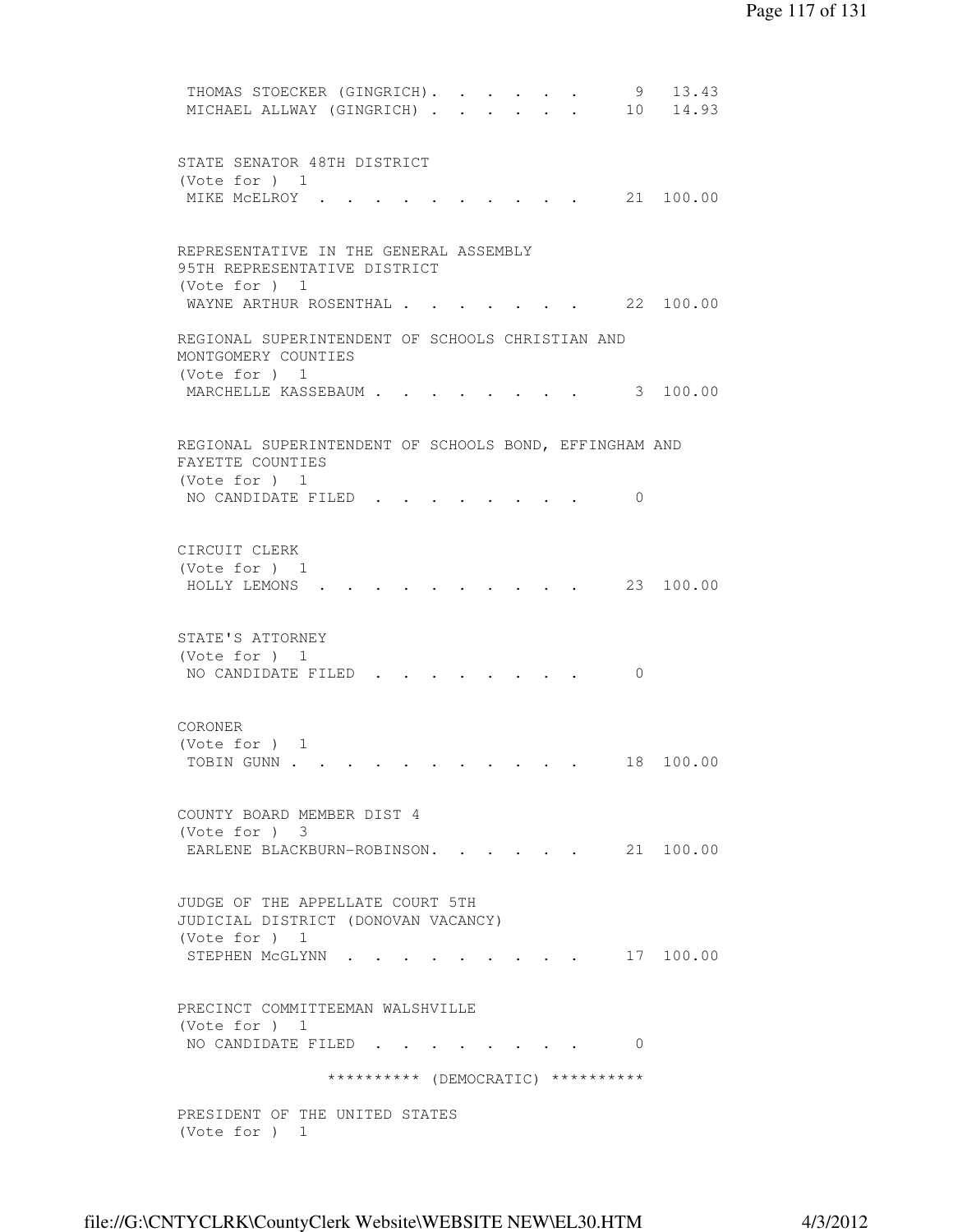BARACK OBAMA . . . . . . . . . . 1 100.00 REPRESENTATIVE IN CONGRESS 13TH CONGRESSIONAL DISTRICT (Vote for ) 1 DAVID M. GILL . . . . . . . . . . . 1 50.00 MATTHEW J. GOETTEN . . . . . . . . 1 50.00 DEL. NATIONAL NOMINATING CONVENTION CONGRESSIONAL DIST 13TH (Vote for ) 6 ROSS BRECKENRIDGE (OBAMA) . . . . . . 0 JAYNE MAZZOTTI (OBAMA) . . . . . . . 1 33.33 DEANNA DEMUZIO (OBAMA) . . . . . . . 2 66.67 JENNIFER DOUGLAS-JOINER (OBAMA) . . . . 0 JAMAR BROWN (OBAMA) . . . . . . . . 0 RICK TERVEN, JR. (OBAMA) . . . . . . 0 STATE SENATOR IN THE 48TH DISTRICT (Vote for ) 1 ANDY MANAR . . . . . . . . . . . . 1 100.00 REPRESENTATIVE IN THE GENERAL ASSEMBLY 95TH DISTRICT (Vote for ) 1 BRAD GILLESPIE. . . . . . . . . . 1 100.00 REGIONAL SUPERINTENDENT OF SCHOOLS CHRISTIAN AND MONTGOMERY COUNTIES (Vote for ) 1 NO CANDIDATE FILED . . . . . . . . 0 REGIONAL SUPERINTENDENT OF SCHOOLS BOND, EFFINGHAM AND FAYETTE COUNTIES (Vote for ) 1 JULIE WOLLERMAN . . . . . . . . . 0 CIRCUIT CLERK (Vote for ) 1 NO CANDIDATE FILED . . . . . . . . 0 STATE'S ATTORNEY (Vote for ) 1 CHRIS MATOUSH . . . . . . . . . . 2 100.00 CORONER (Vote for ) 1 RICKEY L. BROADDUS . . . . . . . . 3 100.00 COUNTY BOARD MEMBER DIST 4 (Vote for ) 3 JIM MOORE . . . . . . . . . . . 1 33.33 MIKE PLUNKETT . . . . . . . . . . 1 33.33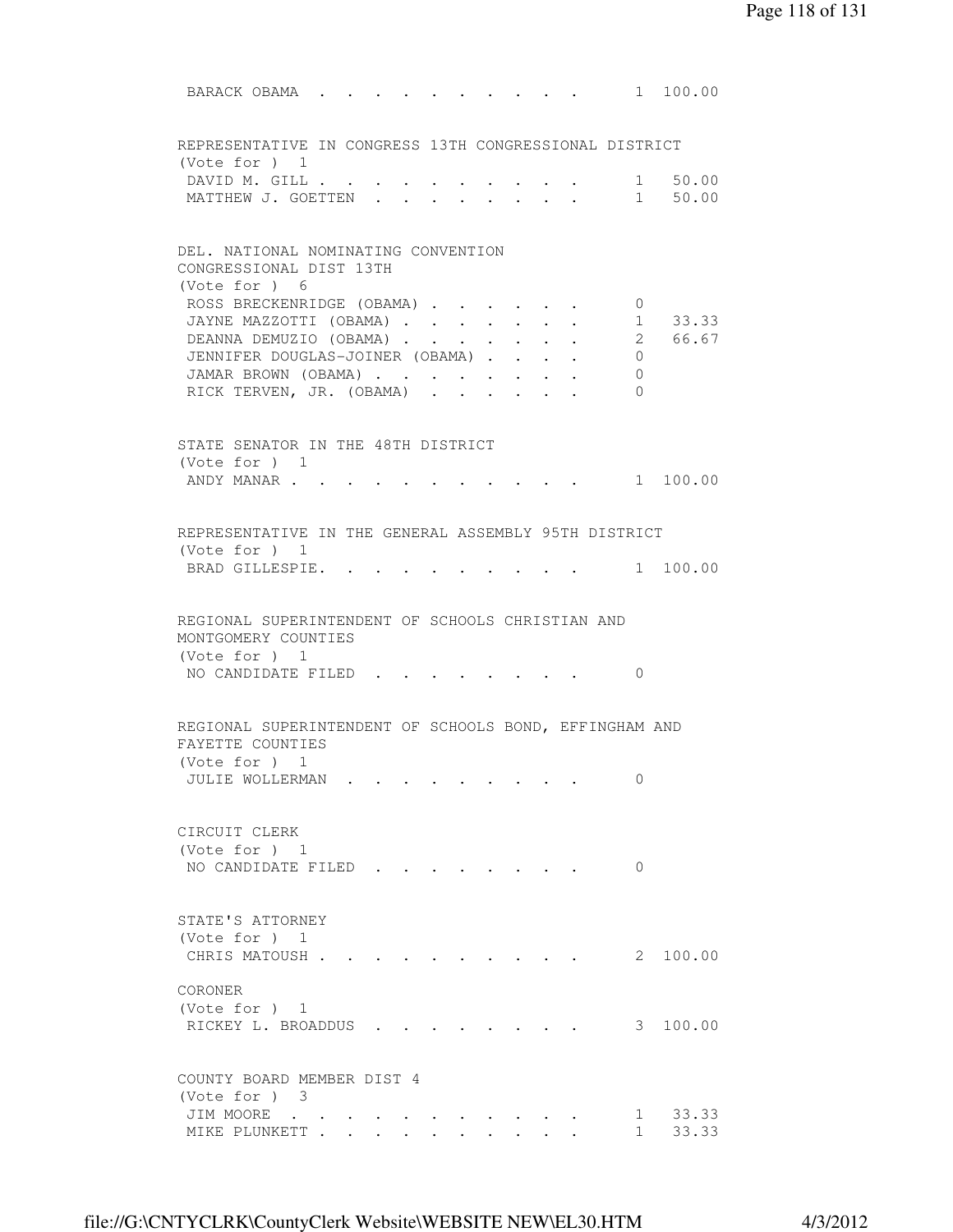|                   | BEN HEMKEN<br>PAMELA K. THACKER.                                                                       |                              |  |        |                      |  | $\mathbf{r} = \mathbf{r}$ | $\sim$ 1<br>$\Omega$               | 33.33              |  |
|-------------------|--------------------------------------------------------------------------------------------------------|------------------------------|--|--------|----------------------|--|---------------------------|------------------------------------|--------------------|--|
|                   | JUDGE OF THE APPELLATE COURT 5TH<br>JUDICIAL DISTRICT (DONOVAN VACANCY)<br>(Vote for ) 1<br>JUDY CATES |                              |  |        |                      |  |                           |                                    | 1 100.00           |  |
|                   | PRECINCT COMMITTEEMAN WALSHVILLE                                                                       |                              |  |        |                      |  |                           |                                    |                    |  |
|                   | (Vote for ) 1<br>NO CANDIDATE FILED.                                                                   |                              |  |        |                      |  |                           | . 0                                |                    |  |
| RUN TIME:11:37 AM | PRECINCT REPORT MONTGOMERY COUNTY<br>RUN DATE: 04/03/12 2012 PRIMARY ELECTION                          | MARCH 20, 2012<br>STATISTICS |  |        |                      |  |                           |                                    | UNOFFICIAL RESULTS |  |
| 1801 WITT 1       |                                                                                                        |                              |  |        |                      |  |                           |                                    | VOTES PERCENT      |  |
|                   | REGISTERED VOTERS - TOTAL                                                                              |                              |  |        |                      |  |                           | 145                                |                    |  |
|                   | BALLOTS CAST - TOTAL.                                                                                  |                              |  |        |                      |  |                           | 41                                 |                    |  |
|                   | BALLOTS CAST - REPUBLICAN                                                                              |                              |  |        | $\ddot{\phantom{0}}$ |  |                           |                                    | 34 82.93           |  |
|                   | BALLOTS CAST - DEMOCRATIC.                                                                             |                              |  |        |                      |  |                           |                                    | 7 17.07            |  |
|                   | BALLOTS CAST - NONPARTISAN.                                                                            |                              |  | $\sim$ |                      |  |                           | 0                                  |                    |  |
|                   | BALLOTS CAST - BLANK.                                                                                  |                              |  |        |                      |  |                           | $\Omega$                           |                    |  |
|                   | VOTER TURNOUT - TOTAL                                                                                  |                              |  |        |                      |  |                           |                                    | 28.28              |  |
|                   | VOTER TURNOUT - BLANK                                                                                  |                              |  |        |                      |  |                           |                                    |                    |  |
|                   |                                                                                                        |                              |  |        |                      |  |                           | ********** (REPUBLICAN) ********** |                    |  |
|                   | PRESIDENT OF THE UNITED STATES                                                                         |                              |  |        |                      |  |                           |                                    |                    |  |
|                   | (Vote for $)$ 1                                                                                        |                              |  |        |                      |  |                           |                                    |                    |  |
|                   | MITT ROMNEY.                                                                                           |                              |  |        |                      |  |                           |                                    | 5 14.71            |  |
|                   |                                                                                                        |                              |  |        |                      |  |                           | $\mathbf{2}$                       |                    |  |
|                   | RON PAUL                                                                                               |                              |  |        |                      |  |                           |                                    | 5.88               |  |
|                   | RICK PERRY                                                                                             |                              |  |        |                      |  |                           | $\circ$                            |                    |  |
|                   |                                                                                                        |                              |  |        |                      |  |                           |                                    | $1 \t2.94$         |  |
|                   | NEWT GINGRICH<br>CHARLES "BUDDY" ROEMER                                                                |                              |  |        |                      |  |                           | 0                                  |                    |  |
|                   | RICK SANTORUM 26 76.47                                                                                 |                              |  |        |                      |  |                           |                                    |                    |  |
|                   | REPRESENTATIVE IN CONGRESS 13TH CONGRESSIONAL DISTRICT<br>(Vote for $)$ 1                              |                              |  |        |                      |  |                           |                                    |                    |  |
|                   | MICHAEL FIRSCHING.                                                                                     |                              |  |        |                      |  |                           | 4                                  | 14.81              |  |
|                   | TIM JOHNSON.                                                                                           |                              |  |        |                      |  |                           |                                    | 18 66.67           |  |
|                   | FRANK L. METZGER                                                                                       |                              |  |        |                      |  |                           |                                    | $5 \t 18.52$       |  |
|                   | DEL. NATIONAL NOMINATING CONVENTION<br>13TH CONGRESSIONAL DISTRICT                                     |                              |  |        |                      |  |                           |                                    |                    |  |
|                   | $(Vote for )$ 3                                                                                        |                              |  |        |                      |  |                           |                                    |                    |  |
|                   | JAMES A. GRESHAM (ROMNEY)                                                                              |                              |  |        |                      |  |                           | 9<br>$4 \quad$                     | 13.64              |  |
|                   | JIMMY JOHN LIAUTAUD (ROMNEY)                                                                           |                              |  |        |                      |  |                           |                                    | 6.06               |  |
|                   | BILL MITCHELL (ROMNEY)                                                                                 |                              |  |        |                      |  |                           |                                    | 9 13.64            |  |
|                   | ALBERT CAPATI (PAUL).                                                                                  |                              |  |        |                      |  |                           |                                    | $3 \t 4.55$        |  |
|                   | DAVID CEARLOCK (PAUL)<br>MARTIN JOHNSON (PAUL)                                                         |                              |  |        |                      |  | $\ddot{\phantom{0}}$      |                                    | 5 7.58<br>5 7.58   |  |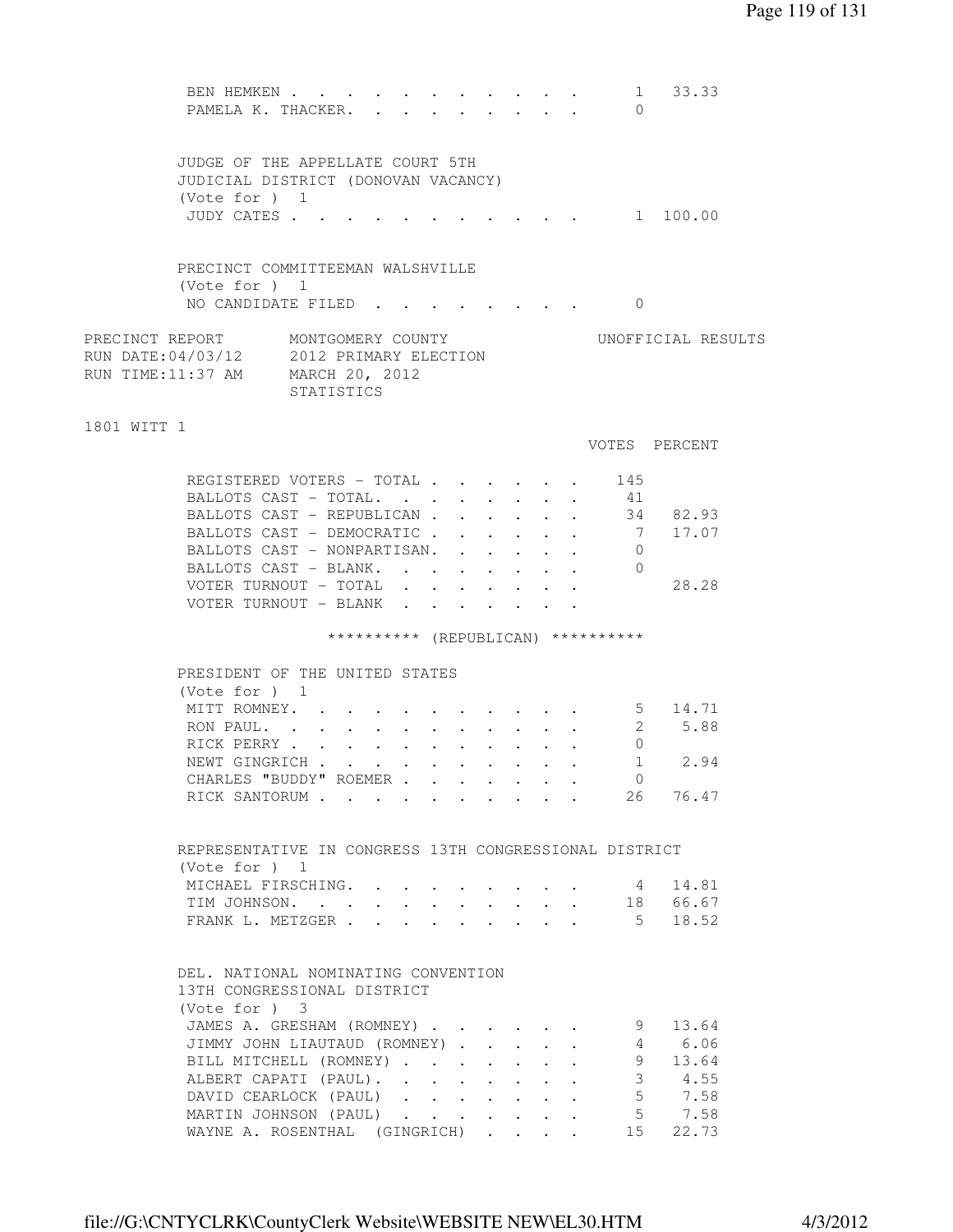| KRISTIN WILLIAMSON (GINGRICH)<br>JAMES "JIM" HENDRICKS (GINGRICH).      |        |                                                                          |                                          |                      |          | 8 12.12<br>8 12.12 |
|-------------------------------------------------------------------------|--------|--------------------------------------------------------------------------|------------------------------------------|----------------------|----------|--------------------|
| ALT. DEL. NATIONAL NOMINATING CONVENTION<br>13TH CONGRESSIONAL DISTRICT |        |                                                                          |                                          |                      |          |                    |
| (Vote for ) 3<br>HABEEB HABEEB (ROMNEY)                                 |        |                                                                          |                                          |                      |          | 4 6.45             |
| JAN L. MILLER (ROMNEY)                                                  |        | $\sim$                                                                   |                                          | $\ddot{\phantom{0}}$ |          | 7 11.29            |
| DAVID NEWBERG (ROMNEY)                                                  |        |                                                                          |                                          |                      |          | 6 9.68             |
| ANTHONY ALTIG (PAUL).                                                   |        | $\mathbf{r}$ , $\mathbf{r}$ , $\mathbf{r}$ , $\mathbf{r}$ , $\mathbf{r}$ |                                          |                      |          | 5 8.06             |
| ROGER BEANLAND (PAUL)                                                   |        |                                                                          |                                          |                      |          | 6 9.68             |
| KACEY NELSON (PAUL)                                                     |        | $\mathbf{r} = \mathbf{r} + \mathbf{r}$                                   |                                          |                      |          | 5 8.06             |
| THOMAS L. GOODING (GINGRICH)<br>THOMAS STOECKER (GINGRICH). .           |        | $\mathbf{L} = \mathbf{L} \mathbf{L}$                                     | $\mathbf{r} = \mathbf{r} + \mathbf{r}$ . | $\sim$ 100 $\pm$     |          | 10 16.13           |
| MICHAEL ALLWAY (GINGRICH).                                              | $\sim$ | $\sim$                                                                   |                                          |                      | 8        | 11 17.74<br>12.90  |
|                                                                         |        |                                                                          |                                          |                      |          |                    |
| STATE SENATOR 48TH DISTRICT                                             |        |                                                                          |                                          |                      |          |                    |
| (Vote for ) 1<br>MIKE MCELROY .                                         |        |                                                                          |                                          |                      |          | 28 100.00          |
|                                                                         |        |                                                                          |                                          |                      |          |                    |
|                                                                         |        |                                                                          |                                          |                      |          |                    |
| REPRESENTATIVE IN THE GENERAL ASSEMBLY                                  |        |                                                                          |                                          |                      |          |                    |
| 95TH REPRESENTATIVE DISTRICT<br>(Vote for $)$ 1                         |        |                                                                          |                                          |                      |          |                    |
| WAYNE ARTHUR ROSENTHAL                                                  |        |                                                                          |                                          |                      |          |                    |
|                                                                         |        |                                                                          |                                          |                      |          |                    |
| REGIONAL SUPERINTENDENT OF SCHOOLS CHRISTIAN AND<br>MONTGOMERY COUNTIES |        |                                                                          |                                          |                      |          |                    |
| (Vote for ) 1<br>MARCHELLE KASSEBAUM                                    |        |                                                                          |                                          |                      |          | 28 100.00          |
| CIRCUIT CLERK<br>(Vote for $)$ 1<br>HOLLY LEMONS                        |        |                                                                          |                                          |                      |          | 31 100.00          |
|                                                                         |        |                                                                          |                                          |                      |          |                    |
| STATE'S ATTORNEY<br>(Vote for $)$ 1                                     |        |                                                                          |                                          |                      |          |                    |
| NO CANDIDATE FILED                                                      |        |                                                                          |                                          |                      | $\Omega$ |                    |
|                                                                         |        |                                                                          |                                          |                      |          |                    |
|                                                                         |        |                                                                          |                                          |                      |          |                    |
| CORONER                                                                 |        |                                                                          |                                          |                      |          |                    |
| (Vote for $)$ 1<br>TOBIN GUNN                                           |        |                                                                          |                                          |                      |          | 28 100.00          |
|                                                                         |        |                                                                          |                                          |                      |          |                    |
| COUNTY BOARD MEMBER DIST 3                                              |        |                                                                          |                                          |                      |          |                    |
| (Vote for ) 3<br>JAY L. MARTIN.                                         |        |                                                                          |                                          |                      |          | 30 100.00          |
|                                                                         |        |                                                                          |                                          |                      |          |                    |
|                                                                         |        |                                                                          |                                          |                      |          |                    |
| JUDGE OF THE APPELLATE COURT 5TH                                        |        |                                                                          |                                          |                      |          |                    |
| JUDICIAL DISTRICT (DONOVAN VACANCY)                                     |        |                                                                          |                                          |                      |          |                    |
| (Vote for ) 1<br>STEPHEN MCGLYNN                                        |        |                                                                          |                                          |                      | 24       | 100.00             |
|                                                                         |        |                                                                          |                                          |                      |          |                    |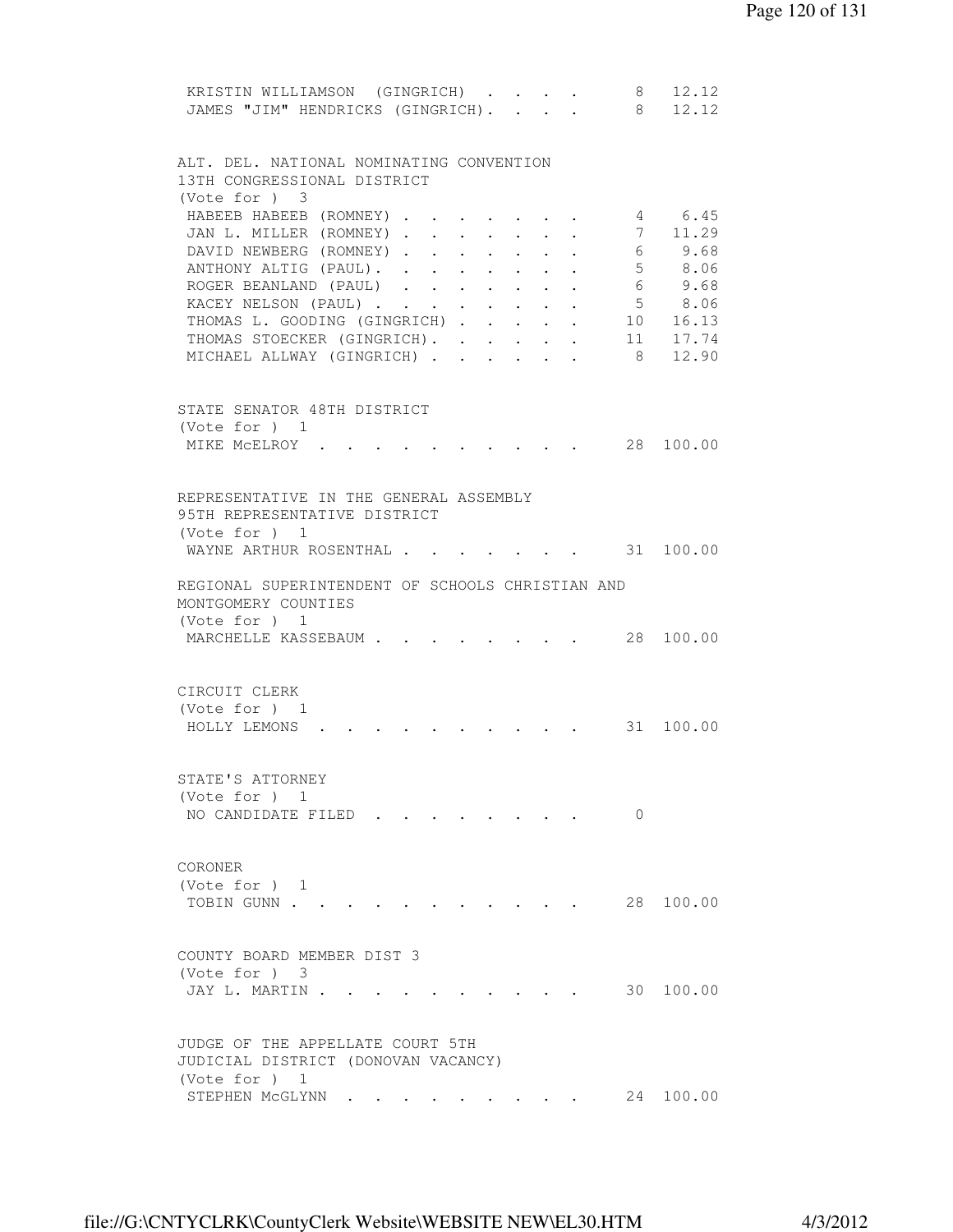PRECINCT COMMITTEEMAN WITT 1 (Vote for ) 1 NO CANDIDATE FILED . . . . . . . . 0 \*\*\*\*\*\*\*\*\*\* (DEMOCRATIC) \*\*\*\*\*\*\*\*\*\* PRESIDENT OF THE UNITED STATES (Vote for ) 1 BARACK OBAMA . . . . . . . . . . 4 100.00 REPRESENTATIVE IN CONGRESS 13TH CONGRESSIONAL DISTRICT (Vote for ) 1 DAVID M. GILL . . . . . . . . . . 2 28.57 MATTHEW J. GOETTEN . . . . . . . . 5 71.43 DEL. NATIONAL NOMINATING CONVENTION CONGRESSIONAL DIST 13TH (Vote for ) 6 ROSS BRECKENRIDGE (OBAMA) . . . . . 4 16.67 JAYNE MAZZOTTI (OBAMA) . . . . . . . 4 16.67 DEANNA DEMUZIO (OBAMA) . . . . . . 4 16.67 JENNIFER DOUGLAS-JOINER (OBAMA) . . . . 4 16.67 JAMAR BROWN (OBAMA) . . . . . . . . 4 16.67 RICK TERVEN, JR. (OBAMA) . . . . . . 4 16.67 STATE SENATOR IN THE 48TH DISTRICT (Vote for ) 1 ANDY MANAR . . . . . . . . . . . . 3 100.00 REPRESENTATIVE IN THE GENERAL ASSEMBLY 95TH DISTRICT (Vote for ) 1 BRAD GILLESPIE. . . . . . . . . . 5 100.00 REGIONAL SUPERINTENDENT OF SCHOOLS CHRISTIAN AND MONTGOMERY COUNTIES (Vote for ) 1 NO CANDIDATE FILED . . . . . . . . 0 CIRCUIT CLERK (Vote for ) 1 NO CANDIDATE FILED . . . . . . . 0 STATE'S ATTORNEY (Vote for ) 1 CHRIS MATOUSH . . . . . . . . . . 5 100.00 CORONER (Vote for ) 1 RICKEY L. BROADDUS . . . . . . . . 4 100.00 COUNTY BOARD MEMBER DIST 3 (Vote for ) 3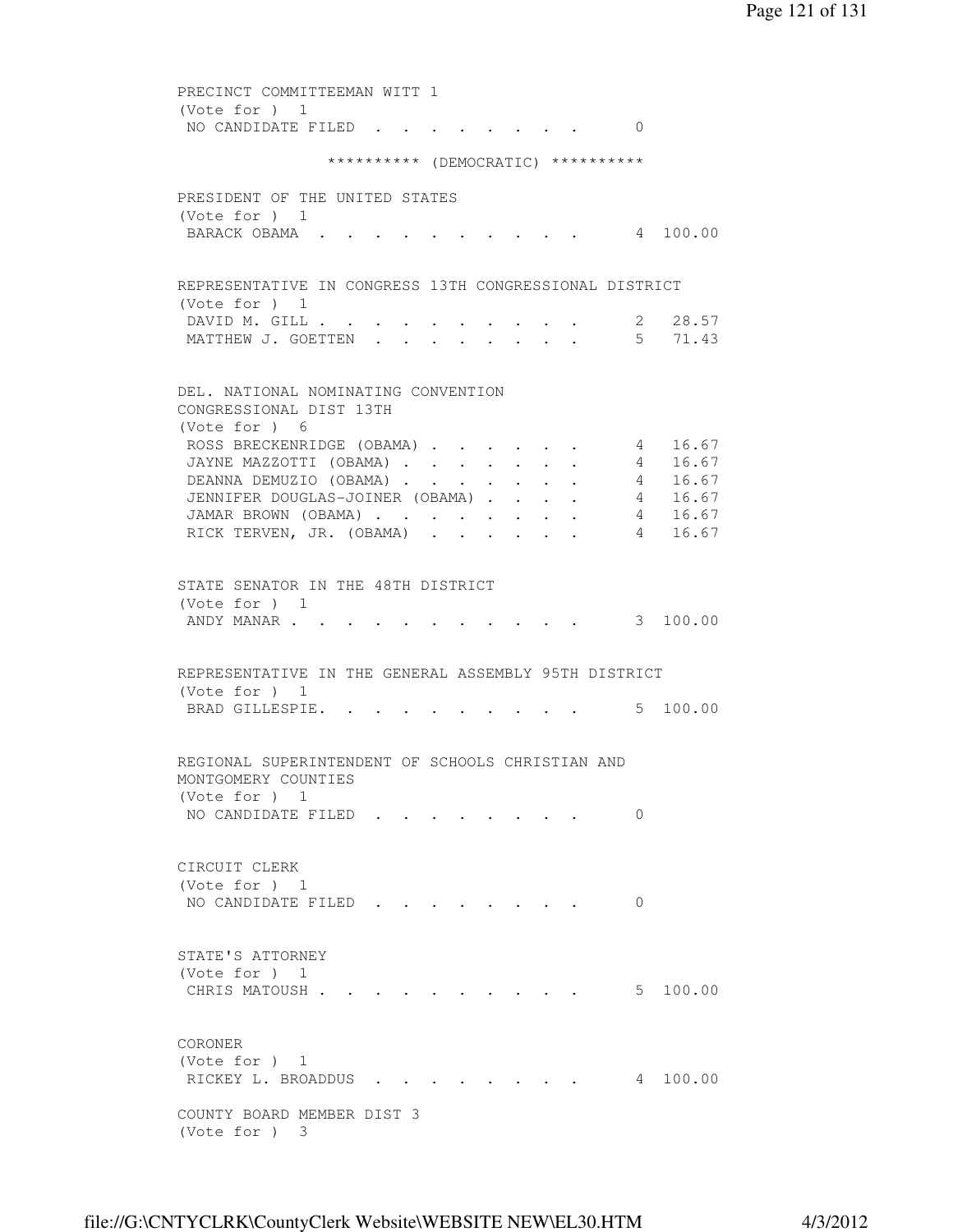|                                                                                                                   | ROBERT L. DURBIN 5 38.46<br>BONNIE L. BRANUM 5 38.46<br>GEORGE L. BLANKENSHIP 3 23.08                  |            |  |  |                                                                                                                               |                                                             |                  |                                    |                          |                    |
|-------------------------------------------------------------------------------------------------------------------|--------------------------------------------------------------------------------------------------------|------------|--|--|-------------------------------------------------------------------------------------------------------------------------------|-------------------------------------------------------------|------------------|------------------------------------|--------------------------|--------------------|
|                                                                                                                   | JUDGE OF THE APPELLATE COURT 5TH<br>JUDICIAL DISTRICT (DONOVAN VACANCY)<br>(Vote for ) 1<br>JUDY CATES |            |  |  |                                                                                                                               |                                                             |                  | . 5 100.00                         |                          |                    |
|                                                                                                                   | PRECINCT COMMITTEEMAN WITT 1<br>(Vote for $)$ 1                                                        |            |  |  |                                                                                                                               |                                                             |                  |                                    |                          |                    |
|                                                                                                                   | NO CANDIDATE FILED.                                                                                    |            |  |  |                                                                                                                               |                                                             |                  | $\Omega$                           |                          |                    |
| PRECINCT REPORT MONTGOMERY COUNTY<br>RUN DATE: 04/03/12 2012 PRIMARY ELECTION<br>RUN TIME:11:37 AM MARCH 20, 2012 |                                                                                                        | STATISTICS |  |  |                                                                                                                               |                                                             |                  |                                    |                          | UNOFFICIAL RESULTS |
| 1802 WITT 2                                                                                                       |                                                                                                        |            |  |  |                                                                                                                               |                                                             |                  | VOTES PERCENT                      |                          |                    |
|                                                                                                                   | REGISTERED VOTERS - TOTAL                                                                              |            |  |  |                                                                                                                               |                                                             |                  | 256                                |                          |                    |
|                                                                                                                   | BALLOTS CAST - TOTAL.                                                                                  |            |  |  |                                                                                                                               |                                                             |                  | - 36                               |                          |                    |
|                                                                                                                   | BALLOTS CAST - REPUBLICAN                                                                              |            |  |  |                                                                                                                               | $\mathbf{L}$                                                |                  |                                    | 17 47.22                 |                    |
|                                                                                                                   | BALLOTS CAST - DEMOCRATIC 19 52.78                                                                     |            |  |  |                                                                                                                               |                                                             |                  |                                    |                          |                    |
|                                                                                                                   | BALLOTS CAST - NONPARTISAN.                                                                            |            |  |  |                                                                                                                               | $\bullet$ .<br><br><br><br><br><br><br><br><br><br><br><br> | $\sim$ 100 $\pm$ | $\overline{0}$                     |                          |                    |
|                                                                                                                   | BALLOTS CAST - BLANK.                                                                                  |            |  |  |                                                                                                                               | $\sim$                                                      | $\sim$ 100 $\pm$ | $\overline{0}$                     |                          |                    |
|                                                                                                                   | VOTER TURNOUT - TOTAL<br>VOTER TURNOUT - BLANK                                                         |            |  |  |                                                                                                                               |                                                             |                  |                                    | 14.06                    |                    |
|                                                                                                                   |                                                                                                        |            |  |  |                                                                                                                               |                                                             |                  | ********** (REPUBLICAN) ********** |                          |                    |
|                                                                                                                   | PRESIDENT OF THE UNITED STATES                                                                         |            |  |  |                                                                                                                               |                                                             |                  |                                    |                          |                    |
|                                                                                                                   | (Note for ) 1                                                                                          |            |  |  |                                                                                                                               |                                                             |                  |                                    |                          |                    |
|                                                                                                                   | MITT ROMNEY.                                                                                           |            |  |  |                                                                                                                               |                                                             |                  | $\cdot$ 3 21.43                    |                          |                    |
|                                                                                                                   | RON PAUL.                                                                                              |            |  |  |                                                                                                                               |                                                             |                  |                                    | 1 7.14                   |                    |
|                                                                                                                   | RICK PERRY                                                                                             |            |  |  |                                                                                                                               |                                                             |                  | $\Omega$                           |                          |                    |
|                                                                                                                   | NEWT GINGRICH                                                                                          |            |  |  |                                                                                                                               |                                                             |                  |                                    | 2 14.29                  |                    |
|                                                                                                                   | CHARLES "BUDDY" ROEMER                                                                                 |            |  |  |                                                                                                                               |                                                             |                  | $\overline{0}$                     |                          |                    |
|                                                                                                                   | RICK SANTORUM                                                                                          |            |  |  |                                                                                                                               |                                                             |                  | 8                                  | 57.14                    |                    |
|                                                                                                                   |                                                                                                        |            |  |  |                                                                                                                               |                                                             |                  |                                    |                          |                    |
|                                                                                                                   | REPRESENTATIVE IN CONGRESS 13TH CONGRESSIONAL DISTRICT                                                 |            |  |  |                                                                                                                               |                                                             |                  |                                    |                          |                    |
|                                                                                                                   | (Vote for $)$ 1<br>MICHAEL FIRSCHING.                                                                  |            |  |  |                                                                                                                               |                                                             |                  | $\sim$ 2                           | 14.29                    |                    |
|                                                                                                                   | TIM JOHNSON. 11 78.57                                                                                  |            |  |  |                                                                                                                               |                                                             |                  |                                    |                          |                    |
|                                                                                                                   | FRANK L. METZGER                                                                                       |            |  |  |                                                                                                                               |                                                             |                  |                                    | 1 7.14                   |                    |
|                                                                                                                   |                                                                                                        |            |  |  |                                                                                                                               |                                                             |                  |                                    |                          |                    |
|                                                                                                                   | DEL. NATIONAL NOMINATING CONVENTION<br>13TH CONGRESSIONAL DISTRICT                                     |            |  |  |                                                                                                                               |                                                             |                  |                                    |                          |                    |
|                                                                                                                   | (Vote for ) 3                                                                                          |            |  |  |                                                                                                                               |                                                             |                  |                                    |                          |                    |
|                                                                                                                   | JAMES A. GRESHAM (ROMNEY)                                                                              |            |  |  |                                                                                                                               |                                                             |                  | 1                                  | 3.57                     |                    |
|                                                                                                                   | JIMMY JOHN LIAUTAUD (ROMNEY)                                                                           |            |  |  |                                                                                                                               |                                                             |                  | 0                                  |                          |                    |
|                                                                                                                   | BILL MITCHELL (ROMNEY)                                                                                 |            |  |  |                                                                                                                               |                                                             |                  |                                    | $2 \overline{2}$<br>7.14 |                    |
|                                                                                                                   | ALBERT CAPATI (PAUL).<br>DAVID CEARLOCK (PAUL)                                                         |            |  |  |                                                                                                                               |                                                             |                  | $2^{\circ}$<br>3 <sup>7</sup>      | 7.14<br>10.71            |                    |
|                                                                                                                   | MARTIN JOHNSON (PAUL)                                                                                  |            |  |  | $\mathbf{r} = \left\{ \mathbf{r} \in \mathbb{R}^d \mid \mathbf{r} \in \mathbb{R}^d \mid \mathbf{r} \in \mathbb{R}^d \right\}$ |                                                             |                  | 1                                  | 3.57                     |                    |
|                                                                                                                   |                                                                                                        |            |  |  |                                                                                                                               |                                                             |                  |                                    |                          |                    |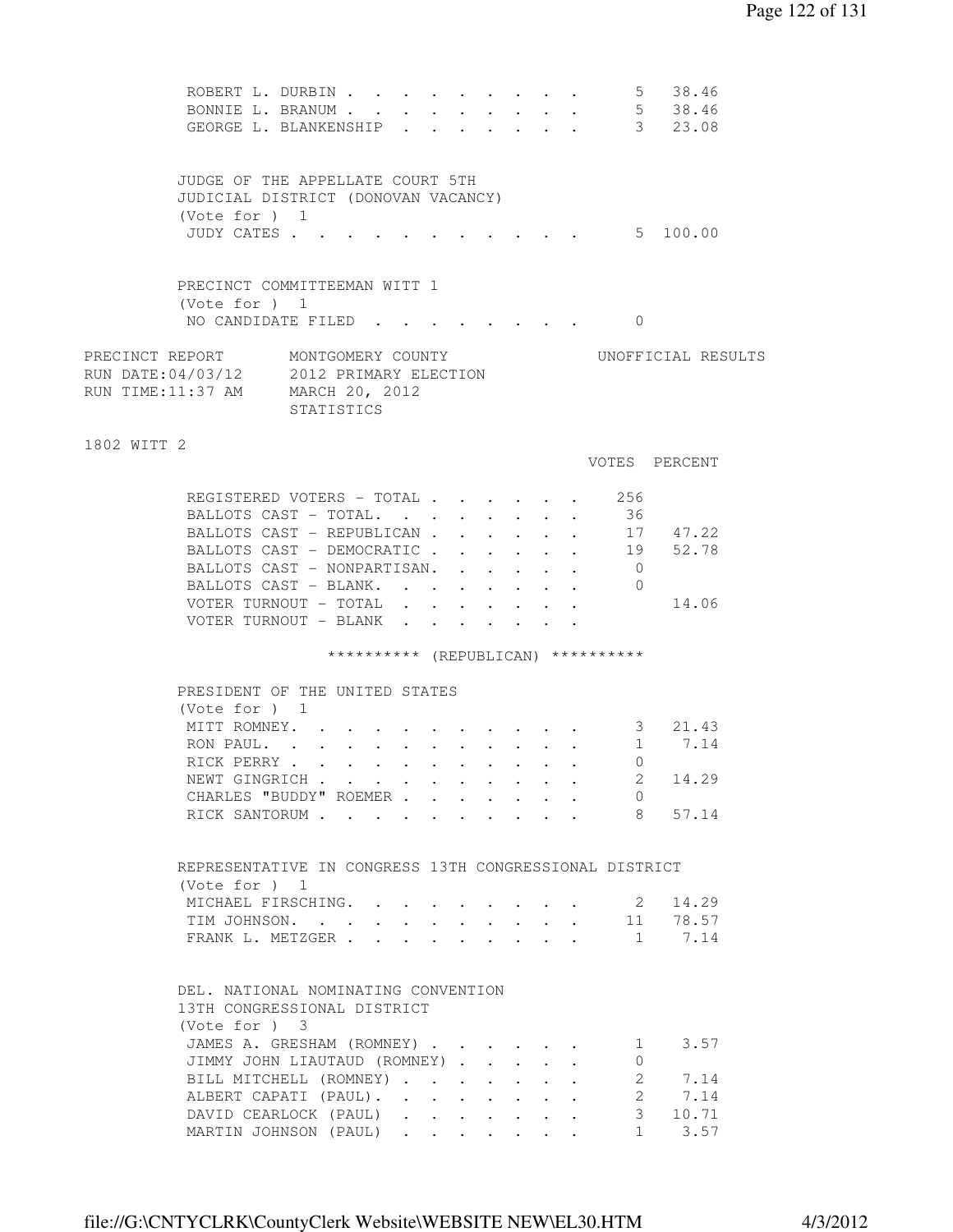| WAYNE A. ROSENTHAL (GINGRICH) 9<br>KRISTIN WILLIAMSON (GINGRICH) 5 17.86<br>JAMES "JIM" HENDRICKS (GINGRICH). 5 17.86 |                                                                 |                                                           |                         | 32.14                             |
|-----------------------------------------------------------------------------------------------------------------------|-----------------------------------------------------------------|-----------------------------------------------------------|-------------------------|-----------------------------------|
| ALT. DEL. NATIONAL NOMINATING CONVENTION<br>13TH CONGRESSIONAL DISTRICT<br>(Vote for $)$ 3                            |                                                                 |                                                           |                         |                                   |
| HABEEB HABEEB (ROMNEY)<br>JAN L. MILLER (ROMNEY)                                                                      |                                                                 |                                                           | $\circ$<br>2            | 8.33                              |
| DAVID NEWBERG (ROMNEY)<br>ANTHONY ALTIG (PAUL).                                                                       |                                                                 |                                                           | $\circ$<br>$\mathbf{1}$ | 4.17                              |
| ROGER BEANLAND (PAUL)<br>KACEY NELSON (PAUL)                                                                          |                                                                 | $\mathbf{A}$ and $\mathbf{A}$ and $\mathbf{A}$            | 0<br>0                  |                                   |
| THOMAS L. GOODING (GINGRICH)<br>THOMAS STOECKER (GINGRICH). .<br>MICHAEL ALLWAY (GINGRICH)                            | $\bullet$ .<br><br><br><br><br><br><br><br><br><br><br><br><br> | $\mathbf{A}^{\text{max}}$ , and $\mathbf{A}^{\text{max}}$ | 7<br>7<br>7             | 29.17<br>29.17<br>29.17           |
| STATE SENATOR 48TH DISTRICT                                                                                           |                                                                 |                                                           |                         |                                   |
| (Vote for $)$ 1<br>MIKE MCELROY .                                                                                     |                                                                 |                                                           |                         | $\cdot$ $\cdot$ $\cdot$ 14 100.00 |
| REPRESENTATIVE IN THE GENERAL ASSEMBLY<br>95TH REPRESENTATIVE DISTRICT<br>(Vote for $)$ 1                             |                                                                 |                                                           |                         |                                   |
| WAYNE ARTHUR ROSENTHAL                                                                                                |                                                                 |                                                           |                         |                                   |
| REGIONAL SUPERINTENDENT OF SCHOOLS CHRISTIAN AND<br>MONTGOMERY COUNTIES<br>(Vote for ) 1                              |                                                                 |                                                           |                         |                                   |
| MARCHELLE KASSEBAUM                                                                                                   |                                                                 |                                                           |                         | 9 100.00                          |
| CIRCUIT CLERK<br>(Vote for $)$ 1<br>HOLLY LEMONS.                                                                     |                                                                 |                                                           |                         | 14 100.00                         |
| STATE'S ATTORNEY                                                                                                      |                                                                 |                                                           |                         |                                   |
| (Vote for $)$ 1<br>NO CANDIDATE FILED                                                                                 |                                                                 |                                                           | $\Omega$                |                                   |
| CORONER<br>(Vote for ) 1<br>TOBIN GUNN                                                                                |                                                                 |                                                           |                         | 10 100.00                         |
|                                                                                                                       |                                                                 |                                                           |                         |                                   |
| COUNTY BOARD MEMBER DIST 3<br>$(Vote for )$ 3<br>JAY L. MARTIN .                                                      |                                                                 |                                                           |                         | 16 100.00                         |
|                                                                                                                       |                                                                 |                                                           |                         |                                   |
| JUDGE OF THE APPELLATE COURT 5TH<br>JUDICIAL DISTRICT (DONOVAN VACANCY)                                               |                                                                 |                                                           |                         |                                   |
| (Vote for ) 1<br>STEPHEN MCGLYNN .                                                                                    |                                                                 |                                                           | 8                       | 100.00                            |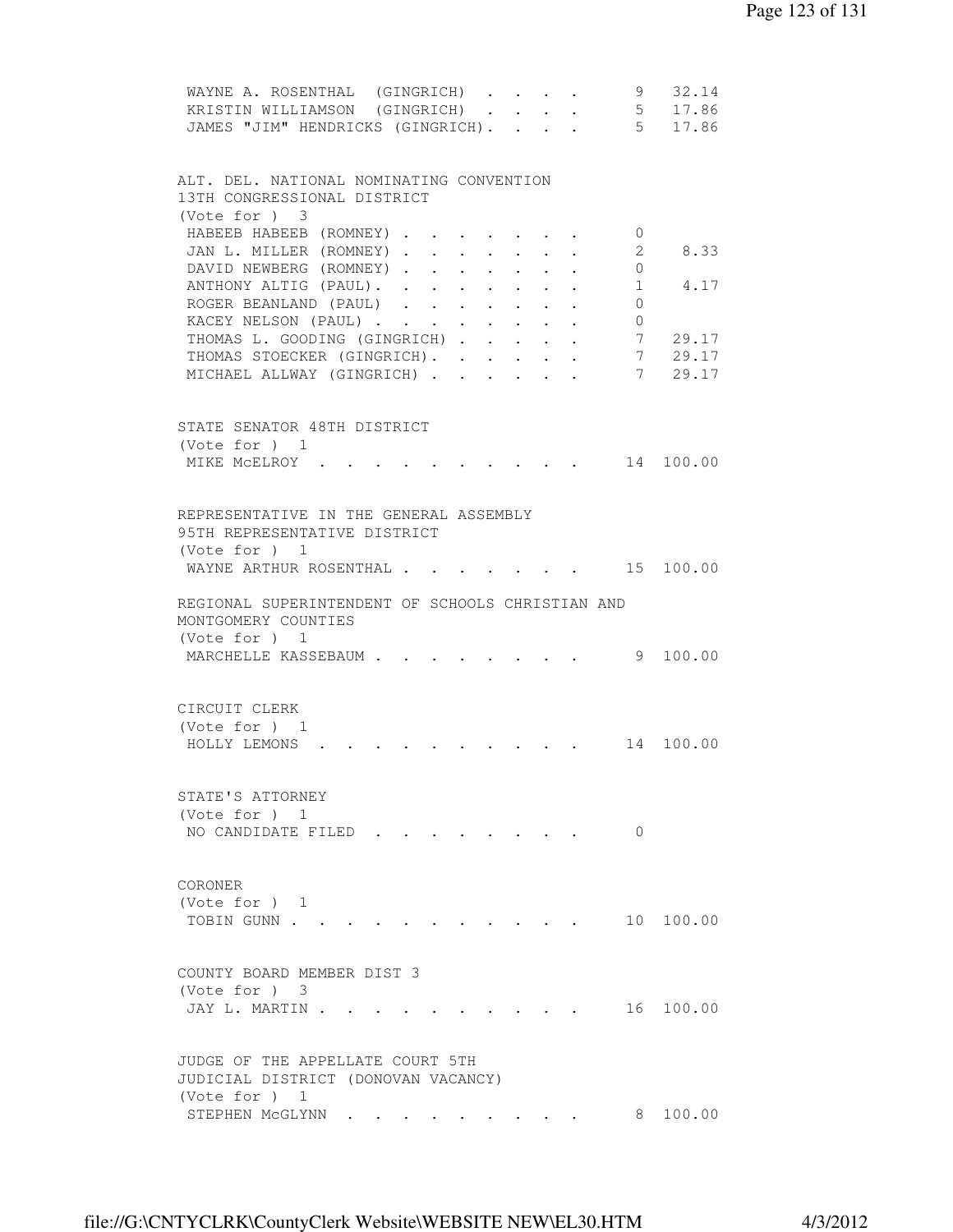PRECINCT COMMITTEEMAN WITT 2 (Vote for ) 1 SHAWN WINANS . . . . . . . . . . 9 100.00 \*\*\*\*\*\*\*\*\*\* (DEMOCRATIC) \*\*\*\*\*\*\*\*\*\* PRESIDENT OF THE UNITED STATES (Vote for ) 1 BARACK OBAMA . . . . . . . . . . 14 100.00 REPRESENTATIVE IN CONGRESS 13TH CONGRESSIONAL DISTRICT (Vote for ) 1 DAVID M. GILL . . . . . . . . . . 4 26.67 MATTHEW J. GOETTEN . . . . . . . . . 11 73.33 DEL. NATIONAL NOMINATING CONVENTION CONGRESSIONAL DIST 13TH (Vote for ) 6 ROSS BRECKENRIDGE (OBAMA) . . . . . 9 14.75 JAYNE MAZZOTTI (OBAMA) . . . . . . . 9 14.75 DEANNA DEMUZIO (OBAMA) . . . . . . 16 26.23 JENNIFER DOUGLAS-JOINER (OBAMA) . . . . 11 18.03 JAMAR BROWN (OBAMA) . . . . . . . . 8 13.11 RICK TERVEN, JR. (OBAMA) . . . . . . 8 13.11 STATE SENATOR IN THE 48TH DISTRICT (Vote for ) 1 ANDY MANAR . . . . . . . . . . . 15 100.00 REPRESENTATIVE IN THE GENERAL ASSEMBLY 95TH DISTRICT (Vote for ) 1 BRAD GILLESPIE. . . . . . . . . 15 100.00 REGIONAL SUPERINTENDENT OF SCHOOLS CHRISTIAN AND MONTGOMERY COUNTIES (Vote for ) 1 NO CANDIDATE FILED . . . . . . . . 0 CIRCUIT CLERK (Vote for ) 1 NO CANDIDATE FILED . . . . . . . . 0 STATE'S ATTORNEY (Vote for ) 1 CHRIS MATOUSH . . . . . . . . . . 17 100.00 CORONER (Vote for ) 1 RICKEY L. BROADDUS . . . . . . . . 18 100.00 COUNTY BOARD MEMBER DIST 3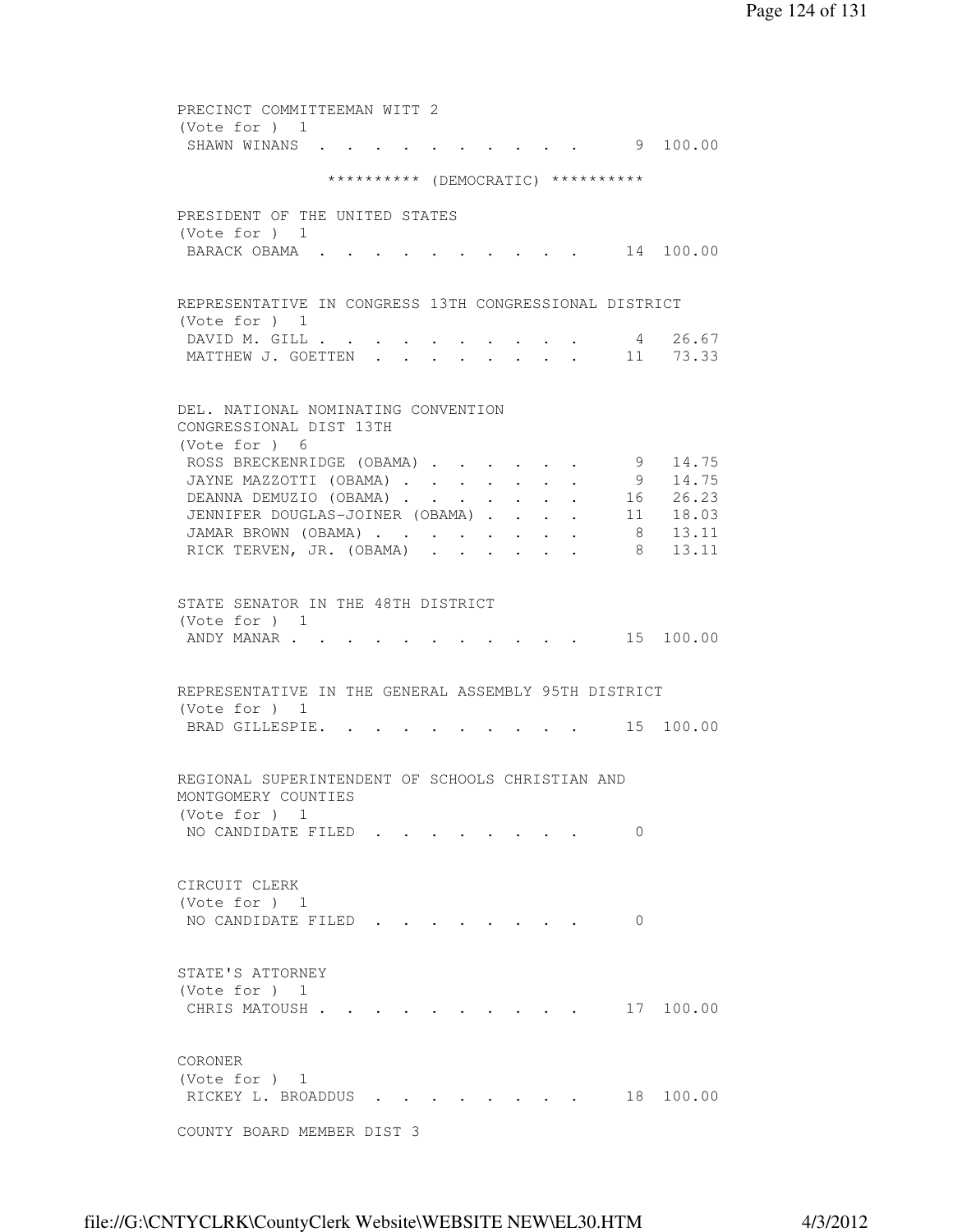|             | (Vote for $)$ 3 |                                                                                     |  |  |                                                           |  |                                    |                    |  |
|-------------|-----------------|-------------------------------------------------------------------------------------|--|--|-----------------------------------------------------------|--|------------------------------------|--------------------|--|
|             |                 | ROBERT L. DURBIN                                                                    |  |  |                                                           |  |                                    | 17 34.69           |  |
|             |                 | BONNIE L. BRANUM                                                                    |  |  |                                                           |  |                                    | 17 34.69           |  |
|             |                 | GEORGE L. BLANKENSHIP                                                               |  |  |                                                           |  |                                    | 15 30.61           |  |
|             |                 |                                                                                     |  |  |                                                           |  |                                    |                    |  |
|             |                 | JUDGE OF THE APPELLATE COURT 5TH                                                    |  |  |                                                           |  |                                    |                    |  |
|             |                 | JUDICIAL DISTRICT (DONOVAN VACANCY)                                                 |  |  |                                                           |  |                                    |                    |  |
|             | (Vote for ) 1   |                                                                                     |  |  |                                                           |  |                                    |                    |  |
|             | JUDY CATES      |                                                                                     |  |  |                                                           |  |                                    | 12 100.00          |  |
|             |                 |                                                                                     |  |  |                                                           |  |                                    |                    |  |
|             |                 | PRECINCT COMMITTEEMAN WITT 2                                                        |  |  |                                                           |  |                                    |                    |  |
|             | (Vote for ) 1   |                                                                                     |  |  |                                                           |  |                                    |                    |  |
|             |                 | ROBERT D. DAVIS 18 100.00                                                           |  |  |                                                           |  |                                    |                    |  |
|             |                 | PRECINCT REPORT         MONTGOMERY COUNTY                                           |  |  |                                                           |  |                                    | UNOFFICIAL RESULTS |  |
|             |                 |                                                                                     |  |  |                                                           |  |                                    |                    |  |
|             |                 | RUN DATE:04/03/12     2012 PRIMARY ELECTION<br>RUN TIME:11:37 AM     MARCH 20, 2012 |  |  |                                                           |  |                                    |                    |  |
|             |                 |                                                                                     |  |  |                                                           |  |                                    |                    |  |
|             |                 | STATISTICS                                                                          |  |  |                                                           |  |                                    |                    |  |
| 1803 WITT 3 |                 |                                                                                     |  |  |                                                           |  |                                    |                    |  |
|             |                 |                                                                                     |  |  |                                                           |  |                                    | VOTES PERCENT      |  |
|             |                 | REGISTERED VOTERS - TOTAL                                                           |  |  |                                                           |  | 336                                |                    |  |
|             |                 | BALLOTS CAST - TOTAL.                                                               |  |  |                                                           |  | 51                                 |                    |  |
|             |                 | BALLOTS CAST - REPUBLICAN                                                           |  |  | $\mathbf{L}^{\text{max}}$ , and $\mathbf{L}^{\text{max}}$ |  |                                    | 28 54.90           |  |
|             |                 | BALLOTS CAST - DEMOCRATIC                                                           |  |  |                                                           |  |                                    | 23 45.10           |  |
|             |                 | BALLOTS CAST - NONPARTISAN.                                                         |  |  |                                                           |  | $\overline{0}$                     |                    |  |
|             |                 | BALLOTS CAST - BLANK.                                                               |  |  |                                                           |  | $\overline{0}$                     |                    |  |
|             |                 | VOTER TURNOUT - TOTAL                                                               |  |  |                                                           |  |                                    | 15.18              |  |
|             |                 | VOTER TURNOUT - BLANK                                                               |  |  |                                                           |  |                                    |                    |  |
|             |                 |                                                                                     |  |  |                                                           |  |                                    |                    |  |
|             |                 |                                                                                     |  |  |                                                           |  | ********** (REPUBLICAN) ********** |                    |  |
|             |                 | PRESIDENT OF THE UNITED STATES                                                      |  |  |                                                           |  |                                    |                    |  |
|             | (Vote for ) 1   |                                                                                     |  |  |                                                           |  |                                    |                    |  |
|             |                 | MITT ROMNEY.                                                                        |  |  |                                                           |  |                                    | 7 25.00            |  |
|             |                 | RON PAUL.                                                                           |  |  |                                                           |  |                                    | 4<br>14.29         |  |
|             |                 | RICK PERRY                                                                          |  |  |                                                           |  |                                    | 0                  |  |
|             |                 | NEWT GINGRICH                                                                       |  |  |                                                           |  | 0                                  |                    |  |
|             |                 | CHARLES "BUDDY" ROEMER                                                              |  |  |                                                           |  | $\overline{0}$                     |                    |  |
|             |                 | RICK SANTORUM 17 60.71                                                              |  |  |                                                           |  |                                    |                    |  |
|             |                 |                                                                                     |  |  |                                                           |  |                                    |                    |  |
|             |                 | REPRESENTATIVE IN CONGRESS 13TH CONGRESSIONAL DISTRICT                              |  |  |                                                           |  |                                    |                    |  |
|             | (Vote for $)$ 1 |                                                                                     |  |  |                                                           |  |                                    |                    |  |
|             |                 | MICHAEL FIRSCHING.                                                                  |  |  |                                                           |  |                                    | 1 5.00             |  |
|             |                 | TIM JOHNSON. 17 85.00                                                               |  |  |                                                           |  |                                    |                    |  |
|             |                 |                                                                                     |  |  |                                                           |  |                                    | 10.00              |  |
|             |                 | FRANK L. METZGER 2                                                                  |  |  |                                                           |  |                                    |                    |  |
|             |                 |                                                                                     |  |  |                                                           |  |                                    |                    |  |
|             |                 | DEL. NATIONAL NOMINATING CONVENTION                                                 |  |  |                                                           |  |                                    |                    |  |
|             |                 | 13TH CONGRESSIONAL DISTRICT                                                         |  |  |                                                           |  |                                    |                    |  |
|             | $(Vote for )$ 3 |                                                                                     |  |  |                                                           |  |                                    |                    |  |
|             |                 | JAMES A. GRESHAM (ROMNEY)                                                           |  |  |                                                           |  | 7                                  | 11.67              |  |
|             |                 | JIMMY JOHN LIAUTAUD (ROMNEY)                                                        |  |  |                                                           |  | 6                                  | 10.00              |  |
|             |                 | BILL MITCHELL (ROMNEY)                                                              |  |  |                                                           |  |                                    | 10 16.67           |  |
|             |                 | ALBERT CAPATI (PAUL).                                                               |  |  |                                                           |  |                                    | 3 5.00             |  |
|             |                 | DAVID CEARLOCK (PAUL)                                                               |  |  |                                                           |  | 10                                 | 16.67              |  |
|             |                 |                                                                                     |  |  |                                                           |  |                                    |                    |  |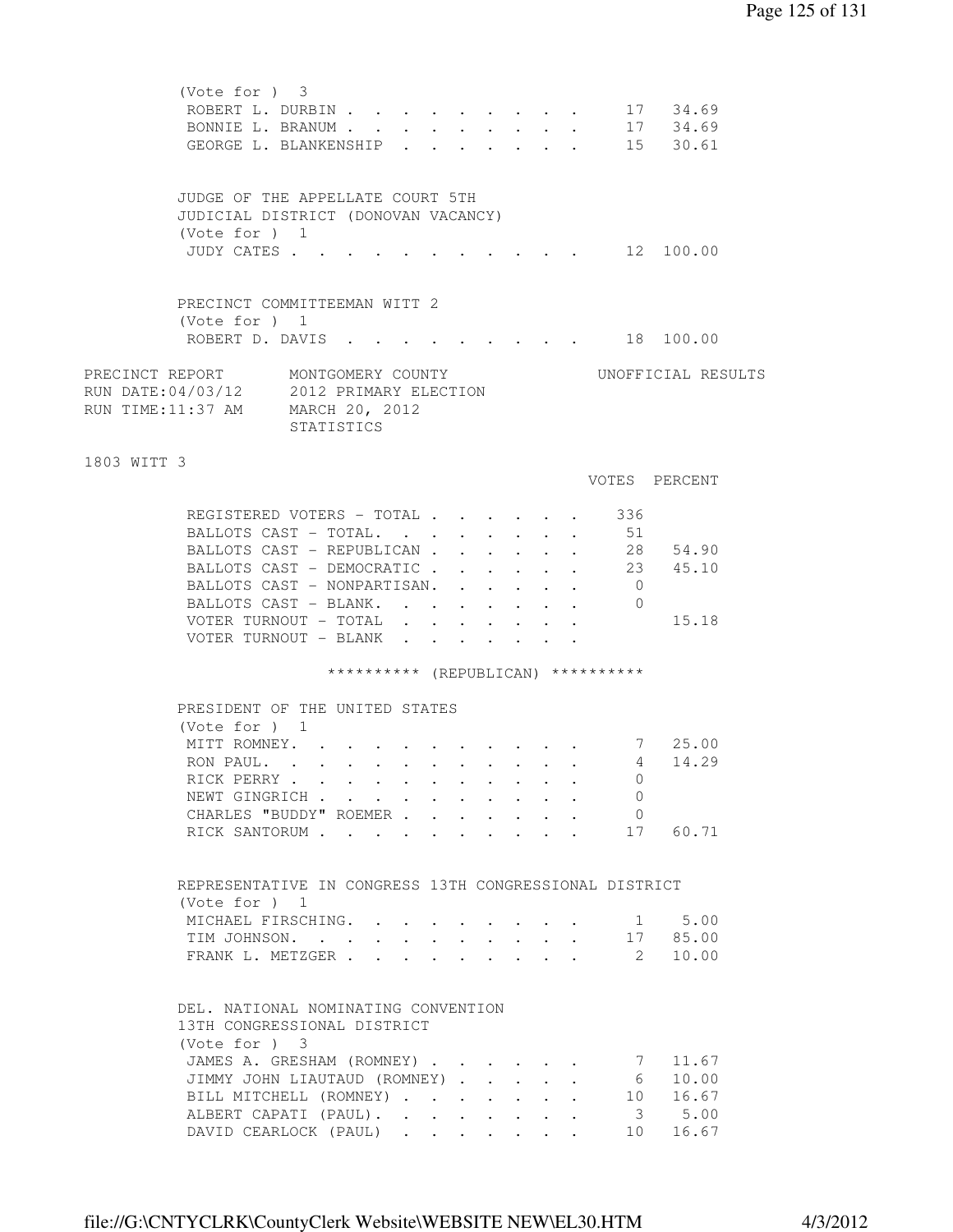|                                                  | MARTIN JOHNSON (PAUL)             |                                                           |                                                                      |                  | $\sim 10^{-11}$                                           |          | 4 6.67                    |  |
|--------------------------------------------------|-----------------------------------|-----------------------------------------------------------|----------------------------------------------------------------------|------------------|-----------------------------------------------------------|----------|---------------------------|--|
|                                                  | WAYNE A. ROSENTHAL (GINGRICH)     |                                                           |                                                                      |                  |                                                           |          | 12 20.00                  |  |
| KRISTIN WILLIAMSON (GINGRICH)                    |                                   |                                                           |                                                                      |                  |                                                           |          | 4 6.67                    |  |
|                                                  | JAMES "JIM" HENDRICKS (GINGRICH). |                                                           |                                                                      |                  |                                                           |          | 4 6.67                    |  |
|                                                  |                                   |                                                           |                                                                      |                  |                                                           |          |                           |  |
| ALT. DEL. NATIONAL NOMINATING CONVENTION         |                                   |                                                           |                                                                      |                  |                                                           |          |                           |  |
| 13TH CONGRESSIONAL DISTRICT                      |                                   |                                                           |                                                                      |                  |                                                           |          |                           |  |
| (Vote for ) 3                                    |                                   |                                                           |                                                                      |                  |                                                           |          |                           |  |
| HABEEB HABEEB (ROMNEY).                          |                                   |                                                           |                                                                      |                  |                                                           | 6        | 10.34                     |  |
|                                                  | JAN L. MILLER (ROMNEY)            | $\mathbf{r}$ , $\mathbf{r}$ , $\mathbf{r}$ , $\mathbf{r}$ |                                                                      | $\sim$           |                                                           | 9        | 15.52                     |  |
| DAVID NEWBERG (ROMNEY)                           |                                   |                                                           |                                                                      |                  |                                                           |          | 6 10.34                   |  |
| ANTHONY ALTIG (PAUL).                            |                                   |                                                           | $\mathbf{r} = \mathbf{r}$ , and the set of $\mathbf{r} = \mathbf{r}$ |                  |                                                           |          | 5 8.62                    |  |
|                                                  | ROGER BEANLAND (PAUL)             |                                                           |                                                                      | $\sim$ 100 $\pm$ |                                                           |          | 5 8.62                    |  |
|                                                  | KACEY NELSON (PAUL)               |                                                           | $\bullet$ .<br><br><br><br><br><br><br><br><br><br><br><br>          |                  |                                                           |          | 7 12.07                   |  |
|                                                  | THOMAS L. GOODING (GINGRICH)      |                                                           |                                                                      | $\sim$ 100 $\pm$ |                                                           |          | 8 13.79                   |  |
|                                                  | THOMAS STOECKER (GINGRICH).       |                                                           |                                                                      |                  | $\bullet$ , $\bullet$ , $\bullet$ , $\bullet$ , $\bullet$ |          |                           |  |
| MICHAEL ALLWAY (GINGRICH).                       |                                   |                                                           |                                                                      |                  |                                                           | 6        | 6 10.34<br>10.34          |  |
|                                                  |                                   | $\mathbf{r}$ , $\mathbf{r}$                               | $\sim 100$                                                           |                  |                                                           |          |                           |  |
|                                                  |                                   |                                                           |                                                                      |                  |                                                           |          |                           |  |
| STATE SENATOR 48TH DISTRICT                      |                                   |                                                           |                                                                      |                  |                                                           |          |                           |  |
| (Vote for ) 1                                    |                                   |                                                           |                                                                      |                  |                                                           |          |                           |  |
| MIKE MCELROY .                                   |                                   |                                                           |                                                                      |                  |                                                           |          | 21 100.00                 |  |
|                                                  |                                   |                                                           |                                                                      |                  |                                                           |          |                           |  |
| REPRESENTATIVE IN THE GENERAL ASSEMBLY           |                                   |                                                           |                                                                      |                  |                                                           |          |                           |  |
| 95TH REPRESENTATIVE DISTRICT                     |                                   |                                                           |                                                                      |                  |                                                           |          |                           |  |
| (Vote for $)$ 1                                  |                                   |                                                           |                                                                      |                  |                                                           |          |                           |  |
| WAYNE ARTHUR ROSENTHAL .                         |                                   |                                                           |                                                                      |                  |                                                           |          | 22 100.00                 |  |
|                                                  |                                   |                                                           |                                                                      |                  |                                                           |          |                           |  |
| REGIONAL SUPERINTENDENT OF SCHOOLS CHRISTIAN AND |                                   |                                                           |                                                                      |                  |                                                           |          |                           |  |
| MONTGOMERY COUNTIES                              |                                   |                                                           |                                                                      |                  |                                                           |          |                           |  |
| (Vote for ) 1                                    |                                   |                                                           |                                                                      |                  |                                                           |          |                           |  |
| MARCHELLE KASSEBAUM                              |                                   |                                                           |                                                                      |                  |                                                           |          | $\cdot$ $\cdot$ 22 100.00 |  |
|                                                  |                                   |                                                           |                                                                      |                  |                                                           |          |                           |  |
| CIRCUIT CLERK                                    |                                   |                                                           |                                                                      |                  |                                                           |          |                           |  |
|                                                  |                                   |                                                           |                                                                      |                  |                                                           |          |                           |  |
| (Vote for $)$ 1                                  |                                   |                                                           |                                                                      |                  |                                                           |          |                           |  |
| HOLLY LEMONS .                                   |                                   |                                                           |                                                                      |                  |                                                           |          |                           |  |
|                                                  |                                   |                                                           |                                                                      |                  |                                                           |          |                           |  |
| STATE'S ATTORNEY                                 |                                   |                                                           |                                                                      |                  |                                                           |          |                           |  |
| (Vote for ) 1                                    |                                   |                                                           |                                                                      |                  |                                                           |          |                           |  |
| NO CANDIDATE FILED.                              |                                   |                                                           |                                                                      |                  |                                                           | $\Omega$ |                           |  |
|                                                  |                                   |                                                           |                                                                      |                  |                                                           |          |                           |  |
| CORONER                                          |                                   |                                                           |                                                                      |                  |                                                           |          |                           |  |
| (Vote for $)$ 1                                  |                                   |                                                           |                                                                      |                  |                                                           |          |                           |  |
| TOBIN GUNN                                       |                                   |                                                           |                                                                      |                  |                                                           |          | 21 100.00                 |  |
|                                                  |                                   |                                                           |                                                                      |                  |                                                           |          |                           |  |
| COUNTY BOARD MEMBER DIST 3                       |                                   |                                                           |                                                                      |                  |                                                           |          |                           |  |
| (Note for ) 3                                    |                                   |                                                           |                                                                      |                  |                                                           |          |                           |  |
| JAY L. MARTIN .                                  |                                   |                                                           |                                                                      |                  |                                                           |          | 26 100.00                 |  |
|                                                  |                                   |                                                           |                                                                      |                  |                                                           |          |                           |  |
|                                                  |                                   |                                                           |                                                                      |                  |                                                           |          |                           |  |
| JUDGE OF THE APPELLATE COURT 5TH                 |                                   |                                                           |                                                                      |                  |                                                           |          |                           |  |
| JUDICIAL DISTRICT (DONOVAN VACANCY)              |                                   |                                                           |                                                                      |                  |                                                           |          |                           |  |
| (Vote for $)$ 1                                  |                                   |                                                           |                                                                      |                  |                                                           |          | 20 100.00                 |  |
| STEPHEN MCGLYNN                                  |                                   |                                                           |                                                                      |                  |                                                           |          |                           |  |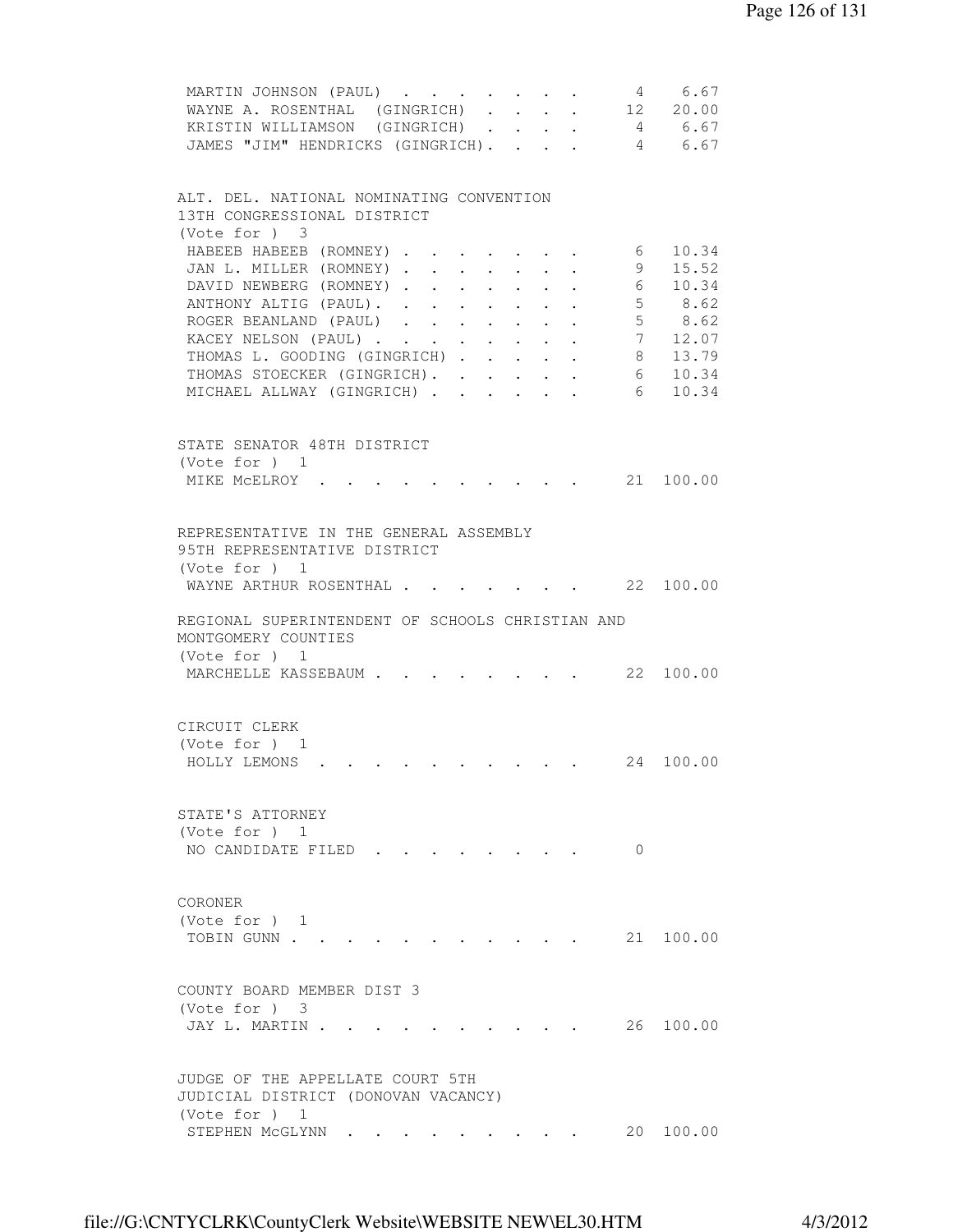PRECINCT COMMITTEEMAN WITT 3 (Vote for ) 1 NO CANDIDATE FILED . . . . . . . . 0 \*\*\*\*\*\*\*\*\*\* (DEMOCRATIC) \*\*\*\*\*\*\*\*\*\* PRESIDENT OF THE UNITED STATES (Vote for ) 1 BARACK OBAMA . . . . . . . . . . . 19 100.00 REPRESENTATIVE IN CONGRESS 13TH CONGRESSIONAL DISTRICT (Vote for ) 1 DAVID M. GILL . . . . . . . . . . . 4 20.00<br>MATTHEW J. GOETTEN . . . . . . . . 16 80.00 MATTHEW J. GOETTEN . . . . DEL. NATIONAL NOMINATING CONVENTION CONGRESSIONAL DIST 13TH (Vote for ) 6 ROSS BRECKENRIDGE (OBAMA) . . . . . 12 17.91 JAYNE MAZZOTTI (OBAMA) . . . . . . . 10 14.93 DEANNA DEMUZIO (OBAMA) . . . . . . 13 19.40 JENNIFER DOUGLAS-JOINER (OBAMA) . . . . 11 16.42 JAMAR BROWN (OBAMA) . . . . . . . . 10 14.93 RICK TERVEN, JR. (OBAMA) . . . . . . 11 16.42 STATE SENATOR IN THE 48TH DISTRICT (Vote for ) 1 ANDY MANAR . . . . . . . . . . . . 15 100.00 REPRESENTATIVE IN THE GENERAL ASSEMBLY 95TH DISTRICT (Vote for ) 1 BRAD GILLESPIE. . . . . . . . . . 18 100.00 REGIONAL SUPERINTENDENT OF SCHOOLS CHRISTIAN AND MONTGOMERY COUNTIES (Vote for ) 1 NO CANDIDATE FILED . . . . . . . 0 CIRCUIT CLERK (Vote for ) 1 NO CANDIDATE FILED . . . . . . . . 0 STATE'S ATTORNEY (Vote for ) 1 CHRIS MATOUSH . . . . . . . . . . 20 100.00 CORONER (Vote for ) 1 RICKEY L. BROADDUS . . . . . . . . 21 100.00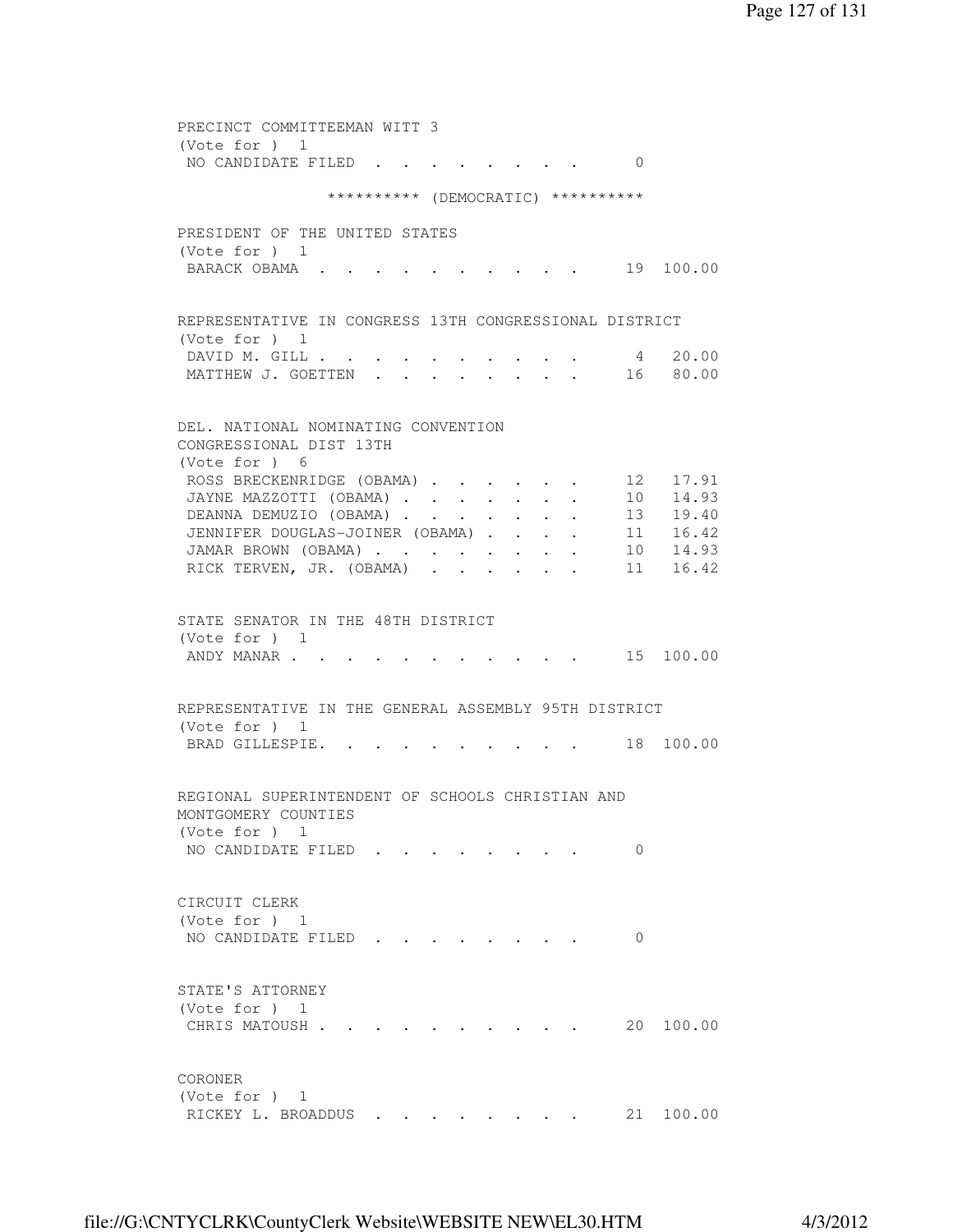| $(Vote for )$ 3                                                                                                  | COUNTY BOARD MEMBER DIST 3<br>ROBERT L. DURBIN<br>BONNIE L. BRANUM<br>GEORGE L. BLANKENSHIP |  |  | $\cdot$ $\cdot$ $\cdot$ $\cdot$ $\cdot$ $\cdot$ $\cdot$<br>$\cdot$ $\cdot$ $\cdot$ | $\mathbf{L}$<br>$\mathbf{L} = \mathbf{L}$ |                                    | 21 38.89<br>19 35.19<br>14 25.93 |  |
|------------------------------------------------------------------------------------------------------------------|---------------------------------------------------------------------------------------------|--|--|------------------------------------------------------------------------------------|-------------------------------------------|------------------------------------|----------------------------------|--|
| (Vote for $)$ 1<br>JUDY CATES                                                                                    | JUDGE OF THE APPELLATE COURT 5TH<br>JUDICIAL DISTRICT (DONOVAN VACANCY)                     |  |  |                                                                                    |                                           |                                    | 18 100.00                        |  |
| (Vote for ) 1                                                                                                    | PRECINCT COMMITTEEMAN WITT 3<br>MICHAEL P. GOLITKO 22 100.00                                |  |  |                                                                                    |                                           |                                    |                                  |  |
| PRECINCT REPORT MONTGOMERY COUNTY<br>RUN DATE:04/03/12 2012 PRIMARY ELECTION<br>RUN TIME:11:37 AM MARCH 20, 2012 | STATISTICS                                                                                  |  |  |                                                                                    |                                           |                                    | UNOFFICIAL RESULTS               |  |
| 1901 ZANESVILLE                                                                                                  |                                                                                             |  |  |                                                                                    |                                           |                                    |                                  |  |
|                                                                                                                  |                                                                                             |  |  |                                                                                    |                                           |                                    | VOTES PERCENT                    |  |
|                                                                                                                  | REGISTERED VOTERS - TOTAL                                                                   |  |  |                                                                                    |                                           | 306                                |                                  |  |
|                                                                                                                  | BALLOTS CAST - TOTAL.                                                                       |  |  |                                                                                    |                                           | $\cdot$ 61                         |                                  |  |
|                                                                                                                  | BALLOTS CAST - REPUBLICAN                                                                   |  |  |                                                                                    |                                           |                                    | 54 88.52                         |  |
|                                                                                                                  | BALLOTS CAST - DEMOCRATIC                                                                   |  |  |                                                                                    |                                           |                                    | 7 11.48                          |  |
|                                                                                                                  | BALLOTS CAST - NONPARTISAN.<br>BALLOTS CAST - BLANK.                                        |  |  | $\sim$                                                                             |                                           | $\mathbf{0}$<br>$\overline{0}$     |                                  |  |
|                                                                                                                  | VOTER TURNOUT - TOTAL                                                                       |  |  |                                                                                    |                                           |                                    | 19.93                            |  |
|                                                                                                                  | VOTER TURNOUT - BLANK                                                                       |  |  |                                                                                    |                                           |                                    |                                  |  |
|                                                                                                                  |                                                                                             |  |  |                                                                                    |                                           | ********** (REPUBLICAN) ********** |                                  |  |
|                                                                                                                  |                                                                                             |  |  |                                                                                    |                                           |                                    |                                  |  |
| (Vote for ) 1                                                                                                    | PRESIDENT OF THE UNITED STATES                                                              |  |  |                                                                                    |                                           |                                    |                                  |  |
|                                                                                                                  | MITT ROMNEY. 15 28.30                                                                       |  |  |                                                                                    |                                           |                                    |                                  |  |
| RON PAUL                                                                                                         |                                                                                             |  |  |                                                                                    |                                           |                                    | 4 7.55                           |  |
|                                                                                                                  | RICK PERRY                                                                                  |  |  |                                                                                    |                                           | $\cup$                             |                                  |  |
|                                                                                                                  | NEWT GINGRICH                                                                               |  |  |                                                                                    |                                           |                                    | 3 5.66                           |  |
|                                                                                                                  | CHARLES "BUDDY" ROEMER                                                                      |  |  |                                                                                    |                                           | $\overline{0}$                     |                                  |  |
|                                                                                                                  | RICK SANTORUM 31 58.49                                                                      |  |  |                                                                                    |                                           |                                    |                                  |  |
| (Vote for ) 1                                                                                                    | REPRESENTATIVE IN CONGRESS 13TH CONGRESSIONAL DISTRICT                                      |  |  |                                                                                    |                                           |                                    |                                  |  |
|                                                                                                                  | MICHAEL FIRSCHING.                                                                          |  |  |                                                                                    |                                           |                                    | 3 6.82                           |  |
|                                                                                                                  | TIM JOHNSON.                                                                                |  |  |                                                                                    |                                           |                                    | 34 77.27                         |  |
|                                                                                                                  | FRANK L. METZGER                                                                            |  |  |                                                                                    |                                           |                                    | 7 15.91                          |  |
| (Vote for ) 3                                                                                                    | DEL. NATIONAL NOMINATING CONVENTION<br>13TH CONGRESSIONAL DISTRICT                          |  |  |                                                                                    |                                           |                                    |                                  |  |
|                                                                                                                  | JAMES A. GRESHAM (ROMNEY)                                                                   |  |  |                                                                                    |                                           |                                    | 14 11.57                         |  |
|                                                                                                                  | JIMMY JOHN LIAUTAUD (ROMNEY)                                                                |  |  |                                                                                    | $\ddot{\phantom{0}}$                      |                                    | 8 6.61                           |  |
|                                                                                                                  | BILL MITCHELL (ROMNEY)                                                                      |  |  |                                                                                    |                                           |                                    | 12 9.92                          |  |
|                                                                                                                  | ALBERT CAPATI (PAUL).                                                                       |  |  |                                                                                    |                                           |                                    | 6 4.96                           |  |
|                                                                                                                  |                                                                                             |  |  |                                                                                    |                                           |                                    |                                  |  |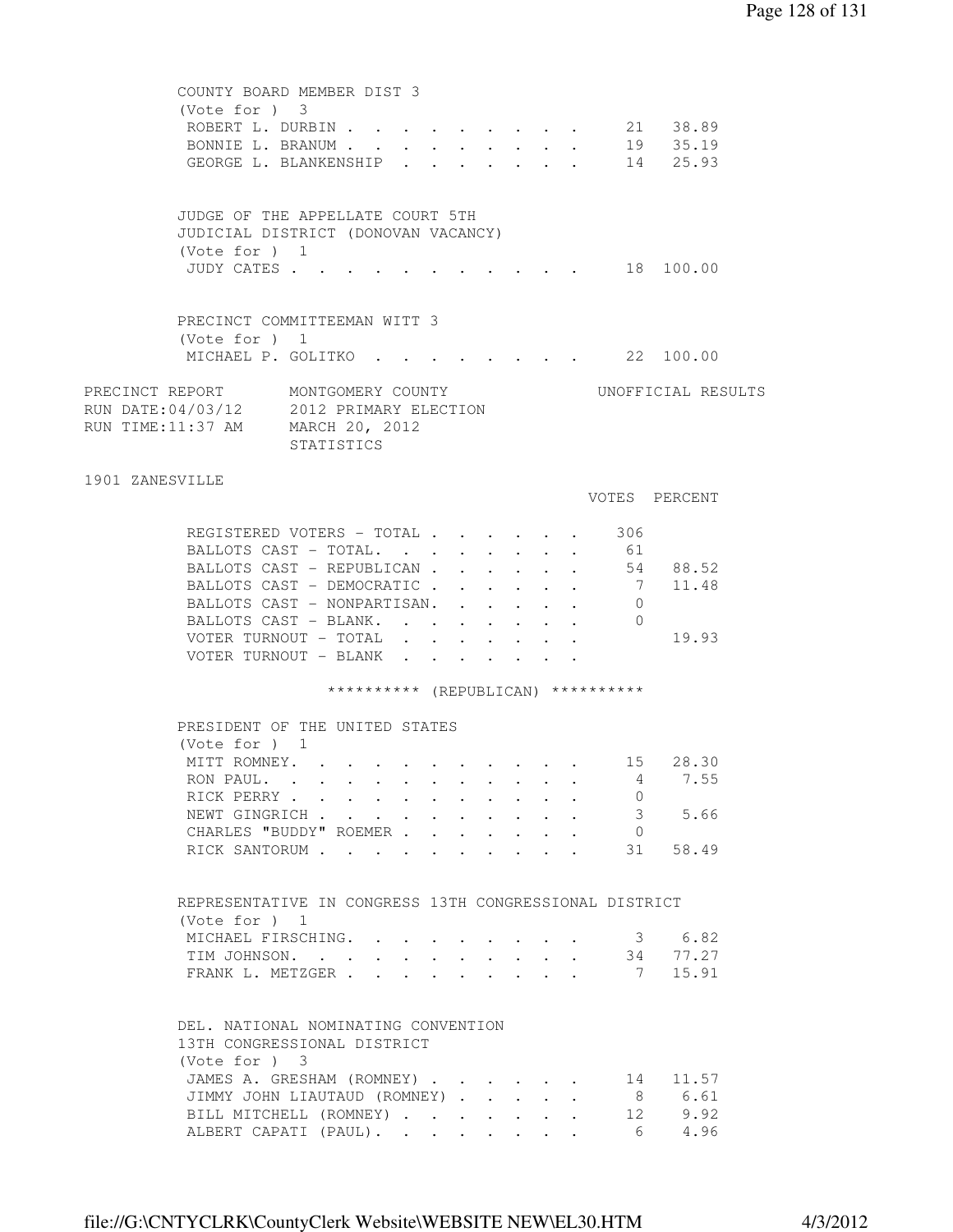| 9 7.44<br>DAVID CEARLOCK (PAUL)<br>$\mathcal{L}(\mathcal{A})$ , and $\mathcal{L}(\mathcal{A})$<br>7 5.79<br>MARTIN JOHNSON (PAUL)<br>$\mathbf{r} = \mathbf{r} + \mathbf{r}$ .<br>WAYNE A. ROSENTHAL (GINGRICH) 34 28.10<br>KRISTIN WILLIAMSON (GINGRICH) 15 12.40<br>JAMES "JIM" HENDRICKS (GINGRICH). 16 13.22 |
|-----------------------------------------------------------------------------------------------------------------------------------------------------------------------------------------------------------------------------------------------------------------------------------------------------------------|
| ALT. DEL. NATIONAL NOMINATING CONVENTION                                                                                                                                                                                                                                                                        |
| 13TH CONGRESSIONAL DISTRICT                                                                                                                                                                                                                                                                                     |
| (Vote for ) 3<br>10 9.62                                                                                                                                                                                                                                                                                        |
| HABEEB HABEEB (ROMNEY)<br>JAN L. MILLER (ROMNEY) 15 14.42                                                                                                                                                                                                                                                       |
| DAVID NEWBERG (ROMNEY) 13 12.50                                                                                                                                                                                                                                                                                 |
| ANTHONY ALTIG (PAUL). 6 5.77                                                                                                                                                                                                                                                                                    |
| 6 5.77<br>ROGER BEANLAND (PAUL)                                                                                                                                                                                                                                                                                 |
| 7 6.73<br>KACEY NELSON (PAUL)                                                                                                                                                                                                                                                                                   |
| THOMAS L. GOODING (GINGRICH)<br>17 16.35                                                                                                                                                                                                                                                                        |
| 16.35<br>THOMAS STOECKER (GINGRICH).<br>17                                                                                                                                                                                                                                                                      |
| $13 \t 12.50$<br>MICHAEL ALLWAY (GINGRICH)<br>$\mathbf{r} = \mathbf{r}$                                                                                                                                                                                                                                         |
|                                                                                                                                                                                                                                                                                                                 |
|                                                                                                                                                                                                                                                                                                                 |
| STATE SENATOR 48TH DISTRICT                                                                                                                                                                                                                                                                                     |
| (Vote for ) 1                                                                                                                                                                                                                                                                                                   |
| $\cdot \cdot \cdot \cdot$ 46 100.00<br>MIKE MCELROY .                                                                                                                                                                                                                                                           |
|                                                                                                                                                                                                                                                                                                                 |
| REPRESENTATIVE IN THE GENERAL ASSEMBLY                                                                                                                                                                                                                                                                          |
| 95TH REPRESENTATIVE DISTRICT                                                                                                                                                                                                                                                                                    |
| (Vote for ) 1                                                                                                                                                                                                                                                                                                   |
| $\cdot$ $\cdot$ $\cdot$ $\cdot$ 50 100.00<br>WAYNE ARTHUR ROSENTHAL                                                                                                                                                                                                                                             |
|                                                                                                                                                                                                                                                                                                                 |
| REGIONAL SUPERINTENDENT OF SCHOOLS CHRISTIAN AND<br>MONTGOMERY COUNTIES                                                                                                                                                                                                                                         |
| (Vote for ) 1                                                                                                                                                                                                                                                                                                   |
| MARCHELLE KASSEBAUM<br>$\cdot \cdot \cdot \cdot$ 46 100.00                                                                                                                                                                                                                                                      |
|                                                                                                                                                                                                                                                                                                                 |
|                                                                                                                                                                                                                                                                                                                 |
| CIRCUIT CLERK                                                                                                                                                                                                                                                                                                   |
| (Vote for ) 1                                                                                                                                                                                                                                                                                                   |
| HOLLY LEMONS<br>46 100.00                                                                                                                                                                                                                                                                                       |
|                                                                                                                                                                                                                                                                                                                 |
| STATE'S ATTORNEY                                                                                                                                                                                                                                                                                                |
| (Vote for $)$ 1                                                                                                                                                                                                                                                                                                 |
| NO CANDIDATE FILED<br>$\Omega$                                                                                                                                                                                                                                                                                  |
|                                                                                                                                                                                                                                                                                                                 |
|                                                                                                                                                                                                                                                                                                                 |
| CORONER                                                                                                                                                                                                                                                                                                         |
| (Note for ) 1                                                                                                                                                                                                                                                                                                   |
| TOBIN GUNN.<br>40<br>100.00                                                                                                                                                                                                                                                                                     |
|                                                                                                                                                                                                                                                                                                                 |
|                                                                                                                                                                                                                                                                                                                 |
| COUNTY BOARD MEMBER DIST 1                                                                                                                                                                                                                                                                                      |
| (Note for ) 3                                                                                                                                                                                                                                                                                                   |
| 36 —<br>48.00<br>CONNIE TAYLOR BECK                                                                                                                                                                                                                                                                             |
| 52.00<br>MEGAN BEELER<br>39                                                                                                                                                                                                                                                                                     |
|                                                                                                                                                                                                                                                                                                                 |
|                                                                                                                                                                                                                                                                                                                 |
| JUDGE OF THE APPELLATE COURT 5TH                                                                                                                                                                                                                                                                                |

JUDICIAL DISTRICT (DONOVAN VACANCY)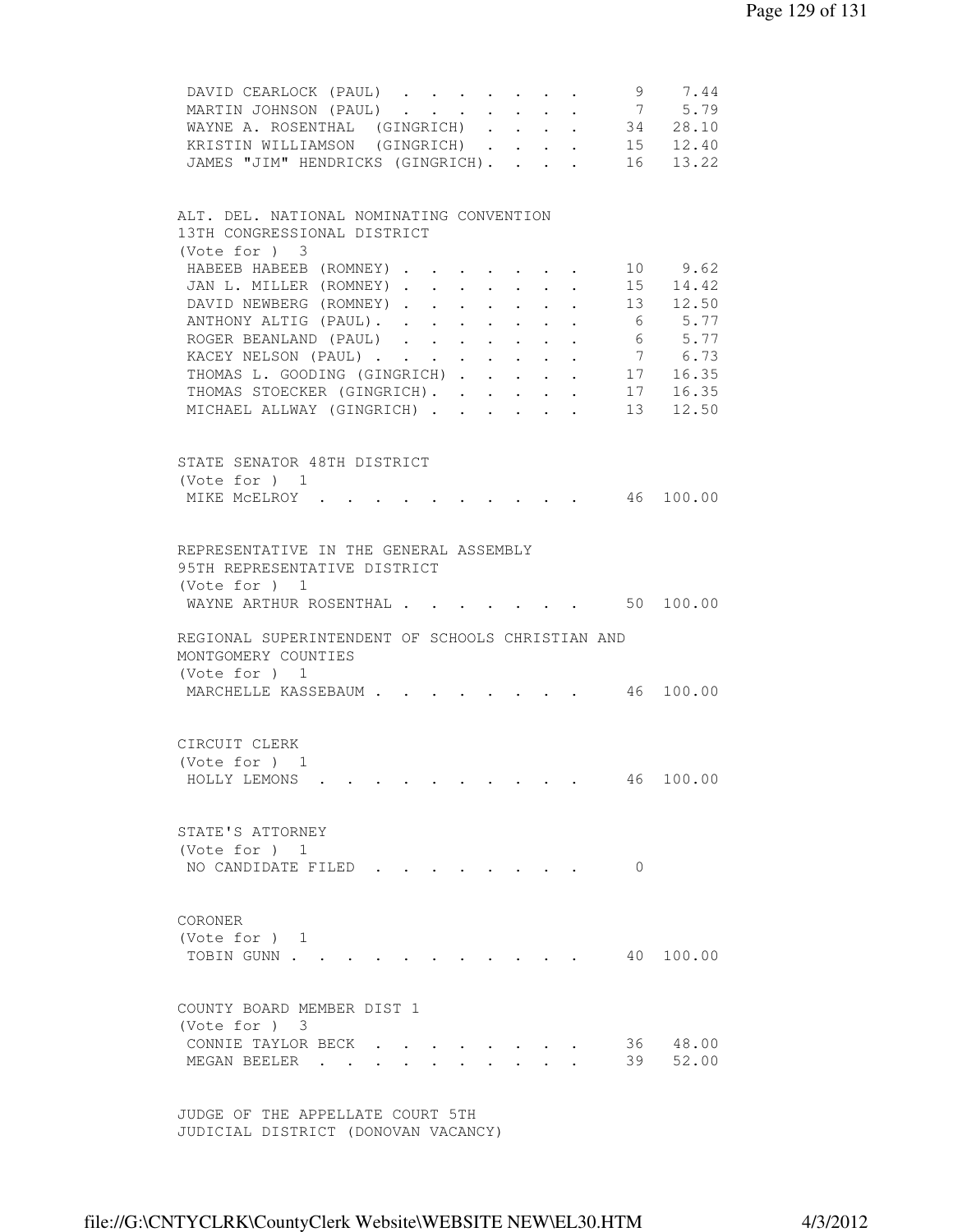(Vote for ) 1 STEPHEN McGLYNN . . . . . . . . . 38 100.00 PRECINCT COMMITTEEMAN ZANESVILLE (Vote for ) 1 NO CANDIDATE FILED . . . . . . . . 0 \*\*\*\*\*\*\*\*\*\* (DEMOCRATIC) \*\*\*\*\*\*\*\*\*\* PRESIDENT OF THE UNITED STATES (Vote for ) 1 BARACK OBAMA . . . . . . . . . . 3 100.00 REPRESENTATIVE IN CONGRESS 13TH CONGRESSIONAL DISTRICT (Vote for ) 1 DAVID M. GILL . . . . . . . . . . . 2 28.57<br>MATTHEW J. GOETTEN . . . . . . . . 5 71.43 MATTHEW J. GOETTEN . . . . . . . . DEL. NATIONAL NOMINATING CONVENTION CONGRESSIONAL DIST 13TH (Vote for ) 6 ROSS BRECKENRIDGE (OBAMA) . . . . . 2 13.33 JAYNE MAZZOTTI (OBAMA) . . . . . . . 3 20.00 DEANNA DEMUZIO (OBAMA) . . . . . . 2 13.33 JENNIFER DOUGLAS-JOINER (OBAMA) . . . . 3 20.00 JAMAR BROWN (OBAMA) . . . . . . . . 2 13.33 RICK TERVEN, JR. (OBAMA) . . . . . . 3 20.00 STATE SENATOR IN THE 48TH DISTRICT (Vote for ) 1 ANDY MANAR . . . . . . . . . . . . 5 100.00 REPRESENTATIVE IN THE GENERAL ASSEMBLY 95TH DISTRICT (Vote for ) 1 BRAD GILLESPIE. . . . . . . . . . 6 100.00 REGIONAL SUPERINTENDENT OF SCHOOLS CHRISTIAN AND MONTGOMERY COUNTIES (Vote for ) 1 NO CANDIDATE FILED . . . . . . . . 0 CIRCUIT CLERK (Vote for ) 1 NO CANDIDATE FILED . . . . . . . . 0 STATE'S ATTORNEY (Vote for ) 1 CHRIS MATOUSH . . . . . . . . . . . 5 100.00 CORONER

(Vote for ) 1